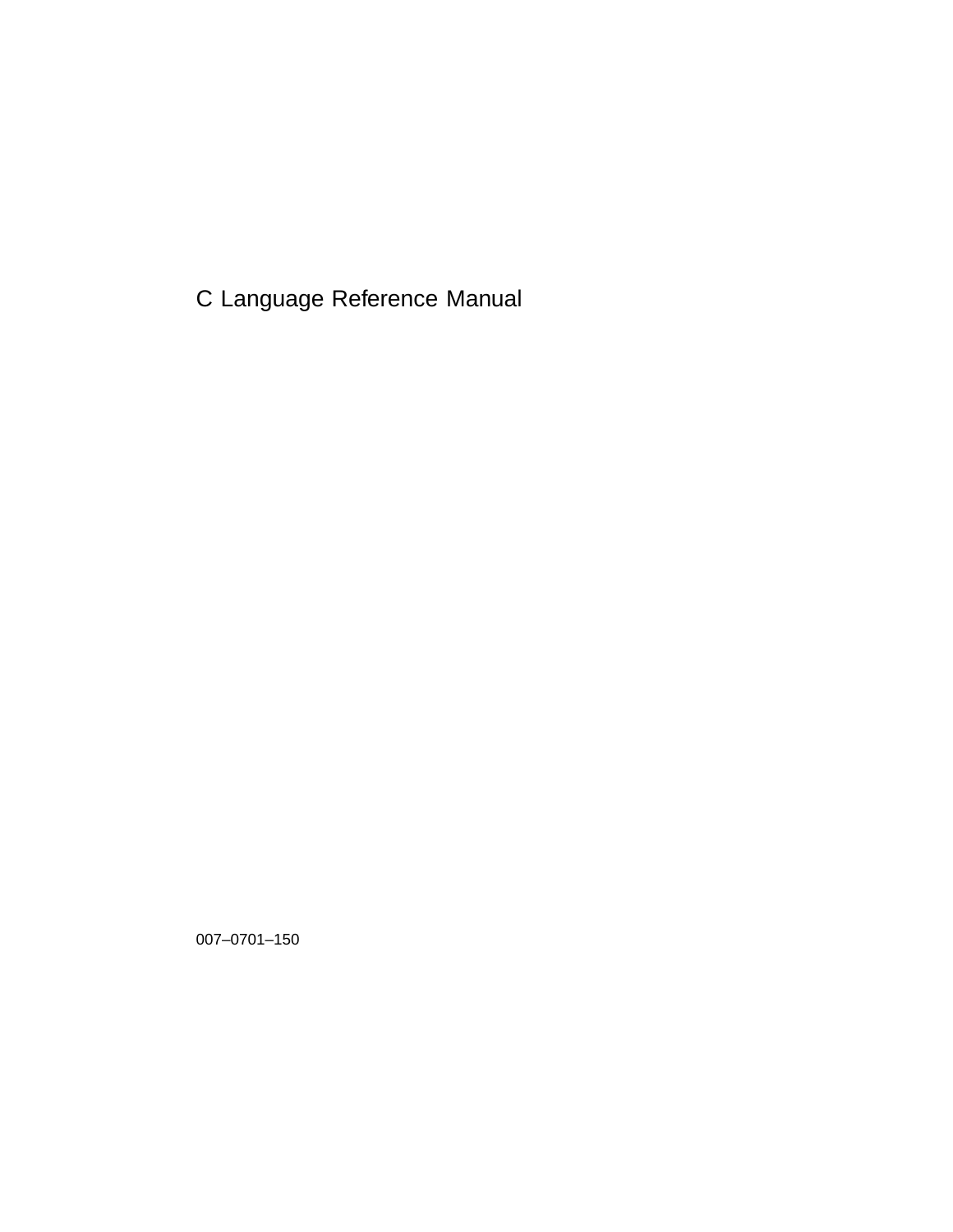#### COPYRIGHT

Copyright © 1999, 2002–2003 Silicon Graphics, Inc. All rights reserved; provided portions may be copyright in third parties, as indicated elsewhere herein. No permission is granted to copy, distribute, or create derivative works from the contents of this electronic documentation in any manner, in whole or in part, without the prior written permission of Silicon Graphics, Inc.

#### LIMITED RIGHTS LEGEND

The electronic (software) version of this document was developed at private expense; if acquired under an agreement with the USA government or any contractor thereto, it is acquired as "commercial computer software" subject to the provisions of its applicable license agreement, as specified in (a) 48 CFR 12.212 of the FAR; or, if acquired for Department of Defense units, (b) 48 CFR 227-7202 of the DoD FAR Supplement; or sections succeeding thereto. Contractor/manufacturer is Silicon Graphics, Inc., 1600 Amphitheatre Pkwy 2E, Mountain View, CA 94043-1351.

#### TRADEMARKS AND ATTRIBUTIONS

Silicon Graphics, SGI, the SGI logo, and IRIX are registered trademarks of Silicon Graphics, Inc. in the United States and/or other countries worldwide.

Gaussian is a trademark of Gaussian, Inc. MIPSpro is a trademark of MIPS Technologies, Inc., and is used under license to Silicon Graphics, Inc. UNIX and the X device are trademarks of The Open Group in the United States and other countries.

Cover Design By Sarah Bolles, Sarah Bolles Design, and Dany Galgani, SGI Technical Publications.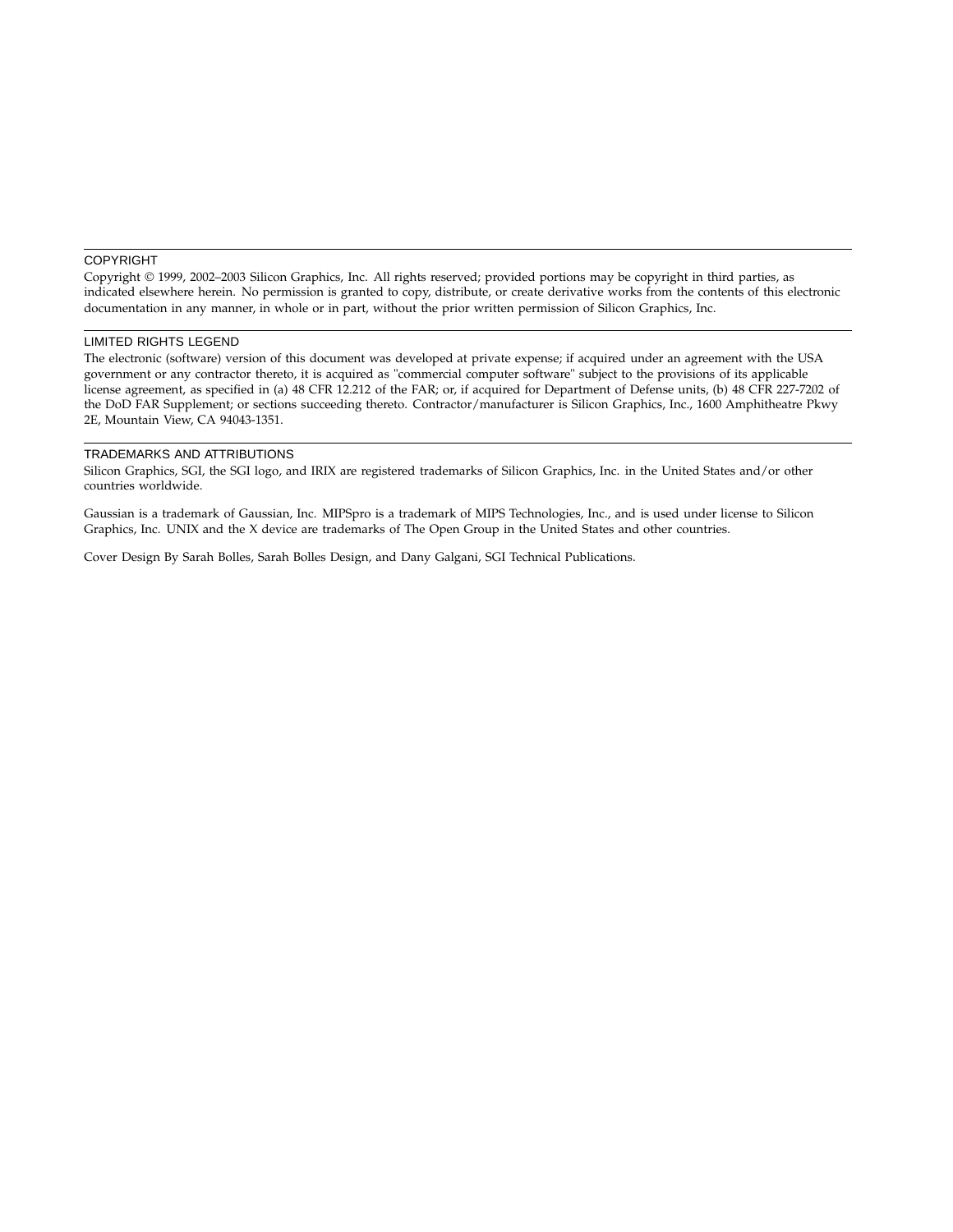# **New Features in This Manual**

Information regarding the use of lint-style comments in macros has been added to Appendix B, "lint-style Comments", page 167.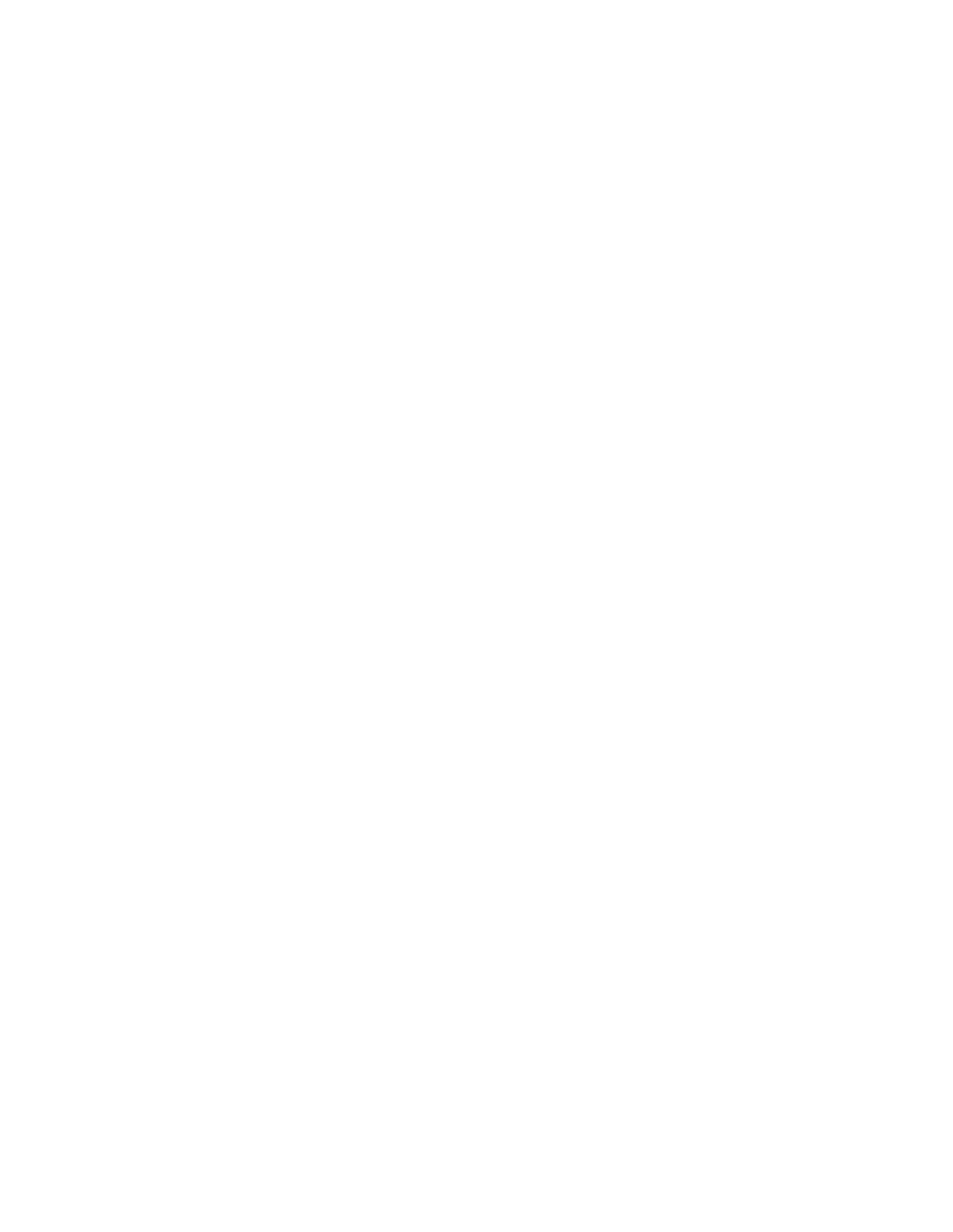# **Record of Revision**

| <b>Version</b> | <b>Description</b>                                                                                                                                      |
|----------------|---------------------------------------------------------------------------------------------------------------------------------------------------------|
| 7.3            | April 1999<br>This document has been updated to support the MIPSpro 7.3<br>release.                                                                     |
| 140            | September 2002<br>This document has been updated to support the MIPSpro 7.4<br>release which runs on IRIX operating systems version 6.5 and later.      |
| 150            | <b>Iune 2003</b><br>This document has been updated to support the MIPSpro 7.4.1m<br>release which runs on IRIX operating systems version 6.5 and later. |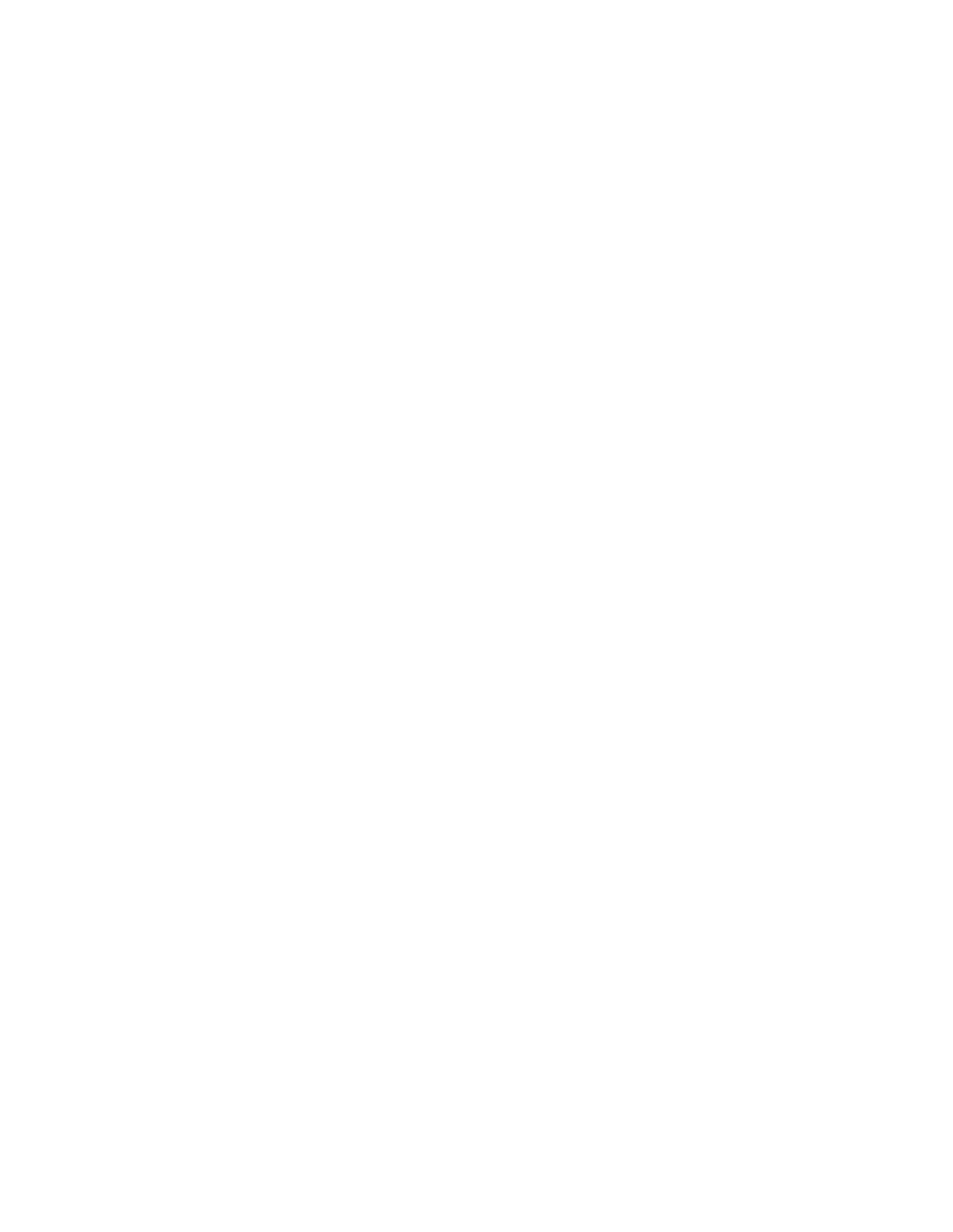| <b>About This Manual</b>                                                                                                                                                                                                       | xix            |
|--------------------------------------------------------------------------------------------------------------------------------------------------------------------------------------------------------------------------------|----------------|
| Related Publications and a subset of the subset of the set of the set of the set of the set of the set of the set of the set of the set of the set of the set of the set of the set of the set of the set of the set of the se | xix            |
|                                                                                                                                                                                                                                | XX             |
| Conventions<br>والمتعاون والمتعاون والمتعاون والمتعاون والمتعاون والمتعاون والمتعاون والمتعاون والمتعاون والمتعاون                                                                                                             | xxi            |
|                                                                                                                                                                                                                                | xxi            |
|                                                                                                                                                                                                                                | $\mathbf{1}$   |
| <b>ANSI C</b><br>and the contract of the contract of the contract of the contract of the contract of                                                                                                                           | $\mathbf{1}$   |
|                                                                                                                                                                                                                                | $\mathbf{1}$   |
|                                                                                                                                                                                                                                | 1              |
| Compiling ANSI Programs and a series and a series of the series of the series of the series of the series of the series of the series of the series of the series of the series of the series of the series of the series of t | $\overline{2}$ |
|                                                                                                                                                                                                                                | $\overline{2}$ |
| Compiling Traditional C Programs and a subset of the set of the contract of the C Programs and a subset of the set of the contract of the contract of the contract of the contract of the contract of the contract of the cont | 3              |
|                                                                                                                                                                                                                                | 3              |
| Recommended Practices residence and the contract of the contract of the contract of the contract of the contract of the contract of the contract of the contract of the contract of the contract of the contract of the contra | 3              |
| Practices to Avoid<br>and the contract of the contract of the contract of the contract of                                                                                                                                      | 4              |
|                                                                                                                                                                                                                                | 7              |
|                                                                                                                                                                                                                                | 7              |
| Replacement of Macro Arguments in Strings (e.g. in the case of the contract of Macro Arguments in Strings (e.g. in the contract of the contract of Macro Arguments in Strings (e.g. in the contract of the contract of Macro A | 8              |
| Token Concatenation Theorem 2014 Concerns the Concentration Concentration Concerns the Concentration Concentration Concentration Concentration Concentration Concentration Concentration Concentration Concentration Concentra | 9              |
| Changes in Disambiguating Identifiers and a subset of the set of the set of the set of the set of the set of the set of the set of the set of the set of the set of the set of the set of the set of the set of the set of the | 10             |
|                                                                                                                                                                                                                                | 10             |
| Name Space Changes and a subset of the contract of the set of the contract of the contract of the contract of the contract of the contract of the contract of the contract of the contract of the contract of the contract of  | 12             |
| Changes in the Linkage of Identifiers and the contract of the Linkage of Identifiers and the contract of the contract of the contract of the contract of the contract of the contract of the contract of the contract of the c | 12             |
| 007-0701-150                                                                                                                                                                                                                   | vii            |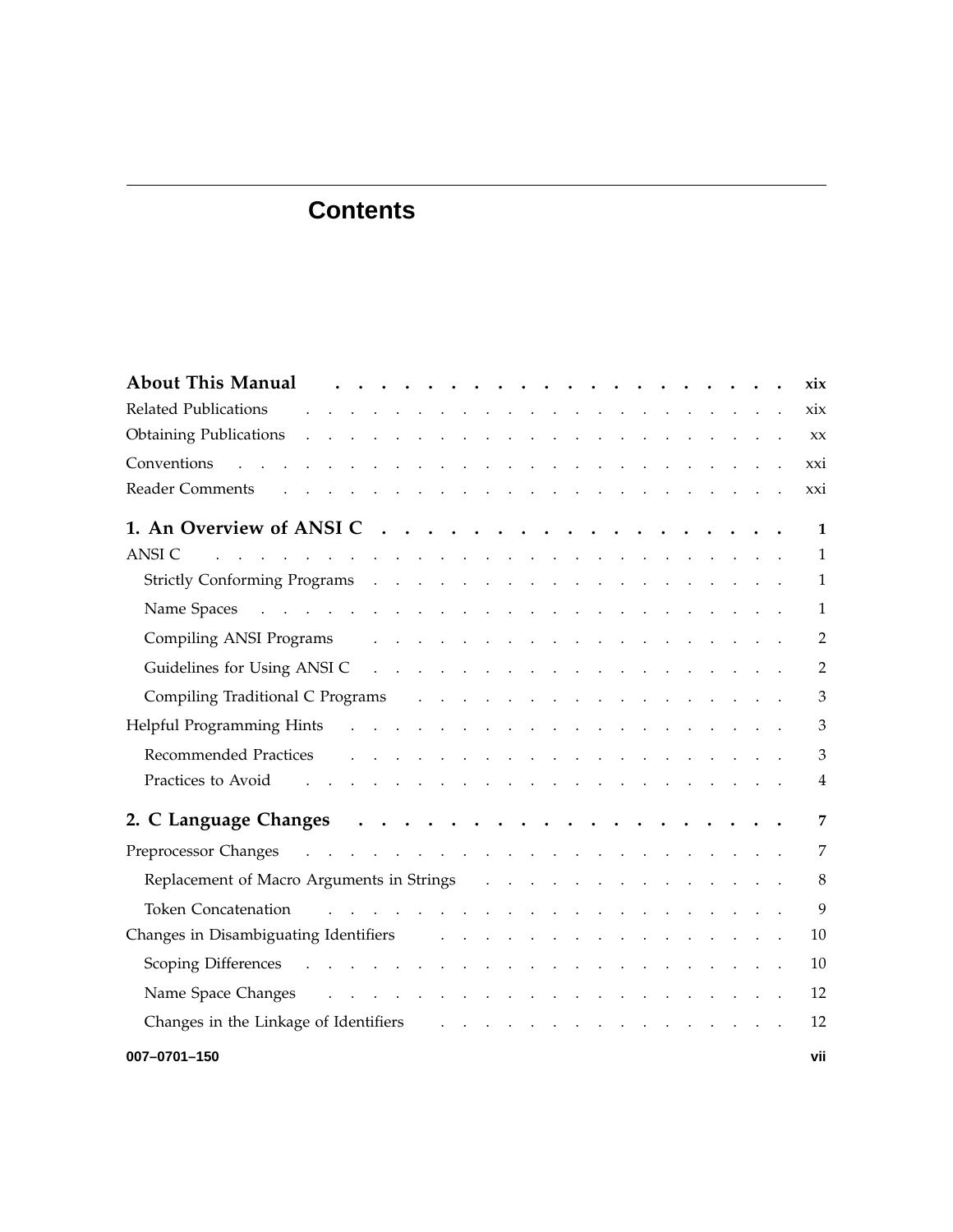| Types and Type Compatibility resources and Types and Type Compatibility resources in the control of the control of the control of the control of the control of the control of the control of the control of the control of th                |  | 14           |
|-----------------------------------------------------------------------------------------------------------------------------------------------------------------------------------------------------------------------------------------------|--|--------------|
| Type Promotion in Arithmetic Expressions (enterprise of the contract of the Promotion in Arithmetic Expressions (enterprise of the contract of the Promotion in Arithmetic Expressions) (e.g. 2014)                                           |  | 14           |
|                                                                                                                                                                                                                                               |  | 15           |
|                                                                                                                                                                                                                                               |  | 17           |
| Argument Type Promotions and all the contract to the contract of the Promotions and all the contract of the contract of the contract of the Promotions and all the contract of the contract of the contract of the Promotions                 |  | 17           |
| والمتواطن والمتواطن والمتواطن والمتواطن والمتواطن والمتواطن والمتواطن<br>Mixed Use of Functions                                                                                                                                               |  | 18           |
| <b>Function Prototypes</b><br>والمتعاون والمتعاون والمتعاون والمتعاونة والمتعاونة والمتعاونة والمتعاونة                                                                                                                                       |  | 18           |
| <b>External Name Changes</b><br>the contract of the contract of the contract of the contract of the contract of                                                                                                                               |  | 20           |
|                                                                                                                                                                                                                                               |  | 20           |
|                                                                                                                                                                                                                                               |  | 20           |
|                                                                                                                                                                                                                                               |  | 21           |
| <b>Standard Headers</b><br>the contract of the contract of the contract of the contract of the contract of the contract of the contract of                                                                                                    |  | 22           |
| 3. Lexical Conventions                                                                                                                                                                                                                        |  | 23           |
| Comments<br>the contract of the contract of the contract of the contract of the contract of the contract of the contract of                                                                                                                   |  | 23           |
| Identifiers<br>and a series of the contract of the contract of the contract of the contract of the contract of the contract of the contract of the contract of the contract of the contract of the contract of the contract of the contract o |  | 23           |
|                                                                                                                                                                                                                                               |  | 23           |
| Constants<br><b>Contract Contract Contract Contract</b><br>and a series of the contract of the contract of the contract of the contract of                                                                                                    |  | 24           |
| <b>Integer Constants</b><br>والقاربة القاربة القاربة القرارة القرارة القرارة القرارة القرارة القرارة القرارة القرارة القرارة                                                                                                                  |  | 24           |
| Character Constants .<br>the contract of the contract of the contract of the contract of the contract of                                                                                                                                      |  | 25           |
| Special Characters and the contract of the contract of the contract of the contract of the contract of the contract of the contract of the contract of the contract of the contract of the contract of the contract of the con                |  | 25           |
| Trigraph Sequences (ANSI C Only) $\cdots$ $\cdots$ $\cdots$ $\cdots$ $\cdots$ $\cdots$ $\cdots$ $\cdots$                                                                                                                                      |  | 26           |
| Floating Constants research and constants research and constants research and constant and constant and constant and constant and constant and constant and constant and constant and constant and constant and constant and c                |  | 27           |
|                                                                                                                                                                                                                                               |  | 28           |
| <b>String Literals</b>                                                                                                                                                                                                                        |  | 28           |
| Operators .<br>$\mathcal{L}(\mathcal{A})$ and $\mathcal{A}(\mathcal{A})$ . In the $\mathcal{A}(\mathcal{A})$                                                                                                                                  |  | 28           |
| Punctuators<br>and the state of the state of<br><b>Carl Adams</b><br>$\mathbb{Z}^2$                                                                                                                                                           |  | 29           |
| 4. Meaning of Identifiers<br>$\ddot{\phantom{0}}$<br>$\cdots$ $\cdots$                                                                                                                                                                        |  | 31           |
| viii                                                                                                                                                                                                                                          |  | 007-0701-150 |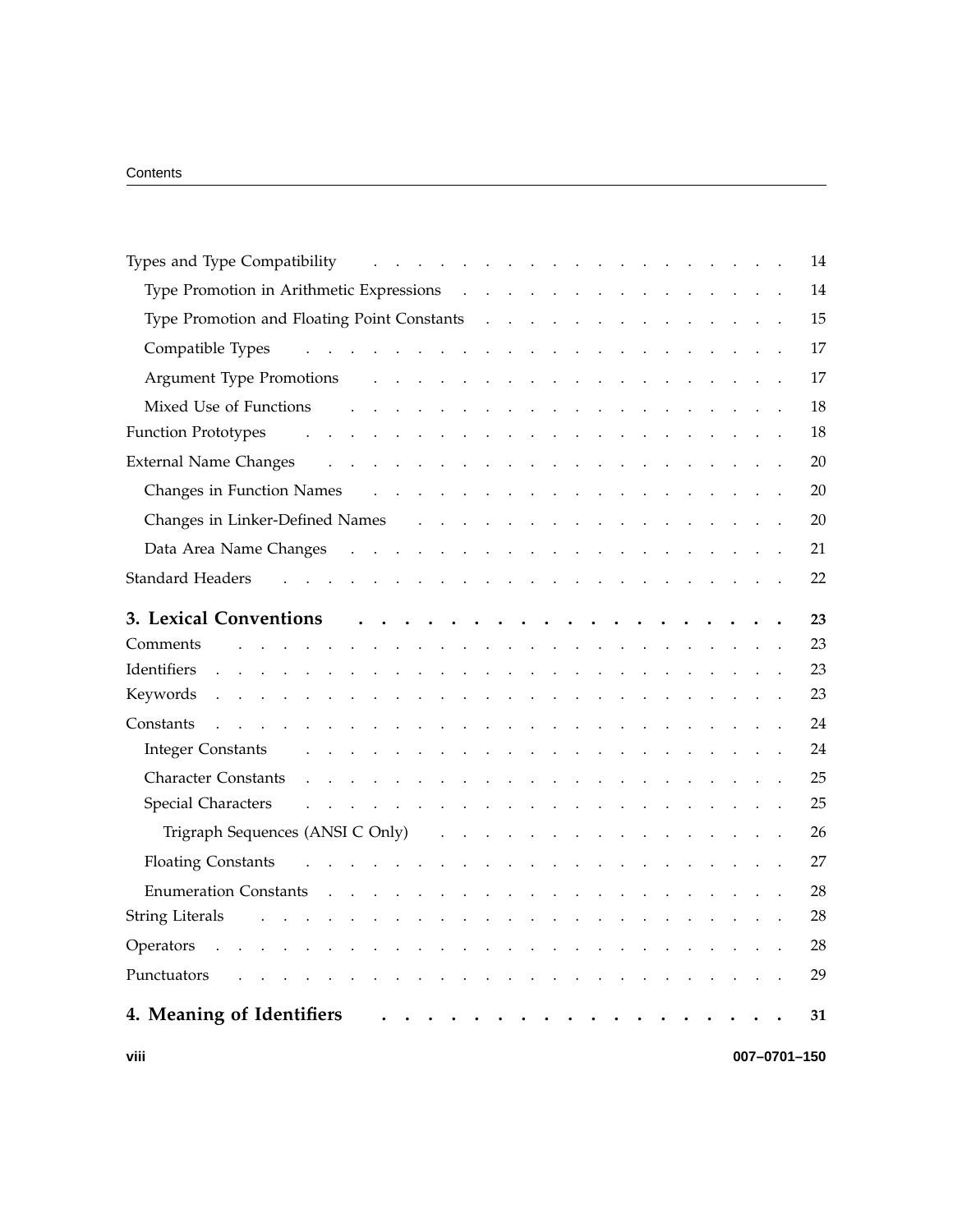| Disambiguating Names and a contract to the contract of the contract of the contract of the contract of the contract of the contract of the contract of the contract of the contract of the contract of the contract of the con |  |  | 31 |
|--------------------------------------------------------------------------------------------------------------------------------------------------------------------------------------------------------------------------------|--|--|----|
| Scope<br>and the contract of the contract of the contract of the contract of the contract of the contract of                                                                                                                   |  |  | 31 |
|                                                                                                                                                                                                                                |  |  | 32 |
| Function Scope results and the set of the set of the set of the set of the set of the set of the set of the set of the set of the set of the set of the set of the set of the set of the set of the set of the set of the set  |  |  | 32 |
| Function Prototype Scope (Contact Contact Contact Contact Contact Contact Contact Contact Contact Contact Contact Contact Contact Contact Contact Contact Contact Contact Contact Contact Contact Contact Contact Contact Cont |  |  | 32 |
| File Scope records and the scope of the scope of the scope of the scope of the scope of the scope of the scope of the scope of the scope of the scope of the scope of the scope of the scope of the scope of the scope of the  |  |  | 32 |
| Name Spaces (a) and a contract the contract of the contract of the contract of the contract of the contract of the contract of the contract of the contract of the contract of the contract of the contract of the contract of |  |  | 33 |
|                                                                                                                                                                                                                                |  |  | 33 |
|                                                                                                                                                                                                                                |  |  | 34 |
|                                                                                                                                                                                                                                |  |  | 36 |
| Storage Duration and a contract that is a contract of the contract of the contract of the contract of the contract of the contract of the contract of the contract of the contract of the contract of the contract of the cont |  |  | 37 |
|                                                                                                                                                                                                                                |  |  | 38 |
|                                                                                                                                                                                                                                |  |  | 38 |
|                                                                                                                                                                                                                                |  |  | 38 |
| Derived Types research resources and the contract of the contract of the contract of the contract of the contract of the contract of the contract of the contract of the contract of the contract of the contract of the contr |  |  | 40 |
| and the contract of the contract of the contract of the contract of the contract of<br>void Type                                                                                                                               |  |  | 40 |
|                                                                                                                                                                                                                                |  |  | 41 |
|                                                                                                                                                                                                                                |  |  |    |
|                                                                                                                                                                                                                                |  |  | 43 |
| Conversions of Characters and Integers enters and the series of the series of the series of the series of the series of the series of the series of the series of the series of the series of the series of the series of the  |  |  | 43 |
| Conversions of Float and Double                                                                                                                                                                                                |  |  | 43 |
| Conversion of Floating and Integral Types (e.g. b. c. b. c. b. c. b. c. b. c. b. c. b. c. b. c. b. c                                                                                                                           |  |  | 44 |
| Conversion of Pointers and Integers and Line Conversion of Pointers and Integers and Line Conversion of Pointers and Integers and Line Conversion of Pointers and Integers and Line Conversion of the United States of the Uni |  |  | 44 |
|                                                                                                                                                                                                                                |  |  | 44 |
| Arithmetic Conversions and the contract of the contract of the contract of the contract of the contract of the contract of the contract of the contract of the contract of the contract of the contract of the contract of the |  |  | 45 |
| <b>Integral Promotions</b><br>and the contract of the contract of the contract of<br>$\sim 10$                                                                                                                                 |  |  | 45 |
| <b>Usual Arithmetic Conversions</b><br>المناطق والمناطق والمناطق والمناطق والمناطق والمناطق                                                                                                                                    |  |  | 45 |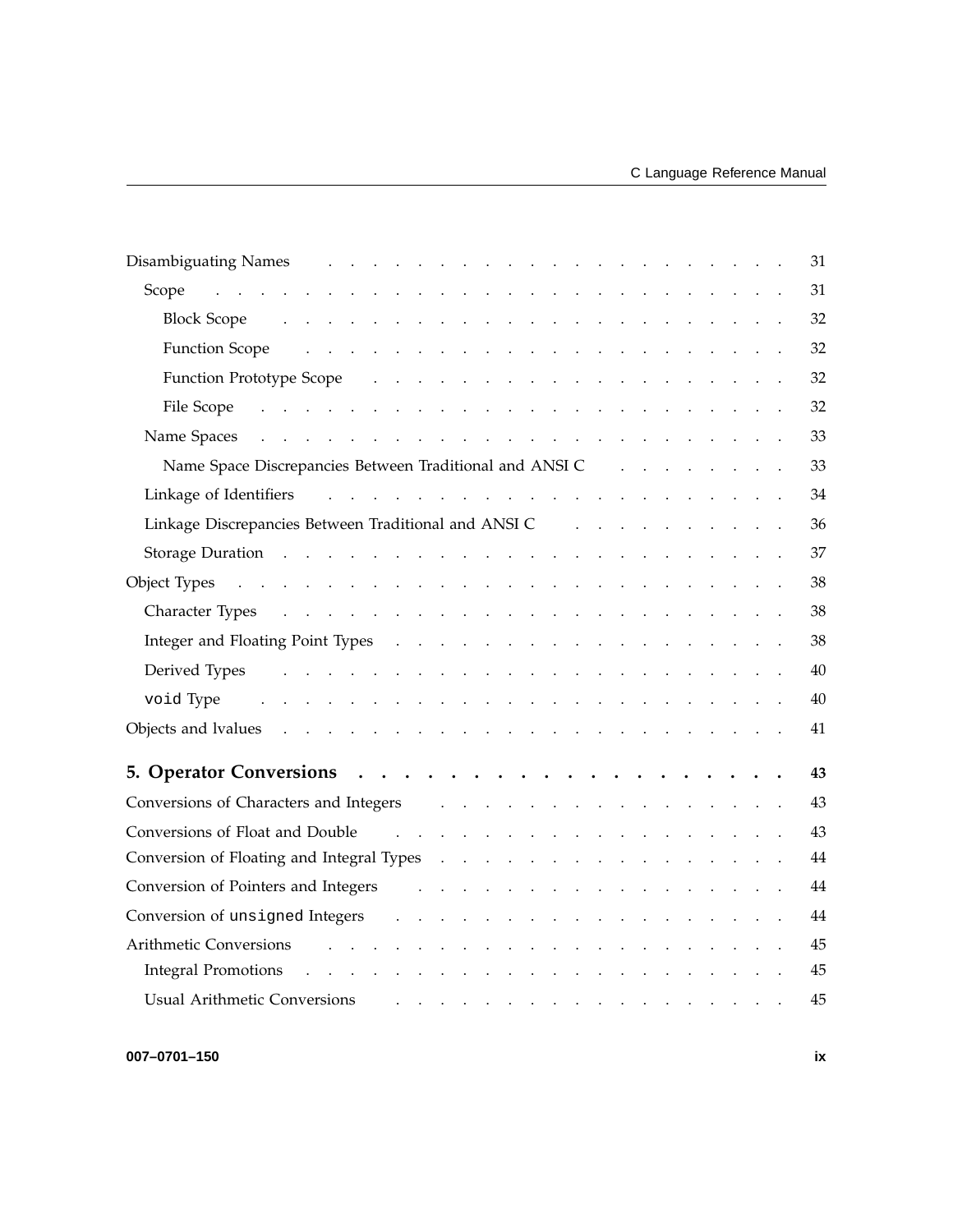| Traditional C Conversion Rules (Conversion Rules Conversion Rules Conversion Rules Conversion Conversion Conversion Conversion Conversion Conversion Conversion Conversion Conversion Conversion Conversion Conversion Convers |                                                                         |  |  |  |  |  |  |  |  | 46 |
|--------------------------------------------------------------------------------------------------------------------------------------------------------------------------------------------------------------------------------|-------------------------------------------------------------------------|--|--|--|--|--|--|--|--|----|
| <b>ANSI C Conversion Rules</b>                                                                                                                                                                                                 | <u>a serie de la carte de la carte de la carte de la carte de la ca</u> |  |  |  |  |  |  |  |  | 46 |
| Conversion of Other Operands                                                                                                                                                                                                   | والمتواطن والمتواطن والمتواطن والمتواطن والمتواطن والمتواطن والمتواطن   |  |  |  |  |  |  |  |  | 47 |
| Conversion of Ivalues and Function Designators (Conversion of Ivalues and Function Designators (Conversion Conversion Conversion Conversion Conversion Conversion Conversion Conversion Conversion Conversion Conversion Conve |                                                                         |  |  |  |  |  |  |  |  | 47 |
|                                                                                                                                                                                                                                |                                                                         |  |  |  |  |  |  |  |  | 47 |
|                                                                                                                                                                                                                                |                                                                         |  |  |  |  |  |  |  |  | 48 |
| 6. Expressions and Operators (b) contains the contract of the contract of the contract of the contract of the contract of the contract of the contract of the contract of the contract of the contract of the contract of the  |                                                                         |  |  |  |  |  |  |  |  | 49 |
| Precedence and Associativity Rules in C and Associativity Rules in C and Associativity Rules in C and Associativity Rules in C and Associativity Rules in C and Associativity Rules in C and Associativity Rules in C and Asso |                                                                         |  |  |  |  |  |  |  |  | 49 |
|                                                                                                                                                                                                                                |                                                                         |  |  |  |  |  |  |  |  | 51 |
|                                                                                                                                                                                                                                |                                                                         |  |  |  |  |  |  |  |  | 51 |
|                                                                                                                                                                                                                                |                                                                         |  |  |  |  |  |  |  |  | 52 |
| المتحدث والمتحدث والمتحدث والمتحدث والمتحدث والمتحدث والمتحدث والمتحدث والمتحدث<br><b>Function Calls</b>                                                                                                                       |                                                                         |  |  |  |  |  |  |  |  | 52 |
|                                                                                                                                                                                                                                |                                                                         |  |  |  |  |  |  |  |  | 54 |
| Indirect Structure and Union References and the state of the state of the state of the state of the state of the state of the state of the state of the state of the state of the state of the state of the state of the state |                                                                         |  |  |  |  |  |  |  |  | 54 |
|                                                                                                                                                                                                                                |                                                                         |  |  |  |  |  |  |  |  | 54 |
| Unary Operators and the contract of the contract of the contract of the contract of the contract of the contract of the contract of the contract of the contract of the contract of the contract of the contract of the contra |                                                                         |  |  |  |  |  |  |  |  | 55 |
|                                                                                                                                                                                                                                |                                                                         |  |  |  |  |  |  |  |  | 55 |
| Unary + and - Operators $\cdots$ $\cdots$ $\cdots$ $\cdots$ $\cdots$ $\cdots$ $\cdots$ $\cdots$ $\cdots$ $\cdots$                                                                                                              |                                                                         |  |  |  |  |  |  |  |  | 56 |
|                                                                                                                                                                                                                                |                                                                         |  |  |  |  |  |  |  |  | 56 |
|                                                                                                                                                                                                                                |                                                                         |  |  |  |  |  |  |  |  | 56 |
|                                                                                                                                                                                                                                |                                                                         |  |  |  |  |  |  |  |  | 57 |
| Cast Operators and the contract of the contract of the contract of the contract of the contract of the contract of the contract of the contract of the contract of the contract of the contract of the contract of the contrac |                                                                         |  |  |  |  |  |  |  |  | 57 |
| Multiplicative Operators and a subset of the contract of the contract of the contract of the contract of the contract of the contract of the contract of the contract of the contract of the contract of the contract of the c |                                                                         |  |  |  |  |  |  |  |  | 58 |
|                                                                                                                                                                                                                                |                                                                         |  |  |  |  |  |  |  |  | 59 |
| Shift Operators and a subsequently contained a series of the series of the series of the series of the series of the series of the series of the series of the series of the series of the series of the series of the series  |                                                                         |  |  |  |  |  |  |  |  | 60 |
| Relational Operators and a subsequent of the subsequent of the set of the set of the set of the set of the set of the set of the set of the set of the set of the set of the set of the set of the set of the set of the set o |                                                                         |  |  |  |  |  |  |  |  | 60 |
|                                                                                                                                                                                                                                |                                                                         |  |  |  |  |  |  |  |  | 61 |
|                                                                                                                                                                                                                                |                                                                         |  |  |  |  |  |  |  |  |    |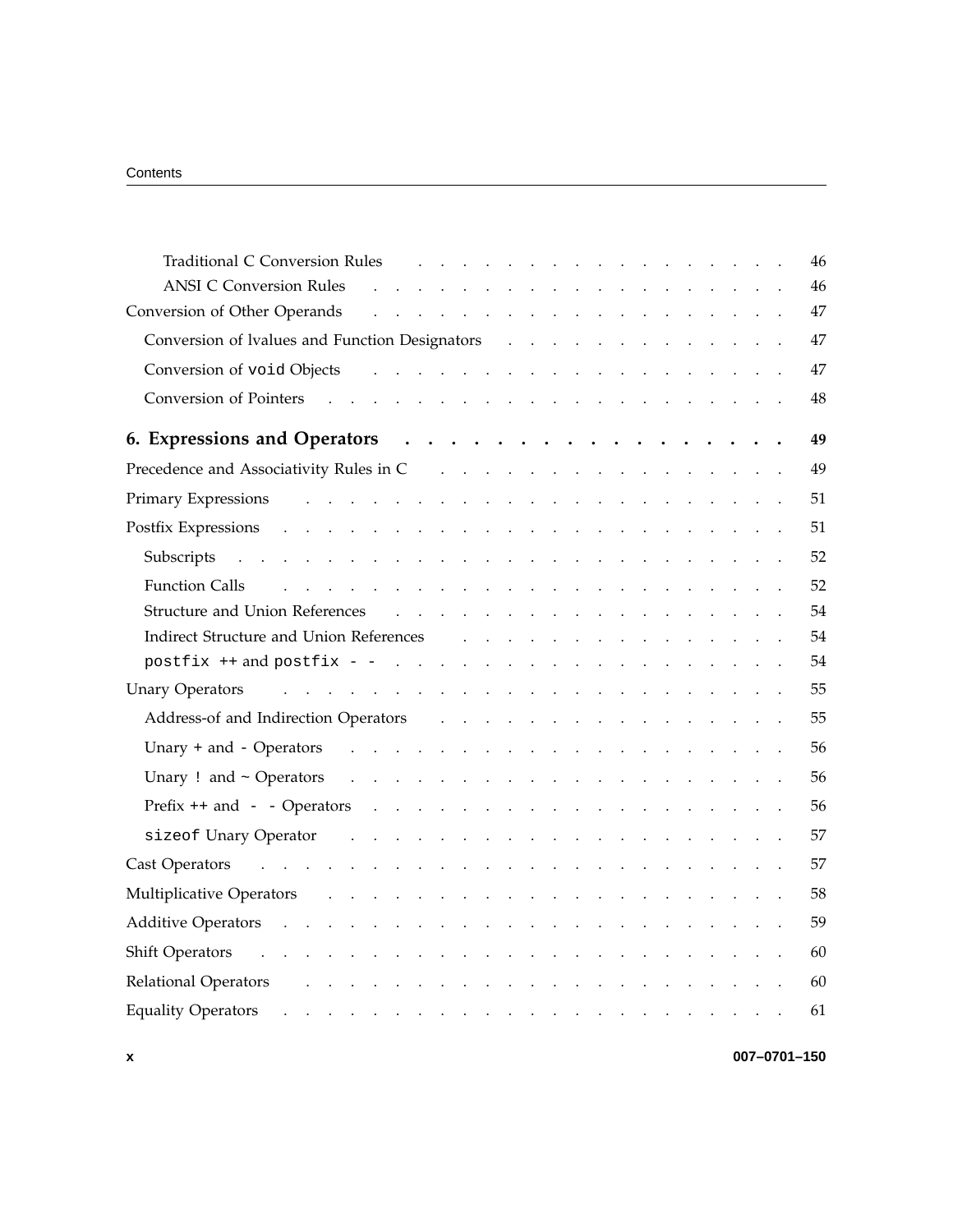| <b>Bitwise AND Operator</b><br><u>na kana kana kana kana kana kana kana</u>                                                                                                                                                                                                                                                                                                                                                                                                                                |                                                                                                                                                                                               | 62 |
|------------------------------------------------------------------------------------------------------------------------------------------------------------------------------------------------------------------------------------------------------------------------------------------------------------------------------------------------------------------------------------------------------------------------------------------------------------------------------------------------------------|-----------------------------------------------------------------------------------------------------------------------------------------------------------------------------------------------|----|
| a construction of the construction of the construction of the construction of the construction of the construction of the construction of the construction of the construction of the construction of the construction of the<br>Bitwise Exclusive OR Operator                                                                                                                                                                                                                                             |                                                                                                                                                                                               | 62 |
| Bitwise Inclusive OR Operator<br>والمتحاول والمتحاول والمتحاول والمتحاول والمتحاول والمحاولات والمحاولات                                                                                                                                                                                                                                                                                                                                                                                                   |                                                                                                                                                                                               | 63 |
| Logical AND Operator<br>the contract of the contract of the contract of the contract of the contract of                                                                                                                                                                                                                                                                                                                                                                                                    |                                                                                                                                                                                               | 63 |
| Logical OR Operator<br>والمتواطن والمتواطن والمتواطن والمتواطن والمتواطن والمتواطن والمتواطن                                                                                                                                                                                                                                                                                                                                                                                                               |                                                                                                                                                                                               | 63 |
| <b>Conditional Operator</b><br>and the contract of the contract of the contract of the contract of the contract of                                                                                                                                                                                                                                                                                                                                                                                         |                                                                                                                                                                                               | 64 |
|                                                                                                                                                                                                                                                                                                                                                                                                                                                                                                            |                                                                                                                                                                                               | 65 |
| Assignment Using = (Simple Assignment)                                                                                                                                                                                                                                                                                                                                                                                                                                                                     |                                                                                                                                                                                               | 65 |
| Compound Assignment the contract of the contract of the contract of the contract of the contract of the contract of the contract of the contract of the contract of the contract of the contract of the contract of the contra                                                                                                                                                                                                                                                                             |                                                                                                                                                                                               | 66 |
| Comma Operator and a series and a series and a series and a series and a series of the series of the series of the series of the series of the series of the series of the series of the series of the series of the series of                                                                                                                                                                                                                                                                             |                                                                                                                                                                                               | 66 |
|                                                                                                                                                                                                                                                                                                                                                                                                                                                                                                            |                                                                                                                                                                                               | 66 |
|                                                                                                                                                                                                                                                                                                                                                                                                                                                                                                            |                                                                                                                                                                                               | 67 |
| 7. Declarations<br>$\mathbf{r}^{\mathsf{T}} \cdot \mathbf{r}^{\mathsf{T}} \cdot \mathbf{r}^{\mathsf{T}} \cdot \mathbf{r}^{\mathsf{T}} \cdot \mathbf{r}^{\mathsf{T}} \cdot \mathbf{r}^{\mathsf{T}} \cdot \mathbf{r}^{\mathsf{T}} \cdot \mathbf{r}^{\mathsf{T}} \cdot \mathbf{r}^{\mathsf{T}} \cdot \mathbf{r}^{\mathsf{T}} \cdot \mathbf{r}^{\mathsf{T}} \cdot \mathbf{r}^{\mathsf{T}} \cdot \mathbf{r}^{\mathsf{T}} \cdot \mathbf{r}^{\mathsf{T}} \cdot \mathbf{r}^{\mathsf{T}} \cdot \mathbf{r}^{\mathsf$ |                                                                                                                                                                                               | 69 |
| Storage Class Specifiers and the contract of the contract of the contract of the contract of the contract of the contract of the contract of the contract of the contract of the contract of the contract of the contract of t                                                                                                                                                                                                                                                                             |                                                                                                                                                                                               | 70 |
| والمتعاون والمتعاون والمتعاون والمتعاون والمتعاون والمتعاون والمتعاون والمتعاون والمتعاون<br><b>Type Specifiers</b>                                                                                                                                                                                                                                                                                                                                                                                        |                                                                                                                                                                                               | 71 |
| Structure and Union Declarations (e.g., e.g., e.g., e.g., e.g., e.g., e.g., e.g., e.g., e.g., e.g., e.g., e.g., e.g., e.g., e.g., e.g., e.g., e.g., e.g., e.g., e.g., e.g., e.g., e.g., e.g., e.g., e.g., e.g., e.g., e.g., e.                                                                                                                                                                                                                                                                             |                                                                                                                                                                                               | 72 |
| <b>Bitfields</b><br>and the contract of the contract of the contract of the contract of the contract of the contract of the contract of the contract of the contract of the contract of the contract of the contract of the contract of the contra                                                                                                                                                                                                                                                         |                                                                                                                                                                                               | 75 |
| <b>Enumeration Declarations</b><br>and the contract of the contract of the contract of the contract of the contract of the contract of the contract of the contract of the contract of the contract of the contract of the contract of the contract of the contra                                                                                                                                                                                                                                          |                                                                                                                                                                                               | 76 |
|                                                                                                                                                                                                                                                                                                                                                                                                                                                                                                            |                                                                                                                                                                                               |    |
| Type Qualifiers resources and the contract of the contract of the contract of the contract of the contract of the contract of the contract of the contract of the contract of the contract of the contract of the contract of                                                                                                                                                                                                                                                                              |                                                                                                                                                                                               | 77 |
| Declarators<br>and the company of the company of the company of the company of the company of the company of the company of the company of the company of the company of the company of the company of the company of the company of the comp                                                                                                                                                                                                                                                              |                                                                                                                                                                                               | 78 |
| Meaning of Declarators                                                                                                                                                                                                                                                                                                                                                                                                                                                                                     | $\sim$ $\sim$ $\sim$                                                                                                                                                                          | 78 |
| Pointer Declarators<br>and the contract of the contract of the contract of the contract of the contract of the contract of the contract of the contract of the contract of the contract of the contract of the contract of the contract of the contra                                                                                                                                                                                                                                                      |                                                                                                                                                                                               | 79 |
| Qualifiers and Pointers enters and the contract of the contract of the contract of the contract of the contract of the contract of the contract of the contract of the contract of the contract of the contract of the contrac                                                                                                                                                                                                                                                                             |                                                                                                                                                                                               | 79 |
| Pointer-related Command Options<br>$\mathbf{r} = \mathbf{r} \cdot \mathbf{r}$ , $\mathbf{r} = \mathbf{r} \cdot \mathbf{r}$                                                                                                                                                                                                                                                                                                                                                                                 |                                                                                                                                                                                               | 80 |
| Array Declarators and a subset of the contract the contract of the contract of the contract of the contract of                                                                                                                                                                                                                                                                                                                                                                                             |                                                                                                                                                                                               | 81 |
| Function Declarators and Prototypes                                                                                                                                                                                                                                                                                                                                                                                                                                                                        | $\frac{1}{2}$ , $\frac{1}{2}$ , $\frac{1}{2}$ , $\frac{1}{2}$ , $\frac{1}{2}$ , $\frac{1}{2}$ , $\frac{1}{2}$ , $\frac{1}{2}$ , $\frac{1}{2}$ , $\frac{1}{2}$ , $\frac{1}{2}$ , $\frac{1}{2}$ | 82 |
| Prototyped Functions Summarized                                                                                                                                                                                                                                                                                                                                                                                                                                                                            | .                                                                                                                                                                                             | 84 |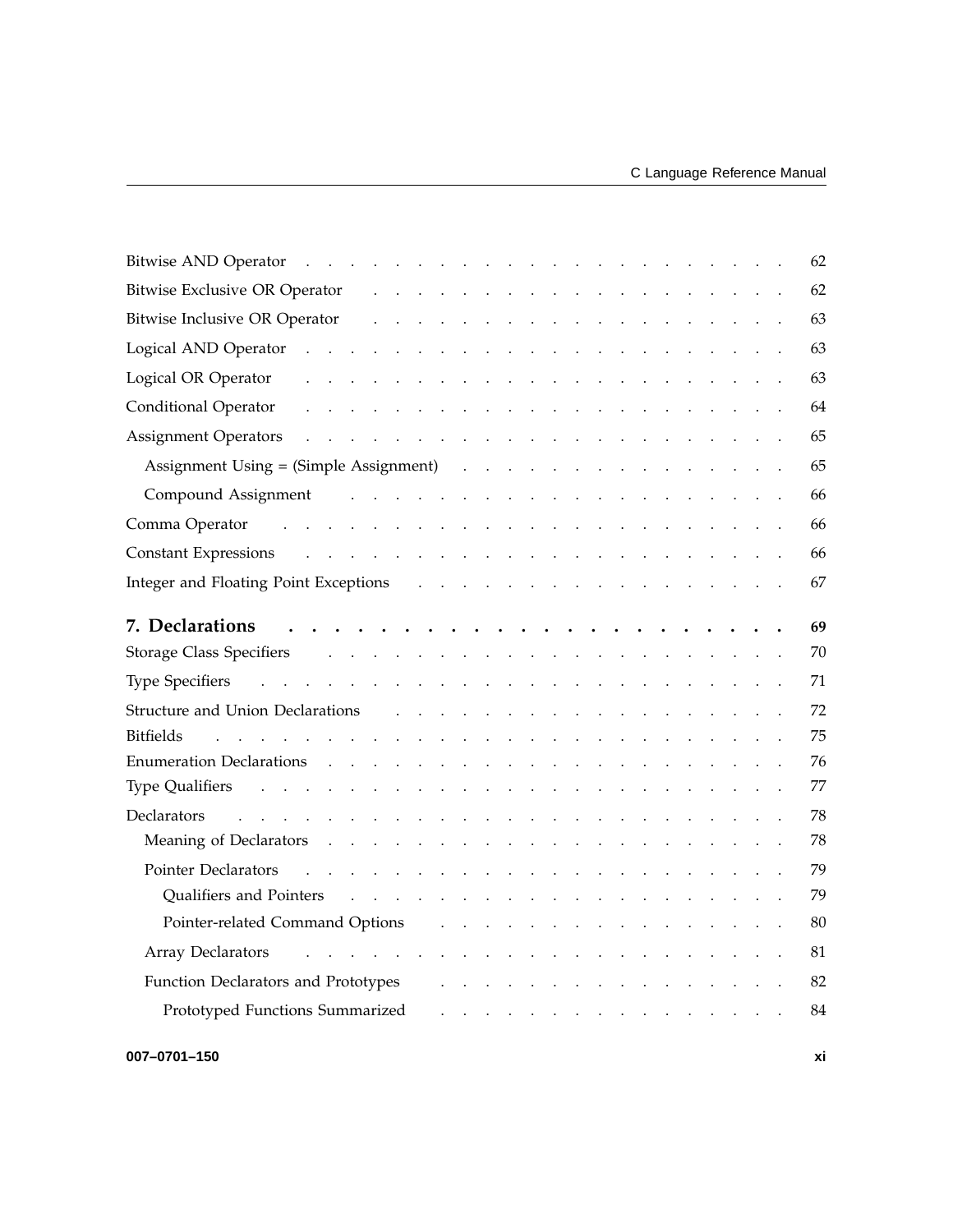| Restrictions on Declarators                                                   |              |                      | $\sim 10^{-10}$                                                                 | $\ddot{\phantom{a}}$      |          |               | $\ddot{\phantom{a}}$                                |                      |                      |                      |                                                             |                                                                                                                                                                                                                                                                                                                                                                                                                                                           |                      |                      |                                                                     |                      |                                                |                      |  |  | 85  |
|-------------------------------------------------------------------------------|--------------|----------------------|---------------------------------------------------------------------------------|---------------------------|----------|---------------|-----------------------------------------------------|----------------------|----------------------|----------------------|-------------------------------------------------------------|-----------------------------------------------------------------------------------------------------------------------------------------------------------------------------------------------------------------------------------------------------------------------------------------------------------------------------------------------------------------------------------------------------------------------------------------------------------|----------------------|----------------------|---------------------------------------------------------------------|----------------------|------------------------------------------------|----------------------|--|--|-----|
| <b>Type Names</b><br>and a series of the contract of the contract of the con- |              |                      |                                                                                 |                           |          |               |                                                     |                      |                      |                      |                                                             |                                                                                                                                                                                                                                                                                                                                                                                                                                                           | $\sim$ .             |                      |                                                                     |                      |                                                |                      |  |  | 86  |
| <b>Implicit Declarations</b>                                                  |              |                      | and a series of the contract of the contract of the contract of the contract of |                           |          |               |                                                     |                      |                      |                      |                                                             |                                                                                                                                                                                                                                                                                                                                                                                                                                                           |                      |                      |                                                                     |                      |                                                |                      |  |  | 87  |
| typedef                                                                       |              |                      | and the contract of the state of                                                |                           |          |               |                                                     |                      |                      | $\sim$               |                                                             |                                                                                                                                                                                                                                                                                                                                                                                                                                                           |                      |                      |                                                                     |                      |                                                |                      |  |  | 87  |
| Initialization<br>$\mathbf{r}$                                                | $\mathbf{r}$ | $\sim$               | $\ddot{\phantom{a}}$                                                            |                           |          |               | and a strategic and                                 | $\ddot{\phantom{a}}$ | $\ddot{\phantom{a}}$ | $\ddot{\phantom{a}}$ | $\ddot{\phantom{a}}$                                        | $\ddot{\phantom{a}}$                                                                                                                                                                                                                                                                                                                                                                                                                                      |                      |                      |                                                                     |                      |                                                |                      |  |  | 88  |
| Initialization of Aggregates                                                  |              |                      |                                                                                 |                           |          |               |                                                     |                      |                      |                      |                                                             |                                                                                                                                                                                                                                                                                                                                                                                                                                                           |                      |                      | and a series of the contract of the contract of the contract of     |                      |                                                |                      |  |  | 89  |
| Examples of Initialization                                                    |              |                      | $\mathbf{L}^{\text{max}}$                                                       |                           |          |               | and a strategic control of the                      |                      |                      |                      |                                                             | $\ddot{\phantom{a}}$                                                                                                                                                                                                                                                                                                                                                                                                                                      | $\sim$               | $\sim$ $\sim$        | $\sim$ $\sim$                                                       | $\sim 10^{-11}$      |                                                | $\sim$               |  |  | 90  |
| 8. Statements                                                                 |              |                      |                                                                                 |                           |          |               | .                                                   |                      |                      |                      |                                                             | $\bullet$                                                                                                                                                                                                                                                                                                                                                                                                                                                 | $\ddot{\phantom{0}}$ |                      | $\bullet$                                                           |                      | $\bullet$                                      |                      |  |  | 93  |
| <b>Expression Statement</b>                                                   |              |                      | and a series of the contract of the contract of the                             |                           |          |               |                                                     |                      |                      |                      |                                                             |                                                                                                                                                                                                                                                                                                                                                                                                                                                           |                      |                      | $\ddot{\phantom{a}}$                                                | $\sim$               | $\sim$                                         |                      |  |  | 93  |
| Compound Statement or Block                                                   |              |                      |                                                                                 |                           |          |               | and the contract of the contract of the contract of |                      |                      |                      |                                                             |                                                                                                                                                                                                                                                                                                                                                                                                                                                           |                      |                      |                                                                     |                      | $\mathbf{u}$ and $\mathbf{u}$ and $\mathbf{u}$ |                      |  |  | 93  |
| <b>Selection Statements</b>                                                   |              |                      |                                                                                 |                           | $\sim$   | $\sim$        | $\sim$ $\sim$                                       |                      |                      |                      | $\mathcal{L}^{\text{max}}$ , and $\mathcal{L}^{\text{max}}$ | $\sim 10$                                                                                                                                                                                                                                                                                                                                                                                                                                                 | $\sim$               |                      | $\ddot{\phantom{a}}$                                                |                      |                                                |                      |  |  | 94  |
| if Statement                                                                  |              |                      |                                                                                 |                           |          |               |                                                     |                      |                      | $\ddot{\phantom{a}}$ |                                                             | $\mathbb{Z}^2$                                                                                                                                                                                                                                                                                                                                                                                                                                            |                      |                      |                                                                     |                      |                                                |                      |  |  | 94  |
| switch Statement                                                              |              |                      |                                                                                 | $\mathbf{L}^{\mathbf{r}}$ | $\sim$ . | $\sim$ $\sim$ | $\ddot{\phantom{a}}$                                | $\ddot{\phantom{a}}$ | $\ddot{\phantom{a}}$ | $\sim$               | $\sim$                                                      | $\ddot{\phantom{a}}$                                                                                                                                                                                                                                                                                                                                                                                                                                      | $\sim$ .             | $\ddot{\phantom{a}}$ | $\ddot{\phantom{a}}$                                                | $\ddot{\phantom{a}}$ |                                                | $\ddot{\phantom{a}}$ |  |  | 95  |
| <b>Iteration Statements</b>                                                   |              |                      |                                                                                 |                           |          |               |                                                     |                      |                      |                      |                                                             |                                                                                                                                                                                                                                                                                                                                                                                                                                                           |                      |                      |                                                                     |                      |                                                |                      |  |  | 95  |
| while Statement                                                               |              |                      |                                                                                 |                           |          |               |                                                     |                      |                      | $\blacksquare$       | $\sim$ $\sim$                                               | $\bullet$                                                                                                                                                                                                                                                                                                                                                                                                                                                 | $\sim$               |                      |                                                                     |                      |                                                |                      |  |  | 96  |
| do Statement                                                                  |              |                      |                                                                                 |                           |          |               |                                                     |                      |                      | $\ddot{\phantom{a}}$ |                                                             | $\ddot{\phantom{a}}$                                                                                                                                                                                                                                                                                                                                                                                                                                      |                      |                      |                                                                     |                      |                                                |                      |  |  | 96  |
| for Statement                                                                 |              |                      |                                                                                 |                           |          |               | $\ddot{\phantom{a}}$                                |                      | $\ddot{\phantom{0}}$ | $\ddot{\phantom{0}}$ | $\sim$ $\sim$                                               | $\ddot{\phantom{a}}$                                                                                                                                                                                                                                                                                                                                                                                                                                      | $\sim$               |                      | $\ddot{\phantom{a}}$                                                |                      |                                                |                      |  |  | 96  |
| <b>Jump Statements</b>                                                        |              |                      |                                                                                 |                           |          |               |                                                     |                      | $\ddot{\phantom{a}}$ | $\sim$               |                                                             | $\ddot{\phantom{a}}$                                                                                                                                                                                                                                                                                                                                                                                                                                      | $\sim$               |                      |                                                                     |                      |                                                |                      |  |  | 97  |
| goto Statement                                                                |              |                      |                                                                                 |                           |          |               | $\ddot{\phantom{a}}$                                | $\sim$ $\sim$        |                      | $\ddot{\phantom{a}}$ | $\sim$ $\sim$                                               | $\ddot{\phantom{a}}$                                                                                                                                                                                                                                                                                                                                                                                                                                      | $\sim$               |                      |                                                                     |                      |                                                |                      |  |  | 97  |
| continue Statement                                                            |              |                      |                                                                                 |                           |          |               | $\ddot{\phantom{a}}$                                |                      | $\sim$ $\sim$        | $\ddot{\phantom{a}}$ |                                                             | $\sim 10^{11}$ km s $^{-1}$ km s $^{-1}$                                                                                                                                                                                                                                                                                                                                                                                                                  |                      |                      |                                                                     |                      |                                                |                      |  |  | 97  |
| break Statement                                                               |              |                      |                                                                                 | $\ddot{\phantom{a}}$      |          |               | $\sim$ $\sim$                                       | $\sim$ 4 $\,$        |                      |                      | $\mathcal{L}^{\text{max}}$ , and $\mathcal{L}^{\text{max}}$ | $\sim 10$                                                                                                                                                                                                                                                                                                                                                                                                                                                 | $\sim$ .             | $\sim 10$            | $\sim$ $\sim$                                                       |                      |                                                | $\sim$ $\sim$        |  |  | 98  |
| return Statement                                                              |              |                      |                                                                                 |                           |          |               |                                                     |                      |                      |                      |                                                             |                                                                                                                                                                                                                                                                                                                                                                                                                                                           |                      |                      |                                                                     |                      |                                                |                      |  |  | 98  |
| Labeled Statements<br>$\ddot{\phantom{0}}$                                    |              | $\ddot{\phantom{a}}$ | $\ddot{\phantom{a}}$                                                            |                           |          |               |                                                     |                      |                      |                      |                                                             |                                                                                                                                                                                                                                                                                                                                                                                                                                                           |                      |                      | المتناقب والمتناقب والمتناقب والمتناقب والمتناقب والمتناقب والمناقب |                      |                                                |                      |  |  | 98  |
| 9. External Definitions                                                       |              |                      |                                                                                 |                           |          |               |                                                     |                      |                      |                      |                                                             |                                                                                                                                                                                                                                                                                                                                                                                                                                                           |                      |                      |                                                                     |                      |                                                |                      |  |  | 101 |
| <b>External Function Definitions</b>                                          |              |                      |                                                                                 |                           |          |               |                                                     |                      |                      | $\sim$               |                                                             | $\mathbf{r}$                                                                                                                                                                                                                                                                                                                                                                                                                                              |                      |                      |                                                                     |                      |                                                | $\sim$               |  |  | 101 |
| <b>External Object Definitions</b>                                            |              |                      |                                                                                 |                           |          |               |                                                     |                      |                      | $\sim$               |                                                             | $\mathcal{L}^{\mathcal{L}}(\mathcal{L}^{\mathcal{L}}(\mathcal{L}^{\mathcal{L}}(\mathcal{L}^{\mathcal{L}}(\mathcal{L}^{\mathcal{L}}(\mathcal{L}^{\mathcal{L}}(\mathcal{L}^{\mathcal{L}}(\mathcal{L}^{\mathcal{L}}(\mathcal{L}^{\mathcal{L}}(\mathcal{L}^{\mathcal{L}}(\mathcal{L}^{\mathcal{L}}(\mathcal{L}^{\mathcal{L}}(\mathcal{L}^{\mathcal{L}}(\mathcal{L}^{\mathcal{L}}(\mathcal{L}^{\mathcal{L}}(\mathcal{L}^{\mathcal{L}}(\mathcal{L}^{\mathcal{L$ |                      | $\sim 10$            | $\sim$ $\sim$                                                       | $\sim$               |                                                |                      |  |  | 102 |
| 10. Multiprocessing Directives                                                |              |                      |                                                                                 |                           |          |               |                                                     |                      |                      |                      |                                                             |                                                                                                                                                                                                                                                                                                                                                                                                                                                           |                      |                      |                                                                     |                      |                                                |                      |  |  | 103 |

**xii 007–0701–150**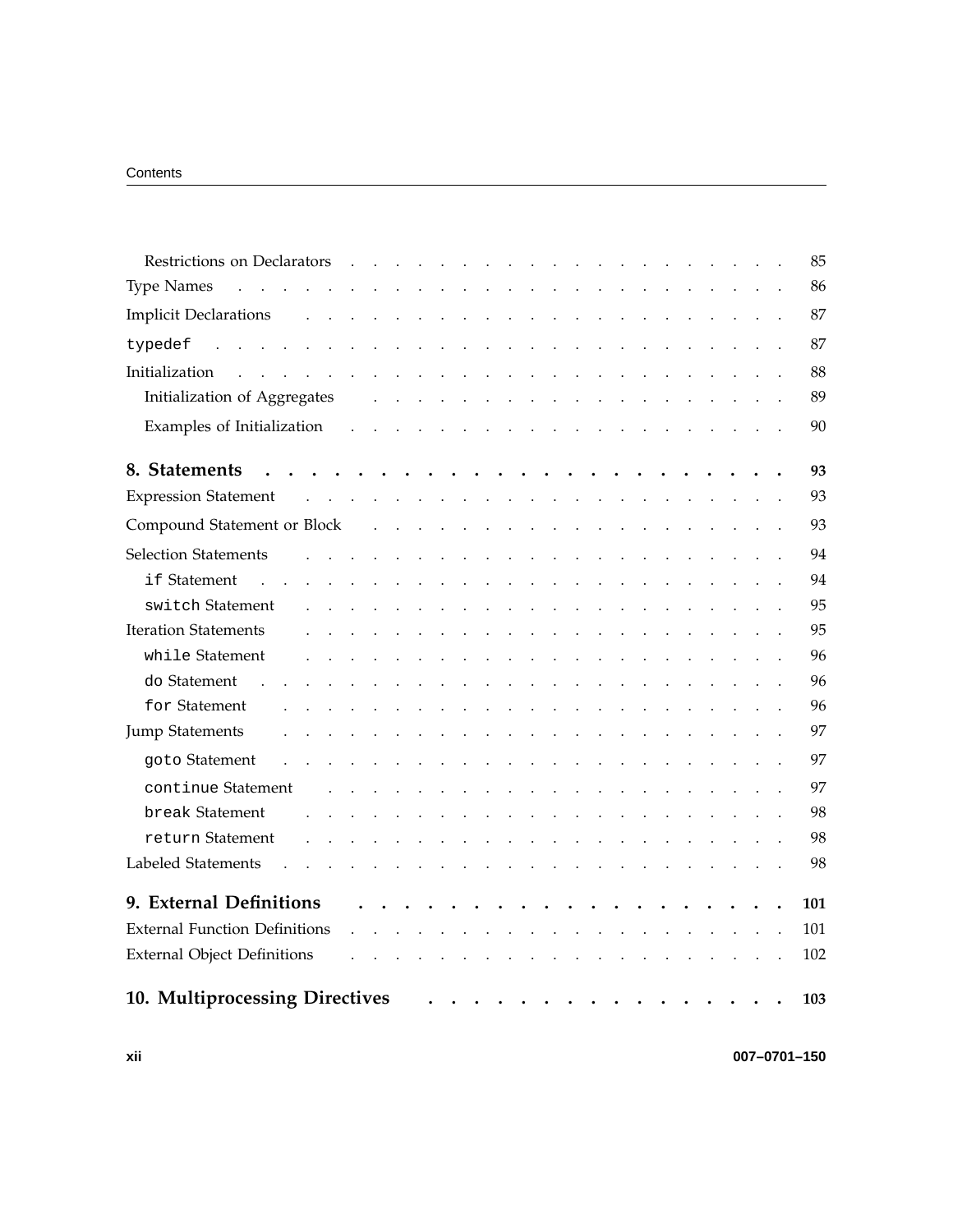| OpenMP C/C++ API Multiprocessing Directives                                                                                                                                                                                                                            |          |  |  |                                                           |  | 104 |
|------------------------------------------------------------------------------------------------------------------------------------------------------------------------------------------------------------------------------------------------------------------------|----------|--|--|-----------------------------------------------------------|--|-----|
| and the contract of the contract of the contract of the contract of the contract of<br><b>Using Parallel Regions</b>                                                                                                                                                   |          |  |  |                                                           |  | 104 |
| Coding Rules of #pragma Directives (e.g., e.g., e.g., e.g., e.g., e.g., e.g., e.g., e.g., e.g., e.g., e.g., e.g., e.g., e.g., e.g., e.g., e.g., e.g., e.g., e.g., e.g., e.g., e.g., e.g., e.g., e.g., e.g., e.g., e.g., e.g.,                                          |          |  |  |                                                           |  | 105 |
| والمتواطن والمتواطن والمتواطن والمتواطن والمتواطن والمتواطن والمتواطن والمتواطن والمتواطن<br>Parallel Regions                                                                                                                                                          |          |  |  |                                                           |  | 106 |
| Parallel Reduction Operations in C and C++ results and results and results are a set of the Parallel Reduction Operations in C and C++                                                                                                                                 |          |  |  |                                                           |  | 107 |
| Restrictions on the Reduction Clause<br>and the contract of the contract of the contract of the contract of the contract of the contract of the contract of the contract of the contract of the contract of the contract of the contract of the contract of the contra |          |  |  |                                                           |  | 108 |
| <b>Performance Considerations</b><br>$\frac{1}{2}$ . The state of the state of the state of the state of the state of the state of the state of the state of the state of the state of the state of the state of the state of the state of the state of the state of t |          |  |  |                                                           |  | 109 |
|                                                                                                                                                                                                                                                                        |          |  |  |                                                           |  | 110 |
| Reduction Example (e.g., e.g., e.g., e.g., e.g., e.g., e.g., e.g., e.g., e.g., e.g., e.g., e.g., e.g., e.g., e.g., e.g., e.g., e.g., e.g., e.g., e.g., e.g., e.g., e.g., e.g., e.g., e.g., e.g., e.g., e.g., e.g., e.g., e.g.,                                         |          |  |  |                                                           |  | 110 |
| Restrictions for the C++ Compiler (e.g., e.g., e.g., e.g., e.g., e.g., e.g., e.g., e.g., e.g., e.g., e.g., e.g., e.g., e.g., e.g., e.g., e.g., e.g., e.g., e.g., e.g., e.g., e.g., e.g., e.g., e.g., e.g., e.g., e.g., e.g., e                                         |          |  |  |                                                           |  | 111 |
| <u>. Karatan ing kabupatèn Sumah Pangalang Kabupatèn Sumah Pangalang Kabupatèn Sumah Pangalang Kabupatèn Sumah Pan</u><br>Restrictions on pfor                                                                                                                         |          |  |  |                                                           |  | 111 |
| Restrictions on Exception Handling (e.g., e.g., e.g., e.g., e.g., e.g., e.g., e.g., e.g., e.g., e.g., e.g., e.g., e.g., e.g., e.g., e.g., e.g., e.g., e.g., e.g., e.g., e.g., e.g., e.g., e.g., e.g., e.g., e.g., e.g., e.g.,                                          |          |  |  |                                                           |  | 112 |
| Scoping Restrictions resolution and contact the contact of the contact of the contact of the contact of the contact of the contact of the contact of the contact of the contact of the contact of the contact of the contact o                                         |          |  |  |                                                           |  | 113 |
| 11. Multiprocessing Advanced Features                                                                                                                                                                                                                                  | $\cdots$ |  |  |                                                           |  | 115 |
| والمتعاون والمتناول والمتناول والمتناول والمتناول والمتناول والمتناول<br>Run-time Library Routines                                                                                                                                                                     |          |  |  |                                                           |  | 115 |
|                                                                                                                                                                                                                                                                        |          |  |  |                                                           |  |     |
|                                                                                                                                                                                                                                                                        |          |  |  |                                                           |  | 115 |
| mp_setup, mp_create, and mp_destroy                                                                                                                                                                                                                                    |          |  |  |                                                           |  | 115 |
| mp blocktime<br>and a series of the contract of the contract of the contract of the contract of the contract of the contract of                                                                                                                                        |          |  |  |                                                           |  | 116 |
| mp_numthreads, mp_suggested_numthreads, mp_set_numthreads                                                                                                                                                                                                              |          |  |  | $\mathbf{r}$ , $\mathbf{r}$ , $\mathbf{r}$ , $\mathbf{r}$ |  | 116 |
|                                                                                                                                                                                                                                                                        |          |  |  |                                                           |  | 117 |
| mp_setlock, mp_unsetlock, mp_barrier                                                                                                                                                                                                                                   |          |  |  |                                                           |  | 117 |
| mp_set_slave_stacksize                                                                                                                                                                                                                                                 |          |  |  |                                                           |  | 117 |
| a construction of the construction of the construction of the construction of the construction of the construction of the construction of the construction of the construction of the construction of the construction of the<br>Run-time Environment Variables        |          |  |  |                                                           |  | 118 |
| MP_SET_NUMTHREADS, MP_BLOCKTIME, MP_SETUP                                                                                                                                                                                                                              |          |  |  |                                                           |  | 118 |
| MP_SUGNUMTHD, MP_SUGNUMTHD_MIN, MP_SUGNUMTHD_MAX, MP_SUGNUMTHD_VERBOSE                                                                                                                                                                                                 |          |  |  |                                                           |  | 119 |
| MP_SCHEDTYPE, CHUNK                                                                                                                                                                                                                                                    |          |  |  |                                                           |  | 119 |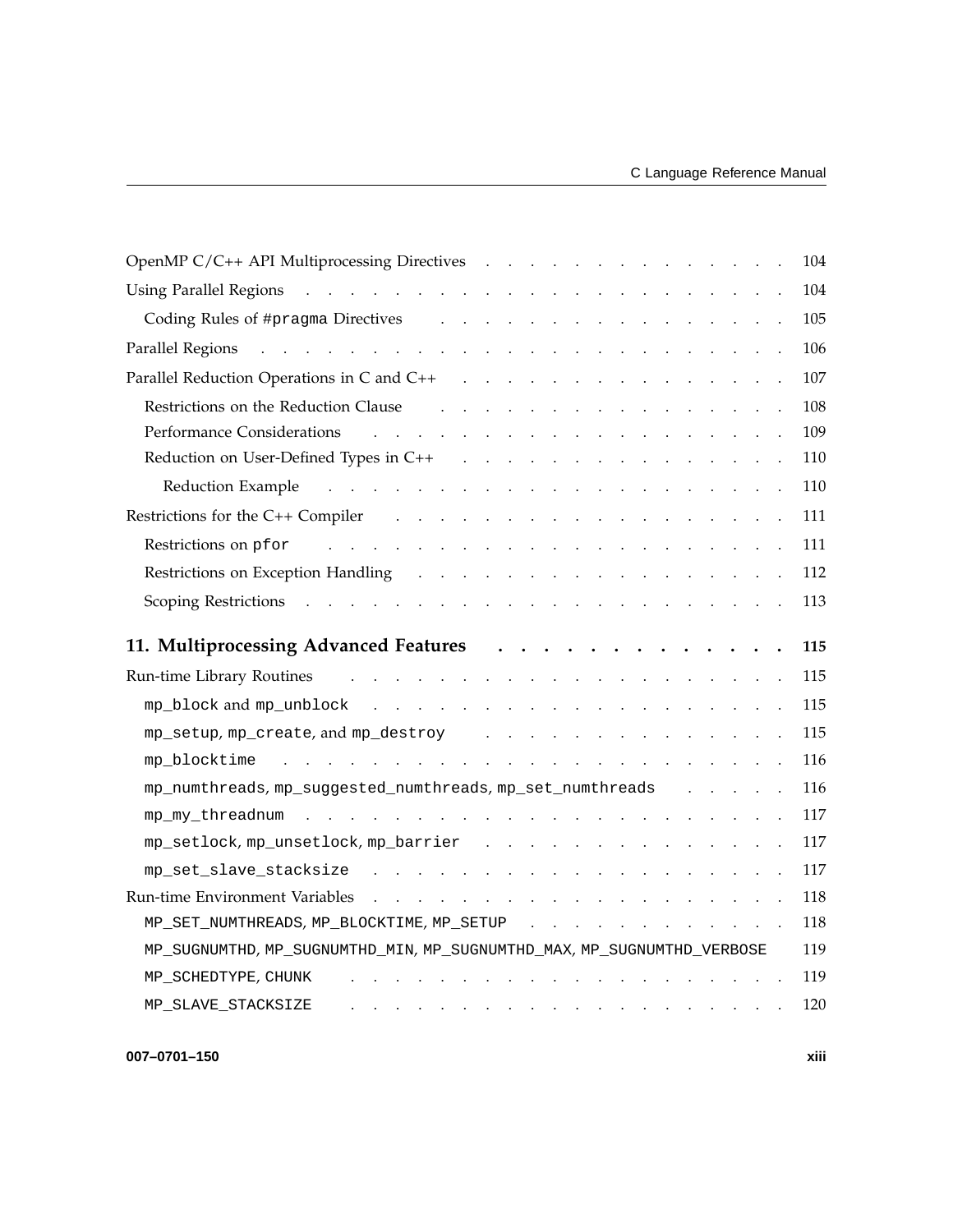| MPC_GANG                                                                                                                                                                                                                                                                  |                                          |  |  |  |  | 120 |
|---------------------------------------------------------------------------------------------------------------------------------------------------------------------------------------------------------------------------------------------------------------------------|------------------------------------------|--|--|--|--|-----|
| Communicating Between Threads Through Thread Local Data                                                                                                                                                                                                                   |                                          |  |  |  |  | 120 |
| Synchronization Intrinsics<br><u>a carra da santa da sala</u>                                                                                                                                                                                                             |                                          |  |  |  |  | 123 |
| Atomic fetch-and-op Operations<br>$\mathbf{1}$ and $\mathbf{1}$ and $\mathbf{1}$ and $\mathbf{1}$<br>$\sim$ $\sim$                                                                                                                                                        | $\mathbf{L}^{\text{max}}$                |  |  |  |  | 124 |
| Atomic op-and-fetch Operations<br>$\mathbf{1}^{\prime}$ and $\mathbf{1}^{\prime}$                                                                                                                                                                                         | $\sim 10^{11}$ km s $^{-1}$ km s $^{-1}$ |  |  |  |  | 125 |
| Atomic compare-and-swap Operation                                                                                                                                                                                                                                         |                                          |  |  |  |  | 126 |
| Atomic synchronize Operation<br>$\ddot{\phantom{a}}$<br>$\sim$<br>$\sim$ .<br>$\sim$                                                                                                                                                                                      | $\mathbb{Z}^2$<br>$\sim$                 |  |  |  |  | 127 |
| Atomic lock and unlock Operations<br>$\mathbf{r}$ and $\mathbf{r}$ are the set of the set of the set of the set of the set of the set of the set of the set of the set of the set of the set of the set of the set of the set of the set of the set of the set of the set |                                          |  |  |  |  | 127 |
| Atomic lock-test-and-set Operation<br>$\mathbf{1}$ and $\mathbf{1}$ and $\mathbf{1}$ and $\mathbf{1}$                                                                                                                                                                     | <b>Carl Contract Contract Contract</b>   |  |  |  |  | 127 |
| Atomic lock-release Operation<br>$\mathcal{A}$ . The second contribution of the second contribution $\mathcal{A}$                                                                                                                                                         |                                          |  |  |  |  | 127 |
| Example of Implementing a Pure Spin-Wait Lock                                                                                                                                                                                                                             |                                          |  |  |  |  | 128 |
|                                                                                                                                                                                                                                                                           |                                          |  |  |  |  |     |
| Appendix A. Implementation-Defined Behavior                                                                                                                                                                                                                               |                                          |  |  |  |  | 129 |
| Translation (F.3.1)                                                                                                                                                                                                                                                       |                                          |  |  |  |  | 129 |
| Environment (F.3.2)                                                                                                                                                                                                                                                       | $\sim$<br>$\ddot{\phantom{a}}$           |  |  |  |  | 130 |
| Identifiers (F.3.3)<br>$\mathbf{L}$ and $\mathbf{L}$                                                                                                                                                                                                                      |                                          |  |  |  |  | 131 |
| Characters (F.3.4)                                                                                                                                                                                                                                                        |                                          |  |  |  |  | 131 |
| Integers (F.3.5)<br>and a state of<br>$\ddot{\phantom{a}}$                                                                                                                                                                                                                |                                          |  |  |  |  | 133 |
| Floating Point (F.3.6)<br>$\mathbf{r}$ . The set of $\mathbf{r}$<br>$\ddot{\phantom{a}}$<br>$\ddot{\phantom{a}}$                                                                                                                                                          |                                          |  |  |  |  | 134 |
| Arrays and Pointers (F.3.7)<br>$\mathbf{r} = \mathbf{r} - \mathbf{r}$ , $\mathbf{r} = \mathbf{r} - \mathbf{r}$ , $\mathbf{r} = \mathbf{r} - \mathbf{r}$                                                                                                                   | $\ddot{\phantom{a}}$                     |  |  |  |  | 135 |
| Registers (F.3.8)<br>and a series of the contract of the contract of the                                                                                                                                                                                                  |                                          |  |  |  |  | 136 |
| Structures, Unions, Enumerations, and Bitfields (F.3.9)                                                                                                                                                                                                                   |                                          |  |  |  |  | 136 |
| Qualifiers (F.3.10)<br>$\sim$ $\sim$ $\sim$                                                                                                                                                                                                                               |                                          |  |  |  |  | 138 |
| Declarators (F.3.11)                                                                                                                                                                                                                                                      |                                          |  |  |  |  | 138 |
| Statements (F.3.12)<br>$\mathbf{r}$ . The set of $\mathbf{r}$<br>$\sim$<br>$\cdot$                                                                                                                                                                                        |                                          |  |  |  |  | 139 |
| Preprocessing Directives (F.3.13)                                                                                                                                                                                                                                         |                                          |  |  |  |  | 139 |
| Library Functions (F.3.14)                                                                                                                                                                                                                                                |                                          |  |  |  |  | 140 |
|                                                                                                                                                                                                                                                                           |                                          |  |  |  |  |     |

**xiv 007–0701–150**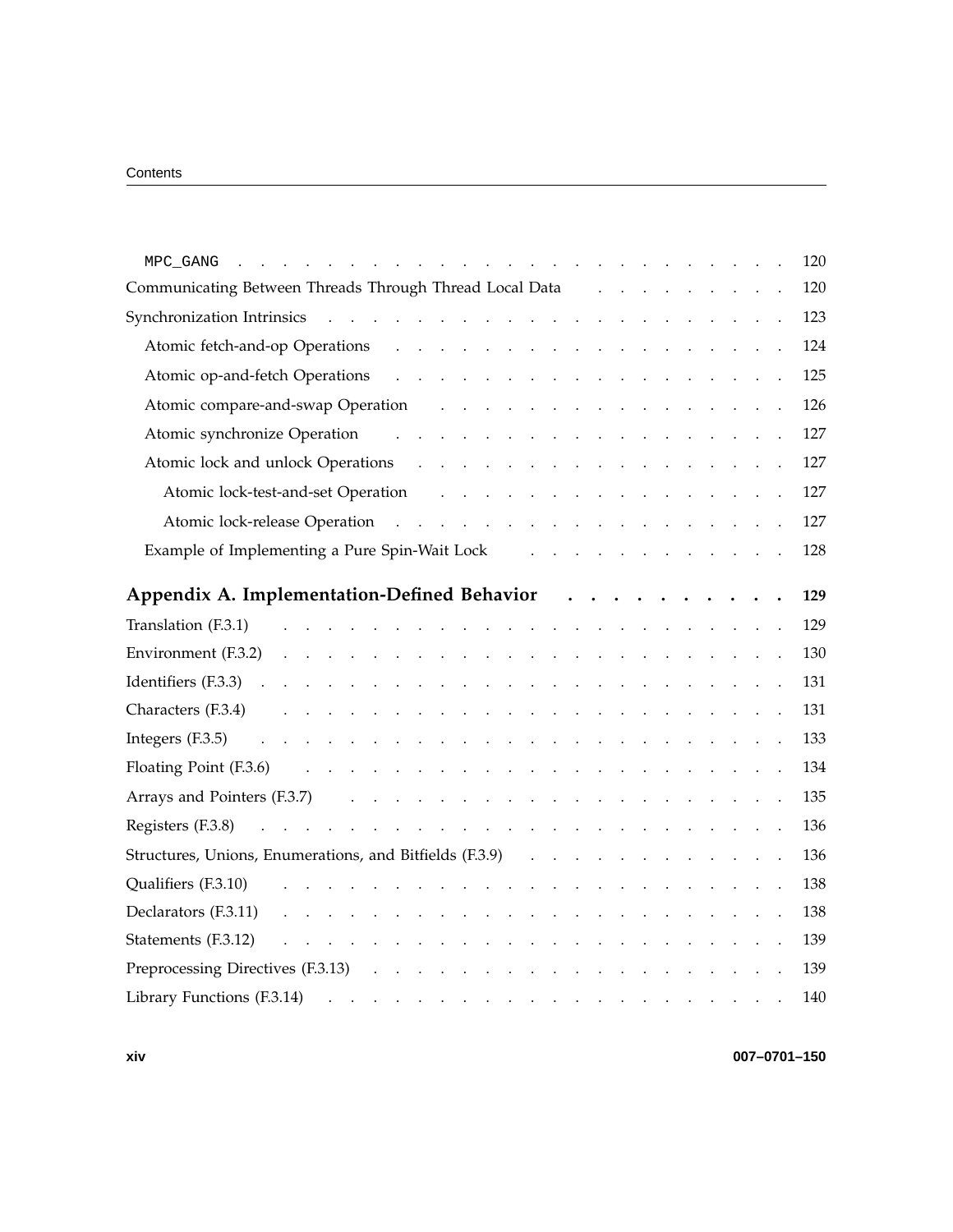| Signals                                                                                                          |               |                                                             |                                                     |                         |                             |                      |                           | the contract of the contract of                                                     |                            |                         |                      |                                                             |                       |                                                                                                  |  |  | 141 |
|------------------------------------------------------------------------------------------------------------------|---------------|-------------------------------------------------------------|-----------------------------------------------------|-------------------------|-----------------------------|----------------------|---------------------------|-------------------------------------------------------------------------------------|----------------------------|-------------------------|----------------------|-------------------------------------------------------------|-----------------------|--------------------------------------------------------------------------------------------------|--|--|-----|
| Signal Notes<br>the contract of the contract of the contract of the contract of the                              |               |                                                             |                                                     |                         |                             |                      |                           |                                                                                     |                            |                         |                      |                                                             |                       |                                                                                                  |  |  | 145 |
| Diagnostics<br>$\mathcal{A}=\mathcal{A}=\mathcal{A}$                                                             |               | $\mathcal{A}^{\mathcal{A}}$ and $\mathcal{A}^{\mathcal{A}}$ |                                                     | $\sim$                  | $\sim 10^{-1}$ km $^{-1}$   |                      | $\sim 100$ km s $^{-1}$   |                                                                                     | $\mathcal{L}_{\mathbf{r}}$ | $\sim 100$              | $\Box$               | $\mathcal{A}^{\mathcal{A}}$ and $\mathcal{A}^{\mathcal{A}}$ |                       | $\mathcal{L} \in \mathcal{L}$ .                                                                  |  |  | 147 |
| Streams and Files                                                                                                |               |                                                             |                                                     |                         |                             |                      | $\mathbf{L} = \mathbf{L}$ |                                                                                     | $\sim$                     |                         |                      |                                                             |                       |                                                                                                  |  |  | 148 |
| Temporary Files<br>$\sim$                                                                                        | $\sim$ $\sim$ | $\ddot{\phantom{a}}$                                        | $\sim$ .                                            | $\mathbb{Z}^2$          |                             |                      |                           | and the contract of the con-                                                        |                            |                         |                      | $\sim$ .                                                    |                       | $\mathcal{A}^{\mathcal{A}}$ and $\mathcal{A}^{\mathcal{A}}$ . In the $\mathcal{A}^{\mathcal{A}}$ |  |  | 150 |
| errno and perror                                                                                                 |               |                                                             |                                                     |                         |                             |                      |                           | the contract of the contract of the con-                                            |                            |                         |                      |                                                             |                       | and the contract of the con-                                                                     |  |  | 150 |
| Memory Allocation<br>$\ddot{\phantom{a}}$                                                                        |               |                                                             | $\sim$ $\sim$                                       | $\sim$                  | $\sim$ $\sim$ $\sim$ $\sim$ |                      |                           | $\mathcal{A}=\mathcal{A}=\mathcal{A}$ .                                             |                            | $\sim 100$              | $\ddot{\phantom{a}}$ |                                                             | $\sim 10^{-1}$ $\sim$ |                                                                                                  |  |  | 158 |
| abort Function                                                                                                   |               |                                                             |                                                     |                         | $\sim$ $\sim$               |                      |                           | $\mathbf{r}$ , $\mathbf{r}$ , $\mathbf{r}$                                          |                            |                         |                      |                                                             |                       |                                                                                                  |  |  | 158 |
| exit Function                                                                                                    |               |                                                             |                                                     | $\mathcal{L}_{\bullet}$ |                             |                      |                           | <b>Carl Adams</b>                                                                   |                            |                         |                      |                                                             |                       |                                                                                                  |  |  | 158 |
| geteny Function                                                                                                  |               |                                                             |                                                     |                         |                             |                      |                           | $\mathbf{z} = \mathbf{z} + \mathbf{z}$ .                                            |                            |                         |                      |                                                             |                       |                                                                                                  |  |  | 158 |
| system Function                                                                                                  |               |                                                             |                                                     |                         |                             | $\sim$               | $\sim$ $\sim$             | $\sim$ $\sim$                                                                       | $\sim$                     |                         | $\sim$               |                                                             |                       |                                                                                                  |  |  | 159 |
| strerror Function                                                                                                |               |                                                             | $\mathbf{L}^{\text{max}}$                           |                         |                             | $\ddot{\phantom{a}}$ |                           | and the state of the state of                                                       |                            |                         | $\ddot{\phantom{a}}$ |                                                             |                       | and the company                                                                                  |  |  | 159 |
| Time Zones and the clock Function                                                                                |               |                                                             | $\mathbf{1}$ $\mathbf{1}$ $\mathbf{1}$ $\mathbf{1}$ |                         |                             |                      |                           | $\cdots$                                                                            |                            |                         |                      |                                                             |                       |                                                                                                  |  |  | 159 |
| Locale-Specific Behavior $(F.4)$                                                                                 |               |                                                             |                                                     |                         |                             |                      |                           |                                                                                     |                            | $\sim 100$ km s $^{-1}$ |                      |                                                             |                       | the contract of the contract of                                                                  |  |  | 160 |
| Common Extensions $(F.5)$                                                                                        |               |                                                             |                                                     |                         |                             |                      |                           | and the contract of the                                                             |                            |                         |                      |                                                             |                       | and the contract of the                                                                          |  |  | 160 |
| Environment Arguments (F.5.1) (Changel Arguments (F.5.1)                                                         |               |                                                             |                                                     |                         |                             |                      |                           |                                                                                     |                            |                         |                      |                                                             |                       | $\mathcal{A}=\mathcal{A}=\mathcal{A}=\mathcal{A}=\mathcal{A}$                                    |  |  | 161 |
| Specialized Identifiers<br>and the contract of the contract of the contract of                                   |               |                                                             |                                                     |                         |                             |                      |                           |                                                                                     |                            |                         |                      |                                                             |                       | and the contract of the                                                                          |  |  | 161 |
|                                                                                                                  |               |                                                             |                                                     |                         |                             |                      |                           |                                                                                     |                            |                         |                      |                                                             |                       |                                                                                                  |  |  | 161 |
|                                                                                                                  |               |                                                             |                                                     |                         |                             |                      |                           |                                                                                     |                            |                         |                      |                                                             |                       |                                                                                                  |  |  | 161 |
|                                                                                                                  |               |                                                             |                                                     |                         |                             |                      |                           |                                                                                     |                            |                         |                      |                                                             |                       |                                                                                                  |  |  | 162 |
| Other Arithmetic Types (F.5.6)                                                                                   |               |                                                             |                                                     |                         |                             |                      |                           | and a series of the contract of the contract of the contract of                     |                            |                         |                      |                                                             |                       |                                                                                                  |  |  | 162 |
| Function Pointer Casts (F.5.7)<br>$\mathbf{L}^{\text{max}}$                                                      |               |                                                             |                                                     |                         |                             |                      |                           | and a series of the contract of the contract of the contract of                     |                            |                         |                      |                                                             |                       |                                                                                                  |  |  | 162 |
| Non-int Bit-Field Types (F.5.8)                                                                                  |               |                                                             |                                                     |                         |                             |                      |                           | and a series of the contract of the contract of the contract of                     |                            |                         |                      |                                                             |                       |                                                                                                  |  |  | 162 |
| fortran Keyword (F.5.9)<br>$\mathcal{A}$ . The set of the set of the set of the set of $\mathcal{A}$<br>$\sim$ . |               |                                                             |                                                     |                         |                             |                      |                           |                                                                                     |                            | $\mathbf{r}$ .          |                      |                                                             |                       | and the contract of the                                                                          |  |  | 163 |
| $\alpha$ sm Keyword (F.5.10) $\cdots$ $\cdots$ $\cdots$ $\cdots$                                                 |               |                                                             |                                                     |                         |                             |                      |                           |                                                                                     |                            |                         |                      |                                                             |                       |                                                                                                  |  |  | 163 |
|                                                                                                                  |               |                                                             |                                                     |                         |                             |                      |                           | $\mathcal{A}=\mathcal{A}=\mathcal{A}=\mathcal{A}=\mathcal{A}$                       |                            |                         |                      |                                                             |                       | and the control of the state of                                                                  |  |  |     |
| Multiple External Definitions (F.5.11)                                                                           |               |                                                             |                                                     |                         |                             |                      |                           | and the contract of the contract of the contract of the contract of the contract of |                            |                         |                      |                                                             |                       |                                                                                                  |  |  | 163 |
| Empty Macro Arguments (F.5.12)                                                                                   |               |                                                             |                                                     |                         |                             |                      |                           |                                                                                     |                            |                         |                      |                                                             |                       | $\mathbf{u} = \mathbf{u} + \mathbf{u} + \mathbf{u}$                                              |  |  | 163 |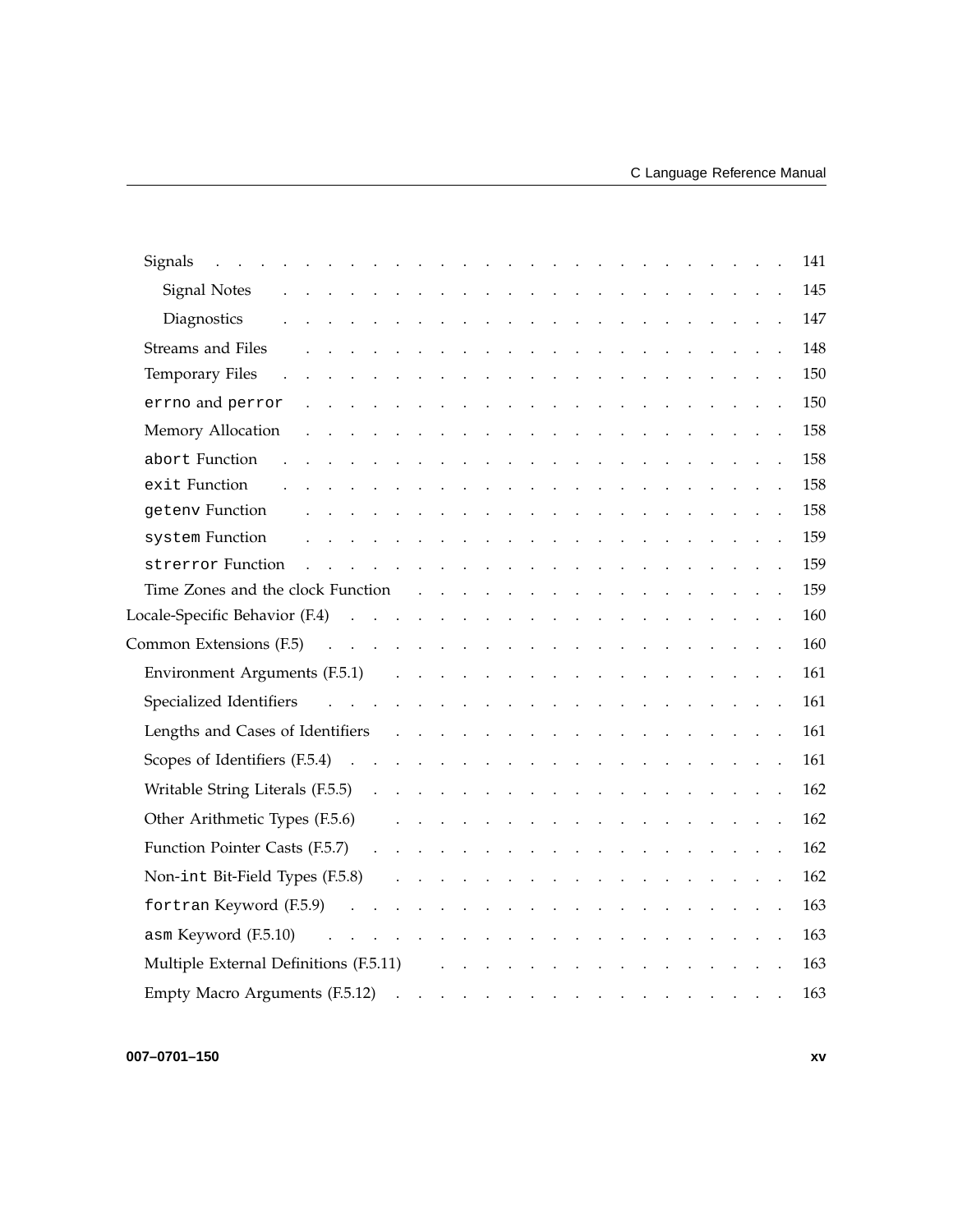| Extra Arguments for Signal Handlers (F.5.14) (Chapter Contains the Contact Contact Contact Contact Contact Contact Contact Contact Contact Contact Contact Contact Contact Contact Contact Contact Contact Contact Contact Con |  |  |  |  |
|--------------------------------------------------------------------------------------------------------------------------------------------------------------------------------------------------------------------------------|--|--|--|--|
| Additional Stream Types and File-Opening Modes (F.5.15) 164                                                                                                                                                                    |  |  |  |  |
| Defined File Position Indicator (F.5.16) 165                                                                                                                                                                                   |  |  |  |  |
|                                                                                                                                                                                                                                |  |  |  |  |
| Appendix B. lint-style Comments 167                                                                                                                                                                                            |  |  |  |  |
| Appendix C. Built-in Functions 169                                                                                                                                                                                             |  |  |  |  |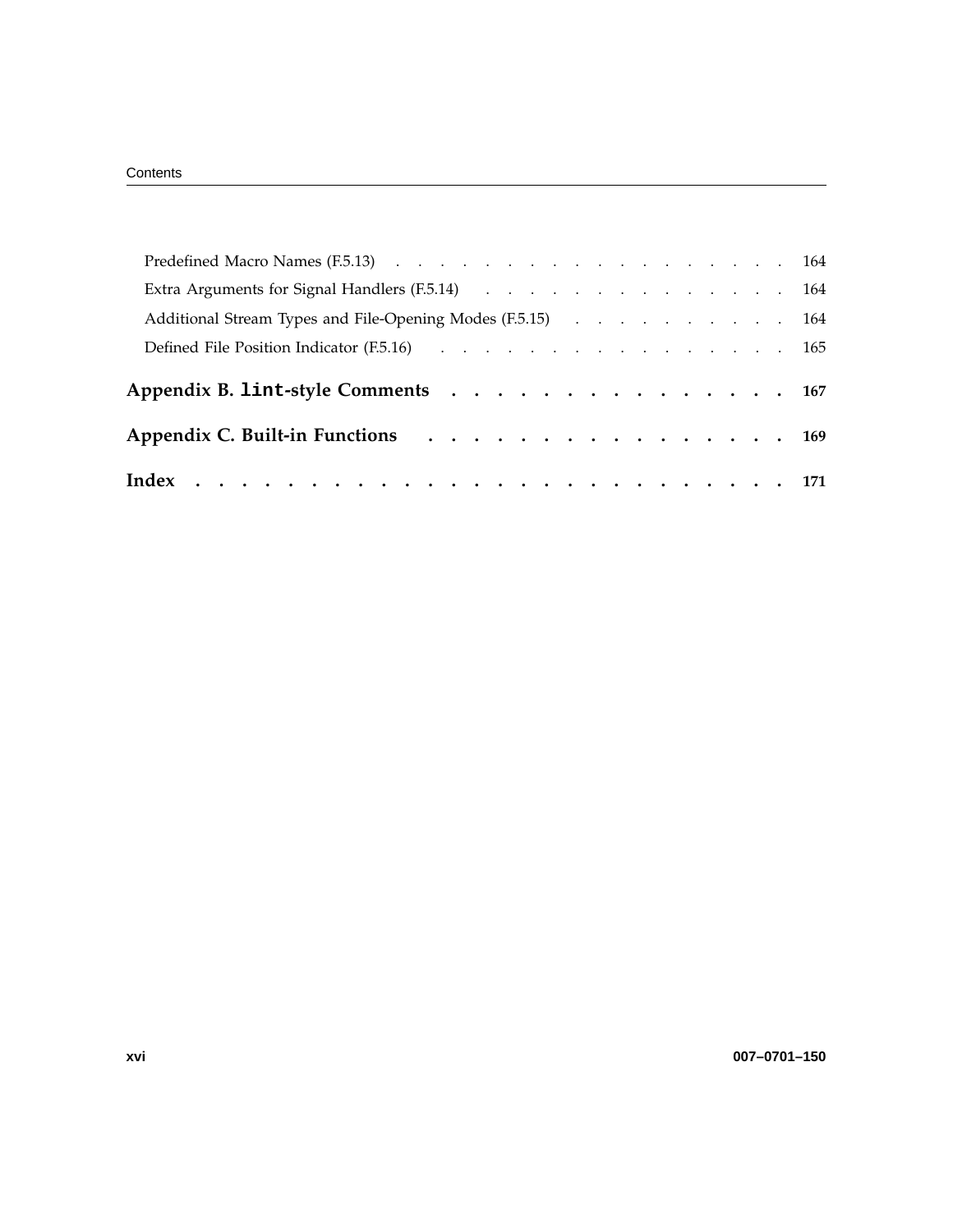# **Tables**

| Table 2-1         | Effect of Compilation Options on Floating Point Conversions                                                                                                                                                                    |  |  |  | 16  |
|-------------------|--------------------------------------------------------------------------------------------------------------------------------------------------------------------------------------------------------------------------------|--|--|--|-----|
| Table 2-2         | Using STDC to Affect Floating Point Conversions                                                                                                                                                                                |  |  |  | 17  |
| Table 2-3         | Effect of Compilation Mode on Names                                                                                                                                                                                            |  |  |  | 21  |
| Table 3-1         |                                                                                                                                                                                                                                |  |  |  | 24  |
| Table 3-2         | Escape Sequences for Nongraphic Characters (Escape Sequences for Nongraphic Characters (Escape Fig. 2014)                                                                                                                      |  |  |  | 26  |
| Table 3-3         |                                                                                                                                                                                                                                |  |  |  | 27  |
| Table 4-1         | Storage Class Sizes and the contract of the contract of the contract of the contract of the contract of the contract of the contract of the contract of the contract of the contract of the contract of the contract of the co |  |  |  | 39  |
| Table 6-1         |                                                                                                                                                                                                                                |  |  |  | 49  |
| Table 6-2         | Operator Precedence and Associativity                                                                                                                                                                                          |  |  |  | 50  |
| Table 7-1         | Examples of Type Names and a contract the contract of Type Names and a contract of the contract of the Contract of Type Names                                                                                                  |  |  |  | 86  |
| <b>Table 10-1</b> | Multiprocessing C/C++ Compiler Directives                                                                                                                                                                                      |  |  |  | 103 |
| Table A-1         | Integer Types and Ranges (a) and (b) and (b) and (b) and (b) and (b) and (b) and (b) and (b) and (b) and (b) and (b) and (b) and (b) and (b) and (b) and (b) and (b) and (b) and (b) and (b) and (b) and (b) and (b) and (b) a |  |  |  | 133 |
| Table A-2         | Ranges of floating point Types                                                                                                                                                                                                 |  |  |  | 135 |
| Table A-3         | Alignment of Structure Members (Alignment of Structure Members (Alignment of Structure Members)                                                                                                                                |  |  |  | 137 |
| <b>Table A-4</b>  | Signals and a contract of the contract of the state of the state of the state of the state of the state of the                                                                                                                 |  |  |  | 142 |
| Table A-5         | Valid Codes in a Signal-Catching Function enterstance with the codes in a Signal-Catching Function enterstance                                                                                                                 |  |  |  | 144 |
| Table B-1         |                                                                                                                                                                                                                                |  |  |  | 168 |
| Table C-1         | . The second contribution of the second contribution of the second contribution $\mathcal{L}_\mathcal{A}$<br><b>Built-in Functions</b>                                                                                         |  |  |  | 169 |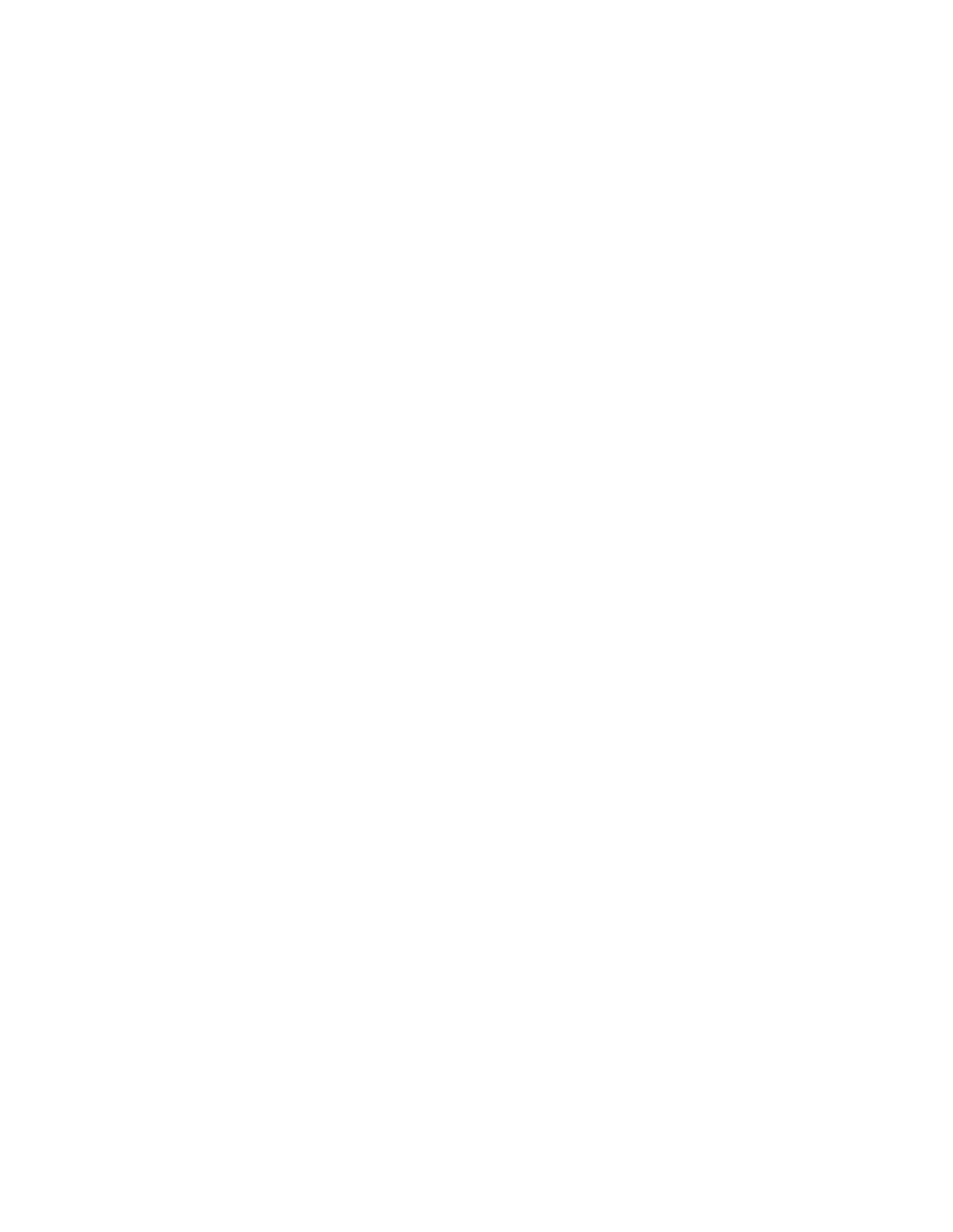# **About This Manual**

This manual contains a summary of the syntax and semantics of the C programming language as implemented on SGI workstations. It documents previous releases of the SGI C compiler as well as the American National Standards Institute (ANSI) C compiler.

The SGI compiler system supports three modes of compilation: the old 32-bit mode  $(-032 \text{ or } -32 \text{ option})$ , the new 32-bit mode  $(-n32 \text{ option})$ , and the 64-bit mode  $(-64 \text{ or } -64 \text{.)}$ option).

For information on compilation modes and general compiler options for the old 32-bit mode, see the o32(5) man page and the *MIPS O32 Compiling and Performance Tuning Guide*.

For information on the new 32-bit mode and 64-bit mode, see the  $cc(1)$  man page and the *MIPSpro N32/64 Compiling and Performance Tuning Guide*.

The term "traditional C" refers to the dialect of C described in the first edition of *The C Programming Language* by Kernighan and Ritchie.

## **Related Publications**

The following documents contain information that may be helpful in porting code to the newer SGI compilers:

- *MIPS O32 Compiling and Performance Tuning Guide*
- *MIPSpro N32/64 Compiling and Performance Tuning Guide*
- *MIPSpro N32 ABI Handbook*
- *MIPSpro 64-Bit Porting and Transition Guide*

The following documents contain information about SGI's implementation of C and C++:

- *C++ Programmer's Guide*
- *MIPSpro C and C++ Pragmas*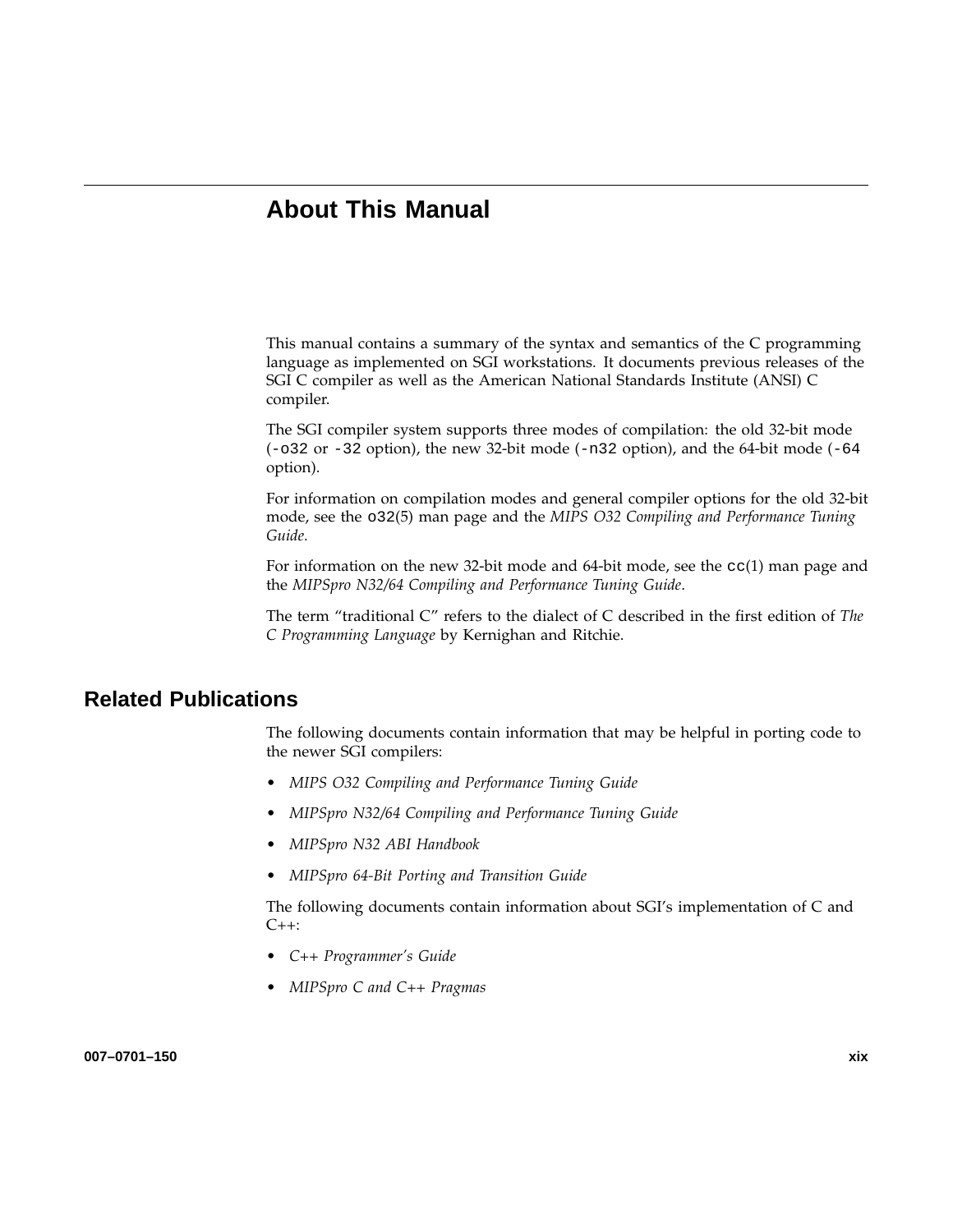Several performance evaluation and debugging tools are available to help you optimize and evaluate your code. See the *ProDev WorkShop: Overview* for a description of the different tools that are available.

See the *Guides to SGI Compilers and Compiling Tools* for an overview of all SGI compilers, compiler documentation, optimization tools, porting tools, and performance tools.

In addition to the above SGI documentation, several third party documents contain additional information which may be helpful. These books can be ordered from any book vendor:

- Ellis, Margaret A., and Bjarne Stroustrup. *The Annotated C++ Reference Manual*. Addison-Wesley Publishing Company, 1990. ISBN 0201514591.
- Josuttis, Nicolai. *The C++ Standard Library: A Tutorial and Reference*. Addison-Wesley Publishing Company, 1999. ISBN 0201379260.
- Kernighan, Brian W. and Dennis M. Ritchie. *The C Programming Language*. Prentice-Hall, 1988. ISBN 0131103628.

### **Obtaining Publications**

You can obtain SGI documentation in the following ways:

- See the SGI Technical Publications Library at http://docs.sgi.com. Various formats are available. This library contains the most recent and most comprehensive set of online books, release notes, man pages, and other information.
- If it is installed on your SGI system, you can use InfoSearch, an online tool that provides a more limited set of online books, release notes, and man pages. With an IRIX system, select **Help** from the Toolchest, and then select **InfoSearch**. Or you can type infosearch on a command line.
- You can also view release notes by typing either grelnotes or relnotes on a command line.
- You can also view man pages by typing man *title* on a command line.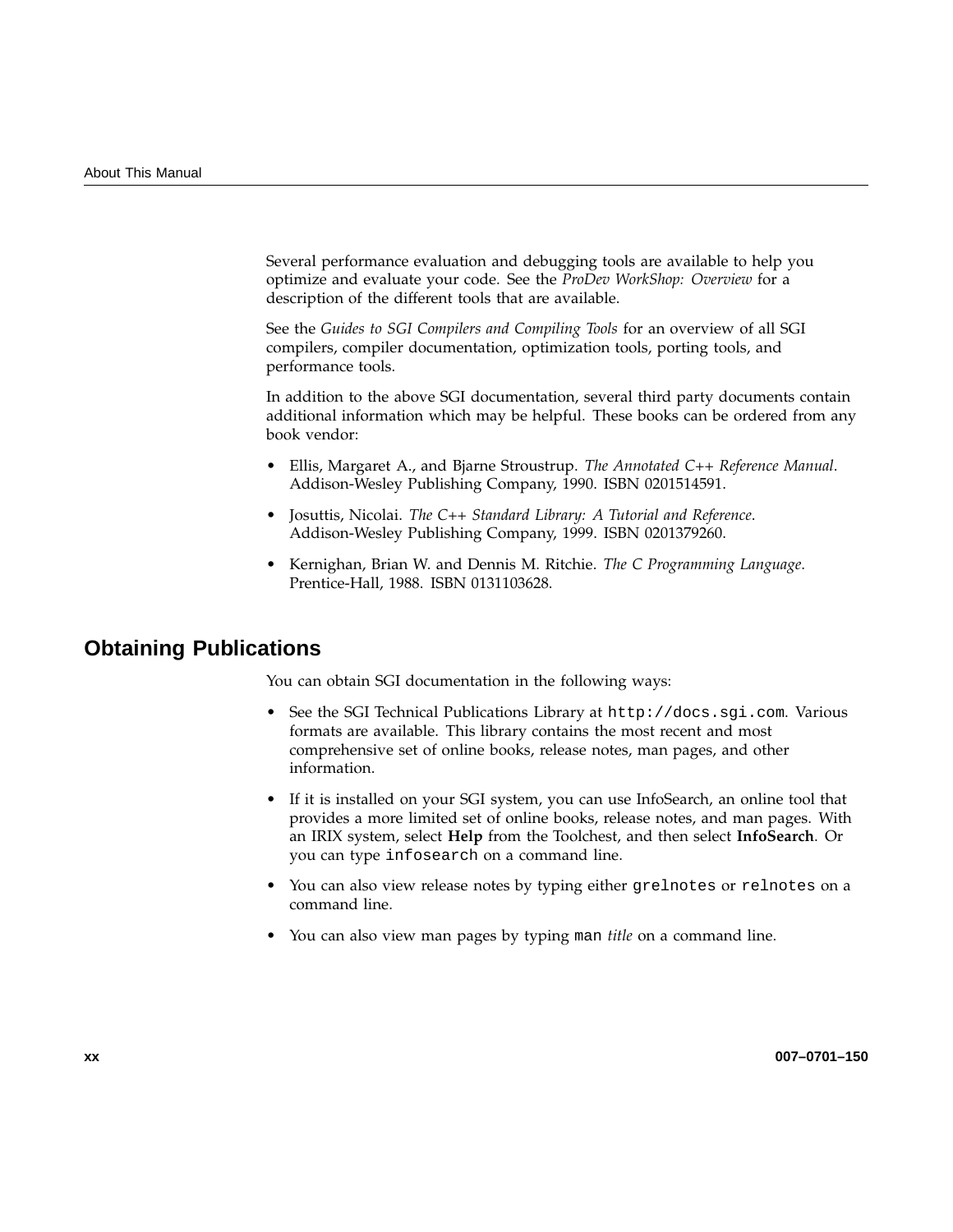# **Conventions**

The following conventions are used throughout this document:

| Convention | Meaning                                                                                                                                                  |
|------------|----------------------------------------------------------------------------------------------------------------------------------------------------------|
| command    | This fixed-space font denotes literal items such as<br>commands, files, routines, path names, signals,<br>messages, and programming language structures. |
| variable   | Italic typeface denotes variable entries and words or<br>concepts being defined.                                                                         |
| user input | This bold, fixed-space font denotes literal items that the<br>user enters in interactive sessions. (Output is shown in<br>nonbold, fixed-space font.)    |
| $\Box$     | Brackets enclose optional portions of a command or<br>directive line.                                                                                    |
|            | Ellipses indicate that a preceding element can be<br>repeated.                                                                                           |

## **Reader Comments**

If you have comments about the technical accuracy, content, or organization of this publication, contact SGI. Be sure to include the title and document number of the publication with your comments. (Online, the document number is located in the front matter of the publication. In printed publications, the document number is located at the bottom of each page.)

You can contact SGI in any of the following ways:

• Send e-mail to the following address:

techpubs@sgi.com

• Use the Feedback option on the Technical Publications Library Web page:

http://docs.sgi.com

• Contact your customer service representative and ask that an incident be filed in the SGI incident tracking system.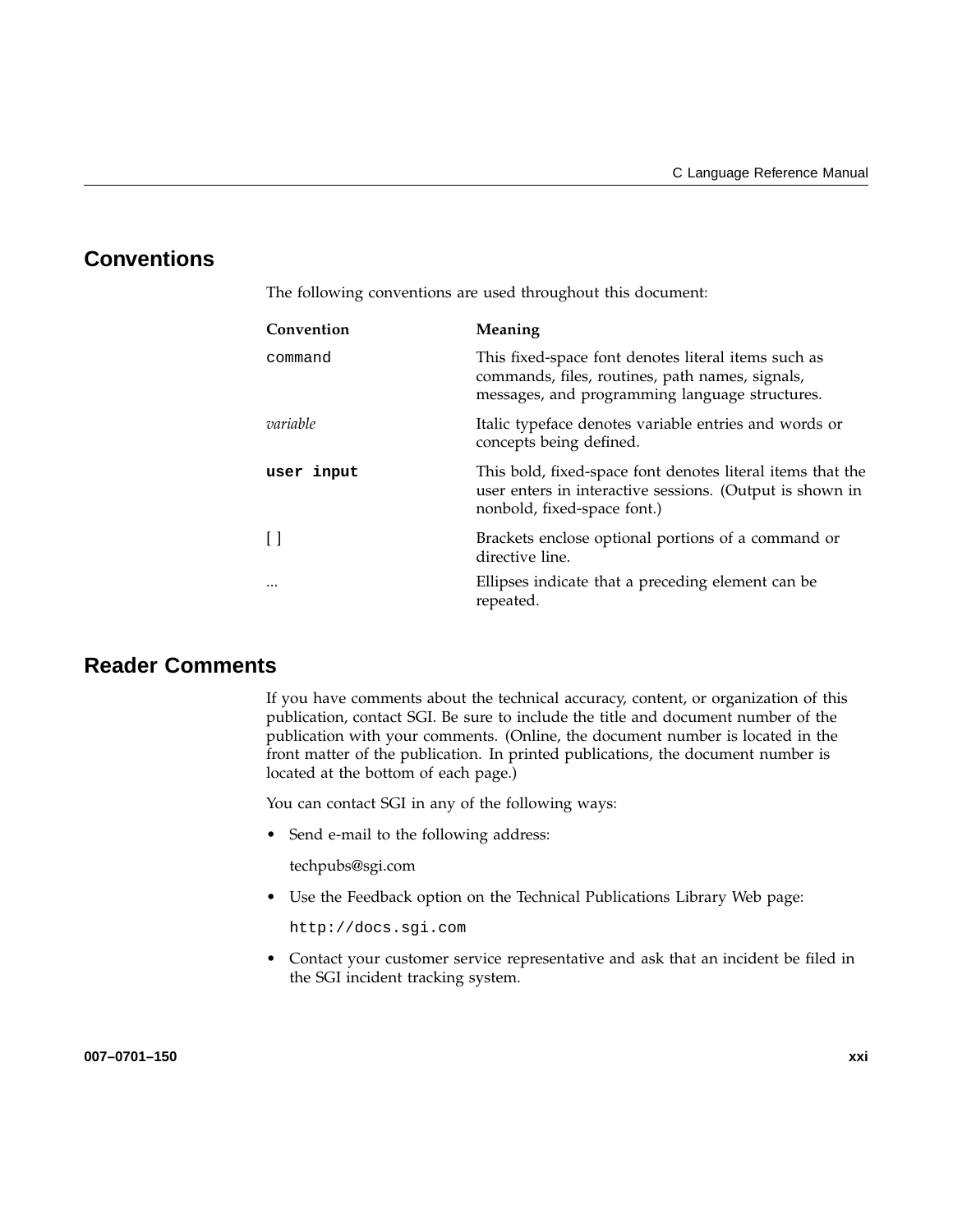• Send mail to the following address:

Technical Publications SGI 1600 Amphitheatre Parkway, M/S 535 Mountain View, California 94043–1351

• Send a fax to the attention of "Technical Publications" at +1 650 932 0801.

SGI values your comments and will respond to them promptly.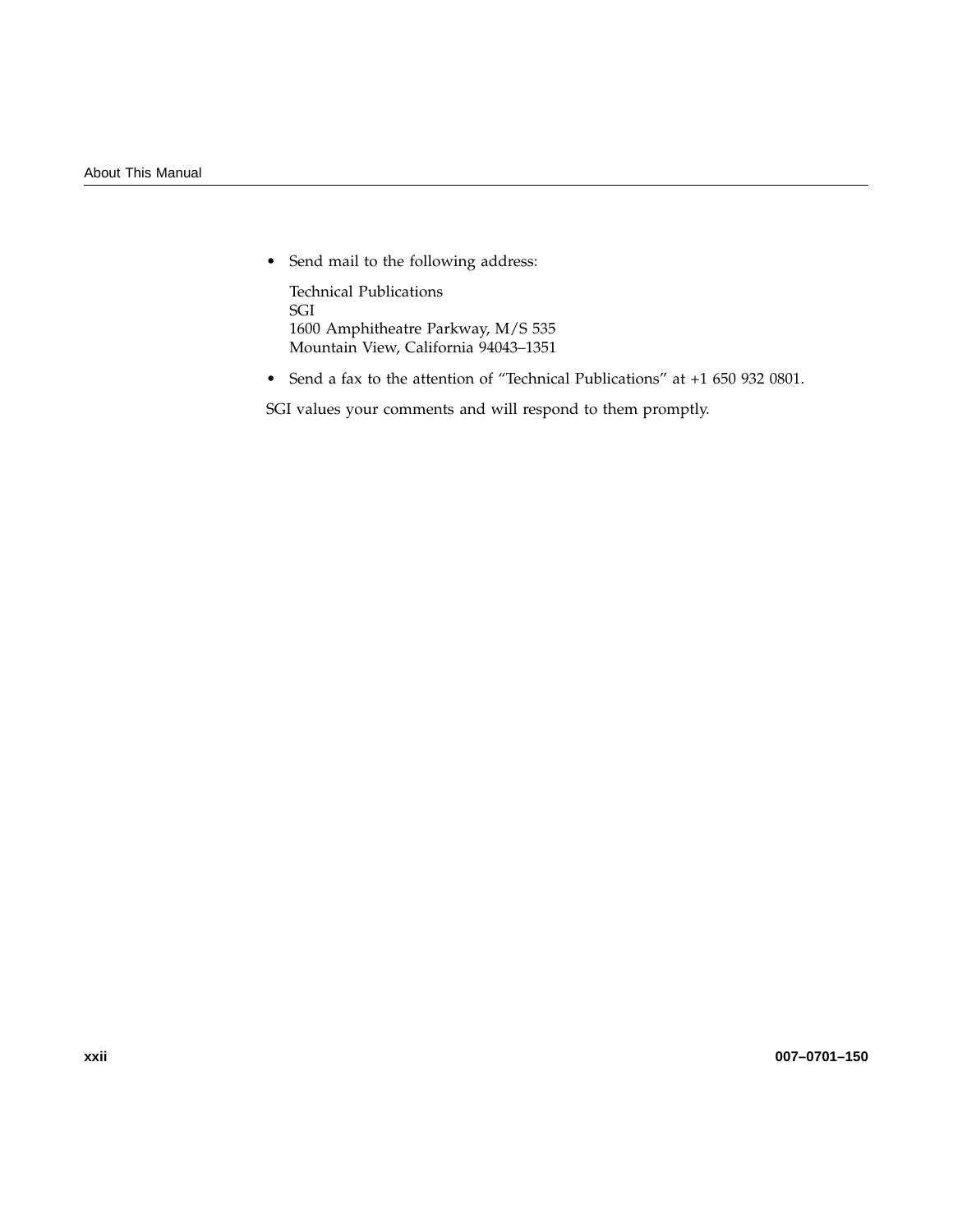*Chapter 1*

## **An Overview of ANSI C**

This chapter briefly discusses the scope of the standard and lists some programming practices to avoid and some practices to use.

## **ANSI C**

The ANSI standard on the C programming language is designed to promote the portability of C programs among a variety of data-processing systems. To accomplish this, the standard covers three major areas: the environment in which the program compiles and executes, the semantics and syntax of the language, and the content and semantics of a set of library routines and header files.

#### **Strictly Conforming Programs**

Strictly conforming programs adhere to the following guidelines:

- They use only those features of the language defined in the standard.
- They do not produce output dependent on any ill-defined behavior. Ill-defined behavior includes implementation-defined, undefined, and unspecified behavior which refers to areas that the standard does not specify.
- They do not exceed any minimum limit.

This ANSI C environment is designed to be a conforming hosted implementation, which will accept any strictly conforming program. Extensions are allowed only if the behavior of strictly conforming programs is not altered.

#### **Name Spaces**

In addition to knowing which features of the language and library you can rely on when writing portable programs, you must be able to avoid naming conflicts with support routines used for the implementation of the library. To avoid such naming conflicts, ANSI divides the space of available names into a set reserved for the user and a set reserved for the implementation. Any name is in the user's name space if it meets these three requirements (this rule is given for simplicity; the space of names reserved for the user is actually somewhat larger than this):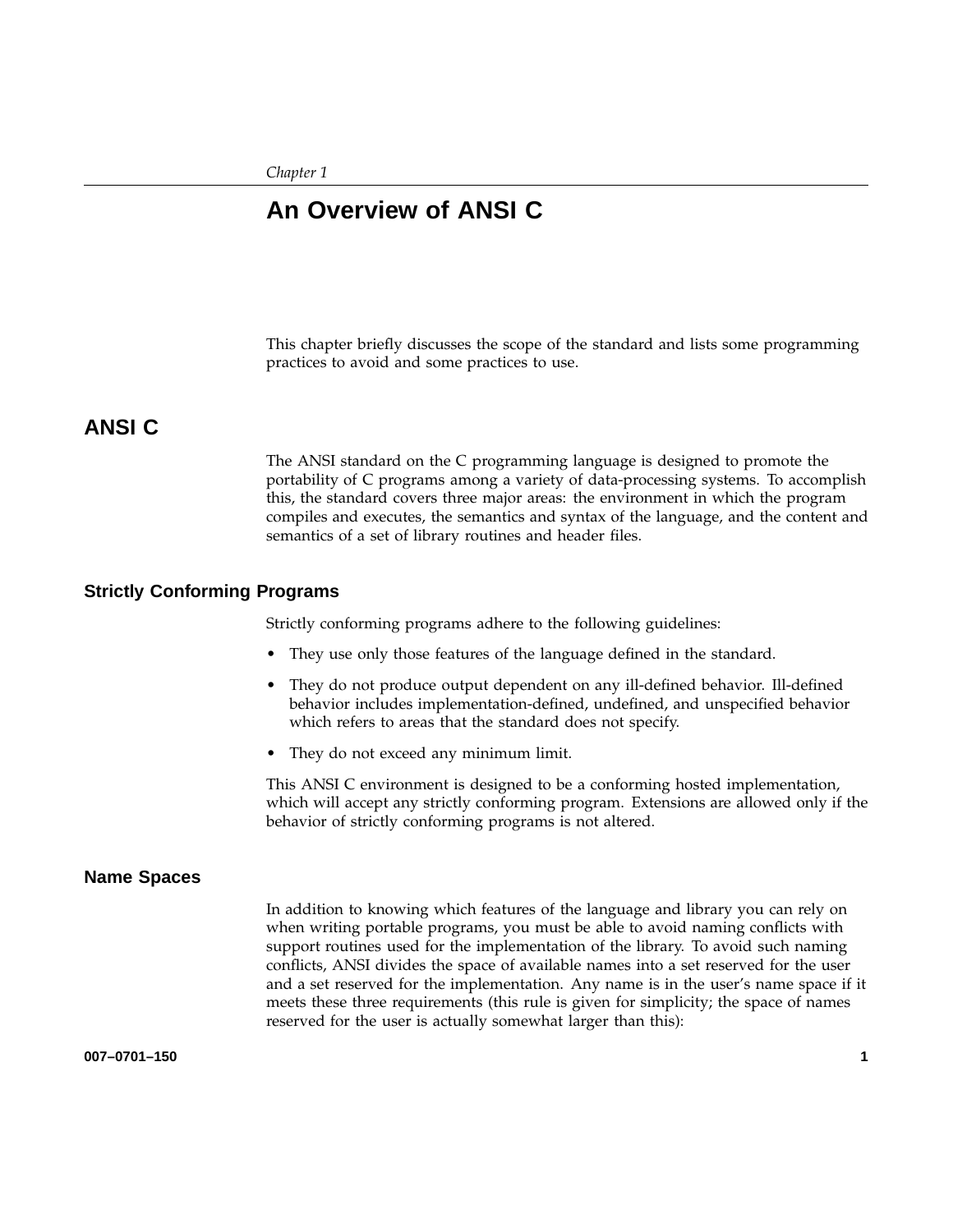- It does not begin with an underscore
- It is not a keyword in the language
- It is not reserved for the ANSI library

Strictly conforming programs may not define any names unless they are in the user's namespace. New keywords as well as those names reserved for the ANSI library are discussed in "Standard Headers", page 22.

#### **Compiling ANSI Programs**

To provide the portable clean environment dictated by ANSI while retaining the many extensions available to SGI users, two modes of compilation are provided for ANSI programs. Each of these switches to the cc command invokes the ANSI compiler:

- -ansi Enforces a pure ANSI environment, eliminating SGI extensions. The ANSI symbol indicating a pure environment (\_\_STDC\_\_) is defined to be 1 for the preprocessor. Use this mode when compiling strictly conforming programs, because it guarantees purity of the ANSI namespace.
- -xansi Adds SGI extensions to the environment. This mode is the default. The ANSI preprocessor symbol (\_\_STDC\_\_) is defined to be 1. The symbol to include extensions from standard headers (\_\_EXTENSIONS\_\_) is also defined, as is the symbol to inline certain library routines that are directly supported by the hardware (\_\_INLINE\_INTRINSICS.) Note that when these library routines are made to be intrinsic, they may no longer be strictly ANSI conforming (for example, errno may not be set correctly).

#### **Guidelines for Using ANSI C**

The following are some key facts to keep in mind when you use ANSI C:

- Use only -1c and/or -1m to specify the C and/or math libraries. These switches ensure the incorporation of the ANSI version of these libraries.
- Use the switch -fullwarn to receive additional diagnostic warnings that are suppressed by default. SGI recommends using this option with the -woff option to remove selected warnings during software development.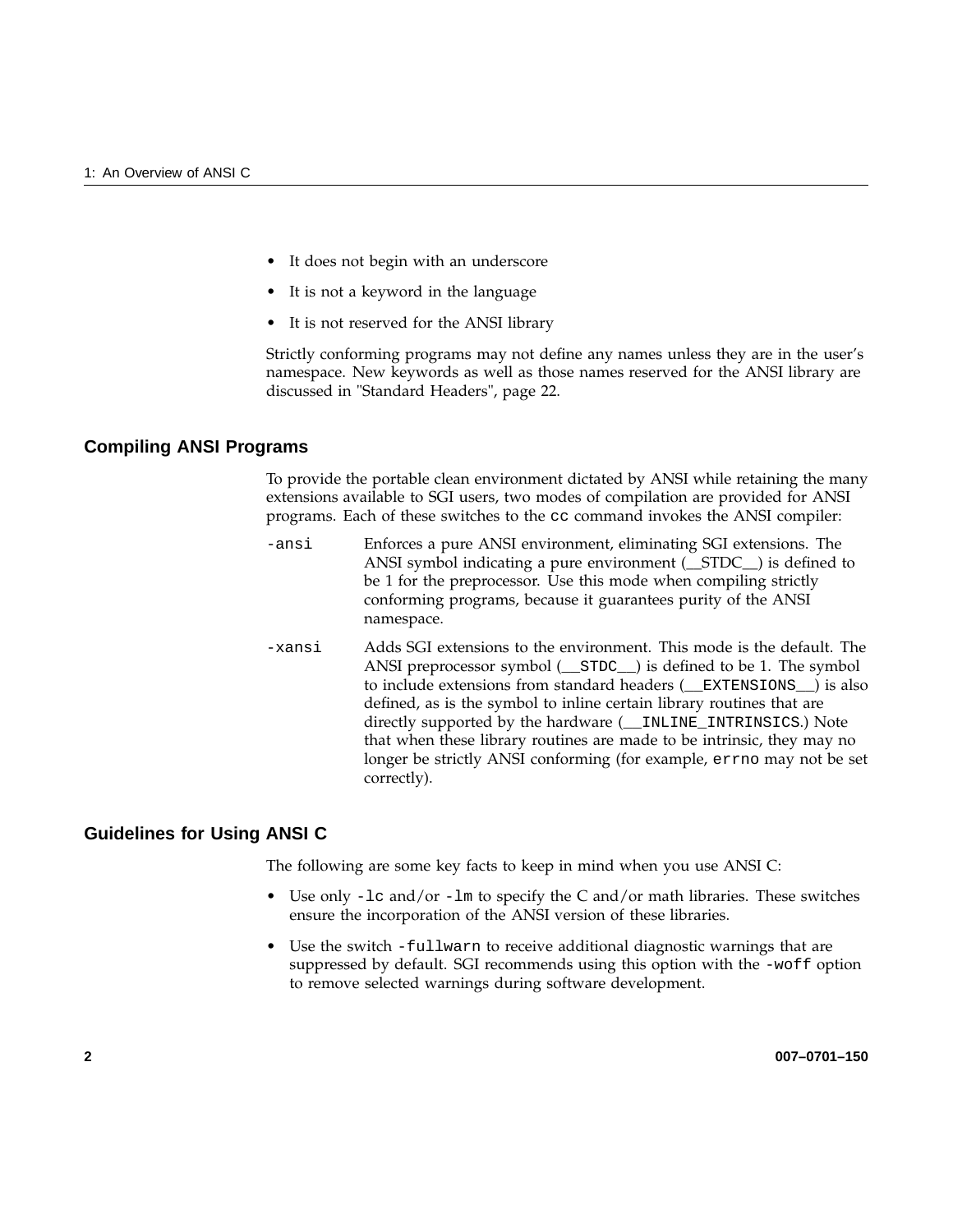- Use the switch  $-\text{wlint }(-\text{032} \text{ mode only})$  to get lint-like warnings about the compiled source. This option provides lint-like warnings for ANSI and -cckr modes and can be used together with the other cc options and switches.
- Remember that the default compilation mode is shared and the libraries are shared.

### **Compiling Traditional C Programs**

To compile code using traditional C (that is, non-ANSI), use the switch -cckr. The dialect of C invoked by [-cckr] is referred to interchangeably as -cckr, "the previous version of SGI C," and "traditional C" in the remainder of this document.

You can find complete information concerning ANSI and non-ANSI compilation modes in the cc(1) online reference page.

### **Helpful Programming Hints**

Although the ANSI Standard has added only a few new features to the C language, it has tightened the semantics of many areas. In some cases, constructs were removed that were ambiguous, no longer used, or obvious hacks. The next two sections give two lists of programming practices. The first section recommends practices that you can use to ease your transition to this new environment. The second section lists common C coding practices that cause problems when you use ANSI C.

#### **Recommended Practices**

Follow these recommendations as you code:

- Always use the appropriate header file when declaring standard external functions. Avoid embedding the declaration in your code. This avoids inconsistent declarations for the same function.
- Always use function prototypes, and write your function prologues in function prototype form.
- Use the offsetof() macro to derive structure member offsets. The offsetof() macro is in <stddef.h>.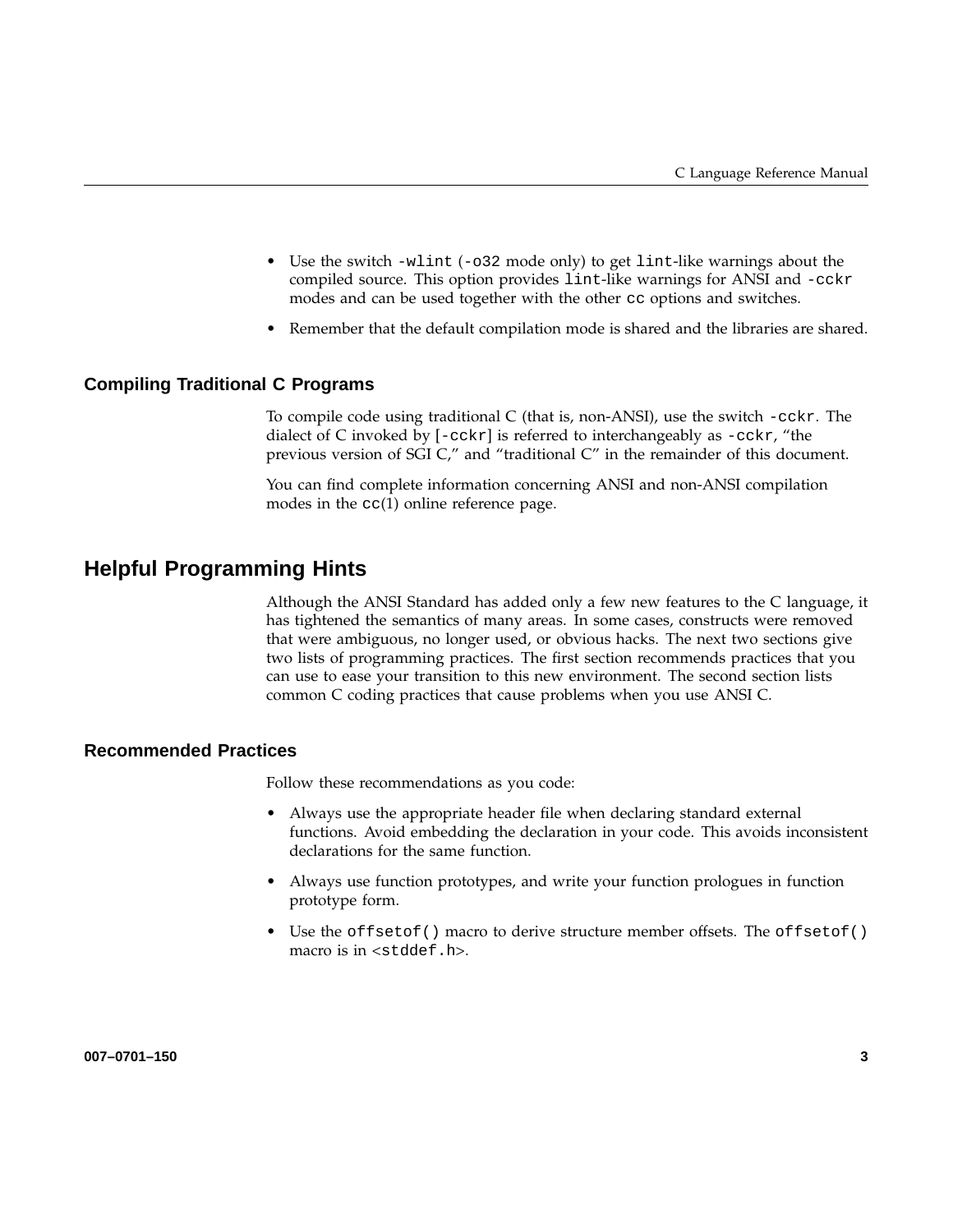- Always use casts when converting.
- Be strict with your use of qualified objects, such as with volatile and const. Assign the addresses of these objects only to pointers that are so qualified.
- Return a value from all return points of all non-void functions.
- Use only structure designators of the appropriate type as the structure designator in . and -> expressions (that is, ensure that the right side is a member of the structure on the left side).
- Always specify the types of integer bitfields as signed or unsigned.

#### **Practices to Avoid**

Avoid the following as you code:

- Never mix prototyped and nonprototyped declarations of the same function.
- Never call a function before it has been declared. This may lead to an incompatible implicit declaration for the function. In particular, this is unlikely to work for prototyped functions that take a variable number of arguments.
- Never rely on the order in which arguments are evaluated. For example, what is the result of the code fragment  $f \circ \circ (a++, a, \ldots)$ ?
- Avoid using expressions with side effects as arguments to a function.
- Avoid two side effects to the same data location between two successive sequence points (for example,  $x=++x;$ ).
- Avoid declaring functions in a local context, especially if they have prototypes.
- Never access parameters that are not specified in the argument list unless using the stdarg facilities. Use the stdarg facilities only on a function with an unbounded argument list (that is, an argument list terminated with …).
- Never cast a pointer type to anything other than another pointer type or an integral type of the same size (unsigned long), and vice versa. Use a union type to access the bit-pattern of a pointer as a nonintegral and nonpointer type (that is, as an array of chars).
- Do not hack preprocessor tokens (for example, FOO/\*\*/BAR).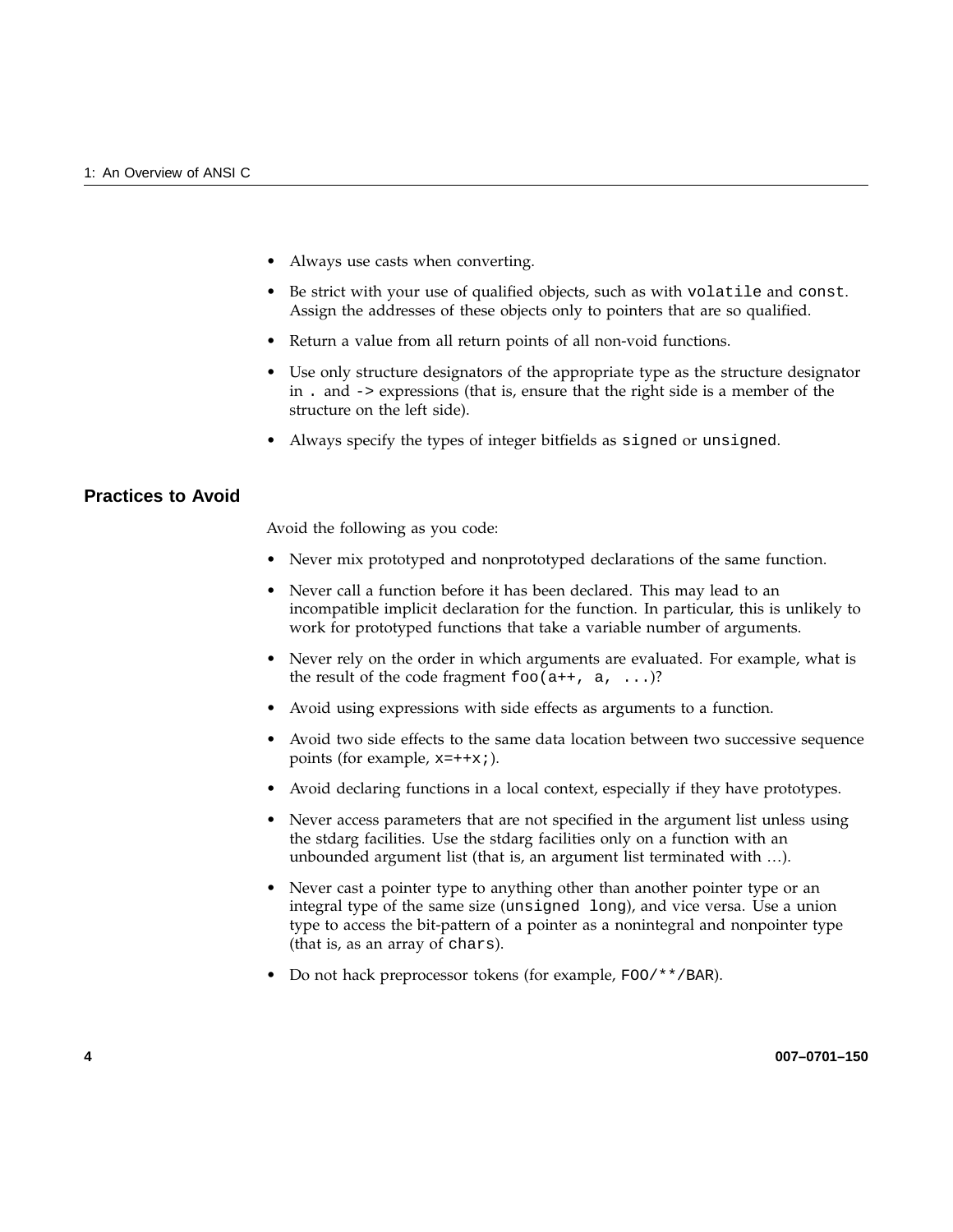- Never modify a string literal.
- Do not rely on search rules to locate include files that you specify with quotation marks.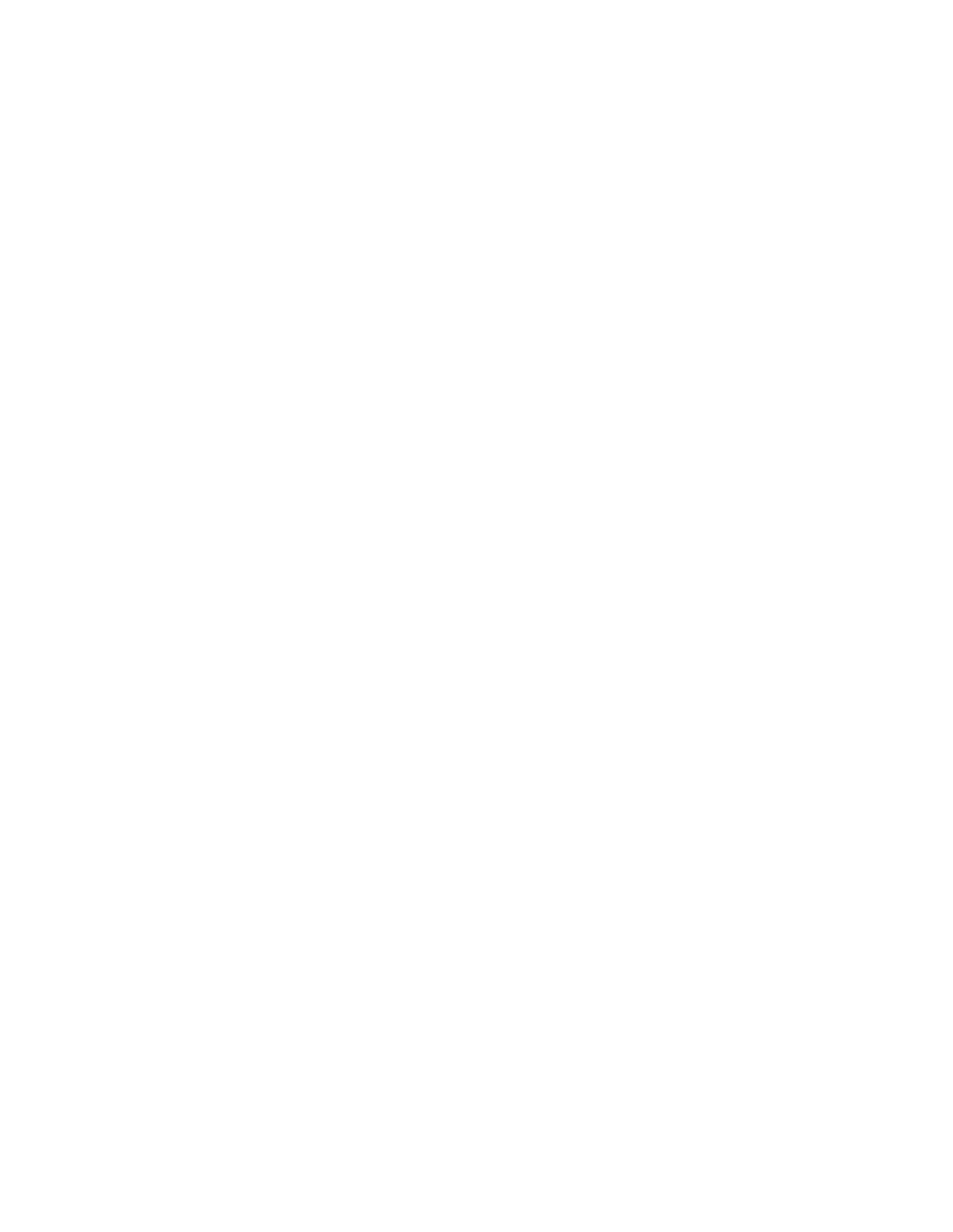# **C Language Changes**

This chapter describes changes to the C language, which include the following:

- "Preprocessor Changes", page 7, discusses two changes in the way the preprocessor handles string literals and tokens.
- "Changes in Disambiguating Identifiers ", page 10, covers the four characteristics ANSI C uses to distinguish identifiers.
- "Types and Type Compatibility", page 14, describes ANSI C changes to type promotions and type compatibility.
- "Function Prototypes", page 18, explains how ANSI C handles function prototyping.
- "External Name Changes", page 20, discusses the changes in function, linker-defined, and data area names.
- "Standard Headers", page 22, lists standard header files.

### **Preprocessor Changes**

When compiling in an ANSI C mode (which is the default unless you specify [-cckr]), ANSI-standard C preprocessing is used. The preprocessor is built into the compiler and is functionally unchanged from the version appearing on  $IRIX^{\dagger n}$  Release 3.10.

The 3.10 version of the compiler had no built-in preprocessor and used two standalone preprocessors, for  $-cckr$  (cpp(1)) and ANSI C (acpp(5)) preprocessing, respectively. If you compile using the -o32 option, you can activate acpp or cpp instead of the built-in preprocessor by using the -oldcpp option, and acpp in -cckr mode by using the -acpp option. SGI recommends that you always use the built-in preprocessor, rather than cpp or acpp, because these standalone preprocessors may not be supported in future releases of the compilers.

acpp is a public domain preprocessor and its source is included in /usr/src/gnu/acpp.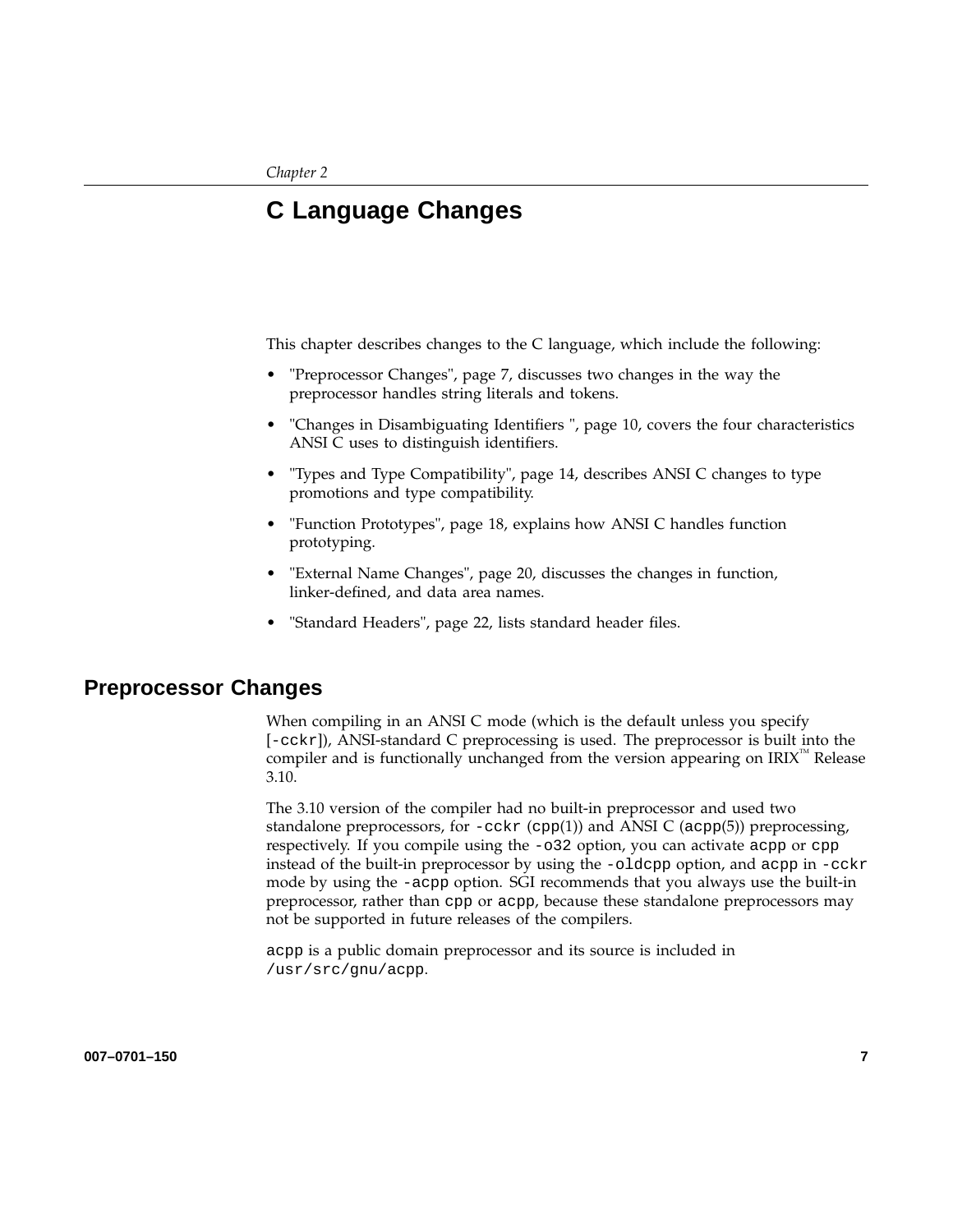Traditionally, the C preprocessor performed two functions that are now illegal under ANSI C. These functions are the substitution of macro arguments within string literals and the concatenation of tokens after removing a null comment sequence.

#### **Replacement of Macro Arguments in Strings**

Suppose you define two macros, IN and PLANT, as shown in this example:

#define IN(x) 'x' #define PLANT(y) "placing y in a string"

Later, you invoke them as follows:

IN(hi) PLANT(foo)

Compiling with -cckr makes these substitutions:

'hi' "placing foo in a string"

However, because ANSI C considers a string literal to be an atomic unit, the expected substitution does not occur. So, ANSI C adopted an explicit preprocessor sequence to accomplish the substitution.

In ANSI C, adjacent string literals are concatenated. Therefore, this is the result:

"abc" "def" becomes "abcdef".

This concatenation led to a mechanism for quoting a macro argument. When a macro definition contains one of its formal arguments preceded by a single #, the substituted argument value is quoted in the output. The simplest example of this is as follows:

| Macro:                        | Invoked as:         | Yields: |
|-------------------------------|---------------------|---------|
| #define STRING_LITERAL(a) # a | STRING LITERAL(foo) | "foo"   |

In conjunction with the rule of concatenation of adjacent string literals, the following macros can be defined: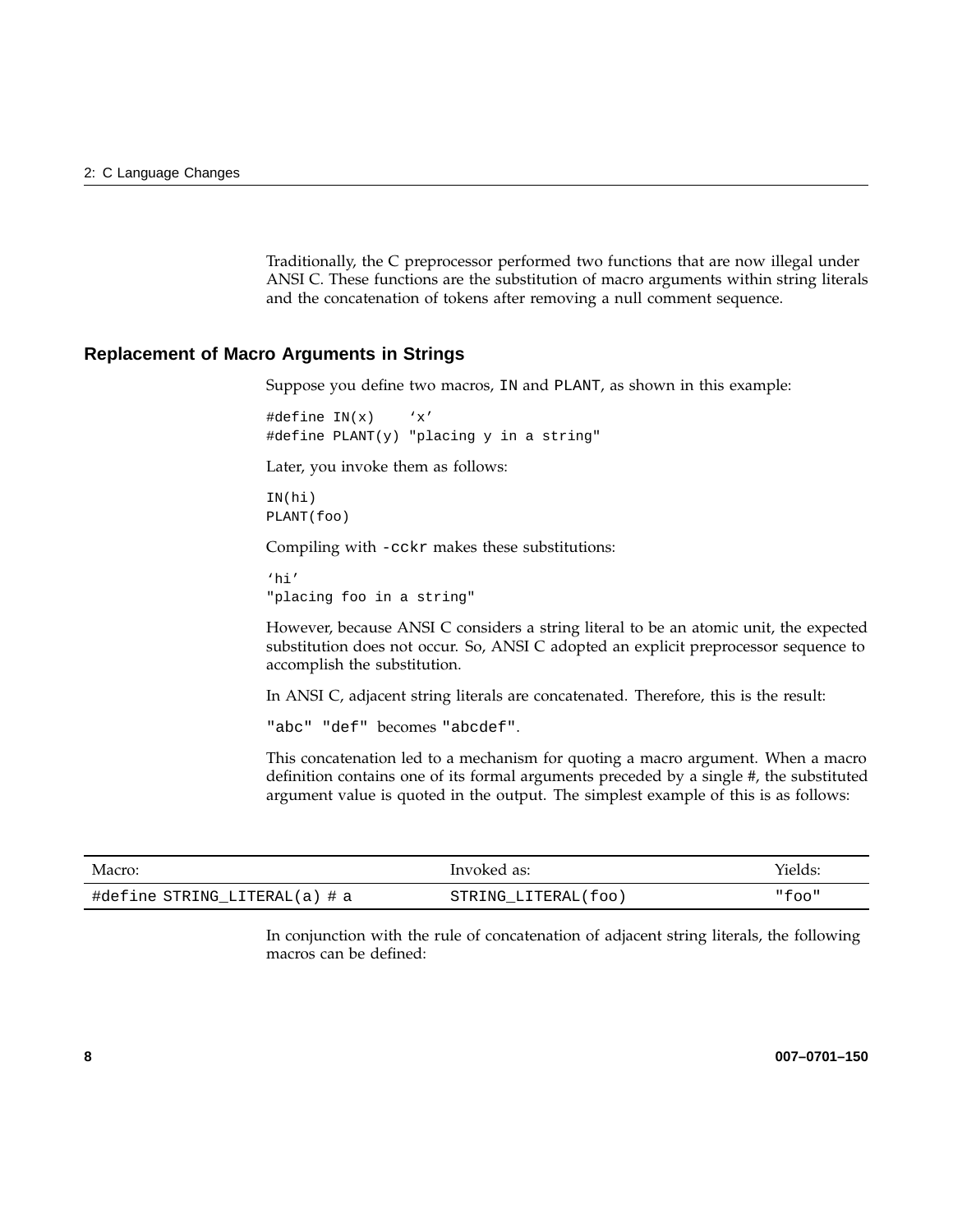| Macro:                         | Invoked as:      | Yields:                                     |
|--------------------------------|------------------|---------------------------------------------|
| #define ARE(a,c) # a "are" # c | ARE(trucks, big) | "trucks"" are ""big" or<br>"trucks are big" |

Blanks prepended and appended to the argument value are removed. If the value has more than one word, each pair of words in the result is separated by a single blank. Thus, the ARE macro could be invoked as follows:

| Yields:                                                                                    |
|--------------------------------------------------------------------------------------------|
| ARE(fat cows, big)<br>"fat cows are big"<br>$ARE(fat \, \, \text{cows}, \, \, \text{big})$ |
|                                                                                            |

Avoid enclosing your macro arguments in quotes, because these quotes are placed in the output string. For example:

ARE ("fat cows", "big") becomes "\"fat cows\" are \"big\""

No obvious facility exists to enclose macro arguments with single quotes.

#### **Token Concatenation**

When compiling [-cckr], the value of macro arguments can be concatenated by entering

#define glue(a,b) a/\*\*/b glue(FOO,BAR)

The result yields FOOBAR.

This concatenation does not occur under ANSI C, because null comments are replaced by a blank. However, similar behavior can be obtained by using the ## operator in -ansi and -xansi mode. ## instructs the precompiled to concatenate the value of a macro argument with the adjacent token, as illustrated by the following example: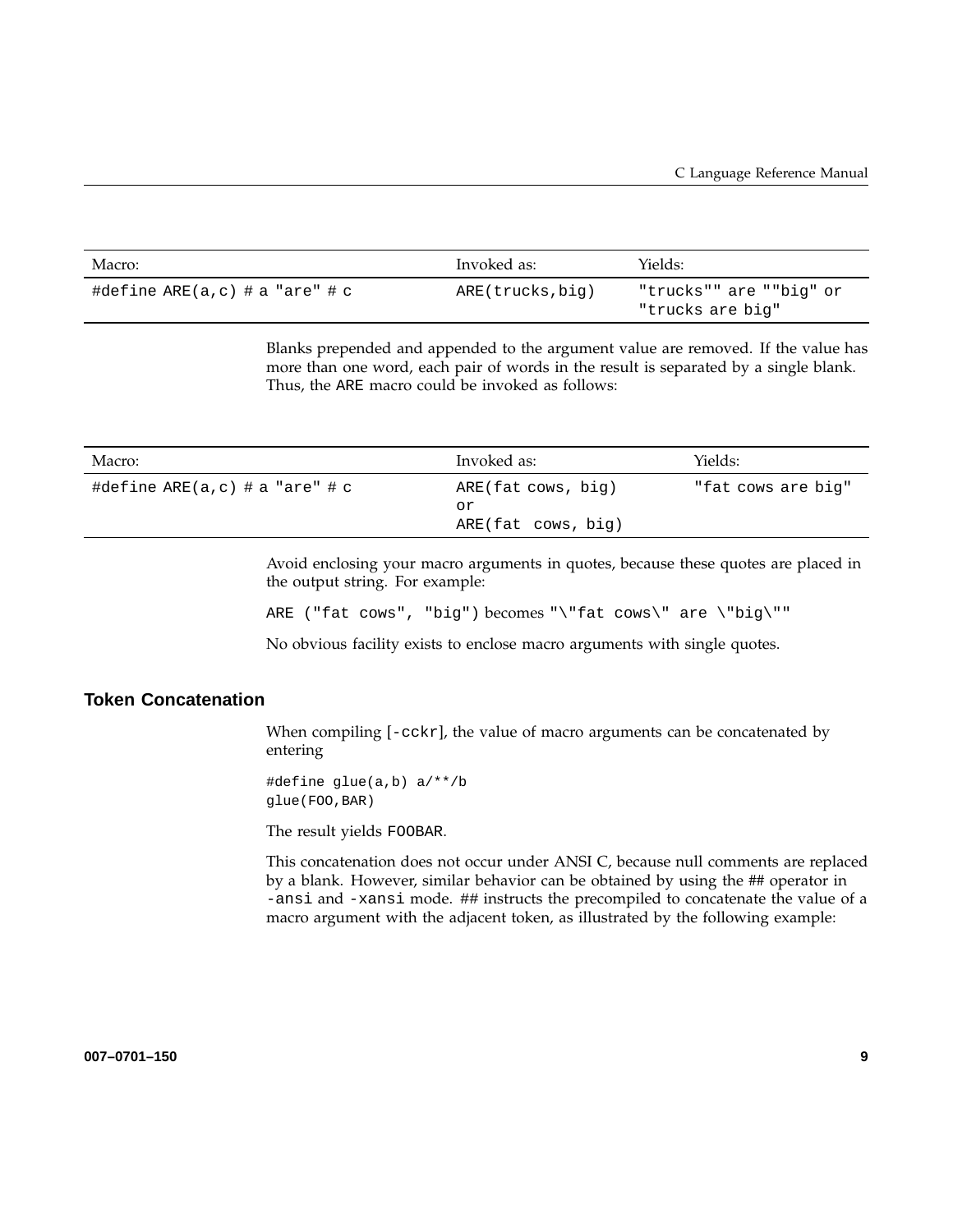| This code:                       | Yields:    |
|----------------------------------|------------|
| #define glue left(a) GLUED ## a  |            |
| #define glue right(a) a ## GLUED |            |
| #define qlue(a,b) a ## b         |            |
| glue left(LEFT)                  | GLUEDLEFT  |
| glue right(RIGHT)                | RIGHTGLUED |
| qlue(LEFT, RIGHT)                | LEFTRIGHT  |

Furthermore, the resulting token is a candidate for further replacement. Note what happens in this example:

| This code:                 | Yields: |
|----------------------------|---------|
| #define HELLO "hello"      |         |
| #define $qlue(a,b)$ a ## b |         |
| glue(HEL,LO)               | "hello" |

## **Changes in Disambiguating Identifiers**

Under ANSI C, an identifier has four disambiguating characteristics: its scope, linkage, name space, and storage duration. Each of these characteristics was used in traditional C, either implicitly or explicitly. Except in the case of storage duration, which is either static or automatic, the definitions of these characteristics chosen by the standard differ in certain ways from those you may be accustomed to, as detailed in "Scoping Differences", page 10, "Name Space Changes", page 12, and "Changes in the Linkage of Identifiers", page 12. For a discussion of the same material with a different focus, see "Disambiguating Names", page 31.

#### **Scoping Differences**

ANSI C recognizes four scopes of identifiers: the familiar file and block scopes and the new function and function prototype scopes.

• Function scope includes only labels. As in traditional C, labels are valid until the end of the current function.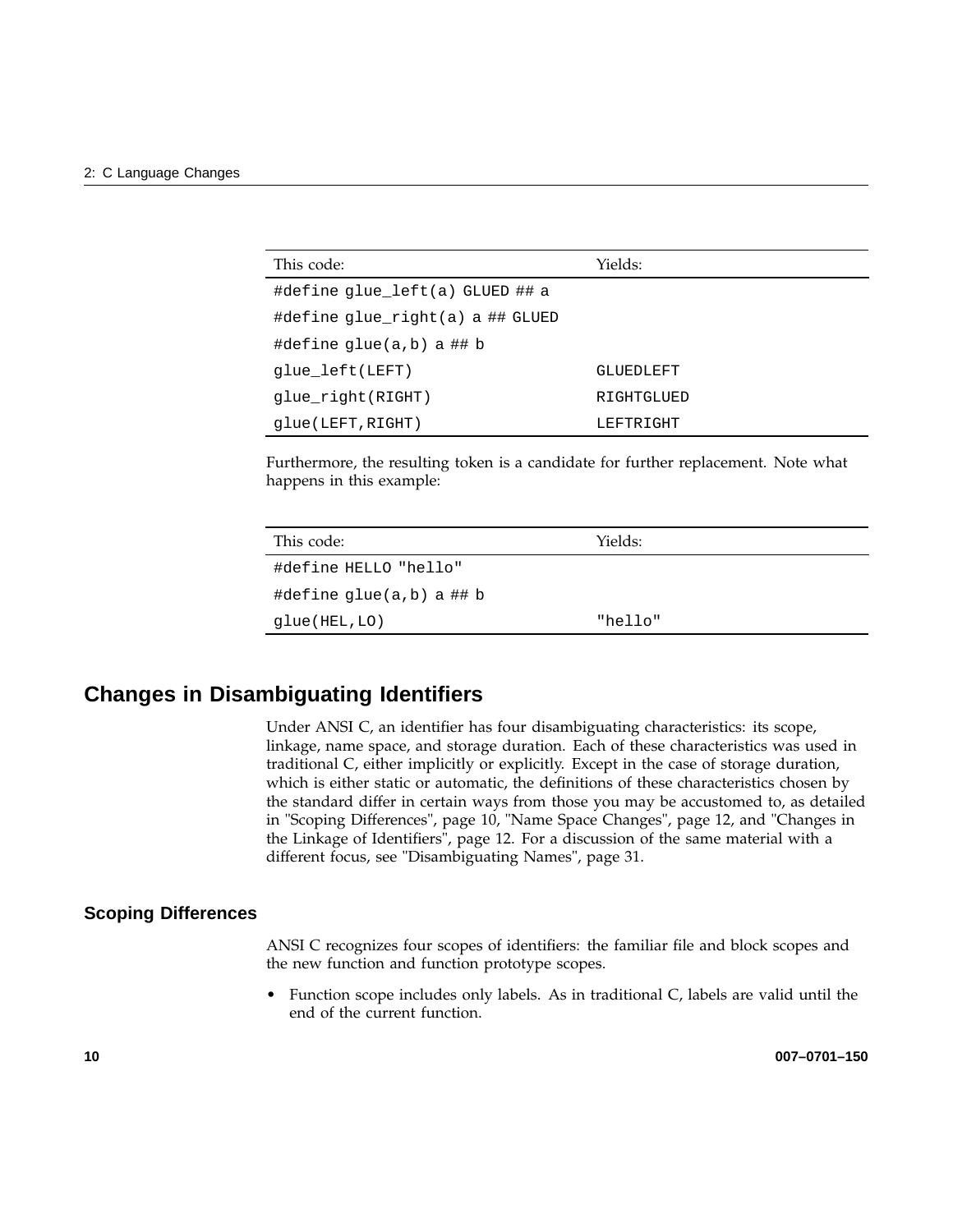• Block scope rules differ from traditional C in one significant instance: the outermost block of a function and the block that contains the function arguments are the same under ANSI C.

For example, when compiling the following code, ANSI C complains of a redeclaration of *x*, whereas traditional C hides the argument *x* with the local variable *x*, as if they were in distinct scopes:

```
int f(x);
int x;
{
     int x;
     x = 1;}
```
• Function prototype scope is a new scope in ANSI C. If an identifier appears within the list of parameter declarations in a function prototype that is not part of a function definition, it has function prototype scope, which terminates at the end of the prototype. This allows any dummy parameter names appearing in a function prototype to disappear at the end of the prototype.

Consider the following example:

char \* getenv (const char \* name); int name;

The int variable name does not conflict with the parameter *name* because the parameter went out of scope at the end of the prototype. However, the prototype is still in scope.

• File scope applies to identifiers appearing outside of any block, function, or function prototype.

One last discrepancy in scoping rules between ANSI and traditional C concerns the scope of the function foo() in the following example:

```
float f;
func0() \{extern float foo() ;
     f = foo();
}
func1() \{f = foo() ;
}
```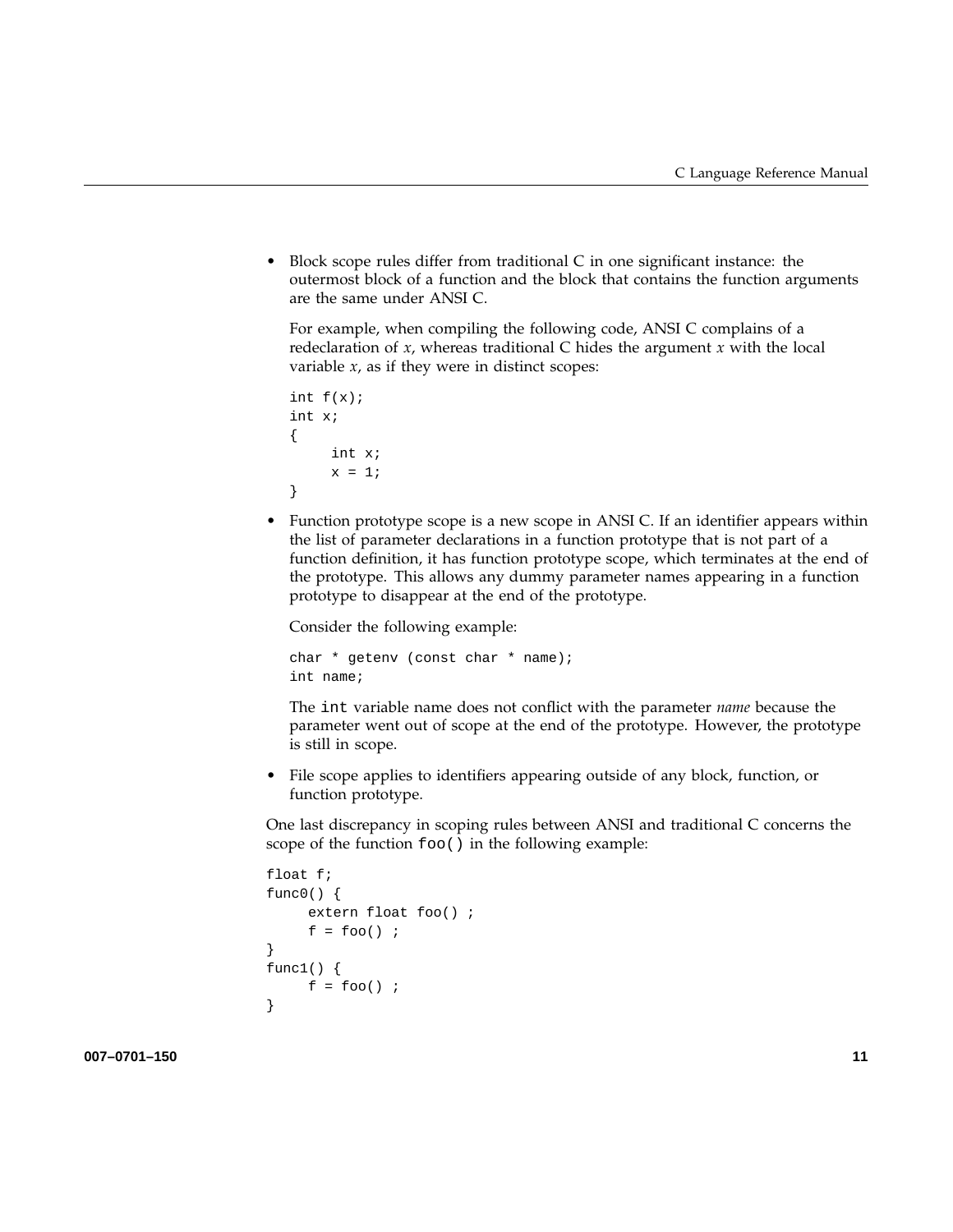In traditional C, the function foo() would be of type float when it is invoked in the function  $func1()$ , because the declaration for  $foo()$  had file scope, even though it occurred within a function. ANSI C dictates that the declaration for foo() has block scope. Thus, there is no declaration for  $f \circ \circ ($ ) in scope in  $f \circ \circ ($ ), and it is implicitly typed int. This difference in typing between the explicitly and implicitly declared versions of foo() results in a redeclaration error at compile time, because they both are linked to the same external definition for foo() and the difference in typing could otherwise produce unexpected behavior.

#### **Name Space Changes**

ANSI C recognizes four distinct name spaces: one for tags, one for labels, one for members of a particular struct or union, and one for everything else. This division creates two discrepancies with traditional C:

- In ANSI C, each struct or union has its own name space for its members. This is a pointed departure from traditional C, in which these members were nothing more than offsets, allowing you to use a member with a structure to which it does not belong. This usage is illegal in ANSI C.
- Enumeration constants were special identifiers in versions of SGI C prior to IRIX Release 3.3. In ANSI C, these constants are simply integer constants that can be used wherever they are appropriate. Similarly, in ANSI C, other integer variables can be assigned to a variable of an enumeration type with no error.

#### **Changes in the Linkage of Identifiers**

An identifier's linkage determines which of the references to that identifier refer to the same object. This terminology formalizes the familiar concept of variables declared extern and variables declared static and is a necessary augmentation to the concept of scope.

extern int mytime; static int yourtime;

In the previous example, both mytime and yourtime have file scope. However, mytime has external linkage, while yourtime has internal linkage. An object can also have no linkage, as is the case of automatic variables.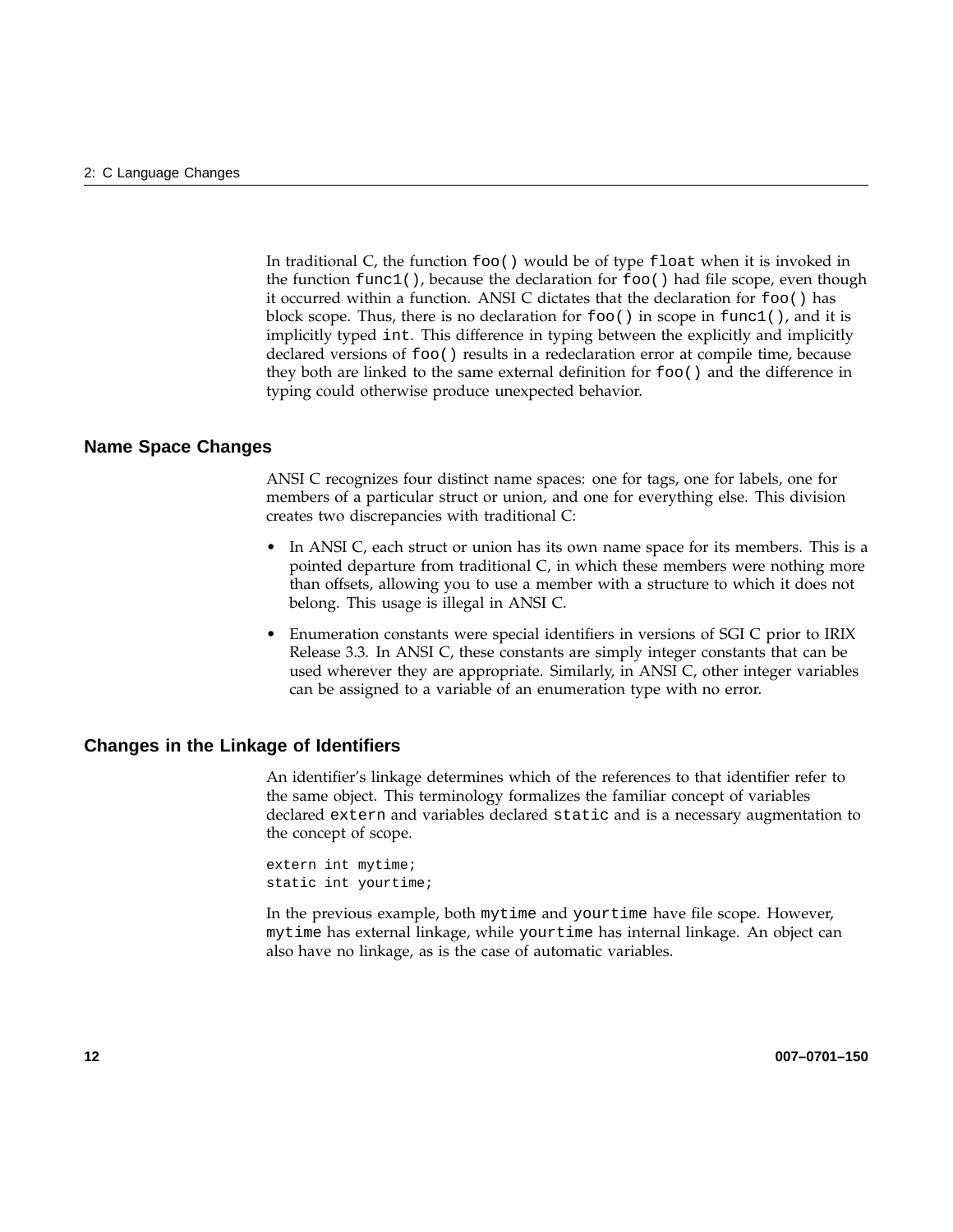The preceding example illustrates another implicit difference between the declarations of mytime and yourtime. The declaration of yourtime allocates storage for the object, whereas the declaration of mytime merely references it.

If mytime is initialized as follows, storage is allocated:

```
int mytime = 0;
```
In ANSI C terminology, a declaration that allocates storage is referred to as a definition. This is different from traditional C.

In traditional C, neither of the following declarations was a definition:

```
extern int bert;
int bert;
```
In effect, the second declaration included an implicit extern specification. This is not true in ANSI C.

**Note:** Objects with external linkage that are not specified as extern at the end of the compilation unit are considered definitions, and, in effect, initialized to zero. (If multiple declarations of the object are in the compilation unit, only one needs the extern specification.)

The effect of this change is to produce "multiple definition" messages from the linker when two modules contain definitions of the same identifier, even though neither is explicitly initialized. This is often referred to as the strict ref/def model. A more relaxed model can be achieved by using the -common compiler flag.

The ANSI C linker issues a warning when it finds redundant definitions, indicating the modules that produced the conflict. However, the linker cannot determine whether the definition of the object is explicit. If a definition is given with an explicit initialization, and that definition is not the linker's choice, the result may be incorrectly initialized objects. This is illustrated in the following example:

```
module1.c:
     int ernie;
module2.c:
     int ernie = 5;
```
ANSI C implicitly initializes ernie in module1.c to zero. To the linker, ernie is initialized in two different modules. The linker warns you of this situation, and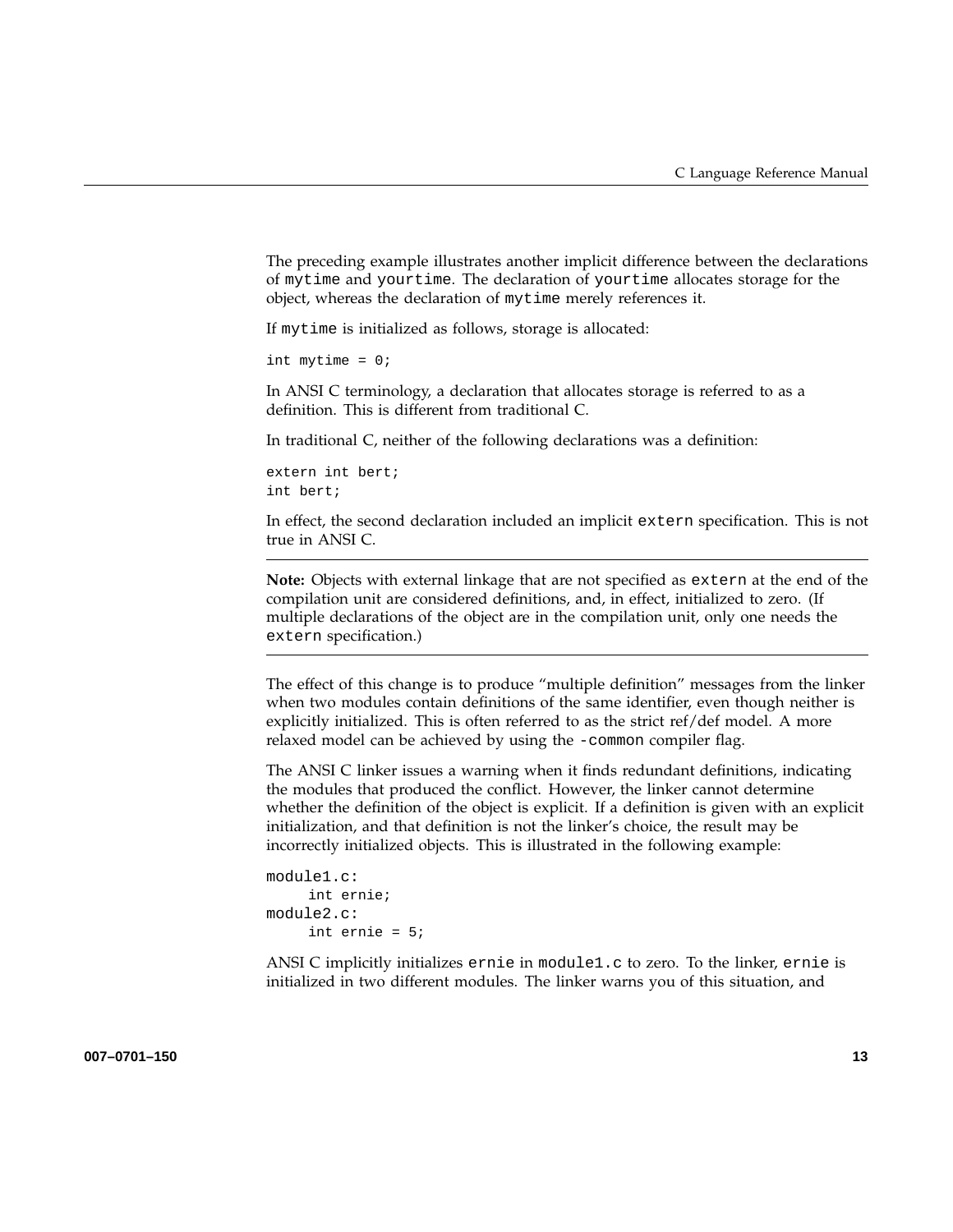chooses the first such module it encounters as the true definition of ernie. This module may or may not contain the explicitly initialized copy.

### **Types and Type Compatibility**

Historically, C has allowed free mixing of arithmetic types in expressions and as arguments to functions. (Arithmetic types include integral and floating point types. Pointer types are not included.) C's type promotion rules reduced the number of actual types used in arithmetic expressions and as arguments to the following three: int, unsigned, and double. This scheme allowed free mixing of types, but in some cases forced unnecessary conversions and complexity in the generated code.

One ubiquitous example of unnecessary conversions is when float variables were used as arguments to a function. C's type promotion rules often caused two unwanted, expensive conversions across a function boundary.

ANSI C has altered these rules somewhat to avoid the unnecessary overhead in many C implementations. This alteration, however, may produce differences in arithmetic and pointer expressions and in argument passing. For a complete discussion of operator conversions and type promotions, see Chapter 5, "Operator Conversions", page 43.

#### **Type Promotion in Arithmetic Expressions**

Two differences are noteworthy between ANSI and traditional C. First, ANSI C relaxes the restriction that all floating point calculations must be performed in double precision. In the following example, pre-ANSI C compilers are required to convert each operand to double, perform the operation in double precision, and truncate the result to float:

```
extern float f, f0, f1;
addf() {
     f = f0 + f1;}
```
These steps are not required in ANSI C. In ANSI C, the operation can be done entirely in single-precision. (In traditional C, these operations were performed in single-precision if the [-float] compiler option was selected.)

The second difference in arithmetic expression evaluation involves integral promotions. ANSI C dictates that any integral promotions be "value-preserving."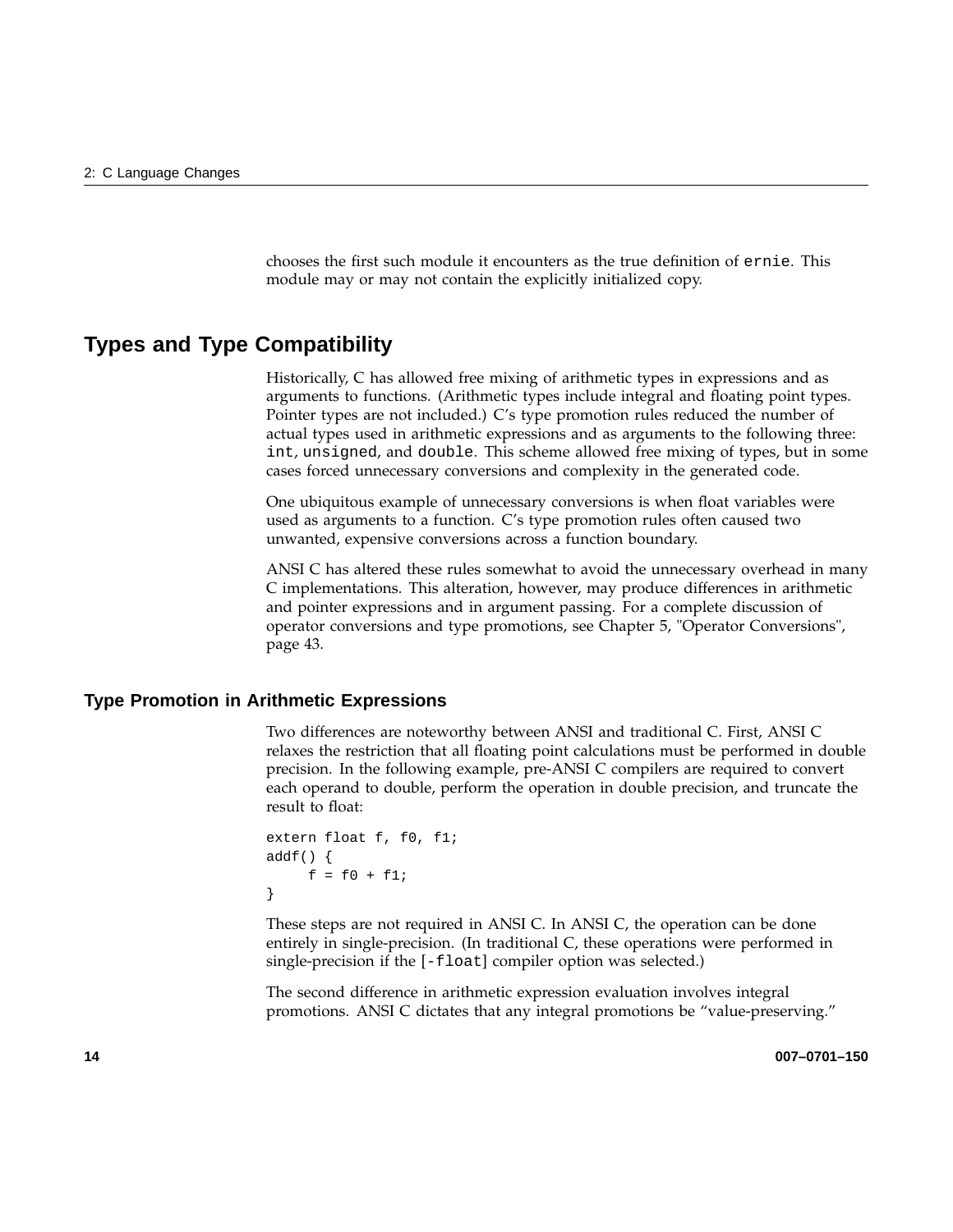Traditional C used "unsignedness-preserving" promotions. Consider the following example:

```
unsigned short us = 1, them = 2iint i;
test() {
    i = us - them}
```
ANSI C's value-preserving rules cause each of us and them to be promoted to int, which is the expression type. The unsignedness-preserving rules, in traditional C, cause us and them to be promoted to unsigned. The latter case yields a large unsigned number, whereas ANSI C yields -1. The discrepancy in this case is inconsequential, because the same bit pattern is stored in the integer i in both cases, and it is later interpreted as -1.

However, if the case is altered slightly, as in the following example, the result assigned to f is quite different under the two schemes:

```
unsigned short us = 1, them = 2ifloat f;
test() {
    f = us - them}
```
If you use the -wlint option, the compiler will warn about the implicit conversions from int or unsigned to float.

For more information on arithmetic conversions, see "Arithmetic Conversions", page 45.

#### **Type Promotion and Floating Point Constants**

The differences in behavior of ANSI C floating point constants and traditional C floating point constants can cause numerical and performance differences in code ported from the traditional C to the ANSI C compiler.

For example, consider the result type of the following computation:

#define PI 3.1415926 float a, b;

 $b = a * PI;$ 

**007–0701–150 15**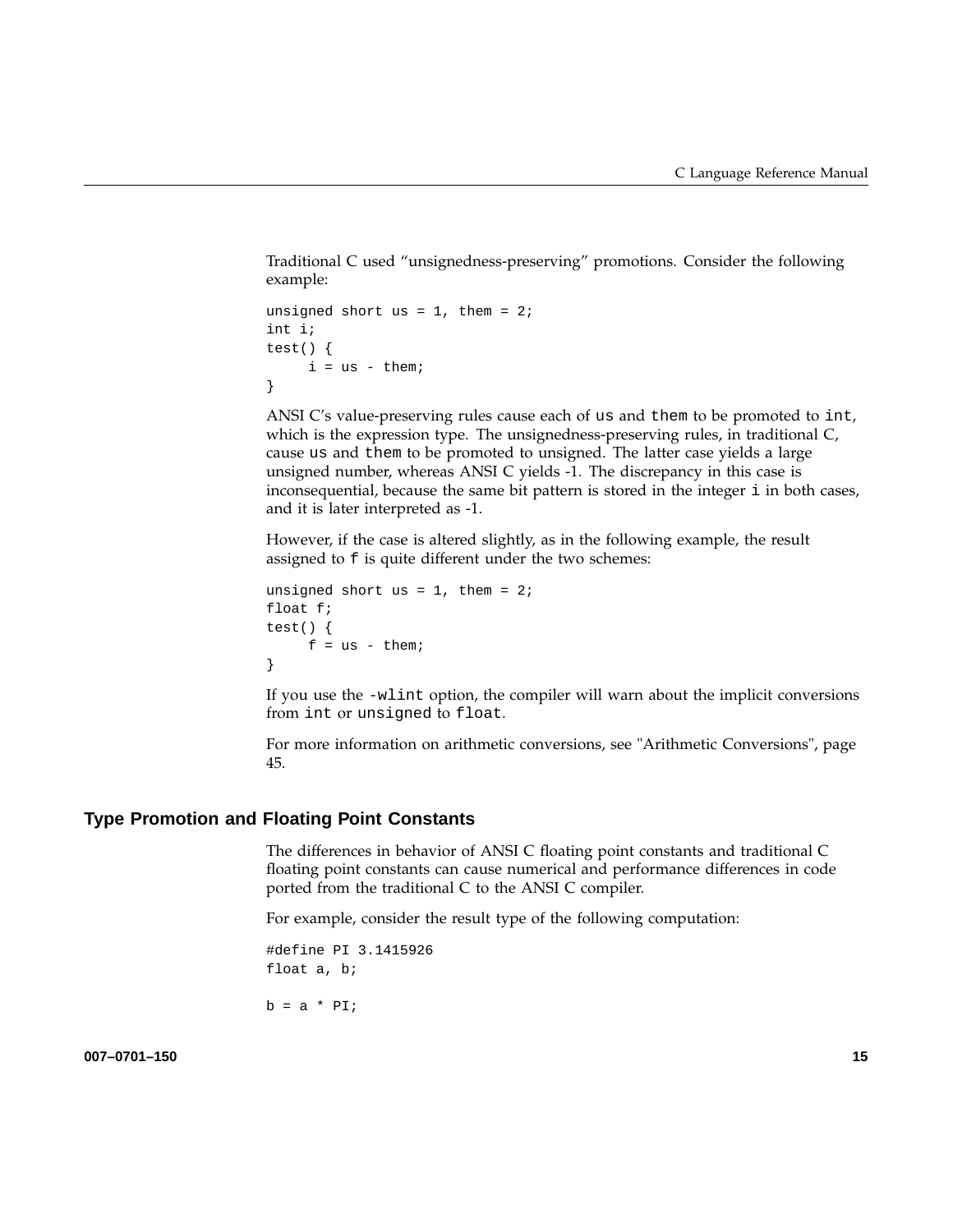The result type of b depends on which compilation options you use. Table 2-1, page 16, lists the effects of various options.

| Compilation Option | PI Constant Type | Promotion Behavior         |
|--------------------|------------------|----------------------------|
| $-cckr$            | double           | $(fload)$ ((double)a * PI) |
| -cckr -float       | float            | $a * PT$                   |
| -xansi             | double           | $(fload)$ ((double)a * PI) |
| -ansi              | double           | $(fload)$ ((double)a * PI) |

**Table 2-1** Effect of Compilation Options on Floating Point Conversions

Each conversion incurs computational overhead.

The -float flag has no effect if you also specify -ansi or -xansi. To prevent the promotion of floating constants to double (and promoting the computation to a double precision multiply) you must specify the constant as a single precision floating point constant. In the previous example, you would use the following statement:

#define PI 3.1415926f /\* single precision float \*/

Traditional C (compiled with the -cckr option) does not recognize the float qualifier, f, however. Instead, write the constant definition as follows:

```
#ifdef __STDC__
#define PI 3.1415926f
#else
#define PI 3.1415926
#endif
```
If you compile with the -ansi, -ansiposix or -xansi options, \_\_STDC\_\_ is automatically defined, as though you used  $-D$   $STDC$  = 1 on your compilation line. Therefore, with the last form of constant definition noted above, the calculation in the example is promoted as described in Table 2-2, page 17.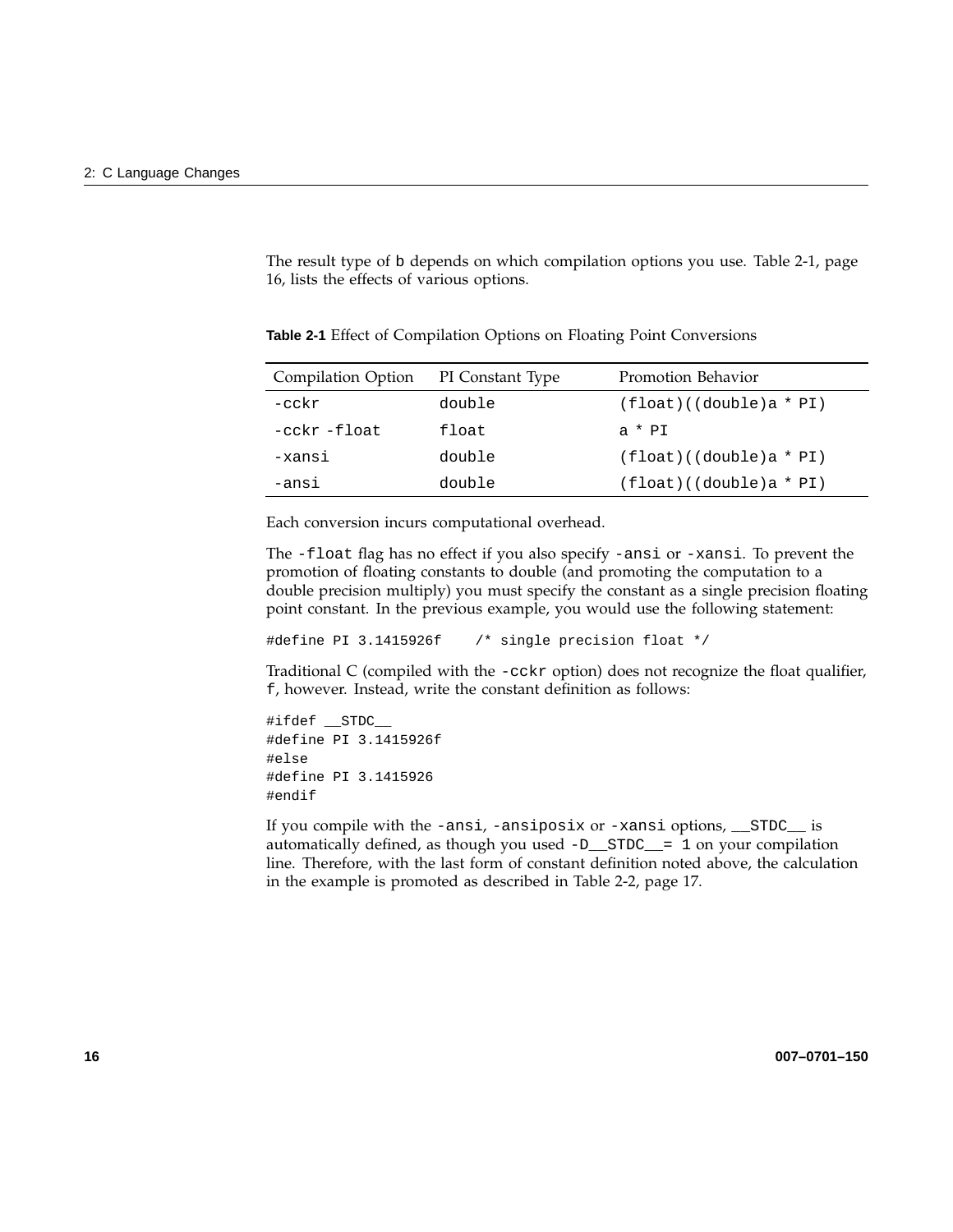| Compilation Option | PI Constant Type | Promotion Behavior         |
|--------------------|------------------|----------------------------|
| $-cckr$            | double           | $(fload)$ ((double)a * PI) |
| -cckr -float       | float            | $a * PI$                   |
| -xansi             | float            | $a * PI$                   |
| -ansi              | float            | $a * PT$                   |

**Table 2-2** Using \_\_STDC\_\_ to Affect Floating Point Conversions

### **Compatible Types**

To determine whether or not an implicit conversion is permissible, ANSI C introduced the concept of compatible types. After promotion, using the appropriate set of promotion rules, two non-pointer types are compatible if they have the same size, signedness, and integer or float characteristic, or, in the case of aggregates, are of the same structure or union type. Except as discussed in the previous section, no surprises should result from these changes. You should not encounter unexpected problems unless you are using pointers.

Pointers are compatible if they point to compatible types. No default promotion rules apply to pointers. Under traditional C, the following code fragment compiled silently:

```
int *iptr;
unsigned int *uiptr;
foo()iptr = uiptr;
}
```
Under ANSI C, the pointers iptr and uiptr do not point to compatible types (because they differ in unsignedness), which means that the assignment is illegal. Insert the appropriate cast to alleviate the problem. When the underlying pointer type is irrelevant or variable, use the wildcard type void \*.

#### **Argument Type Promotions**

ANSI C rules for the promotion of arithmetic types when passing arguments to a function depend on whether or not a prototype is in scope for the function at the point of the call. If a prototype is not in scope, the arguments are converted using the default argument promotion rules: short and char types (whether signed or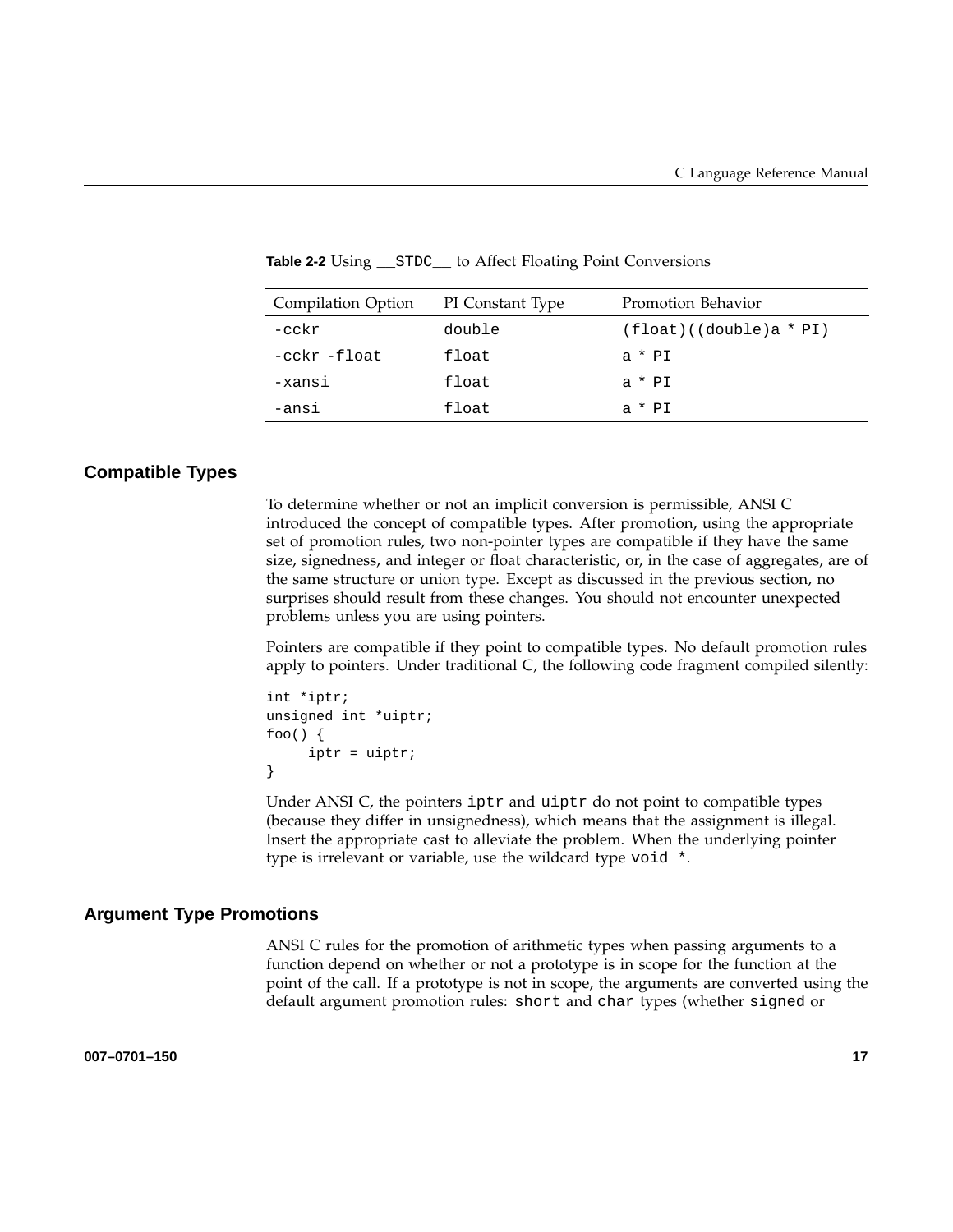unsigned) are passed as ints, other integral quantities are not changed, and floating point quantities are passed as doubles. These rules are also used for arguments in the variable-argument portion of a function whose prototype ends in ellipses (…).

If a prototype is in scope, an attempt is made to convert each argument to the type indicated in the prototype prior to the call. The types of conversions that succeed are similar to those that succeed in expressions. Thus, an int is promoted to a float if the prototype so indicates, but a pointer to unsigned is not converted to a pointer to int. ANSI C also allows the implementation greater freedom when passing integral arguments if a prototype is in scope. If it makes sense for an implementation to pass short arguments as 16-bit quantities, it can do so.

Use of prototypes when calling functions allows greater ease in coding. However, due to the differences in argument promotion rules, serious discrepancies can occur if a function is called both with and without a prototype in scope. Make sure that you use prototypes consistently and that any prototype is declared to be in scope for all uses of the function identifier.

### **Mixed Use of Functions**

To reduce the chances of problems occurring when calling a function with and without a prototype in scope, limit the types of arithmetic arguments in function declarations. In particular, avoid using short or char types for arguments; their use rarely improves performance and may raise portability issues if you move your code to a machine with a smaller word size. This is because function calls made with and without a prototype in scope may promote the arguments differently. In addition, be circumspect when typing a function argument float, because you can encounter difficulties if the function is called without a prototype in scope. With these issues in mind, you can quickly solve the few problems that may arise.

### **Function Prototypes**

Function prototypes are not new to SGI C. In traditional C, however, the implementation of prototypes was incomplete. In one case, a significant difference still exists between the ANSI C and the traditional C implementations of prototypes.

You can prototype functions in two ways. The most common method is simply to create a copy of the function declaration with the arguments typed, with or without identifiers for each, such as either of the following: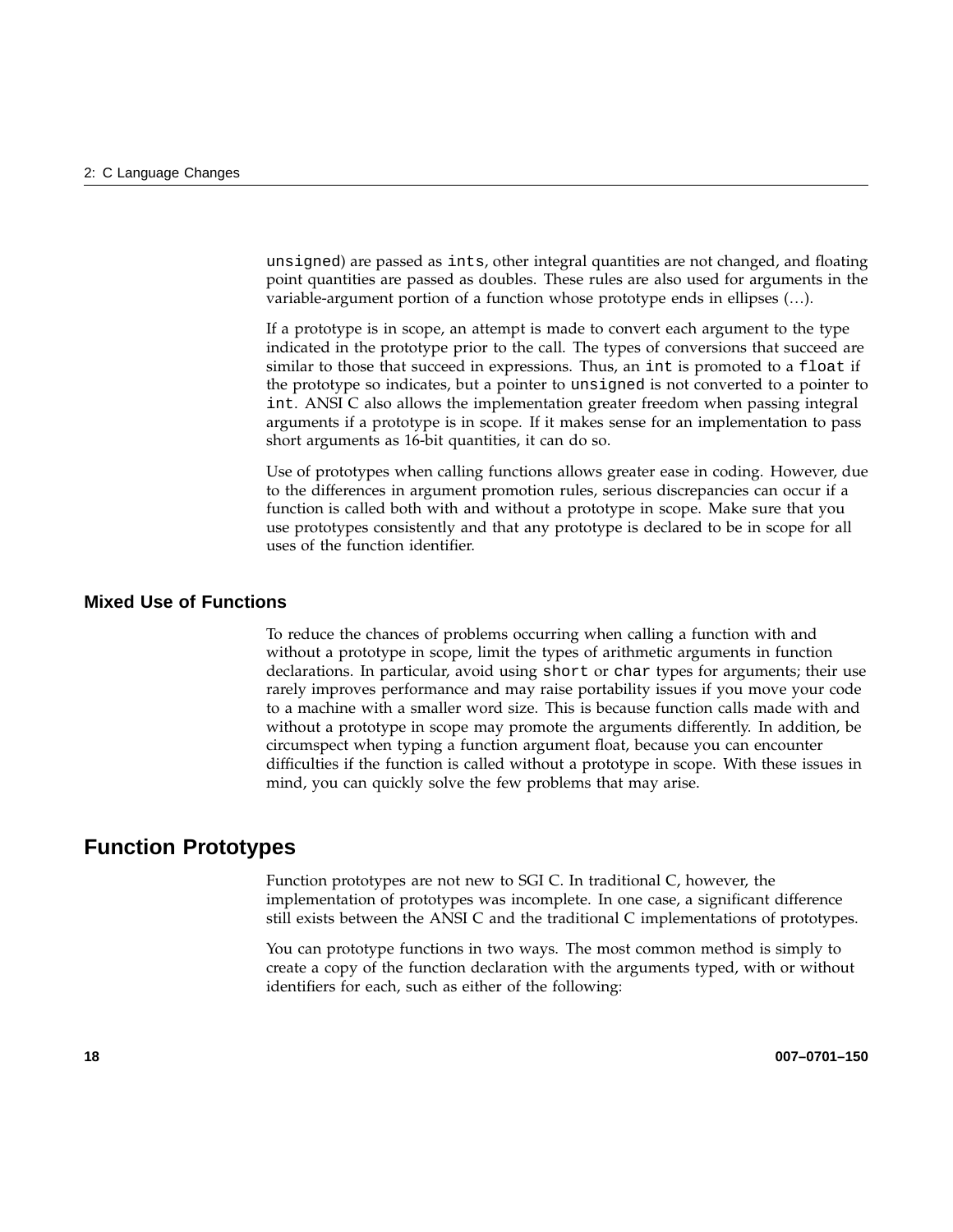```
int func(int, float, unsigned [2]);
int func(int i, float f, unsigned u[2]);
```
You can also prototype a function by writing the function definition in prototype form:

```
int func(int i, float f, unsigned u[2])
{
     < code for func >
}
```
In each case, a prototype is created for func() that remains in scope for the rest of the compilation unit.

One area of confusion about function prototypes is that you must write functions that have prototypes in prototype form. Unless you do this, the default argument promotion rules apply.

ANSI C elicits an error diagnostic for two incompatible types for the same parameter in two declarations of the same function. Traditional C elicits an error diagnostic when the incompatibility may lead to a difference between the bit-pattern of the value passed in by the caller and the bit-pattern seen in the parameter by the callee.

In the following example, the function func() is declared twice with incompatible parameter profiles:

```
int func (float);
int func (f)
float f;
{ … }
```
The parameter f in func() is assumed to be type double, because the default argument promotions apply. Error diagnostics in traditional C and ANSI C are elicited about the two incompatible declarations for func().

The following two situations produce diagnostics from the ANSI C compiler when you use function prototypes:

- A prototyped function is called with one or more arguments of incompatible type. (Incompatible types are discussed in "Types and Type Compatibility", page 14.)
- Two incompatible (explicit or implicit) declarations for the same function are encountered. This version of the compiler scrutinizes duplicate declarations carefully and catches inconsistencies.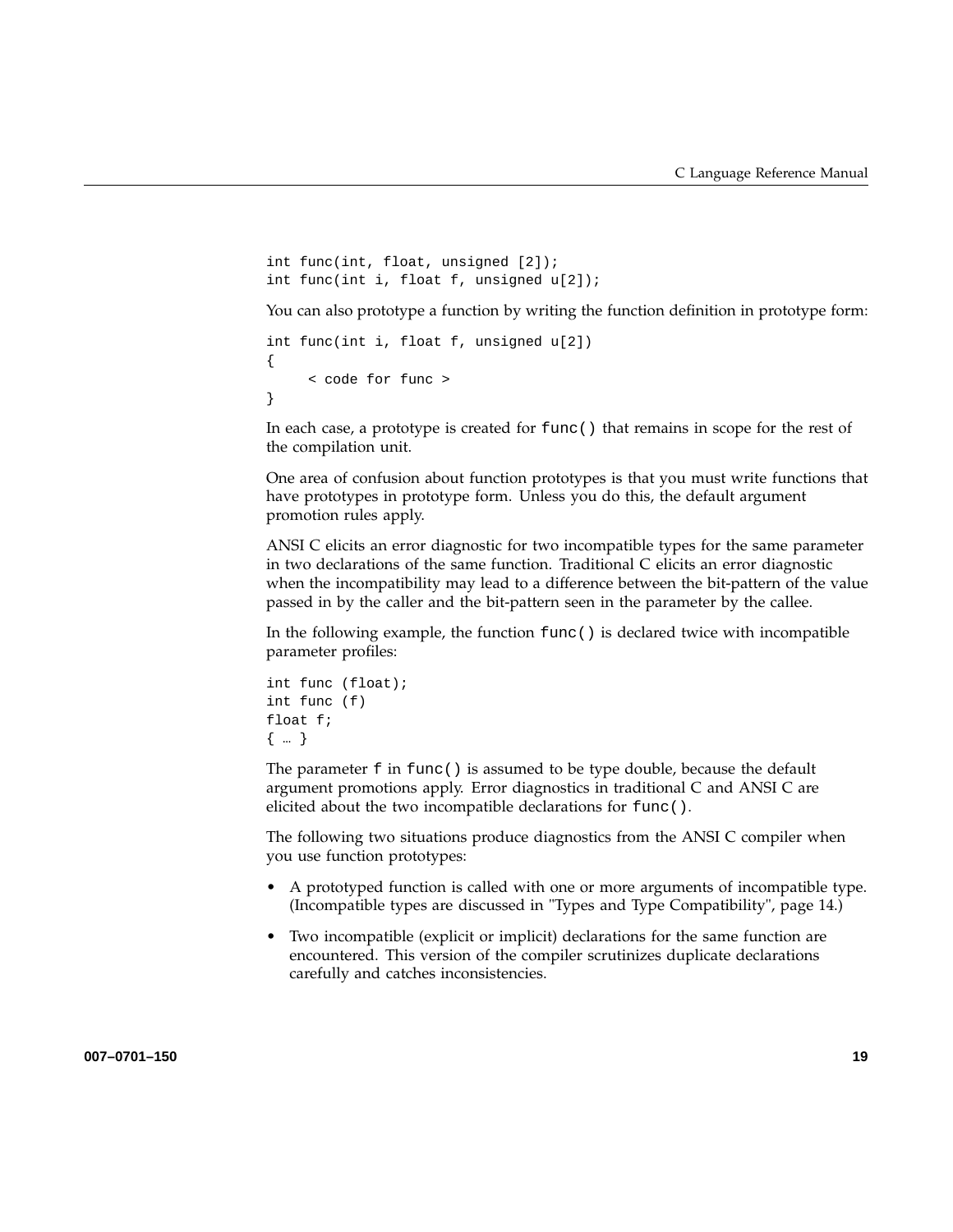**Note:** When you use -cckr you do not get warnings about prototyped functions, unless you specify -prototypes.

## **External Name Changes**

Many well-known UNIX external names that are not covered by the ANSI C standard are in the user's name space. These names fall into three categories:

- 1. Names of functions in the C library
- 2. Names defined by the linker
- 3. Names of data areas with external linkage

#### **Changes in Function Names**

Names of functions that are in the user's name space and are referenced by ANSI C functions in the C library are aliased to counterpart functions whose names are reserved. In all cases, the new name is formed simply by prefixing an underbar to the old name. Thus, although it was necessary to change the name of the familiar UNIX C library function  $write()$  to  $_write()$ , the function  $write()$  remains in the library as an alias.

The behavior of a program may change if you have written your own versions of C library functions. If, for example, you have your own version of write(), the C library continues to use its version of \_write().

#### **Changes in Linker-Defined Names**

The linker is responsible for defining the standard UNIX symbols end, etext, and edata, if these symbols are unresolved in the final phases of linking. (See the end(3c) reference page for more information.) The ANSI C linker has been modified to satisfy references for \_etext, \_edata, and \_end as well. The ANSI C library reference to end has been altered to \_end.

This mechanism preserves the ANSI C name space, while providing for the definition of the non-ANSI C forms of these names if they are referenced from existing code.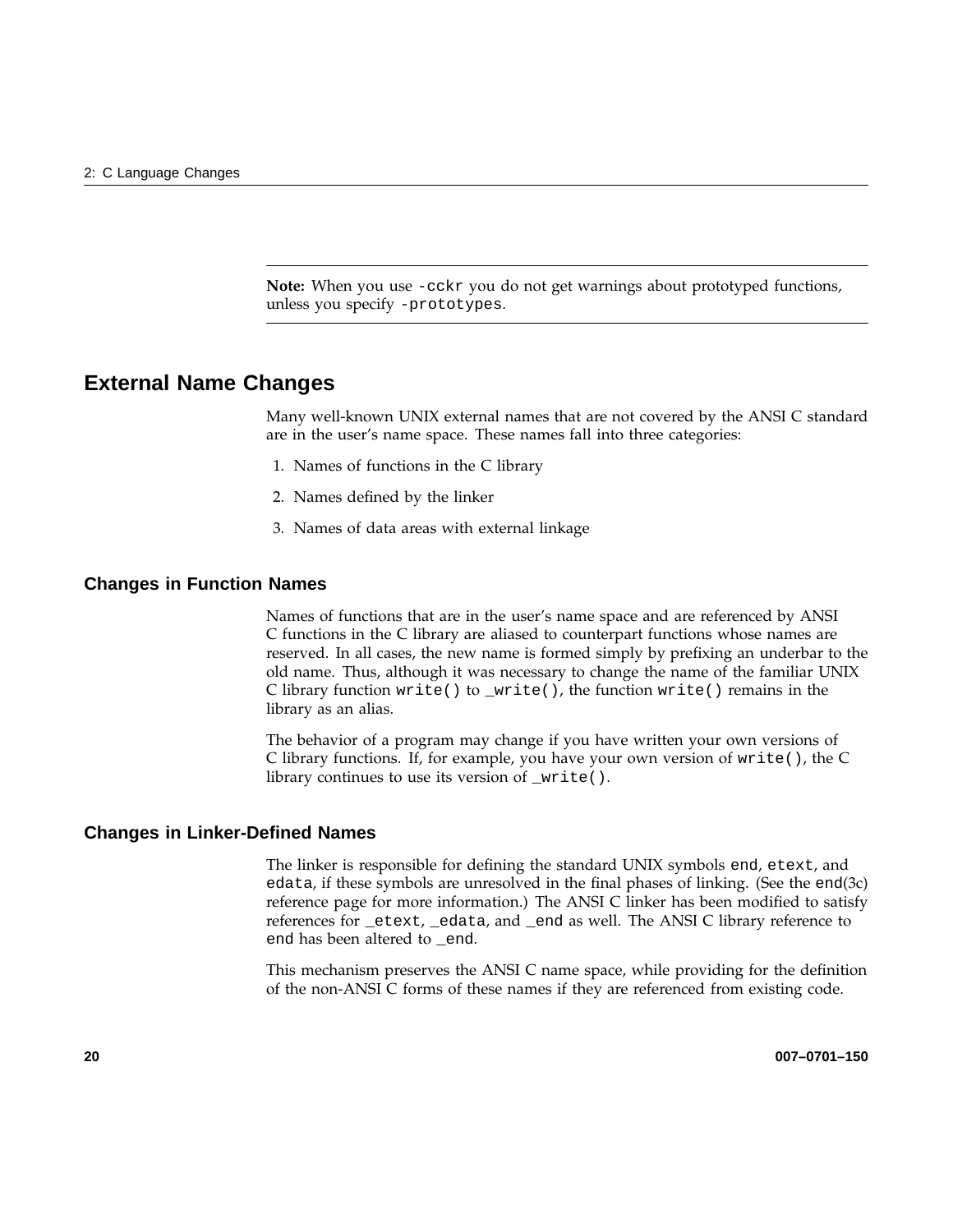#### **Data Area Name Changes**

The names of several well-known data objects used in the ANSI C portion of the C library were in the user's name space. These objects are listed in Table 2-3, page 21. These names were moved into the reserved name space by prefixing their old names with an underscore. Whether these names are defined in your environment depends on the compilation mode you are using (the default is -xansi).

Table 2-3, page 21, shows the effect of compilation mode on names and indicates whether or not these well-known external names are visible when you compile code in the various modes. The left column has three sets of names. Determine which versions of these names are visible by examining the corresponding column under your compilation mode.

#### **Table 2-3** Effect of Compilation Mode on Names

| Name                                   | $-cckr$                        | -xansi                                                 | -ansi                                                     |
|----------------------------------------|--------------------------------|--------------------------------------------------------|-----------------------------------------------------------|
| environ                                | environ and<br>environ aliased | environ and _environ<br>aliased                        | only_environ visible                                      |
| timezone, tzname,<br>altzone, daylight | unchanged                      | #define to ANSI C name if<br>using <time.h></time.h>   | timezone, tzname,<br>_altzone, _daylight                  |
| sys nerr,<br>sys_errlist               | unchanged                      | identical copies with names<br>_sys_nerr, _sys_errlist | identical copies with names<br>_sys_nerr,<br>_sys_errlist |

Definitions of some of the terms used in Table 2-3, page 21, are as follows:

- "aliased" means the two names access the same object.
- "unchanged" means the well-known version of the name is unaltered.
- "identical copies" means that two copies of the object exist—one with the well-known name and one with the ANSI C name (prefixed with an underbar). Applications should not alter these objects.
- "#define" means that a macro is provided in the indicated header to translate the well-known name to the ANSI C counterpart. Only the ANSI C name exists. You should include the indicated header if your code refers to the well-known name. For example, the name tzname is: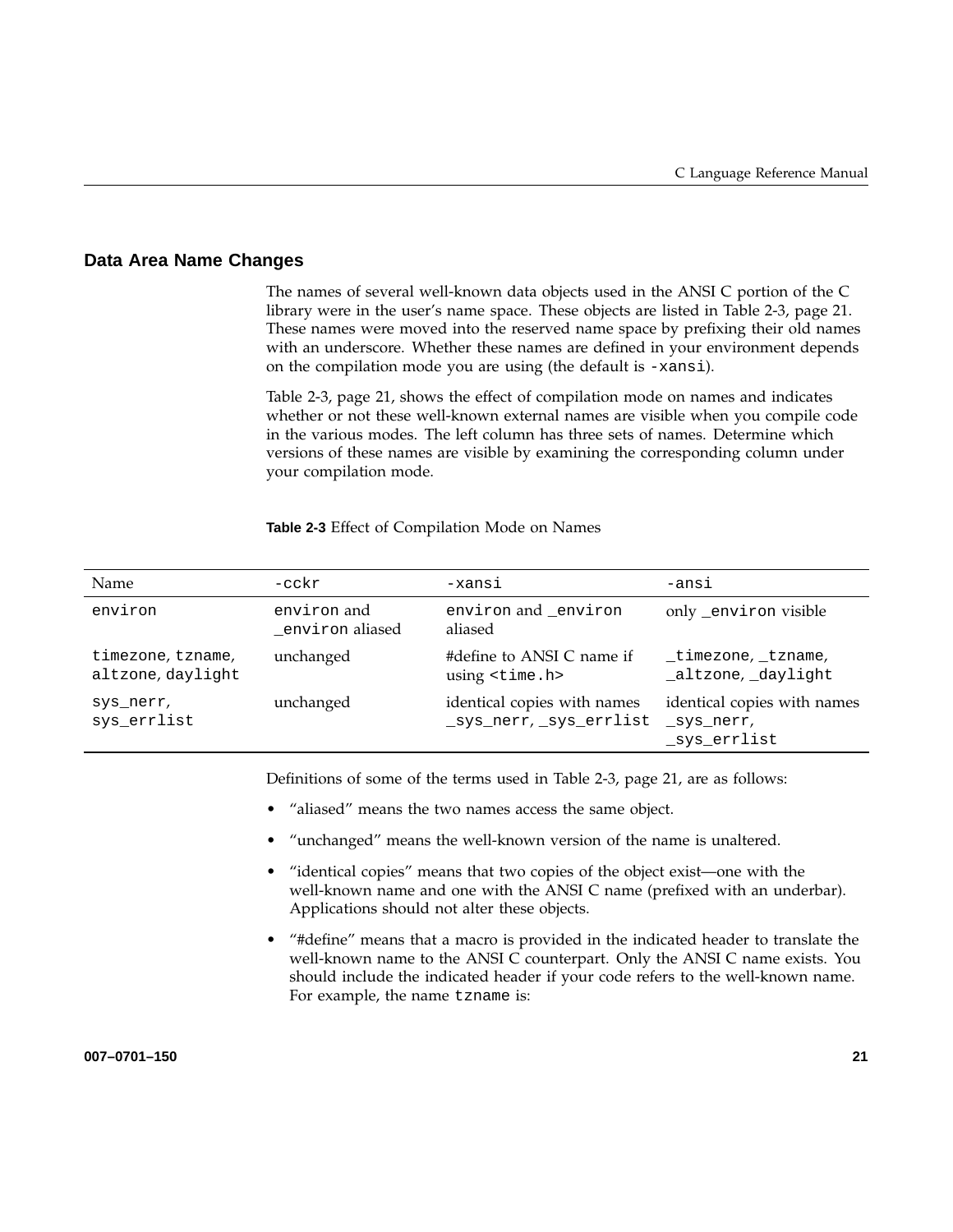- Unchanged when compiling -cckr
- Converted to the reserved ANSI C name (\_tzname) by a macro if you include <time.h> when compiling -xansi
- Available only as the ANSI C version (\_tzname) if compiling -ansi (the default is -xansi)

## **Standard Headers**

Functions in the ANSI C library are declared in a set of standard headers. This set is self-consistent and is free of name space pollution, when compiling in the pure ANSI mode. Names that are normally elements of the user's name space but are specifically reserved by ANSI are described in the corresponding standard header. Refer to these headers for information on both reserved names and ANSI library function prototypes. The following list contains the set of standard headers:

```
<assert.h>
<ctype.h>
<errno.h>
<float.h>
<limits.h>
<locale.h>
<math.h>
<setjmp.h>
<signal.h>
<stdio.h>
<stddef.h>
<stdarg.h>
<string.h>
<stdlib.h>
<sys/errno.h>
<sys/signal.h>
<time.h>
```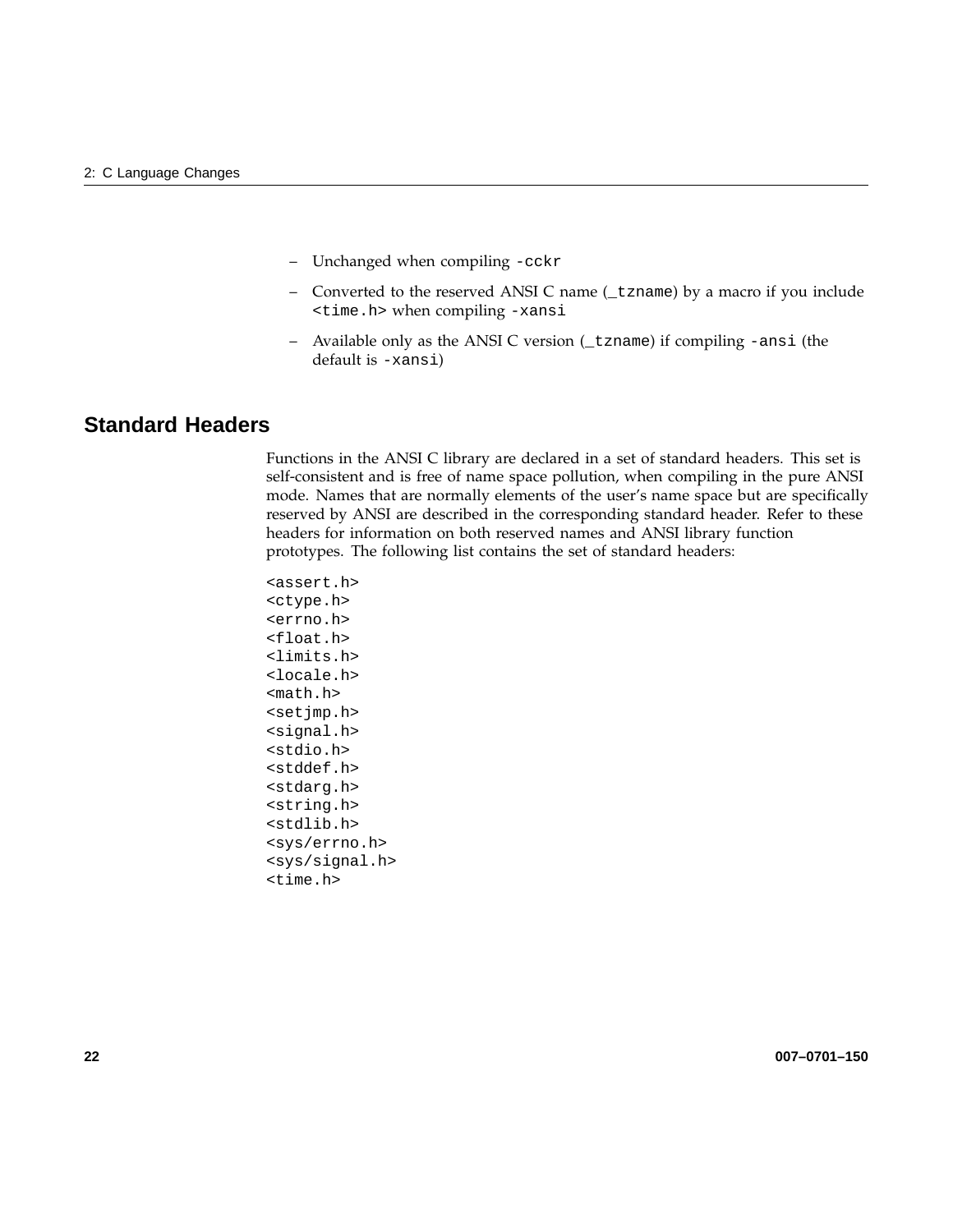*Chapter 3*

# **Lexical Conventions**

This chapter covers the C lexical conventions including comments and tokens. A token is a series of contiguous characters that the compiler treats as a unit.

Blanks, tabs, newlines, and comments are collectively known as "white space." White space is ignored except as it serves to separate tokens. Some white space is required to separate otherwise adjacent identifiers, keywords, and constants.

If the input stream has been parsed into tokens up to a given character, the next token is taken to include the longest string of characters that could possibly constitute a token.

# **Comments**

The  $/*$  characters introduce a comment; the  $*/$  characters terminate a comment. They do not indicate a comment when occurring within a string literal. Comments do not nest. Once the /\* introducing a comment is seen, all other characters are ignored until the ending \*/ is encountered.

# **Identifiers**

An identifier, or name, is a sequence of letters, digits, and underscores (\_). The first character cannot be a digit. Uppercase and lowercase letters are distinct. Name length is unlimited. The terms identifier and name are used interchangeably.

# **Keywords**

The identifiers listed in Table 3-1, page 24, are reserved for use as keywords and cannot be used for any other purpose.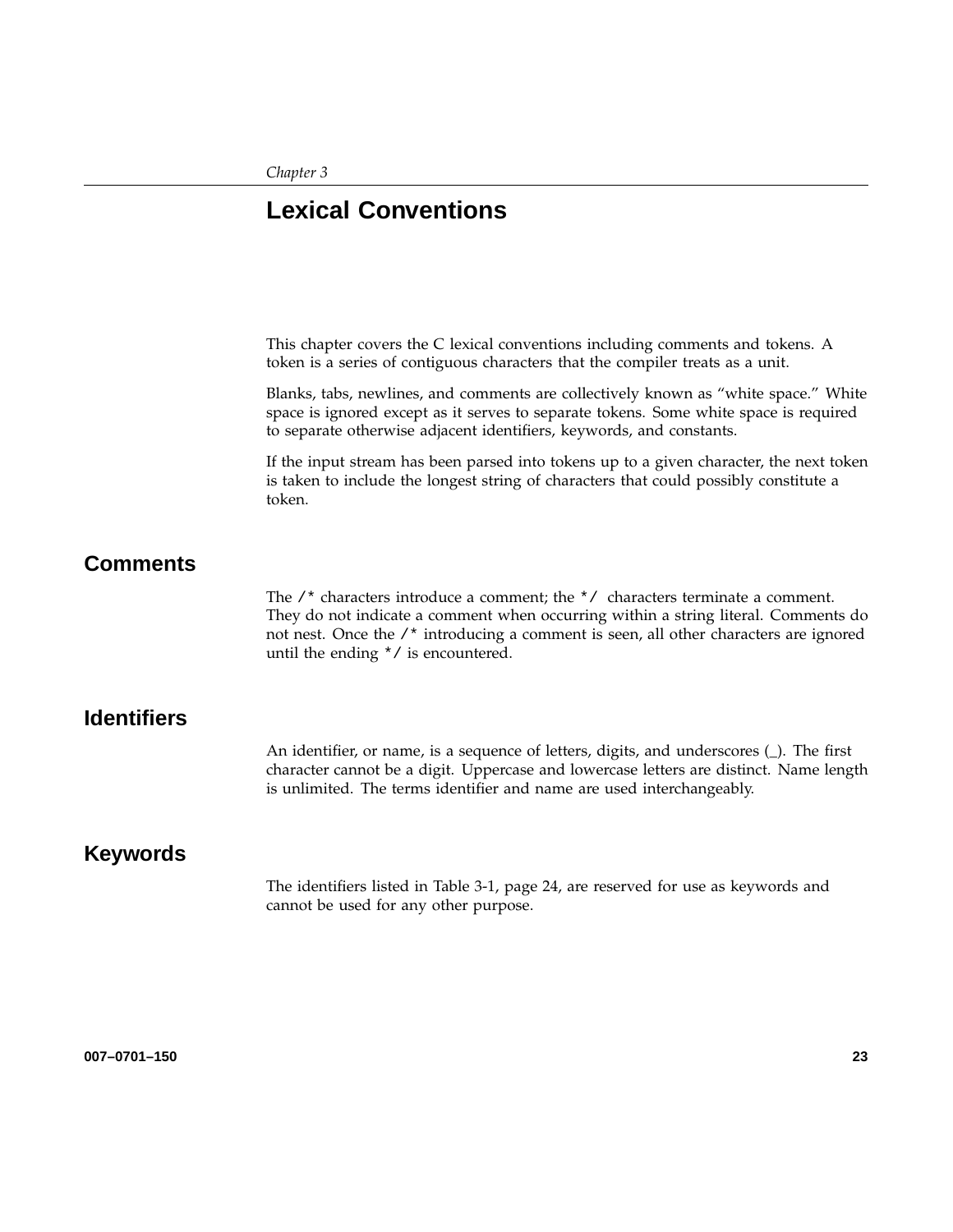| Keywords |         |       |          |          |          |
|----------|---------|-------|----------|----------|----------|
| auto     | default | float | register | struct   | volatile |
| break    | do      | for   | return   | switch   | while    |
| case     | double  | goto  | short    | typedef  |          |
| char     | else    | if    | signed   | union    |          |
| const    | enum    | int   | sizeof   | unsigned |          |
| continue | extern  | long  | static   | void     |          |

**Table 3-1** Reserved Keywords

Traditional C reserves and ignores the fortran keyword.

# **Constants**

The four types of constants are integer, character, floating, and enumeration. Each constant has a type, determined by its form and value.

In this section's discussions of the various types of constants, a unary operator preceding the constant is not considered part of it. Rather, such a construct is a constant-expression (see "Constant Expressions", page 66). Thus, the integer constant 0xff becomes an integral constant expression by prefixing a minus sign, for instance, -0xff. The effect of the - operator is not considered in the discussion of integer constants.

As an example, the integer constant 0xffffffff has type int in traditional C, with value -1. It has type unsigned in ANSI C, with value  $2^{32-1}$ . This discrepancy is inconsequential if the constant is assigned to a variable of integral type (for example, int or unsigned), as a conversion occurs. If it is assigned to a double, however, the value differs as indicated between traditional and ANSI C.

### **Integer Constants**

An integer constant consisting of a sequence of digits is considered octal if it begins with 0 (zero). An octal constant consists of the digits 0 through 7 only. A sequence of digits preceded by 0x or 0X is considered a hexadecimal integer. The hexadecimal digits include [aA] through [fF], which have values of 10 through 15.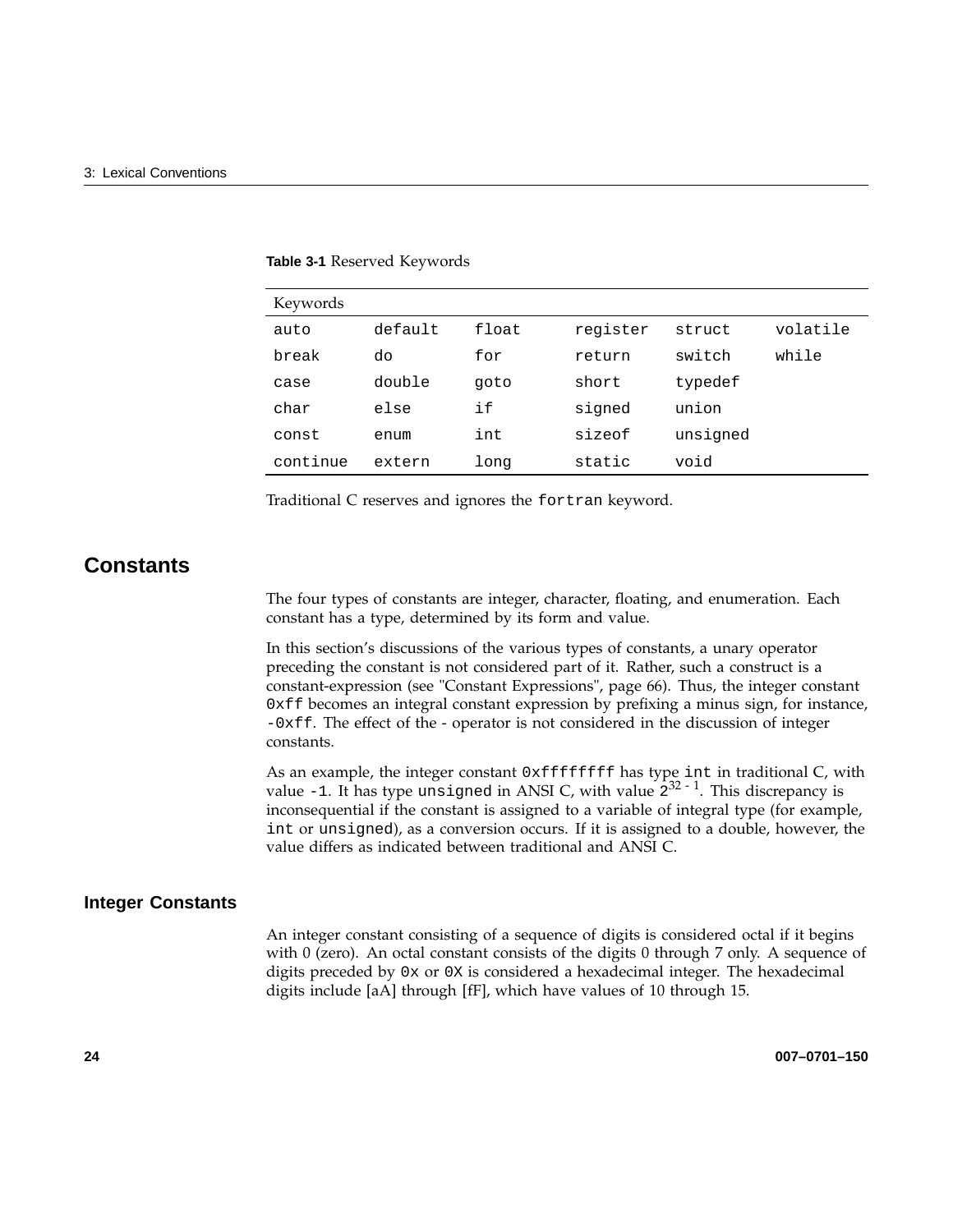The suffixes [lL] traditionally indicate integer constants of type long. These suffixes are allowed, but are superfluous, because int and long are the same size in -o32 and -n32 modes. The ll, LL, lL, and Ll suffixes indicate a long long constant (a 64-bit integral type). Note that long long is not a strict ANSI C type, and a warning is given for long long constants in -ansi and -ansiposix modes. The following are examples of long long:

12345LL 12345ll

In ANSI C, an integer constant can be suffixed with uU, in which case its type is unsigned. (One or both of uU and lL can appear.) An integer constant also has type unsigned if its value cannot be represented as an int. Otherwise, the type of an integer constant is int. The following are examples of unsigned long long:

```
123456ULL
123456ull
```
#### **Character Constants**

A character constant is a character enclosed in single quotation marks, such as 'x'. The value of a character constant is the numerical value of the character in the machine's character set. An explicit new-line character is illegal in a character constant. The type of a character constant is int.

In ANSI C, a character constant can be prefixed by L, in which case it is a wide character constant. For example, a wide character constant for  $'z'$  is written  $L'z'$ . The type of a wide character constant is wchar\_t, which is defined in the stddef.h file.

#### **Special Characters**

Some special and nongraphic characters are represented by the escape sequences shown in Table 3-2, page 26.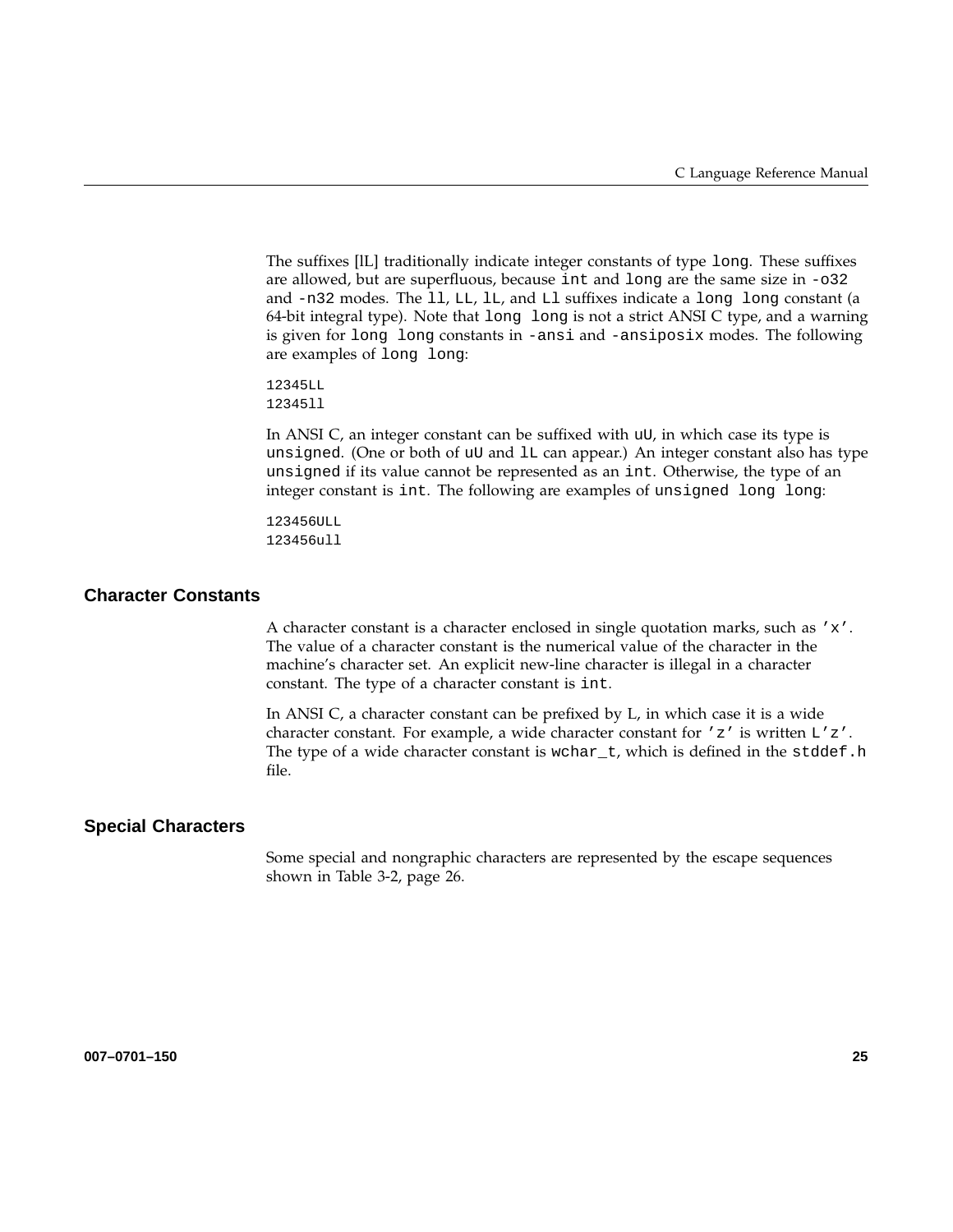| Character Name     | <b>Escape Sequence</b> |
|--------------------|------------------------|
| newline            | $\n\langle n$          |
| horizontal tab     | \t                     |
| vertical tab       | $\vee$                 |
| backspace          | $\setminus b$          |
| carriage return    | $\setminus r$          |
| form feed          | $\setminus f$          |
| backslash          | $\setminus \setminus$  |
| single quote       | $\setminus'$           |
| double quote       | $\setminus$ "          |
| question mark      | $/$ 5                  |
| bell (ANSI C only) | ∖a                     |

**Table 3-2** Escape Sequences for Nongraphic Characters

The  $\ddot{o}$  ddd escape sequence consists of the backslash followed by 1, 2, or 3 octal digits that specify the value of the desired character. A special case of this construction is \0 (not followed by a digit), which indicates the ASCII character NUL.

In ANSI C,  $\chi$  indicates the beginning of a hexadecimal escape sequence. The sequence is assumed to continue until a character is encountered that is not a member of the hexadecimal character set 0,1, … 9, [aA], [bB], … [fF]. The resulting unsigned number cannot be larger than a character can accommodate (decimal 255).

If the character following a backslash is not one of those specified in this section, the behavior is undefined.

#### **Trigraph Sequences (ANSI C Only)**

The character sets of some older machines lack certain members that have come into common usage. To allow the machines to specify these characters, ANSI C defined an alternate method for their specification, using sequences of characters that are commonly available. These sequences are termed trigraph sequences. Nine sequences are defined; each consists of three characters beginning with two question marks. Each instance of one of these sequences is translated to the corresponding single character. Other sequences of characters, perhaps including multiple question marks,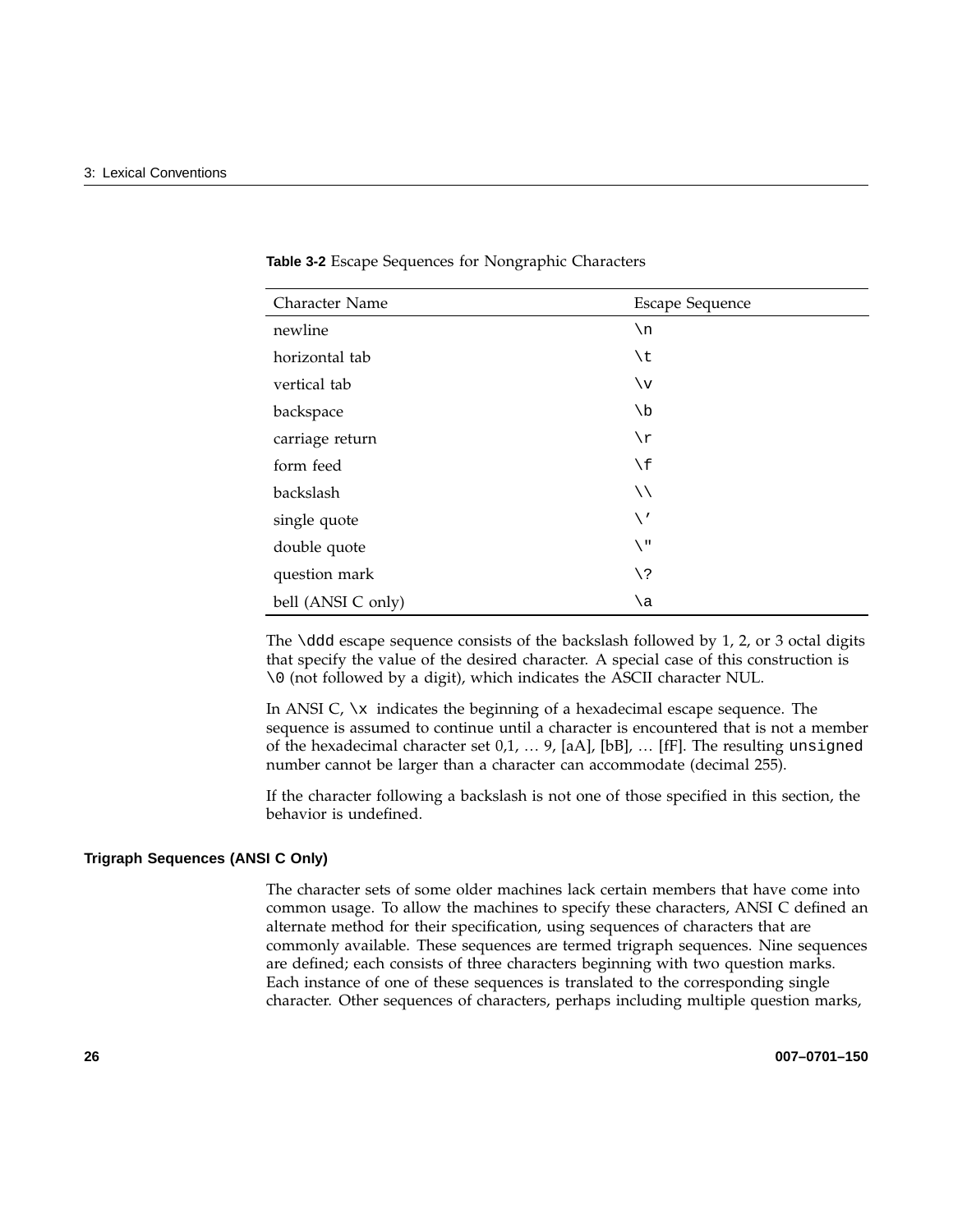are unchanged. Each trigraph sequence with the single character it represents is listed in the following table.

| Trigraph Sequence | Single Character      |
|-------------------|-----------------------|
| $?? =$            | $\#$                  |
| $??$ (            |                       |
| ??/               |                       |
| ??)               |                       |
| ? ?'              | $\wedge$              |
| ? ? <             |                       |
| ??!               |                       |
| ??                |                       |
| $?? -$            | $\tilde{\phantom{a}}$ |

**Table 3-3** Trigraph Sequences

### **Floating Constants**

A floating constant consists of an integer part, a decimal point, a fraction part, an [eE], and an optionally signed integer exponent. The integer and fraction parts both consist of a sequence of digits. Either the integer part or the fraction part (but not both) can be missing. Either the decimal point or the [eE] and the exponent (not both) can be missing.

In traditional C, every floating constant has type double.

In ANSI C, floating constants can be suffixed by either [fF] or [lL]. Floating constants suffixed with [fF] have type float. Those suffixed with [lL] have type long double, which has greater precision than double in -n32 and -64 modes and a precision equal to double in -o32 mode.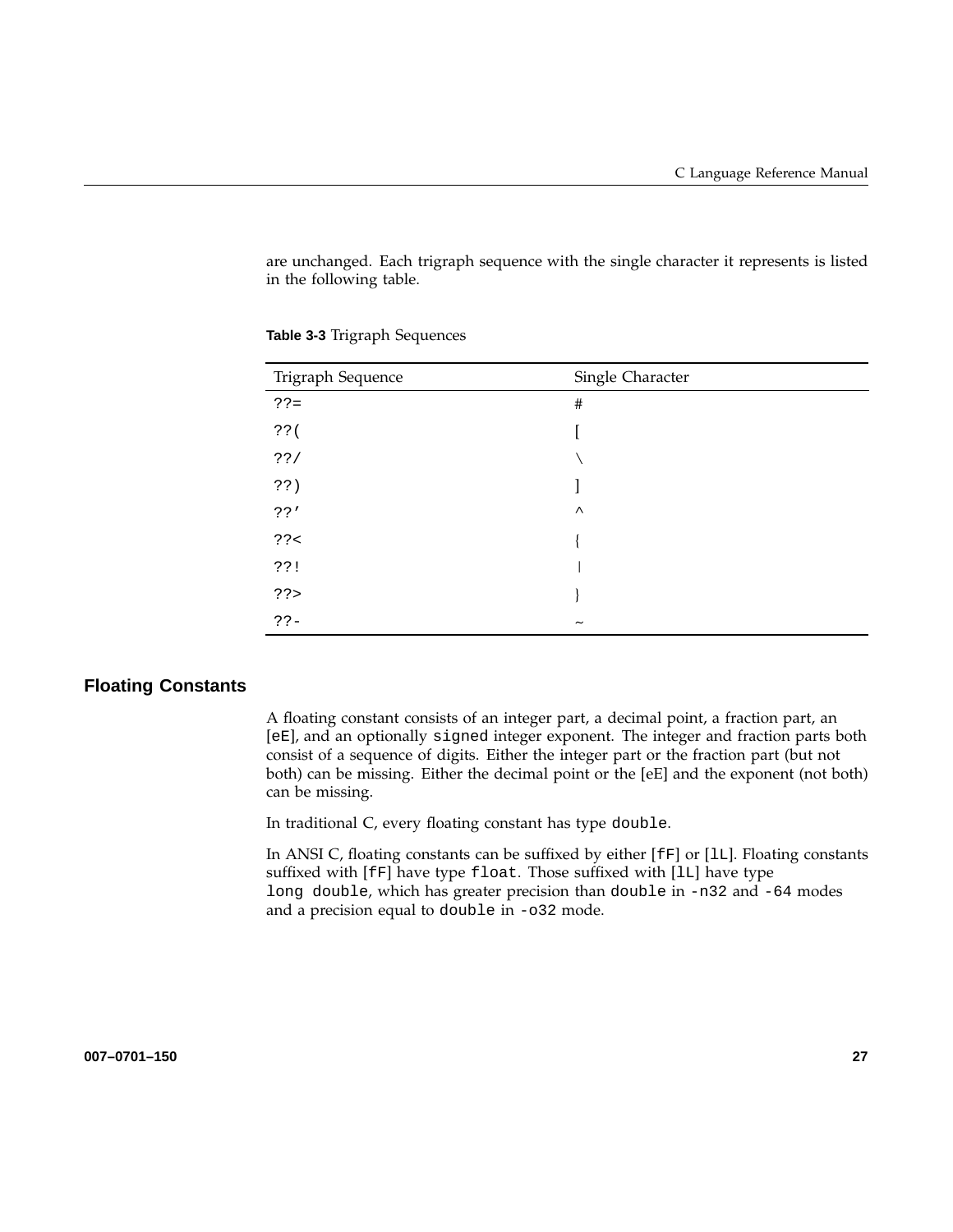#### **Enumeration Constants**

Names declared as enumerators have type int. For a discussion of enumerators, see "Enumeration Declarations", page 76. For information on the use of enumerators in expressions, see "Integer and Floating Point Types", page 38.

### **String Literals**

A string literal is a sequence of characters surrounded by double quotation marks, as in "...". A string literal has type array of char and is initialized with the given characters. The compiler places a null byte  $(\setminus 0)$  at the end of each string literal so that programs that scan the string literal can find its end. A double-quotation character (") in a string literal must be preceded by a backslash  $(\cdot)$ . In addition, the same escapes as those described for character constants can be used. (See "Character Constants", page 25, for a list of escapes.) A backslash  $(\setminus)$  and the immediately following newline are ignored. Adjacent string literals are concatenated.

In traditional C, all string literals, even when written identically, are distinct.

In ANSI C, identical string literals are not necessarily distinct. Prefixing a string literal with L specifies a wide string literal. Adjacent wide string literals are concatenated.

As an example, consider the sentence "He said, Hi there." This sentence could be written with three adjacent string literals:

"He said, " "Hi " "there.\'"

## **Operators**

An operator specifies an operation to be performed. The operators [ ], ( ), and ? : must occur in pairs, possibly separated by expressions. The operators # and ## can occur only in preprocessing directives.

*operator* can be one of the following:

```
[ ] ( ) . - >++ - - & * + - ~ ! sizeof
/ % << >> < > <= >= == != ^ | && ||
? :
= *= /= %= += -= <<= >>= &= ^= |=
, # ##
```
**28 007–0701–150**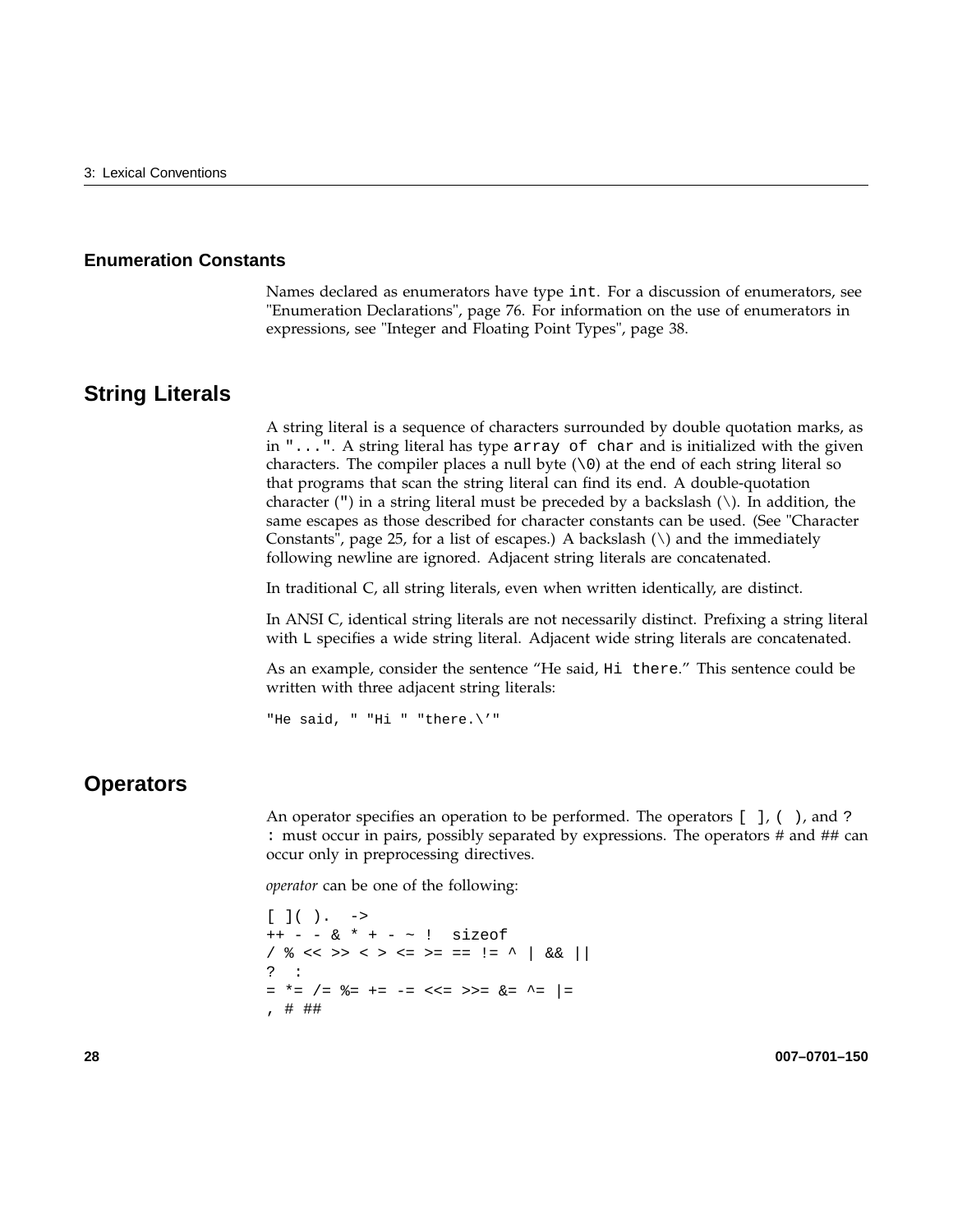Individual operations are discussed in Chapter 6, "Expressions and Operators", page 49.

# **Punctuators**

A punctuator is a symbol that has semantic significance but does not specify an operation to be performed. The punctuators  $[ \ ]$ ,  $( \ )$ , and  $[ \ ]$  must occur in pairs, possibly separated by expressions, declarations, or statements. The punctuator # can occur only in preprocessing directives.

*punctuator*; one of the following:  $[ ] ( ) ( ) \{ \} * , : = ; ...#$ 

Some operators, determined by context, are also punctuators. For example, the array index indicator [ ]is a punctuator in a declaration (see Chapter 7, "Declarations", page 69), but an operator in an expression (see Chapter 6, "Expressions and Operators", page 49).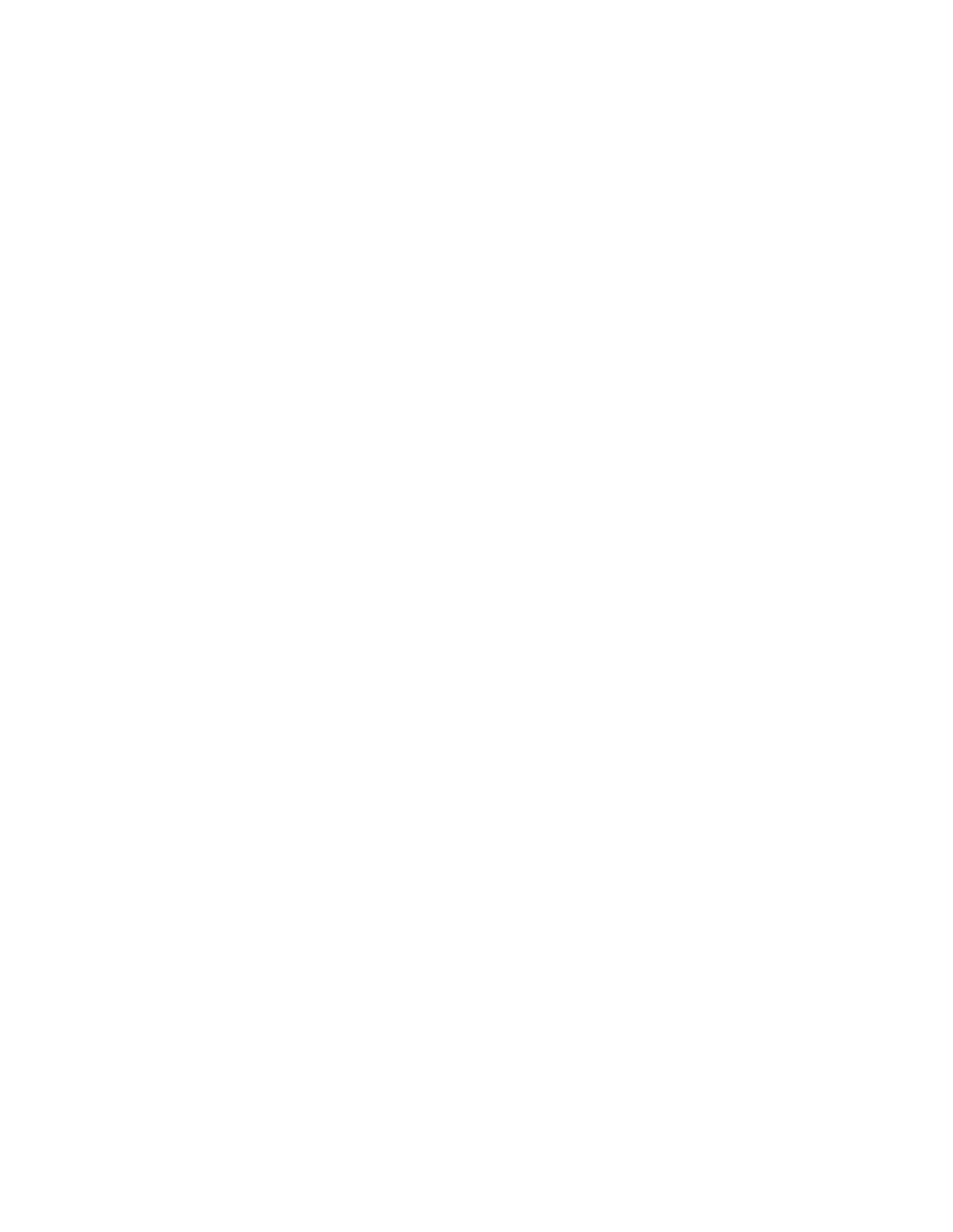*Chapter 4*

# **Meaning of Identifiers**

Traditional C formally based the interpretation of an identifier on two of its attributes: storage class and type. The storage class determined the location and lifetime of the storage associated with an identifier; the type determined the meaning of the values found in the identifier's storage. Informally, name space, scope, and linkage were also considered.

ANSI C formalizes the practices of traditional C. An ANSI C identifier is disambiguated by four characteristics: its scope, name space, linkage, and storage duration. The ANSI C definitions of these terms differ somewhat from their interpretations in traditional C.

Storage-class specifiers and their meanings are described in Chapter 7, "Declarations", page 69. Storage-class specifiers are discussed in this chapter only in terms of their effect on an object's storage duration and linkage.

You can find a discussion of focusing on changes to the language in "Changes in Disambiguating Identifiers ", page 10, and "Types and Type Compatibility", page 14.

## **Disambiguating Names**

This section discusses the ways C disambiguates names: scope, name space, linkage, and storage class.

#### **Scope**

The region of a program in which a given instance of an identifier is visible is called its scope. The scope of an identifier usually begins when its declaration is seen, or, in the case of labels and functions, when it is implied by use. Although it is impossible to have two declarations of the same identifier active in the same scope, no conflict occurs if the instances are in different scopes. Of the four kinds of scope, two—file and block—are traditional C scopes. Two other kinds of scope—function and function prototype—are implied in traditional C and formalized in ANSI C.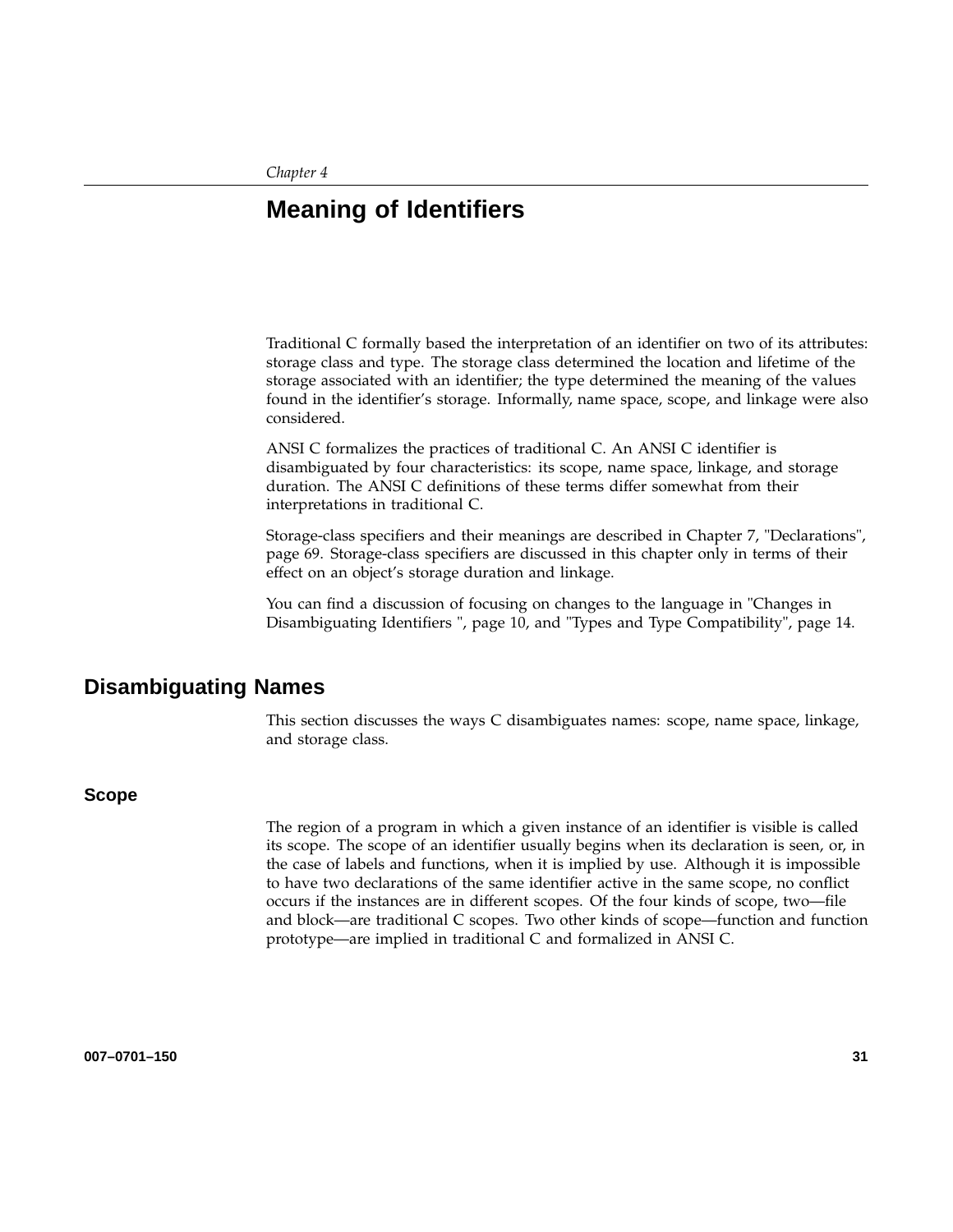#### **Block Scope**

Block scope is the scope of automatic variables (variables declared within a function). Each block has its own scope. No conflict occurs if the same identifier is declared in two blocks. If one block encloses the other, the declaration in the enclosed block hides that in the enclosing block until the end of the enclosed block is reached. The definition of a block is the same in ANSI C and traditional C, with one exception, illustrated by the example below:

```
int f(x);
int x;
{
      int x;
      x = 1;}
```
In ANSI C, the function arguments are in the function body block. Thus, ANSI C will issue an error of a "redeclaration of x."

In traditional C, the function arguments are in a separate block that encloses the function body block. Thus, traditional C would quietly hide the argument *x* with the local variable *x*, because they are in distinct blocks.

ANSI C and traditional C differ in the assignment of block and file scope in a few instances. See "File Scope", page 32, for more details.

#### **Function Scope**

Only labels have function scope. Function scope continues until the end of the current function.

#### **Function Prototype Scope**

If an identifier appears within the list of parameter declarations in a function prototype that is not part of a function definition (see "Function Declarators and Prototypes", page 82), it has function prototype scope, which terminates at the end of the prototype. This termination allows any dummy parameter names appearing in a function prototype to disappear at the end of the prototype.

#### **File Scope**

Identifiers appearing outside of any block, function, or function prototype, have file scope. This scope continues to the end of the compilation unit. Unlike other scopes,

**32 007–0701–150**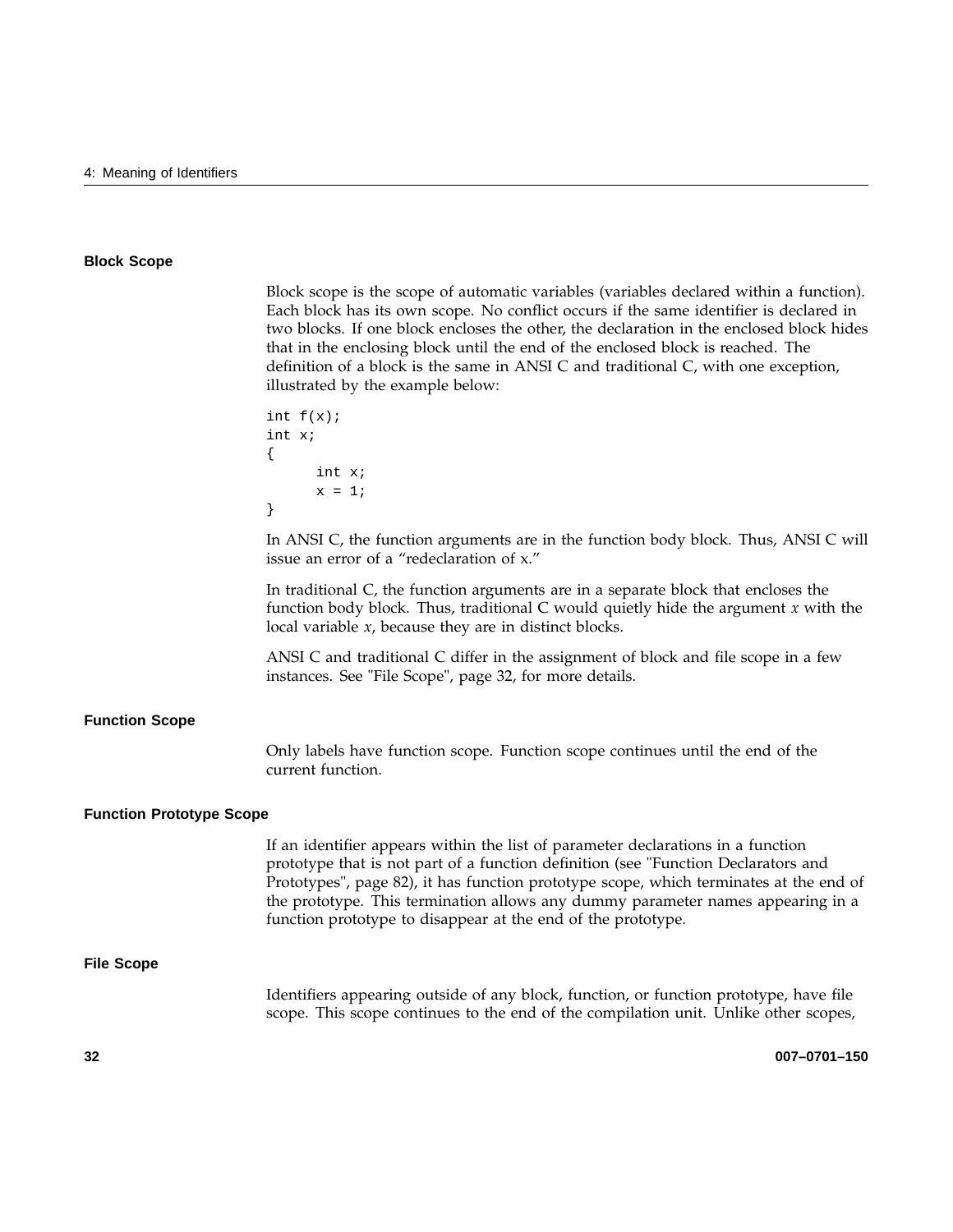multiple declarations of the same identifier with file scope can exist in a compilation unit, so long as the declarations are compatible.

Whereas ANSI C assigns block scope to all declarations occurring inside a function, traditional C assigns file scope to such declarations if they have the storage class extern. This storage class is implied in all function declarations, whether the declaration is explicit (as in int  $f \circ \circ (x)$ ; ) or implicit (if there is no active declaration for  $f \circ \circ$  () when an invocation is encountered, as in  $f = f \circ \circ$  ();). For a further discussion of this discrepancy, with examples, see "Scoping Differences", page 10.

### **Name Spaces**

In certain cases, the purpose for which an identifier is used may disambiguate it from other uses of the same identifier appearing in the same scope. This is true, for example, for tags and is used in traditional C to avoid conflicts between identifiers used as tags and those used in object or function declarations. ANSI C formalizes this mechanism by defining certain name spaces. These name spaces are completely independent. A member of one name space cannot conflict with a member of another.

ANSI C recognizes the following four distinct name spaces:

- Tags: struct, union, and enum tags have a single name space.
- Labels: labels are in their own name space.
- Members: each struct or union has its own name space for its members.
- Ordinary identifiers: ordinary identifiers, including function and object names as well as user-defined type names, are placed in the last name space.

#### **Name Space Discrepancies Between Traditional and ANSI C**

The definition of name spaces causes discrepancies between traditional and ANSI C in a few situations:

- Structure members in traditional C were nothing more than offsets, allowing the use of a member with a structure to which it does not belong. This is illegal under ANSI C.
- Enumeration constants were special identifiers in traditional C prior to IRIX Release 3.3. In later releases of traditional C, as in ANSI C, these constants are simply integer constants that can be used anywhere they are appropriate.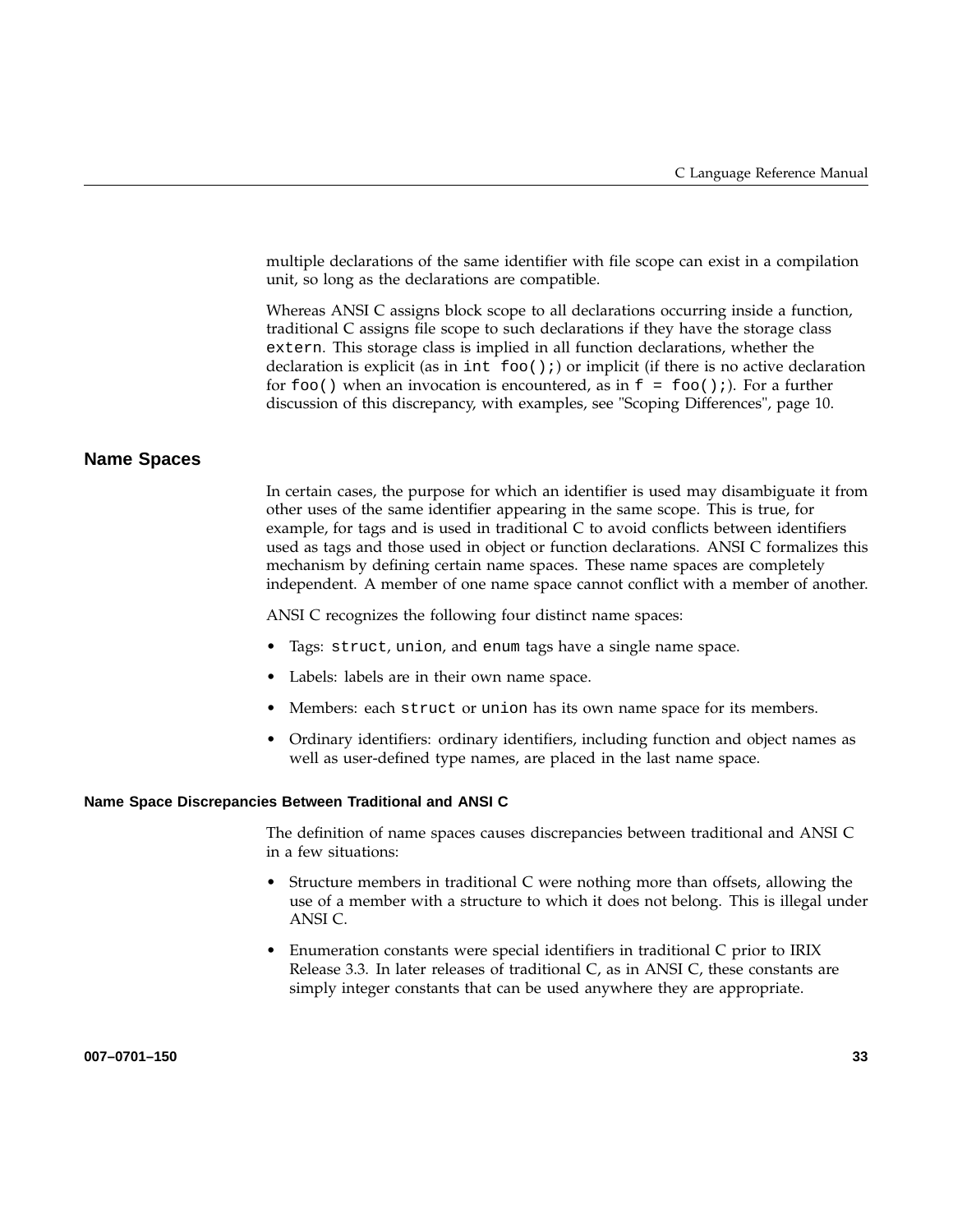Labels reside in the same name space as ordinary identifiers in traditional C. Thus, the following example is legal in ANSI C but not in traditional C:

```
func() \{int lab;
     if (lab) goto lab;
     func1();
lab:
     return;
}
```
### **Linkage of Identifiers**

Two instances of the same identifier appearing in different scopes may, in fact, refer to the same entity. For example, the references to a variable, counter, is declared with file scope in the following example:

extern int counter;

In this example, two separate files refer to the same int object. The association between the references to an identifier occurring in distinct scopes and the underlying objects are determined by the identifier's linkage.

The three kinds of linkage are as follows:

| Internal linkage | Within a file, all declarations of the same identifier with<br>internal linkage denote the same object.      |
|------------------|--------------------------------------------------------------------------------------------------------------|
| External linkage | Within an entire program, all declarations of an<br>identifier with external linkage denote the same object. |
| No linkage       | A unique entity, accessible only in its own scope, has<br>no linkage.                                        |

An identifier's linkage is determined by whether it appears inside or outside a function, whether it appears in a declaration of a function (as opposed to an object), its storage-class specifier, and the linkage of any previous declarations of the same identifier that have file scope. An identifier's linkage is determined as follows:

- 1. If an identifier is declared with file scope and the storage-class specifier static, it has internal linkage.
- 2. If the identifier is declared with the storage-class specifier extern, or is an explicit or implicit function declaration with block scope, the identifier has the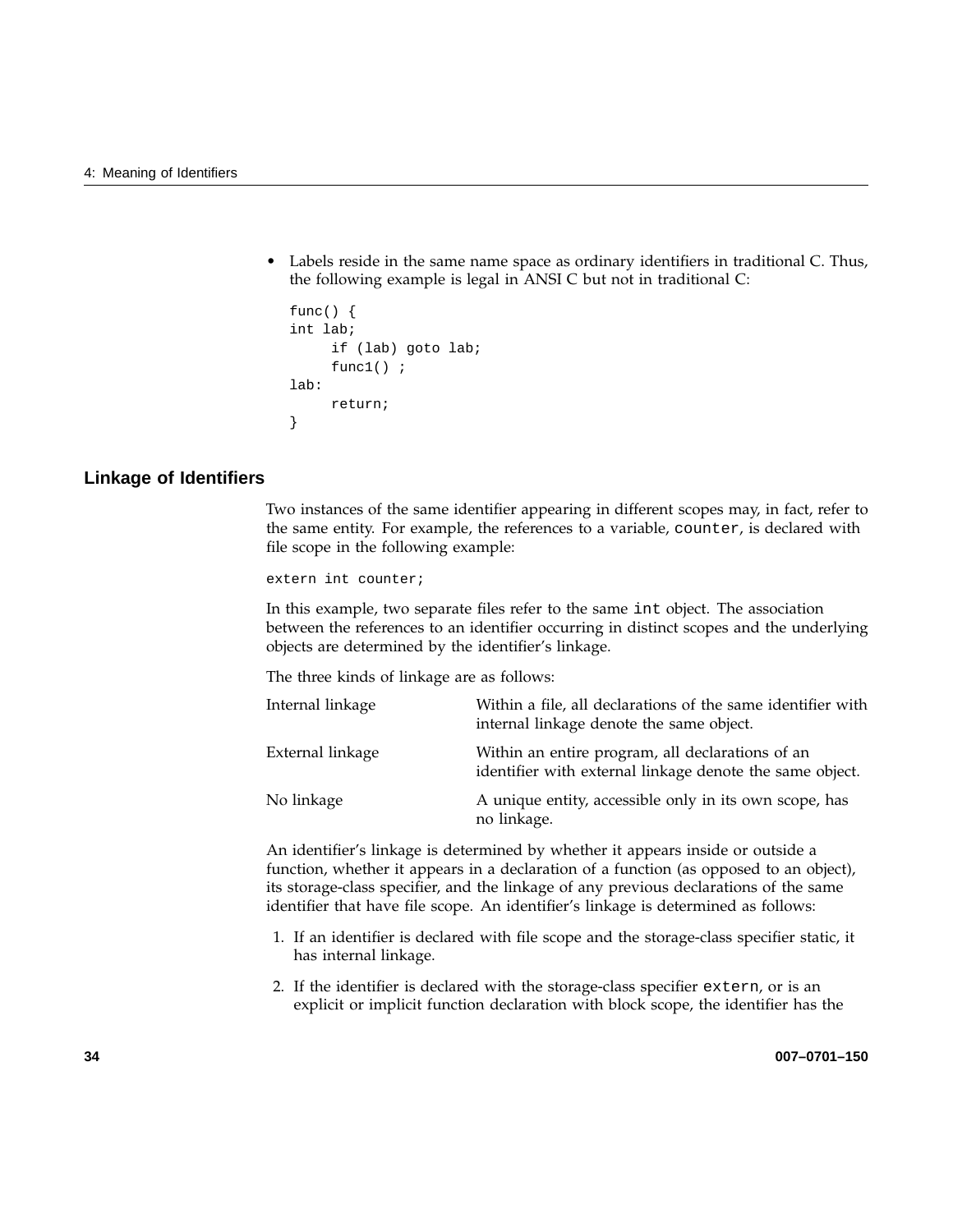same linkage as any previous declaration of the same identifier with file scope. If no previous declaration exists, the identifier has external linkage.

- 3. If an identifier for an object is declared with file scope and no storage-class specifier, it has external linkage. (See "Changes in the Linkage of Identifiers", page 12.)
- 4. All other identifiers have no linkage. This includes all identifiers that do not denote an object or function, all objects with block scope declared without the storage-class specifier extern, and all identifiers that are not members of the ordinary variables name space.

Two declarations of the same identifier in a single file that have the same linkage, either internal or external, refer to the same object. The same identifier cannot appear in a file with both internal and external linkage.

This code gives an example where the linkage of each declaration is the same in both traditional and ANSI C:

```
static int pete;
extern int bert;
int mom;
int func0() {
      extern int mom;
      extern int pete;
      static int dad;
      int bert;
      ...
}
int func1() {
      static int mom;
      extern int dad;
      extern int bert;
      ...
}
```
The declaration of pete with file scope has internal linkage by rule 1 above. This means that the declaration of pete in func0() also has internal linkage by rule 2 and refers to the same object.

By rule 2, the declaration of bert with file scope has external linkage, because there is no previous declaration of bert with file scope. Thus, the declaration of bert in func1() also has external linkage (again by rule 2) and refers to the same (external)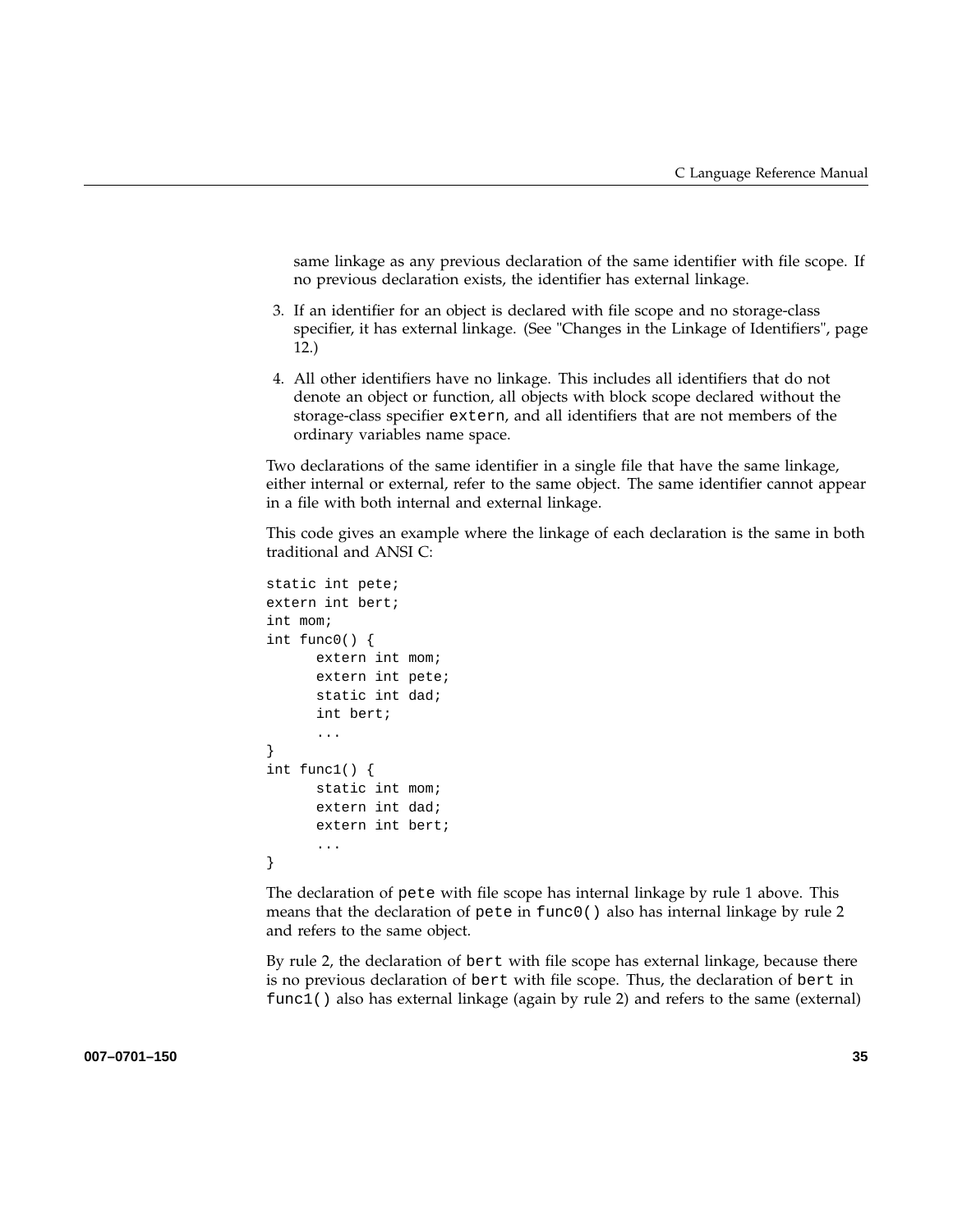object. By rule 4, however, the declaration of bert in  $func()$  has no linkage, and refers to a unique object.

The declaration of mom with file scope has external linkage by rule 3, and, by rule 2, so does the declaration of mom in func0(). (Again, two declarations of the same identifier in a single file that both have either internal or external linkage refer to the same object.) The declaration of mom in  $func1()$ , however, has no linkage by rule 4 and thus refers to a unique object.

Last, the declarations of dad in  $func0()$  and  $func1()$  refer to different objects, as the former has no linkage and the latter, by rule 2, has external linkage.

### **Linkage Discrepancies Between Traditional and ANSI C**

Traditional and ANSI C differ on the concept of linkage in the following important ways:

- In traditional C, a function can be declared with block scope and the storage-class specifier static. The declaration is given internal linkage. Only the storage class extern can be specified in function declarations with block scope in ANSI C.
- In traditional C, if an object is declared with block scope and the storage-class specifier static, and a declaration for the object with file scope and internal linkage exists, the block scope declaration has internal linkage. In ANSI C, an object declared with block scope and the storage-class specifier static has no linkage.

Traditional and ANSI C handle the concepts of reference and definition differently. For example:

extern int mytime; static int yourtime;

In the preceding example, both mytime and yourtime have file scope. As discussed previously, mytime has external linkage, while yourtime has internal linkage.

However, there is an implicit difference, which exists in both ANSI and traditional C, between the declarations of mytime and yourtime in the preceding example. The declaration of yourtime allocates storage for the object, whereas the declaration of mytime merely references it. If mytime had been initialized, as in the following example, it would also have allocated storage:

int mytime=0;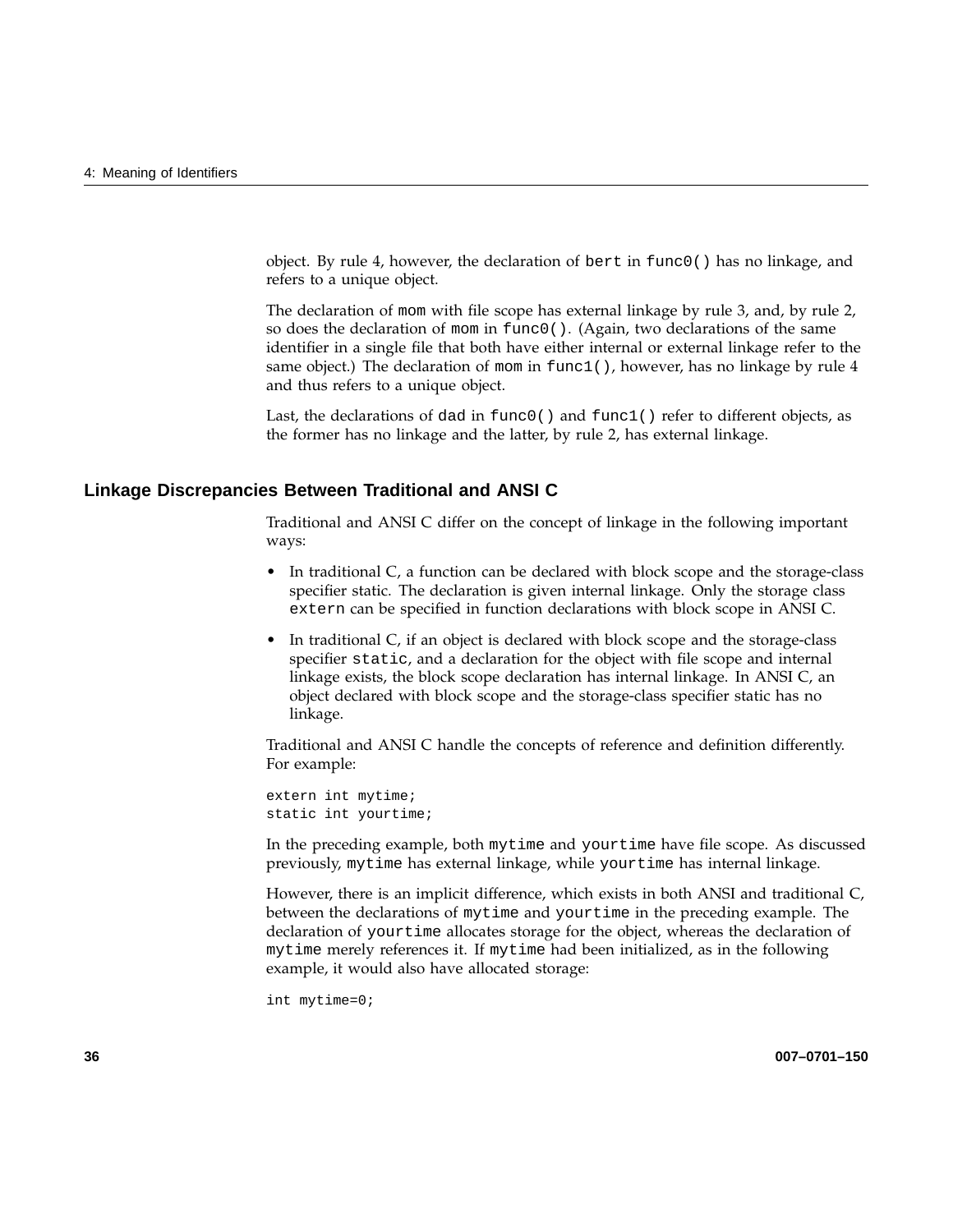A declaration that allocates storage is referred to as a definition.

In traditional C, neither of the two declarations below is a definition:

extern int bert; int bert;

In effect, the second declaration includes an implicit extern specification. ANSI C does not include such an implicit specification.

**Note:** In ANSI C, objects with external linkage that are not specified as extern at the end of the compilation unit are considered definitions, and, in effect, initialized to zero. (If multiple declarations of the object occur in the compilation unit, only one need have the extern specification.)

If two modules contain definitions of the same identifier, the linker complains of "multiple definitions," even though neither is explicitly initialized.

The ANSI C linker issues a warning when it finds redundant definitions, indicating which modules produced the conflict. However, the linker cannot determine if the initialization of the object is explicit. This may result in incorrectly initialized objects if another module fails to tag the object with extern.

Thus, consider the following example:

```
module1.c:
      int ernie;
module2.c:
      int ernie = 5;
```
ANSI C implicitly initializes ernie in module1.c to zero. To the linker, ernie is initialized in two different modules. The linker warns you of this situation, and chooses the first such module it encountered as the true definition of ernie. This module may or may not be the one containing the explicitly initialized copy.

#### **Storage Duration**

Storage duration denotes the lifetime of an object. Storage duration is of two types: static and automatic.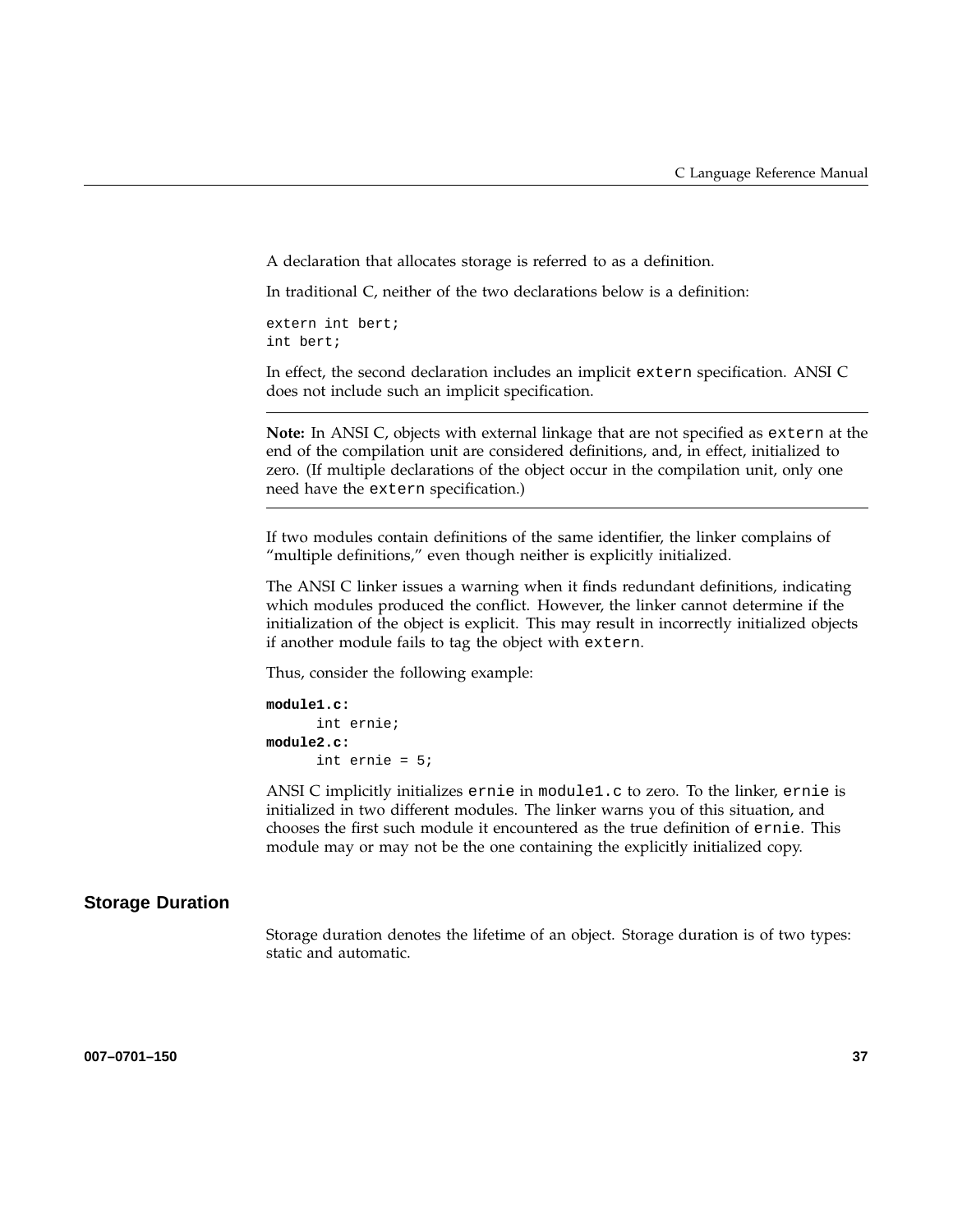Objects declared with external or internal linkage, or with the storage-class specifier static, have static storage duration. If these objects are initialized, the initialization occurs once, prior to any reference.

Other objects have automatic storage duration. Storage is newly allocated for these objects each time the block that contains their declaration is entered, unless the object has a variable length array type. If the object is variably modified, and the block is entered by a jump to a labeled statement, then the behavior is undefined.

If an object with automatic storage duration is initialized, the initialization occurs each time the block is entered at the top. This is not guaranteed to occur if the block is entered by a jump to a labeled statement.

## **Object Types**

The C language supports three fundamental types of objects: character, integer, and floating point.

#### **Character Types**

Objects declared as characters (char) are large enough to store any member of the implementation's character set. If a genuine character from that character set is stored in a char variable, its value is equivalent to the integer code for that character. Other quantities may be stored into character variables, but the implementation is machine dependent. In this implementation, char is unsigned by default.

The ANSI C standard has added multibyte and wide character types. In the initial SGI release of ANSI C, wide characters are of type unsigned char, and multibyte characters are of length one. (See the header files stddef.h and limits.h for more information.)

#### **Integer and Floating Point Types**

Up to five sizes of integral types (signed and unsigned) are available: char, short, int, long, and long long. Up to three sizes of floating point types are available. The sizes are shown in Table 4-1, page 39. (The values in the table apply to both ANSI and traditional C, with the exceptions noted in the subsequent discussion.)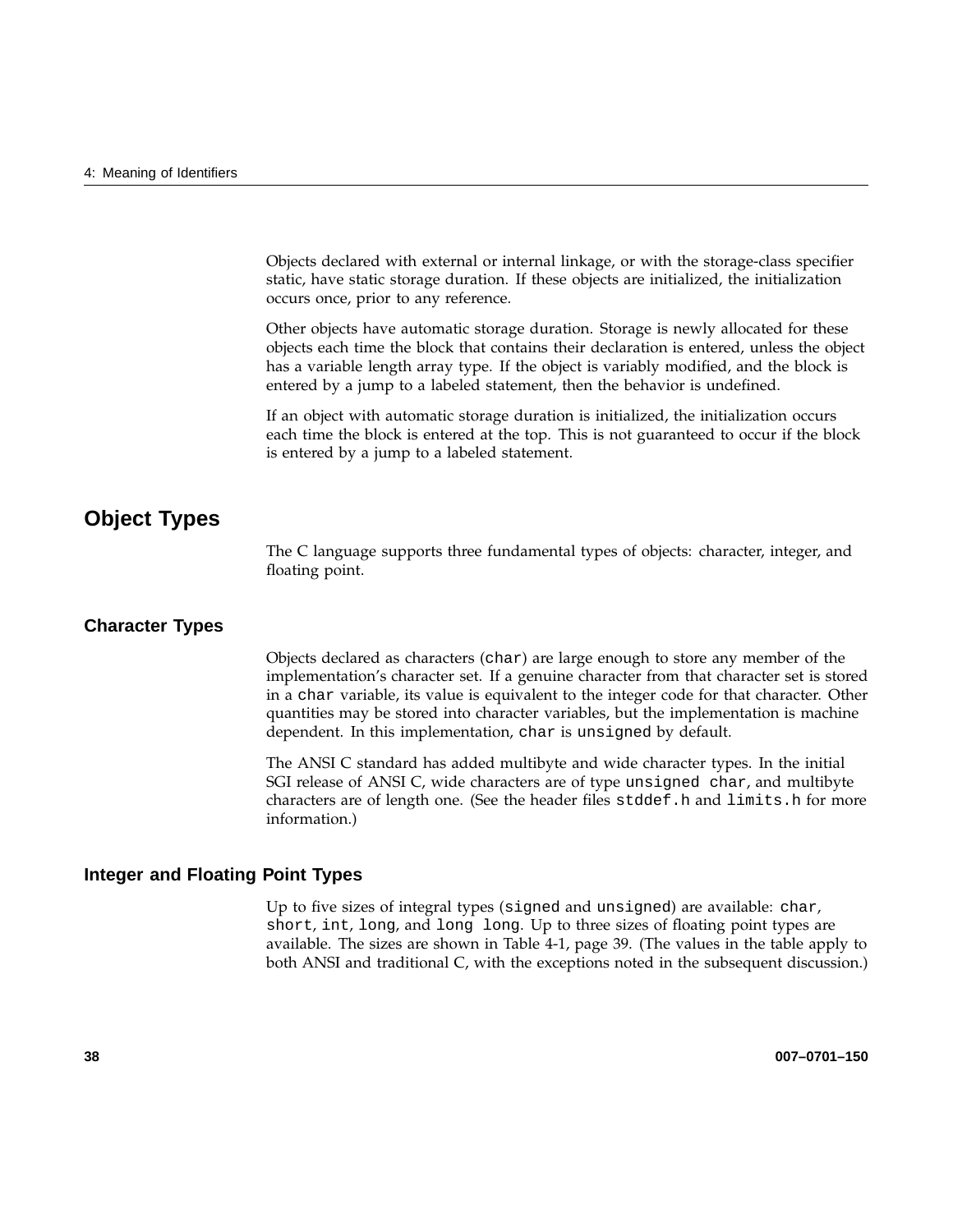| <b>Type</b> | Size in Bits<br>$(-032)$ | Size in Bits<br>$(-n32)$ | Size in Bits<br>$(-64)$ |
|-------------|--------------------------|--------------------------|-------------------------|
| char        | 8                        | 8                        | 8                       |
| short       | 16                       | 16                       | 16                      |
| int         | 32                       | 32                       | 32                      |
| long        | 32                       | 32                       | 64                      |
| long long   | 64                       | 64                       | 64                      |
| float       | 32                       | 32                       | 32                      |
| double      | 64                       | 64                       | 64                      |
| long double | 64                       | 128                      | 128                     |
| pointer     | 32                       | 32                       | 64                      |

#### **Table 4-1** Storage Class Sizes

Although SGI supports long double as a type in -cckr mode, this is viewed as an extension to traditional C and is ignored in subsequent discussions pertinent only to traditional C.

Differences exist between -o32 mode, -n32 mode, and -64 mode compilations. Types long and int have different sizes (and ranges) in 64-bit mode; type long always has the same size as a pointer value. A pointer (or address) has a 64-bit representation in 64-bit mode and a 32-bit representation in both 32-bit modes. Therefore, an int object has a smaller size than a pointer object in 64-bit mode.

The long long type is not a valid ANSI C type, so a warning is elicited for every occurrence of long long in the source program text in -ansi and -ansiposix modes.

The long double type has equal range in old 32-bit, new 32-bit, and 64-bit mode, but it has increased precision in -n32 and -64 modes.

Characteristics of integer and floating point types are defined in the standard header files <limits.h> and <float.h>. The range of a signed integral type of size *n* is  $[(-2^{n-1})... (2^{n-1} -1)]$ . The range of an unsigned version of the type is  $[0... (2^{n} -1)]$ .

Enumeration constants were special identifiers under various versions of traditional C, before IRIX Release 3.3. In ANSI C, these constants are simply integer constants that may be used anywhere. Similarly, ANSI C allows the assignment of other integer variables to variables of enumeration type, with no error.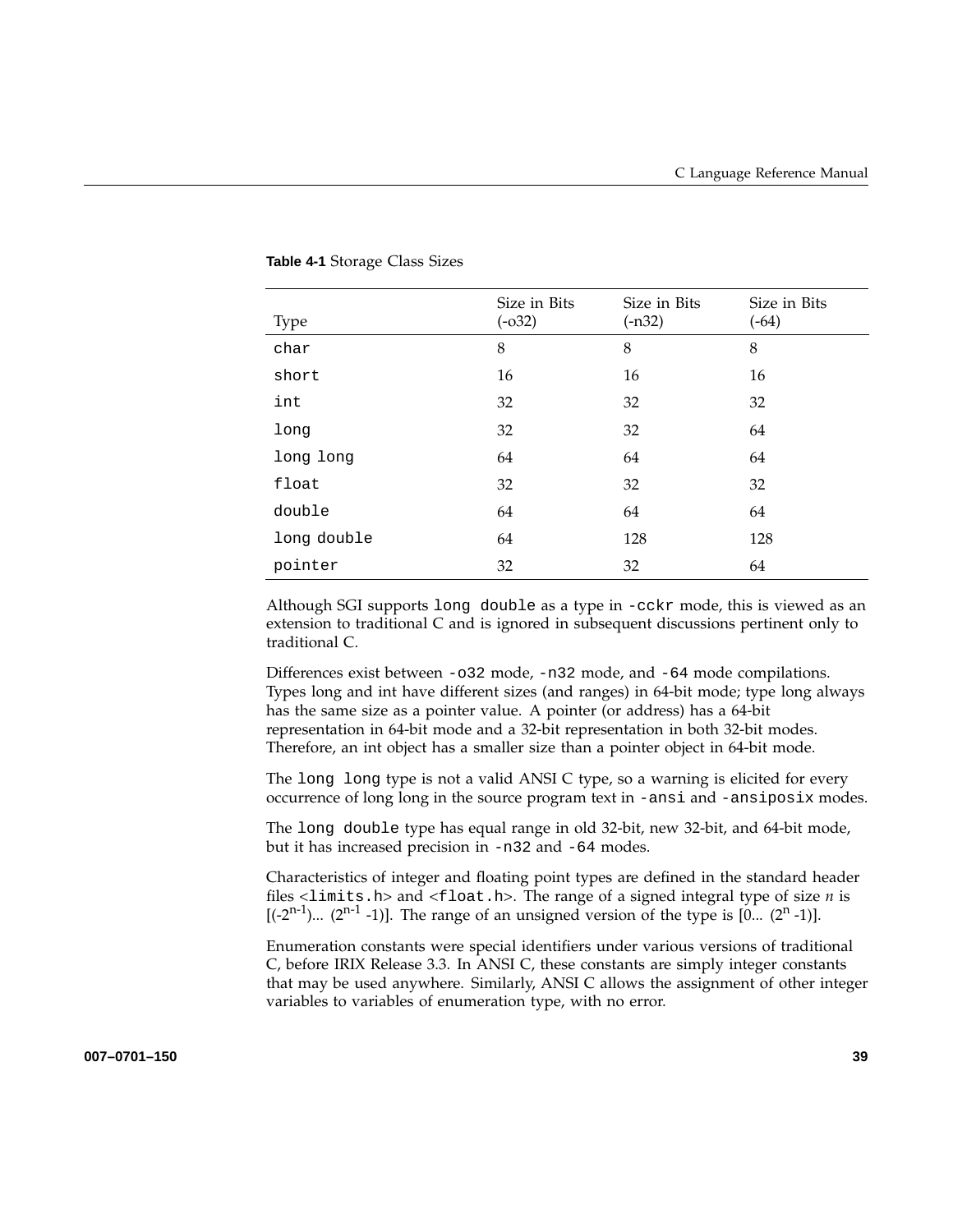You can find additional information on integers, floating points, and structures in the following tables:

- For integer types and ranges, see Table A-1, page 133
- For floating point types and ranges, see Table A-2, page 135
- For structure alignment, see Table A-3, page 137

### **Derived Types**

Because objects of the types mentioned in "Integer and Floating Point Types", page 38, can be interpreted usefully as numbers, this manual refers to them as arithmetic types. The types char, enum, and int of all sizes (whether unsigned or not) are collectively called integral types. The float and double types are collectively called floating types. Arithmetic types and pointers are collectively called scalar types.

The fundamental arithmetic types can be used to construct a conceptually infinite class of derived types, such as the following:

- Arrays of objects of most types
- Functions that return objects of a given type
- Pointers to objects of a given type
- Structures that contain a sequence of objects of various types
- Unions capable of containing any one of several objects of various types

In general, these constructed objects can be used as building blocks for other constructed objects.

### **void Type**

The void type specifies an empty set of values. It is used as the type returned by functions that generate no value. The void type never refers to an object and therefore, is not included in any reference to object types.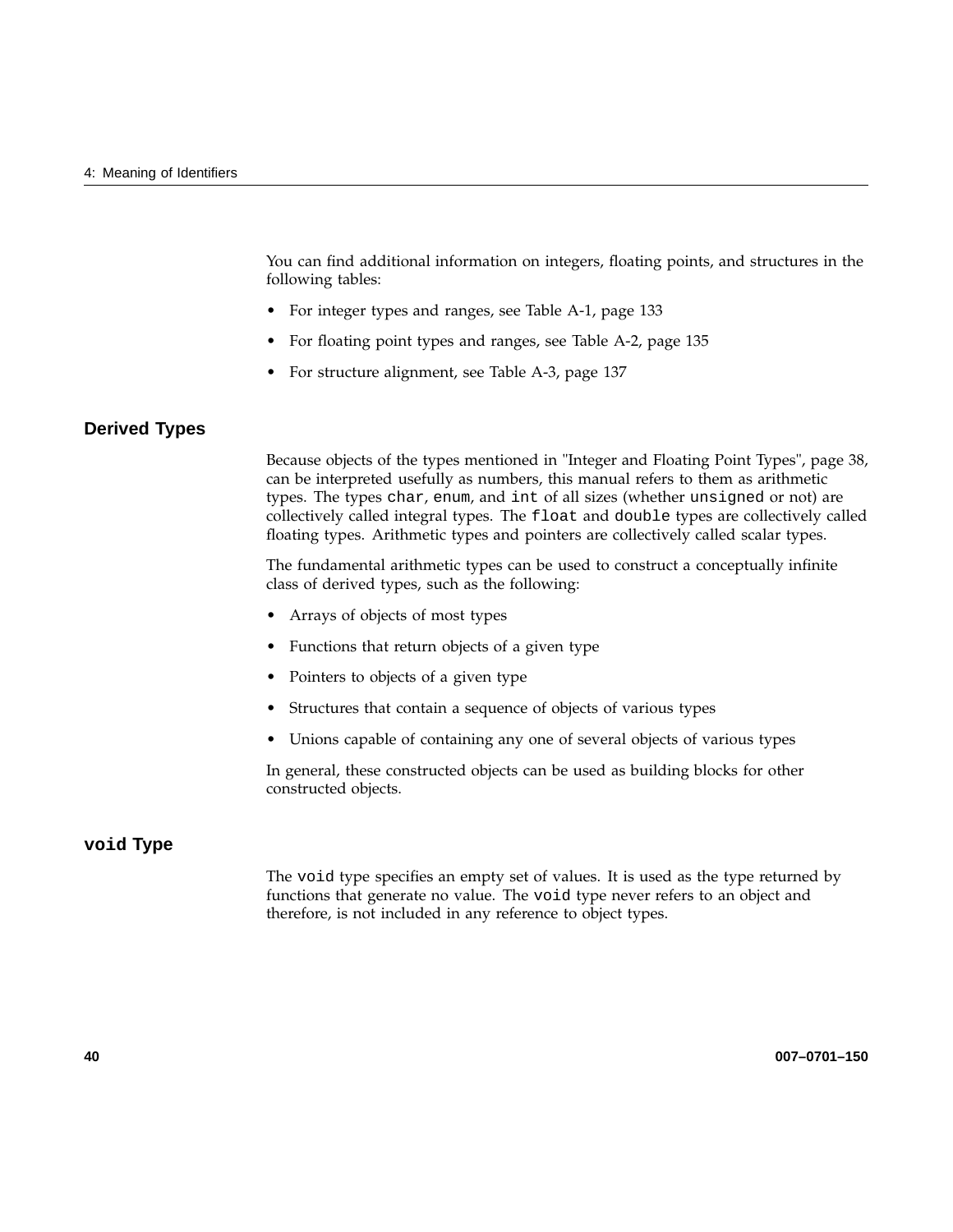# **Objects and lvalues**

An object is a manipulatable region of storage. An lvalue is an expression referring to an object. An obvious example of an lvalue expression is an identifier. Some operators yield lvalues. For example, if  $E$  is an expression of pointer type, then  $*E$  is an lvalue expression referring to the object to which E points. The term lvalue comes from the term "left value." In the assignment expression  $E1 = E2$ , the left operand E1 must be an lvalue expression.

Most lvalues are modifiable, meaning that the lvalue may be used to modify the object to which it refers. Examples of lvalues that are not modifiable include array names, lvalues with incomplete type, and lvalues that refer to an object, part or all of which is qualified with const (see "Type Qualifiers", page 77). Whether an lvalue appearing in an expression must be modifiable is usually obvious. For example, in the assignment expression  $E1 = E2$ ,  $E1$  must be modifiable. This document makes the distinction between modifiable and unmodifiable lvalues only when it is not obvious.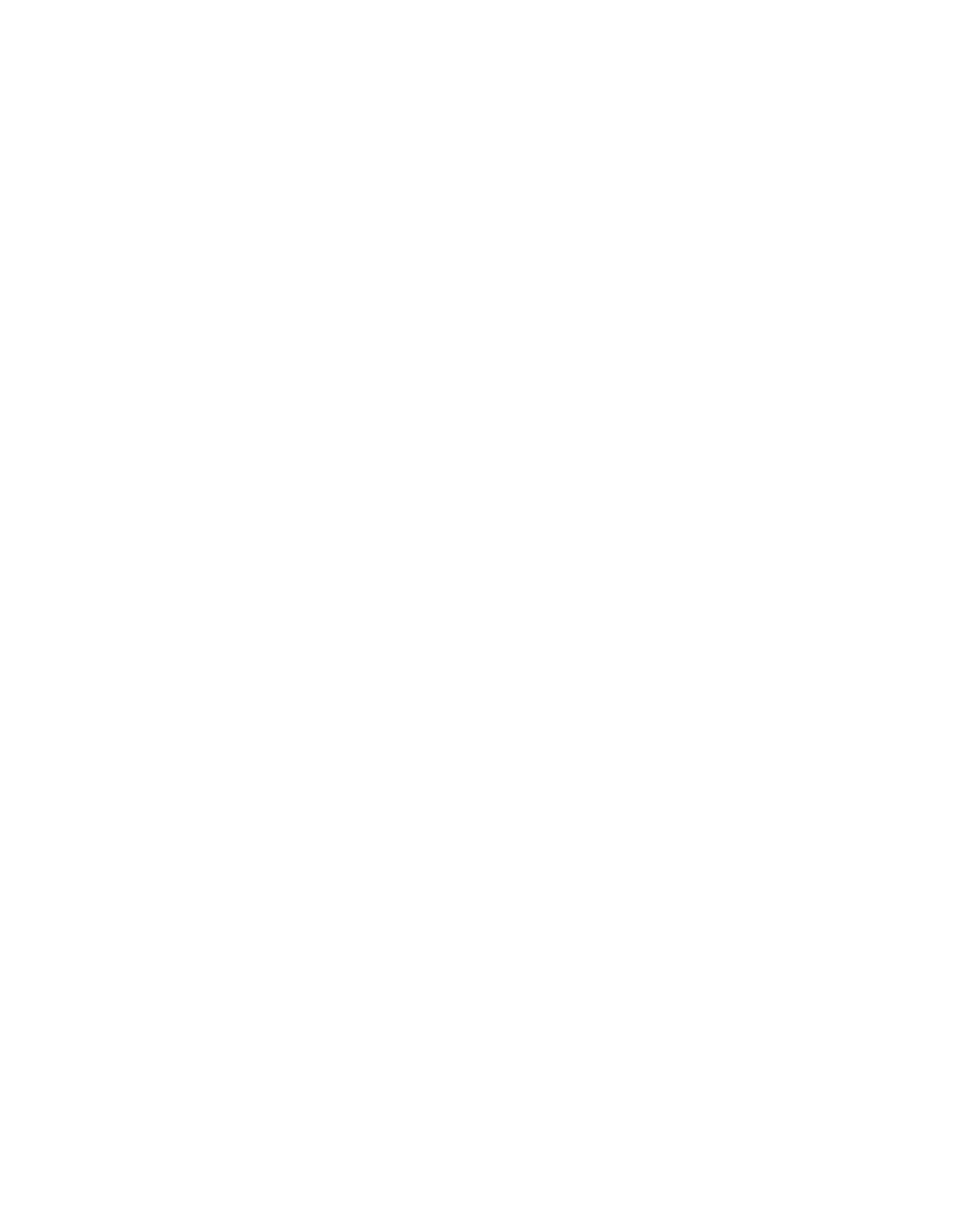*Chapter 5*

# **Operator Conversions**

A number of operators can, depending on the types of their operands, cause an implicit conversion of some operands from one type to another. The following discussion explains the results you can expect from these conversions. The conversions demanded by most operators are summarized in "Arithmetic Conversions", page 45. When necessary, a discussion of the individual operators supplements the summary.

## **Conversions of Characters and Integers**

You can use a character or a short integer wherever you can use an integer. Characters are unsigned by default. In all cases, the value is converted to an integer. Conversion of a shorter integer to a longer integer preserves the sign. Traditional C uses "unsigned preserving integer promotion" (unsigned short to unsigned int), while ANSI C uses "value preserving integer promotion" (unsigned short to int).

A longer integer is truncated on the left when converted to a shorter integer or to a char. Excess bits are discarded.

## **Conversions of Float and Double**

Historically in C, expressions containing floating point operands (either float or double) were calculated using double precision. This is also true of calculations in traditional C, unless you have specified the compiler option -float. With the -float option, calculations involving floating point operands and no double or long double operands take place in single precision. The -float option has no effect on argument promotion rules at function calls or on function prototypes.

ANSI C performs calculations involving floating point in the same precision as if -float had been specified in traditional C, except when floating point constants are involved.

In traditional C, specifying the -float option coerces floating point constants into type float if all the other subexpressions are of type float. This is not the case in ANSI C. ANSI C considers all floating point constants to be implicitly double precision, and operations involving such constants therefore take place in double precision. To force single precision arithmetic in ANSI C, use the f or F suffix on floating point

**007–0701–150 43**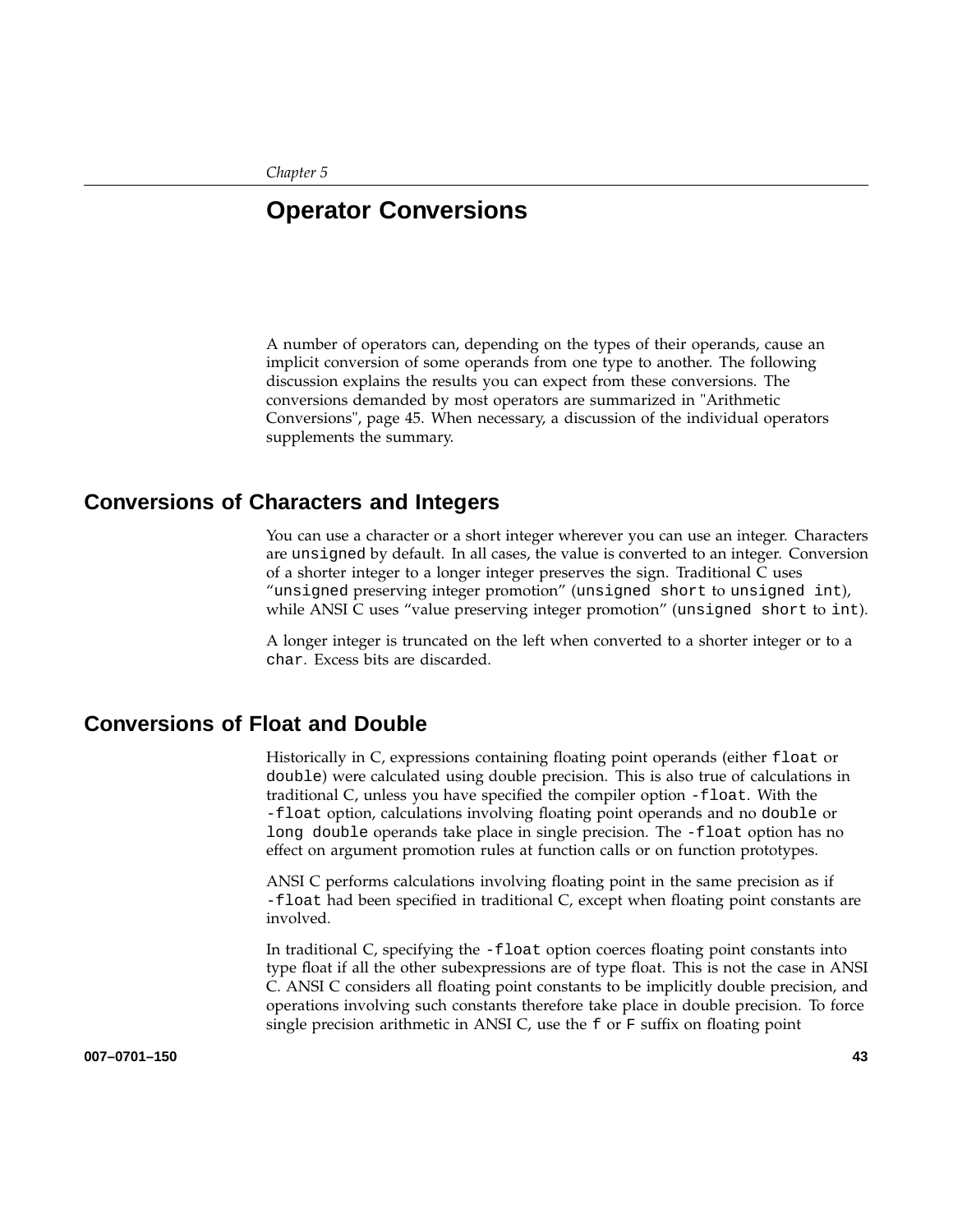constants. To force long double precision on constants, use the l or L suffix. For example, 3.14l is long double precision, 3.14 is double precision, and 3.14f is single precision in ANSI C.

For a complete discussion with examples, see "Type Promotion and Floating Point Constants", page 15.

# **Conversion of Floating and Integral Types**

Conversions between floating and integral values are machine-dependent. SGI uses IEEE floating point, in which the default rounding mode is to nearest, or in case of a tie, to even. Floating point rounding modes can be controlled using the facilities of fpc. Floating point exception conditions are discussed in the introductory paragraph of Chapter 6, "Expressions and Operators", page 49.

When a floating value is converted to an integral value, the rounded value is preserved as long as it does not overflow. When an integral value is converted to a floating value, the value is preserved unless a value of more than six significant digits is being converted to single precision, or fifteen significant digits is being converted to double precision.

# **Conversion of Pointers and Integers**

An expression of integral type can be added to or subtracted from an object pointer. In such a case, the integer expression is converted as specified in the discussion of the addition operator in "Additive Operators", page 59. Two pointers to objects of the same type can be subtracted. In this case, the result is converted to an integer as specified in the discussion of the subtraction operator, in "Additive Operators", page 59.

## **Conversion of unsigned Integers**

When an unsigned integer is converted to a longer unsigned or signed integer, the value of the result is preserved. Thus, the conversion amounts to padding with zeros on the left.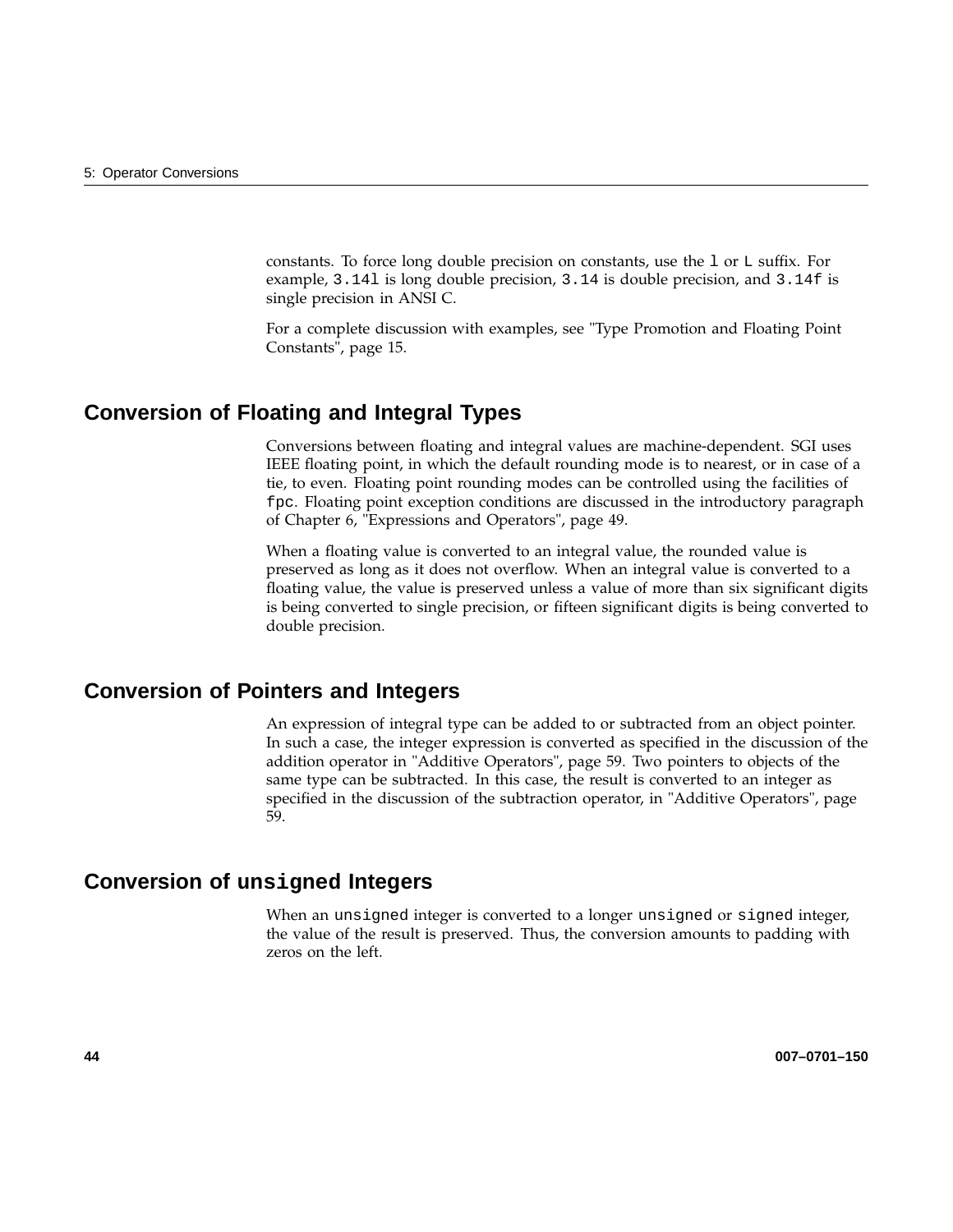When an unsigned integer is converted to a shorter signed or unsigned integer, the value is truncated on the left. If the result is signed, this truncation may produce a negative value.

# **Arithmetic Conversions**

Many types of operations in C require two operands to be converted to a common type. Two sets of conversion rules are applied to accomplish this conversion. The first, referred to as the integral promotions, defines how integral types are promoted to one of several integral types that are at least as large as int. The second, called the usual arithmetic conversions, derives a common type in which the operation is performed.

ANSI C and traditional C follow different sets of these rules.

#### **Integral Promotions**

The difference between the ANSI C and traditional versions of the conversion rules is that the traditional C rules emphasize preservation of the (un)signedness of a quantity, while ANSI C rules emphasize preservation of its value.

In traditional C, operands of types char, unsigned char, and unsigned short are converted to unsigned int. Operands of types signed char and short are converted to int.

ANSI C converts all char and short operands, whether signed or unsigned, to int. Only operands of type unsigned int, unsigned long, and unsigned long long may remain unsigned.

### **Usual Arithmetic Conversions**

Besides differing in emphasis on signedness and value preservation, the usual arithmetic conversion rules of ANSI C and traditional C also differ in the precision of the chosen floating point type.

The following subsections describe two sets of conversion rules, one for traditional C, and the other for ANSI C. Each set is ordered in decreasing precedence. In any particular case, the rule that applies is the first whose conditions are met.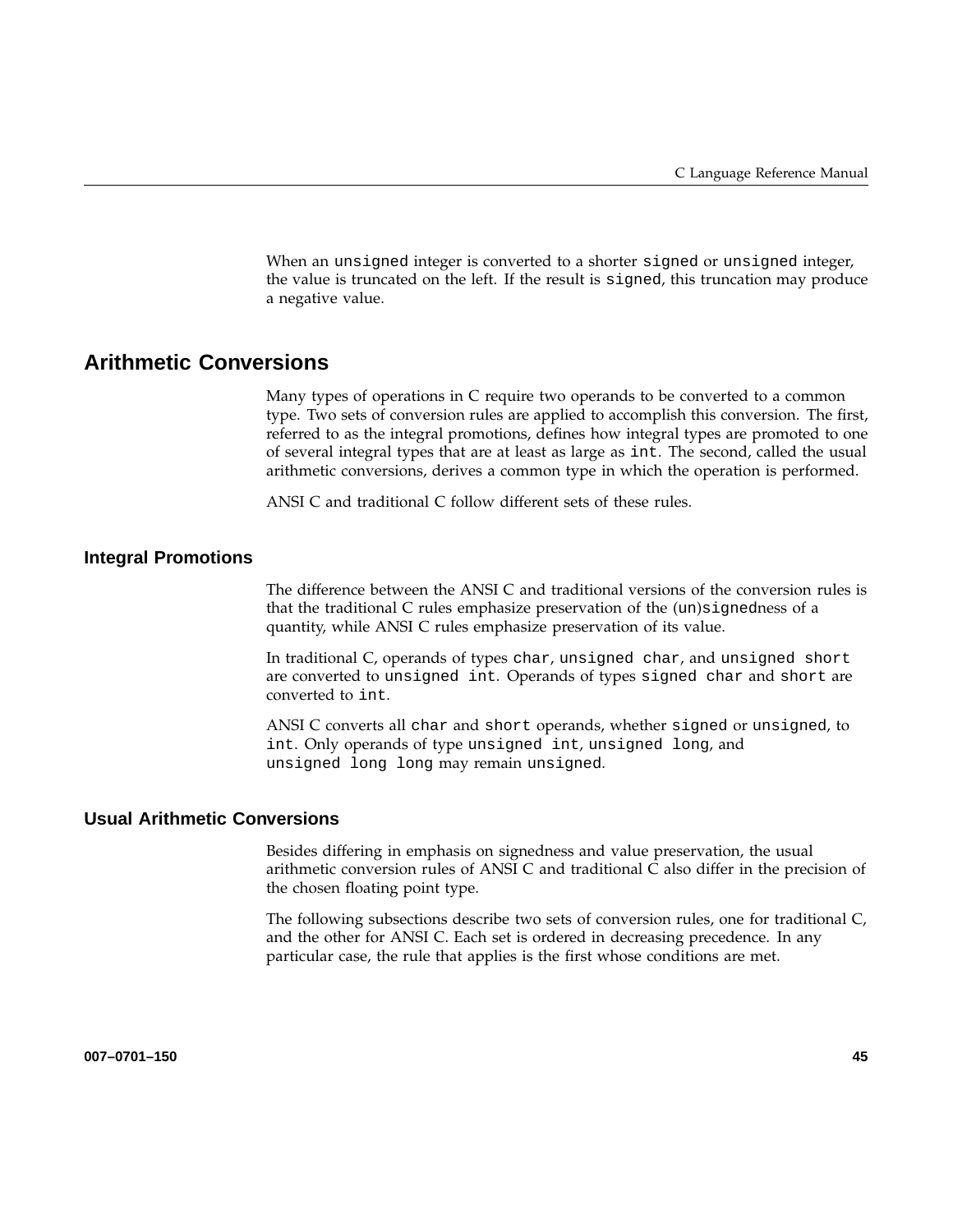Each rule specifies a type, referred to as the result type. Once a rule has been chosen, each operand is converted to the result type, the operation is performed in that type, and the result is of that type.

### **Traditional C Conversion Rules**

The traditional C conversion rules are as follows:

- If any operand is of type double, the result type is double.
- If any operand is of type float, the result type is float if you have specified the [-float] switch. Otherwise, the result type is double.
- The integral promotions are performed on each operand as follows:

| If one of the operands is of type: | The result is of type: |
|------------------------------------|------------------------|
| unsigned long long                 | unsigned long long     |
| long long                          | long long              |
| unsigned long                      | unsigned long          |
| long                               | long                   |
| unsigned int                       | unsigned int           |
| otherwise                          | int                    |

#### **ANSI C Conversion Rules**

The ANSI C rules are as follows:

- If any operand is of type long double, the result type is long double.
- If any operand is of type double, the result type is double.
- If any operand is of type float, the result type is float.
- The integral promotions are performed on each operand as follows: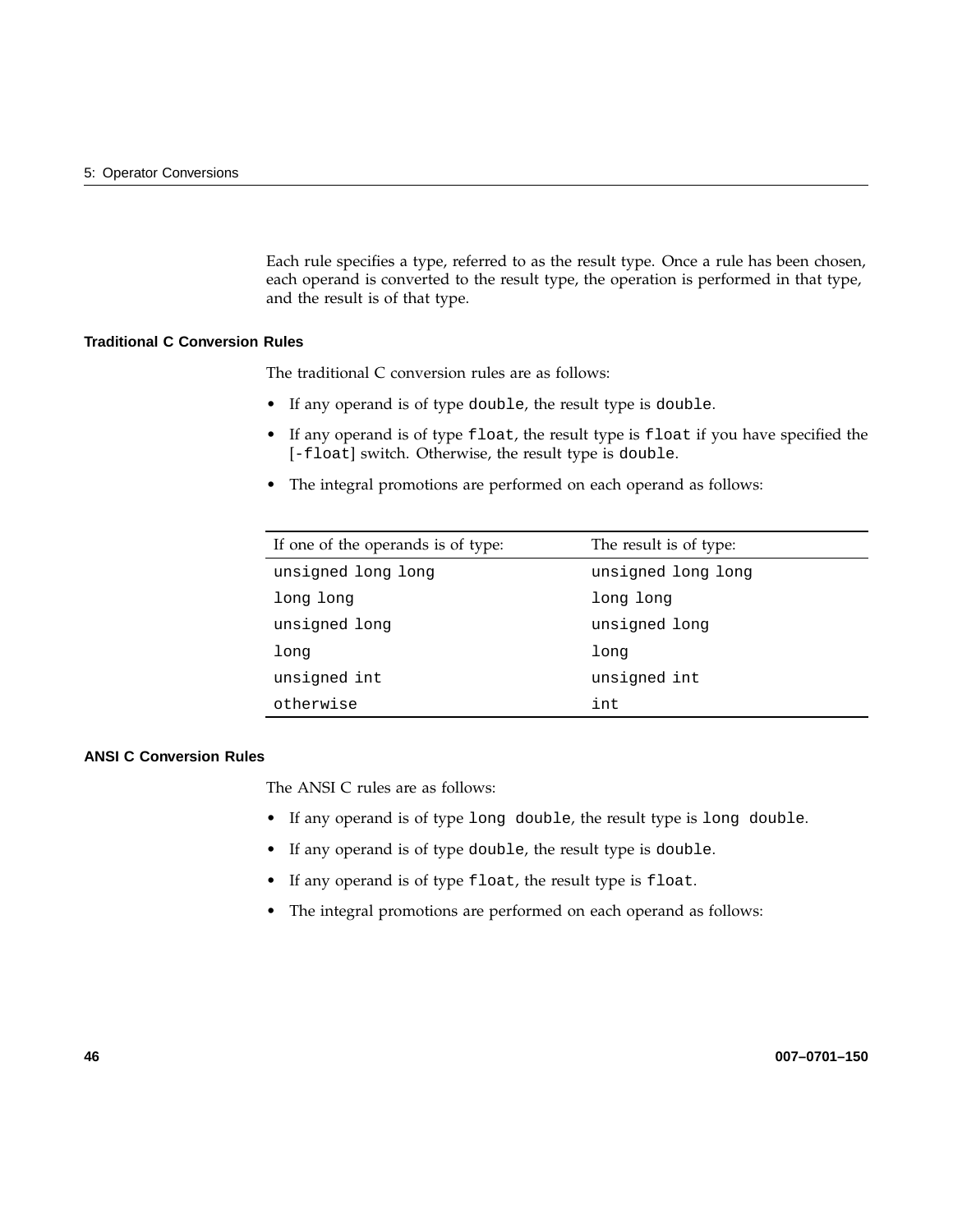| If one of the operands is of type: | The result is of type: |
|------------------------------------|------------------------|
| unsigned long long                 | unsigned long long     |
| long long                          | long long              |
| unsigned long                      | unsigned long          |
| long                               | long                   |
| unsigned int                       | unsigned int           |
| otherwise                          | int                    |

## **Conversion of Other Operands**

The following three sections discuss conversion of lvalues, function designators, void objects, and pointers.

#### **Conversion of lvalues and Function Designators**

Except as noted, if an lyalue that has type "array of <type>" appears as an operand, it is converted to an expression of the type "pointer to <type>." The resultant pointer points to the initial element of the array. In this case, the resultant pointer ceases to be an lvalue. (For a discussion of lvalues, see "Objects and lvalues", page 41.)

A function designator is an expression that has function type. Except as noted, a function designator appearing as an operand is converted to an expression of type "pointer to function."

### **Conversion of void Objects**

The (nonexistent) value of a void object cannot be used in any way, and neither explicit nor implicit conversion can be applied. Because a void expression denotes a nonexistent value, such an expression can be used only as an expression statement (see "Expression Statement", page 93), or as the left operand of a comma expression (see "Comma Operator", page 66).

An expression can be converted to type void by use of a cast. For example, this makes explicit the discarding of the value of a function call used as an expression statement.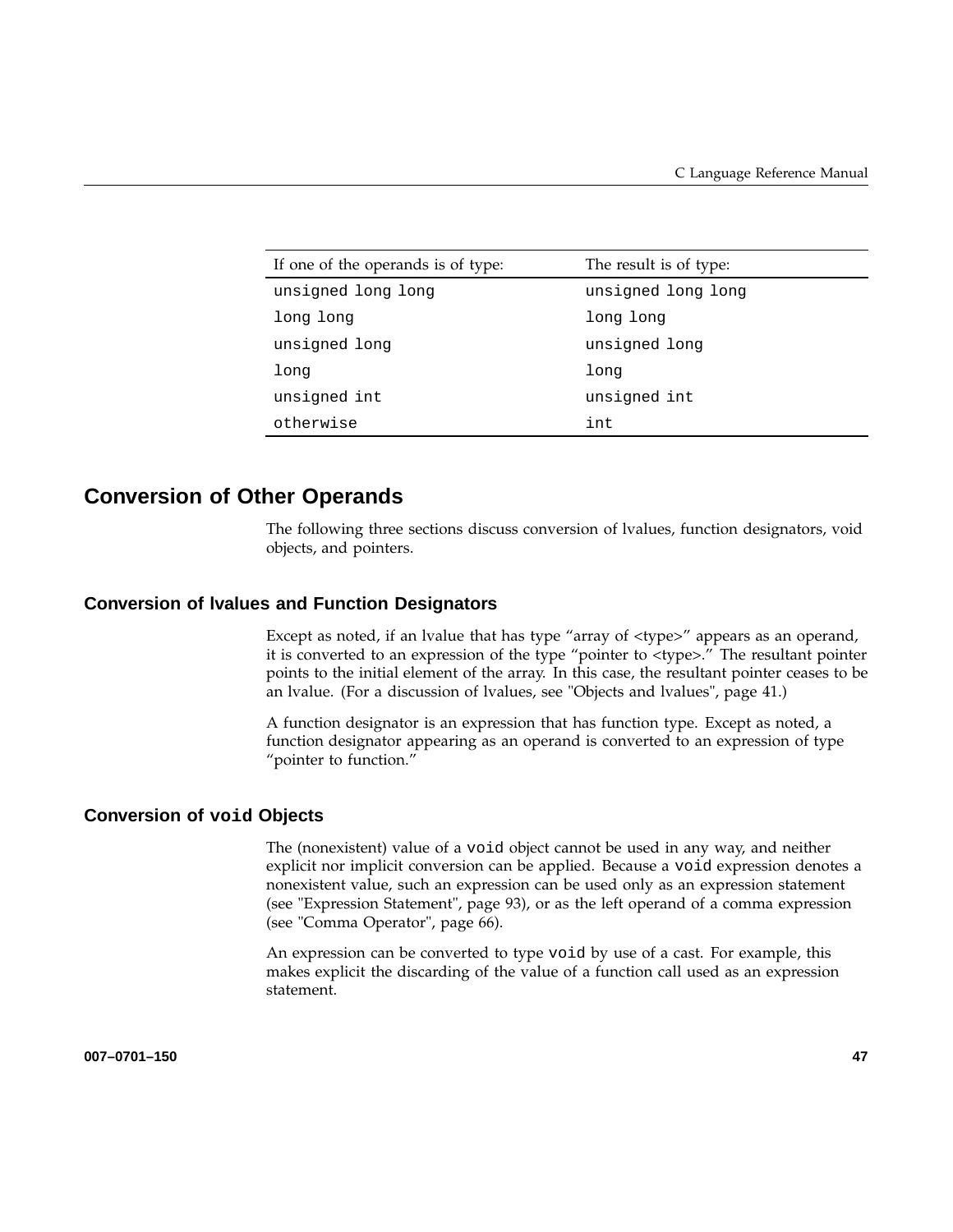### **Conversion of Pointers**

A pointer to void can be converted to a pointer to any object type and back without change in the underlying value.

The NULL pointer constant can be specified either as the integral value zero, or the value zero cast to a pointer to void. If a NULL pointer constant is assigned or compared to a pointer to any type, it is appropriately converted.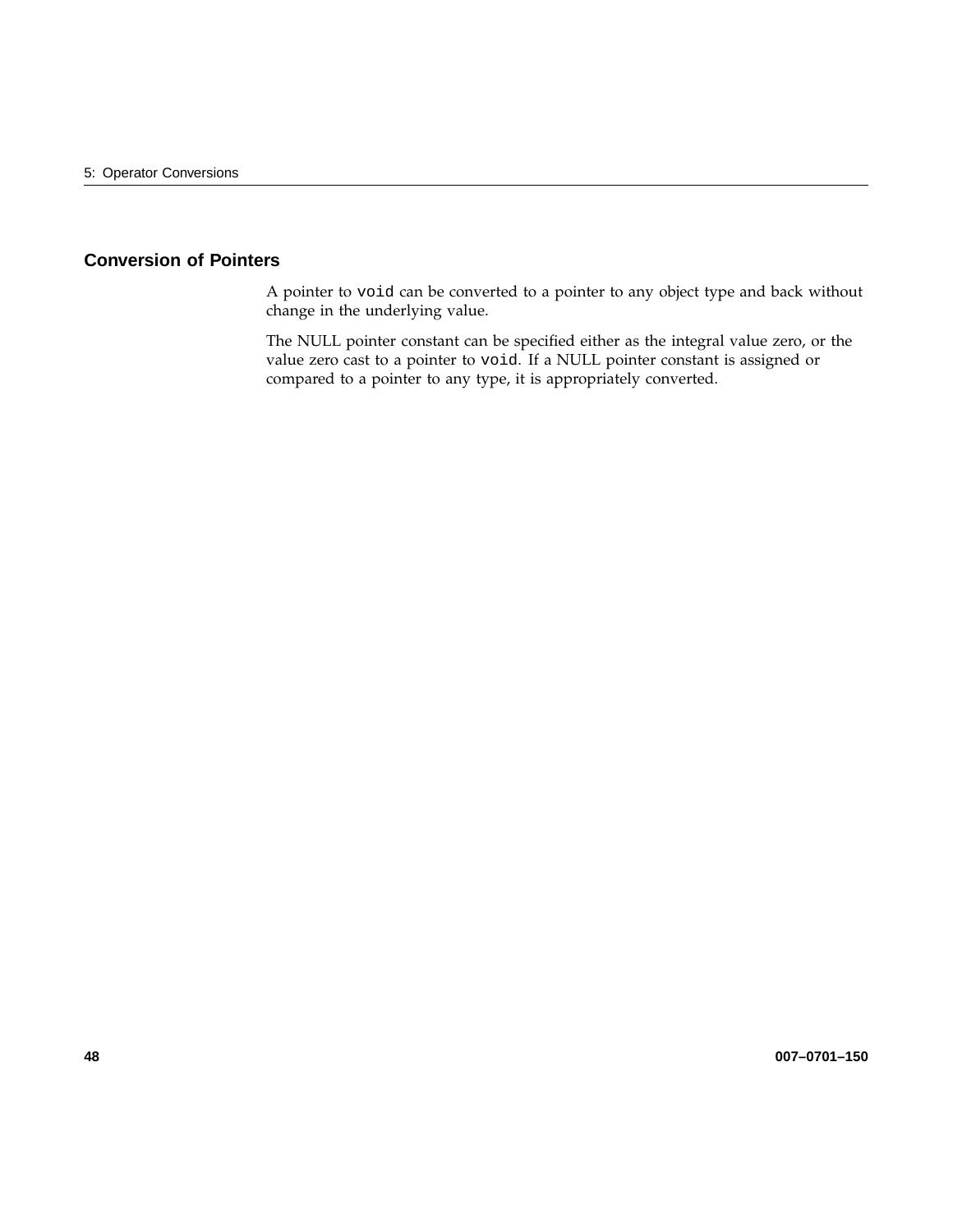# **Expressions and Operators**

This chapter discusses the various expressions and operators available in C. The sections describing expressions and operators are presented roughly in order of precedence.

# **Precedence and Associativity Rules in C**

Operators in C have rules of precedence and associativity that determine how expressions are evaluated. Table 6-2, page 50, lists the operators and indicates the precedence and associativity of each. Within each row, the operators have the same precedence. Parentheses can be used to override these rules.

Table 6-1, page 49, shows some simple examples of precedence and associativity.

| Expression               | Results      | Comments                                                                               |
|--------------------------|--------------|----------------------------------------------------------------------------------------|
| $3 + 2 * 5$              | 13           | Multiplication is done before addition.                                                |
| $3 + (2 * 5)$            | 13           | Parentheses follow the precedence rules, but clarify the<br>expression for the reader. |
| $(3 + 2) * 5$            | 25           | Parentheses override the precedence rules.                                             |
| TRUE<br>TRUE && FALSE    | $1$ (true)   | Logical AND has higher priority than logical OR.                                       |
| (TRUE && FALSE)<br>TRUE  | $1$ (true)   | Parentheses follow the precedence rules, but clarify the<br>expression for the reader. |
| (TRUE<br>TRUE) & & FALSE | 0<br>(false) | Parentheses override the precedence rules.                                             |

**Table 6-1** Precedence and Associativity Examples

Except as indicated by the syntax or specified explicitly in this chapter, the order of evaluation of expressions, as well as the order in which side-effects take place, is unspecified. The compiler can arbitrarily rearrange expressions involving a commutative and associative operator  $(*, +, \&, |, \wedge)$ .

Table 6-2, page 50, lists the precedence and associativity of all operators.

**007–0701–150 49**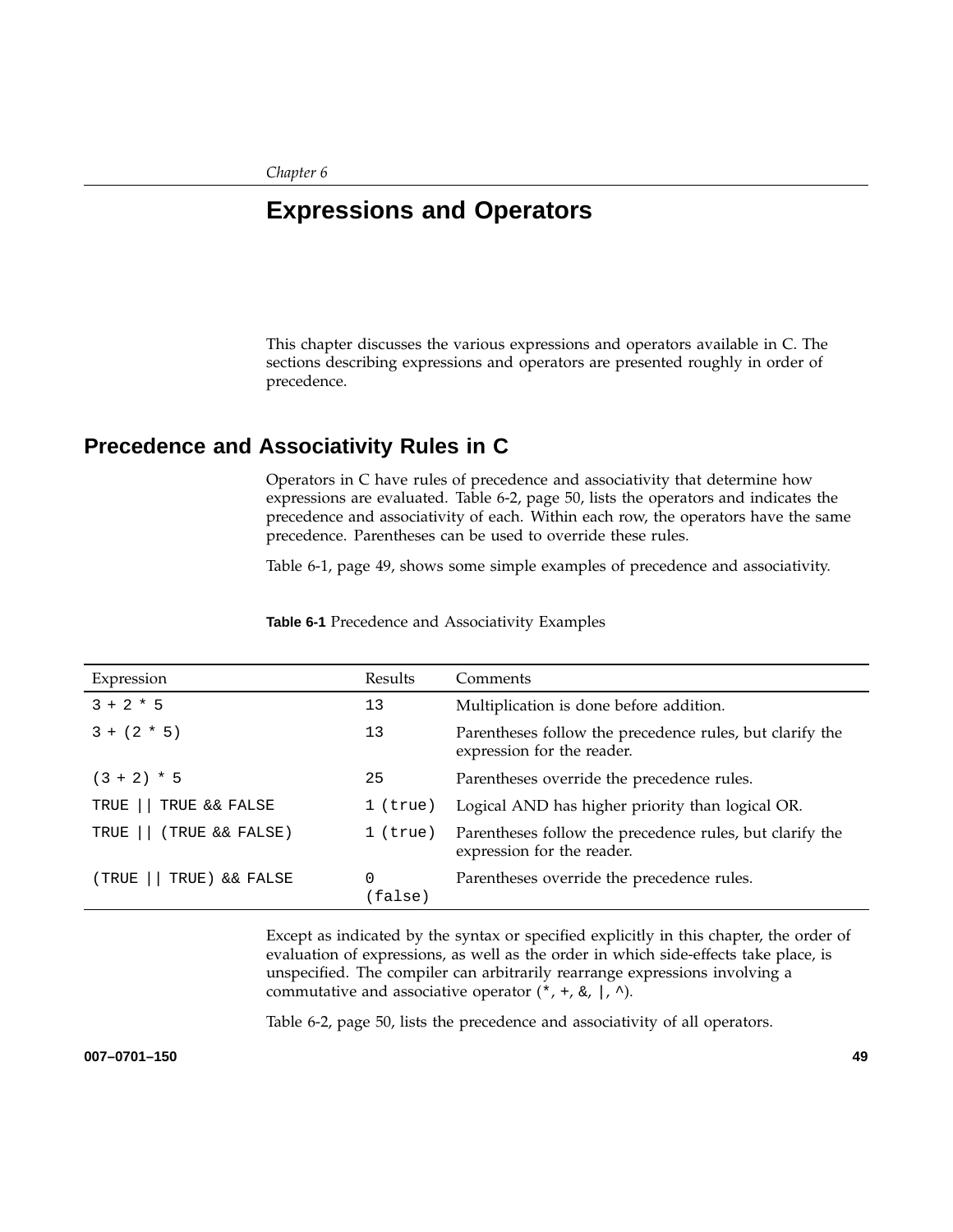| Tokens (From High to Low Priority)                                  | Operators                                                                    | Class   | Associativity |
|---------------------------------------------------------------------|------------------------------------------------------------------------------|---------|---------------|
| Identifiers, constants, string literal,<br>parenthesized expression | Primary expression                                                           | Primary |               |
| $() [ ] -> .$                                                       | Function calls, subscripting, indirect<br>selection, direct selection        | Postfix | $L-R$         |
| $++ - -$                                                            | Increment, decrement (postfix)                                               | Postfix | $L-R$         |
| $++ - -$                                                            | Increment, decrement (prefix)                                                | Prefix  | $R-L$         |
| $\sim$ + - & sizeof *                                               | Logical and bitwise NOT, unary plus<br>and minus, address, size, indirection | Unary   | $R-L$         |
| ( type )                                                            | Cast                                                                         | Unary   | $R-L$         |
| $*$ / $\frac{6}{6}$                                                 | Multiplicative                                                               | Binary  | $L-R$         |
| $+ -$                                                               | Additive                                                                     | Binary  | $L-R$         |
| $<<$ >>                                                             | Left shift, right shift                                                      | Binary  | $L-R$         |
| $< z = > > =$                                                       | Relational comparisons                                                       | Binary  | $L-R$         |
| $==$ ! =                                                            | Equality comparisons                                                         | Binary  | $L-R$         |
| &.                                                                  | Bitwise and                                                                  | Binary  | $L-R$         |
| ᄉ                                                                   | Bitwise exclusive or                                                         | Binary  | $L-R$         |
|                                                                     | Bitwise inclusive or                                                         | Binary  | $L-R$         |
| &&                                                                  | Logical and                                                                  | Binary  | $L-R$         |
|                                                                     | Logical or                                                                   | Binary  | $L-R$         |
| ?<br>- :                                                            | conditional                                                                  | Ternary | $R-L$         |
| = += -= *= /= %= ^= &=  = <<= >>=                                   | Assignment                                                                   | Binary  | $R-L$         |
| $\pmb{r}$                                                           | Comma                                                                        | Binary  | $L-R$         |

## **Table 6-2** Operator Precedence and Associativity

**50 007–0701–150**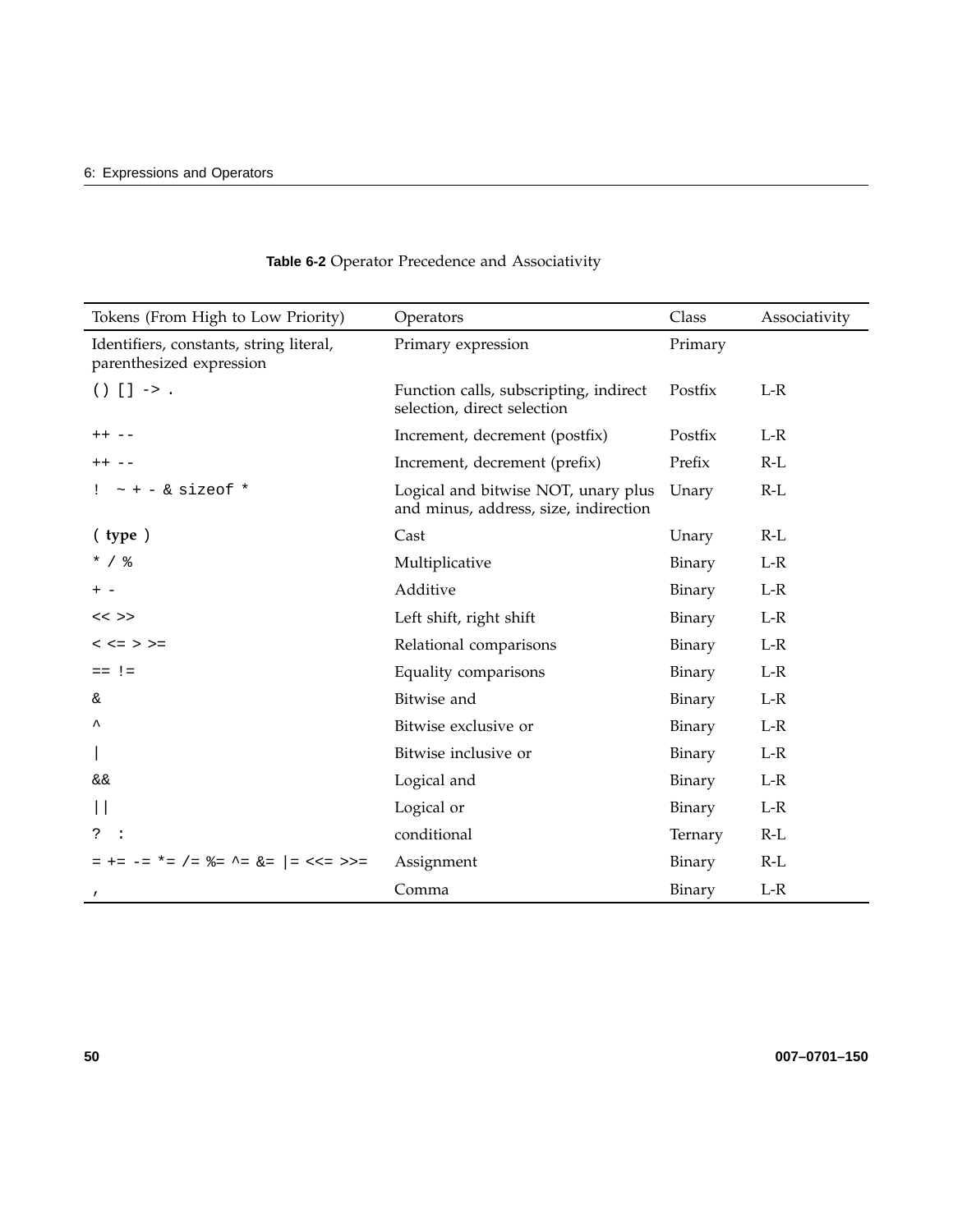# **Primary Expressions**

| The following are all considered "primary expressions:" |                                                                                                                                                                                                                                                                                                              |  |
|---------------------------------------------------------|--------------------------------------------------------------------------------------------------------------------------------------------------------------------------------------------------------------------------------------------------------------------------------------------------------------|--|
| Identifiers                                             | An identifier referring to an object is an Ivalue. An<br>identifier referring to a function is a function<br>designator. Ivalues and function designators are<br>discussed in "Conversion of Ivalues and Function<br>Designators" on page 59.                                                                |  |
| Constants                                               | A constant's type is determined by its form and value,<br>as described in "Constants", page 24.                                                                                                                                                                                                              |  |
| String literals                                         | A string literal's type is "array of char," subject to<br>modification, as described in "Conversions of<br>Characters and Integers", page 43.                                                                                                                                                                |  |
| Parenthesized<br>expressions                            | A parenthesized expression's type and value are<br>identical to those of the unparenthesized expression.<br>The presence of parentheses does not affect whether the<br>expression is an Ivalue, rvalue, or function designator.<br>For information on expressions, see "Constant<br>Expressions" on page 79. |  |

# **Postfix Expressions**

Postfix expressions involving ., ->, subscripting, and function calls associate left to right. The syntax for these expressions is as follows:

| postfix-expression: | <i>primary-expression</i>                         |
|---------------------|---------------------------------------------------|
|                     | postfix-expression [expression]                   |
|                     | postfix-expression (argument-expression-list opt) |
|                     | postfix-expression. identifier                    |
|                     | postfix-expression -> identifier                  |
|                     | $postfix-expression$ ++                           |
|                     | postfix-expression - -                            |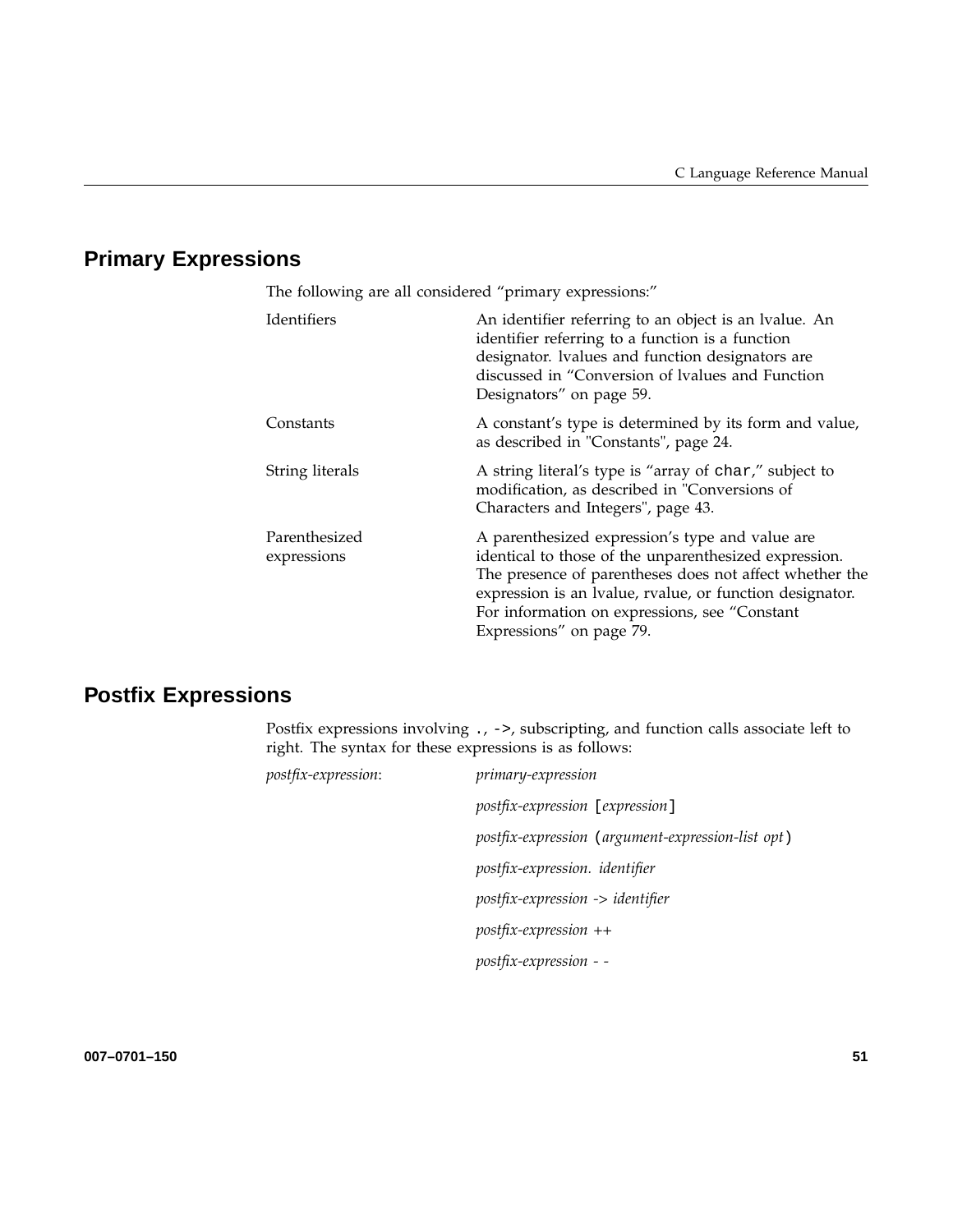*argument-expression-list*: *argument-expression*

*argument-expression-list, argument-expression*

#### **Subscripts**

A postfix expression followed by an expression in square brackets is a subscript. Usually, the postfix expression has type "pointer to <*type*>", the expression within the square brackets has type int, and the type of the result is <*type*>. However, it is equally valid if the types of the postfix expression and the expression in brackets are reversed. This is because the expression E1[E2] is identical (by definition) to \*( $(E1)+(E2)$ ). Because addition is commutative, E1 and E2 can be interchanged.

You can find more information on this notation in the discussions on identifiers and in the discussion of the \* and + operators (in "Unary Operators", page 55, and "Additive Operators", page 59), respectively.

### **Function Calls**

The syntax of function call postfix expressions is as follows:

*postfix-expression* (*argument-expression-list*<sub>ont</sub>) *argument-expression-list*: *argument-expression argument-expression-list, argument-expression*

A function call is a postfix expression followed by parentheses containing a (possibly empty) comma-separated list of expressions that are the arguments to the function. The postfix expression must be of type "function returning <*type*>." The result of the

The behavior of function calls is as follows:

function call is of type <*type*>, and is not an lvalue.

• If the function call consists solely of a previously unseen identifier foo, the call produces an implicit declaration as if, in the innermost block containing the call, the following declaration had appeared:

extern int foo();

If a corresponding function prototype that specifies a type for the argument being evaluated is in force, an attempt is made to convert the argument to that type.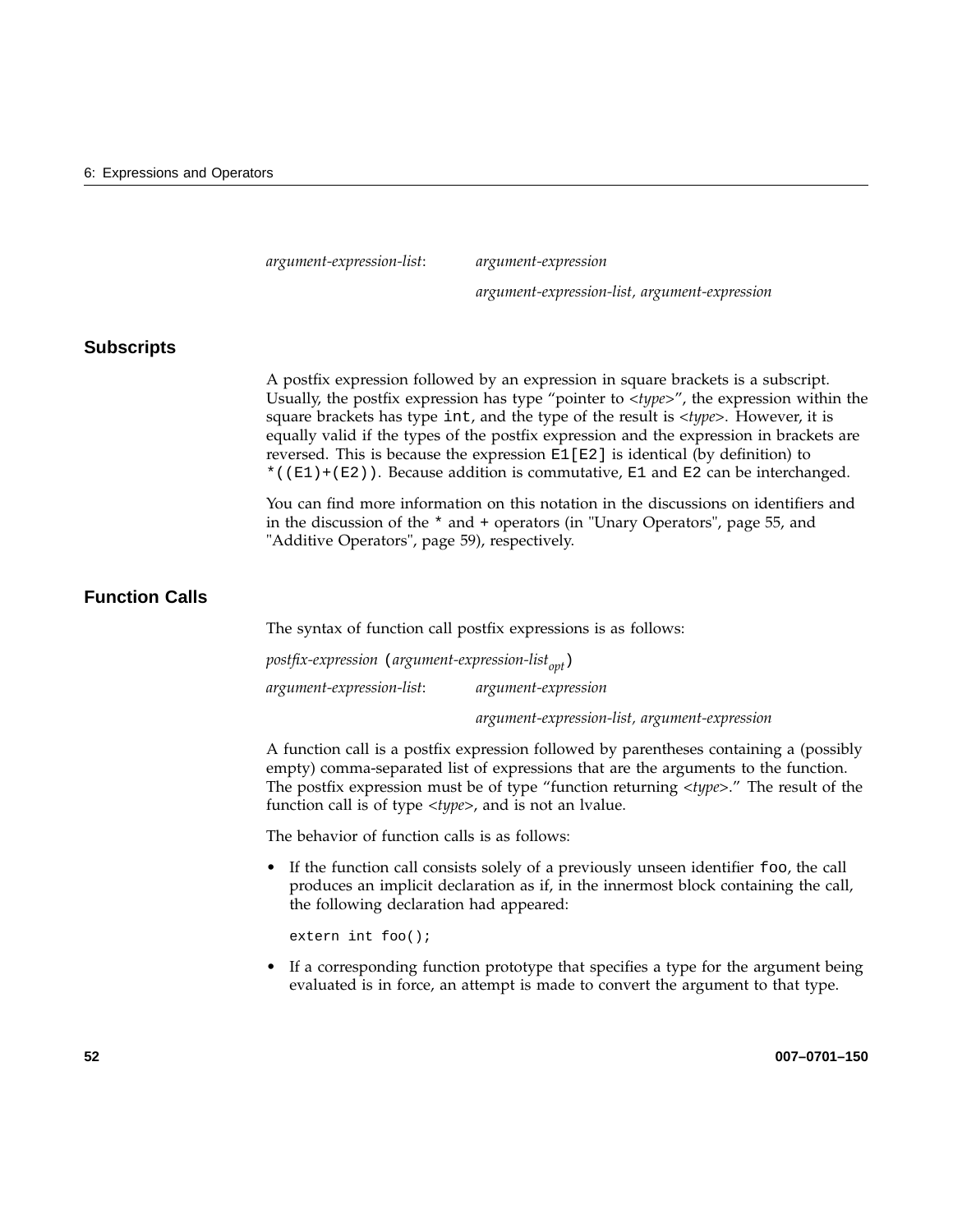- If the number of arguments does not agree with the number of parameters specified in the prototype, the behavior is undefined.
- If the type returned by the function as specified in the prototype does not agree with the type derived from the expression containing the called function, the behavior is undefined. Such a scenario may occur for an external function declared with conflicting prototypes in different files.
- If no corresponding prototype is in scope or if the argument is in the variable argument section of a prototype that ends in ellipses (…), the argument is converted according to the following default argument promotions:
	- Type float is converted to double.
	- Array and function names are converted to corresponding pointers.
	- When using traditional C, types unsigned short and unsigned char are converted to unsigned int, and types signed short and signed char are converted to signed int.
	- When using ANSI C, types short and char, whether signed or unsigned, are converted to int.
- In preparing for the call to a function, a copy is made of each actual argument. Thus, all argument passing in C is strictly by value. A function can change the values of its parameters, but these changes cannot affect the values of the actual arguments. It is possible to pass a pointer on the understanding that the function can change the value of the object to which the pointer points. (Arguments that are array names can be changed as well, because these arguments are converted to pointer expressions.)
- Because the order of evaluation of arguments is unspecified, side effects may be delayed until the next sequence point, which occurs at the point of the actual call and after all arguments have been evaluated. (For example, in the function call  $func(foot+)$ , the incrementation of foo may be delayed.)
- Recursive calls to any function are permitted.

SGI recommends consistent use of prototypes for function declarations and definitions. Do not mix prototyped and nonprototyped function declarations and definitions. Even though the language allows it, never call functions before you declare them. This results in an implicit nonprototyped declaration that may be incompatible with the function definition.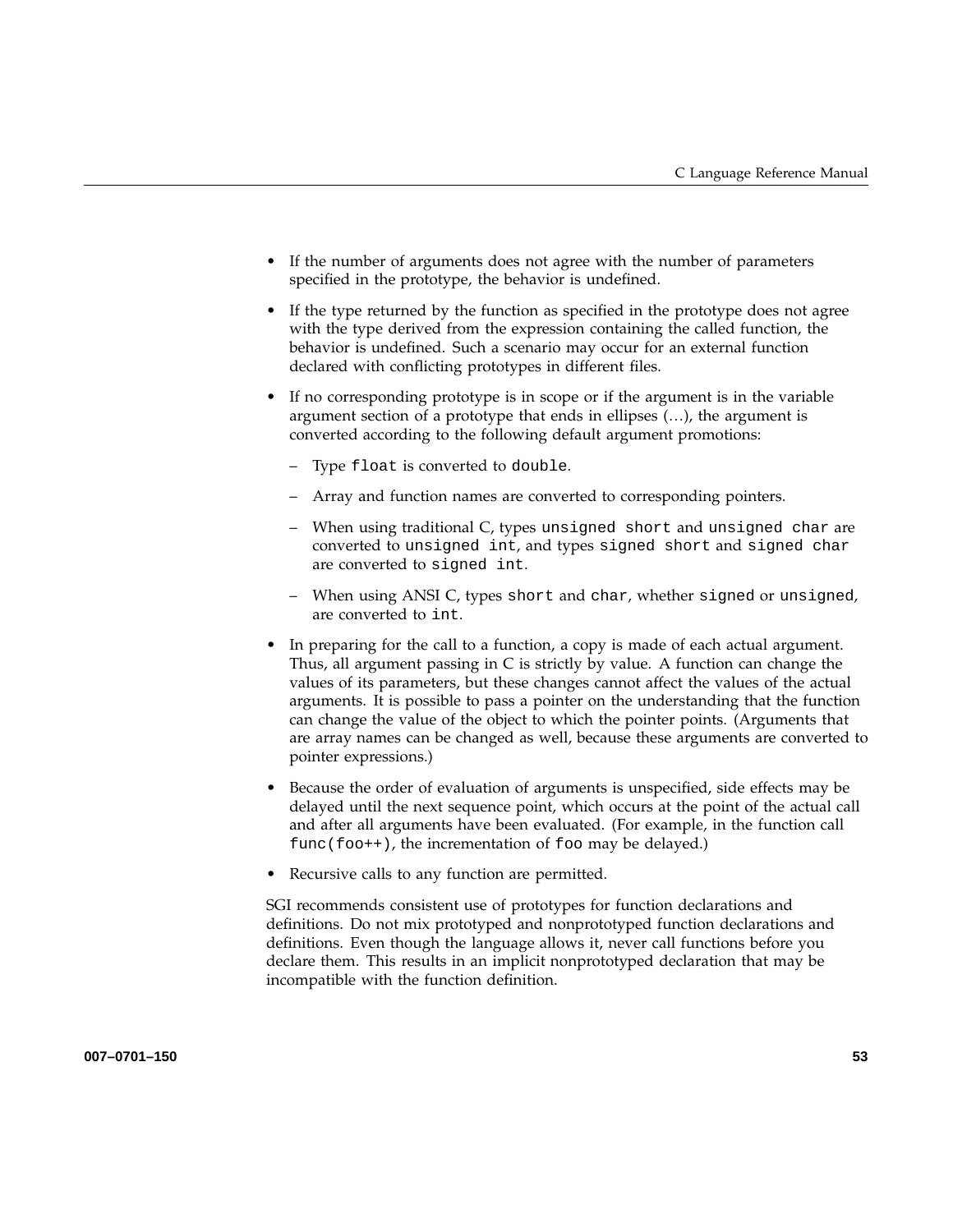#### **Structure and Union References**

A postfix expression followed by a dot followed by an identifier denotes a structure or union reference. The syntax is as follows:

postfix-expression. identifier

The postfix expression must be a structure or a union, and the identifier must name a member of the structure or union. The value is the value of the named member of the structure or union, and is an lvalue if the first expression is an lvalue.The result has the type of the indicated member and the qualifiers of the structure or union.

#### **Indirect Structure and Union References**

A postfix-expression followed by an arrow (built from – and >) followed by an identifier is an indirect structure or union reference. The syntax is as follows:

postfix-expression -> identifier

The postfix expression must be a pointer to a structure or a union, and the identifier must name a member of that structure or union. The result is an lvalue referring to the named member of the structure or union to which the postfix expression points. The result has the type of the selected member, and the qualifiers of the structure or union to which the postfix expression points. Thus, the expression E1->MOS is the same as (\*E1).MOS.

Structures and unions are discussed in "Structure and Union Declarations", page 72.

#### **postfix ++ and postfix - -**

The syntax of postfix  $++$  and postfix  $--$  is as follows:

```
postfix-expression ++
```
postfix-expression --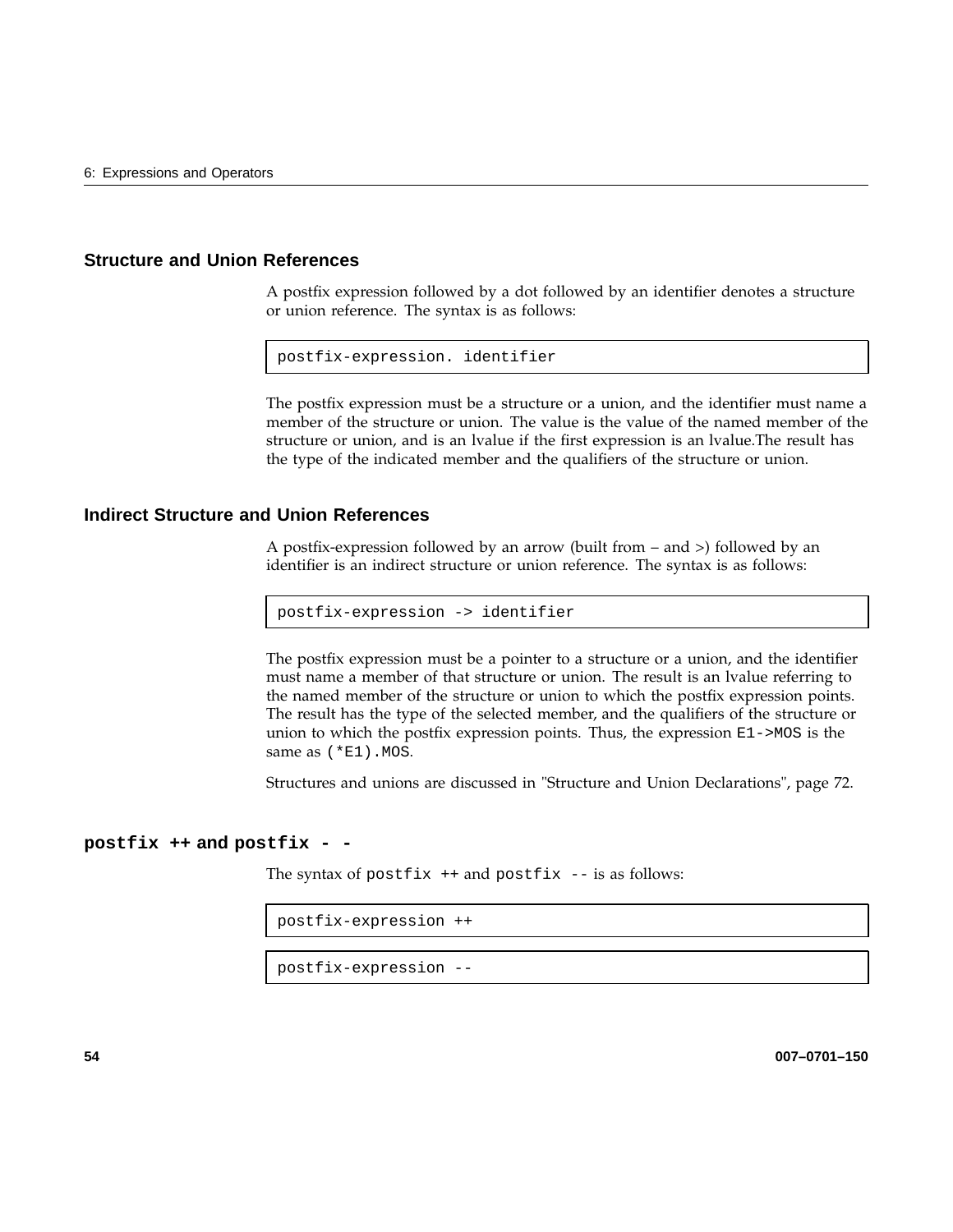When  $postfix + is applied to a modifiable Value, the result is the value of the$ object referred to by the lvalue. After the result is noted, the object is incremented by 1 (one). See the discussions in "Additive Operators", page 59, and "Assignment Operators", page 65, for information on conversions. The type of the result is the same as the type of the lvalue expression. The result is not an lvalue.

When postfix  $-$ - is applied to a modifiable lvalue, the result is the value of the object referred to by the lvalue. After the result is noted, the object is decremented by 1 (one). See the discussions in "Additive Operators", page 59, and "Assignment Operators", page 65, for information on conversions. The type of the result is the same as the type of the lvalue expression. The result is not an lvalue.

For both postfix  $++$  and postfix  $--$  operators, updating the stored value of the operand may be delayed until the next sequence point.

## **Unary Operators**

Expressions with unary operators associate from right to left. The syntax for unary operators is as follows:

| unary-expression:      | postfix-expression             |
|------------------------|--------------------------------|
|                        | ++ unary-expression            |
|                        | - - unary-expression           |
|                        | unary-operator cast-expression |
|                        | sizeof unary-expression        |
|                        | sizeof (type-name)             |
| unary-operator: one of | * $\& - 1$                     |

Except as noted, the operand of a unary operator must have arithmetic type.

#### **Address-of and Indirection Operators**

The unary \* operator means "indirection"; the cast expression must be a pointer, and the result is either an lvalue referring to the object to which the expression points, or a function designator. If the type of the expression is "pointer to <*type*>", the type of the result is <*type*>.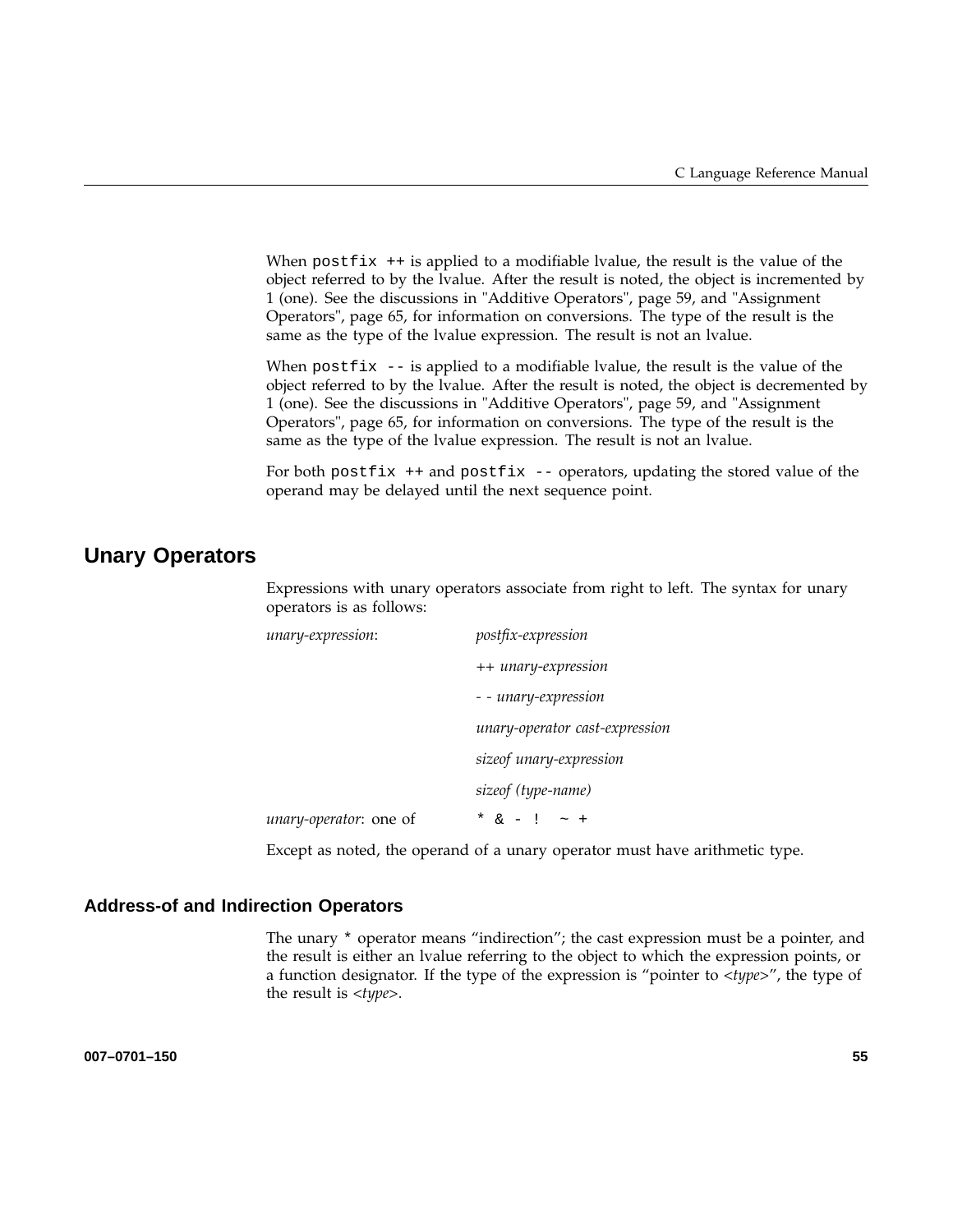The operand of the unary  $\&$  operator can be either a function designator or an Ivalue that designates an object. If it is an lvalue, the object it designates cannot be a bitfield, and it cannot be declared with the storage class register. The result of the unary  $\&$ operator is a pointer to the object or function referred to by the lvalue or function designator. If the type of the lvalue is <*type*>**,** the type of the result is "pointer to <*type*>".

#### **Unary + and - Operators**

The result of the unary - operator is the negative of its operand. The integral promotions are performed on the operand, and the result has the promoted type and the value of the negative of the operand. Negation of unsigned quantities is analogous to subtracting the value from  $2^n$ , where *n* is the number of bits in the promoted type.

The unary + operator exists only in ANSI C. The integral promotions are used to convert the operand. The result has the promoted type and the value of the operand.

#### **Unary ! and ~ Operators**

The result of the logical negation operator ! is 1 if the value of its operand is zero, and 0 if the value of its operand is nonzero. The type of the result is int. The logical negation operator is applicable to any arithmetic type and to pointers.

The ~ operator (bitwise not) yields the one's complement of its operand. The usual arithmetic conversions are performed. The type of the operand must be integral.

#### **Prefix ++ and - - Operators**

The prefix operators ++ and -- increment and decrement their operands. Their syntax is as follows:

++ *unary-expression*

-- *unary-expression*

The object referred to by the modifiable lvalue operand of prefix ++ is incremented. The expression value is the new value of the operand but is not an lvalue. The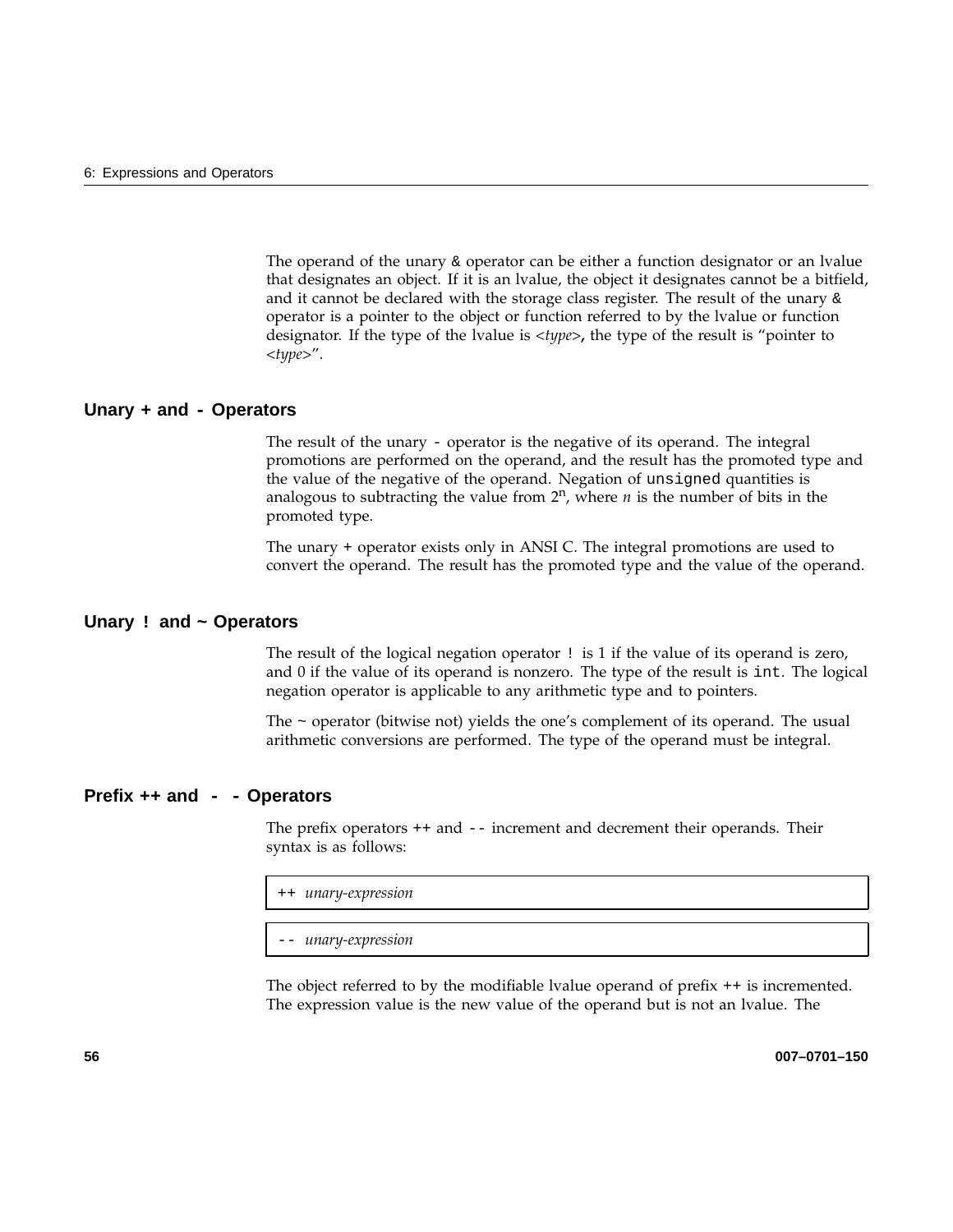expression  $++x$  is equivalent to  $x \leftarrow +1$ . See the discussions in "Additive Operators", page 59, and "Assignment Operators", page 65, for information on conversions.

The prefix  $-$  decrements its lvalue operand in the same way that prefix  $++$ increments it.

#### **sizeof Unary Operator**

The sizeof operator yields the size in bytes of its operand. The size of a char is 1 (one). Its major use is in communication with routines such as storage allocators and I/O systems. The syntax of the sizeof operator is as follows:

| sizeof <i>unary-expression</i> |
|--------------------------------|
|                                |
|                                |

sizeof (*type-name*)

The operand of sizeof cannot have function or incomplete type, or be an lvalue that denotes a bitfield. It can be an object or a parenthesized type name. In traditional C, the type of the result is unsigned. In ANSI C, the type of the result is  $size_t$ , which is defined in <stddef.h> as unsigned int (in -o32 and -n32 modes) or as unsigned long (in -64 mode). The result is a constant and can be used anywhere a constant is required.

When applied to an array, sizeof returns the total number of bytes in the array. The size is determined from the declaration of the object in the unary expression. For variable length array types, the result is not a constant expression and is computed at run time.

The sizeof operator can also be applied to a parenthesized type name. In that case, it yields the size in bytes of an object of the indicated type.

When sizeof is applied to an aggregate, the result includes space used for padding, if any.

### **Cast Operators**

A cast expression preceded by a parenthesized type name causes the value of the expression to convert to the indicated type. This construction is called a cast. Type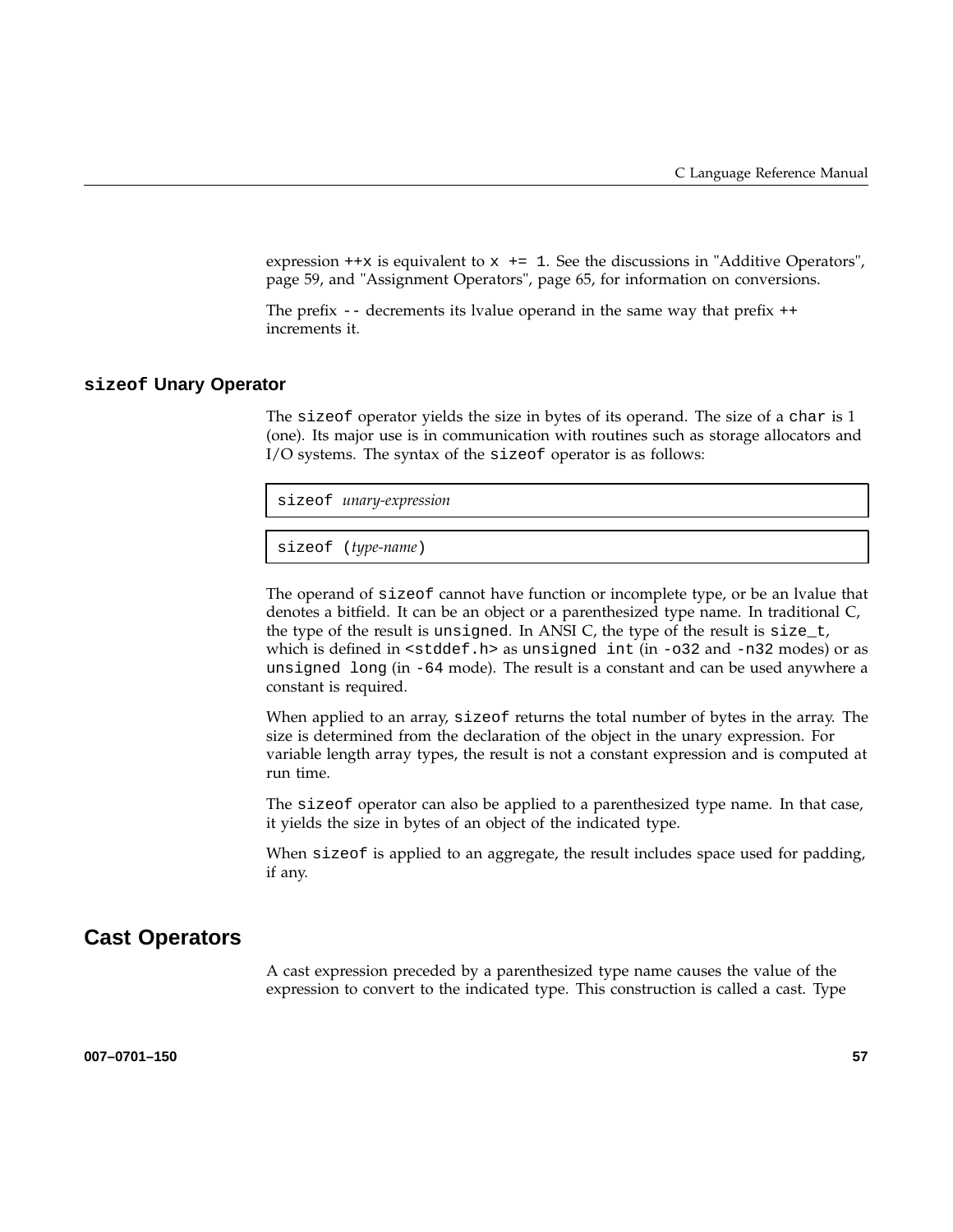names are discussed in "Type Names", page 86. The syntax of a cast expression is as follows:

*cast-expression*: *unary-expression*

(*type-name*) *cast-expression*

The type name specifies a scalar type or void, and the operand has scalar type. Because a cast does not yield an lvalue, the effect of qualifiers attached to the type name is inconsequential.

When an arithmetic value is cast to a pointer, and vice versa, the appropriate number of bits are simply copied unchanged from one type of value to the other. Be aware of the possible truncation of pointer values in 64-bit mode compilation, when a pointer value is converted to an (unsigned) int.

## **Multiplicative Operators**

The multiplicative operators  $\star$ , /, and  $\ast$  group from left to right. The usual arithmetic conversions are performed. The following is the syntax for the multiplicative operators:

| multiplicative expression: | cast-expression                              |
|----------------------------|----------------------------------------------|
|                            | multiplicative-expression * cast-expression  |
|                            | multiplicative-expression / cast-expression  |
|                            | multiplicative-expression \% cast-expression |

Operands of \* and / must have arithmetic type. Operands of % must have integral type.

The binary \* operator indicates multiplication, and its result is the product of the operands.

The binary / operator indicates division of the first operator (dividend) by the second (divisor). If the operands are integral and the value of the divisor is 0, SIGTRAP is signalled. Integral division results in the integer quotient whose magnitude is less than or equal to that of the true quotient, and with the same sign.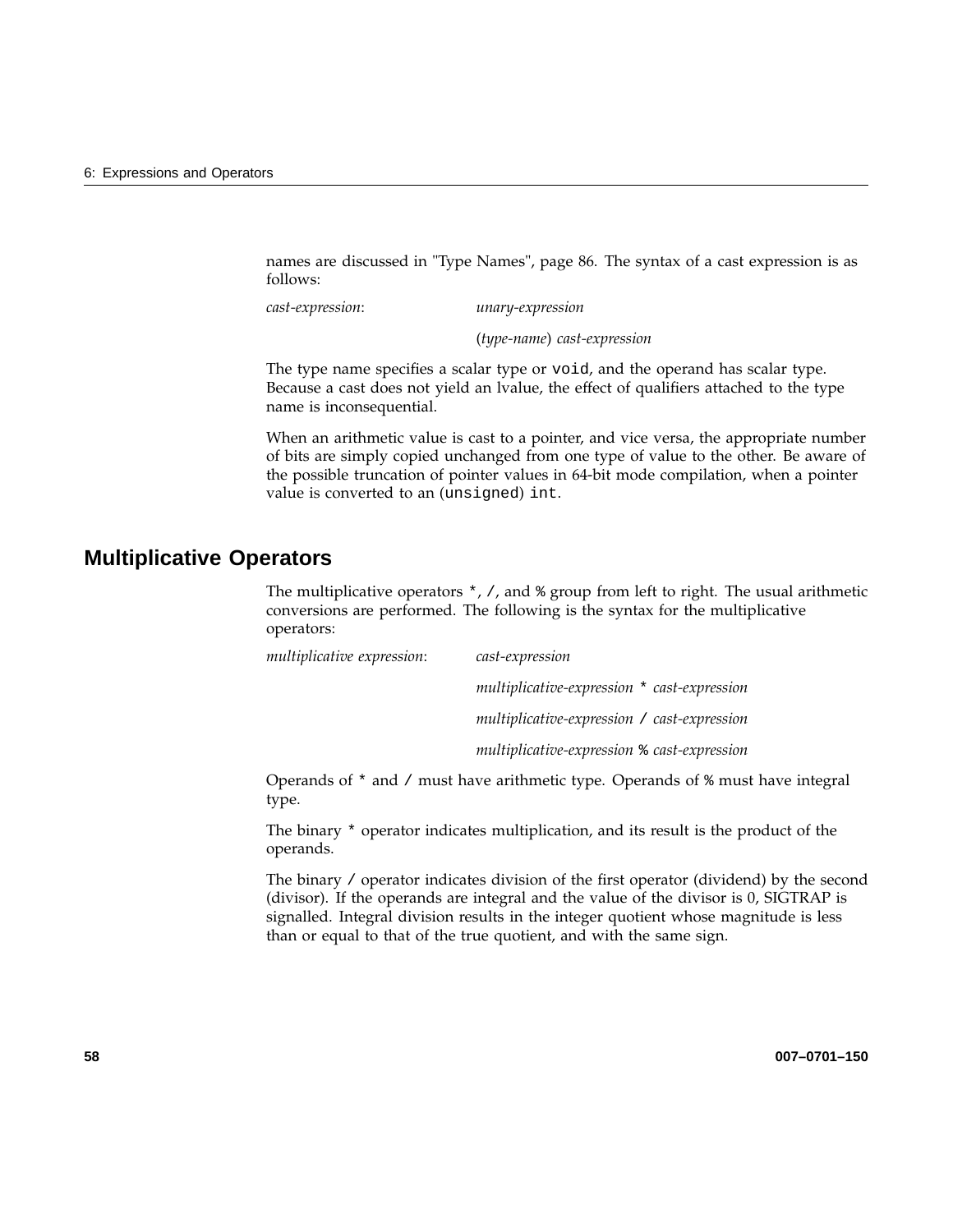The binary % operator yields the remainder from the division of the first expression (dividend) by the second (divisor). The operands must be integral. The remainder has the same sign as the dividend, so that the equality below is true when the divisor is nonzero:

(dividend / divisor) \* divisor + dividend % divisor == dividend

If the value of the divisor is 0, SIGTRAP is signalled.

## **Additive Operators**

The additive operators + and - associate from left to right. The usual arithmetic conversions are performed.The syntax for the additive operators is as follows:

*additive-expression*: *multiplicative-expression*

*additive-expression* + *multiplicative-expression*

*additive-expression* - *multiplicative-expression*

In addition to arithmetic types, the following type combinations are acceptable for additive expressions:

- For addition, one operand is a pointer to an object type and the other operand is an integral type.
- For subtraction,
	- Both operands are pointers to qualified or unqualified versions of compatible object types.
	- The left operand is a pointer to an object type, and the right operand has integral type.

The result of the  $+$  operator is the sum of the operands. The result of the  $-$  operator is the difference of the operands.

When an operand of integral type is added to or subtracted from a pointer to an object type, the integral operand is first converted to an address offset by multiplying it by the length of the object to which the pointer points. The result is a pointer of the same type as the original pointer.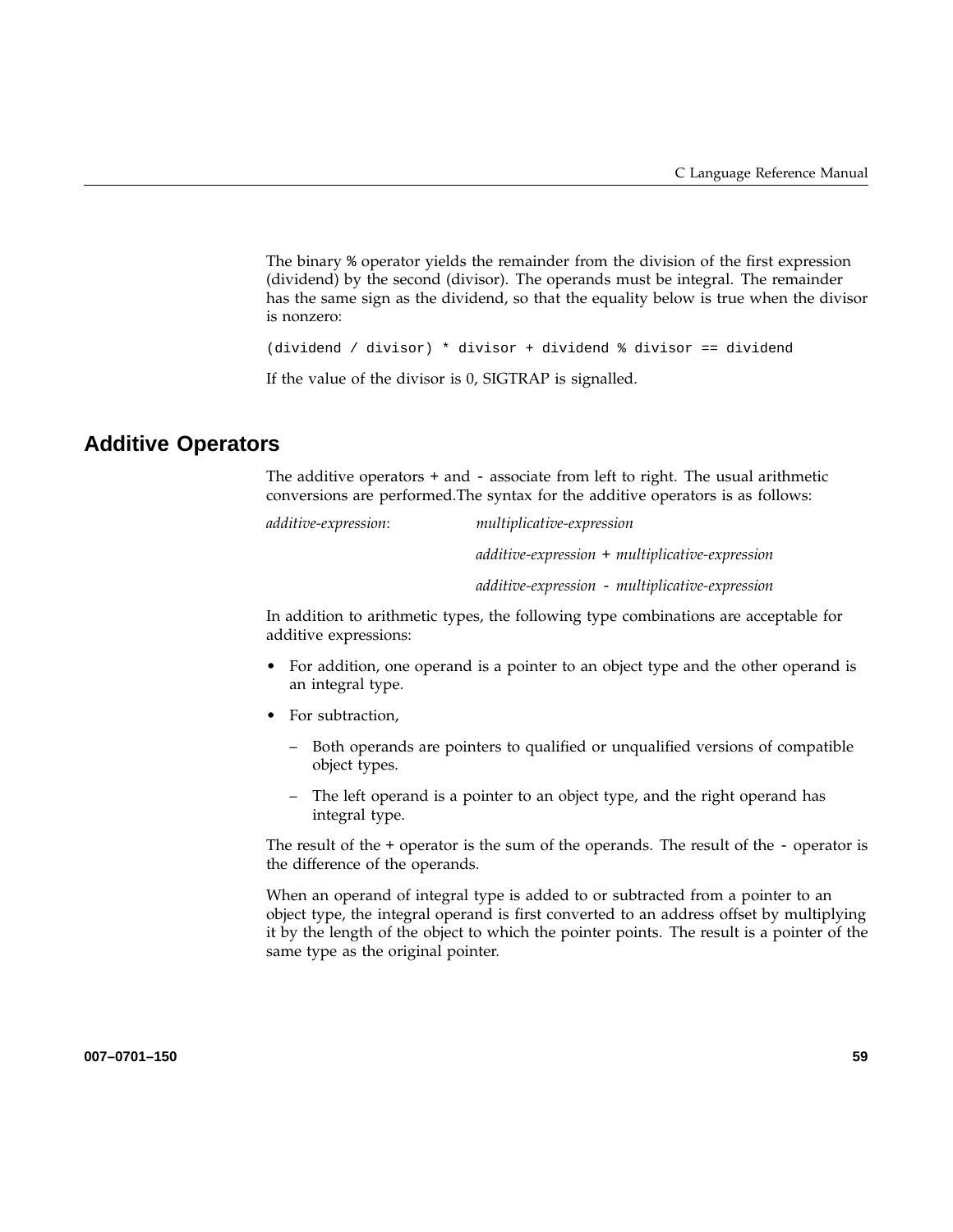For instance, suppose a has type "array of *<object>"*, and p has type "pointer to  $\langle$ *object*>" and points to the initial element of a. Then the result of p + n, where n is an integral operand, is the same as  $\&a[n]$ .

If two pointers to objects of the same type are subtracted, the result is converted (by division by the length of the object) to an integral quantity representing the number of objects separating them. Unless the pointers point to objects in the same array, the result is undefined. The actual type of the result is int in traditional C, and ptrdiff\_t (defined in <stddef.h> as int in -o32 and -n32 modes and as long in -64 mode) in ANSI C.

## **Shift Operators**

The shift operators << and >> associate from left to right. Each operand must be an integral type. The integral promotions are performed on each operand. The syntax is as follows:

*shift-expression*: *additive-expression*

*shift-expression* << *additive-expression*

*shift-expression* >> *additive-expression*

The type of the result is that of the promoted left operand. If the right operand is negative, greater than, or equal to the length in bits of the promoted left operand, the result is undefined.

The value of  $E1 \ll E2$  is  $E1$  (interpreted as a bit pattern) left-shifted  $E2$  bits. Vacated bits are filled with zeros.

The value of  $E1 \gg E2$  is  $E1$  right-shifted  $E2$  bit positions. If  $E1$  is unsigned, or if it is signed and its value is nonnegative, vacated bits are filled with zeros. If E1 is signed and its value is negative, vacated bits are filled with ones.

## **Relational Operators**

The relational operators associate from left to right. The syntax is as follows:

*relational-expression*: *shift-expression*

*relational-expression* < *shift-expression*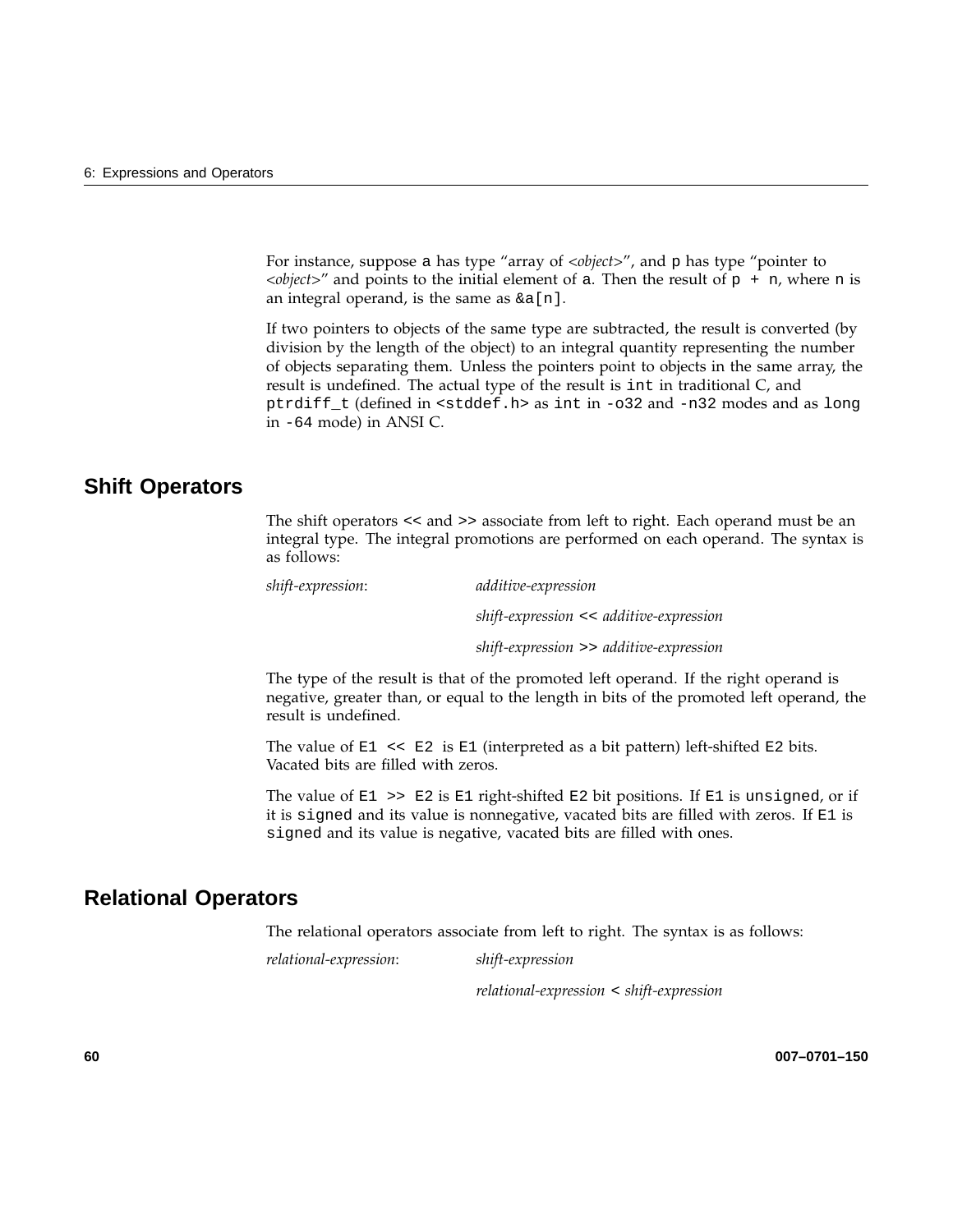*relational-expression* > *shift-expression relational-expression* <= *shift-expression relational-expression* >= *shift-expression*

The operators  $\langle$  (less than),  $\rangle$  (greater than),  $\langle$  = (less than or equal to), and  $\rangle$  = (greater than or equal to) all yield a result of type int with the value 0 if the specified relation is false and 1 if it is true.

The operands must be one of the following:

- Both arithmetic, in which case the usual arithmetic conversions are performed on them
- Both pointers to qualified or unqualified versions of compatible object types
- Both pointers to qualified or unqualified versions of compatible incomplete types

When two pointers are compared, the result depends on the relative locations in the address space of the pointed-to objects. Pointer comparison is portable only when the pointers point to objects in the same aggregate. In particular, no correlation is guaranteed between the order in which objects are declared and their resulting addresses.

## **Equality Operators**

The  $==$  (equal to) and the  $!=$  (not equal to) operators are exactly analogous to the relational operators except for their lower precedence. (For example,  $a \leq b == c \leq$ d is 1 whenever  $a < b$  and  $c < d$  have the same truth value.) The syntax of the equality operators is as follows:

*equality-expression*: *relational-expression equality-expression* == *relational-expression equality-expression* != *relational-expression*

The operands must be one of the following:

- Both arithmetic, in which case the usual arithmetic conversions are performed on them
- Both pointers to qualified or unqualified versions of compatible types

**007–0701–150 61**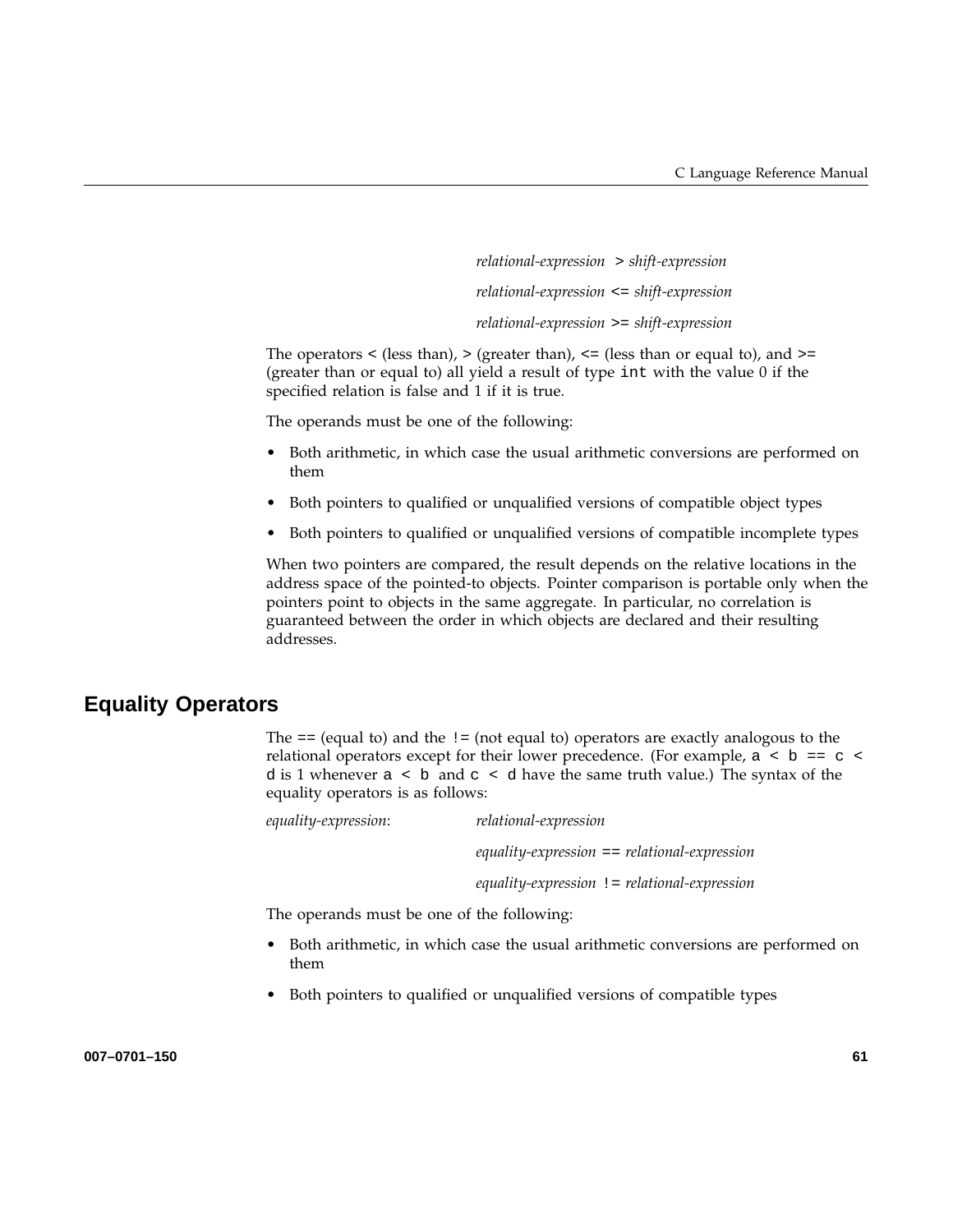- A pointer to an object or incomplete type, and a pointer to qualified or unqualified void type
- A pointer and a null pointer constant

The semantics detailed in "Relational Operators", page 60, apply if the operands have types suitable for those operators. Combinations of other operands have the following behavior:

- Two null pointers to object or incomplete types are equal. If two pointers to such types are equal, they either are null, point to the same object, or point to one object beyond the end of an array of such objects.
- Two pointers to the same function are equal, as are two null function pointers. Two function pointers that are equal are either both null or both point to the same function.

### **Bitwise AND Operator**

Each operand of the bitwise AND operator must have integral type. The usual arithmetic conversions are performed. The syntax is as follows:

*AND-expression*: *equality-expression*

*AND-expression* & *equality-expression*

The result is the bitwise AND function of the operands, that is, each bit in the result is 0 unless the corresponding bit in each of the two operands is 1.

### **Bitwise Exclusive OR Operator**

Each operand of the bitwise exclusive OR operator must have integral type. The usual arithmetic conversions are performed. The syntax is as follows:

*exclusive-OR-expression*: *AND-expression*

*exclusive-OR-expression ^ AND- expression*

The result has type int, long, or long long, and the value is the bitwise exclusive OR function of the operands. That is, each bit in the result is 0 unless the corresponding bit in one of the operands is 1, and the corresponding bit in the other operand is 0.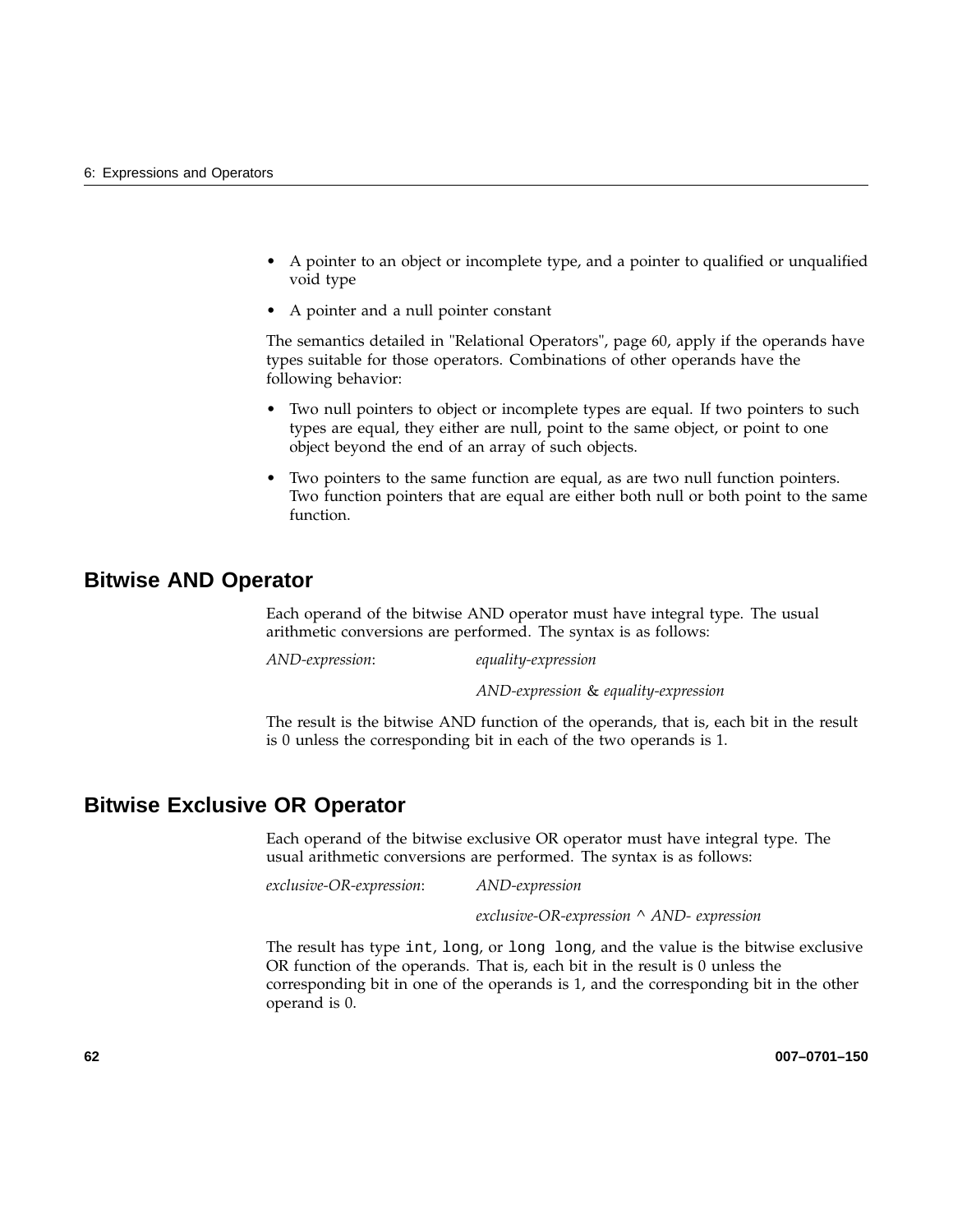## **Bitwise Inclusive OR Operator**

Each operand of the bitwise inclusive OR operator must have integral type. The usual arithmetic conversions are performed. The syntax is as follows:

*inclusive-OR-expression*: *exclusive-OR-expression*

*inclusive-OR-expression* | *exclusive-OR-expression*

The result has type int, long, or long long, and the value is the bitwise inclusive OR function of the operands. That is, each bit in the result is 0 unless the corresponding bit in at least one of the operands is 1.

## **Logical AND Operator**

Each of the operands of the logical AND operator must have scalar type. The  $&&$ operator associates left to right. The syntax is as follows:

*logical-AND-expression*: *inclusive-OR-expression*

*logical-AND-expression* && *inclusive-OR-expression*

The result has type int. If neither of the operands evaluates to 0, the result has a value of 1. Otherwise it has a value of 0.

Unlike  $\⊂>6$ ,  $⊂>6$  guarantees left-to-right evaluation; moreover, the second operand is not evaluated if the first operand evaluates to zero. There is a sequence point after the evaluation of the first operand.

## **Logical OR Operator**

Each of the operands of the logical OR operator must have scalar type. The || operator associates left to right. The syntax is as follows:

*logical-OR-expression*: *logical-AND-expression*

*logical-OR-expression* || *logical-AND-expression*

The result has type int. If either of the operands evaluates to one, the result has a value of 1. Otherwise it has a value of 0.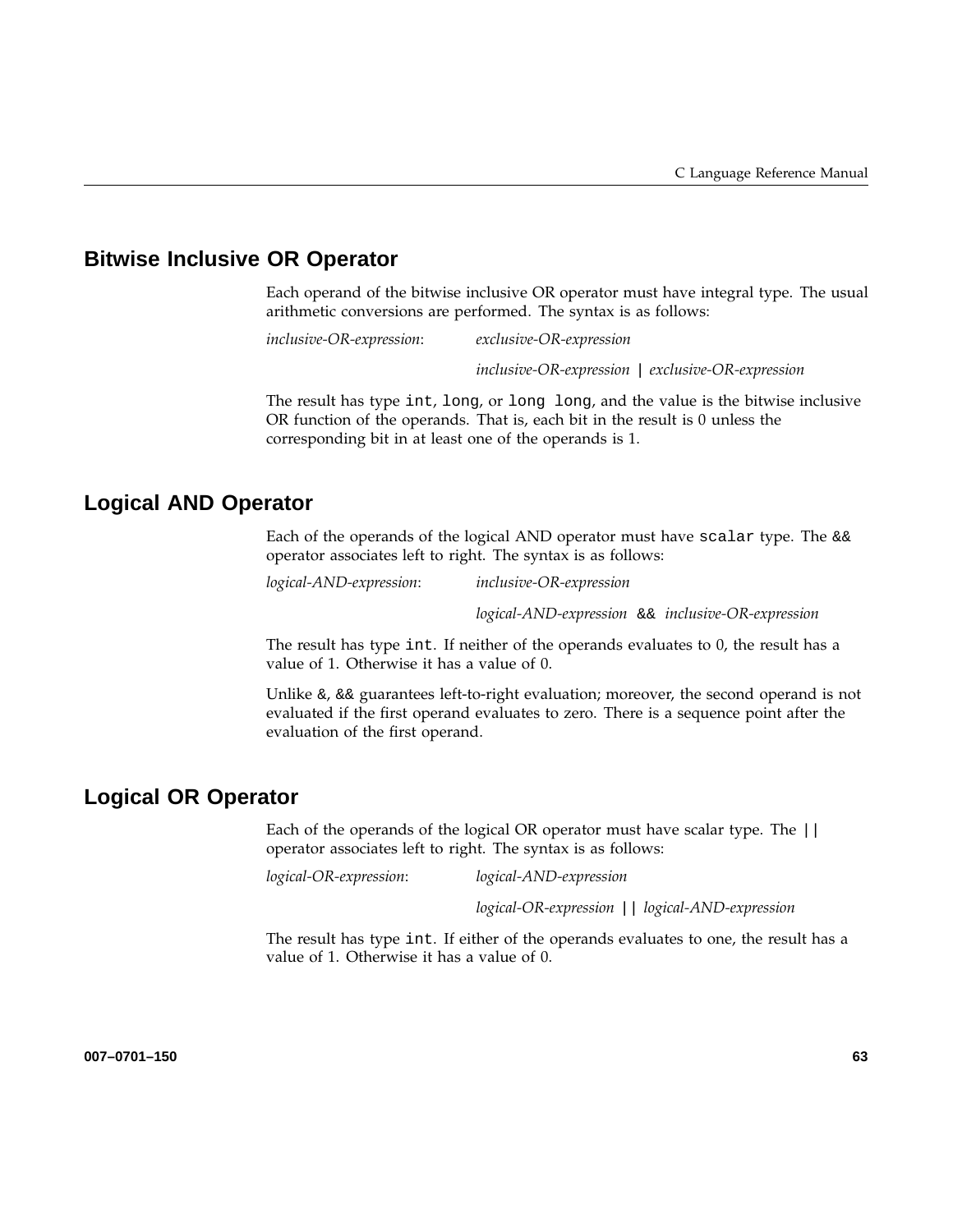Unlike  $\vert \cdot \vert$  guarantees left to right evaluation; moreover, the second operand is not evaluated unless the first operand evaluates to zero. A sequence point occurs after the evaluation of the first operand.

### **Conditional Operator**

Conditional expressions associate from right to left. The syntax is as follows:

*conditional-expression*: *logical-OR-expression*

*logical-OR-expression* ? *expression : conditional-expression*

The type of the first operand must be scalar. Only certain combinations of types are allowed for the second and third operands. These combinations are listed below, along with the type of result that the combination yields:

- Both can be arithmetic types. In this case, the usual arithmetic conversions are performed on them to derive a common type, which is the type of the result.
- Both are compatible structure or union objects. The result has the same type as the operands.
- Both are void. The type of the result is void.
- One is a pointer, and the other a null pointer constant. The type of the result is the type of the nonconstant pointer.
- One is a pointer to void, and the other is a pointer to an object or incomplete type. The second operand is converted to a pointer to void. The result is also a pointer to void.
- Both are pointers to qualified or unqualified versions of compatible types. The result has a type compatible with each, qualified with all the qualifiers of the types pointed to by both operands.

Evaluation of the conditional operator proceeds as follows:

- The first expression is evaluated, after which a sequence point occurs.
- If the value of the first expression is nonzero, the result is the value of the second operand.
- If the value of the first expression is zero, the result is the value of the third operand.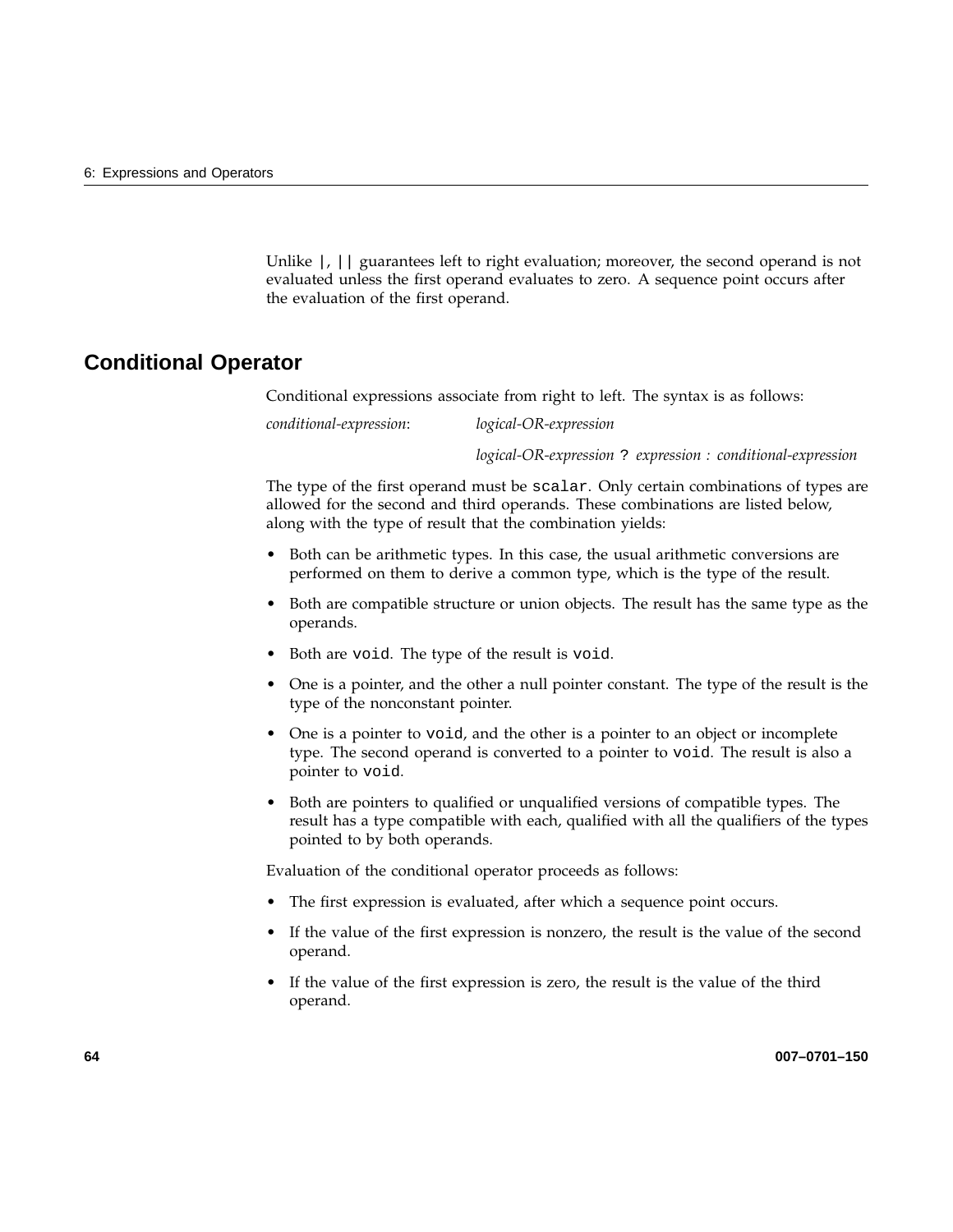• Only one of the second and third operands is evaluated.

## **Assignment Operators**

All assignment operators associate from right to left. The syntax is as follows:

| <i>assignment-expression:</i>   | conditional-expression                                     |  |
|---------------------------------|------------------------------------------------------------|--|
|                                 | unary-expression assignment-operator assignment-expression |  |
| <i>assignment operator:</i> one | = *= /= $\frac{6}{5}$ += -= <<= >>= $\frac{6}{5}$ ^=  =    |  |

Assignment operators require a modifiable lvalue as their left operand. The type of an assignment expression is that of its unqualified left operand. The result is not an lvalue. Its value is the value stored in the left operand after the assignment, but the actual update of the stored value may be delayed until the next sequence point.

The order of evaluation of the operands is unspecified.

#### **Assignment Using = (Simple Assignment)**

The operands permissible in simple assignment must obey one of the following:

- Both have arithmetic type or are compatible structure or union types.
- Both are pointers, and the type pointed to by the left has all of the qualifiers of the type pointed to by the right.
- One is a pointer to an object or incomplete type, and the other is a pointer to void. The type pointed to by the left must have all of the qualifiers of the type pointed to by the right.
- The left operand is a pointer, and the right is a null pointer constant.

In simple assignment, the value of the right operand is converted to the type of the assignment expression and replaces the value of the object referred to by the left operand. If the value being stored is accessed by another object that overlaps it, the behavior is undefined unless the overlap is exact and the types of the two objects are compatible.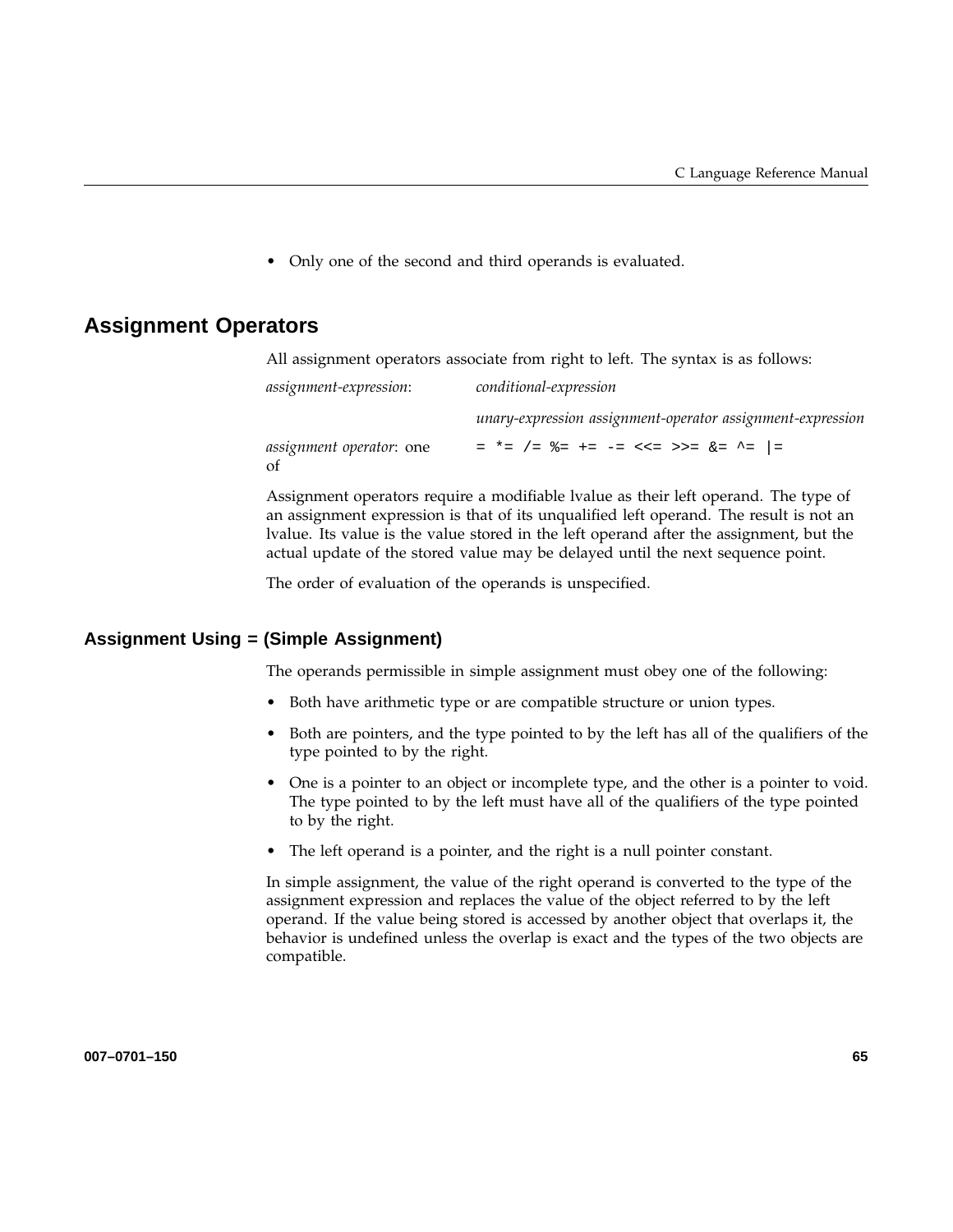#### **Compound Assignment**

For the operators  $+=$  and  $-=$ , either both operators must have arithmetic types, or the left operand must be a pointer and the right an operand integral. In the latter case, the right operand is converted as explained in "Additive Operators", page 59. For all other operators, each operand must have arithmetic type consistent with those allowed for the corresponding binary operator.

The expression E1 op = E2is equivalent to the expression E1 = E1 op E2, except that in the former, E1 is evaluated only once.

### **Comma Operator**

A pair of expressions separated by a comma is evaluated left to right, and the value of the left expression is discarded. This operator associates left to right. The syntax of the comma operator is as follows:

*expression*: *assignment-expression*

*expression, assignment-expression*

The type and value of the result are the type and value of the right operand. In contexts where the comma is given a special meaning, the comma operator as described in this section can appear only in parentheses. Two such contexts are lists of actual arguments to functions (described in "Primary Expressions", page 51) and lists of initializers (see "Initialization", page 88). For example, the following code has three arguments, the second of which has the value 5:

 $f(a, (t=3, t+2), c)$ 

### **Constant Expressions**

A constant expression can be used any place a constant can be used. The syntax is as follows:

*constant-expression*: *conditional-expression*

A constant expression cannot contain assignment, increment, decrement, function-call, or comma operators. It must evaluate to a constant that is in the range of representable values for its type. Otherwise, the semantic rules for the evaluation of nonconstant expressions apply.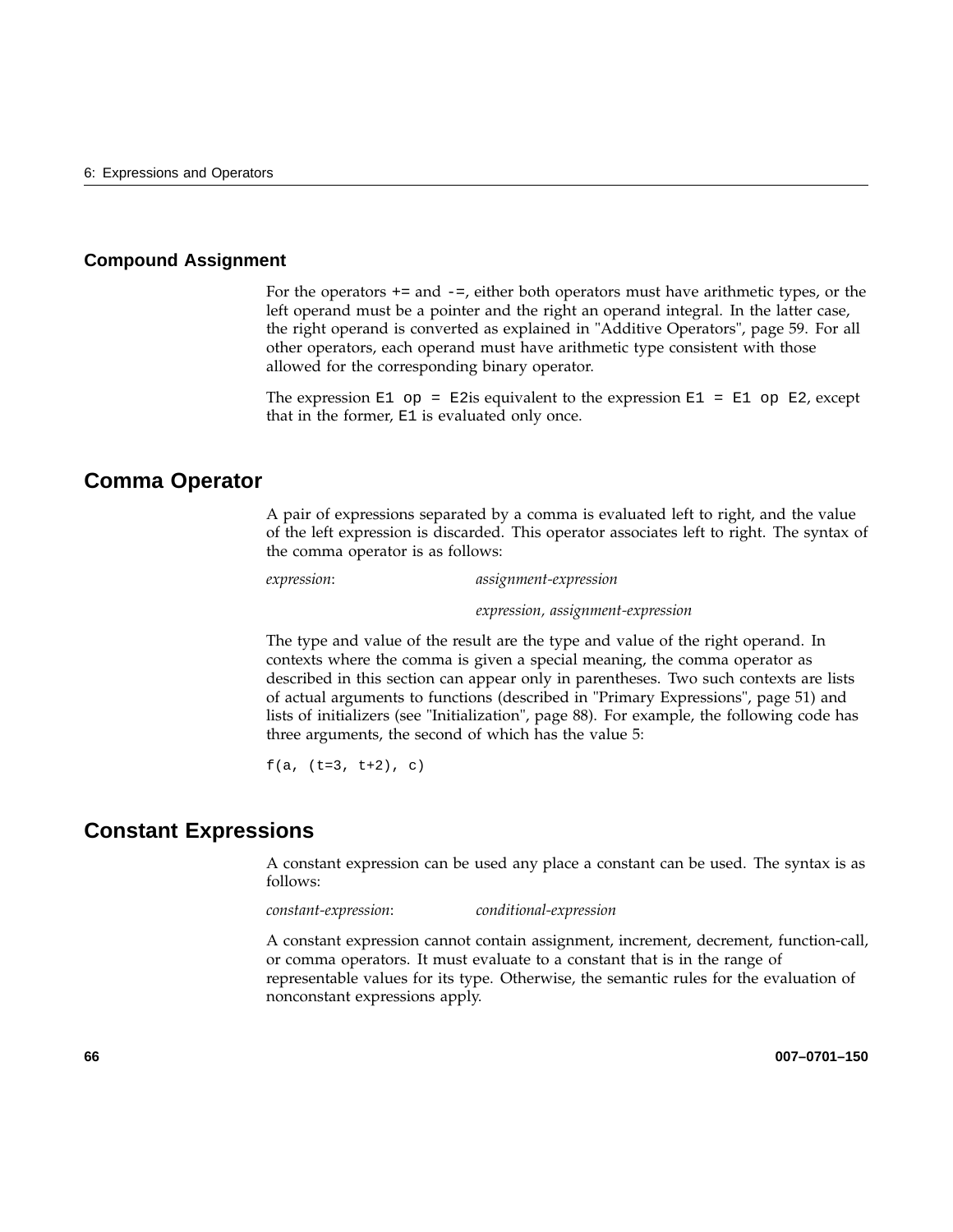Constant expressions are separated into three classes:

- An integral constant expression has integral type and is restricted to operands that are integral constants, sizeof expressions (whose operands do not have variable length array type or a parenthesized name of such a type), and floating constants that are the immediate operands of integral casts.
- An arithmetic constant expression has arithmetic type and is restricted to operands that are arithmetic constants, and sizeof expressions (whose operands do not have variable length array type or a parenthesized name of such a type). Cast expressions in arithmetic constant expressions can convert only between arithmetic types.
- An address constant is a pointer to an Ivalue designating an object of static storage duration, or a pointer to a function designator. It can be created explicitly or implicitly, as long as no attempt is made to access an object value.

Either address or arithmetic constant expressions can be used in initializers. In addition, initializers can contain null pointer constants and address constants (for object types), and plus or minus integral constant expressions.

## **Integer and Floating Point Exceptions**

The following are a few points to keep in mind about integer and floating point exceptions:

- Integer divide-by-zero results in a trap. Other integer exception conditions are ignored.
- SGI floating point conforms to the IEEE standard. Floating point exceptions are ignored by default, yielding the default IEEE results of infinity for divide-by-zero and overflow, not-a-number for invalid operations, and zero for underflow.
- You can gain control over these exceptions and their results most easily by <\_newline> using the SGI IEEE floating point exception handler package (see the handle\_sigfpes(3c) reference page).
- You can also control these exceptions by implementing your own handler and appropriately initializing the floating point unit (see the fpc(3c) reference page).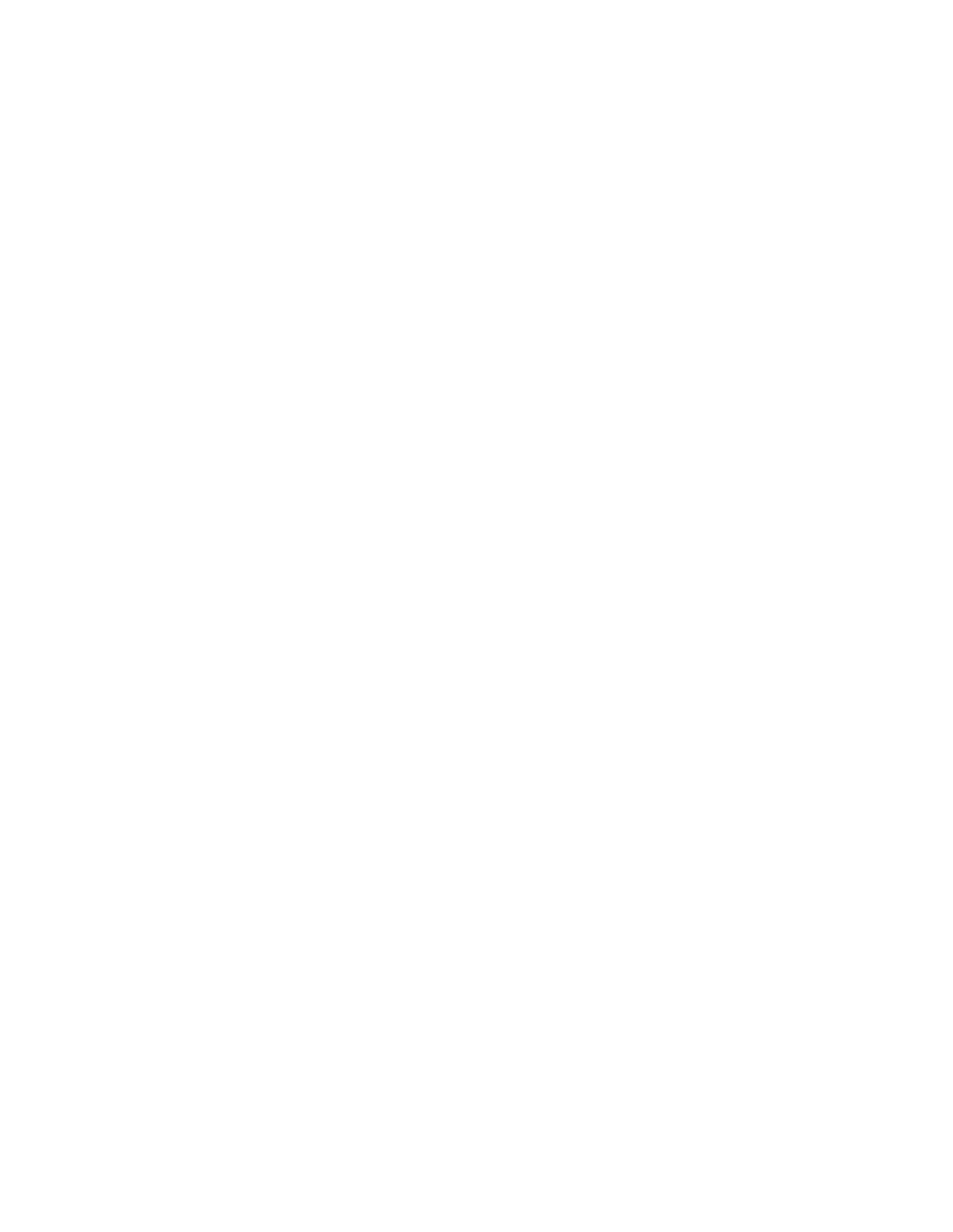## **Declarations**

A declaration specifies the interpretation given to a set of identifiers. Declarations have the following form:

declaration: *declaration-specifiers init-declarator-list<sub>opt</sub>;* 

The init-declarator-list is a comma-separated sequence of declarators, each of which can have an initializer.

In ANSI C, the init-declarator-list can also contain additional type information:

| <i>init-declarator-list:</i> | <i>init-declarator</i>                |
|------------------------------|---------------------------------------|
|                              | init-declarator-list, init-declarator |
| <i>init-declarator:</i>      | declarator                            |
|                              | $declarator = initializer$            |

The declarators in the init-declarator list contain the identifiers being declared. The declaration specifiers consist of a sequence of specifiers that determine the linkage, storage duration, and part of the type of the identifiers indicated by the declarator. Declaration specifiers have the following form:

| declaration-specifiers: | storage-class-specifier declaration-specifiers <sub>opt</sub> |
|-------------------------|---------------------------------------------------------------|
|                         | type-specifier declaration-specifiers <sub>ont</sub>          |
|                         | type-qualifier declaration-specifiers <sub>ont</sub>          |

If an identifier that is not a tag has no linkage (see "Disambiguating Names", page 31), at most one declaration of the identifier can appear in the same scope and name space. The type of an object that has no linkage must be complete by the end of its declarator or initializer. Multiple declarations of tags and ordinary identifiers with external or internal linkage can appear in the same scope so long as they specify compatible types.

If a sequence of specifiers in a declarator contains a variable length array type, the type specified by the declarator is said to be "variably modified." All declarations of variably modified types must be declared at either block or function prototype scope. File scope identifiers cannot be declared with a variably modified type.

In traditional C, at most one declaration of an identifier with internal linkage can appear in the same scope and name space, unless it is a tag.

**007–0701–150 69**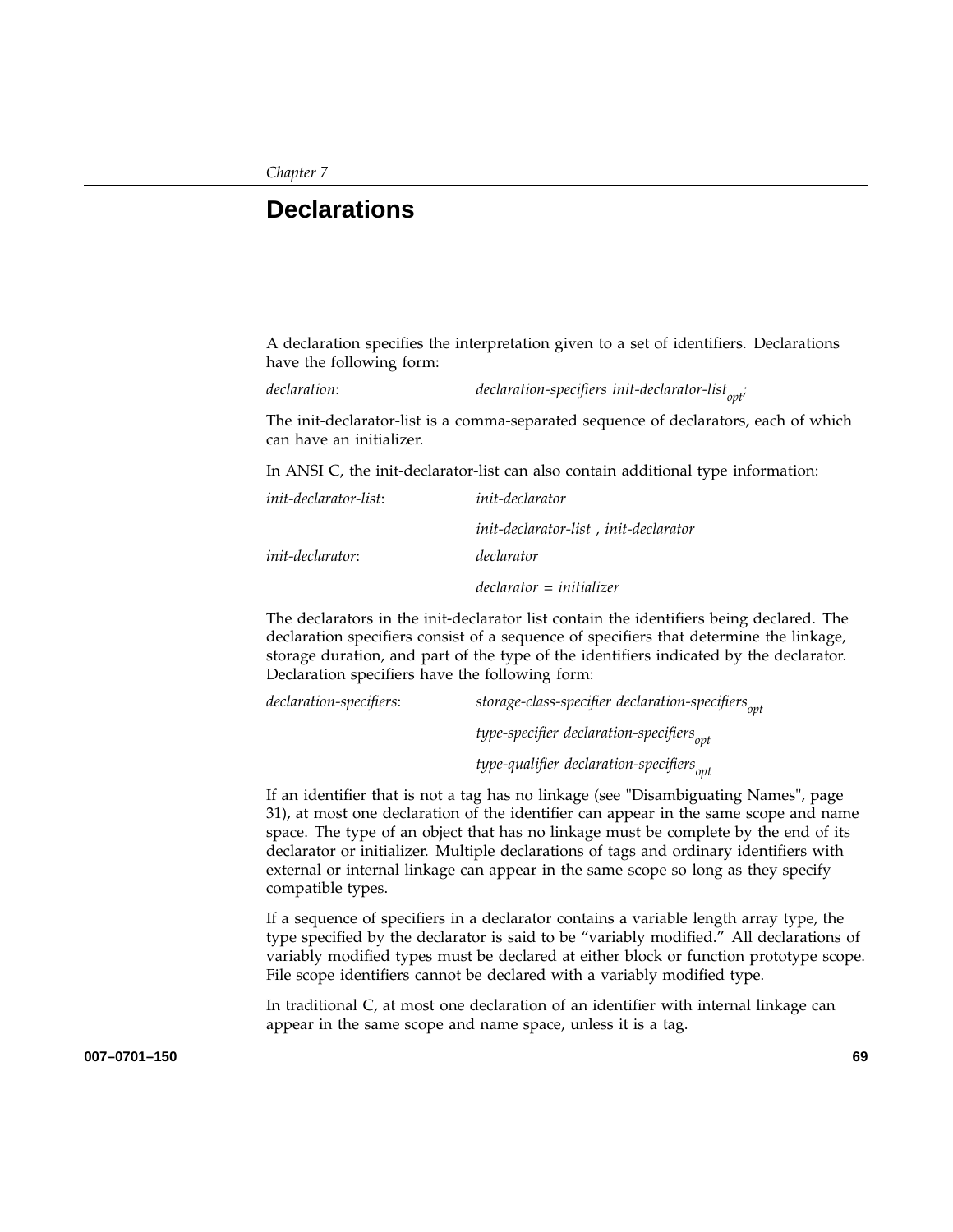In ANSI C, a declaration must declare at least one of the following:

- A declarator
- A tag
- The members of an enumeration

A declaration may reserve storage for the entities specified in the declarators. Such a declaration is called a definition. (Function definitions have a different syntax and are discussed in "Function Declarators and Prototypes", page 82, and Chapter 9, "External Definitions", page 101.)

## **Storage Class Specifiers**

The storage class specifier indicates linkage and storage duration. These attributes are discussed in "Disambiguating Names", page 31. Storage class specifiers have the following form:

```
storage-class-specifier: auto
                         static
                         extern
                         register
                         typedef
```
The typedef specifier does not reserve storage and is called a storage-class specifier only for syntactic convenience. See "typedef", page 87, for more information.

The following rules apply to the use of storage class specifiers:

- A declaration can have at most one storage class specifier. If the storage class specifier is missing from a declaration, it is assumed to be extern unless the declaration is of an object and occurs inside a function, in which case it is assumed to be auto. (See "Changes in Disambiguating Identifiers ", page 10.)
- Identifiers declared within a function with the storage class extern must have an external definition (see Chapter 9, "External Definitions", page 101) somewhere outside the function in which they are declared.
- Identifiers declared with the storage class static have static storage duration, and either internal linkage (if declared outside a function) or no linkage (if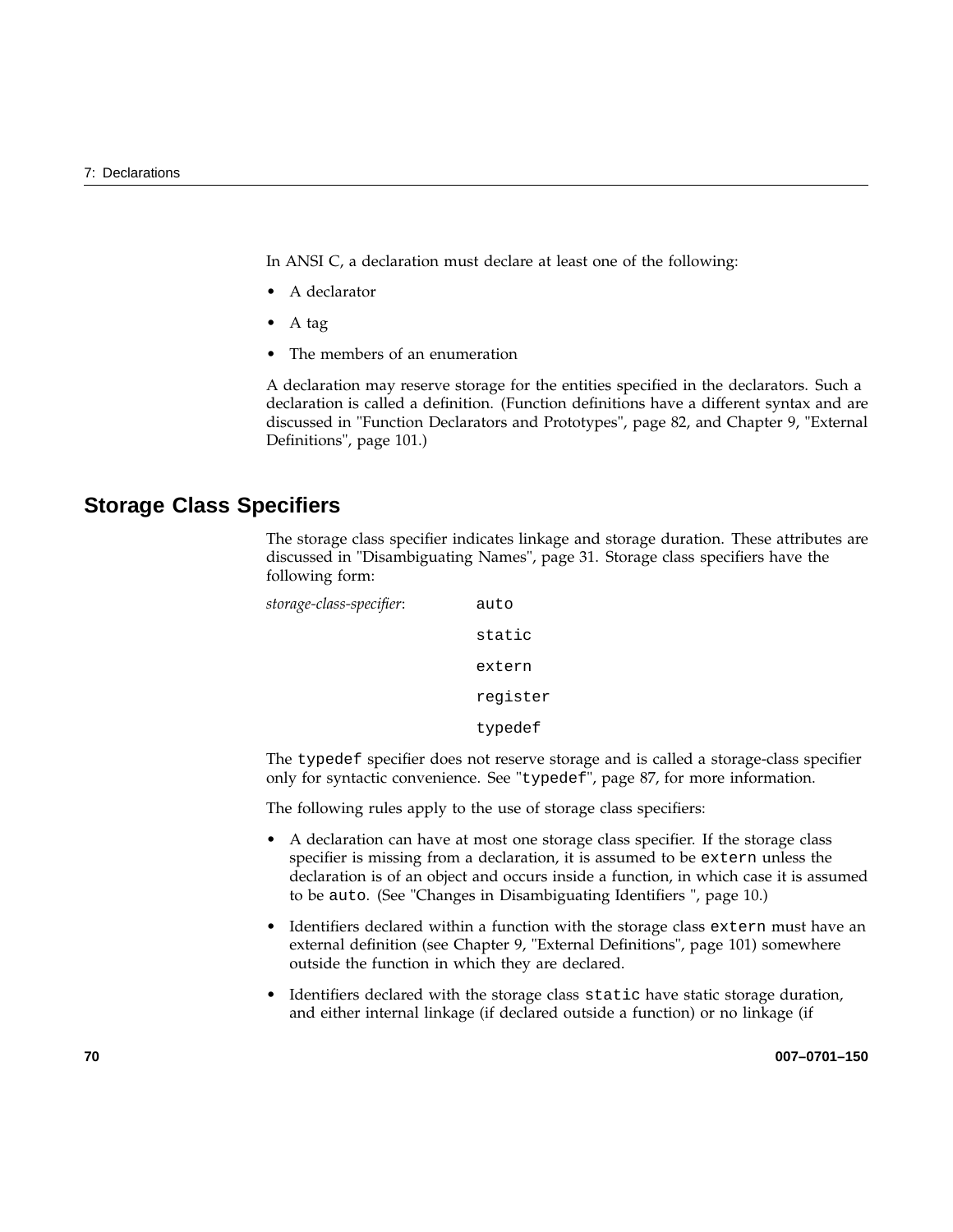declared inside a function). If the identifiers are initialized, the initialization is performed once before the beginning of execution. If no explicit initialization is performed, static objects are implicitly initialized to zero.

• A register declaration is an auto declaration, with a hint to the compiler that the objects declared will be heavily used. Whether the object is actually placed in fast storage is implementation defined. You cannot take the address of any part of an object declared with the register specifier.

## **Type Specifiers**

Type specifiers are listed below. The syntax is as follows:

| type-specifier: | struct-or-union-specifier |
|-----------------|---------------------------|
|                 | typedef-name              |
|                 | enum-specifier            |
|                 | char                      |
|                 | short                     |
|                 | int                       |
|                 | long                      |
|                 | signed                    |
|                 | unsigned                  |
|                 | float                     |
|                 | double                    |
|                 | void                      |
|                 | $\sim$                    |

The following is a list of all valid combinations of type specifiers. These combinations are organized into sets. The type specifiers in each set are equivalent in all implementations. The arrangement of the type specifiers appearing in any set can be altered without effect.

- void
- char

**007–0701–150 71**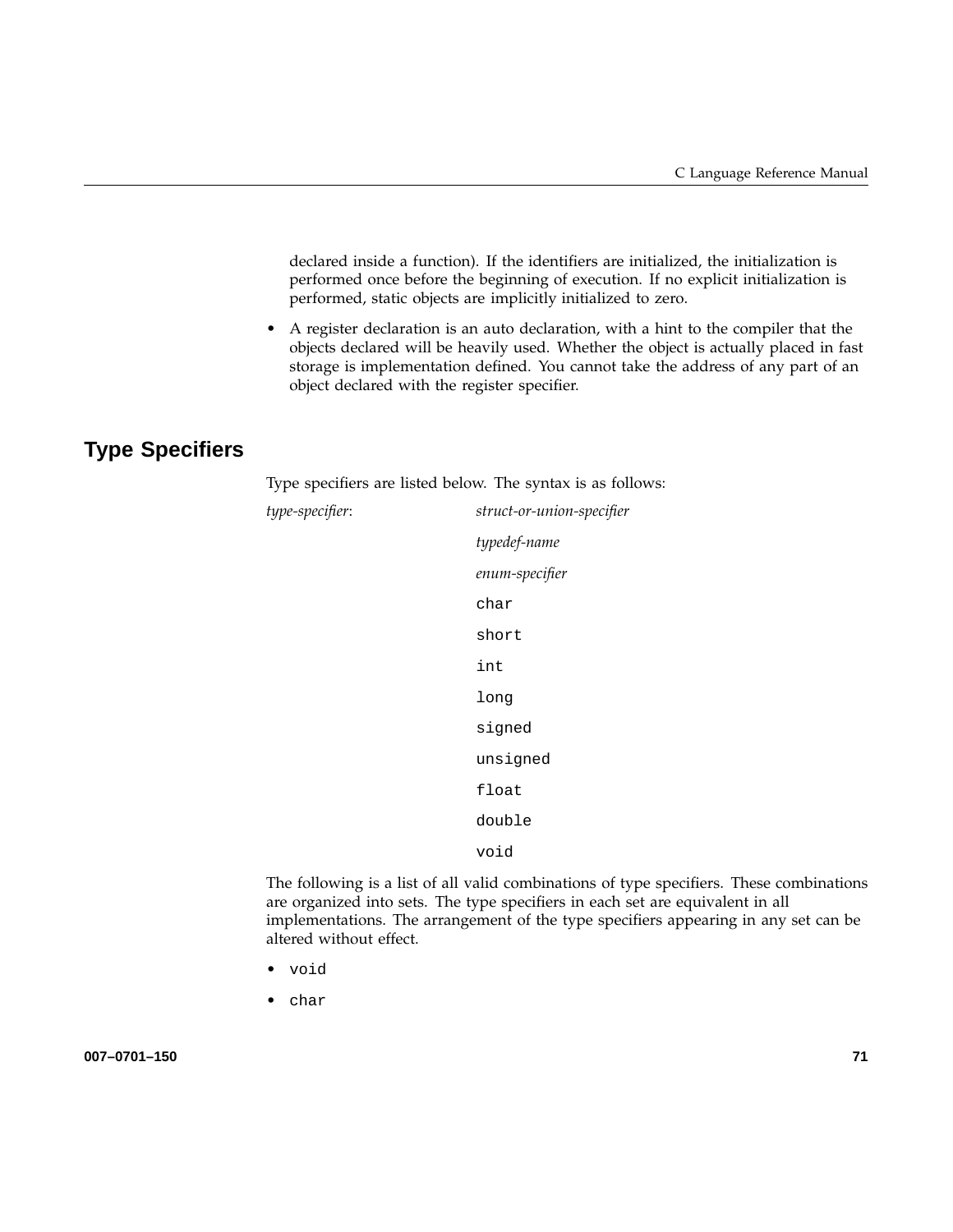- signed char
- unsigned char
- short, signed short, short int, or signed short int
- unsigned short, or unsigned short int
- int, signed, signed int, or no type specifiers
- unsigned, or unsigned int
- long, signed long, long int, or signed long int
- unsigned long, or unsigned long int
- long long, signed long long, long long int, or signed long long int
- unsigned long long, or unsigned long long int
- float
- double
- long double

In traditional C, the type long float is allowed and is equivalent to double; its use is not recommended. It elicits a warning if you are not in -cckr mode. Use of the type long double is not recommended in traditional C.

long long is not a valid ANSI C type, so a warning appears for every occurrence of it in the source program text in -ansi and -ansiposix modes.

Specifiers for structures, unions, and enumerations are discussed in "Structure and Union Declarations", page 72, and "Enumeration Declarations", page 76. Declarations with typedef names are discussed in "typedef", page 87.

## **Structure and Union Declarations**

A structure is an object consisting of a sequence of named members. Each member can have any type. A union is an object that can, at a given time, contain any one of several members. Structure and union specifiers have the same form. The syntax is as follows: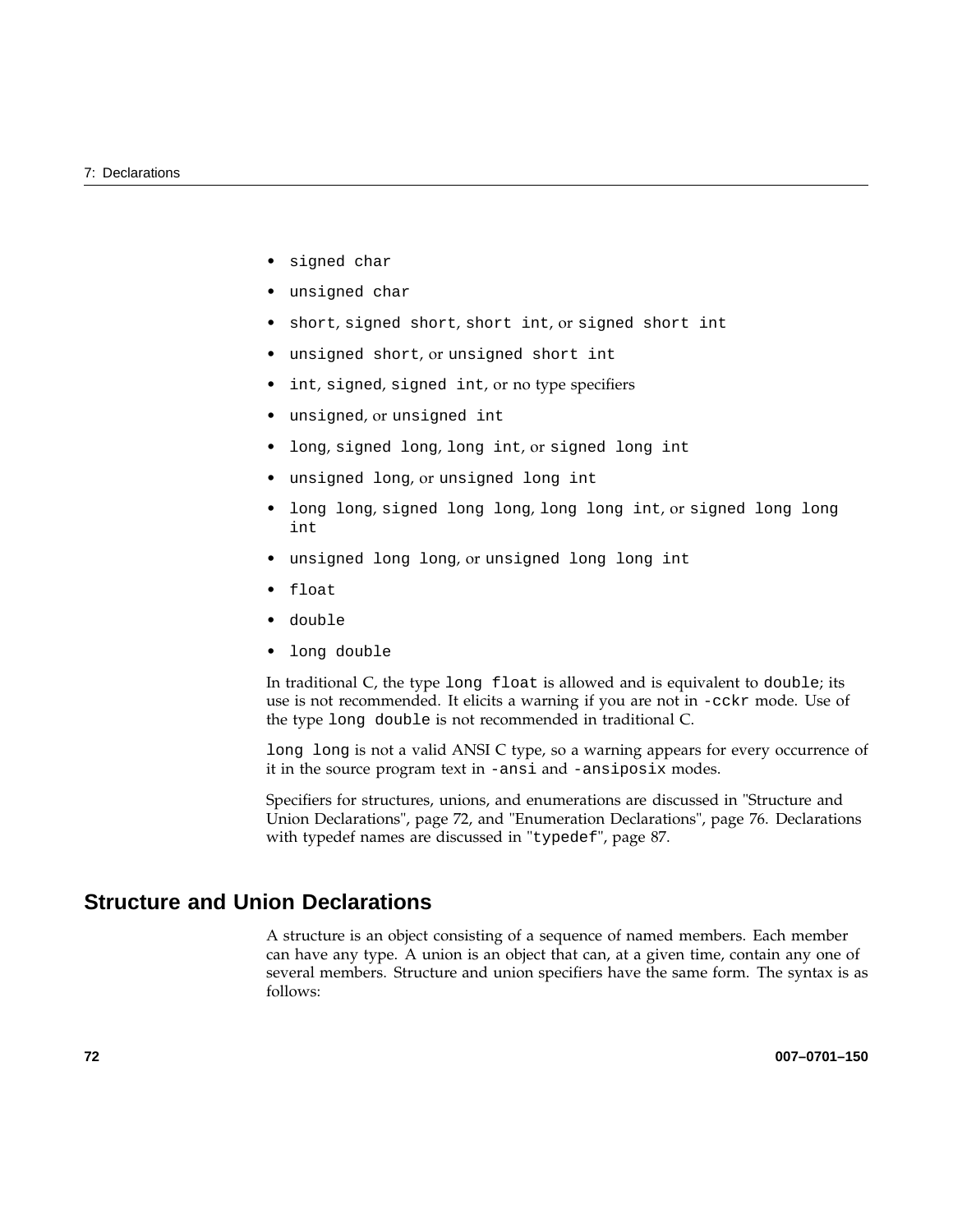| struct-or-union-specifier: | struct-or-union {struct-decl-list}            |
|----------------------------|-----------------------------------------------|
|                            | struct-or-union identifier {struct-decl-list} |
|                            | struct-or-union identifier                    |
| struct-or-union:           | struct                                        |
|                            | union                                         |
|                            |                                               |

The *struct-decl-list* is a sequence of declarations for the members of the structure or union. The syntax, in three possible forms, is as follows:

| struct-decl-list:       | struct-declaration                               |
|-------------------------|--------------------------------------------------|
|                         | struct-decl-list struct-declaration              |
| struct-declaration:     | specifier-qualifier-list struct-declarator-list; |
| struct-declarator-list: | struct-declarator                                |
|                         | struct-declarator-list, struct-declarator        |

In the usual case, a *struct-declarator* is just a declarator for a member of a structure or union. A structure member can also consist of a specified number of bits. Such a member is also called a bitfield. Its length, a non-negative constant expression, is separated from the field name by a colon. "Bitfields", page 75, are discussed at the end of this section.

The syntax for struct-declarator is as follows:

*struct-declarator*: *declarator declarator : constant-expression : constant-expression*

A struct or union cannot contain any of the following:

- A member with incomplete or function type.
- A member that is an instance of itself. It can, however, contain a member that is a pointer to an instance of itself.
- A member that has a variable length array type.
- A member that is a pointer to a variable length array type.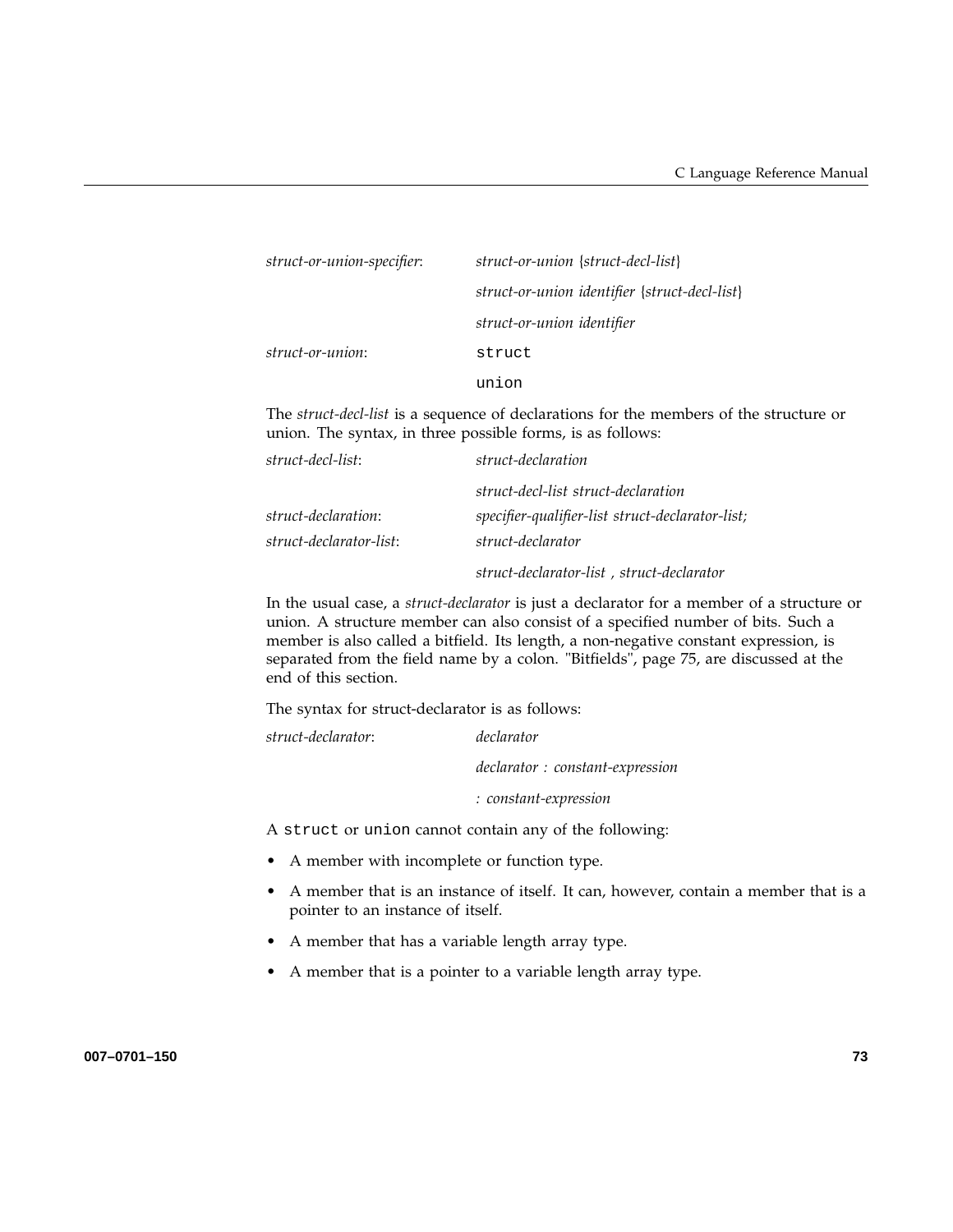Within a structure, the objects declared have addresses that increase as the declarations are read left to right. Each non-field member of a structure begins on an addressing boundary appropriate to its type; therefore, there may be unnamed holes in a structure.

A union can be thought of as a structure whose members all begin at offset 0 and whose size is sufficient to contain any of its members. At most, one of the members can be stored in a union at any time.

A structure or union specifier of the second form declares the identifier to be the structure tag (or union tag) of the structure specified by the list. This type of specifier is one of the following:

```
struct identifier {struct-decl-list}
union identifier {struct-decl-list}
```
A subsequent declaration can use the third form of specifier, one of the following:

```
struct identifier
union identifier
```
Structure tags allow definition of self-referential structures. Structure tags also permit the long part of the declaration to be given once and used several times.

The third form of a structure or union specifier can be used before a declaration that gives the complete specification of the structure or union in situations in which the size of the structure or union is unnecessary. The size is unnecessary in two situations: when a pointer to a structure or union is being declared and when a typedef name is declared to be a synonym for a structure or union. This, for example, allows the declaration of a pair of structures that contain pointers to each other.

The names of members of each struct or union have their own name space, and do not conflict with each other or with ordinary variables. A particular member name cannot be used twice in the same structure, but it can be used in several different structures in the same scope.

Names that are used for tags reside in a single name space. They do not conflict with other names or with names used for tags in an enclosing scope. This tag name space, however, consists of tag names used for all struct, union, or enum declarations. Therefore, the tag name of an enum may conflict with the tag name of a struct in the same scope. (See "Disambiguating Names", page 31.)

A simple but important example of a structure declaration is the following binary tree structure: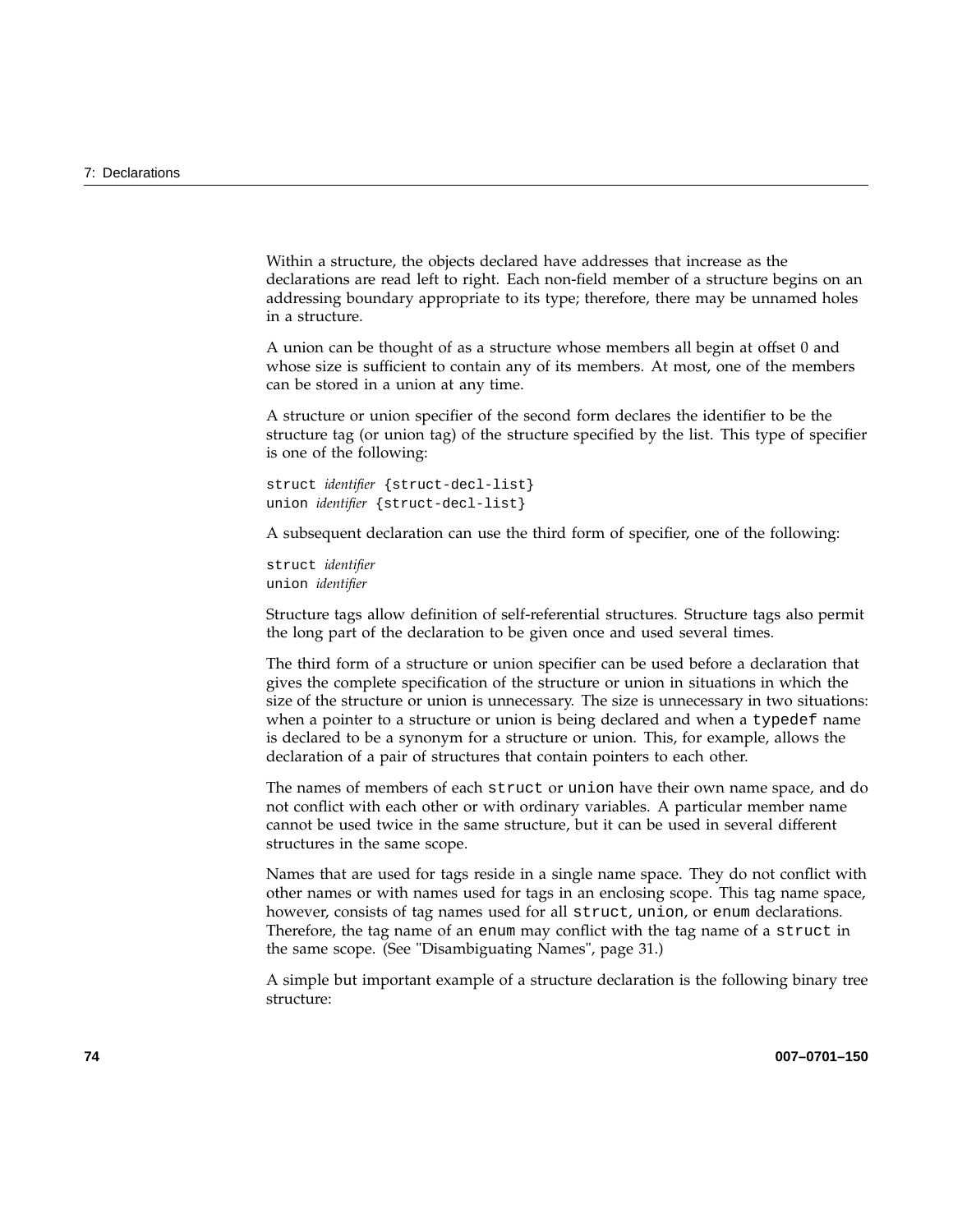```
struct tnode {
char tword[20];
int count;
struct tnode *left;
struct tnode *right;
};
struct tnode s, *sp;
```
This structure contains an array of 20 characters, an integer, and two pointers to instances of itself. Once this structure has been declared, the next line declares a structure of type struct tnode (*s*) and a pointer to a structure of type struct tnode (*sp)*.

With these declarations,

- The expression sp->count refers to the count field of the structure to which *sp* points.
- The expression s.left refers to the left subtree pointer of the structure *s*.
- The expression s.right->tword[0] refers to the first character of the *tword* member of the right subtree of *s*.

## **Bitfields**

A structure member can consist of a specified number of bits, called a bitfield. In strict ANSI C mode, bitfields should be of type int, signed int, or unsigned int. SGI C allows bitfields of any integral type, but warns for non-int types in -ansi and -ansiposix modes.

The default type of field members is int, but whether it is signed or unsigned int is defined by the implementation. Therefore, you should specify the signedness of bitfields when they are declared. In this implementation, the default type of a bitfield is signed.

The constant expression that denotes the width of the bitfield must have a value no greater than the width, in bits, of the type of the bitfield. An implementation can allocate any addressable storage unit (referred to in this discussion as simply a "unit") large enough to hold a bitfield. If an adjacent bitfield will not fit into the remainder of the unit, the implementation defines whether bitfields are allowed to span units or whether another unit is allocated for the second bitfield. The ordering of the bits within a unit is also implementation-defined.

#### **007–0701–150 75**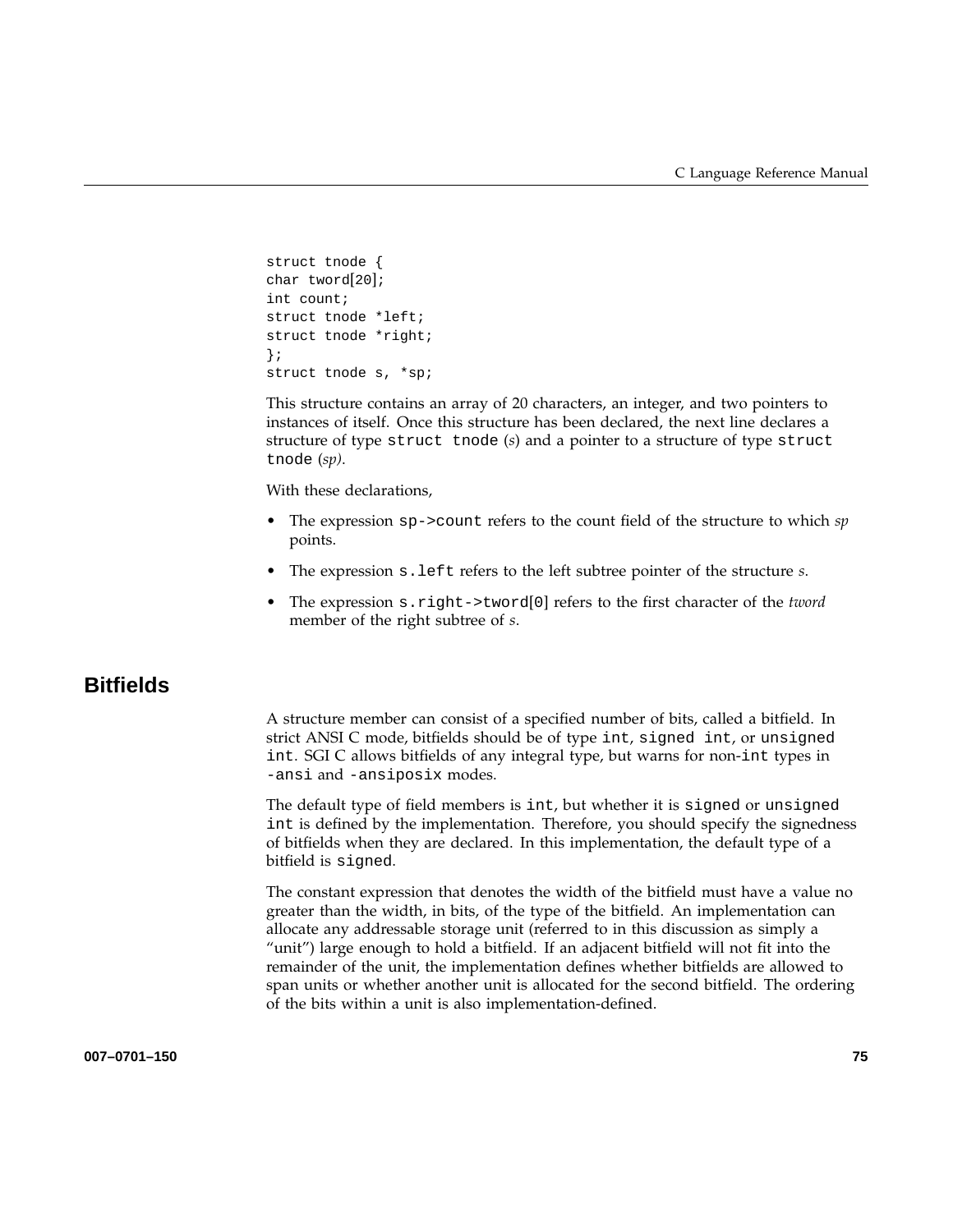A bitfield with no declarator, just a colon and a width, indicates an unnamed field useful for padding. As a special case, a field with a width of zero (which cannot have a declarator) specifies alignment of the next field at the next unit boundary.

These implementation-defined characteristics make the use of bitfields inherently nonportable, particularly if they are used in situations where the underlying object may be accessed by another data type (in a union, for example).

In the SGI implementation of C, the first bitfield encountered in a struct is not necessarily allocated on a unit boundary and is packed into the current unit, if possible. A bitfield cannot span a unit boundary. Bits for bitfields are allocated from left (most significant) to right.

There are no arrays of bitfields. Because the address-of operator,  $\&$ , cannot be applied to bitfields, there are also no pointers to bitfields.

## **Enumeration Declarations**

Enumeration variables and constants have integral type. The syntax is as follows:

| enum-specifier: | enum {enum-list}                     |
|-----------------|--------------------------------------|
|                 | enum { <i>identifier enum-list</i> } |
|                 | enum identifier                      |
| enum-list:      | enumerator                           |
|                 | enum-list, enumerator                |
| enumerator:     | identifier                           |
|                 | $identityier = constant-expression$  |

The identifiers in an *enum-list* are declared as int constants and can appear wherever such constants are allowed. If no enumerators with = appear, then the values of the corresponding constants begin at 0 and increase by 1 as the declaration is read from left to right. An enumerator with = gives the associated identifier the value indicated; subsequent identifiers continue the progression from the assigned value. Note that the use of = may result in multiple enumeration constants having the same integral value, even though they are declared in the same enumeration declaration.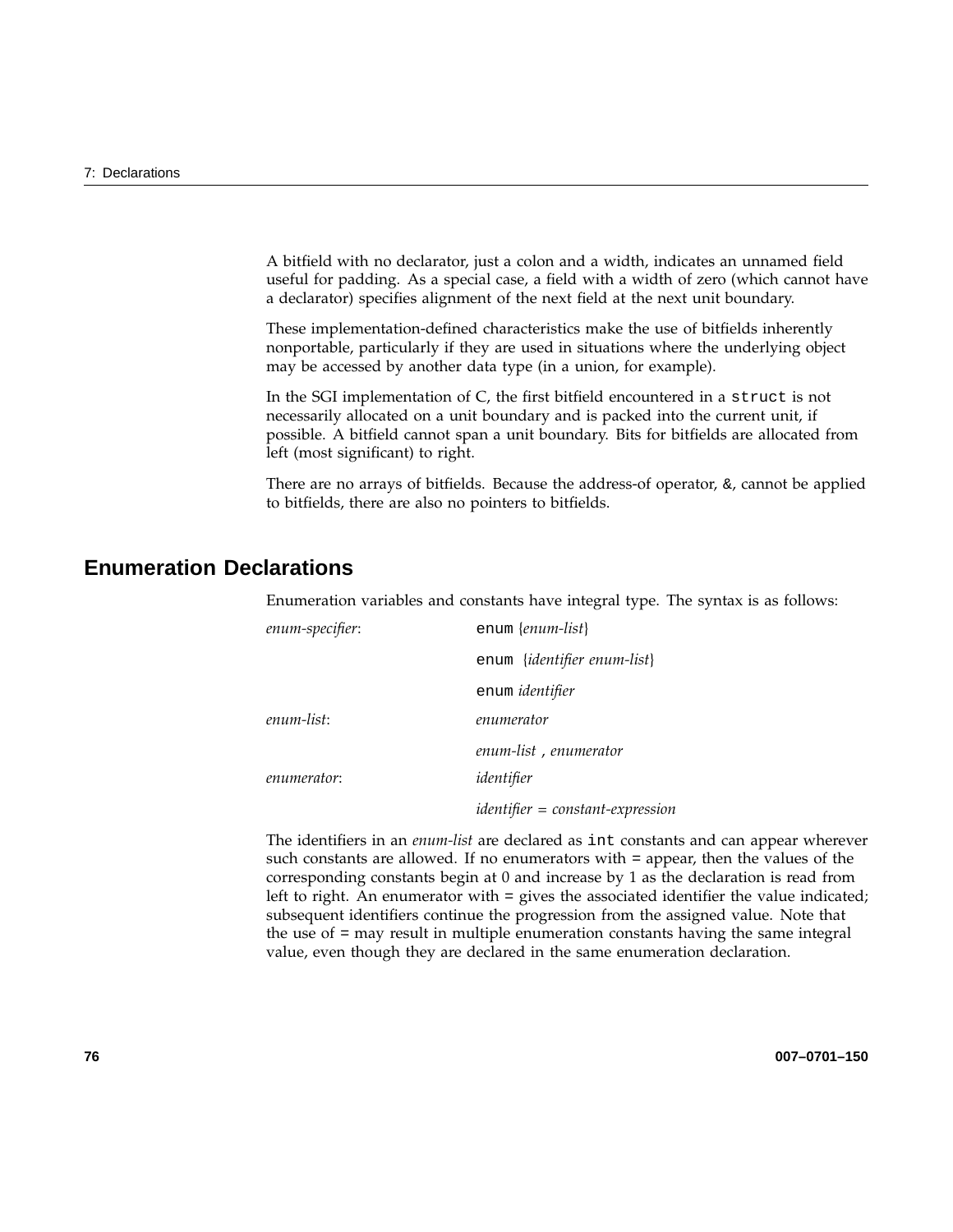Enumerators are in the ordinary identifiers name space (see "Name Spaces", page 33). Thus, an identifier used as an enumerator may conflict with identifiers used for objects, functions, and user-defined types in the same scope.

The role of the identifier in the *enum-specifier* is entirely analogous to that of the structure tag in a struct-specifier; it names a particular enumeration. For example,

```
enum color { chartreuse, burgundy, claret = 20, winedark };
...
enum color *cp, col;
...
col = claret;
cp = \&col;...
if (*cp == burgundy) ...
```
This example makes *color* the enumeration-tag of a type describing various colors, and then declares *cp* as a pointer to an object of that type, *col*. The possible values are drawn from the set {0,1,20,21}. The tags of enumeration declarations are members of the single tag name space, and thus must be distinct from tags of struct and union declarations.

## **Type Qualifiers**

Type qualifiers have the following syntax:

*type-qualifier*: const volatile \_\_restrict

The same type qualifier cannot appear more than once in the same specifier list either directly or indirectly (through typedefs).

The value of an object declared with the const type qualifier is constant. It cannot be modified, although it can be initialized following the same rules as the initialization of any other object. (See the discussion in "Initialization", page 88.) Implementations are free to allocate const objects, that are not also declared volatile, in read-only storage.

An object declared with the volatile type qualifier may be accessed in unknown ways or have unknown side effects. For example, a volatile object may be a special hardware register. Expressions referring to objects qualified as volatile must be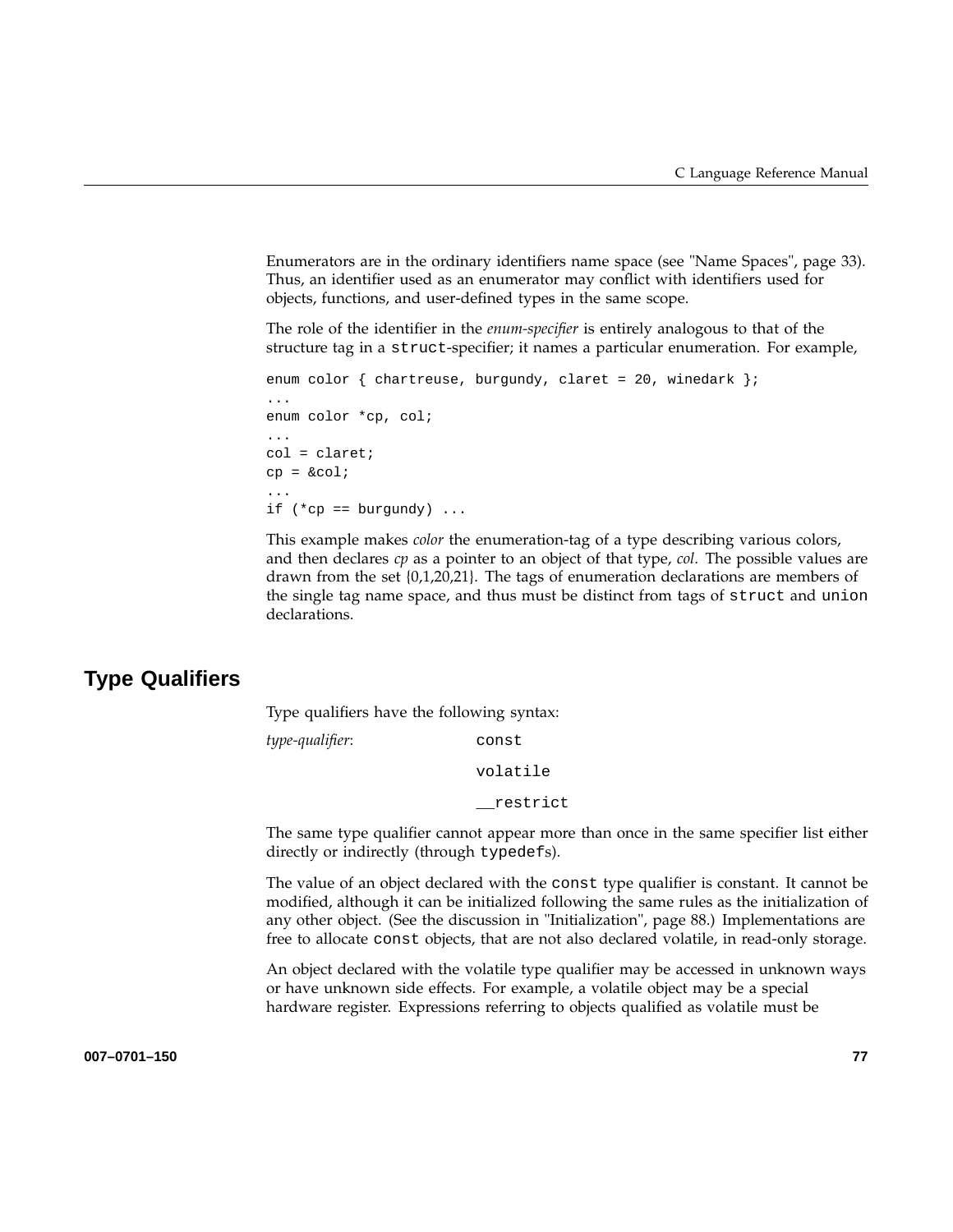evaluated strictly according to the semantics. When volatile objects are involved, an implementation is not free to perform optimizations that would otherwise be valid. At each sequence point, the value of all volatile objects must agree with that specified by the semantics.

The \_\_restrict qualifier applies only to pointers and is discussed in "Qualifiers and Pointers", page 79.

If an array is specified with type qualifiers, the qualifiers are applied to the elements of the array. If a struct or union is qualified, the qualification applies to each member.

Two qualified types are compatible if they are identically qualified versions of compatible types. The order of qualifiers in a list has no effect on their semantics.

The syntax of pointers allows the specification of qualifiers that affect either the pointer itself or the underlying object. Qualified pointers are covered in "Pointer Declarators", page 79.

## **Declarators**

Declarators have the syntax shown below:

| declarator:        | pointer <sub>opt</sub> direct-declarator                |
|--------------------|---------------------------------------------------------|
| direct-declarator: | identifier                                              |
|                    | (declarator)                                            |
|                    | direct-declarator (parameter-type-list $_{opt}$ )       |
|                    | direct-declarator (identifier-list $_{\text{opt}}$ )    |
|                    | direct-declarator [constant-expression <sub>opt</sub> ] |

The grouping is the same as in expressions.

#### **Meaning of Declarators**

Each declarator is an assertion that when a construction of the same form as the declarator appears in an expression, it designates a function or object with the scope, storage duration, and type indicated by the declaration.

Each declarator contains exactly one identifier; it is this identifier that is declared. If, in the declaration " $T$  D1;" D1 is simply an identifier, then the type of the identifier is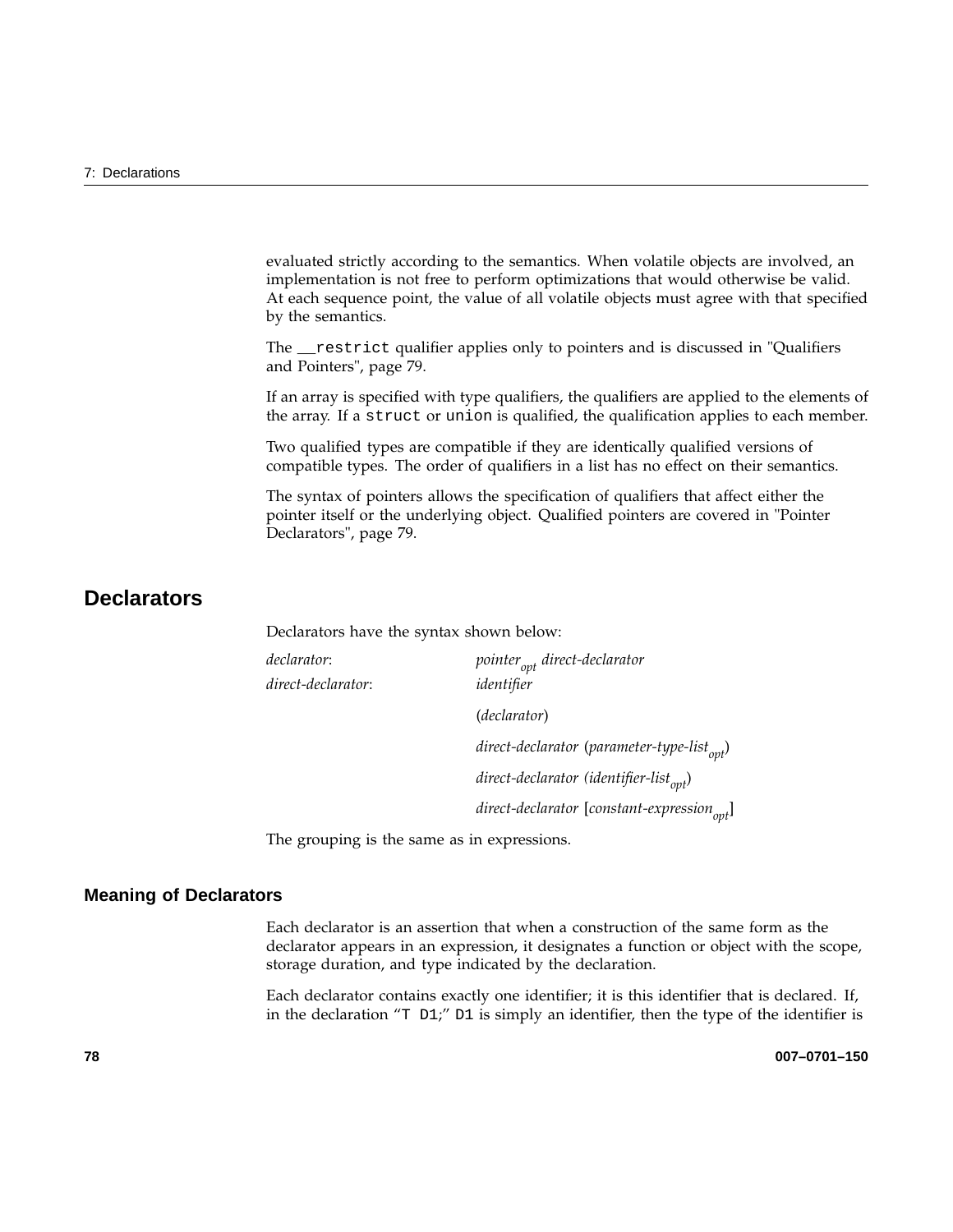T. A declarator in parentheses is identical to the unparenthesized declarator. The binding of complex declarators can, however, be altered by parentheses.

#### **Pointer Declarators**

Pointer declarators have the form:

*pointer*:  $\star$  *type-qualifier-list*<sub>ont</sub>

\* type-qualifier-list<sub>opt</sub> pointer

The following is an example of a declaration:

T D1

In this declaration, the identifier has type  $\ldots$  T, where the  $\ldots$  is empty if D1 is just a plain identifier (so that the type of x in int x is just int). Then, if  $D1$  has the form \*type-qualifier-list<sub>opt</sub> D, the type of the contained identifier is ".. (possibly-qualified) pointer to T."

#### **Qualifiers and Pointers**

It is important to be aware of the distinction between a qualified pointer to a type and a pointer to a qualified type. In the declarations below, ptr\_to\_const is a pointer to const long:

const long \*ptr\_to\_const; long \* const const\_ptr; volatile int \* const const\_ptr\_to\_volatile;

The long pointed to by ptr\_to\_const in the first declaration, cannot be modified by the pointer. The pointer itself, however, can be altered. In the second declaration, const\_ptr can be used to modify the long that it points to, but the pointer itself cannot be modified. In the last declaration, const\_ptr\_to\_volatile is a constant pointer to a volatile int and can be used to modify it. The pointer itself, however, cannot be modified.

The \_\_restrict qualifier tells the compiler to assume that dereferencing the qualified pointer is the only way the program can access the memory pointed to by that pointer. Therefore, loads and stores through such a pointer are assumed not to alias with any other loads and stores in the program, except other loads and stores through the same pointer variable.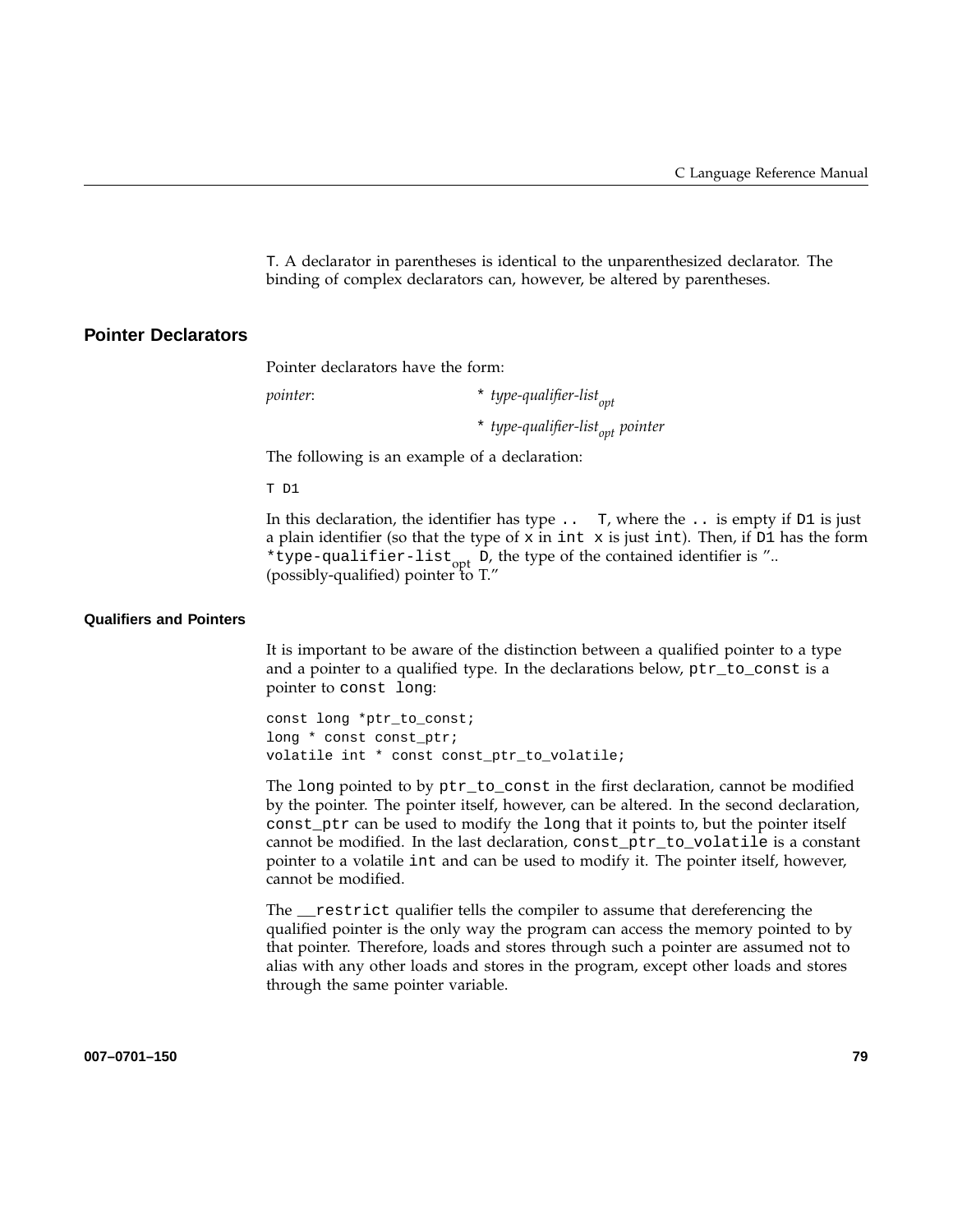The following example illustrates the use of the \_\_restrict qualifier:

```
float x[ARRAY_SIZE];
float *c = xivoid f4_opt(int n, float * __restrict a, float * __restrict b)
{
    int i;
    /* No data dependence across iterations because of __restrict */
    for (i = 0; i < n; i++)a[i] = b[i] + c[i];}
```
#### **Pointer-related Command Options**

The SGI C compiler supports the following two alias-related command-line switches that can be useful for improving performance:

-OPT:alias=restrict

Implements the following semantics: memory operations dereferencing different named pointers in the program are assumed not to alias with each other, nor with any named scalar in the program.

For example, if  $p$  and  $q$  are pointers, this option means that  $\ast_{p}$  does not alias with \*q, with p, or with any named scalar variable.

```
-OPT:alias=disjoint
```
Implements the following semantics: memory operations dereferencing different named pointers in the program are assumed not to alias with each other, and in addition, different dereferencing depths of the same named pointer are assumed not to alias with each other.

For example, if p and q are of type pointer to pointer, \*p does not alias with  $*q$ , with  $*p$ , or with  $*q$ .

**Note:** With either switch enabled, programs violating the corresponding aliasing assumptions may be compiled incorrectly.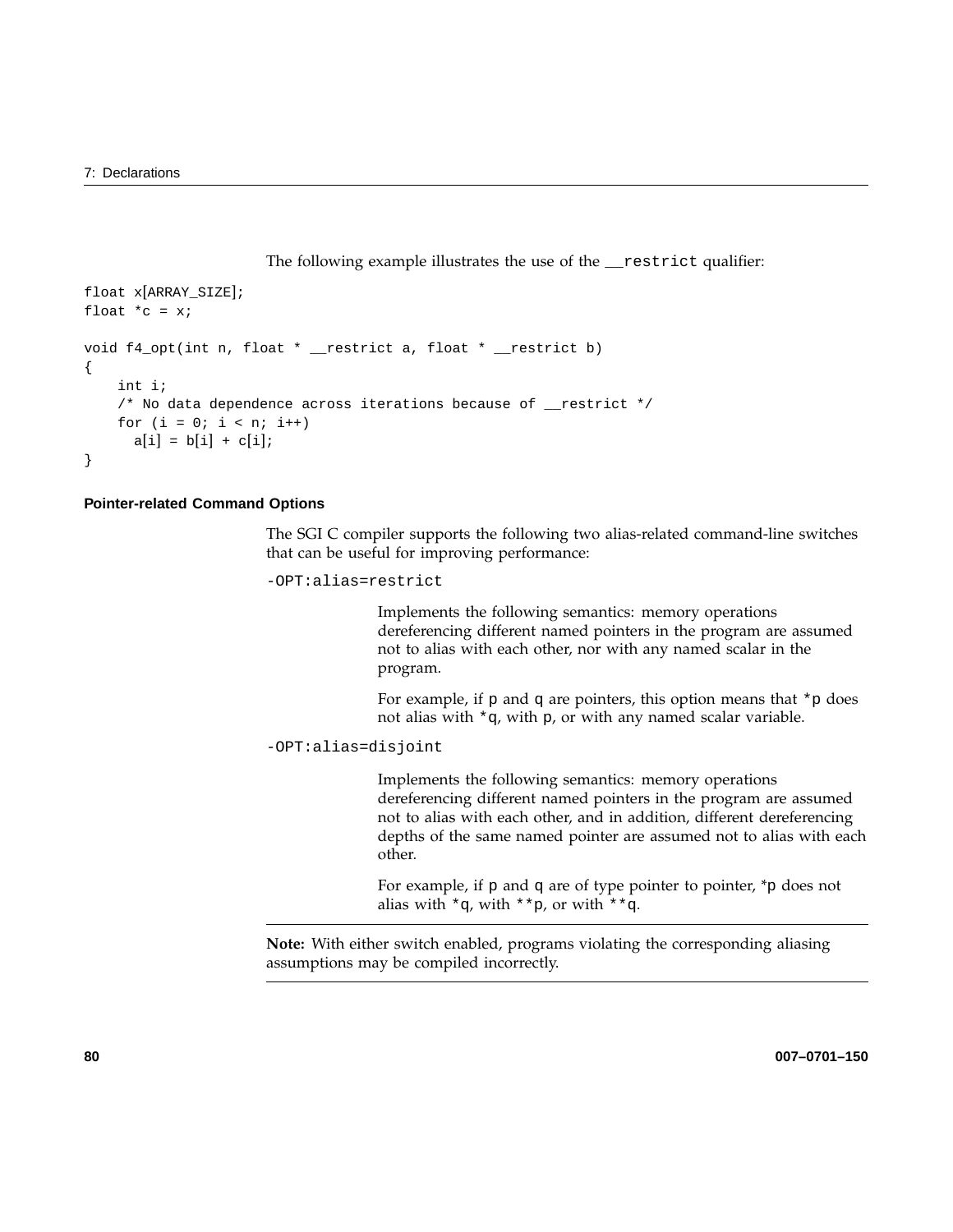#### **Array Declarators**

If in the declaration T D1, D1 has the form D[expression<sub>opt</sub>] or D[\*], then the contained identifier has type "array of T." Starting with version 7.2, the SGI C compiler now supports variable length arrays as well as fixed length arrays. A variable length array is an array that has a size (at least one dimension) that is determined at run time. The ability to use variable length arrays enhances the compiler's range of use for numerical programming.

The following rules apply to array declarations:

- If the array is a fixed length array, the expression enclosed in square brackets, if it exists, must be an integral constant expression whose value is greater than zero. (See "Primary Expressions", page 51.)
- When several "array of" specifications are adjacent, a multi-dimensional array is created; the constant expressions that specify the bounds of the arrays can be missing only for the first member of the sequence.
- The absence of the first array dimension is allowed if the array is external and the actual definition (which allocates storage) is given elsewhere, or if the declarator is followed by initialization. In the latter case, the size is calculated from the number of elements supplied.
- If \* is used instead of a size expression, the array is of "variable length array" type with unspecified size. This can only be used in declarations with function prototype scope.
- The array type is "fixed length array" if the size expression is an integer constant expression, and the element type has a fixed size. Otherwise the type is variable length array.
- The size of a variable length array type does not change until the execution of the block containing the declaration has finished.
- Array objects declared with either static or extern storage class specifiers cannot be declared with a variable length array type. However, block scope pointers declared with the static storage class specifier can be declared as pointers to variable length array types.
- In order for two array types to be compatible, their element types must be compatible. In addition, if both of their size specifications are present and are integer constant expressions, they must have the same value. If either size specifier is variable, the two sizes must evaluate to the same value at run time.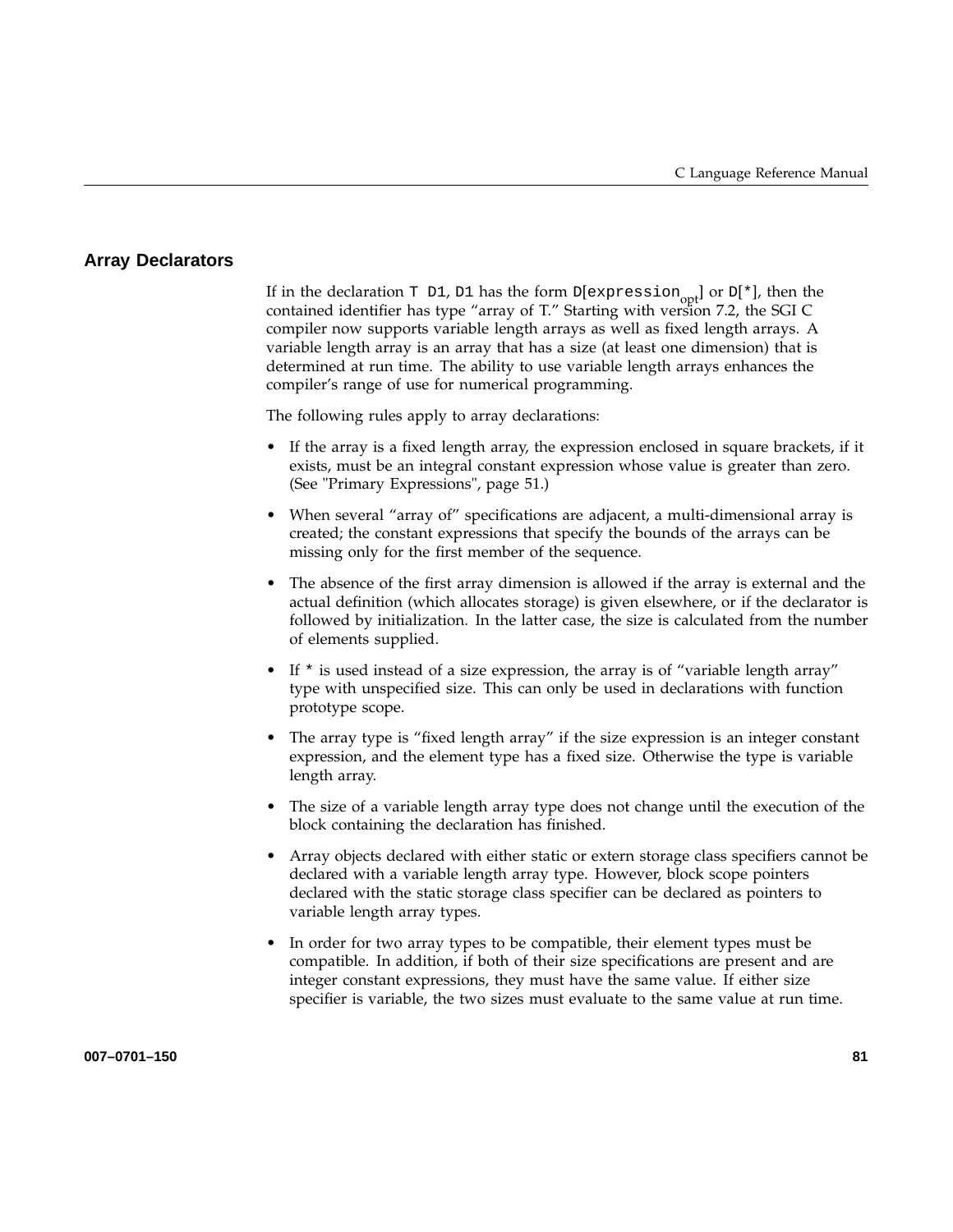• An array can be constructed from one of the basic types, from a pointer, from a structure or union, or from another array (to generate a multi-dimensional array).

The example below declares an array of float numbers and an array of pointers to float numbers:

float fa[17], \*afp[17];

The following example declares a static three-dimensional array of integers, with rank  $3 \times 5 \times 7$ .

static int x3d[3][5][7];

In the above example, x3d is an array of three items; each item is an array of five items, each of which is an array of seven integers. Any of the expressions x3d, x3d[i], x3d[i][j], x3d[i][j][k] can reasonably appear in an expression. The first three have type array and the last has type int.

#### **Function Declarators and Prototypes**

The syntax for function declarators is shown below:

```
direct-declarator (parameter-type-list<sub>opt</sub>)
    direct-declarator (identifier-list<sub>opt</sub>)
    parameter-type-list:
    parameter-list
    parameter-list , ...
    parameter-list:
    parameter-declaration
    parameter-list , parameter-declaration
    parameter-declaration:
    declaration-specifiers declarator
    declaration-specifiers abstract-declarator<sub>opt</sub> identifier-list:
    identifier
    identifier-list , identifier
```
Function declarators cannot specify a function or array type as the return type. In addition, the only storage class specifier that can be used in a parameter declaration is register. For example, in the declaration  $T$   $D1$ ,  $D1$  has one of the following forms: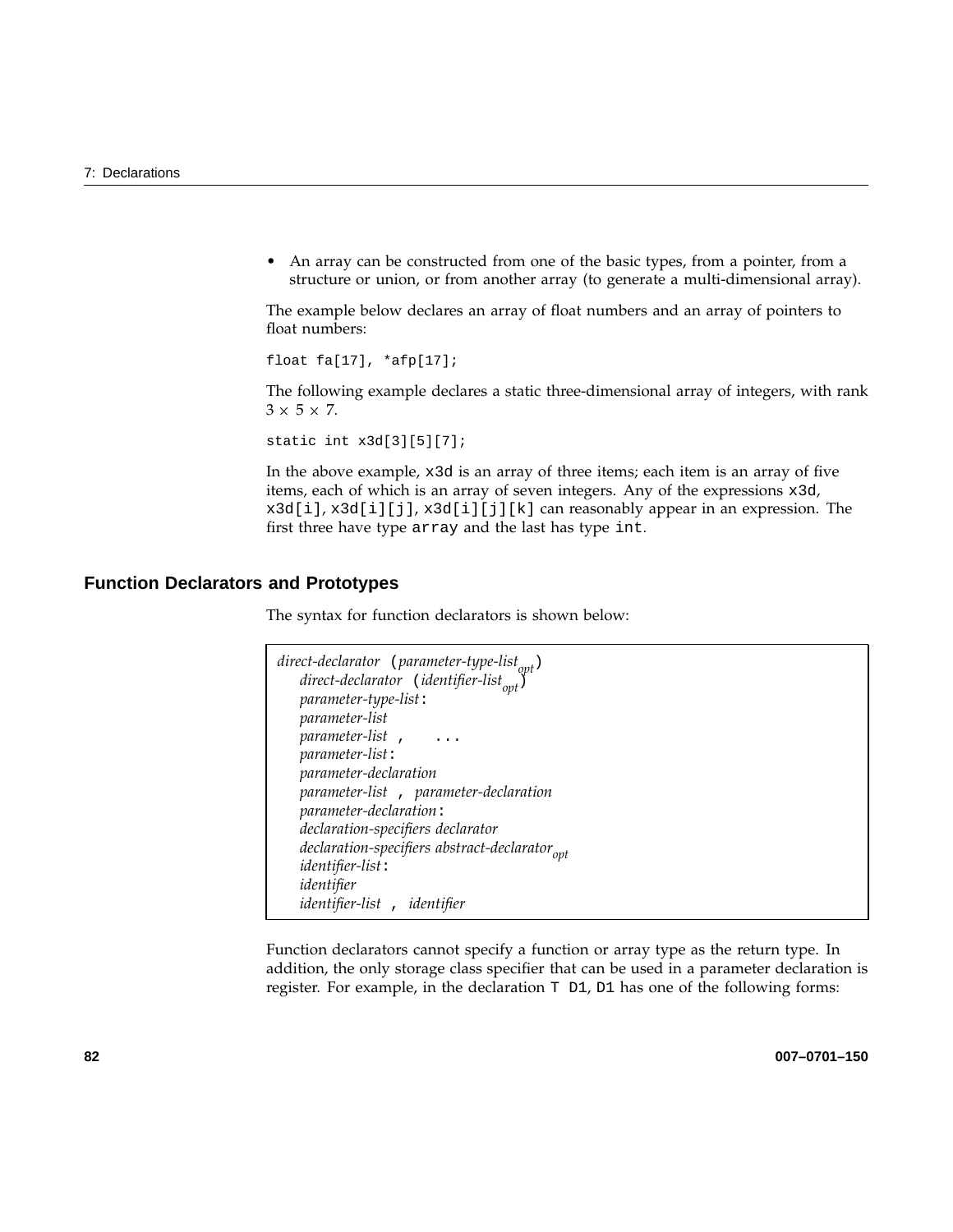- D(parameter-type-list<sub>ont</sub>)
- D(*identifier-list<sub>opt</sub>*)

The contained identifier has the type  $\%$ . function returning  $T\prime\prime$  and is possibly a prototype, as discussed later in this section.

A parameter type list declares the types of, and can declare identifiers for, the formal parameters of a function. A declared parameter that is a member of the parameter type list that is not part of a function definition may use the [\*] notation in its sequence of declarator specifiers to specify a variable length array type.

The absence of a parameter type list indicates that no typing information is given for the function. A parameter type list consisting only of the keyword void indicates that the function takes zero parameters. If the parameter type list ends in ellipses (…), the function can have one or more additional arguments of variable or unknown type. (See <stdarg.h>.)

The semantics of a function declarator are determined by its form and context. The possible combinations are as follows:

- The declarator is not part of the function definition. The function is defined elsewhere. In this case, the declarator cannot have an identifier list.
	- If the parameter type list is absent, the declarator is an old-style function declaration. Only the return type is significant.
	- If the parameter type list is present, the declarator is a function prototype.
- The declarator is part of the function definition:
	- If the declarator has an identifier list, the declarator is an old-style function definition. Only the return type is significant.
	- If the declarator has a parameter type list, the definition is in prototype form. If no previous declaration for this function has been encountered, a function prototype is created for it that has file scope.

If two declarations (one of which can be a definition) of the same function in the same scope are encountered, they must match, both in type of return value and in parameter type list. If one and only one of the declarations has a parameter type list, the behavior varies between ANSI C and Traditional C.

In traditional C, most combinations pass without any diagnostic messages. However, an error message is emitted for cases where an incompatibility is likely to lead to a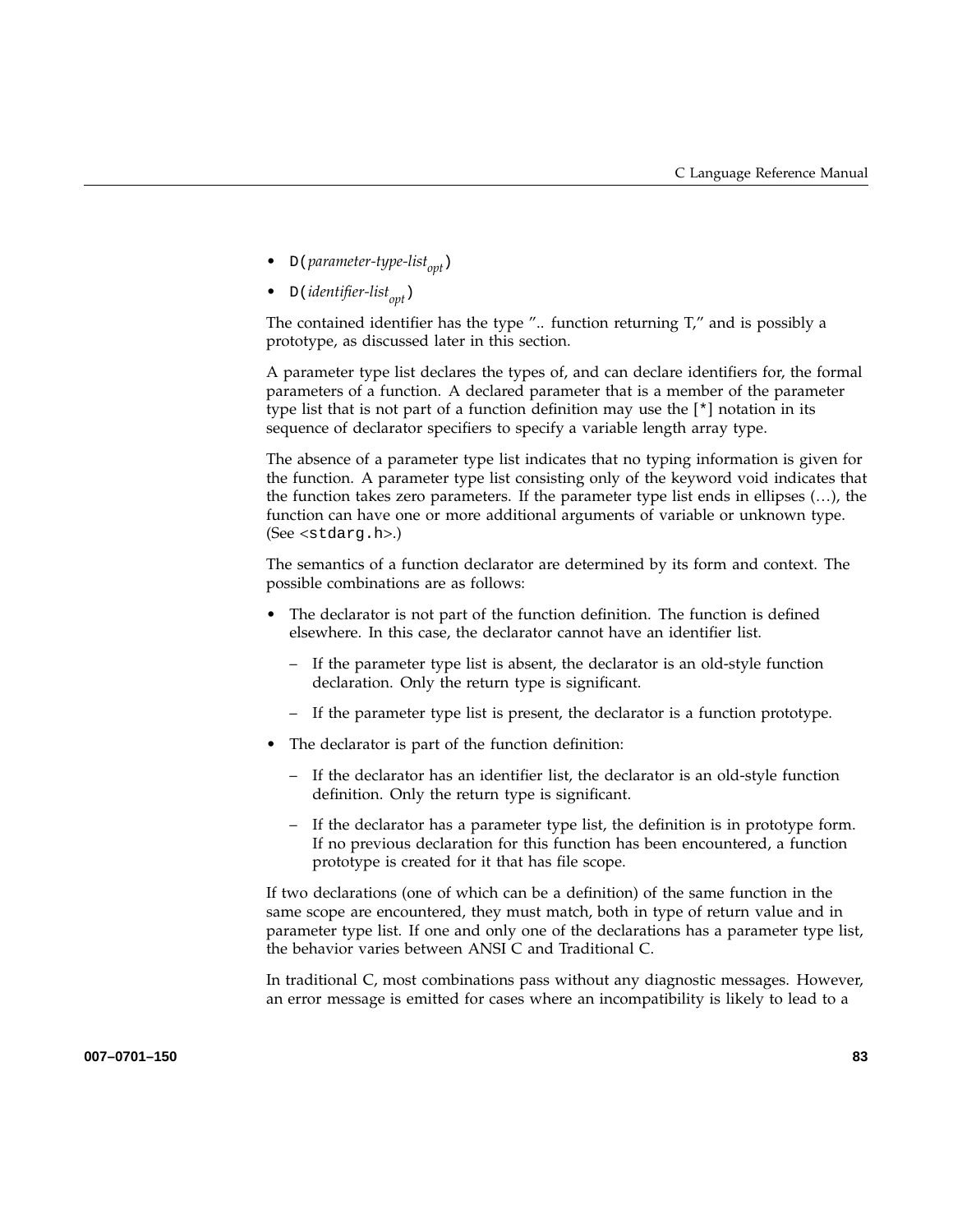run-time failure. For example, a float type in a parameter type list of a function prototype is incompatible with any old-style declaration for the same function; therefore, SGI considers such redeclarations erroneous.

In ANSI C, if the type of any parameter declared in the parameter type list is other than that which would be derived using the default argument promotions, an error is posted. Otherwise, a warning is posted and the function prototype remains in scope.

In all cases, the type of the return value of duplicate declarations of the same function must match, as must the use of ellipses.

When a function is invoked for which a function prototype is in scope, an attempt is made to convert each actual parameter to the type of the corresponding formal parameter specified in the function prototype, superseding the default argument promotions. In particular, floats specified in the type list are not converted to double before the call. If the list terminates with an ellipsis (...), only the parameters specified in the prototype have their types checked; additional parameters are converted according to the default argument promotions (discussed in "Type Qualifiers", page 77). Otherwise, the number of parameters appearing in the parameter list at the point of call must agree in number with those in the function prototype.

The following are two examples of function prototypes:

double foo(int *\*first*, float *second*, ... ); int \*fip(int a, long l, int (\*ff)(float));

The first prototype declares a function foo() which returns a double and has (at least) two parameters: a pointer to an int and a float. Further parameters can appear in a call of the function and are unspecified. The default argument promotions are applied to any unspecified arguments. The second prototype declares a function  $fip()$ , which returns a pointer to an int. The function  $fip()$  has three parameters: an int, a long, and a pointer to a function returning an int that has a single (float) argument.

#### **Prototyped Functions Summarized**

When a function call occurs, each argument is converted using the default argument promotions unless that argument has a type specified in a corresponding in-scope prototype for the function being called. It is easy to envision situations that could prove disastrous if some calls to a function are made with a prototype in-scope and some are not. Unexpected results can also occur if a function is called with different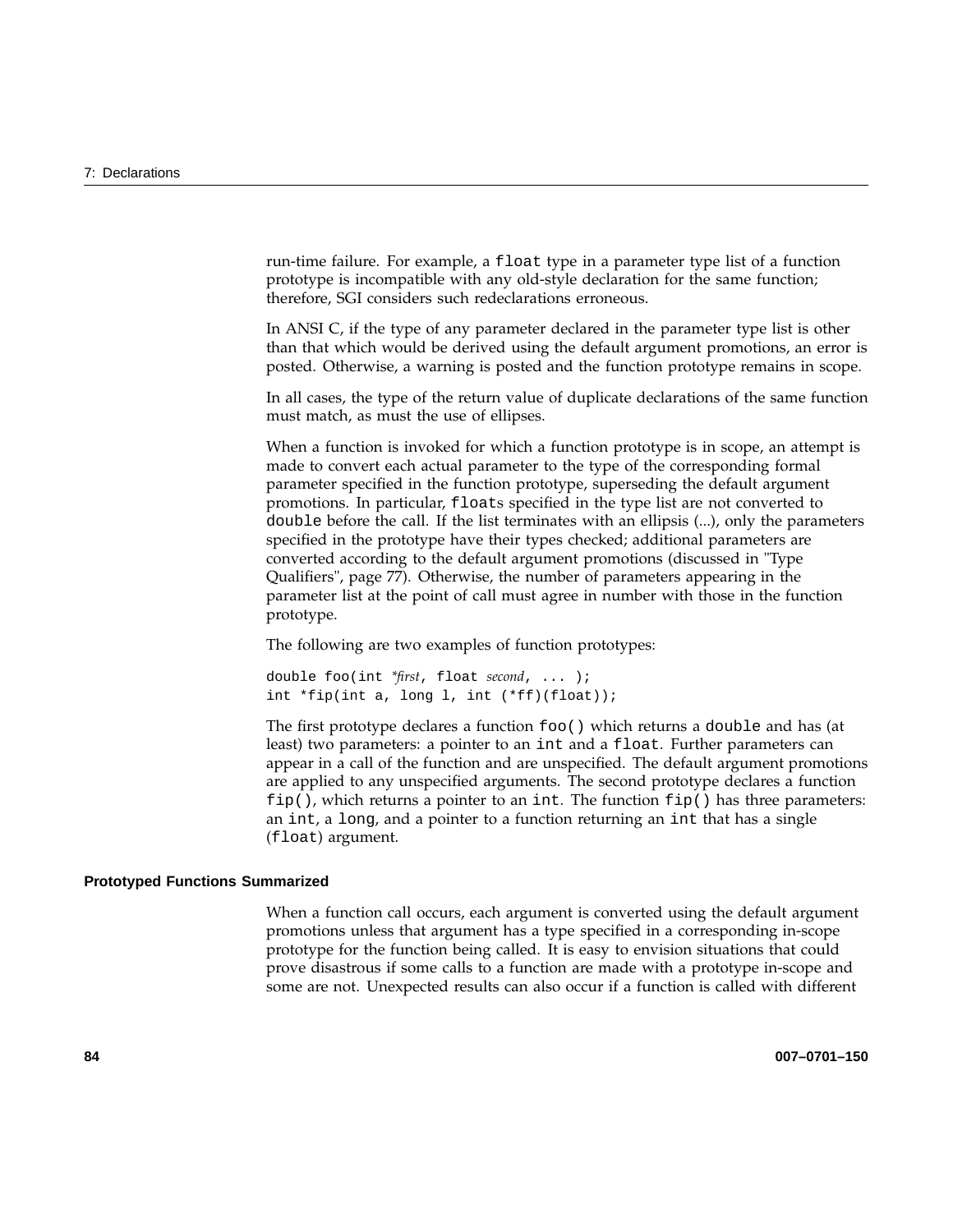prototypes in scope. Therefore, if a function is prototyped, it is extremely important to make sure that all invocations of the function use the prototype.

In addition to adding a new syntax for external declarations of functions, prototypes have added a new syntax for external definitions of functions. This syntax is termed "function prototype form." It is highly important to define prototyped functions using a parameter type list rather than a simple identifier list if the parameters are to be received as intended.

In ANSI C, unless the function definition has a parameter type list, it is assumed that arguments have been promoted according to the default argument promotions. Specifically, an in-scope prototype for the function at the point of its definition has no effect on the type of the arguments that the function expects.

The compilers issue error diagnostics when argument-type mismatches are likely to result in faulty run-time behavior.

#### **Restrictions on Declarators**

Not all the possibilities allowed by the syntax of declarators are permitted. The following restrictions apply:

- Functions cannot return arrays or functions although they can return pointers.
- No arrays of functions exist although arrays of pointers to functions can exist.
- A structure or union cannot contain a function, but it can contain a pointer to a function.

As an example, the following declaration declares an integer i; a pointer to an integer, ip; a function returning an integer,  $f(.)$ ; a function returning a pointer to an integer,  $fip()$ ; and a pointer to a function that returns an integer,  $pfi$ :

int i, \*ip, f(), \*fip(), (\*pfi)();

It is especially useful to compare the last two. The binding of \*fip() is *\*(*fip()). The declaration suggests, and the same construction in an expression requires, the calling of a function  $f$ ip(), and then using indirection through the (pointer) result to yield an integer. In the declarator  $\star$ pfi)(), the extra parentheses are necessary, because they are also in an expression, to indicate that indirection through a pointer to a function yields a function, which is then called and returns an integer.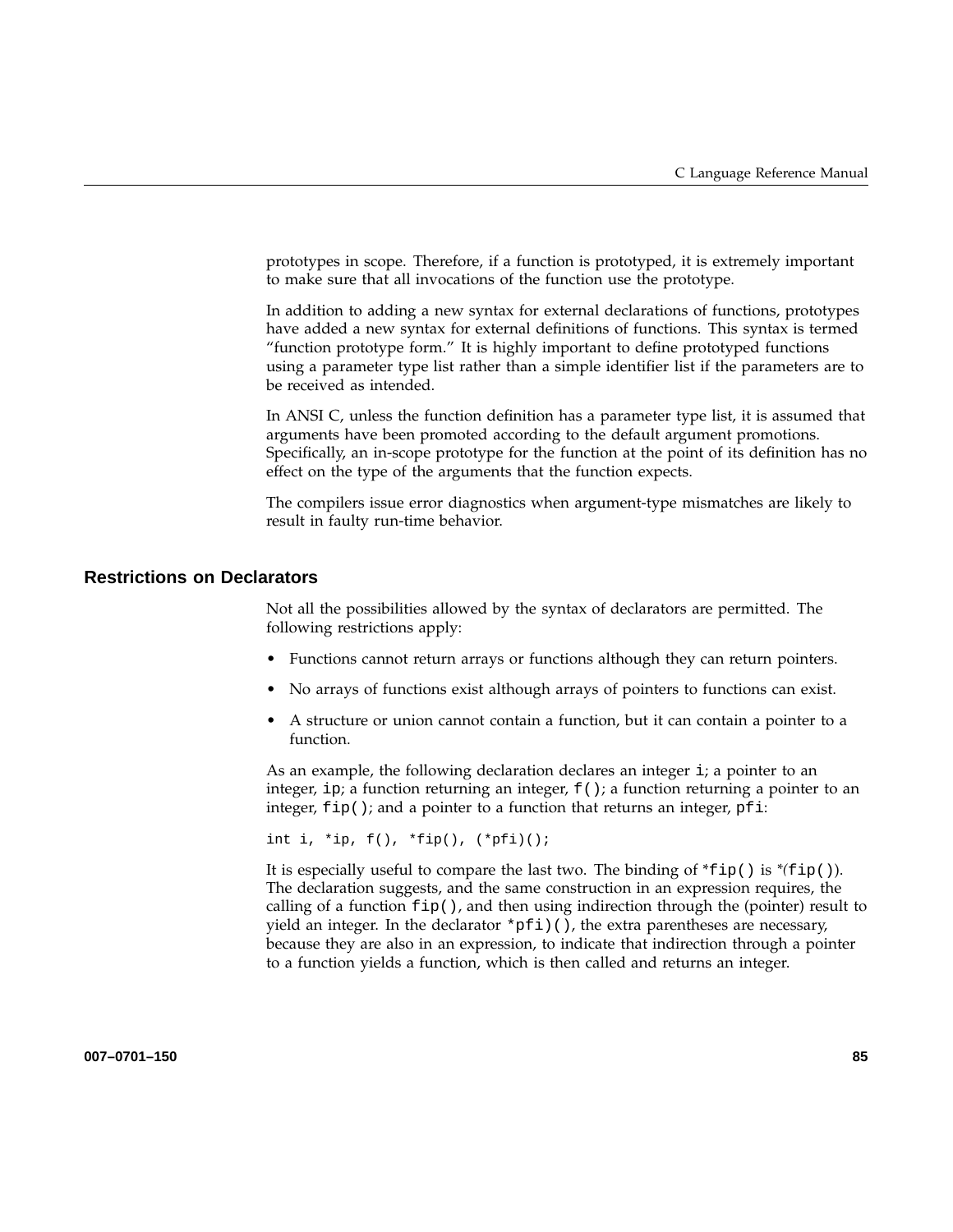## **Type Names**

In several contexts (for example, to specify type conversions explicitly by means of a cast, in a function prototype, and as an argument of sizeof), it is best to supply the name of a data type. This naming is accomplished using a "type name," whose syntax is a declaration for an object of that type without the identifier.

The syntax for type names is as follows:

| specifier-qualifier-list abstract-declarator <sub>opt</sub>         |
|---------------------------------------------------------------------|
| pointer                                                             |
| $\emph{pointer}_{\emph{opt}}$ direct-abstract-declarator            |
| (abstract-declarator)                                               |
| $direct-abstraction_{opt}$ [constant-expression <sub>opt</sub> ]    |
| direct-abstract-declarator $_{opt}$ (parameter-type-list $_{opt}$ ) |
|                                                                     |

The type name created can be used as a synonym for the type of the omitted identifier. The syntax indicates that a set of empty parentheses in a type name is interpreted as function with no parameter information rather than as redundant parentheses surrounding the (omitted) identifier.

Examples of type names are shown in Table 7-1, page 86.

**Table 7-1** Examples of Type Names

| Type           | Description                                               |
|----------------|-----------------------------------------------------------|
| int            | Integer                                                   |
| int *          | Pointer to integer                                        |
| int $*[3]$     | Array of three pointers to integers                       |
| int $(*)$ [3]  | Pointer to an array of three integers                     |
| $int * (void)$ | Function with zero arguments returning pointer to integer |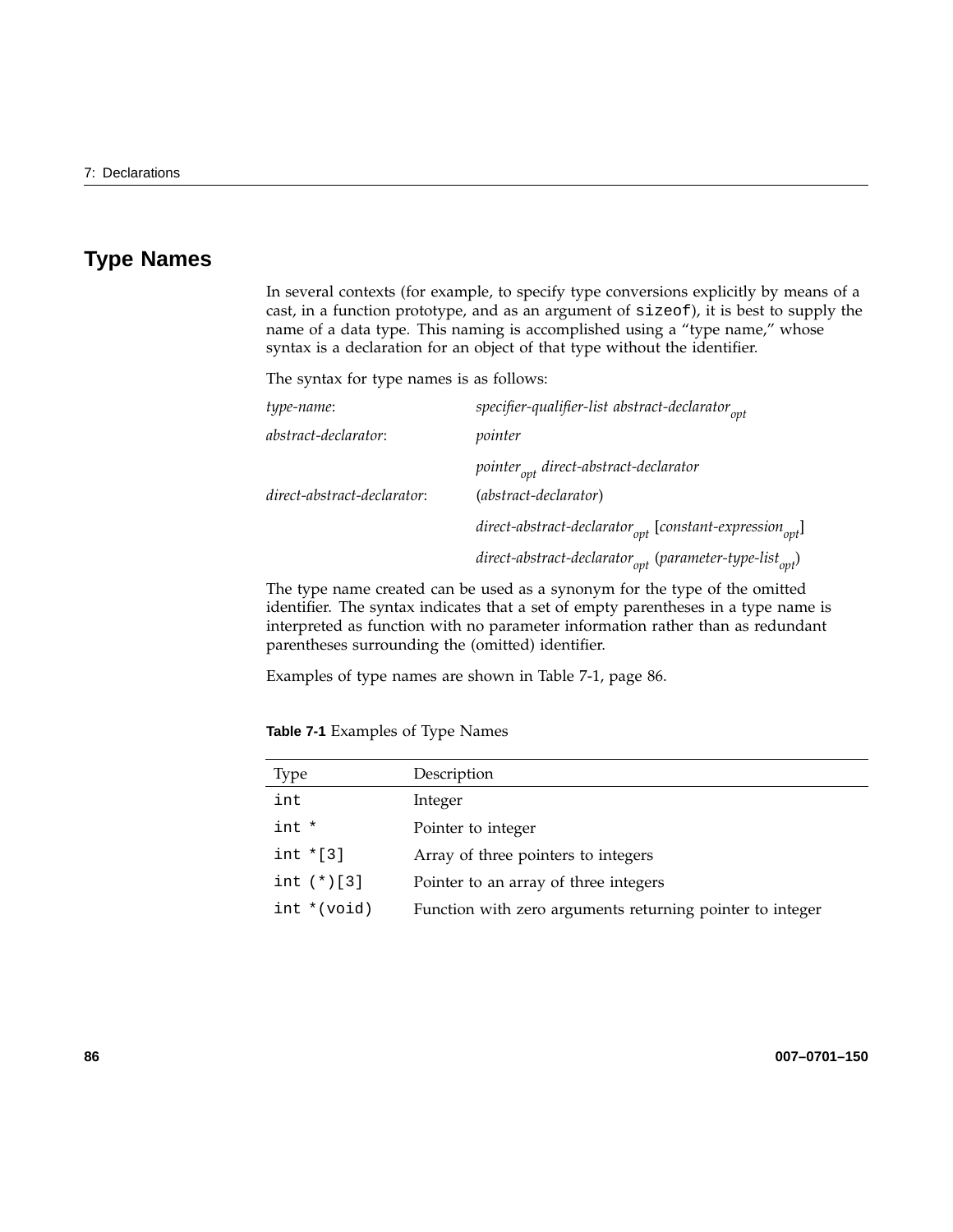| <b>Type</b>                        | Description                                                                                                        |
|------------------------------------|--------------------------------------------------------------------------------------------------------------------|
| int<br>$(*)$ (float,<br>$\ldots$ ) | Pointer to function returning an integer, that has a variable<br>number of arguments the first of which is a float |
| int $(*[3])()$                     | Array of three pointers to functions returning an integer for<br>which no parameter type information is given      |

## **Implicit Declarations**

It is not always necessary to specify both the storage class and the type of identifiers in a declaration. The storage class is supplied by the context in external definitions, and in declarations of formal parameters and structure members. Missing storage class specifiers appearing in declarations outside of functions are assumed to be extern (see "External Name Changes", page 20, for details. Missing type specifiers in this context are assumed to be int. In a declaration inside a function, if a type but no storage class is indicated, the identifier is assumed to be auto. An exception to the latter rule is made for functions because auto functions do not exist. If the type of an identifier is "function returning <*type*>", it is implicitly declared to be extern.

In an expression, an identifier followed by a left parenthesis (indicating a function call) that is not already declared is implicitly declared to be of type function returning int.

### **typedef**

Declarations with the storage class specifier typedef do not define storage. A typedef has the following syntax:

*typedef-name*: *identifier*

An identifier appearing in a typedef declaration becomes a synonym for the type rather than becoming an object with the given type. For example, if the int type specifier in the following example were preceded with typedef, the identifier declared as an object would instead be declared as a synonym for the array type:

int intarray[10]];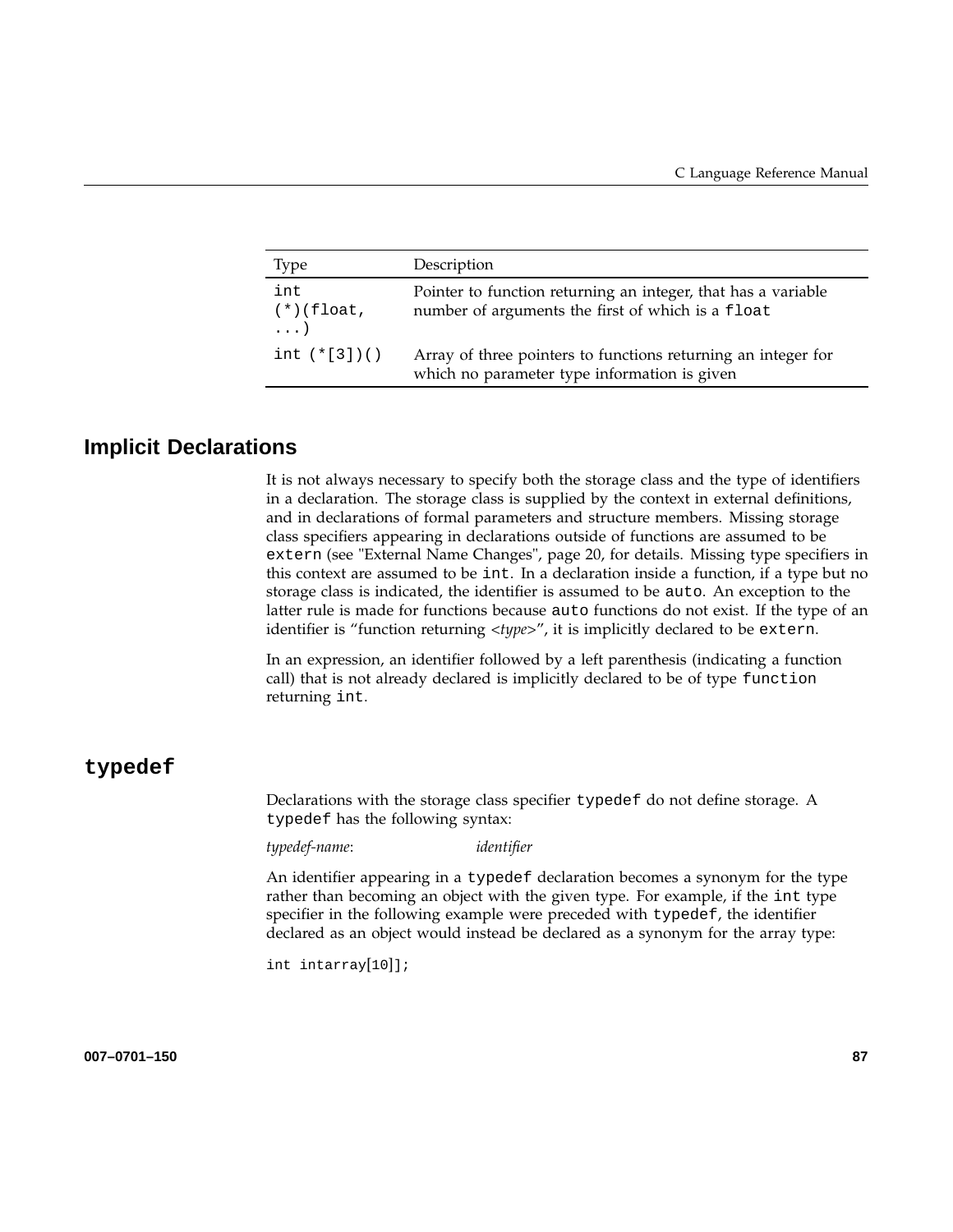This can appear as shown below:

typedef int intarray[10];

intarray could then be used as if it were a basic type, as in the following:

intarray ia;

In the following example, the last three declarations are legal. The type of distance is int, that of metricp is pointer to int, and that of  $z$  is the specified structure. The zp is a pointer to such a structure:

```
typedef int MILES, *KLICKSP;
typedef struct {
double re, im;
}
complex;
MILES distance;
extern KLICKSP metricp;
```
complex z, \*zp;

The typedef does not introduce brand-new types, only synonyms for types that could be specified in another way. For instance, in the preceding example, distance is considered to have the same type as any other int object.

typedef declarations that specify a variably modified type have block scope. The array size specified by the variable length array type is evaluated at the time the type definition is declared and not at the time it is used as a type specifier in an actual declarator.

## **Initialization**

A declaration of an object or of an array of unknown size can specify an initial value for the identifier being declared. The initializer is preceded by = and consists of an expression or a list of values enclosed in nested braces:

*initializer*: *assignment-expression*

{*initializer-list*}

**88 007–0701–150**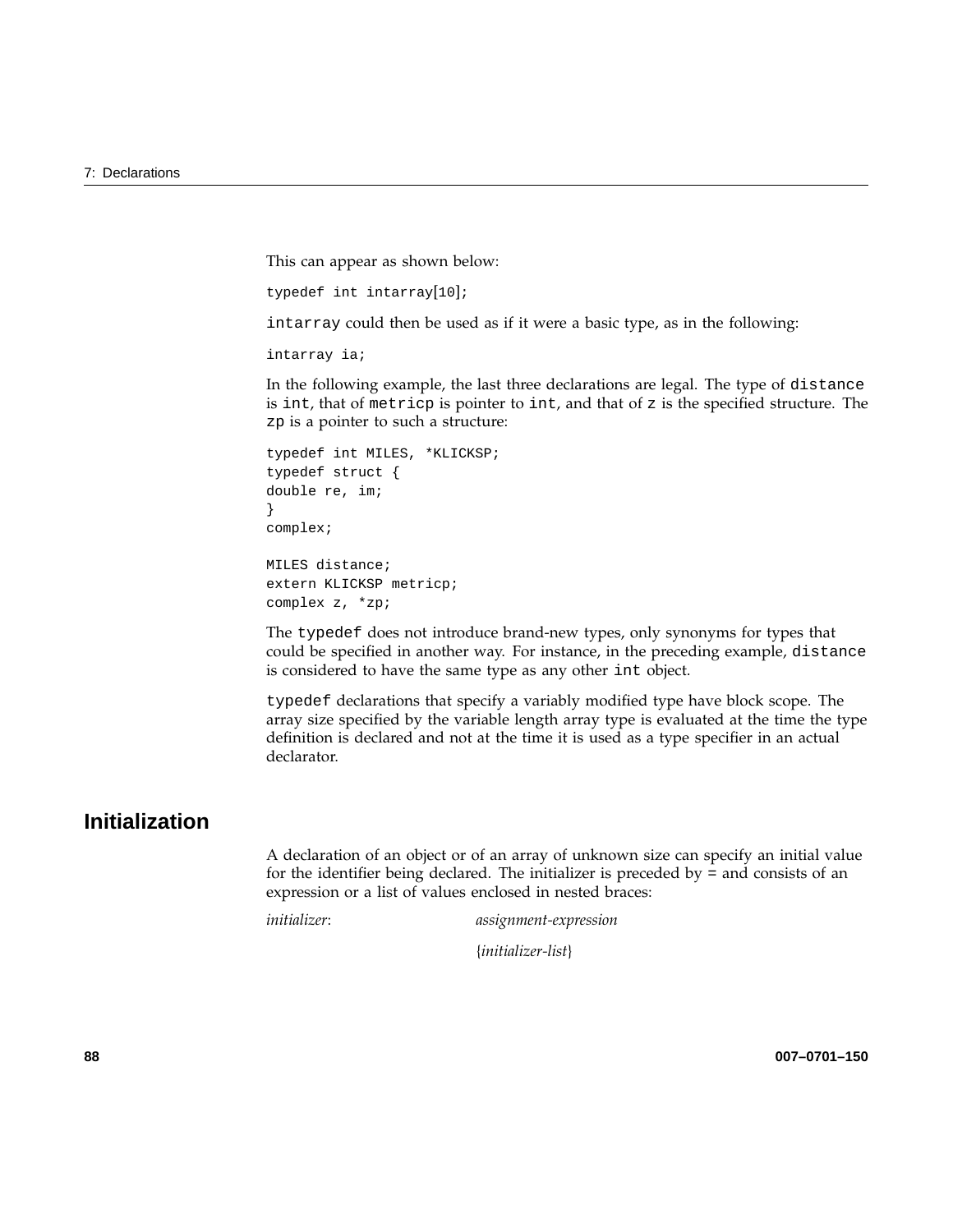*initializer-list*: *initializer*

*initializer-list , initializer*

There cannot be more initializers than there are objects to be initialized. All the expressions in an initializer for an object of static storage duration must be constant expressions (see "Primary Expressions", page 51). Objects with automatic storage duration can be initialized by arbitrary expressions involving constants and previously declared variables and functions, except for aggregate initialization, which can include only constant expressions.

Identifiers declared with block scope and either external or internal linkage (that is, objects declared in a function with the storage class specifier extern) cannot be initialized.

Variables of static storage duration that are not explicitly initialized are implicitly initialized to zero. The value of automatic and register variables that are not explicitly initialized is undefined.

When an initializer applies to a scalar (a pointer or an object of arithmetic type; see "Derived Types", page 40), it consists of a single expression, perhaps in braces. The initial value of the object is taken from the expression. With the exception of type qualifiers associated with the scalar, which are ignored during the initialization, the same conversions as for assignment are performed.

#### **Initialization of Aggregates**

In traditional C, it is illegal to initialize a union. It is also illegal to initialize a struct of automatic storage duration.

In ANSI C, objects that are struct or union types can be initialized, even if they have automatic storage duration. unions are initialized using the type of the first named element in their declaration. The initializers used for a struct or union of automatic storage duration must be constant expressions if they are in an initializer list. If the struct or union is initialized using an assignment expression, the expression need not be constant.

When the declared variable is a struct or array, the initializer consists of a brace-enclosed, comma-separated list of initializers for the members of the aggregate written in increasing subscript or member order. If the aggregate contains subaggregates, this rule applies recursively to the members of the aggregate.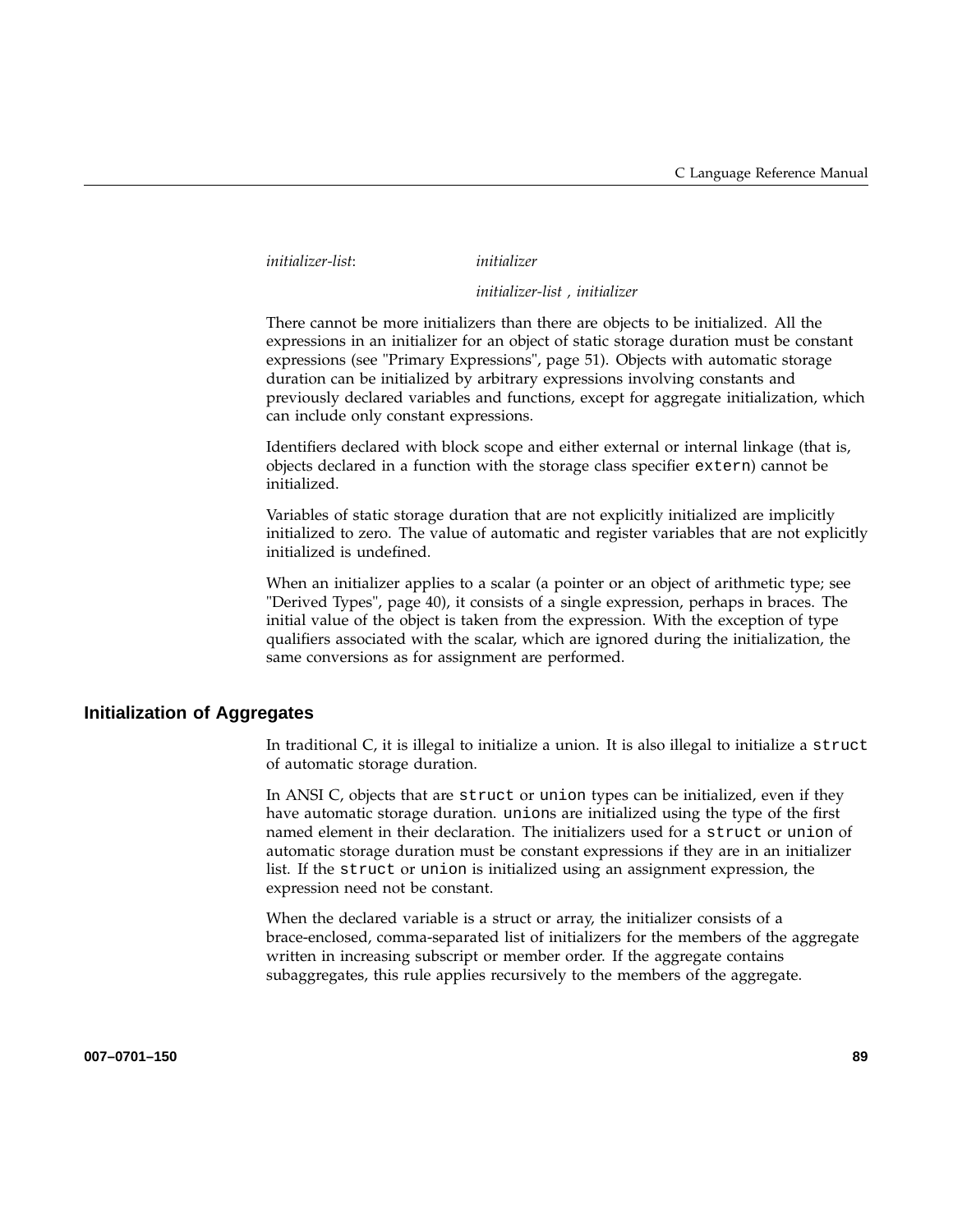If the initializer of a subaggregate or union begins with a left brace, its initializers consist of all the initializers found between the left brace and the matching right brace. If, however, the initializer does not begin with a left brace, then only enough elements from the list are taken to account for the members of the subaggregate; any remaining members are left to initialize the next member of the aggregate of which the current subaggregate is a part.

Within any brace-enclosed list, there should not be more initializers than members. If there are fewer initializers in the list than there are members of the aggregate, then the aggregate is padded with zeros.

Unnamed struct or union members are ignored during initialization.

In ANSI C, if the variable is a union, the initializer consists of a brace-enclosed initializer for the first member of the union. Initialization of struct or union objects with automatic storage duration can be abbreviated as a simple assignment of a compatible struct or union object.

A final abbreviation allows a char array to be initialized by a string literal. In this case, successive characters of the string literal initialize the members of the array.

In ANSI C, an array of wide characters (that is, whose element type is compatible with wchar\_t) can be initialized with a wide string literal (see "String Literals", page 28).

#### **Examples of Initialization**

The following example declares and initializes  $x$  as a one-dimensional array that has three members, because no size was specified and there are three initializers:

```
int x[] = \{ 1, 3, 5 \};
```
The next example shows a completely bracketed initialization: 1, 3, and 5 initialize the first row of the array  $y[0]$ , namely  $y[0][0]$ ,  $y[0][1]$ , and  $y[0][2]$ . Likewise, the next two lines initialize  $y[1]$  and  $y[2]$ . The initializer ends early, and therefore, y[3] is initialized with 0:

```
float y[4][3] ={
     {1, 3, 5}{2, 4, 6}{3, 5, 7}};
```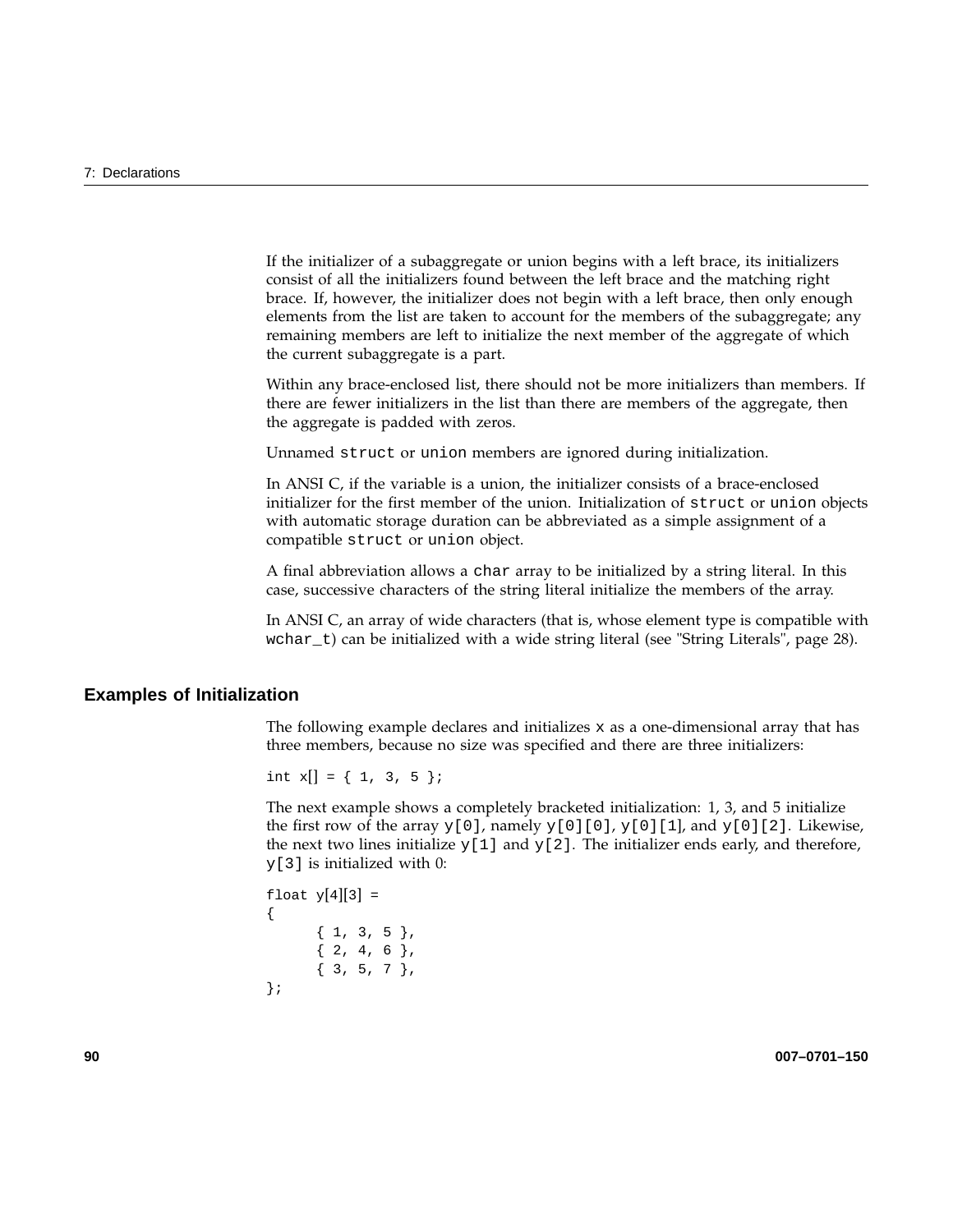The next example achieves precisely the same effect. The initializer for y begins with a left brace but that for  $y[0]$  does not; therefore, three elements from the list are used. Likewise, the next three are taken successively for  $y[1]$  and  $y[2]$ :

```
float y[4][3] =
{
      1, 3, 5, 2, 4, 6, 3, 5, 7
};
```
The next example initializes the first column of  $y$  (regarded as a two-dimensional array) and leaves the rest 0:

```
float y[4][3] = {
      { 1 }, { 2 }, { 3 }, { 4 }};
```
The following example demonstrates the ANSI C rules. A union object, dc\_u, is initialized by using the first element only:

```
union dc_u {
      double d;
      char *cptr;
};
```
union dc\_u dc0 = {  $4.0$  };

The final example shows a character array whose members are initialized with a string literal. The length of the string (or size of the array) includes the terminating NULL character, \0:

```
char msg[] = "Syntax error on line s\n\ni";
```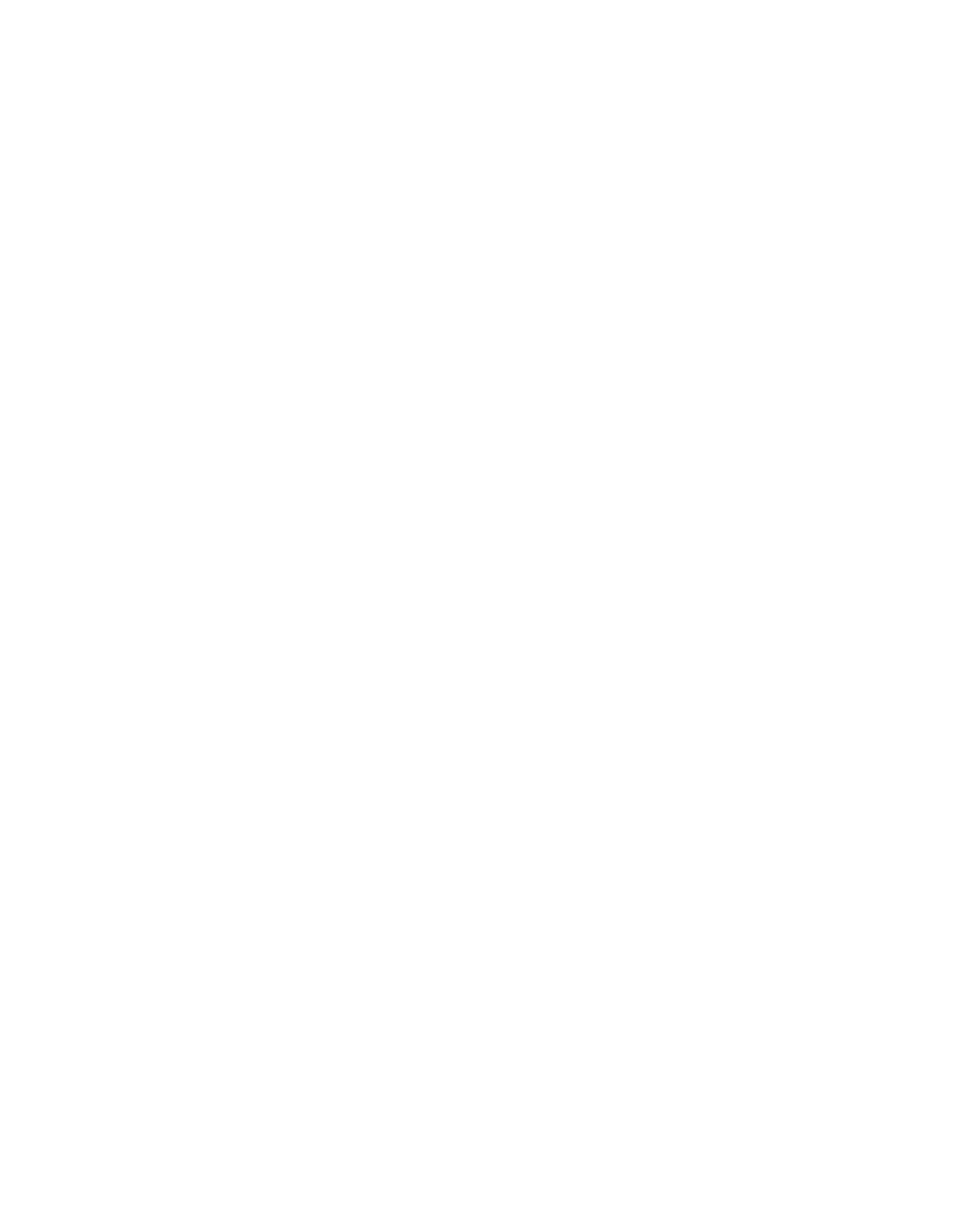*Chapter 8*

## **Statements**

A statement is a complete instruction to the computer. Except as indicated, statements are executed in sequence. Statements have the following form:

*statement*: *expression-statement compound-statement selection-statement iteration-statement jump-statement labeled-statement*

**Expression Statement**

Most statements are expression statements, which have the following form:

*expression-statement*: *expressionopt;*

Usually expression statements are expressions evaluated for their side effects, such as assignments or function calls. A special case is the null statement, which consists of only a semicolon.

## **Compound Statement or Block**

A compound statement (or block) groups a set of statements into a syntactic unit. The set can have its own declarations and initializers, and has the following form:

| compound-statement: | {declaration-list <sub>ont</sub> statement-list <sub>ont</sub> } |
|---------------------|------------------------------------------------------------------|
| declaration-list:   | declaration                                                      |
|                     | declaration-list declaration                                     |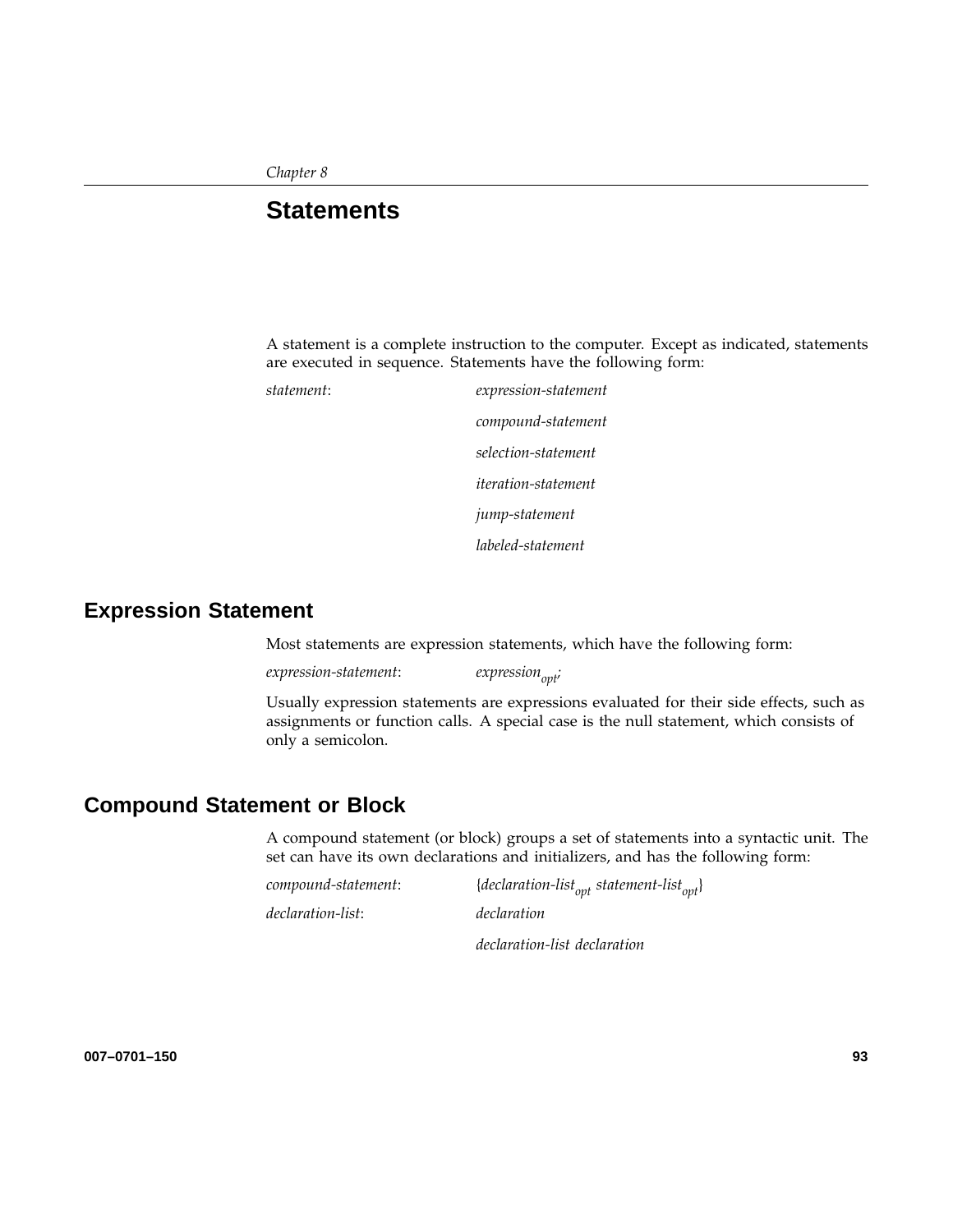*statement-list*: *statement*

*statement-list statement*

Declarations within compound statements have block scope. If any of the identifiers in the declaration list were previously declared, the outer declaration is hidden for the duration of the block, after which it resumes its force. In traditional C, however, function declarations always have file scope whenever they appear.

Initialization of identifiers declared within the block is restricted to those that have no linkage. Thus, the initialization of an identifier declared within the block using the extern specifier is not allowed. These initializations are performed only once, prior to the first entry into the block, for identifiers with static storage duration. For identifiers with automatic storage duration, it is performed each time the block is entered at the top. It is currently possible (but a bad practice) to transfer into a block; in that case, no initializations are performed.

## **Selection Statements**

Selection statements include if and switch statements and have the following form:

| selection-statement: | if (expression) statement                |
|----------------------|------------------------------------------|
|                      | if (expression) statement else statement |
|                      | switch (expression) statement            |

Selection statements choose one of a set of statements to execute, based on the evaluation of the expression. The expression is referred to as the controlling expression.

#### **if Statement**

The controlling expression of an if statement must have scalar type.

For both forms of the if statement, the first statement is executed if the controlling expression evaluates to nonzero. For the second form, the second statement is executed if the controlling expression evaluates to zero. An else clause that follows multiple sequential else-less if statements is associated with the most recent if statement in the same block (that is, not in an enclosed block).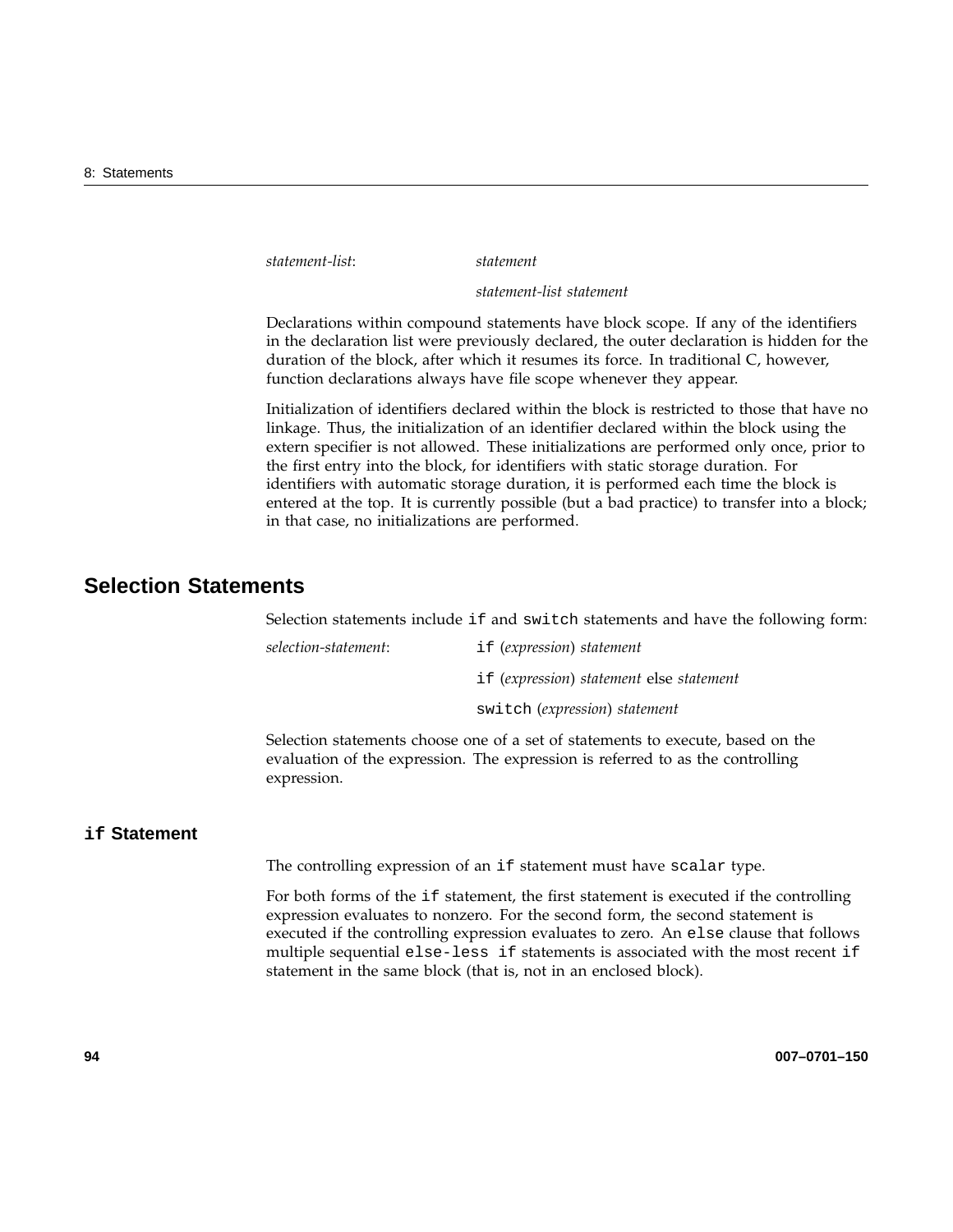### **switch Statement**

The controlling expression of a switch statement must have integral type. The statement is typically a compound statement, some of whose constituent statements are labeled case statements (see "Labeled Statements", page 98, and "continue Statement", page 97, respectively).

The following is a simple example of a complete switch statement:

```
switch (c) {
     case 'o':
         oflag = TRUE;
         break;
     case 'p':
         pflag = TRUE;
         break;
     case 'r':
         rflag = TRUE;break;
     default :
          (void) fprintf(stderr,
          "Unknown option\n");
          exit(2);
```
## **Iteration Statements**

}

Iteration statements execute the attached statement (called the body) repeatedly until the controlling expression evaluates to zero. In the for statement, the second expression is the controlling expression. The format is as follows:

| iteration-statement: | while (expression) statement                                                                       |
|----------------------|----------------------------------------------------------------------------------------------------|
|                      | do <i>statement</i> while <i>(expression)</i> ;                                                    |
|                      | for (expression <sub>ont</sub> ; expression <sub>ont</sub> ; expression <sub>opt</sub> ) statement |

The controlling expression must have scalar type.

The flow of control in an iteration statement can be altered by a jump statement (see "Jump Statements", page 97).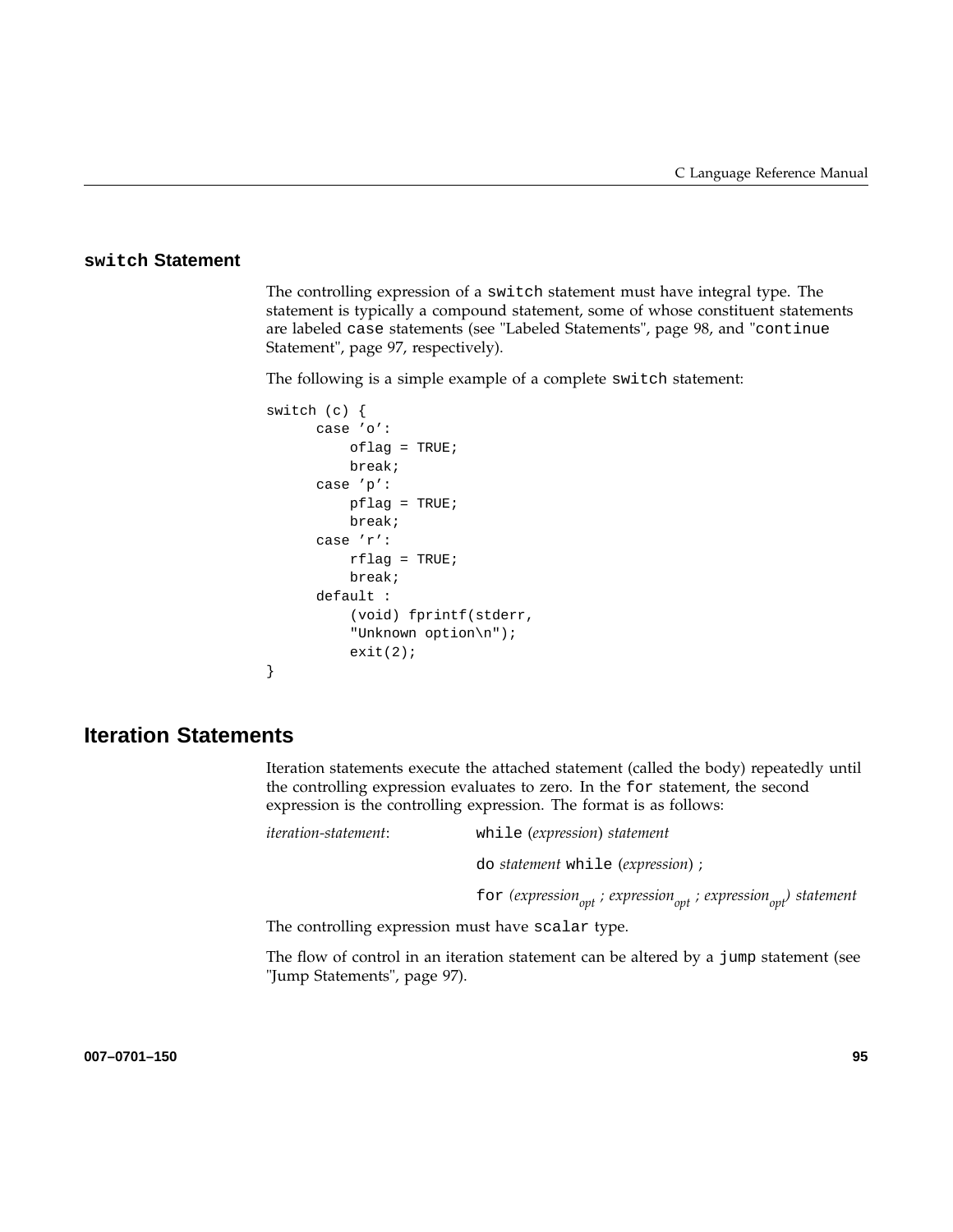### **while Statement**

The controlling expression of a while statement is evaluated before each execution of the body.

### **do Statement**

The controlling expression of a do statement is evaluated after each execution of the body.

### **for Statement**

The for statement has the following form:

for (*expression*<sub>opt</sub>;  $expression_{opt}$ ;  $expression_{opt}$ <sup>\*</sup> *statement*

The first expression specifies initialization for the loop. The second expression is the controlling expression, which is evaluated before each iteration. The third expression often specifies incrementation. It is evaluated after each iteration.

This statement is equivalent to the following:

dropped from the previous expansion.

```
expression-1; while (expression-2)
                            {
                            statement
                            expression-3;
                            }
One exception exists, however. If a continue statement (see "continue Statement",
page 97 is encountered, expression-3 of the for statement is executed prior to the next
```
iteration. Any or all of the expressions can be omitted. A missing *expression-2* makes the implied while clause equivalent to while. Other missing expressions are simply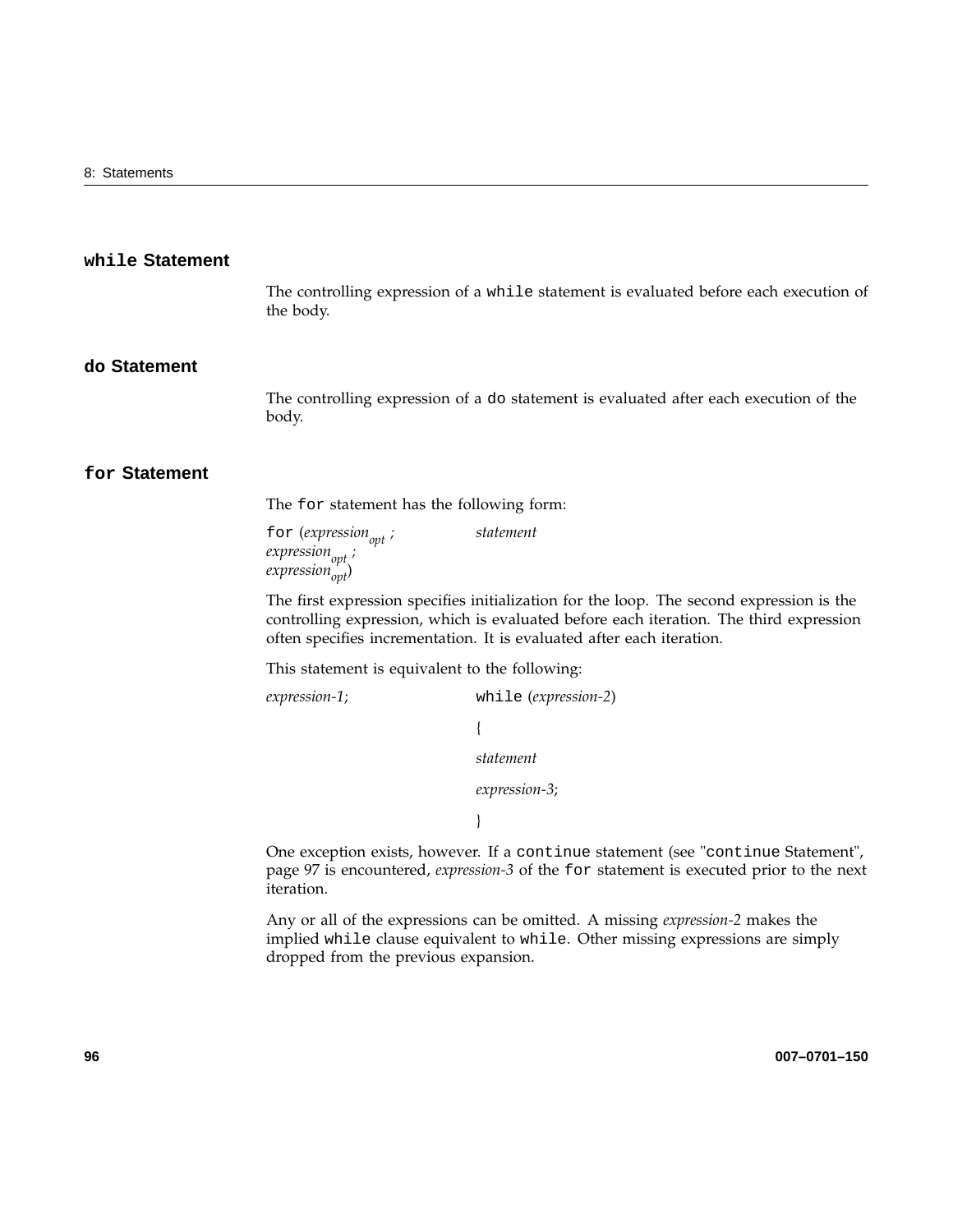## **Jump Statements**

Jump statements cause unconditional transfer of control. The syntax is as follows:

*jump-statement*: goto *identifier*; continue; break; return *expression*<sub>opt</sub>;

### **goto Statement**

Control can be transferred unconditionally by means of a goto statement:

goto *identifier*;

The identifier must name a label located in the enclosing function. If the label has not yet appeared, it is implicitly declared. (See "Labeled Statements", page 98, for more information.)

### **continue Statement**

The continue statement can appear only in the body of an iteration statement. It causes control to pass to the loop-continuation portion of the smallest enclosing while, do, or for statement; that is, to the end of the loop. Consider each of the following statements:

```
while (...)
{
..
contin: ;
}
do {
     ...
     contin: ;
} while (...) ;
for (...) {
```
**007–0701–150 97**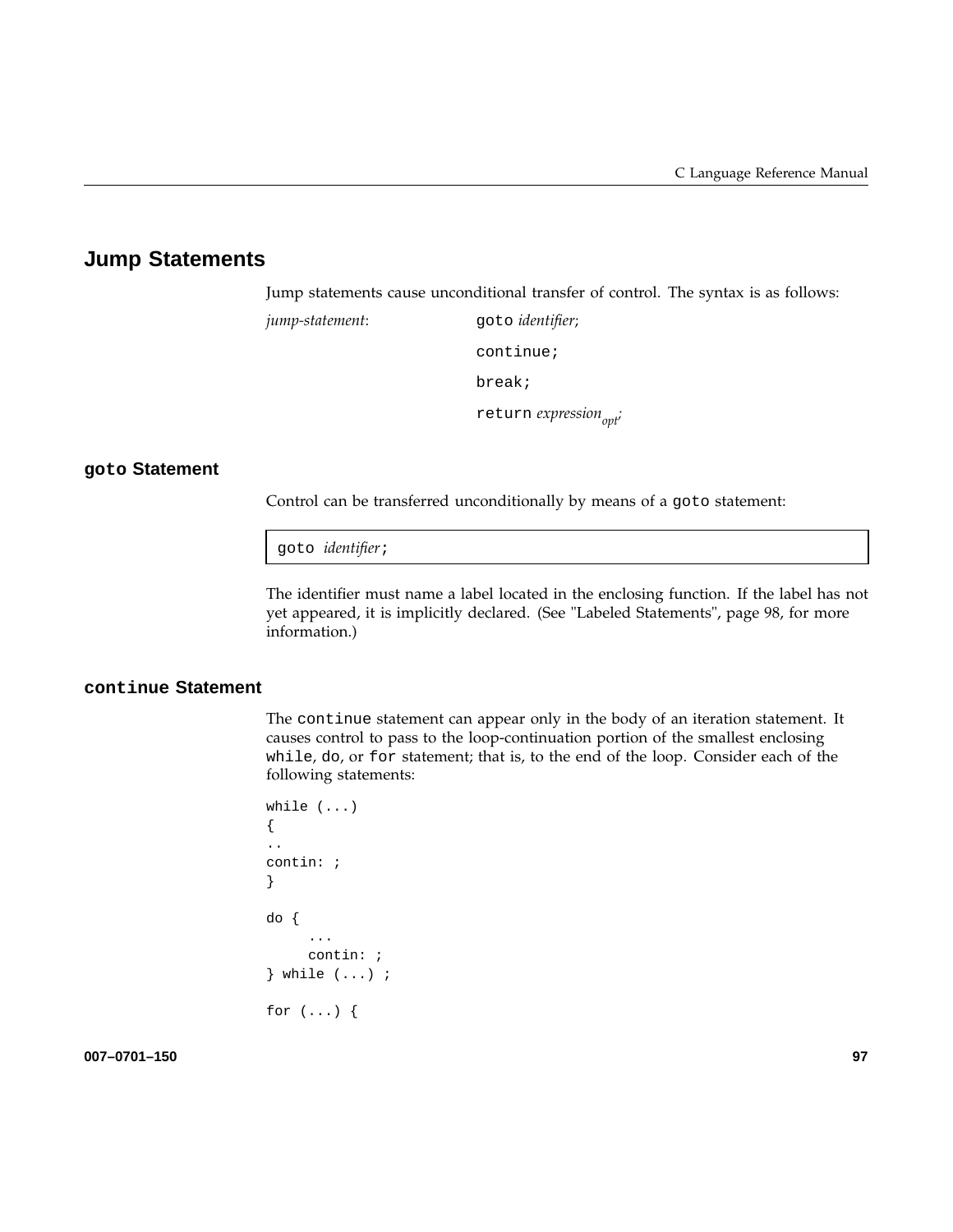```
...
     contin: ;
}
```
A continue is equivalent to goto contin. Following the contin: is a null statement.

A goto statement must not cause a block to be entered by a jump from outside the block to a labeled statement in the block (or an enclosed block) if that block contains the declaration of a variably modified object or variably modified typedef name.

### **break Statement**

The break statement can appear only in the body of an iteration statement or code attached to a switch statement. It transfers control to the statement immediately following the smallest enclosing iteration or switch statement, terminating its execution.

### **return Statement**

A function returns to its caller by means of the return statement. The value of the expression is returned to the caller (after conversion to the declared type of the function), as the value of the function call expression. The return statement cannot have an expression if the type of the current function is void.

If the end of a function is reached before the execution of an explicit return, an implicit return (with no expression) is executed. If the value of the function call expression is used when none is returned, the behavior is undefined.

### **Labeled Statements**

Labeled statements have the following syntax:

*labeled-statement*: *identifier : statement*

case *constant-expression* : *statement*

default : *statement*

A case or default label can appear only on statements that are part of a switch.

**98 007–0701–150**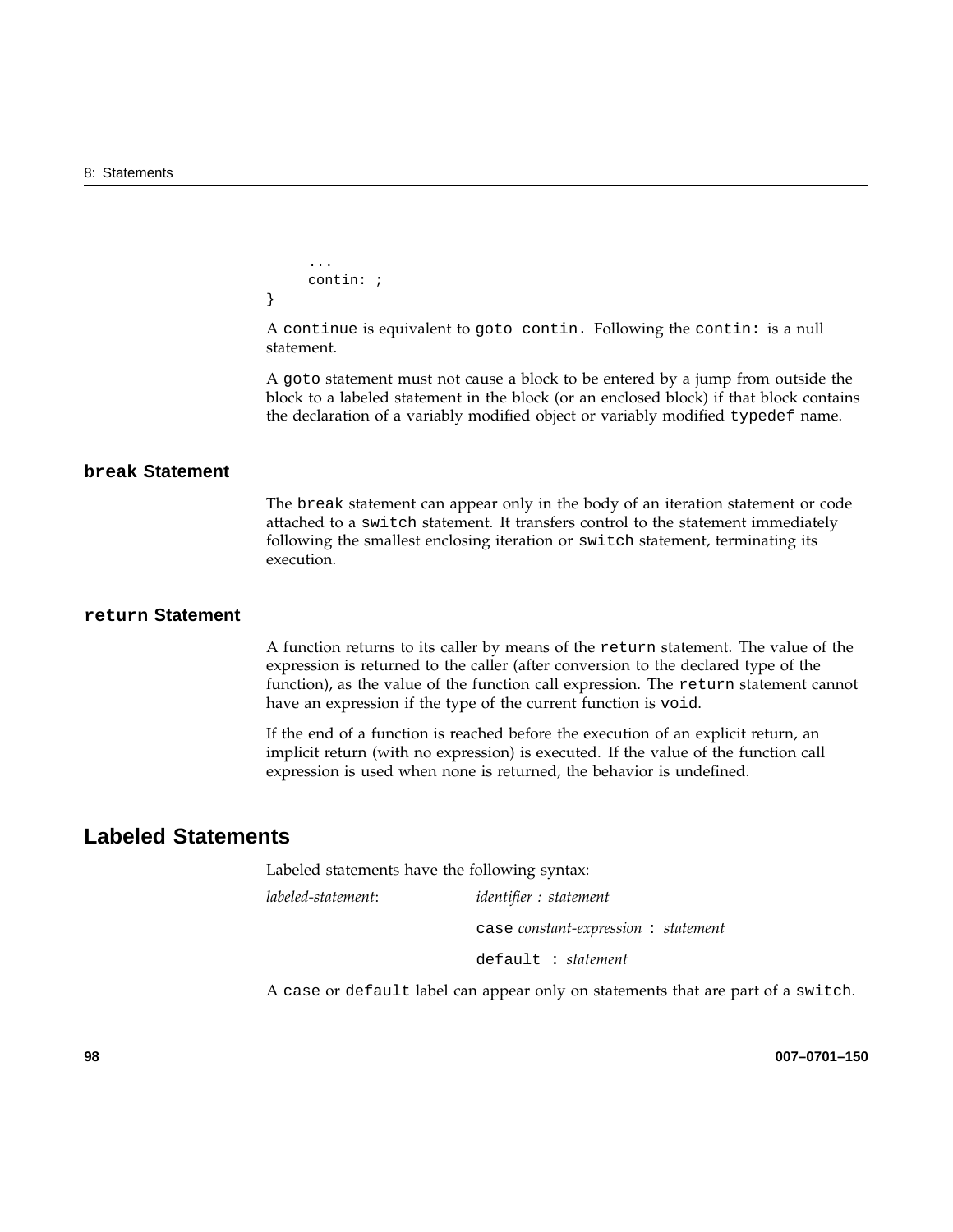Any statement can have a label attached as a simple identifier. The scope of such a label is the current function. Thus, labels must be unique within a function. In traditional C, identifiers used as labels and in object declarations share a name space. Thus, use of an identifier as a label hides any declaration of that identifier in an enclosing scope. In ANSI C, identifiers used as labels are placed in a different name space from all other identifiers and do not conflict. Therefore, the following code fragment is legal in ANSI C but not in traditional C:

```
{
     int foo;
     foo = 1;
     …
     goto foo;
     …
     foo: ;
}
```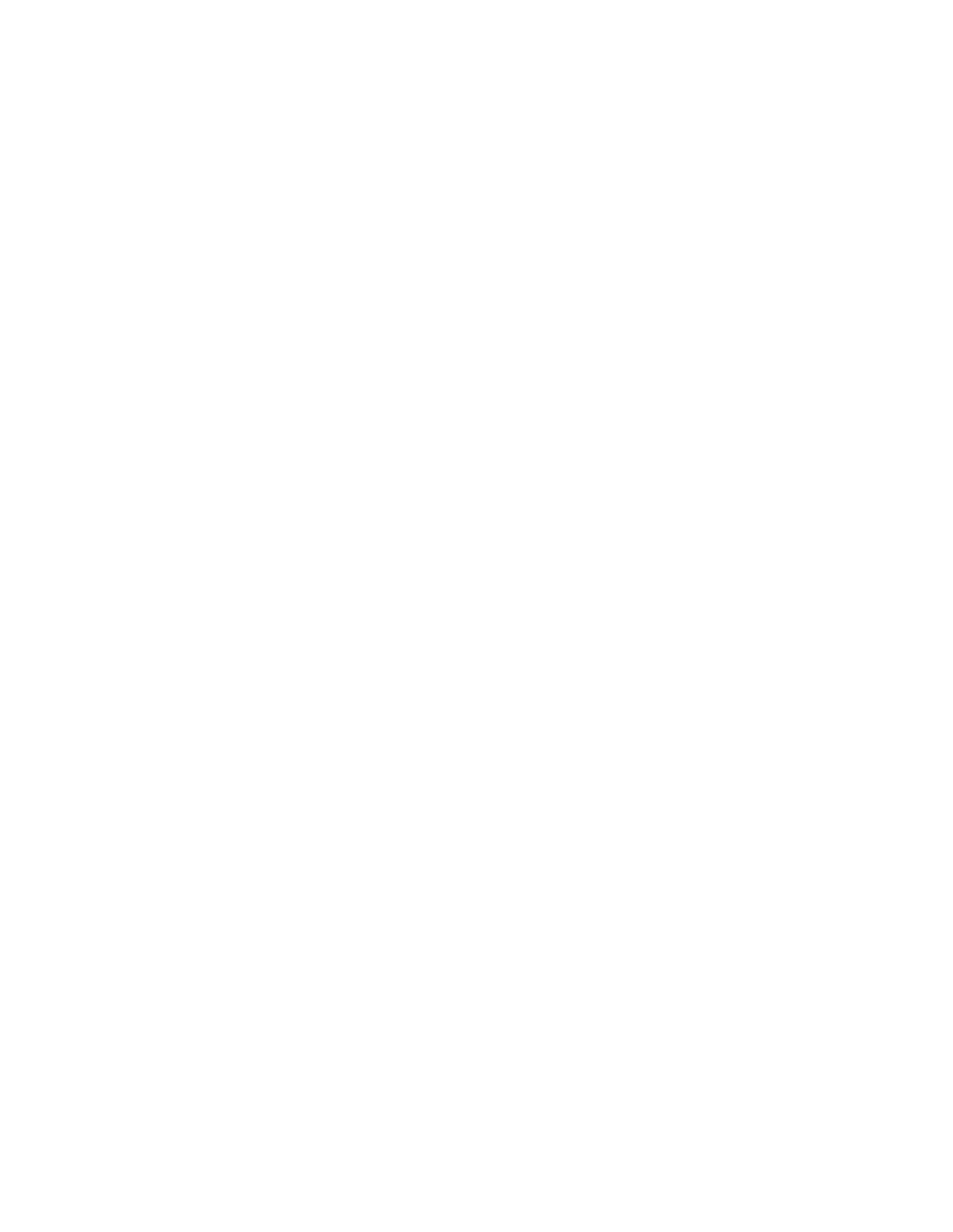*Chapter 9*

# **External Definitions**

A C program consists of a sequence of external definitions. An external declaration becomes an external definition when it reserves storage for the object or function indicated. Within the entire program, all external declarations of the same identifier with external linkage refer to the same object or function. Within a particular translation unit, all external declarations of the same identifier with internal linkage refer to the same object or function. External declarations have the following syntax:

*external declaration*: *function-definition*

*declaration*

The syntax for external definitions that are not functions is the same as the syntax for the corresponding external declarations. The syntax for the corresponding external function definition differs from that of the declaration, because the definition includes the code for the function itself.

## **External Function Definitions**

Function definitions have the following form:

*function-definition*: *declaration-specifiersopt declarator declaration-listopt*

*compound statement*

The form of a declarator used for a function definition can be as follows:

pointer<sub>opt</sub> direct-declarator ( parameter-type-list<sub>opt</sub>) *pointeropt direct-declarator* ( *identifier-listopt*)

In this syntax, the simplest instance of a direct-declarator is an identifier. (For the exact syntax, see "Declarators", page 78.)

The only storage-class specifiers allowed in a function definition are extern and static.

If the function declarator has a parameter type list (see "Declarators", page 78), it is in function prototype form (as discussed in "Function Declarators and Prototypes", page 82), and the function definition cannot have a declaration list. Otherwise, the function

**007–0701–150 101**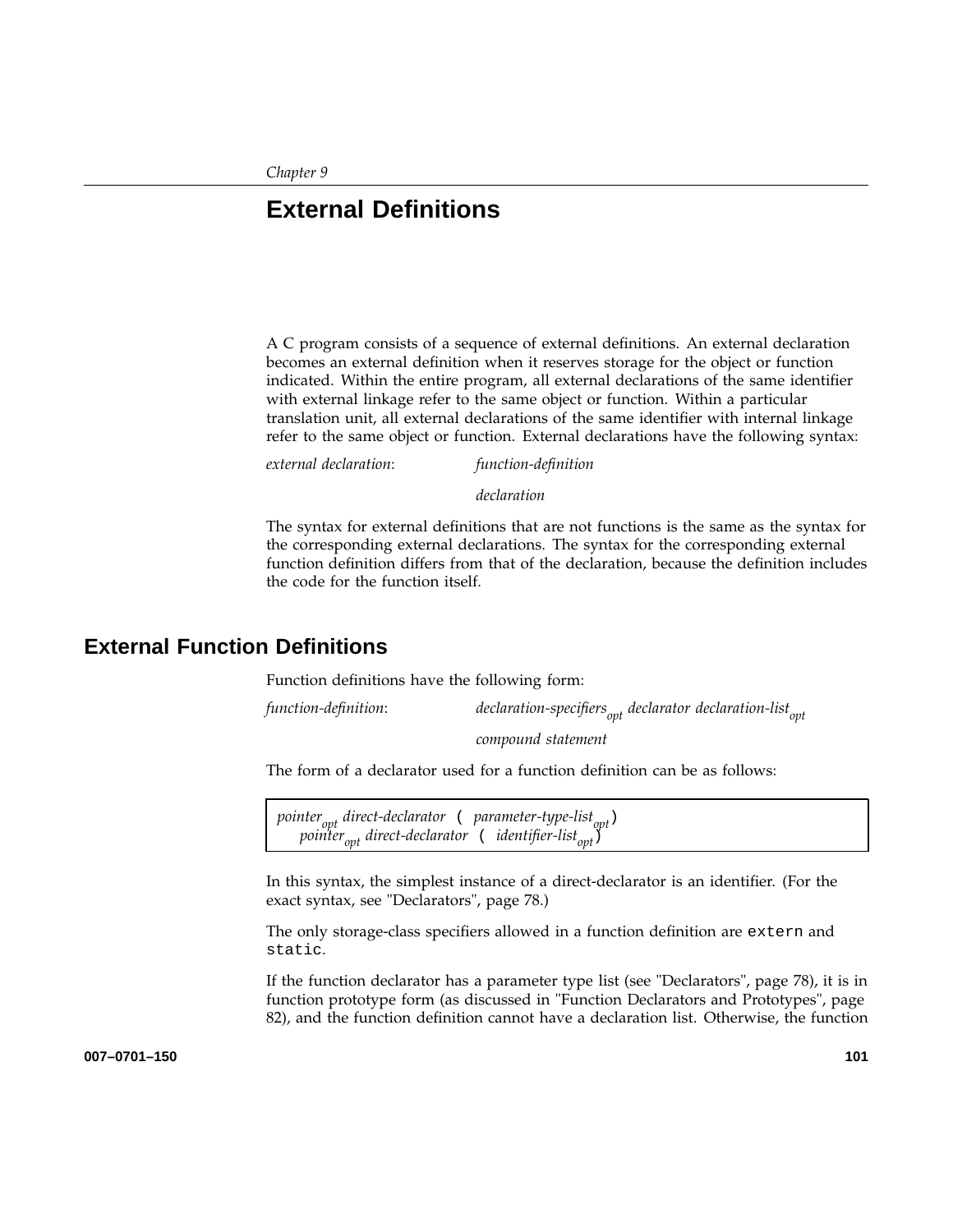declarator has a possibly empty identifier list, and the declaration list declares the types of the formal parameters. register is the only storage class specifier permitted in declarations that are in the declaration list. Any identifiers in the identifier list of the function declarator that do not have their types specified in the declaration list are assumed to have type int.

Each parameter has block scope and automatic storage duration. ANSI C and traditional C place parameters in different blocks. See "Scope", page 31, for details. Each parameter is also an lvalue, but because function calls in C are by value, the modification of a parameter of arithmetic type cannot affect the corresponding argument. Pointer parameters, while unmodifiable for this reason, can be used to modify the objects to which they point.

Argument promotion rules are discussed in "Function Calls", page 52.

The type of a function must be either void or an object type that is not an array.

## **External Object Definitions**

A declaration of an object with file scope that has either an initializer or static linkage is an external object definition.

In ANSI C, a file-scope object declaration with external linkage that is declared without the storage-class specifier extern, and also without an initializer, results in a definition of the object at the end of the translation unit. See the discussion in "Preprocessor Changes", page 7, for more information.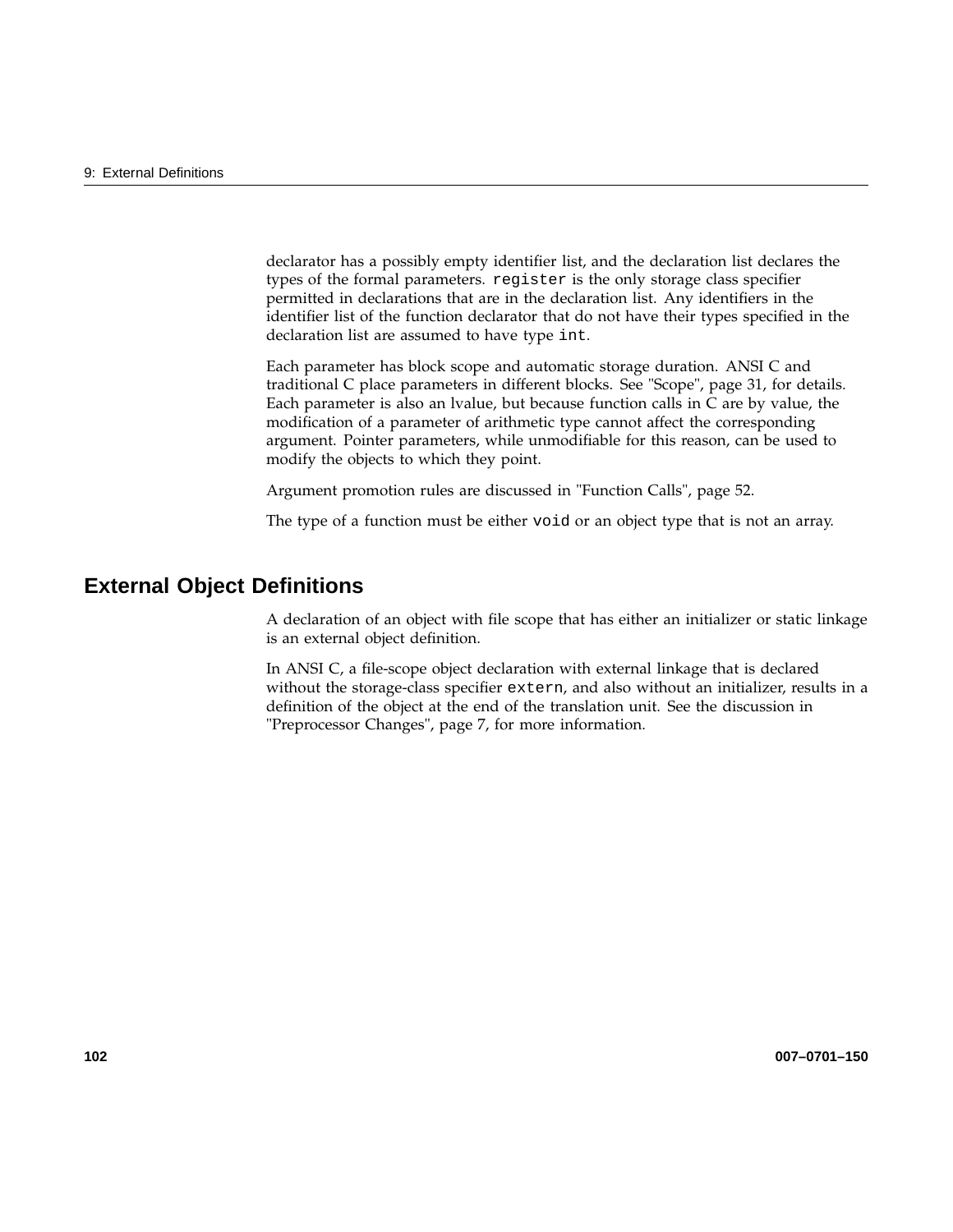# **Multiprocessing Directives**

In addition to the usual interpretation performed by a  $C/C++$  compiler, the multiprocessing C/C++ compiler can process explicit multiprocessing directives to produce code that can run concurrently on multiple processors.

Table 10-1lists the multiprocessing #pragma directives to use when processing code in parallel regions. The multiprocessing compiler does not know whether an automatic parallelization tool, you the user, or a combination of the two put the directives in the code. The multiprocessing C/C++ compiler does not check for or warn against data dependencies or other restrictions that have been violated.

See the *MIPSpro C and C++ Pragmas* for more details.

| #pragma                    | Description                                                                                                                |
|----------------------------|----------------------------------------------------------------------------------------------------------------------------|
| #pragma copyin             | Copies the value from the master thread's version of an -xlocal-linked global<br>variable into the slave thread's version. |
| #pragma critical           | Protects access to critical statements.                                                                                    |
| #pragma enter gate         | Indicates the point that all threads must clear before any threads are allowed to<br>pass the corresponding exit gate.     |
| #pragma exit gate          | Stops threads from passing this point until all threads have cleared the<br>corresponding enter gate.                      |
| #pragma independent        | Starts an independent code section that executes in parallel with other code in<br>the parallel region.                    |
| #pragma local              | Tells the compiler the names of all the variables that must be local to each thread.                                       |
| #pragma no side<br>effects | Tells the compiler to assume that all of the named functions are safe to execute<br>concurrently.                          |
| #pragma one processor      | Causes the next statement to be executed on only one processor.                                                            |
| #pragma parallel           | Marks the start of a parallel region.                                                                                      |
| #pragma pfor               | Marks a for loop to run in parallel.                                                                                       |

**Table 10-1** Multiprocessing C/C++ Compiler Directives

**007–0701–150 103**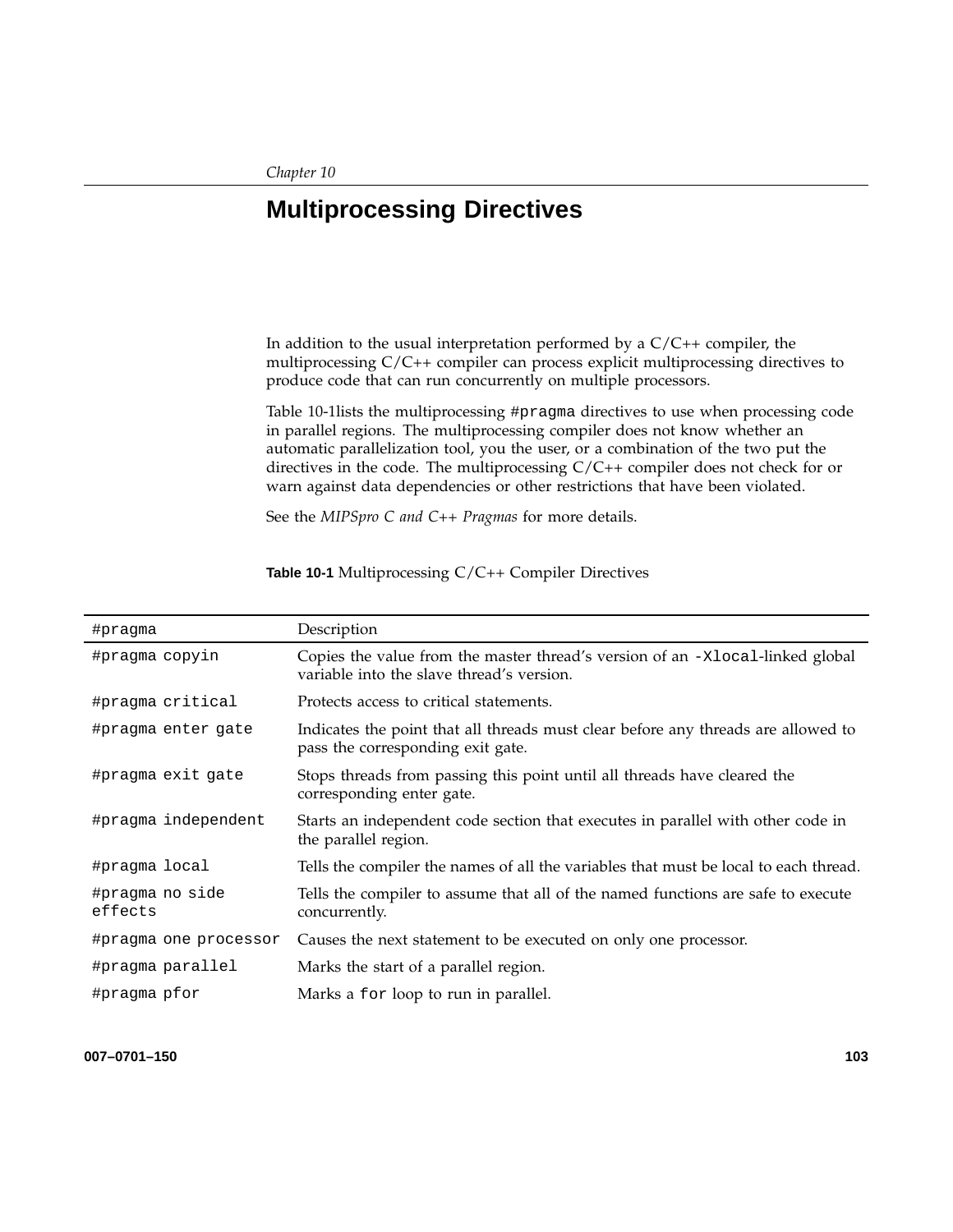| #pragma                   | Description                                                                    |
|---------------------------|--------------------------------------------------------------------------------|
| #pragma set chunksize     | Tells the compiler which values to use for chunksize.                          |
| #pragma set<br>numthreads | Tells the compiler which values to use for numthreads.                         |
| #pragma set schedtype     | Tells the compiler which values to use for schedtype.                          |
| #pragma shared            | Tells the compiler the names of all the variables that the threads must share. |
| #pragma synchronize       | Stops threads until all threads reach here.                                    |

## **OpenMP C/C++ API Multiprocessing Directives**

The MIPSpro C and C++ compilers support OpenMP multiprocessing directives. These directives are based on the OpenMP  $C/C++$  Application Program Interface (API) standard. Programs that use these directives are portable and can be compiled by other compilers that support the OpenMP standard.

To enable recognition of the OpenMP directives, specify -mp on the cc or CC command line.

For more information on how to use these directives, see the *MIPSpro C and C++ Pragmas* manual.

## **Using Parallel Regions**

To understand how most of the multiprocessing C/C++ compiler directives work, consider the concept of a parallel region. On some systems, a parallel region is a single loop that runs in parallel. However, with the multi-processing  $C/C++$ compiler, a parallel region can include several loops and/or independent code segments that execute in parallel.

A simple parallel region consists of only one work-sharing construct, usually a loop. (A parallel region consisting of only a serial section or independent code is a waste of processing resources.)

A parallel region of code can contain sections that execute sequentially as well as sections that execute concurrently. A single large parallel region has a number of advantages over a series of isolated parallel regions: each isolated region executes a single loop in parallel. At the very least, the single large parallel region can help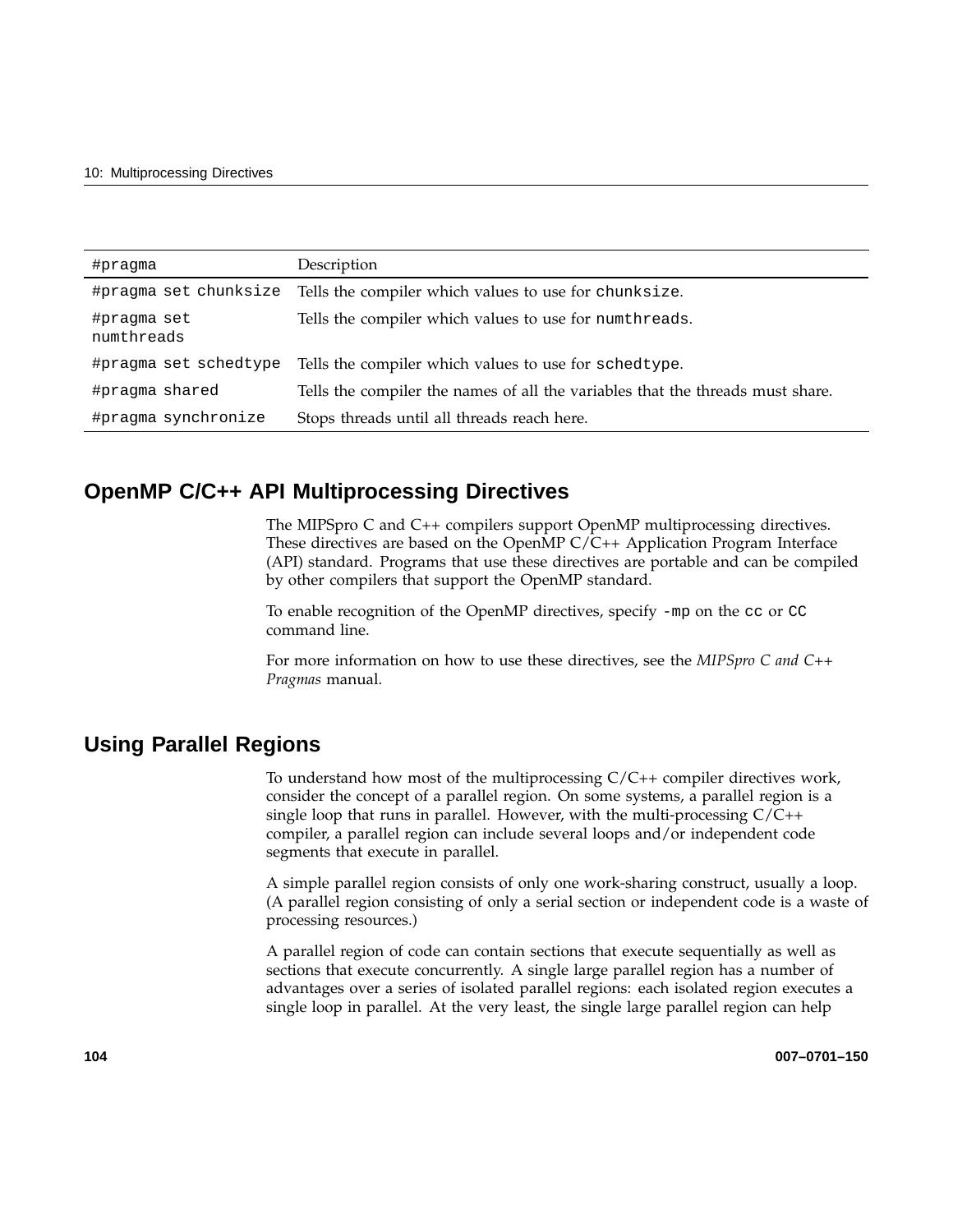reduce the overhead associated with moving from serial execution to parallel execution.

Large mixed parallel regions avoid the forced synchronization that occurs at the end of each parallel region. The large mixed parallel region also allows you to use #pragma directives that execute independent code sections that run concurrently.

Thus, if a thread finishes its work early, it can go on to execute the next section of code–provided that the next section of code is not dependent on the completion of the previous section. However, when you create parallel regions, you need more sophisticated synchronization methods than you need for isolated parallel loops.

#### **Coding Rules of #pragma Directives**

The #pragma directives are modeled after the Parallel Computing Forum (PCF) directives for parallel FORTRAN. The PCF directives define a broad range of parallel execution modes and provide a framework for defining corresponding C/C++ #pragma directives.

The following changes have been made to make the #pragma directives more C-like:

- Each #pragma directive starts with #pragma and follows the conventions of ANSI C for compiler directives. You can use white space before and after the #, and you must sometimes use white space to separate the words in a #pragma directive, as with C syntax. A line that contains a #pragma directive can contain nothing else (code or comments).
- #pragma directives apply to only one succeeding statement. If a directive applies to more than one statement, you must make a compound statement. C/C++ syntax lets you use curly braces, { }, to do this. Because of the differences between this syntax and FORTRAN, C/C++ can omit the PCF directives that indicate the end of a range (for example, END PSECTIONS).
- The #pragma pfor directive replaces the PARALLEL DO directive because the for statement in C is more loosely defined than the FORTRAN DO statement.

To make it easier to use #pragma directives, you can put several keywords on a single #pragma directive line, or spread the keywords over several lines. In either case, you must put the keywords in the correct order, and each directive must contain an initial keyword. For example, the following two code samples do the same thing: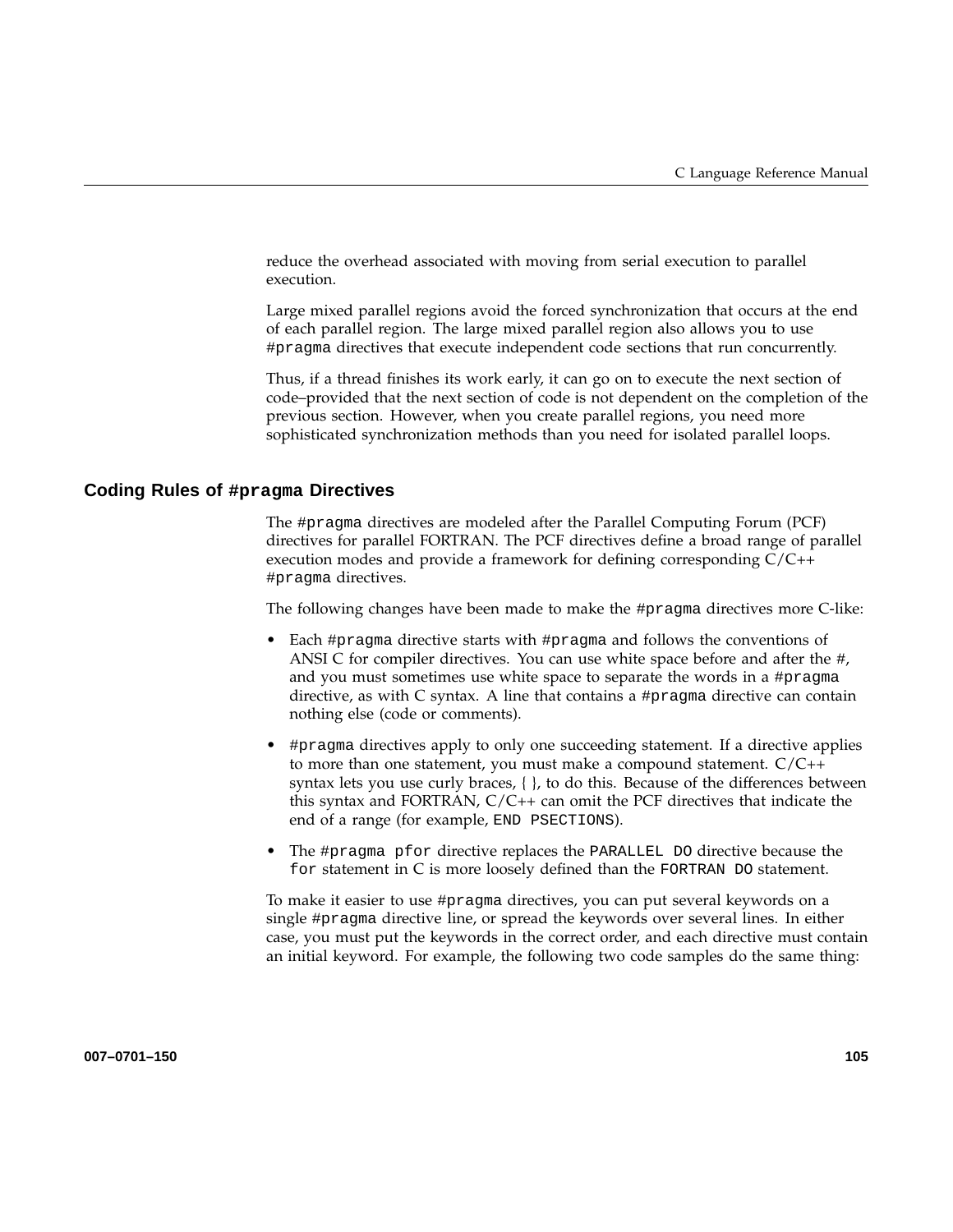```
Example 1:
#pragma parallel shared(a,b,c, n) local(i) pfor
for (i=0; i \le n; i++) a[i]=b[i]+c[i];
Example 2:
#pragma parallel
#pragma shared( a )
#pragma shared( b, c, n )
#pragma local( i )
#pragma pfor
  for (i=0; i<n; i++) a[i]=b[i]+c[i];
```
### **Parallel Regions**

A parallel region consists of a number of work-sharing constructs. The C/C++ compiler supports the following work-sharing constructs:

- A loop executed in parallel
- "Local" code run (identically) by all threads
- An independent code section executed in parallel with the rest of the code in the parallel region
- Code executed by only one thread
- Code run in "protected mode" by all threads

In addition, the C/C++ compiler supports three types of explicit synchronization. To account for data dependencies, it is sometimes necessary for threads to wait for all other threads to complete executing an earlier section of code. Three sets of directives implement this coordination: #pragma critical, #pragma synchronize, and #pragma enter gate and #pragma exit gate.

The parallel region should have a single entry at the top and a single exit at the bottom.

To start a parallel region, use the #pragma parallel directive. To mark a for loop to run in parallel, use the #pragma pfor directive. To start an independent code section that executes in parallel with the rest of the code in the parallel region, use the #pragma independent.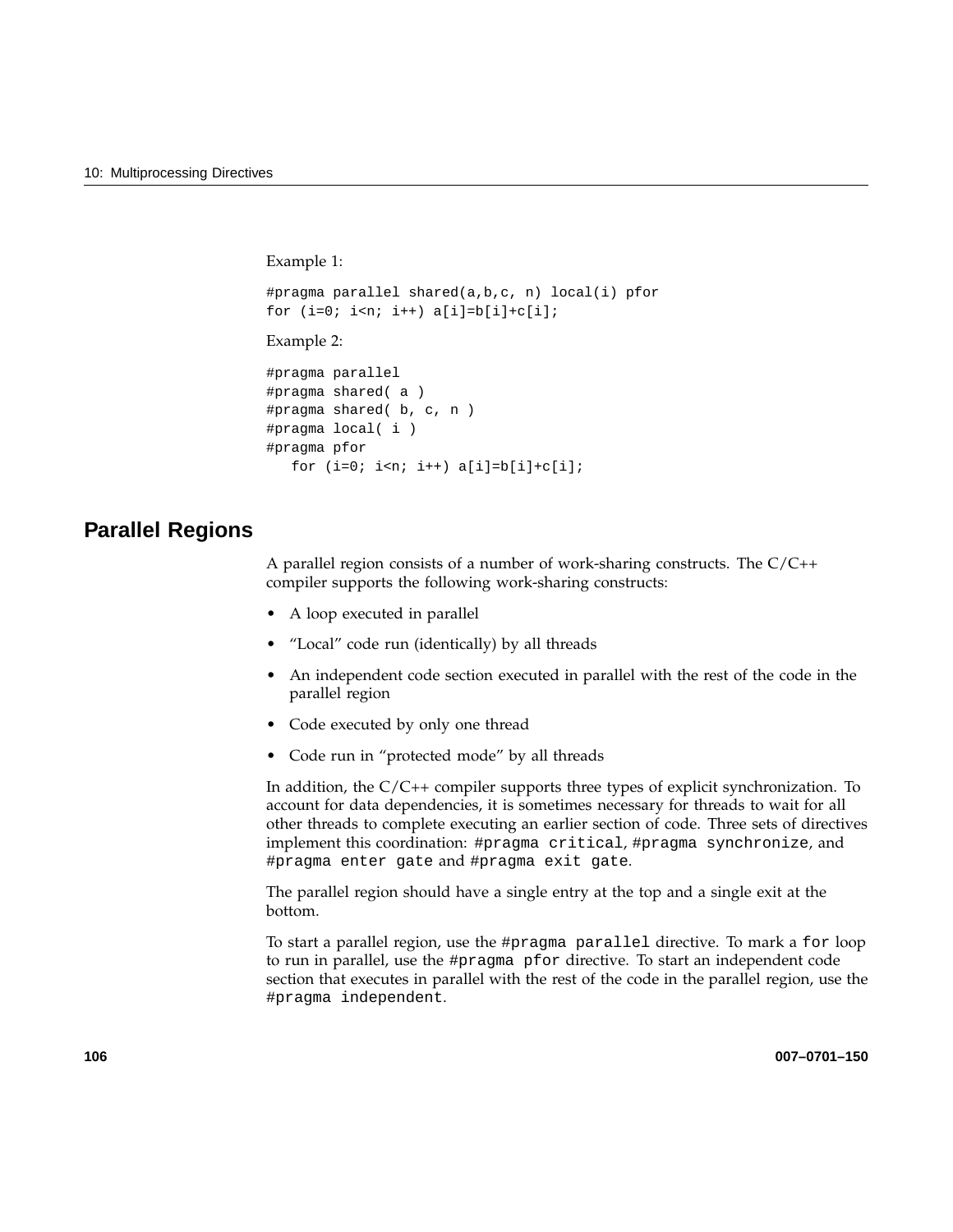When you execute a program, nothing actually runs in parallel until it reaches a parallel region. Then multiple threads begin (or continue, if this is not the first parallel region), and the program runs in parallel mode. When the program exits a parallel region, only a single thread continues (sequential mode) until the program again enters a parallel region and the process repeats.

### **Parallel Reduction Operations in C and C++**

A reduction operation applies to an array of values and reduces (combines) the array values into a single value.

Consider the following example:

int a[10000]; int i; int sum  $= 0;$ for  $(i = 0; i < 10000; i++)$  $sum = sum + a[i];$ 

The loop computes the cumulative sum of the elements of the array. Because the value of a sum computed in one iteration is used in the next iteration, the loop as written cannot be executed in parallel directly on multiprocessors.

However, you can rewrite the above loop to compute the local sum on each processor by introducing a local variable. This breaks the iteration dependency of sum and the loop can be executed in parallel on multiprocessors. This loop computes the local sum of the elements on each processor, which can subsequently be serially added to yield the final sum.

The multiprocessing C/C++ compiler provides a reduction clause as a modifier for a pfor statement. Using this clause, the above loop can be parallelized as follows:

```
int a[10000];
int i;
int sum = 0
#pragma parallel shared(a, sum) local(i)
#pragma pfor reduction(sum)
for i=0; i<10000; i++)
   sum = sum + a[i];
```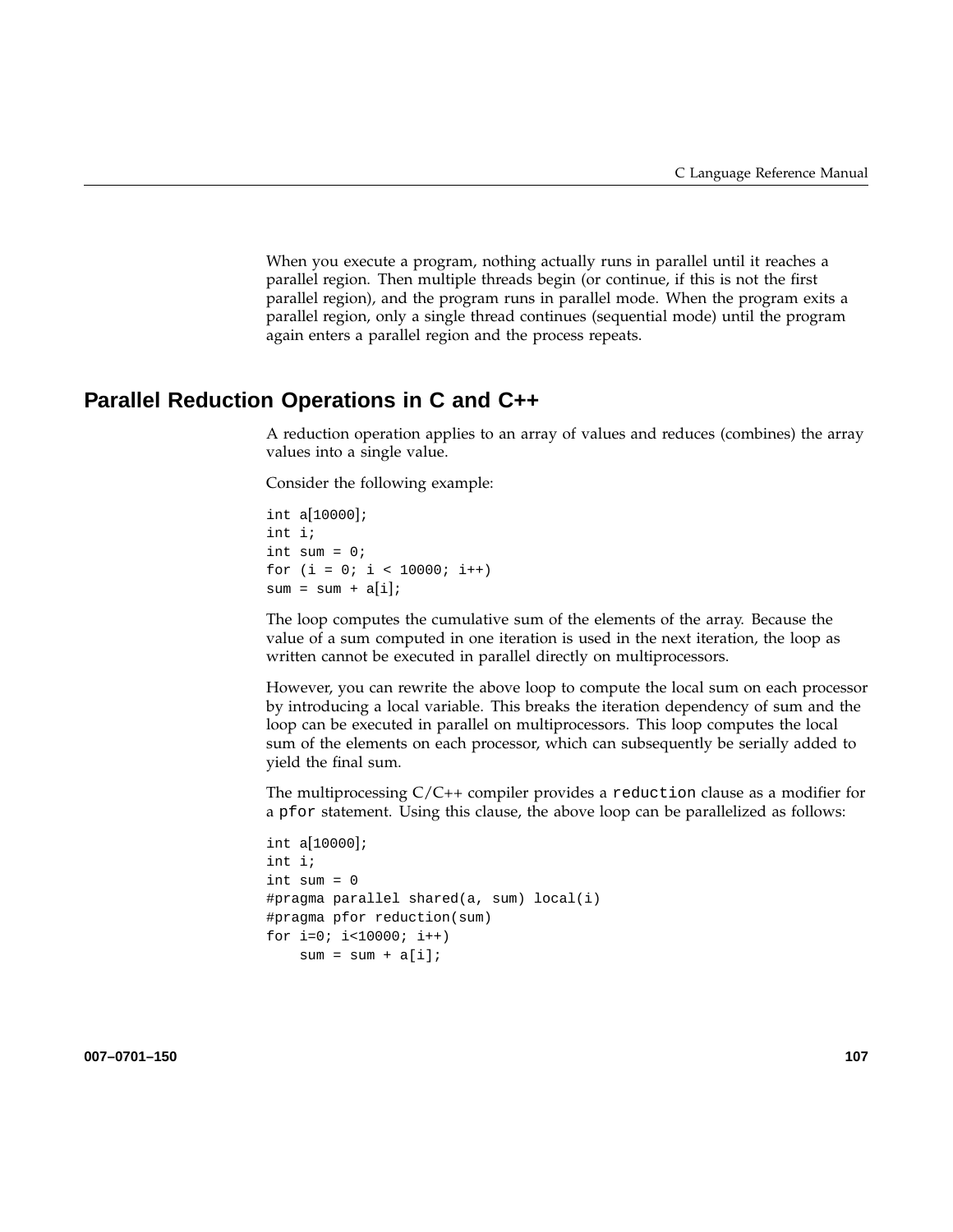### **Restrictions on the Reduction Clause**

The following restrictions are imposed on the reduction clause:

- You can specify only variables of integer types (int, short, and so forth) or of floating point types (float, double, and so forth).
- You can use the reduction clause only with the primitive operations plus  $(+)$ , and times (\*), which satisfy the associativity property as illustrated in the following example:

a op  $(b$  op  $c)$  ==  $(a$  op  $b)$  op  $c$ .

The preceding example that uses a reduction clause has the same semantics as the following code that uses local variables and explicit synchronization. In this code, because *sum* is shared, the computation of the final sum has to be done in a critical region to allow each processor exclusive access to *sum*:

```
int a[10000];
int i;
int sum,localsum;
sum = 0;#pragma parallel shared(a,sum) local(i,localsum)
{
    localsum = 0;
#pragma pfor iterate(;i)for (i = 0; i < 10000; i++) localsum +=a[i];
#pragma critical
    sum = sum + localsum;
}
```
The general case of reduction of a binary operation, op, on an array a1,a2,a3,...a*n* involves the following computation:

a1 op a2 op a3 op.... op a**n**

When the various operations are performed in parallel, they can be invoked in any order. In order for the reduction to produce a unique result, the binary operation, **op**, must therefore satisfy the associativity property, as shown below:

a op  $(b$  op  $c)$  ==  $(a$  op  $b)$  op  $c$ 

**108 007–0701–150**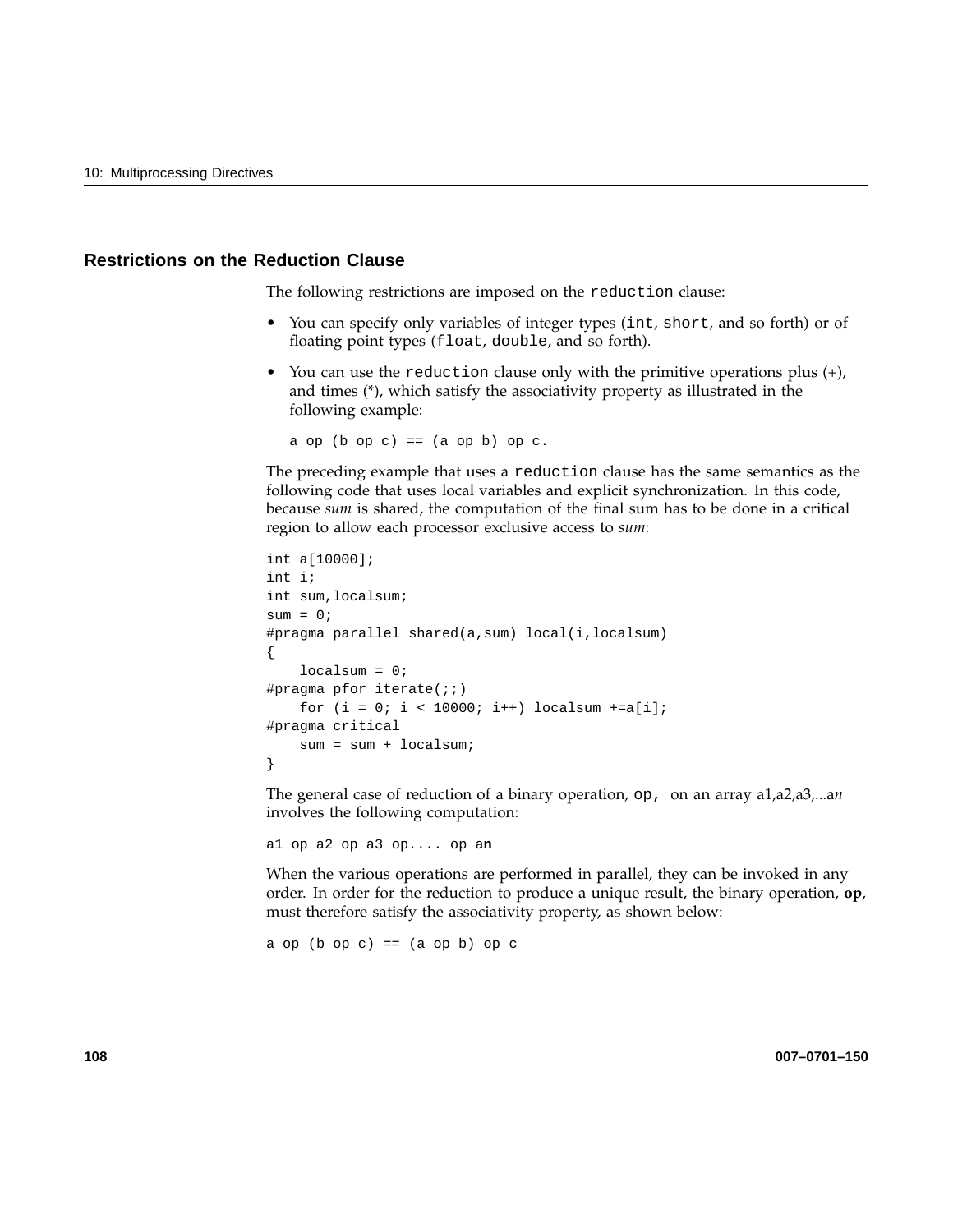### **Performance Considerations**

The reduction example in "Restrictions on the Reduction Clause", page 108, has the drawback that when the number of processors increases, there is more contention for the lock in the critical region.

The following example uses a shared array to record the result on individual processors. The array entries are *CacheLine* apart to prevent write contention on the cache line (128 bytes in this example. The array permits recording results for up to *NumProcs* processors. Both these variables *CacheLine* and *NumProcs* can be tuned for a specific platform:

```
#define CacheLine 128
int a[10000];
int i, sum;
int *localsum = malloc(NumProcs * CacheLine);
for (i = 0; i < NumProcs; i^{++})
localsum [i] = 0;sum = 0;#pragma parallel shared (a, sum, localsum) local (i) local (myid)
{
myid = mp_my_threadnum();
#pragma pfor
for (i = 0; i < 10000; i++)localsum [myid] += a [i];
}
for (i = 0; i < number>numprocess; i++)sum += localsum[i];
```
The only operation in the critical region is the computation of the final result from the local results on individual processors.

In the case when the reduction applies to an array of integers, the reduction function can be specialized by using an intrinsic operation \_\_fetch\_and\_<op> rather than the more expensive critical region. (See "Synchronization Intrinsics", page 123">.)

For example, to add an array of integers, the critical region can be replaced by the following call:

\_\_fetch\_and\_add(*&sum*, *localsum*);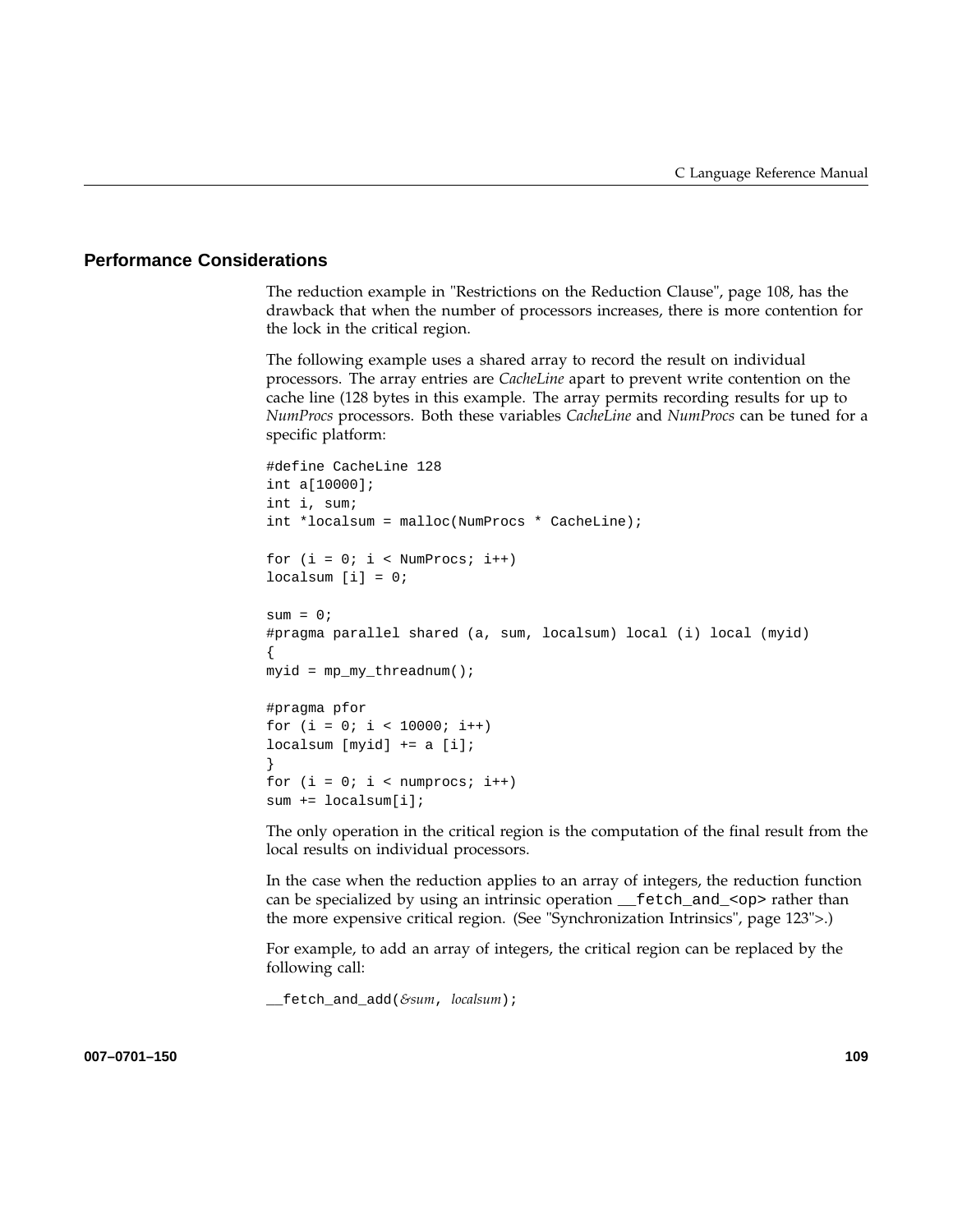The intrinsic \_\_fetch\_and\_<op> is defined only for the following operations: add, sub, or, xor, nand, mpy, min, and max; and for the type integers together with their size and signed variants. Therefore, it cannot be used in the general case.

### **Reduction on User-Defined Types in C++**

In C++ a generalized reduction function can be written for any user-defined binary operator op that satisfies the associative property.

#### **Reduction Example**

The following generic function performs reduction on an array of elements of type ElemType, with array indices of type IndexType, and a binary operation op that takes two arguments of type ElemType and produces a result of type ElemType. The type IndexType is assumed to have operators  $\lt$ , -, and  $++$  defined on it. The use of a function object plus is in keeping with the spirit of generic programming as in the Standard Template Library (STL). A function object is preferred over a function pointer because it permits inlining:

```
template <class ElemType, class IndexType, class BinaryOp>
ElemType reduction(IndexType first, IndexType last,
ElemType zero, ElemType ar[],
BinaryOp op) {
ElemType result = zero;
IndexType i;
#pragma parallel shared (result, ar) local (i) byvalue(zero, first, last)
{
    ElemType localresult = zero;
#pragma pfor
{
for (i = first; i < last - first; i++)local result = op(local result, ar[i]);}
```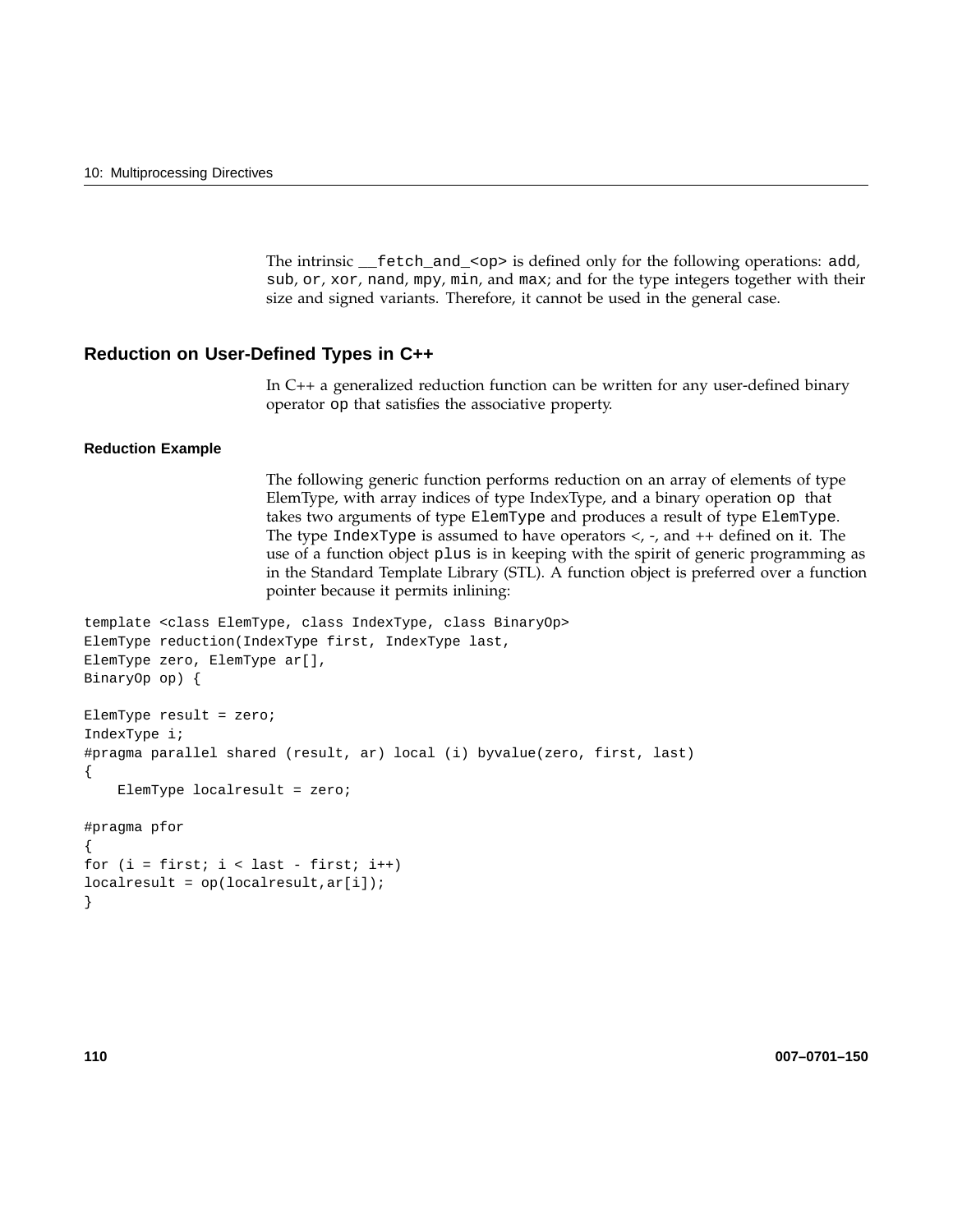```
#pragma critical
     result = op(result,localresult);
}
return result;
}
```
With the preceding definition of reduction, you can perform the following reduction:

```
adsum = reduction(0,size,0,ad,plus<double>());
acsum = reduction(0,size,czero,ac,plus<Complex>());
```
## **Restrictions for the C++ Compiler**

This section summarizes some restrictions that are relevant only for the C++ compiler. It also lists some restrictions that result from the interaction between pragmas and C++ semantics.

#### **Restrictions on pfor**

If you are writing a  $pfor$  loop for the multiprocessing  $C++$  compiler, the index variable *i* can be declared within the for statement using the following:

int  $i = 0$ ;

The ANSI C++ standard states that the scope of the index variable declared in a for statement extends to the end of the for statement, as in this example:

```
#pragma pfor
for (int i = 0, ...) { ... }
```
The MIPSpro 7.2 C++ compiler does not enforce this rule. By default, the scope extends to the end of the enclosing block. The default behavior can be changed by using the command line option -LANG: ansi-for-init-scope=on which enforces the ANSI C++ standard.

To avoid future problems, write for loops in accordance with the ANSI standard, so a subsequent change in the compiler implementation of the default scope rules does not break your code.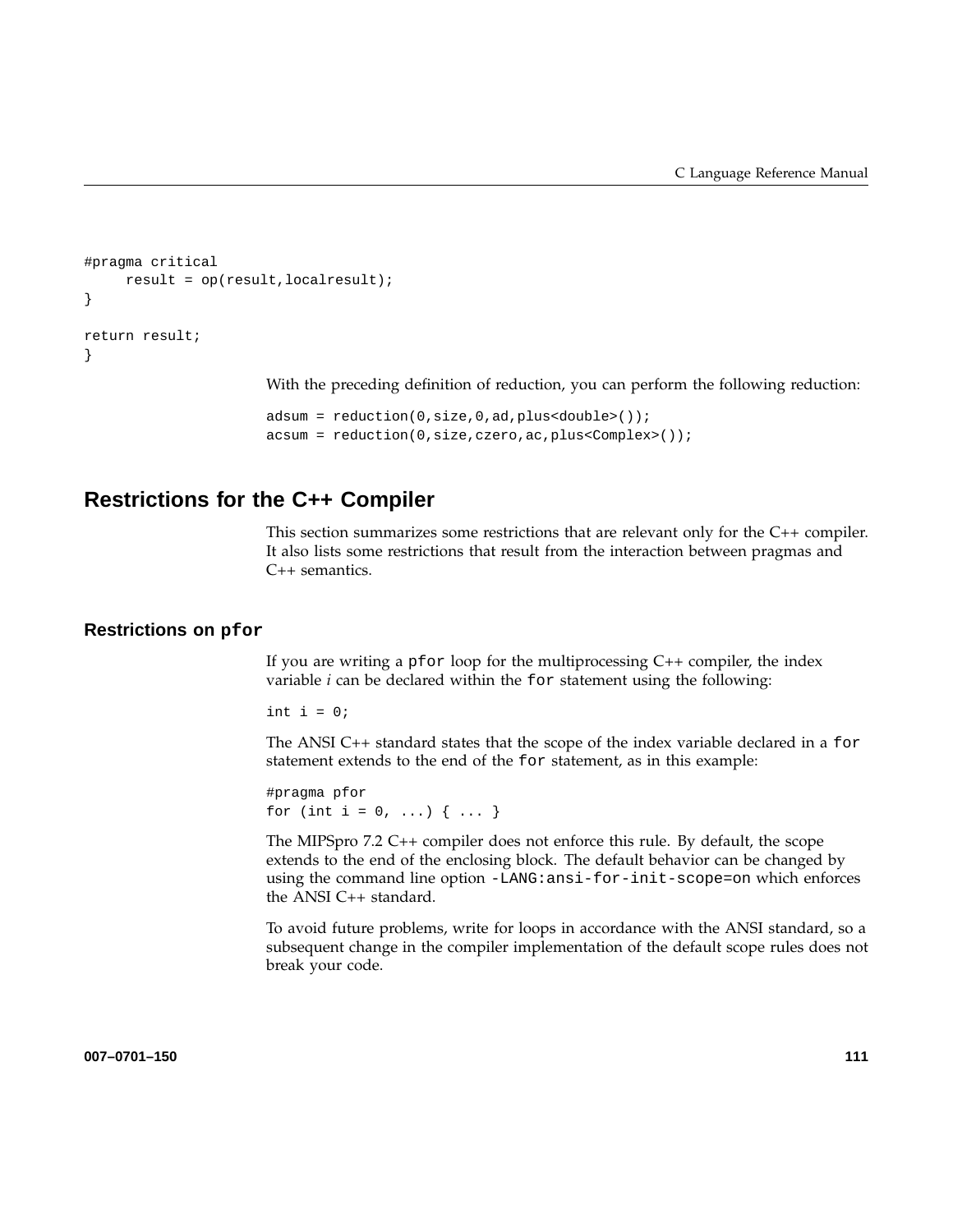### **Restrictions on Exception Handling**

The following restrictions apply to exception handling by the multiprocessing C++ compiler:

• A throw cannot cross an multiprocessing parallel region boundary; it must be caught within the multiprocessing region.

A thread that throws an exception must catch the exception as well. For example, the following program is valid. Each thread throws and catches an exception:

```
extern ''C'' printf(char *,...);
extern ''C'' int mp_my_threadnum();
main() {
int localmax,n;
#pragma parallel local (localmax,n)
    {
     localmax = 0;try {
          throw 10;
      }
      7 * ... * /catch (int) {
       printf(''!!!!exception caught in process \n'');
       printf(''My thread number is d\nu', mp_my_threadnum());
      } /* end of try block */
    } /* end of parallel region */
}
```
• An attempt to throw (propagate) an exception past the end of a parallel program region results in a runtime abort. All other threads abort.

For example, if the following program is executed, all threads abort:

```
extern ''C'' printf(char *,...);
void ehfn() {
try {
          throw 10;
      }
catch (double) // not a handler for throw 10
      {
```
**112 007–0701–150**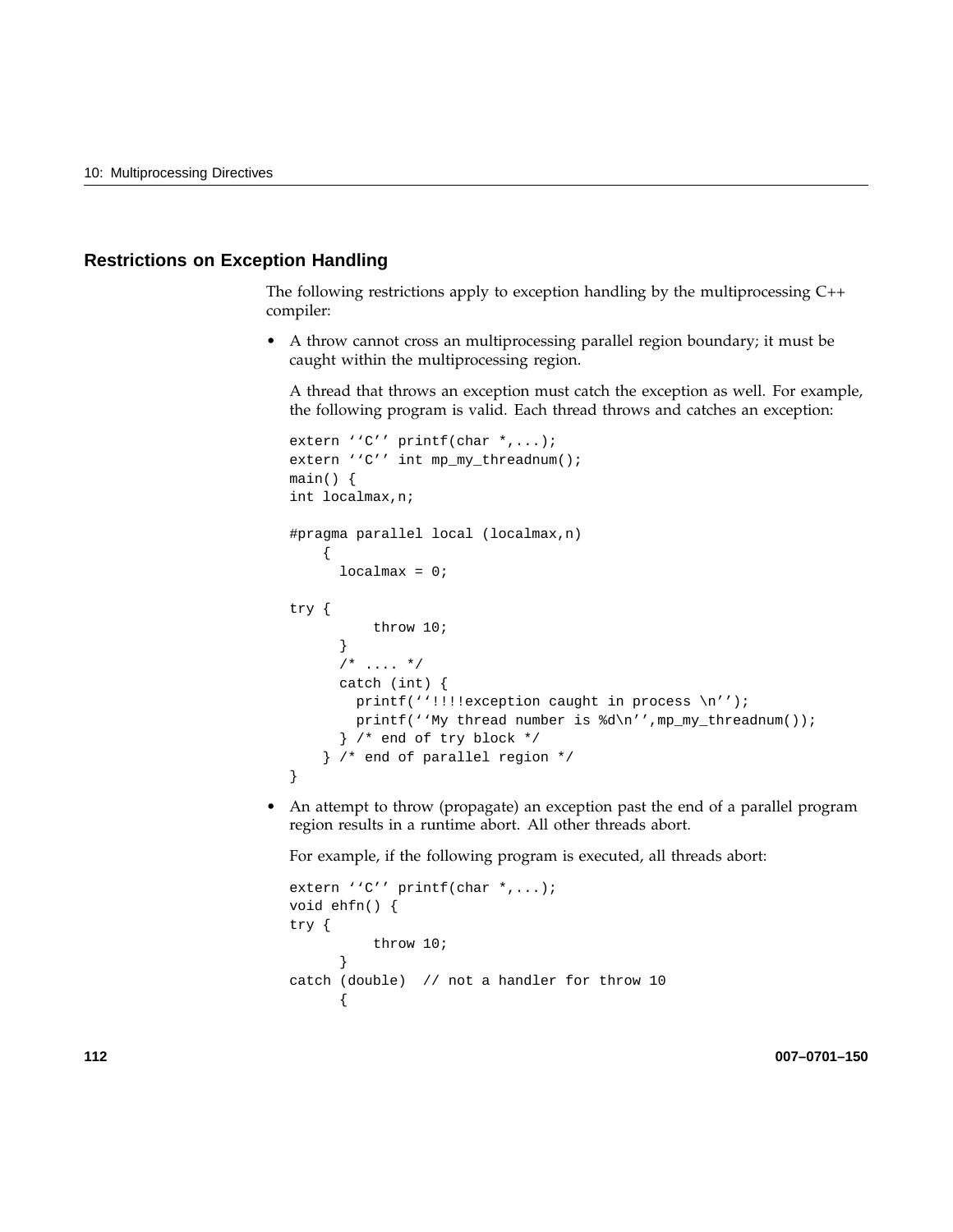```
printf(''exception caught in process \n'');
      }
}
main() {
#pragma parallel
    {
      ehfn();
    }
}
```
The program aborts even if a handler is present in main(), as in the following example:

```
main() {
#pragma parallel
    {
    try {
          ehfn();
         }
     catch (...) {};
     }
```
The reason this program aborts is that the throw propagates past the multiprocessing region.

### **Scoping Restrictions**

The following default scope rules apply for the C++ multiprocessing compiler.

• Class objects or structures that have constructors [that is, non-pods (plain old data structures)] cannot be placed on the local list of #pragma parallel.

The following is invalid:

```
class C {
 ....
};
main() {
C c;
```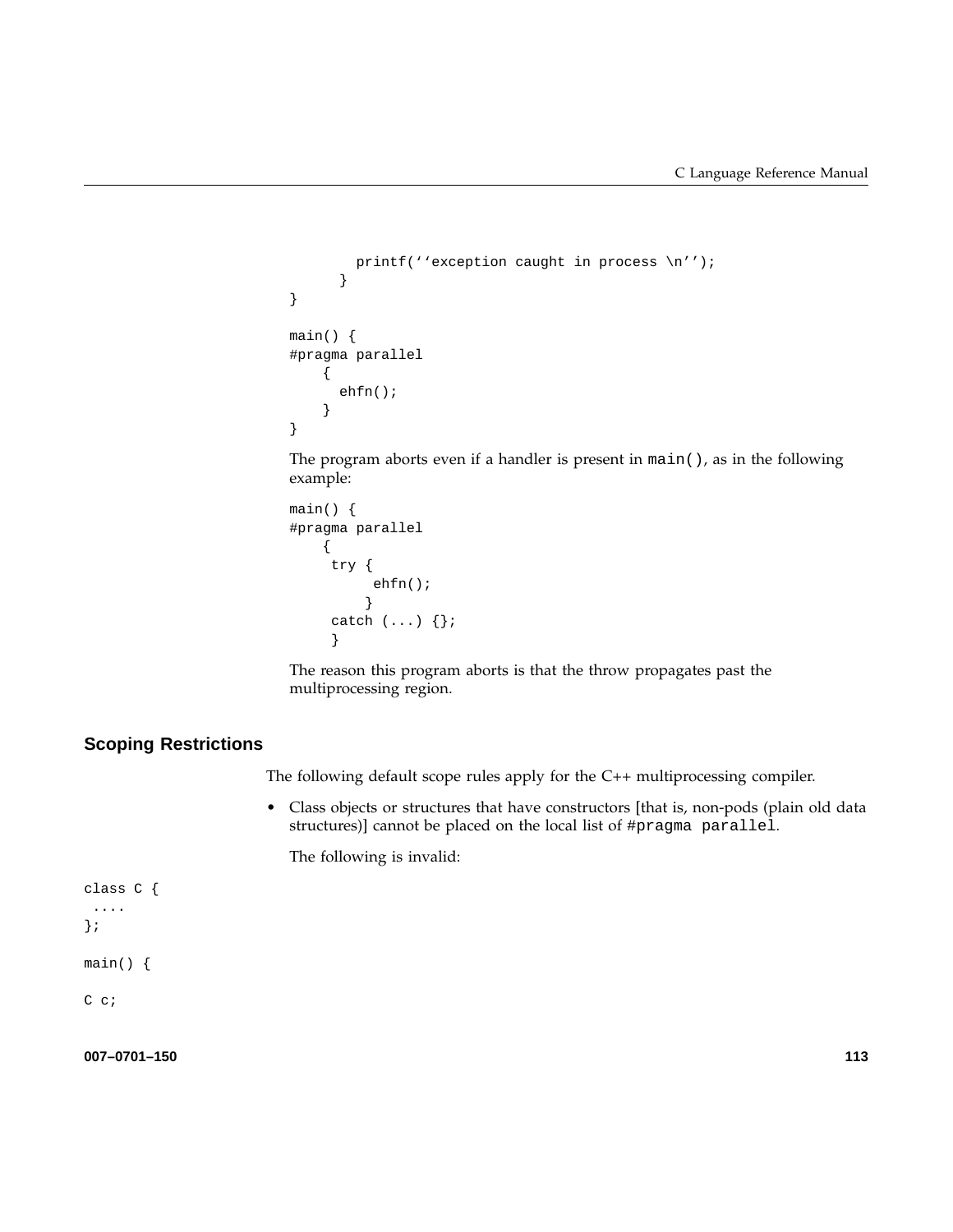```
#pragma parallel local (c) // Class object c cannot be in local list
{
....
}
}
```
Instead, declaring such objects within the parallel region allows the default rule to be used to indicate that they are local (as the following example illustrates):

```
main() {
#pragma parallel
{
C c;
....
}
}
```
- Structure fields and class object members cannot be placed on the local list. Instead, the entire class object must be made local.
- Values of variables in the local list are not copied into each processor's local variables; instead, initialize locals within the parallel program text. For example,

```
main() {
int i;
i = 0;#pragma parallel local(i)
{
// Here i is not 0.
// Explicit initialization of i within the parallel region
// is necessary
}
}
```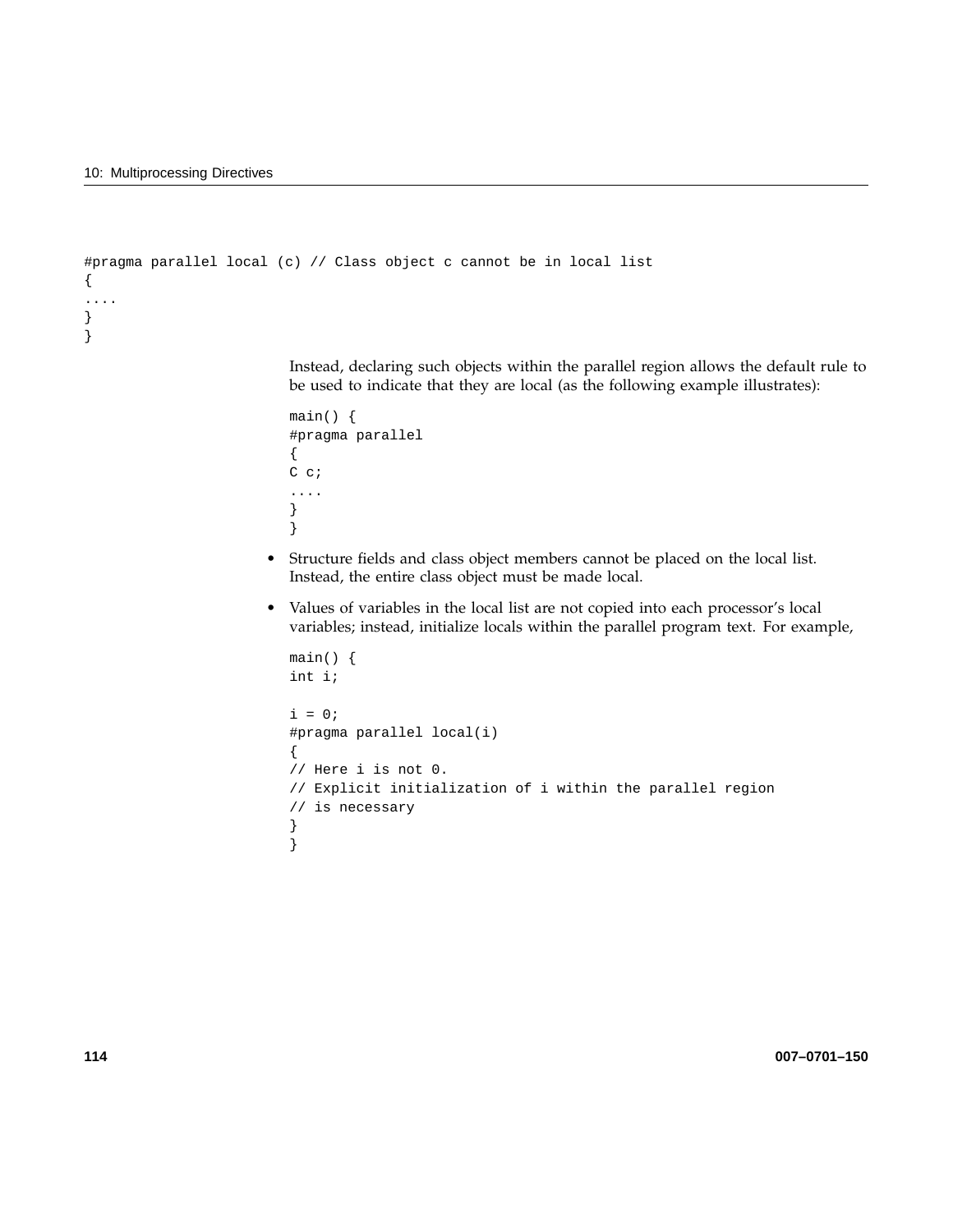# **Multiprocessing Advanced Features**

A number of features are provided so that you can override the multiprocessing defaults and customize the parallelism to your particular applications. The following sections provide brief explanations of these features.

### **Run-time Library Routines**

The SGI multiprocessing C and C++ compiler provides the following routines for customizing your program.

#### **mp\_block and mp\_unblock**

The mp\_block routine puts the slave threads into a blocked state using the blockproc system call. The slave threads stay blocked until a call is made to the mp\_unblock routine. These routines are useful if the job has bursts of parallelism separated by long stretches of single processing, as with an interactive program. You can block the slave processes so they consume CPU cycles only as needed, thus freeing the machine for other users. The system automatically unblocks the slaves on entering a parallel region if you neglect to do so.

#### **mp\_setup, mp\_create, and mp\_destroy**

The mp\_setup, mp\_create, and mp\_destroy subroutine calls create and destroy threads of execution. This can be useful if the job has only one parallel portion or if the parallel parts are widely scattered. When you destroy the extra execution threads, they cannot consume system resources; they must be recreated when needed. Use of these routines is discouraged because they degrade performance; the mp\_block and mp\_unblock routines should be used in almost all cases.

mp\_setup takes no arguments. It creates the default number of processes as defined by previous calls to mp\_set\_numthreads, by the MP\_SET\_NUMTHREADS environment variable, or by the number of CPUs on the current hardware platform. mp\_setup is called automatically when the first parallel loop is entered to initialize the slave threads.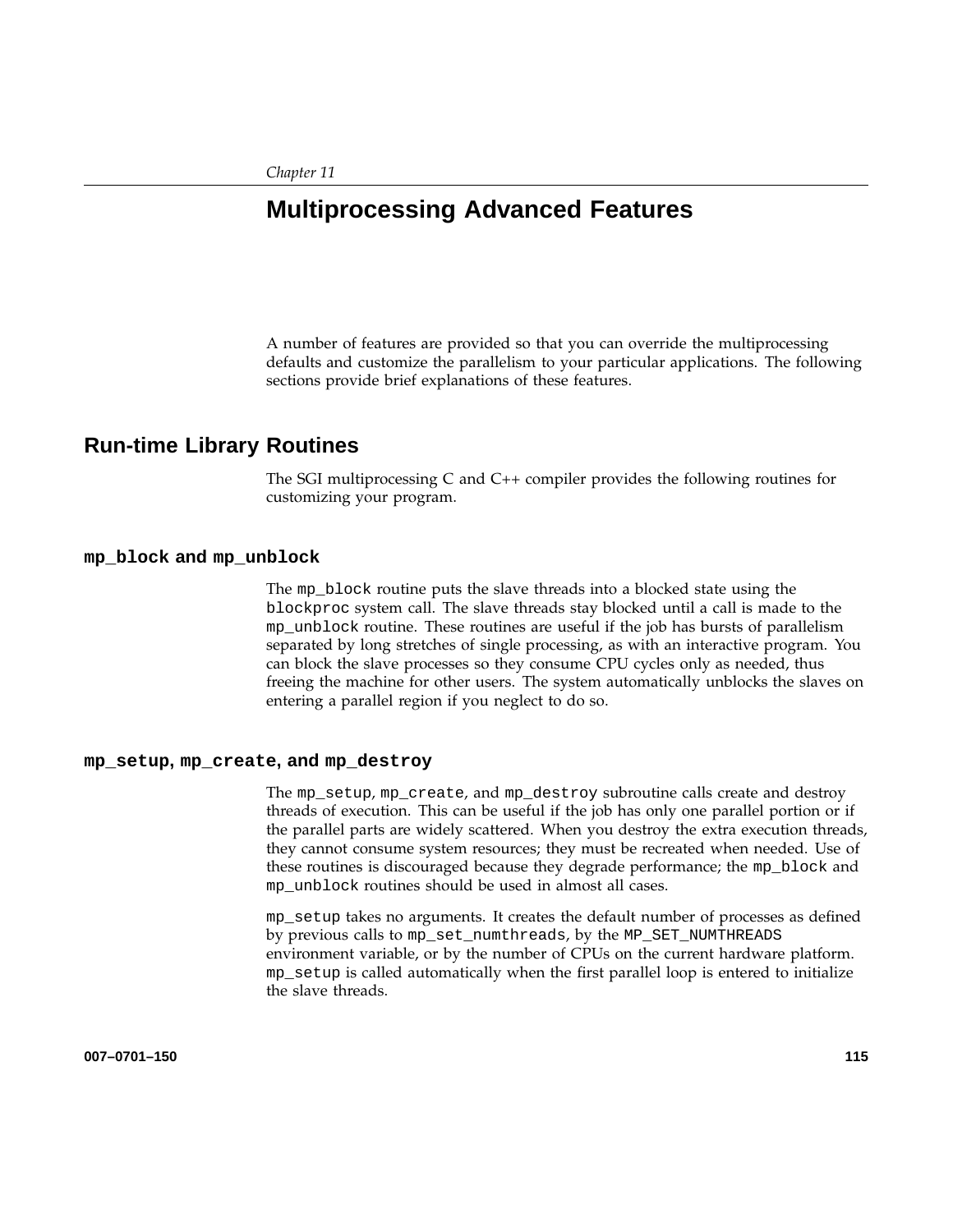mp\_create takes a single integer argument, the total number of execution threads desired. Note that the total number of threads includes the master thread. Thus,  $mp\_create(n)$  creates one thread less than the value of its argument.  $mp\_destroy$ takes no arguments; it destroys all the slave execution threads, leaving the master untouched.

When the slave threads die, they generate a SIGCLD signal. If your program has changed the signal handler to catch SIGCLD, it must be prepared to deal with this signal when mp\_destroy is executed. This signal also occurs when the program exits; mp\_destroy is called as part of normal cleanup when a parallel job terminates.

#### **mp\_blocktime**

The slave threads spin wait until there is work to do. This makes them immediately available when a parallel region is reached. However, this consumes CPU resources. After enough wait time has passed, the slaves block themselves through blockproc. Once the slaves are blocked, it requires a system call to unblockproc to activate the slaves again (refer to the unblockproc(2) man page for details). This makes the response time much longer when starting up a parallel region.

This trade-off between response time and CPU usage can be adjusted with the mp\_blocktime call. The mp\_blocktime routine takes a single integer argument that specifies the number of times to spin before blocking. By default, it is set to 10,000,000; this takes roughly one second. If called with an argument of 0, the slave threads will not block themselves no matter how much time has passed. Explicit calls to mp\_block, however, will still block the threads.

This automatic blocking is transparent to the user's program; blocked threads are automatically unblocked when a parallel region is reached.

#### **mp\_numthreads, mp\_suggested\_numthreads, mp\_set\_numthreads**

Occasionally, you may want to know how many execution threads are available. The mp\_numthreads routine is a zero-argument integer function that returns the total number of execution threads for this job. The count includes the master thread. In addition, this routine has the side effect of freezing (for eternity) the number of threads to the returned value, so this routine should be used sparingly. To determine the number of threads without this freeze property, use mp\_suggested\_numthreads.

mp\_suggested\_numthreads takes an unsigned integer and uses the supplied value as a hint about how many threads to use in subsequent parallel regions. It returns the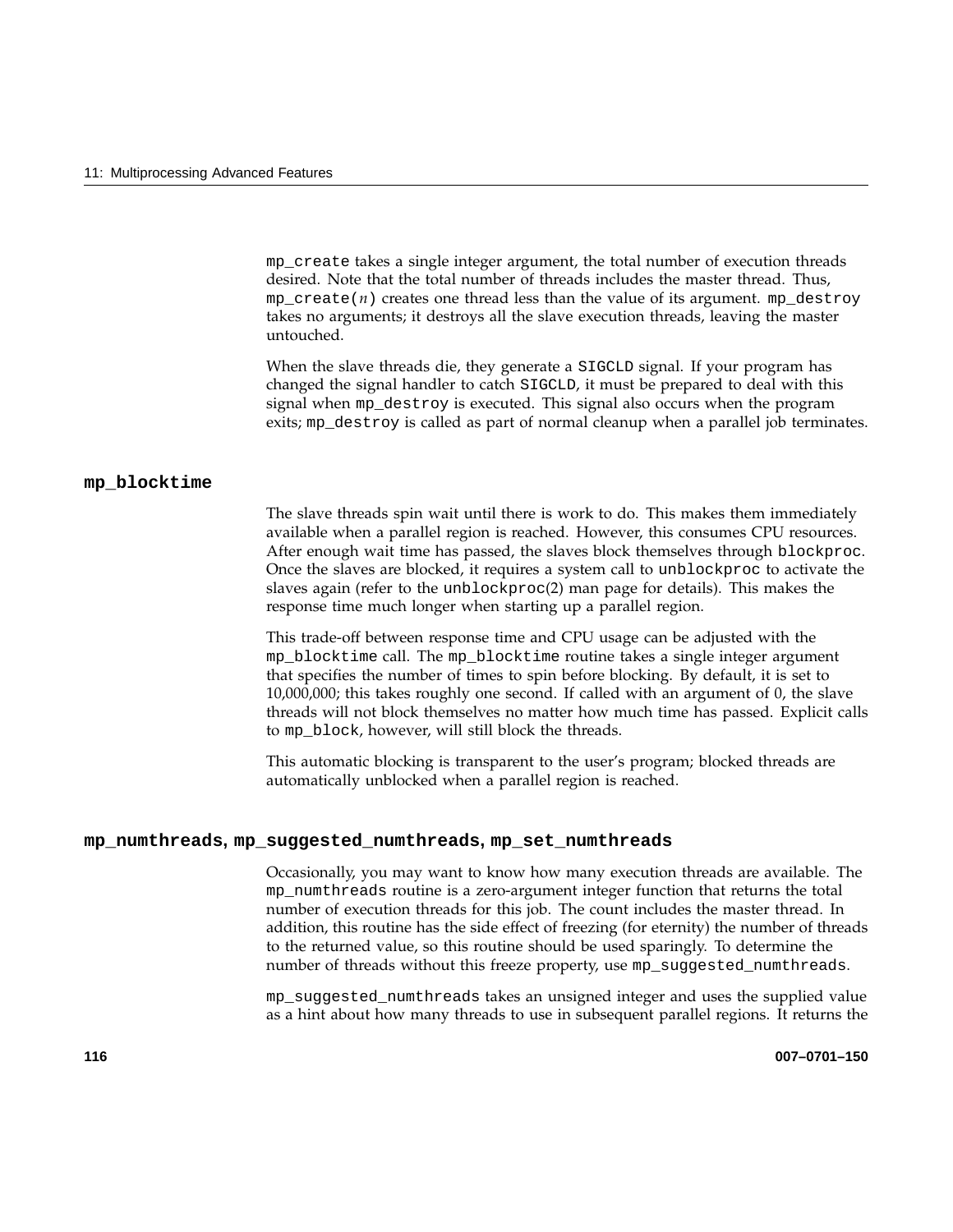previous value of the number of threads to be employed in parallel regions. It does not affect currently executing parallel regions, if any. The implementation may ignore this hint depending on factors such as overall system load. This routine may also be called with the value 0, in which case it simply returns the number of threads to be employed in parallel regions.

mp\_set\_numthreads takes a single integer argument. It changes the default number of threads to the specified value. A subsequent call to mp\_setup will use the specified value rather than the original defaults. If the slave threads have already been created, this call will not change their number. It has an effect only when mp\_setup is called.

#### **mp\_my\_threadnum**

The mp\_my\_threadnum routine is a zero-argument function that allows a thread to differentiate itself while in a parallel region. If there are *n* execution threads, the function call returns a value between zero and  $n - 1$ . The master thread is always thread zero. This function can be useful when parallelizing certain kinds of loops. Most of the time the loop index variable can be used for the same purpose. Occasionally, the loop index may not be accessible, as, for example, when an external routine is called from within the parallel loop. This routine provides a mechanism for those cases.

#### **mp\_setlock, mp\_unsetlock, mp\_barrier**

The mp\_setlock, mp\_unsetlock, and mp\_barrier zero-argument subroutines provide convenient (although limited) access to the locking and barrier functions provided by ussetlock, usunsetlock, and barrier. These subroutines are convenient because you do not need to initialize them; calls such as usconfig and usinit are done automatically. The limitation is that there is only one lock and one barrier. For most programs, this amount is sufficient. If your program requires more complex or flexible locking facilities, use the ussetlock family of subroutines directly.

#### **mp\_set\_slave\_stacksize**

The mp\_set\_slave\_stacksize routine sets the stack size (in bytes) to be used by the slave processes when they are created (using sprocsp). The default size is 16 MB. Slave processes only allocate their local data onto their stack, shared data (even if allocated on the master's stack) is not counted.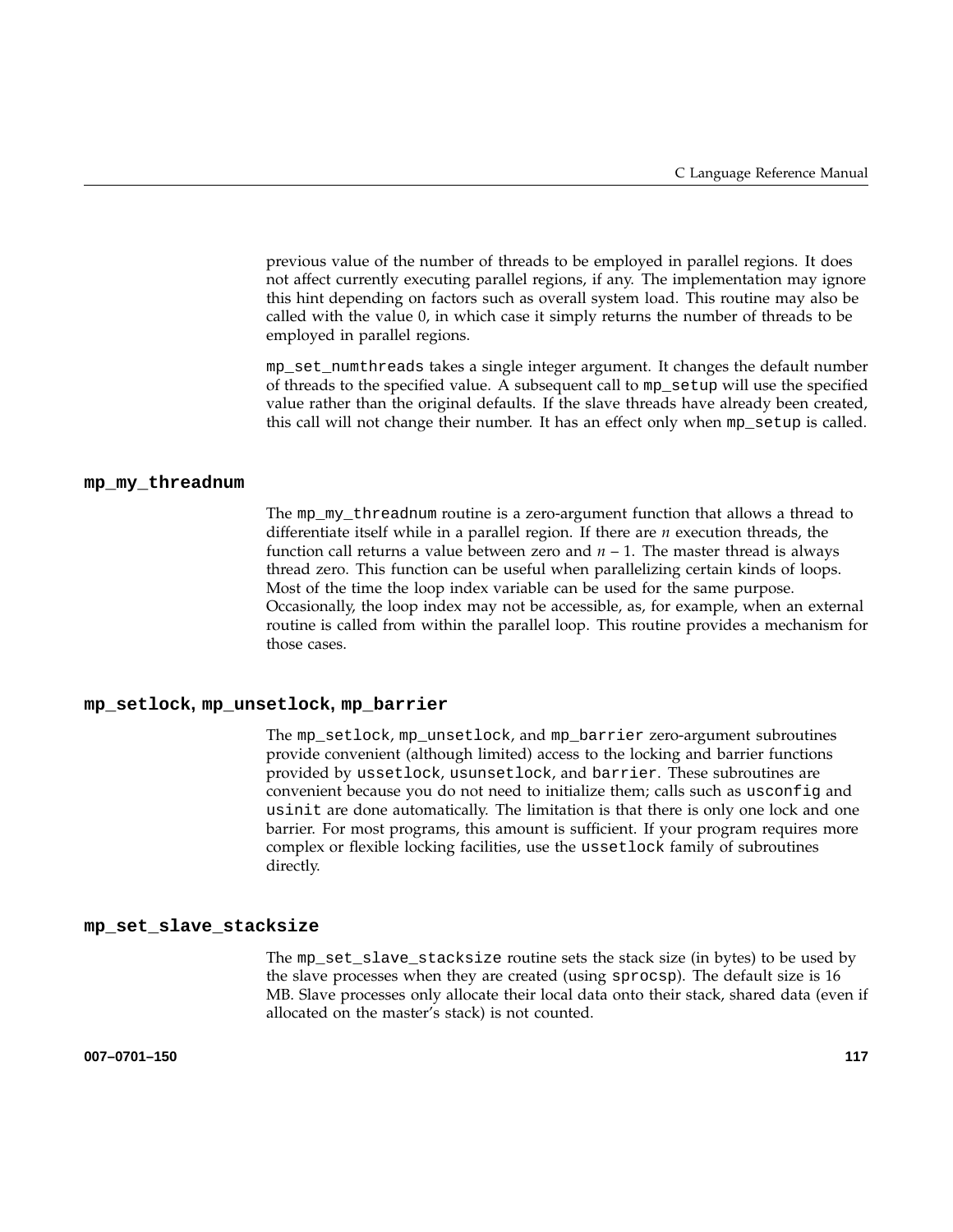## **Run-time Environment Variables**

The SGI multiprocessing C and C++ compiler provides the following environment variables that you can use to customize your program.

#### **MP\_SET\_NUMTHREADS, MP\_BLOCKTIME, MP\_SETUP**

The MP\_SET\_NUMTHREADS, MP\_BLOCKTIME, and MP\_SETUP environment variables act as an implicit call to the corresponding routine(s) of the same name at program start-up time.

For example, the following csh command causes the program to create two threads regardless of the number of CPUs actually on the machine, as does the source statement below it:

csh command:

% setenv MP\_SET\_NUMTHREADS 2

Source statement:

mp\_set\_numthreads (2)

Similarly, the following sh commands prevent the slave threads from autoblocking, as does the source statement:

sh commands:

% set MP\_BLOCKTIME 0 % export MP\_BLOCKTIME

Source statement:

```
mp_blocktime (0);
```
For compatibility with older releases, the environment variable NUM\_THREADS is supported as a synonym for MP\_SET\_NUMTHREADS.

To help support networks with several multiprocessors and several CPUs, the environment variable MP\_SET\_NUMTHREADS also accepts an expression involving integers +, –, min, max, and the special symbol "all," which stands for the number of CPUs on the current machine. For example, the following command selects the number of threads to be two fewer than the total number of CPUs (but always at least one):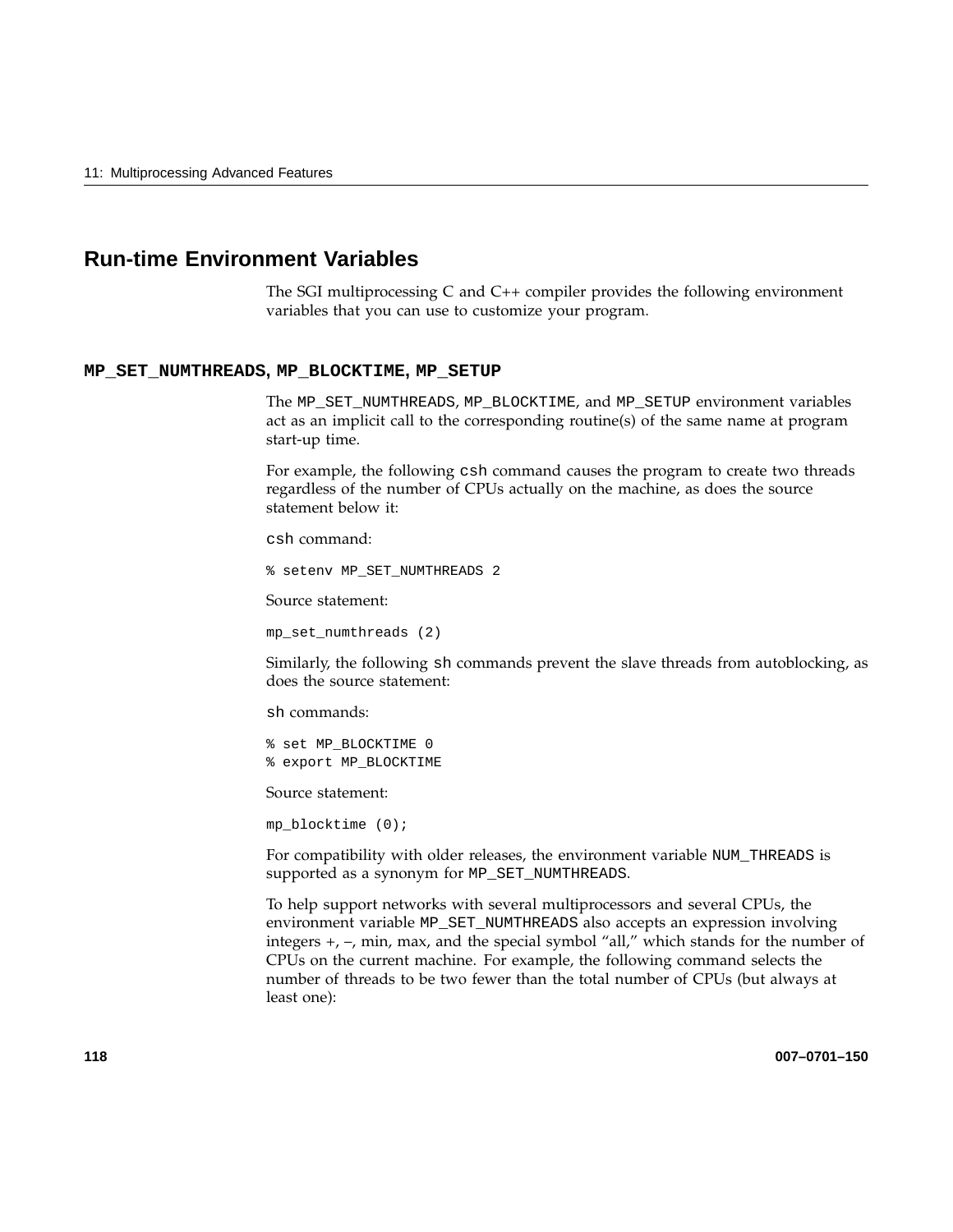% setenv MP\_SET\_NUMTHREADS max(1,all-2)

#### **MP\_SUGNUMTHD, MP\_SUGNUMTHD\_MIN, MP\_SUGNUMTHD\_MAX, MP\_SUGNUMTHD\_VERBOSE**

In an environment with long running jobs and varying workloads, it may be preferable to vary the number of threads during execution of some jobs.

Setting MP\_SUGNUMTHD causes the run-time library to create an additional, asynchronous process that periodically wakes up and monitors the system load. When idle processors exist, this process increases the number of threads, up to a maximum of MP\_SET\_NUMTHREADS. When the system load increases, it decreases the number of threads, possibly to as few as 1. When MP\_SUGNUMTHD has no value, this feature is disabled and multithreading works as before.

The environment variables MP\_SUGNUMTHD\_MIN and MP\_SUGNUMTHD\_MAX are used to limit this feature as desired. When MP\_SUGNUMTHD\_MIN is set to an integer value between 1 and MP\_SET\_NUMTHREADS, the process will not decrease the number of threads below that value.

When MP\_SUGNUMTHD\_MAX is set to an integer value between the minimum number of threads and MP\_SET\_NUMTHREADS, the process will not increase the number of threads above that value.

If you set any value in the environment variable MP\_SUGNUMTHD\_VERBOSE, informational messages are written to stderr whenever the process changes the number of threads in use.

Calls to mp\_numthreads and mp\_set\_numthreads are taken as a sign that the application depends on the number of threads in use. The number in use is frozen upon either of these calls; and if MP\_SUGNUMTHD\_VERBOSE is set, a message to that effect is written to stderr.

#### **MP\_SCHEDTYPE, CHUNK**

These environment variables specify the type of scheduling to use on for loops that have their scheduling type set to RUNTIME. For example, the following csh commands cause loops with the RUNTIME scheduling type to be executed as interleaved loops with a chunk size of 4:

% setenv MP\_SCHEDTYPE INTERLEAVE

% setenv CHUNK 4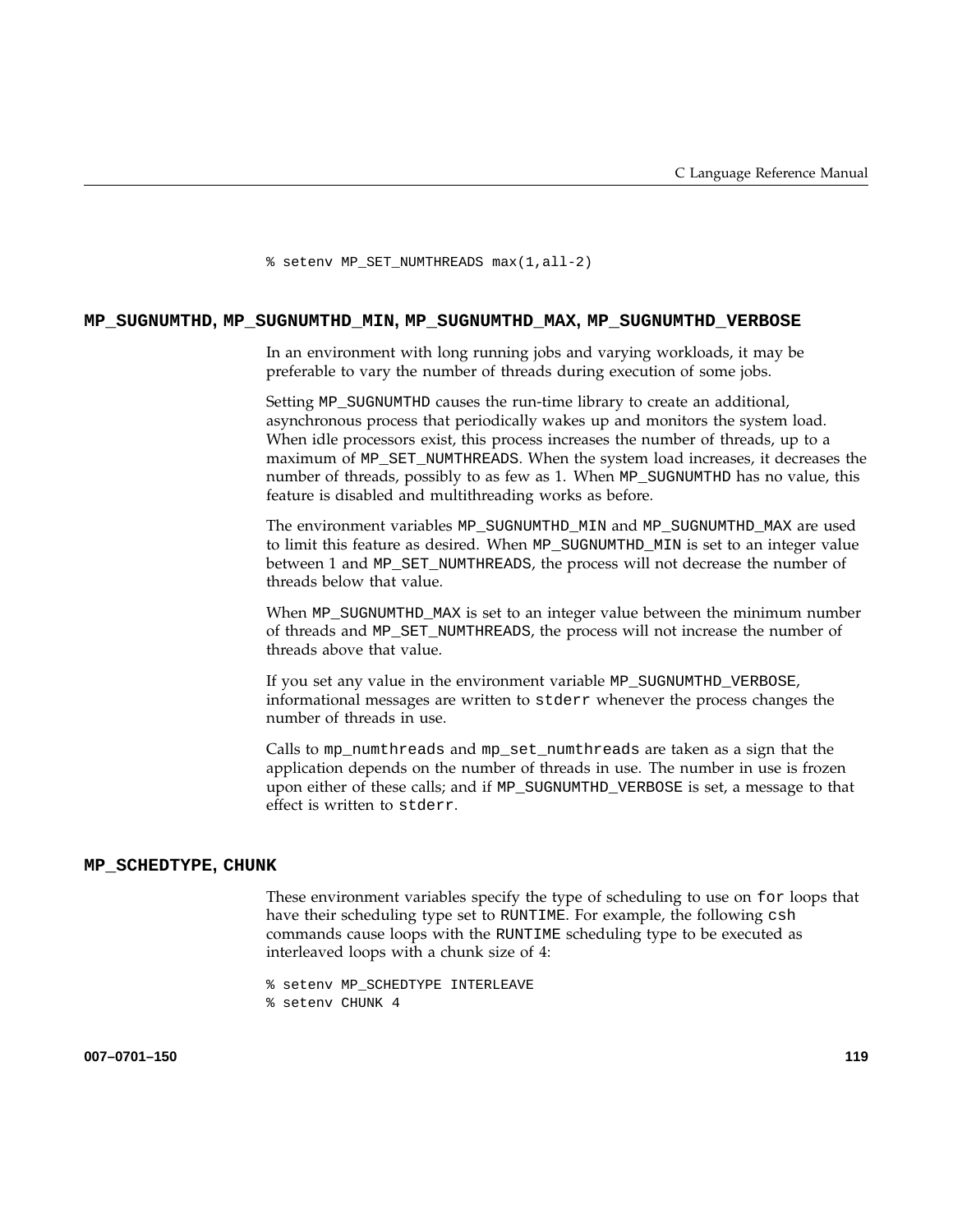The defaults are the same as on the #pragma pfor directive; if neither variable is set, SIMPLE scheduling is assumed. If MP\_SCHEDTYPE is set, but CHUNK is not set, a CHUNK of 1 is assumed. If CHUNK is set, but MP\_SCHEDTYPE is not, DYNAMIC scheduling is assumed.

#### **MP\_SLAVE\_STACKSIZE**

The stack size of slave processes can be controlled through the environment variable MP\_SLAVE\_STACKSIZE, which may be set to the desired stacksize in bytes. The default value is 16 MB (4 MB for more than 64 threads).

### **MPC\_GANG**

MPC\_GANG specifies gang scheduling. Set MPC\_GANG to ON to enable gang scheduling. To disable gang scheduling, set MPC\_GANG to OFF.

### **Communicating Between Threads Through Thread Local Data**

The routines described in this section allow you to perform explicit communication between threads within their multiprocessing C program. These communication mechanisms are similar to message-passing, one-sided-communication, or shmem, and may be desirable for reasons of performance and/or style.

The operations allow a thread to fetch from (get) or send to (put) data belonging to other threads. Therefore, these operations can be performed only on data that has been declared to be -Xlocal (that is, each thread has its own private copy of that data; see the ld(1) man page for details on Xlocal). A get operation requires that the *source* parameter point to Xlocal data, while a put operation requires that the *target* parameter point to Xlocal data.

The following routines are available as part of the Message Passing Toolkit (MPT) and are similar to the original shmem routines (see the shmem reference page), but are prefixed by mp\_: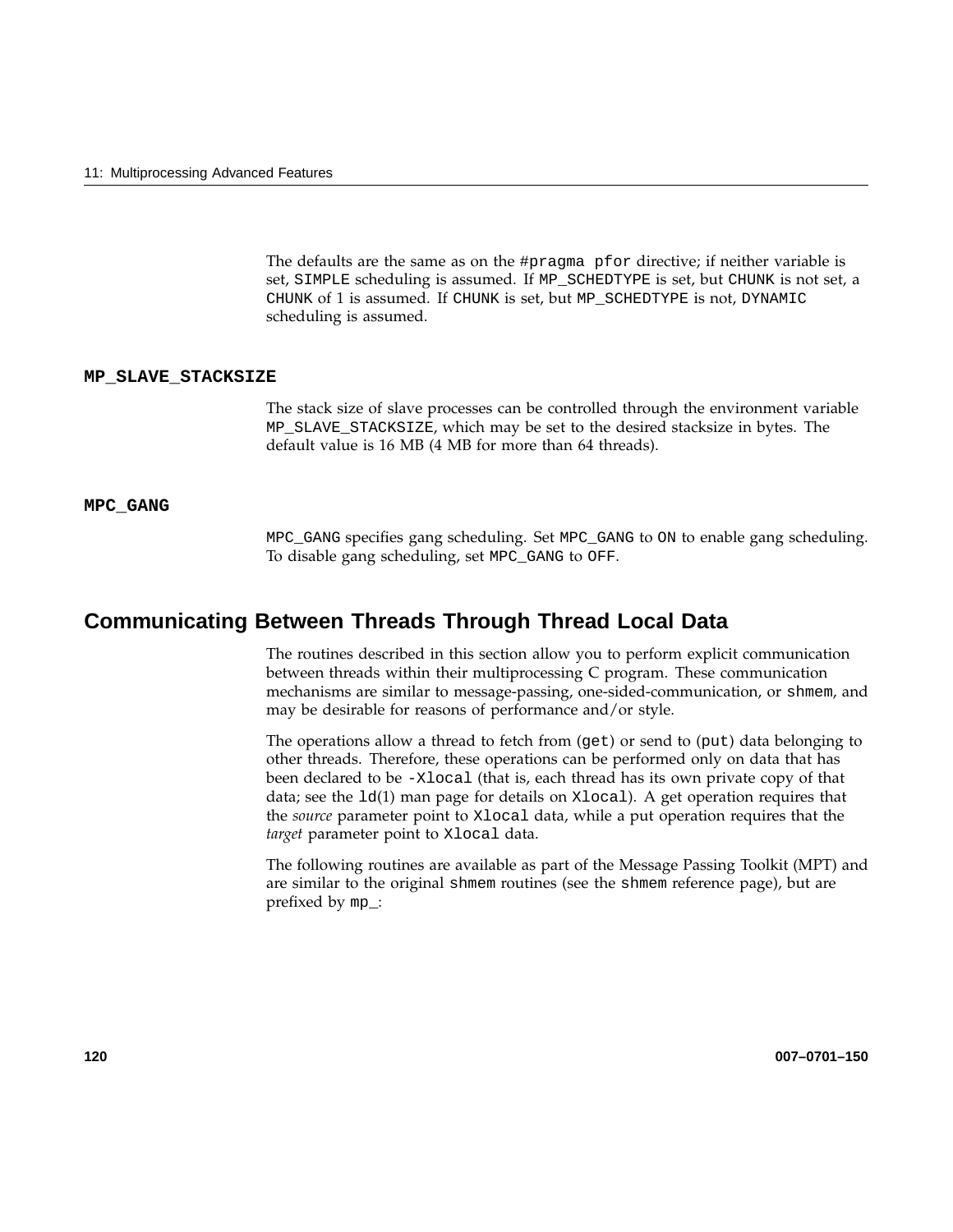```
void mp_shmem_get32 (int *target,
int *source,
int length,
int source_thread)
void mp_shmem_put32 (int *target,
int *source,
int length,
int target_thread)
void mp_shmem_iget32 (int *target,
int *source,
int target_inc,
int source_inc,
int length,
int source_thread)
void mp_shmem_iput32 (int *target,
int *source,
int target_inc,
int source_inc,
int length,
int target_thread)
void mp_shmem_get64(long long *target,
long long *source,
int length,
int source_thread)
void mp_shmem_put64 (long long *target,
long long *source,
int length,
int target_thread)
void mp_shmem_iget64 (long long *target,
long long *source,
int target_inc,
int source_inc,
int length,
int source_thread)
```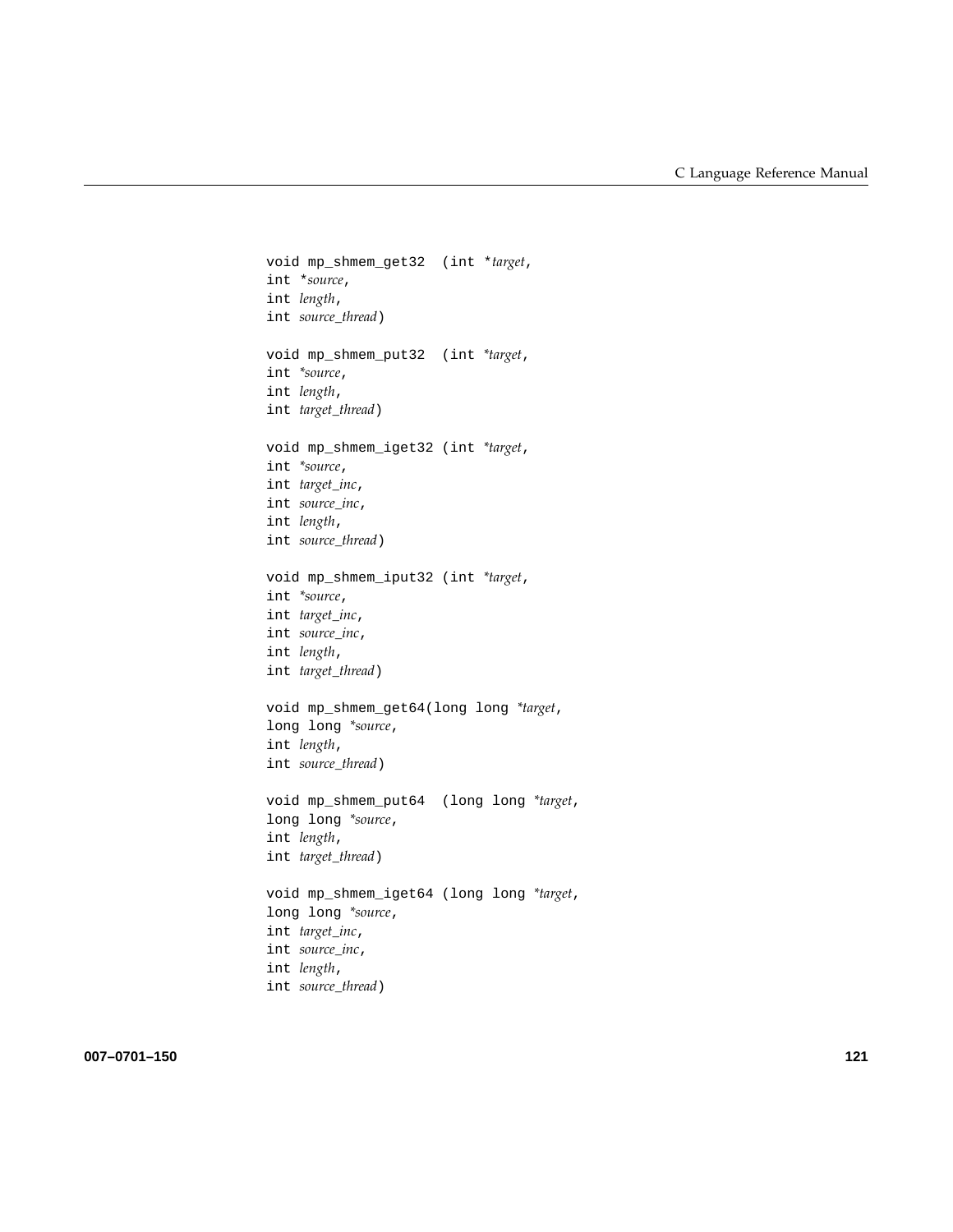```
void mp_shmem_iput64 (long long *target,
long long *source,
int target_inc,
int source_inc,
int length,
int target_thread)
```
The following rules apply to the preceding listed routines:

- Both *source* and *target* are pointers to 32-bit quantities for the 32-bit versions, and to 64-bit quantities for the 64-bit versions of the calls. The actual type of the data is not important, because the routines perform a bit-wise copy.
- For a put operation, the target must be Xlocal. For a get operation, the source must be Xlocal.
- *length* specifies the number of elements to be copied, in units of 32 or 64-bit elements, as appropriate.
- *source\_thread* and *target\_thread* specify the thread-number of the remote processing element (PE).
- A get operation copies from the remote PE. A put operation copies to the remote PE.
- *target\_inc* and *source\_inc* are specified for the strided iget and iput operations. They specify the increment (in units of 32–bit or 64–bit elements) for source and target when performing the data transfer. The number of elements copied during a strided put or get operation is still determined by *length*.

**Note:** Call these routines only after the threads have been created (typically, the first pfor/parallel region). Performing these operations while the program is still serial leads to a run-time error because each thread's copy has not yet been created.

In the example below, compiling with -Wl,-Xlocal, myvars ensures that each thread has a private copy of x and y.

```
struct {
      int x;
      double y[100];
} myvars;
```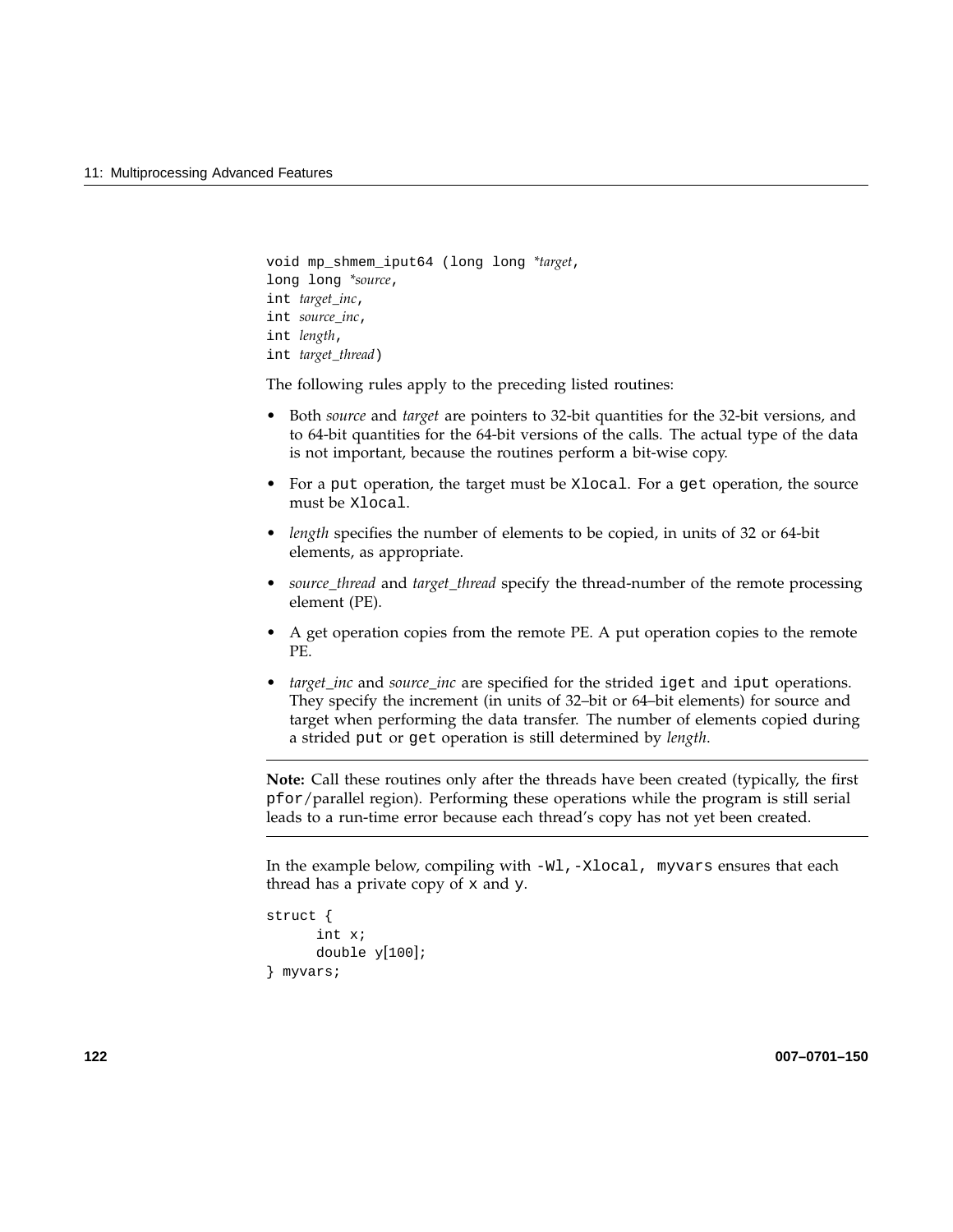The following example copies the value of x on thread 3 into the private copy of x for the current thread.

mp shmem  $qet32$  ( $&x, &x, 1, 3$ )

The next example copies the value of *localvar* into the thread 5 copy of x.

mp\_shmem\_put32 (&x, &localvar, 1, 5)

The example below fetches values from the thread 7 copy of array y into localarray.

mp\_shmem\_get64 (&localarray, &y, 100, 7)

The next example copies the value of every other element of localarray into the thread 9 copy of y.

mp\_shmem\_iput64 (&y, &localarray, 2, 2, 50, 9)

## **Synchronization Intrinsics**

The intrinsics described in this section provide a variety of primitive synchronization operations. Besides performing the particular synchronization operation, each of these intrinsics has two key properties:

- The function performed is guaranteed to be atomic (typically achieved by implementing the operation using a sequence of load-linked and/or store-conditional instructions in a loop).
- Associated with each instrinsic are certain memory barrier properties that restrict the movement of memory references to visible data across the intrinsic operation (by either the compiler or the processor).

A visible memory reference is a reference to a data object potentially accessible by another thread executing in the same shared address space. A visible data object can be one of the following:

- C/C++ global data
- Data declared extern
- Volatile data
- Static data (either file-scope or function-scope)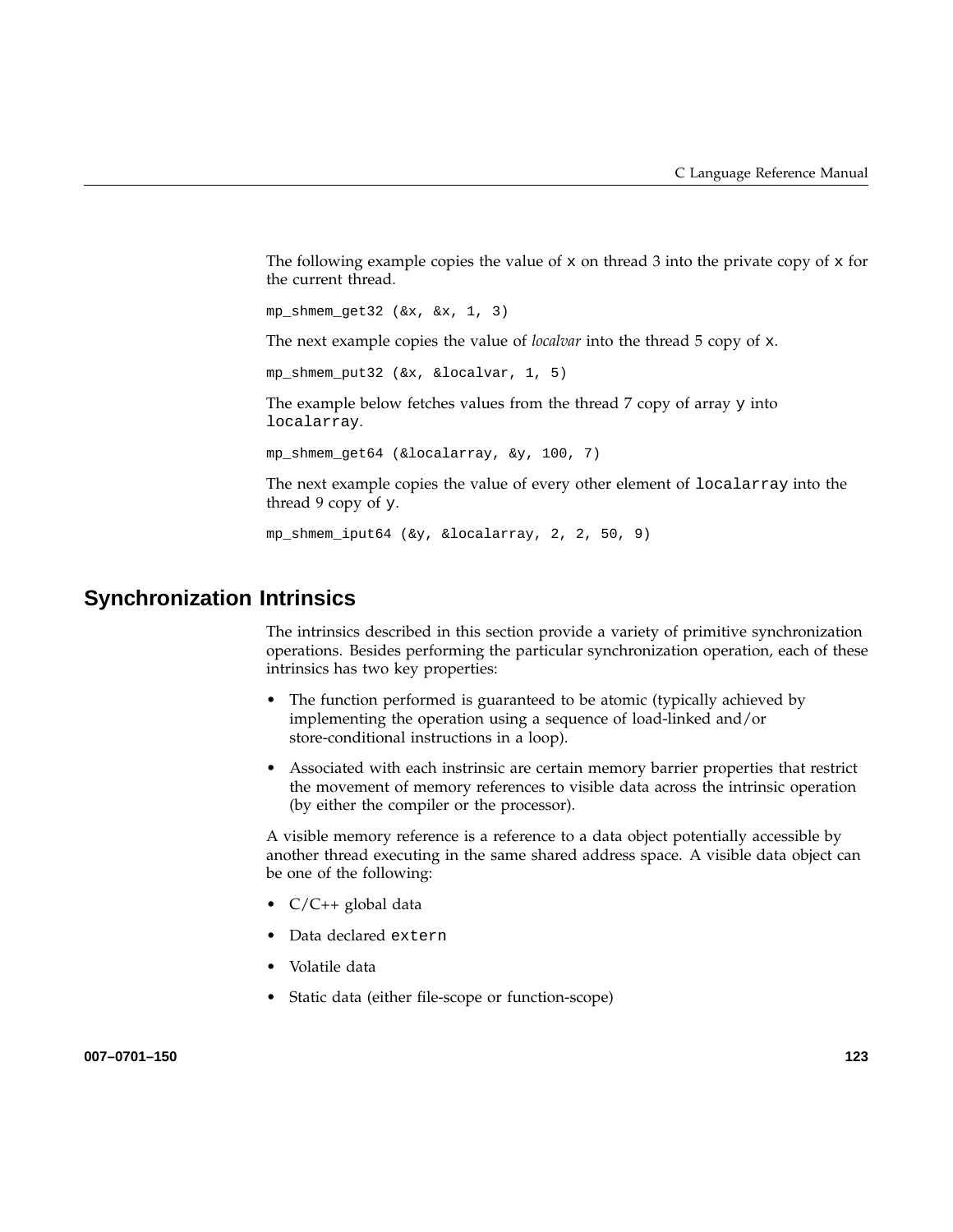- Data accessible via function parameters
- Automatic data (local-scope) that has had its address taken and assigned to some visible object (recursively)

The memory barrier semantics of an intrinsic can be one of the following three types:

- acquire barrier: disallows the movement of memory references to visible data from after the intrinsic (in program order) to before the intrinsic. (This behavior is desirable at lock-acquire operations.)
- release barrier: disallows the movement of memory references to visible data from before the intrinsic (in program order) to after the intrinsic. (This behavior is desirable at lock-release operations.)
- full barrier: disallows the movement of memory references to visible data past the intrinsic (in either direction), and is thus both an acquire and a release barrier. A barrier restricts only the movement of memory references to visible data across the intrinsic operation: between synchronization operations (or in their absence), memory references to visible data may be freely reordered subject to the usual data-dependence constraints.

By default, it is assumed that a memory barrier applies to all visible data. If you know the precise set of data objects that must be restricted by the memory barrier, you can specify the set of data objects as additional arguments to the intrinsic. In this case, the memory barrier restricts the movement of memory references to the specified list of data objects only, possibly resulting in better performance. The specified data objects must be simple variables and cannot be expressions (for example,  $\&p$  and  $*p$  are disallowed).



**Caution:** Conditional execution of a synchronization intrinsic (such as within an if or a while statement) does not prevent the movement of memory references to visible data past the overall if or while construct.

### **Atomic fetch-and-op Operations**

The fetch-and-op operations are as follows:

<type> \_\_fetch\_and\_add (<type>\* *ptr*, <type> *value*, ...) <type> \_\_fetch\_and\_sub (<type>\* *ptr*, <type> *value*, ...) <type> \_\_fetch\_and\_or (<type>\* *ptr*, <type> *value*, ...) <type> \_\_fetch\_and\_and (<type>\* *ptr*, <type> *value*, ...)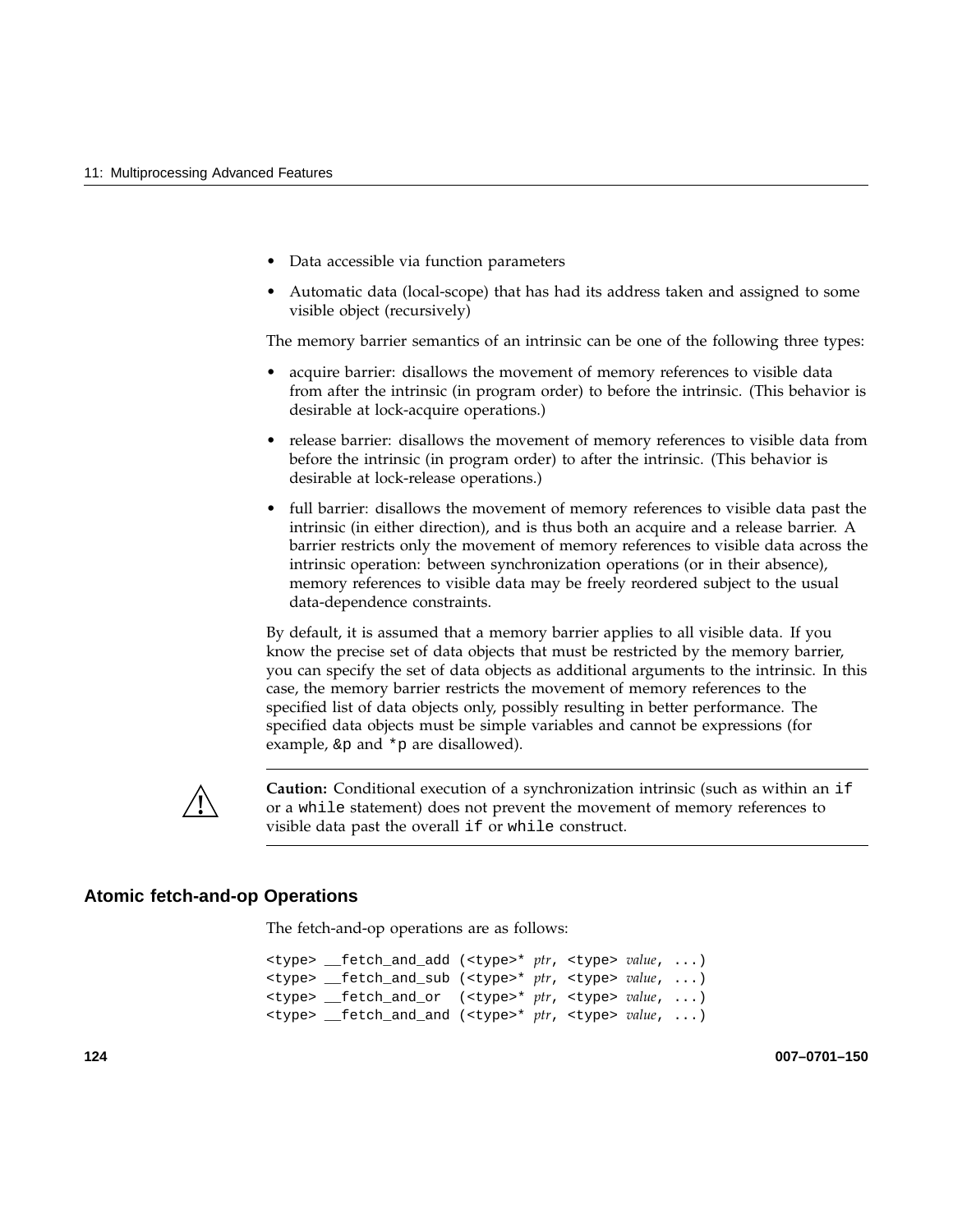```
<type> __fetch_and_xor (<type>* ptr, <type> value, ...)
<type> __fetch_and_nand(<type>* ptr, <type> value, ...)
<type> __fetch_and_mpy (<type>* ptr, <type> value, ...)
<type> __fetch_and_min (<type>* ptr, <type> value, ...)
<type> __fetch_and_max (<type>* ptr, <type> value, ...)
```
<type> can be any of the following:

```
int
long
long long
unsigned int
unsigned long
unsigned long long
```
The ellipses  $(\ldots)$  refer to an optional list of variables protected by the memory barrier.

Each of these operations behaves as follows:

• Atomically performs the specified operation with the given value on \**ptr*, and returns the old value of \**ptr*.

 ${\text{tmp = *ptr; *ptr}}}$  <op>= value; return tmp;

• Full barrier

#### **Atomic op-and-fetch Operations**

The op-and-fetch operations are as follows:

```
<type> __add_and_fetch (<type>* ptr, <type> value, ...)
<type> __sub_and_fetch (<type>* ptr, <type> value, ...)
<type> __or_and_fetch (<type>* ptr, <type> value, ...)
<type> __and_and_fetch (<type>* ptr, <type> value, ...)
<type> __xor_and_fetch (<type>* ptr, <type> value, ...)
<type> __nand_and_fetch(<type>* ptr, <type> value, ...)
<type> __mpy_and_fetch (<type>* ptr, <type> value, ...)
<type> __min_and_fetch (<type>* ptr, <type> value, ...)
<type> __max_and_fetch (<type>* ptr, <type> value, ...)
```
<type> can be any of the following: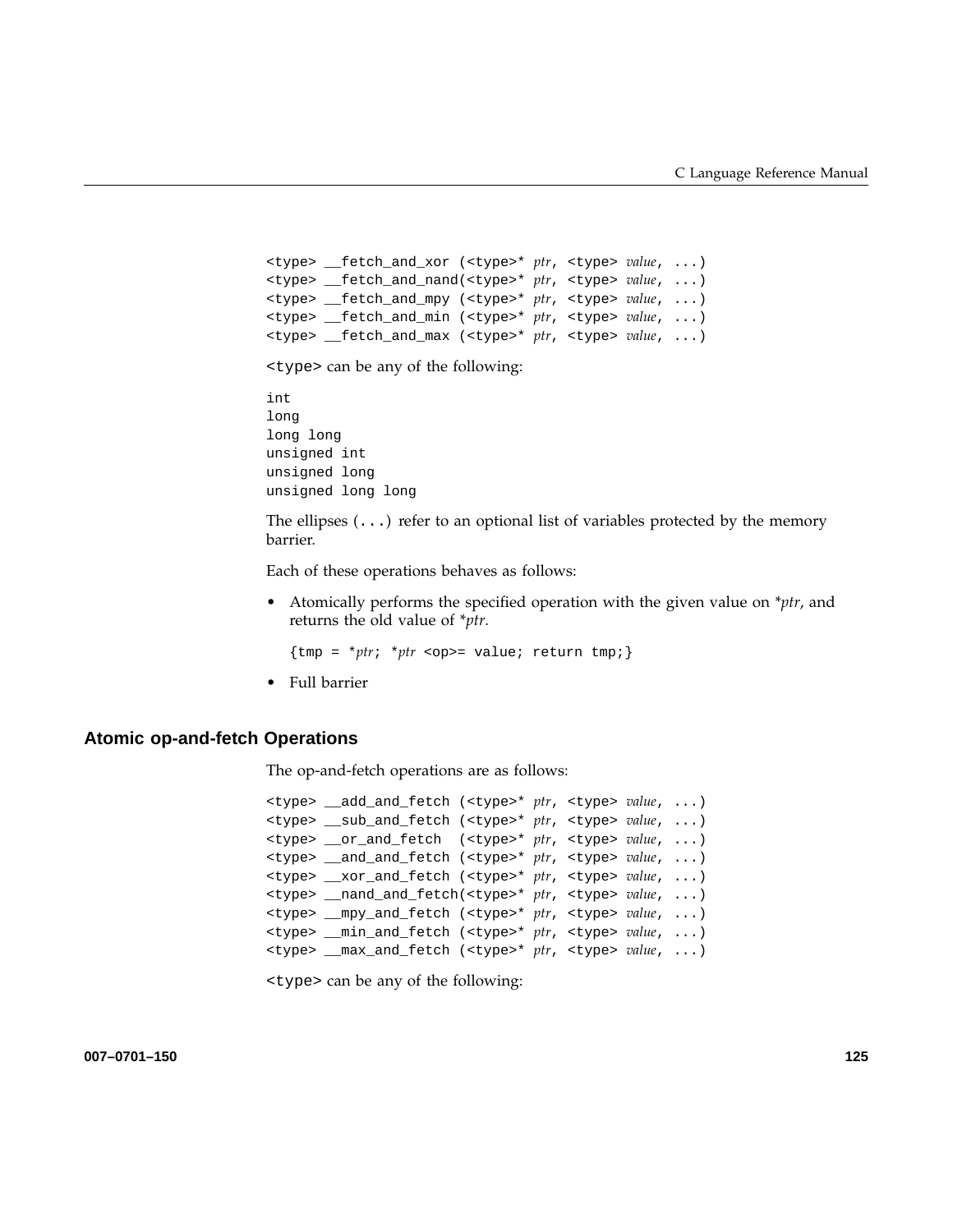```
int
long
long long
unsigned int
unsigned long
unsigned long long
```
Each of these operations behaves as follows:

• Atomically performs the specified operation with the given value on *\*ptr*, and returns the new value of *\*ptr*.

{\*ptr <op>= value; return \*ptr;}

• Full barrier

## **Atomic compare-and-swap Operation**

The compare-and-swap operation is as follows:

int \_\_compare\_and\_swap (<type>\* *ptr*, <type> *oldvalue*, <type> *newvalue*, ...)

<type> can be one of the following:

```
int
long
long long
unsigned int
unsigned long
unsigned long long
```
This operation behaves as follows:

• Atomically compares *\*ptr* to *oldvalue*. If equal, it stores the new value and returns 1, otherwise it returns 0.

```
if (*ptr != oldvalue) return 0;
else {
      *ptr = newvalue;
      return 1;
}
```
• Full barrier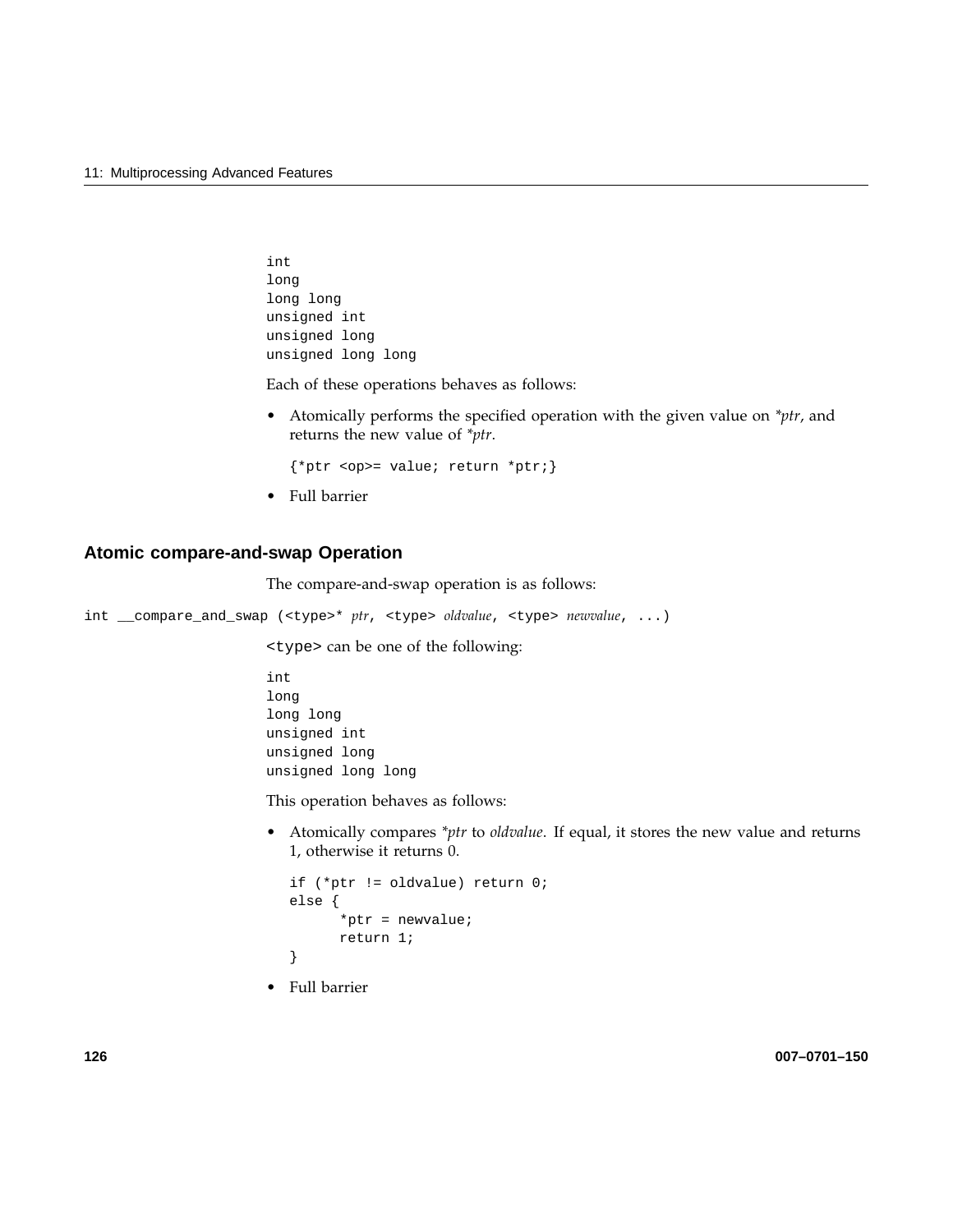## **Atomic synchronize Operation**

The synchronize operation is as follows:

\_\_synchronize (...)

The ellipses  $(\ldots)$  refer to an optional list of variables protected by the memory barrier.

This operation behaves as follows:

- Issues a sync operation
- Full barrier

## **Atomic lock and unlock Operations**

#### **Atomic lock-test-and-set Operation**

The lock-test-and-set operation is as follows:

<type> \_\_lock\_test\_and\_set (<type>\* *ptr*, <type> *value*, ...)

<type> can be any of the following:

int long long long unsigned int unsigned long unsigned long long

This operation behaves as follows:

• Atomically stores the supplied value in *\*ptr* and returns the old value of *\*ptr*

 ${tmp = *ptr; *ptr = value; return tmp; }$ 

• Acquire barrier

#### **Atomic lock-release Operation**

The lock\_release operation is as follows:

void \_\_lock\_release (<type>\* *ptr*, ...)

**007–0701–150 127**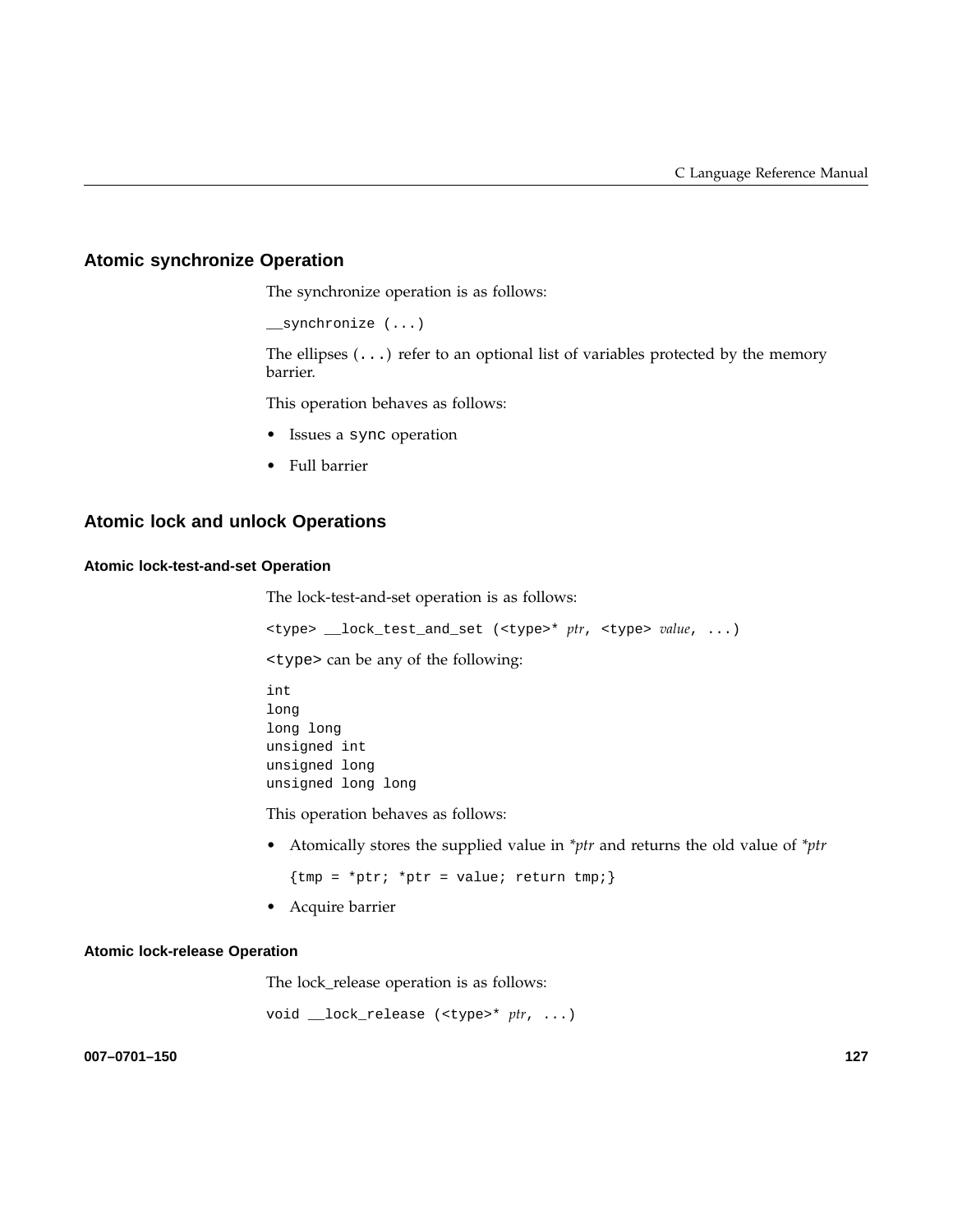<type> can be one of the following:

int long long long unsigned int unsigned long unsigned long long

This operation behaves as follows:

• Issues sync then sets *\*ptr* to 0 and flushes it from the register

 $\{ *ptr = 0\}$ 

• Release barrier

## **Example of Implementing a Pure Spin-Wait Lock**

The following example shows implementation of a spin-wait lock:

```
int lockvar = 0;
while (\_\_lock\_test\_and\_set (&lockvar, 1) != 0); /* acquire the lock */
     ... read and update shared variables ...
__lock_release (&lockvar); /* release the lock */
```
The memory barrier semantics of the intrinsics guarantee that no memory reference to visible data is moved out of the above critical section, either ahead of the lock-acquire or past the lock-release.

**Note:** Pure spin-wait locks can perform poorly under heavy contention.

If the data structures protected by the lock are known precisely (for example, x, y, and z in the example below), then those data structures can be precisely identified as follows:

```
int lockvar = 0;
while (\_\lock_test_and_set (&lockvar, 1, x, y, z) != 0);
      ... read/modify the variables x, y, and z ...
__lock_release (&lockvar, x, y, z);
```
**128 007–0701–150**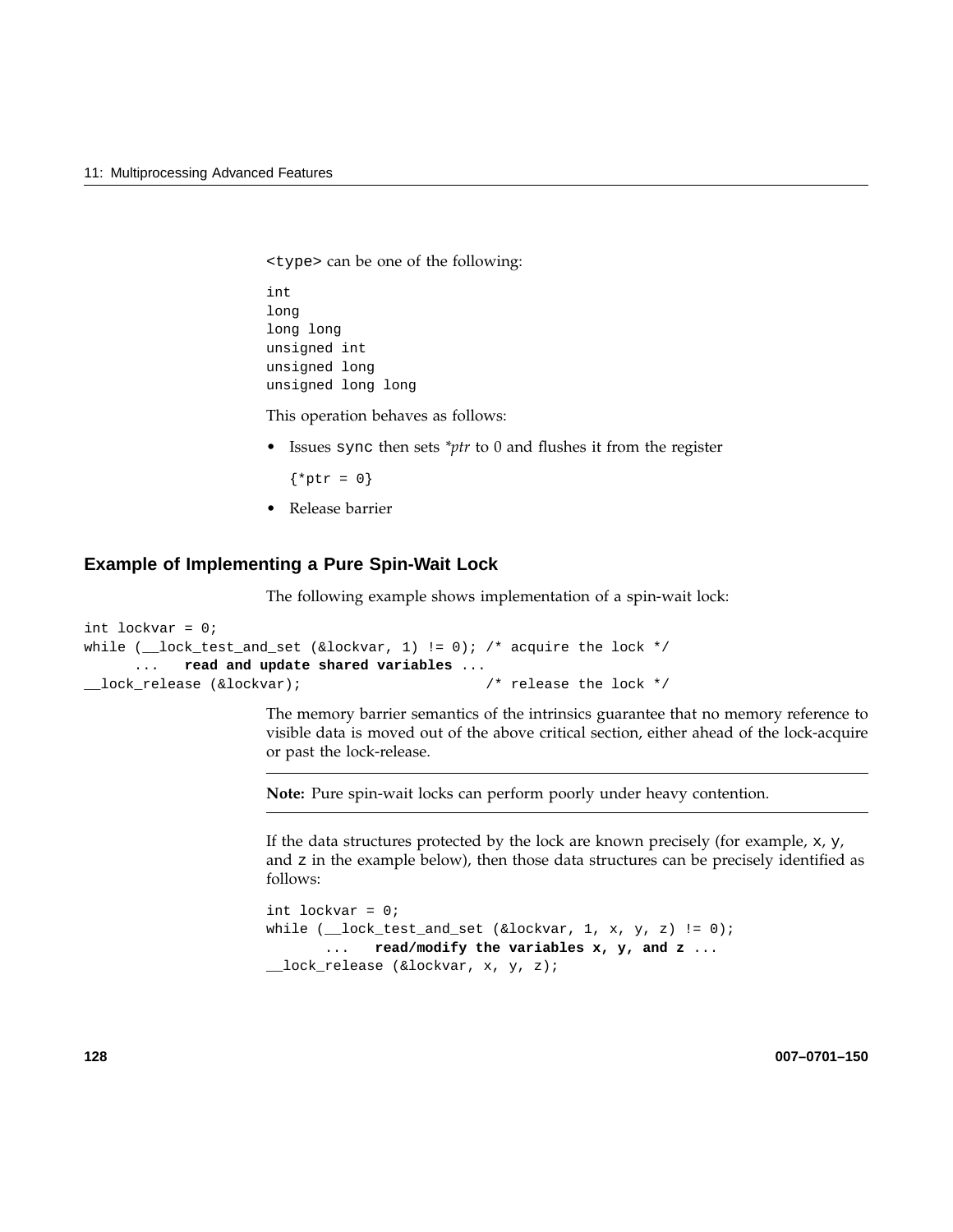# **Implementation-Defined Behavior**

The sections in this appendix describe implementation-defined behavior. Each section is keyed to the ANSI C Standard (ANSI X3.159-1989), Appendix F, and each point is keyed to the section number of the ANSI C Standard. The bold lines, usually marked with bullets, are items from Appendix F of the ANSI C Standard. Text following the italic lines describes the SGI implementation.

# **Translation (F.3.1)**

• **Whether each nonempty sequence of white-space characters other than newline is retained or replaced by one space character (2.1.1.2).**

A nonempty sequence of white-space characters (other than newline) is retained.

• **How a diagnostic is identified (2.1.1.3).**

Successful compilations are silent. Diagnostics are, in general, emitted to standard error. Diagnostic messages have the general pattern of

**file-name,line-number:severity(number): message** in -n32 and -64 modes. Diagnostics have a slightly different pattern in -o32 mode. Also, the range of numbers in -o32 mode is disjointed from the range in -n32 and -64 modes.

For example, typical messages from the ANSI C compiler front end in -n32 and -64 mode look like this:

"t4.c'', line 4: error(1020):identifier "x'' is undefined "t4.c'', line 5: warning(1551):variable "y'' is used before its value is set

Messages can also be issued by other internal compiler passes.

• **Classes of diagnostic messages, their return codes and control over them.**

Three classes of messages exist: warning, error, and remark. Warning messages include the notation "warning" (which can be capitalized), and allow the compilation to continue (return code 0). Error messages cause the compilation to fail (return code 1).

Remark messages appear in -n32 and -64 modes only. Typically, remarks are issued only if the -fullwarn option appears on the command line. More control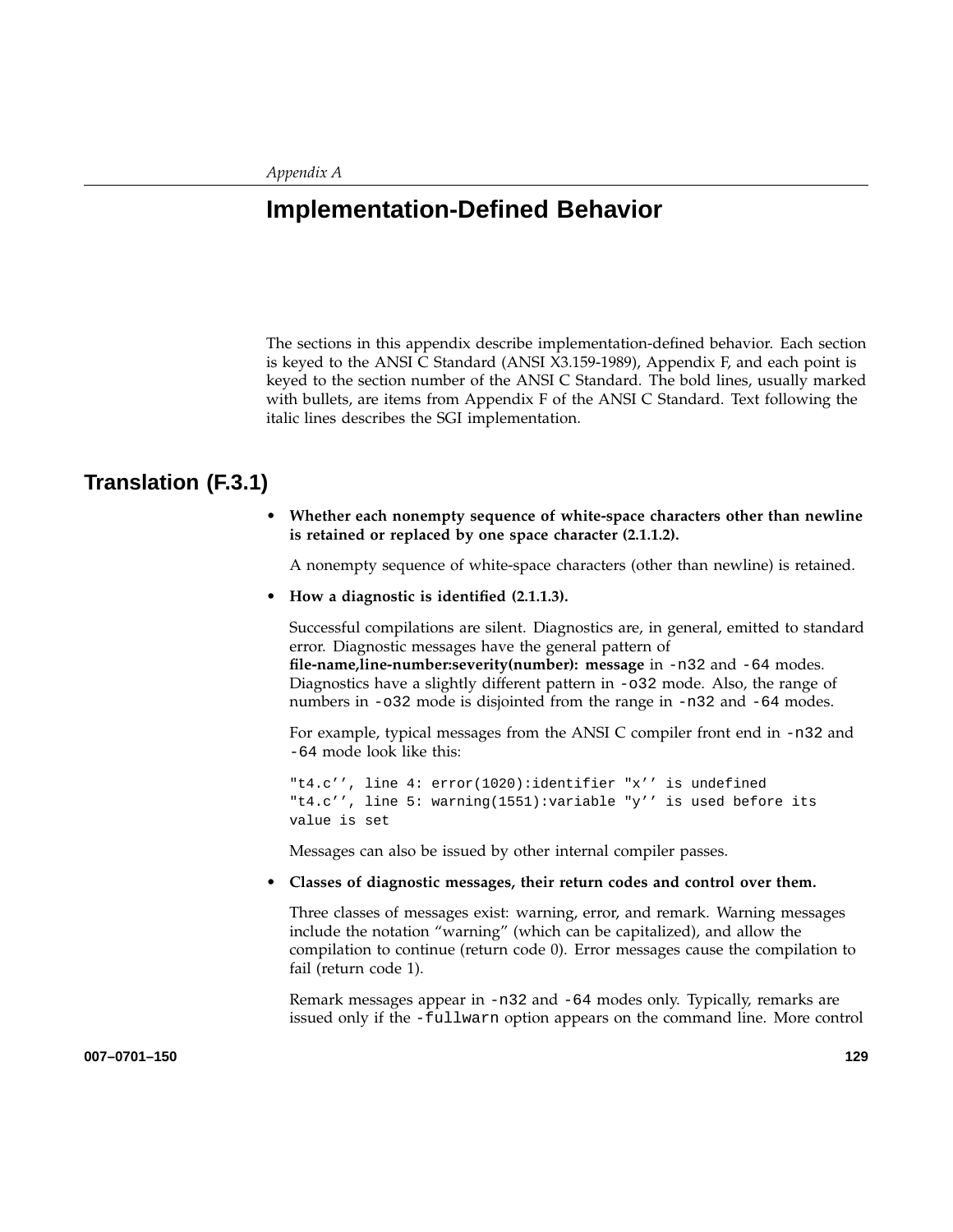is available with the -diag\_warning, -diag\_remark, and -diag\_error options. (See the cc reference page for more information.)

Warning messages from the compiler front end have a unique diagnostic number. You can suppress these messages individually by putting the number in the numberlist of a -woff *numberlist* switch to the cc command. *numberlist* is a comma-separated list of warning numbers and ranges of warning numbers. For example, to suppress the warning message in the previous example, enter

-woff 1551

To suppress warning messages numbered 1642, 1643, 1644, and 1759, enter

-woff 1642-1644,1759

# **Environment (F.3.2)**

• **Support of freestanding environments.**

No support is provided for a freestanding environment.

• **The semantics of the arguments to main (2.1.2.2.1).**

main is defined to have the two required parameters *argc* and *argv*. A third parameter, *envp*, is provided as an extension. That is, main would have the equivalent of the following prototype:

int main(int argc, char \*argv[], char \*envp[])

The parameters have the following semantics:

- *argc* is the number of arguments on the command line.
- *argv*[0..*argc*-1] are pointers to the command-line arguments (strings).
- argv[0] is the program name, as it appeared on the command line.
- *argv*[*argc*] is a null pointer.
- envp is an array of pointers to strings of the form *NAME=value*, where *NAME* is the name of an environment variable and *value* is its value. The array is terminated by a null pointer.
- **What constitutes an interactive device (2.1.2.3).**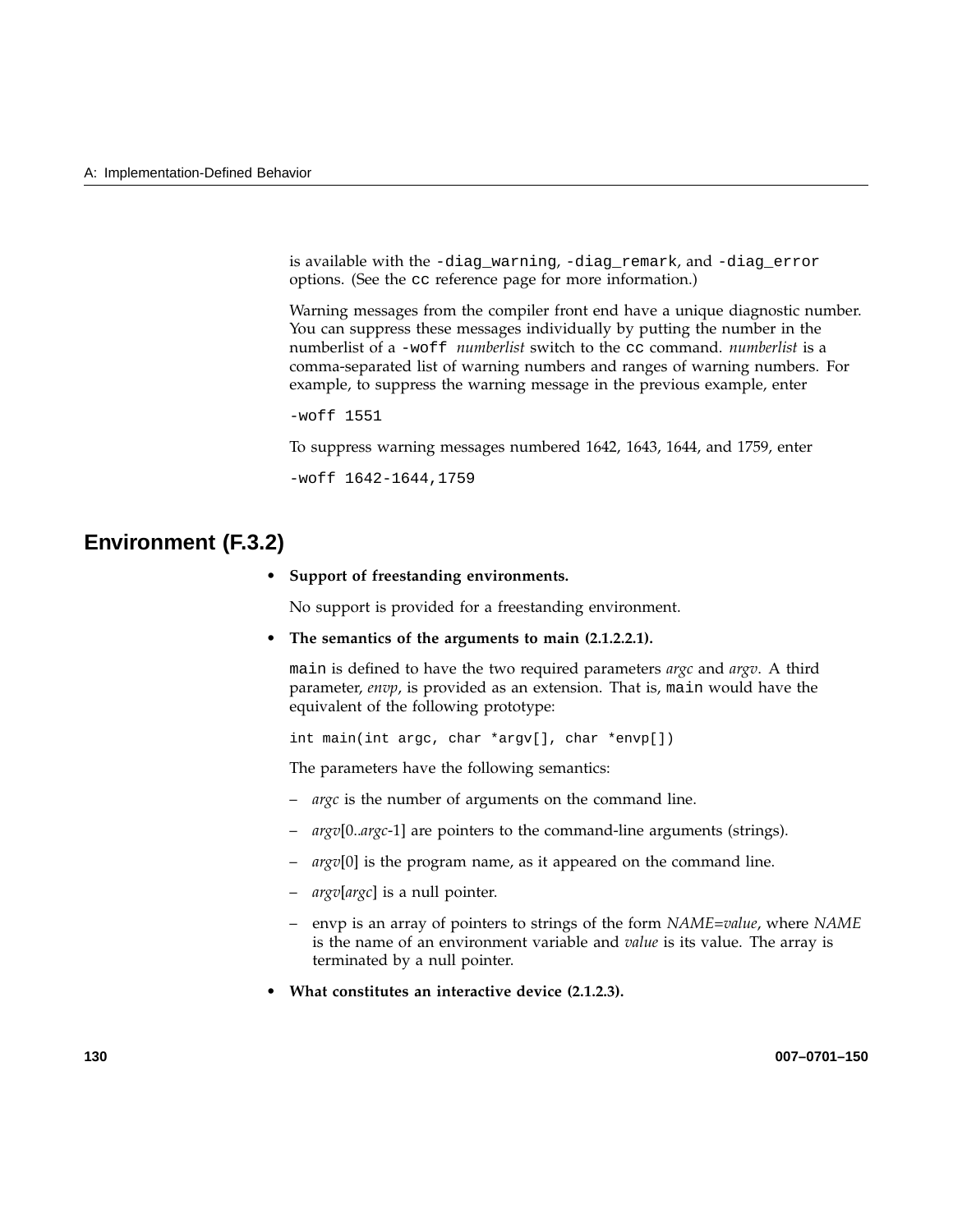Asynchronous terminals, including windows, are interactive devices and are, by default, line buffered. In addition, the standard error device, stderr, is unbuffered by default.

# **Identifiers (F.3.3)**

• **The number of significant initial characters (beyond 31) in an identifier without external linkage (3.1.2).**

All characters are significant.

• **The number of significant initial characters (beyond 6) in an identifier with external linkage (3.1.2).**

All characters are significant.

• **Whether case distinctions are significant in an identifier with external linkage (3.1.2).**

Case distinctions are always significant.

# **Characters (F.3.4)**

• **The members of the source and execution character sets, except as explicitly specified in the standard (2.2.1).**

Only the mandated characters are present. The source character set includes all printable ASCII characters, hexadecimal 0x20 through 0x7e, and 0x7 through 0xc (the standard escape sequences).

• **The values to which the standard escape sequences are translated (2.2.2).**

The escape sequences are translated as specified for standard ASCII:  $\a = 0x7$ ,  $\b$  $= 0x8$ ,  $\{f = 0xc, \ n = 0xa, \ r = 0xd, \ t = 0x9, \ v=0xb\}$ 

• **The shift states used for the encoding of multibyte characters (2.2.1.2).**

The multibyte character set is identical to the source and execution character sets. There are no shift states.

The number of bits in a character in the execution character set  $(2.2.4.2.1)$ .

There are eight bits per character.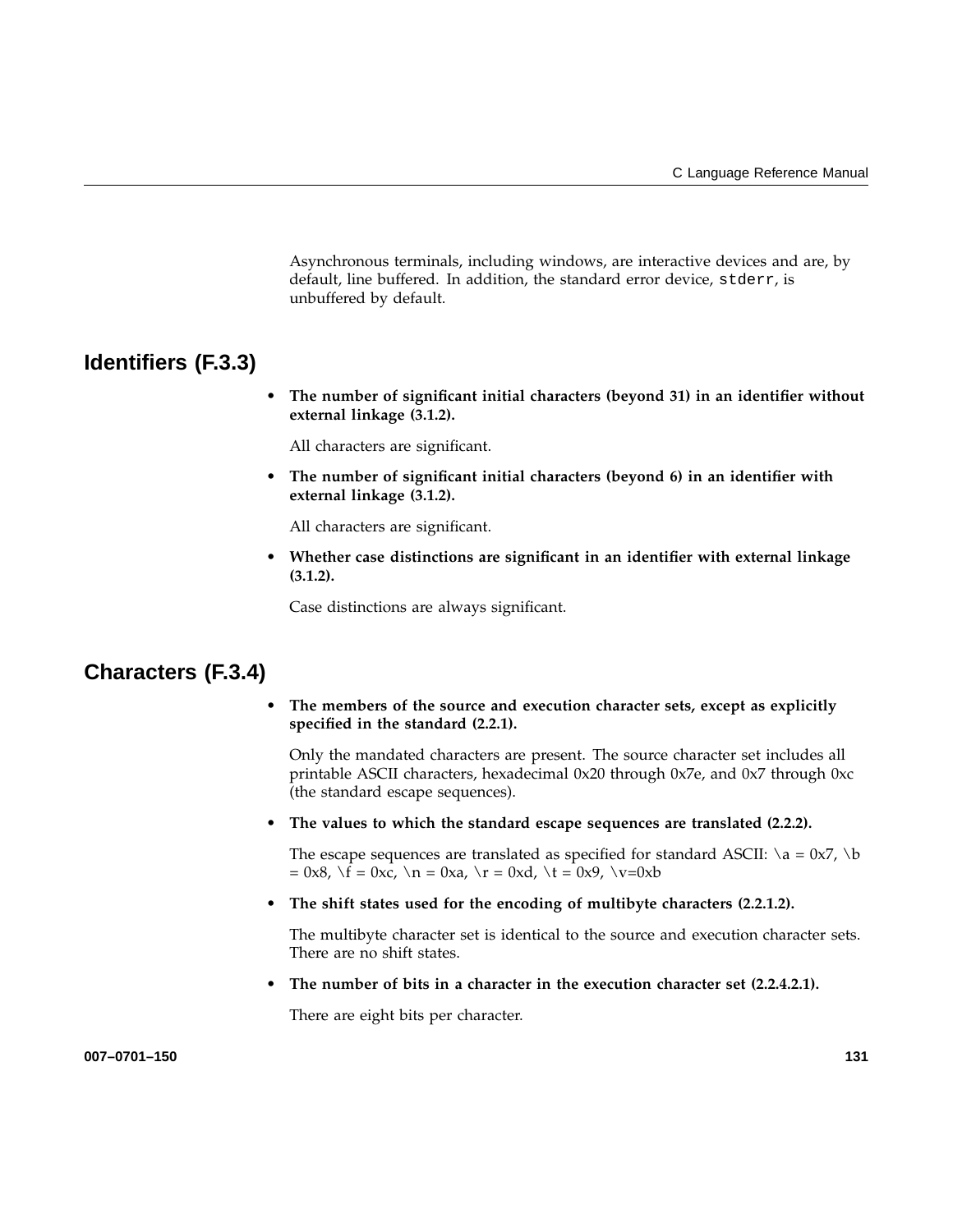• **The mapping of members of the source character set (in character constants and string literals) to members of the execution character set (3.1.3.4).**

The mapping is the identity mapping.

• **The value of an integer character constant that contains a character or escape sequence not represented in the basic execution character set or in the extended character set for a wide character constant (3.1.3.4).**

With the exception of newline (0xa), backslash  $('\prime')$ , and 0xff (end-of-file), eight-bit values appearing in an integer character constant are placed in the resultant integer in the same fashion as are characters that are members of the execution character set (see below). A backslash, newline, or 0xff can be placed in a character constant by preceding it with a backslash (that is, "escaping" it).

• **The value of an integer character constant that contains more than one character or a wide character constant that contains more than one multibyte character (3.1.3.4).**

You can assign up to four characters to an int using a character constant, as the following example illustrates:

```
int t = 'a'; /* integer value 0x61 */
int t2 = 'ab'; /* integer value 0x6162 */
int t4 = 'abcd'; /* integer value 0x61626364 */
int t4 = 'abcde'; /* error: too many characters for *//* character constant */
```
The encoding of multiple characters in an integer consists of the assignment of the corresponding character values of the *n*characters in the constant to the least-significant *n* bytes of the integer, filling any unused bytes with zeros. The most significant byte assigned contains the value of the lexically first character in the constant.

Because the multibyte character set is identical to the source and execution character sets, the above discussion applies to the assignment of more than one multibyte character to a wide character constant.

• **The current locale used to convert multibyte characters into corresponding wide character (codes) for a wide character constant (3.1.3.4).**

The mapping is the identity mapping to the standard ASCII character set. The C locale is used.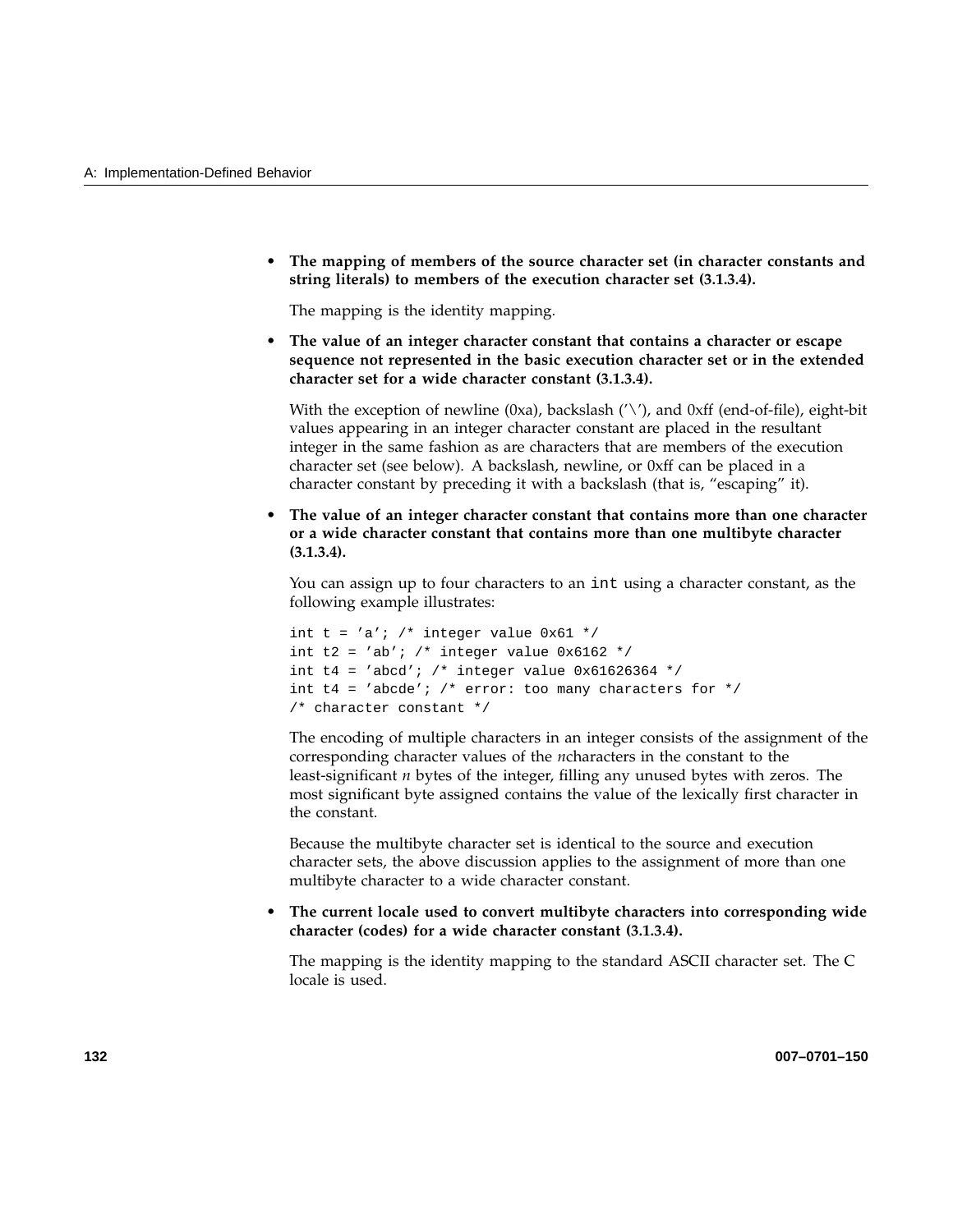## • **Whether a "plain" char has the same range of values as signed char or unsigned char.**

Plain char is the same as unsigned char by default. Use the -signed option to cc to switch the range to be that of signed char.

# **Integers (F.3.5)**

## • **The representations and sets of values of the various types of integers (3.1.2.5).**

Integers are two's complement binary. Table A-1, page 133, lists the sizes and ranges of the various types of integer. The use of long long results in a warning in -ansi and -ansiposix modes.

In -o32 and -n32 mode implementations, to take full advantage of the support for 64-bit integral values in -ansi and -ansiposix modes, you can define the macro \_LONGLONG on the cc command line when using the types \_\_uint64\_t, \_\_int64\_t, or library routines that are prototyped in terms of these types.

**Table A-1** Integer Types and Ranges

| <b>Type</b>           | Range: Low                                                                  | High                                                                     | Size (bits) |
|-----------------------|-----------------------------------------------------------------------------|--------------------------------------------------------------------------|-------------|
| signed char           | $-128$                                                                      | 127                                                                      | 8           |
| char, unsigned char   | $\Omega$                                                                    | 255                                                                      | 8           |
| short, signed short   | $-32768$                                                                    | 32767                                                                    | 16          |
| unsigned short int    | 0                                                                           | 65535                                                                    | 16          |
| int, signed int       | $-2147483648$                                                               | 2147483647                                                               | 32          |
| unsigned int          | 0                                                                           | 4294967295                                                               | 32          |
| long, signed long int | $-2147483648$ (-32 and -n32<br>modes)<br>-9223372036854775808 (-64<br>mode) | 2147483647 (-32 and -n32)<br>modes)<br>9223372036854775807 (-64<br>mode) | 32<br>64    |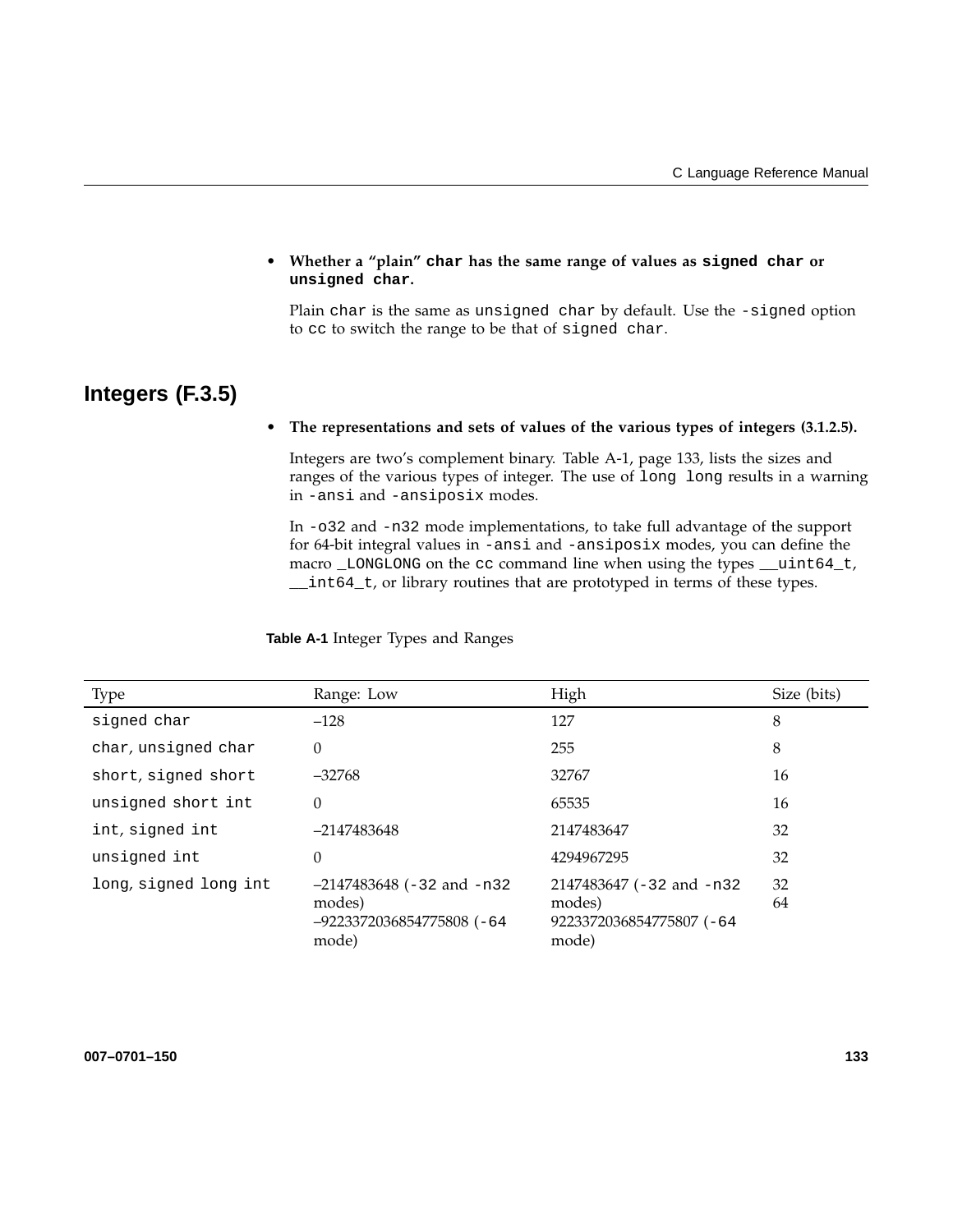| Type                              | Range: Low           | High                                                                     | Size (bits) |
|-----------------------------------|----------------------|--------------------------------------------------------------------------|-------------|
| unsigned long int                 | 0                    | 4294967295 (-32 and -n32<br>modes)<br>18446744073709551615 (-64<br>mode) | 32<br>64    |
| long long signed long<br>long int | -9223372036854775808 | 9223372036854775807                                                      | 64          |
| unsigned long long int            | $\theta$             | 18446744073709551615                                                     | 64          |

## • **The result of converting an integer to a shorter signed integer, or the result of converting an unsigned integer to a signed integer of equal length, if the value cannot be represented (3.2.1.2).**

The least significant *n* bits (*n* being the length of the result integer) of the source are copied to the result.

• **The results of bitwise operations on signed integers (3.3).**

With the exception of right-shift of a negative signed integer (defined below), operations on signed and unsigned integers produce the same bitwise results.

• **The sign of the remainder on integer division (3.3.5).**

The sign of the remainder is that of the numerator.

• **The result of a right shift of a negative-valued signed integral type (3.3.7).**

The sign bit is propagated, so the result value is still negative.

# **Floating Point (F.3.6)**

• **The representations and sets of values of the various types of floating-point numbers (3.1.2.5).**

The representation is IEEE:

- Single (for float values)
- Double (for double values and for long double values in -o32 mode)
- Quad precision (for long double values in -n32 and -64 mode).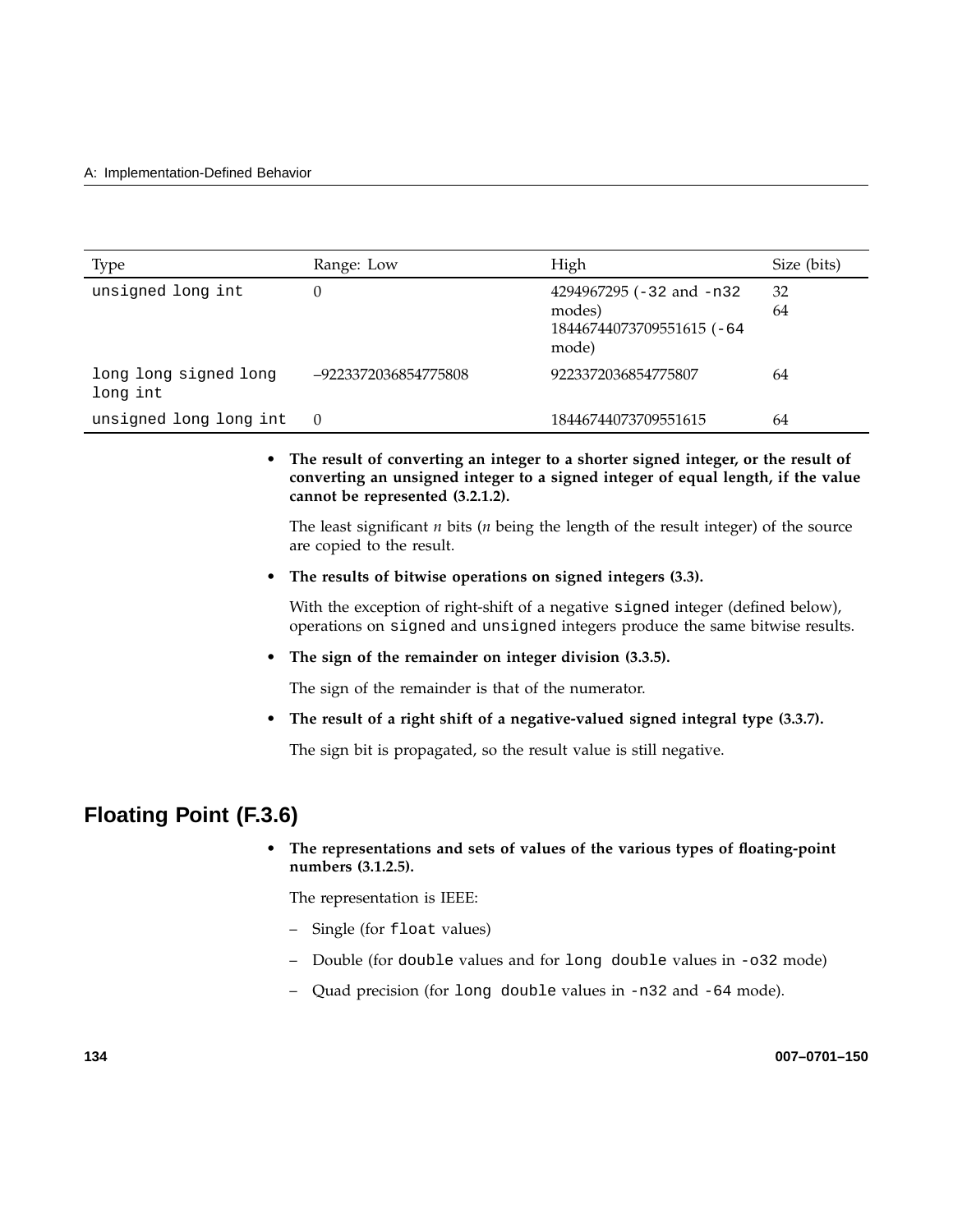See ANSI/IEEE Standard 754-1985 and IEEE Standard for Binary Floating-Point Arithmetic. Table A-2, page 135, lists ranges of floating point types.

| Type        | Range: Min | Max            | Size (Bits)                      |
|-------------|------------|----------------|----------------------------------|
| float       | 1.1755e-38 | $3.4028e + 38$ | 32                               |
| double      | 2.225e-308 | 1.7977e+308    | 64                               |
| long double | 2.225e-308 | 1.7977e+308    | 128 ( $-n32$ and $-64$<br>modes) |

**Table A-2** Ranges of floating point Types

• **The type of rounding or truncation used when representing a floating-point constant which is within its range.**

Per IEEE, the rounding is round-to-nearest (IEEE Standard 754, sections 4.1 and 5.5). If the two values are equally near, then the one with the least significant bit zero is chosen.

• **The direction of truncation when an integral number is converted to a floating-point number that cannot exactly represent the original value (3.2.1.3).**

Conversion of an integral type to a float type, if the integral value is too large to be exactly represented, gives the next higher value.

• **The direction of truncation or rounding when a floating-point number is converted to a narrower floating-point number.**

Per IEEE, the rounding is round-to-nearest (IEEE Standard 754, Section 4.1 and 5.5). If the two values are equally near, then the one with the least significant bit zero is chosen.

## **Arrays and Pointers (F.3.7)**

• **The type of integer required to hold the maximum size of an array— that is, the type of the sizeof operator, size\_t(3.3.3.4, 4.1.1).**

An unsigned long holds the maximum array size.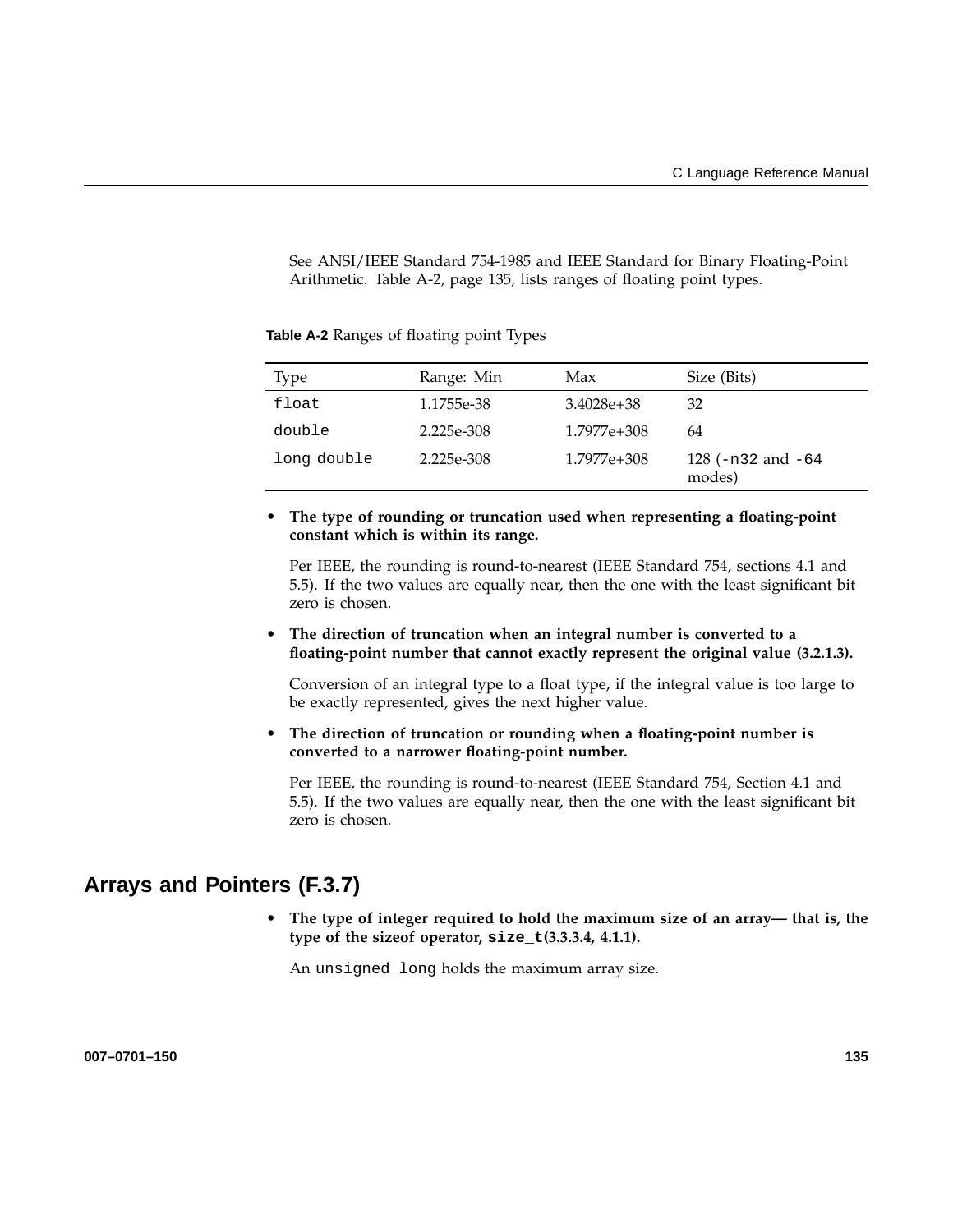• **The size of integer required for a pointer to be converted to an integer type (3.3.4).**

long ints are large enough to hold pointers in -n32 and -o32 mode. Both are 32 bits wide.

long ints are large enough to hold pointers in -64 mode. Both are 64 bits wide.

• **The result of casting a pointer to an integer or vice versa (3.3.4).**

The result is bitwise exact provided the integer type is large enough to hold a pointer.

• **The type of integer required to hold the difference between two pointers to elements of the same array, ptrdiff\_t (3.3.6, 4.1.1).**

An int is large enough to hold the difference between two pointers to elements of the same array in -o32 and -n32 modes.

A long int is large enough to hold the difference between two pointers to elements of the same array in -n32, -o32, and -64 modes.

# **Registers (F.3.8)**

• **The extent to which objects can actually be placed in registers by use of the register storage-class specifier (3.5.1).**

The compilation system can use up to eight of the register storage-class specifiers for nonoptimized code in -32 mode, and it ignores register specifiers for formal parameters. Use of register specifiers is not recommended.

The register storage-class specifier is always ignored and the compilation system makes its own decision about what should be in registers for optimized code  $(-02)$ and above).

## **Structures, Unions, Enumerations, and Bitfields (F.3.9)**

• **What is the result if a member of a union object is accessed using a member of a different type (3.3.2.3).**

The bits of the accessed member are interpreted according to the type used to access the member. For integral types, the N bits of the type are simply accessed.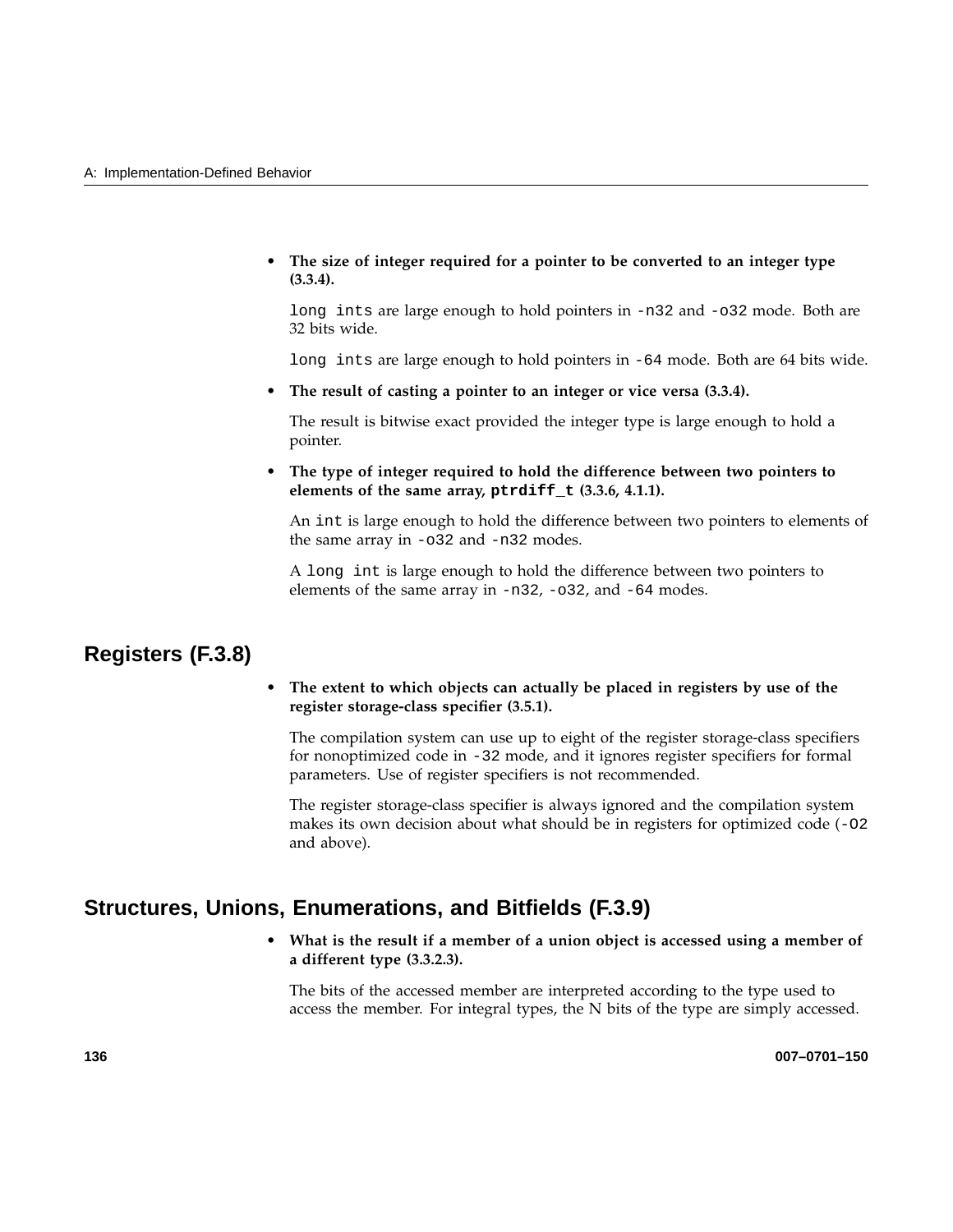For floating types, the access might cause a trap if the bits are not a legal floating point value. For pointer types, the 32 bits (64 bits if in -64 mode) of the pointer are picked up. The usability of the pointer depends on whether it points to a valid object or function, and whether it is used appropriately. For example, a pointer whose least-significant bit is set can point to a character, but not to an integer.

#### • **The padding and alignment of members of structures (3.5.2.1).**

This should present no problem unless binary data written by one implementation are read by another.

Members of structures are on the same boundaries as the base data type alignments anywhere else. A word is 32 bits and is aligned on an address, which is a multiple of 4. unsigned and signed versions of a basic type use identical alignment. Type alignments are given in Table A-3, page 137.

| <b>Type</b> | Alignment                                                                   |
|-------------|-----------------------------------------------------------------------------|
| long double | Double- word boundary (-32 mode)<br>Quad-word boundary (-n32 and -64 modes) |
| double      | Double-word boundary                                                        |
| float       | Word boundary                                                               |
| long long   | Double-word boundary                                                        |
| long        | Word boundary $(-n32$ and $-32$ modes)<br>double-word boundary (-64 mode)   |
| int         | Word boundary                                                               |
| pointer     | Word boundary                                                               |
| short       | Half-word boundary                                                          |
| char        | Byte boundary                                                               |

**Table A-3** Alignment of Structure Members

• **Whether a "plain" int bit-field is treated as a signed int bit-field or as an unsigned int bit-field (3.5.2.1).**

A "plain" int bit-field is treated as a signed int bit-field.

• **The order of allocation of bitfields within a unit (3.5.2.1).**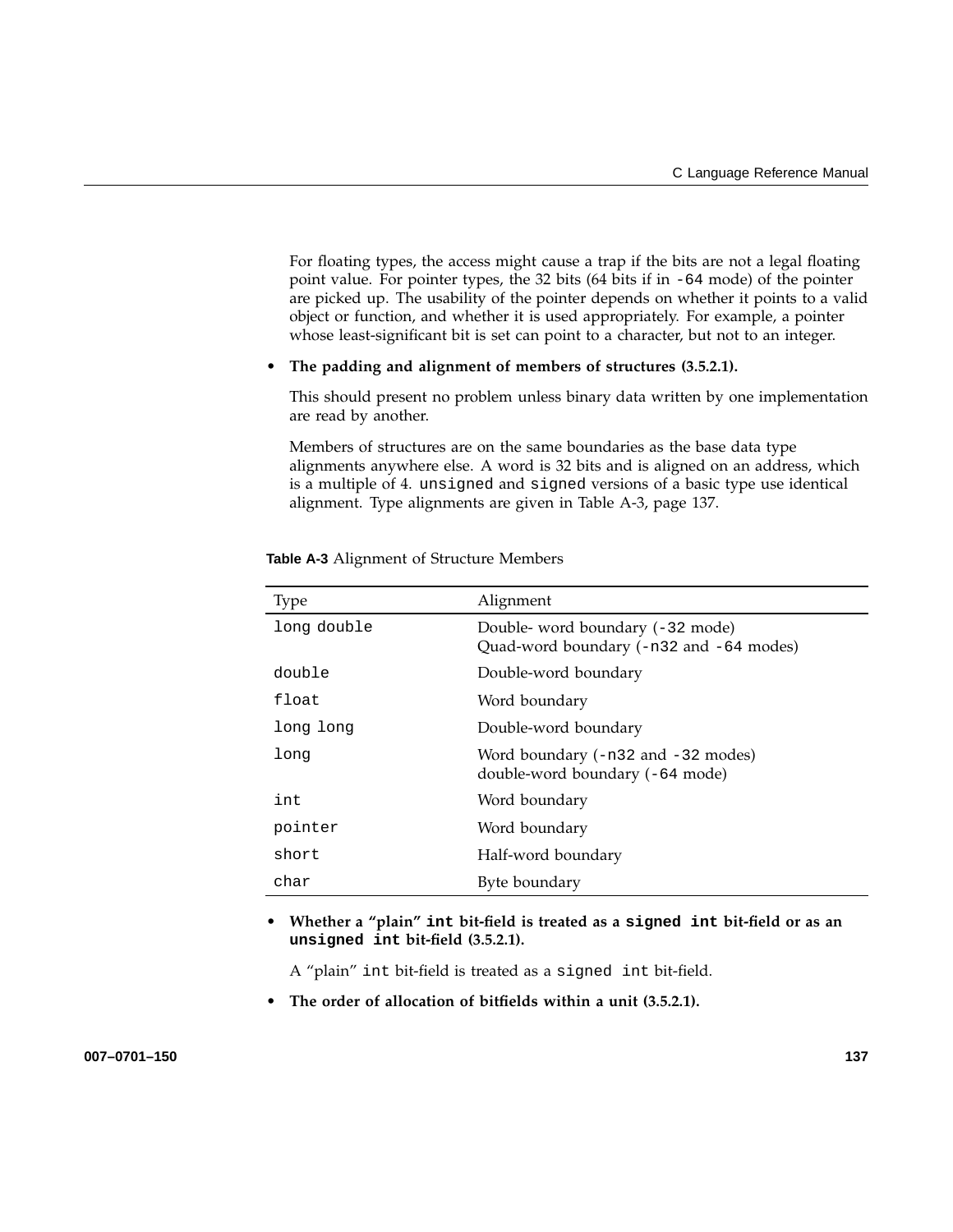Bits in a bitfield are allocated with the most-significant bit first within a unit.

• **Whether a bitfield can straddle a storage-unit boundary (3.5.2.1).**

Bitfields cannot straddle storage unit boundaries (relative to the beginning of the struct or union), where a storage unit can be of size 8, 16, 32, or 64 bits.

• **The integer type chosen to represent the values of an enumeration type (3.5.2.2).**

The int type is always used.

**Note:** long or long long enumerations are not supported.

## **Qualifiers (F.3.10)**

• **What constitutes an access to an object that has volatile-qualified type (3.5.3).**

Objects of volatile-qualified type are accessed only as specified by the abstract semantics, and as would be expected on a RISC architecture, no complex instructions exist (for example, read-modify-write). Volatile objects appearing on the left side of an assignment expression are accessed once for the write. If the assignment is not simple, an additional read access is performed. Volatile objects appearing in other contexts are accessed once per instance. Incrementation and decrementation require both a read and a write access.

Volatile objects that are memory-mapped are accessed only as specified. If such an object is of size char, for example, adjacent bytes are not accessed. If the object is a bitfield, a read may access the entire storage unit containing the field. A write of an unaligned field necessitates a read and write of the storage unit that contains it.

# **Declarators (F.3.11)**

• **The maximum number of declarators that can modify an arithmetic, structure, or union type (3.5.4).**

There is no limit.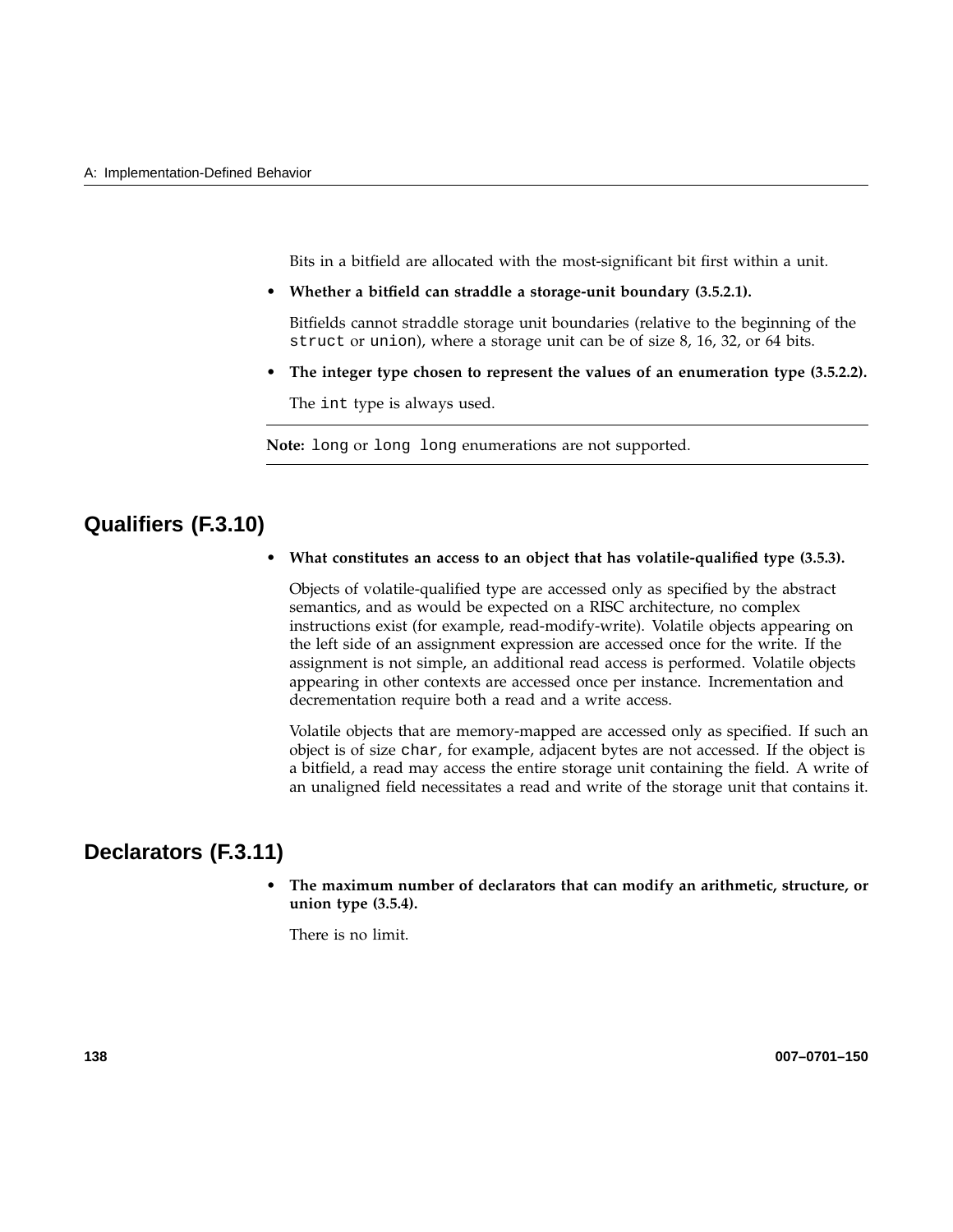# **Statements (F.3.12)**

• **The maximum number of case values in a switch statement (3.6.4.2).**

There is no limit.

# **Preprocessing Directives (F.3.13)**

• **Whether the value of a single-character character constant in a constant expression that controls conditional inclusion matches the value of the same character constant in the execution character set. Whether such a character constant can have a negative value (3.8.1).**

The preprocessing and execution phases use exactly the same meanings for character constants.

A single-character character constant is always positive.

• **The method for locating includable source files (3.8.2).**

For filenames surrounded by  $\lt$  >, the includable source files are searched for in /usr/include.

The default search list includes /usr/include. You can change this list with various compiler options. See the  $cc(1)$  reference page and the  $-I$  and -nostdinc options.

• **The support of quoted names for includable source files (3.8.2).**

Quoted names are supported for includable source files. For filenames surrounded by '' '', the includable source files are searched for in the directory of the current include file, then in /usr/include.

The default search list includes /usr/include. You can change this list with various compiler options. See the  $cc(1)$  reference page and the  $-I$  and -nostdinc options.

• **The mapping of source file character sequences (3.8.2).**

The mapping is the identity mapping.

• **The behavior on each recognized #pragma directive.**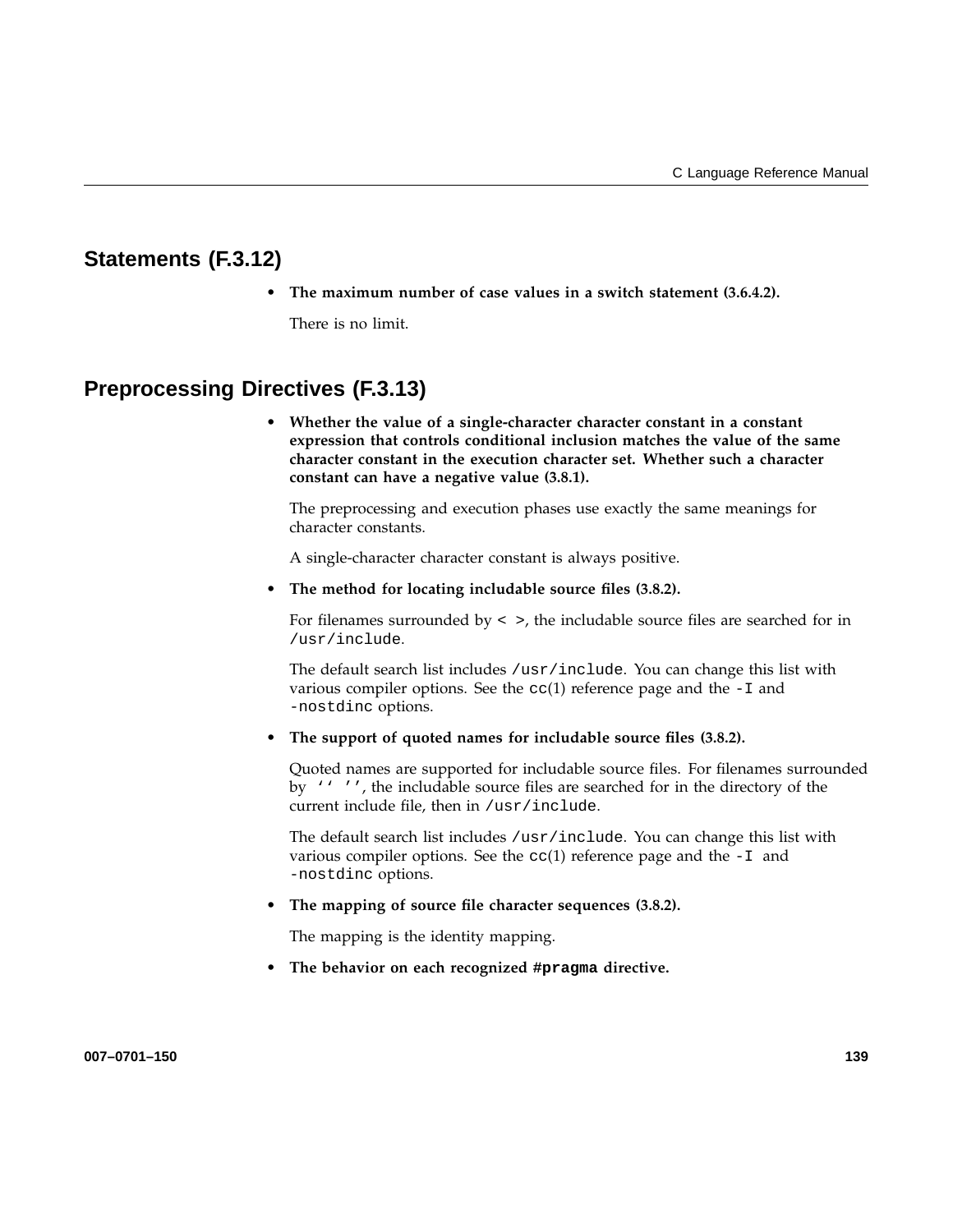See *MIPSpro C and C++ Pragmas* on the SGI Tech Pubs Library (http://techpubs.sgi.com/library) for details on all supported #pragma directives.

• **The definitions for** \_\_DATE**\_\_ and** \_\_TIME\_\_ **when, respectively, the date and time of translation are not available.**

The date and time of translation are always available in this implementation.

• **What is the maximum nesting depth of include files (3.8.2).**

The maximum nesting depth of include files is 200.

## **Library Functions (F.3.14)**

• **The null pointer constant to which the macro NULL expands (4.1.5).**

The NULL pointer constant expands to an int with value zero. That is,

#define NULL 0

• **The diagnostic printed by and the termination behavior of the assert function (4.2).**

If an assertion given by assert( $EX$ ) fails, the following message is printed on stderr using \_write to its underlying fileno:

Assertion failed: EX, file <filename>, line <linenumber>

This is followed by a call to abort (which exits with a SIGABRT).

• **The sets of characters tested for by the isalnum, isalpha, iscntrl, islower, isprint, and isupper functions (4.3.1).**

The statements in the following list are true when operating in the C locale. The C locale is in effect at program start up for programs compiled for pure ANSI C (that is, -ansi), or by invoking setlocale(LC\_ALL,''C''). The C locale can be overridden at start up for any program that does not explicitly invoke setlocale by setting the value of the CHRCLASS environment variable. (See the ctype(3c) reference page .)

- isalnum is nonzero for the 26 letters a–z, the 26 letters A–Z, and the digits 0–9.
- isalpha is nonzero for the 26 letters a–z and the 26 letters A–Z.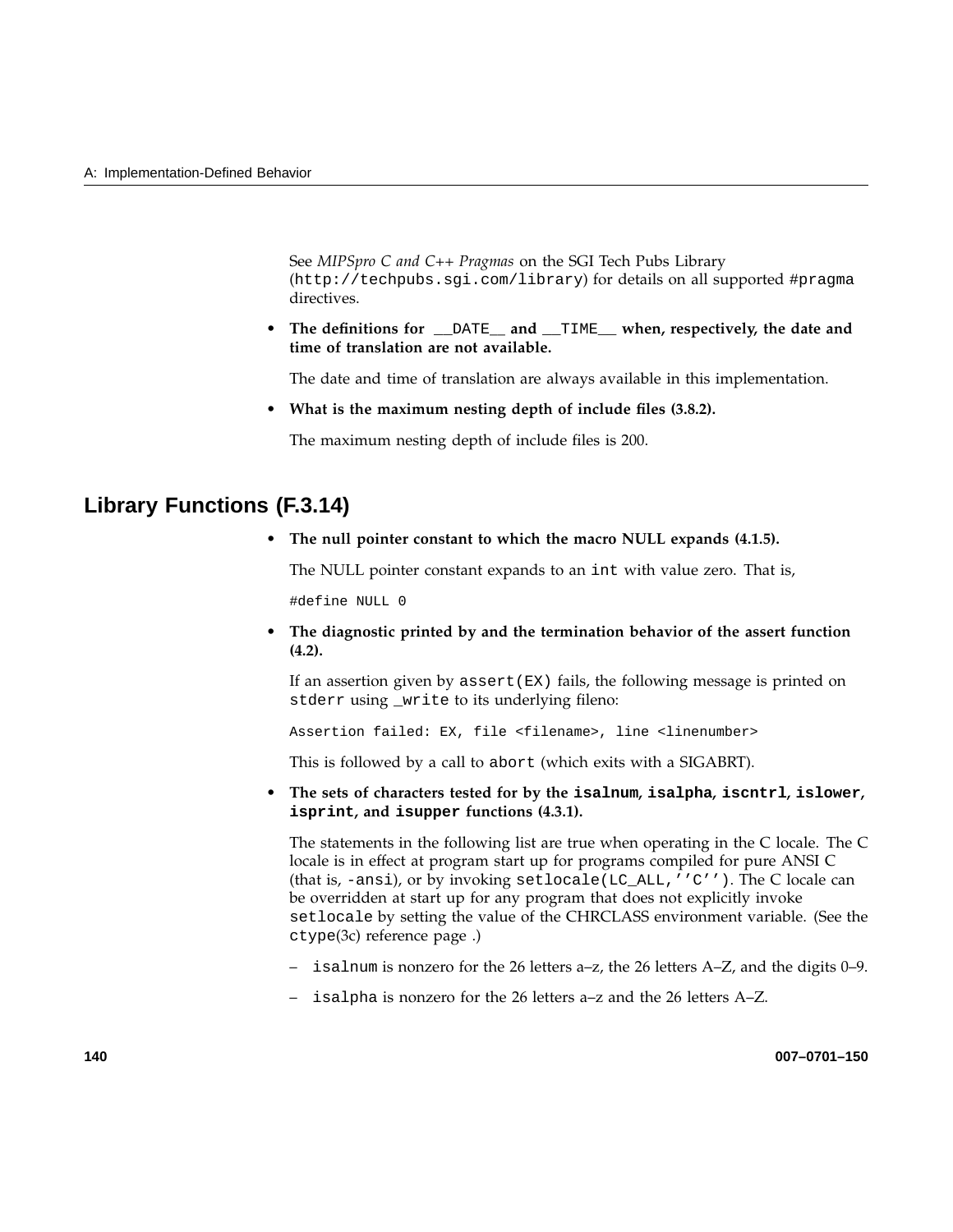- islower is nonzero for the 26 letters a–z.
- isupper is nonzero for the 26 letters A–Z.
- isprint is nonzero for the ASCII characters space through tilde  $(\sim)$  (0x20) through 0x7e).
- iscntrl is nonzero for the ASCII characters NUL through US (0x0 through  $0x1f$ ).
- **The values returned by the mathematics functions on domain errors (4.5.1).**

The value returned by the math functions on domain errors is the default IEEE Quiet NaN in all cases except the following:

- The functions pow and powf return -HUGE\_VAL when the first argument is zero and the second argument is negative. When both arguments are zero, pow() and powf() return 1.0.
- The functions atan2 and atan2f return zero when both arguments are zero.
- **Whether mathematics functions set the integer expression errno to the value of the macro RANGE on underflow range errors (4.5.1).**

Yes, except intrinsic functions that have been inlined. Note that fabs, fabsf, sqrt, sqrtf, hypotf, fhypot, pow, and powf are intrinsic by default in -xansi and -cckr modes and can be made intrinsic in -ansi mode by using the D\_\_INLINE\_INTRINSICS compiler option.

• **Whether a domain error occurs or zero is returned when the fmodfunction has a second argument of zero (4.5.6.4).**

 $fmod(x,0)$  gives a domain error and returns the default IEEE Quiet NaN.

## **Signals**

#### • **The set of signals for the signal function (4.7.1.1).**

The signal set is listed in Table A-4, page 142, which is from the signal(2) reference page. The set of signals conforms to the SVR4 ABI. Note that some of the signals are not defined in -ansiposix mode. References in square brackets beside the signal numbers are described under "Signal Notes" in the discussion of signal semantics.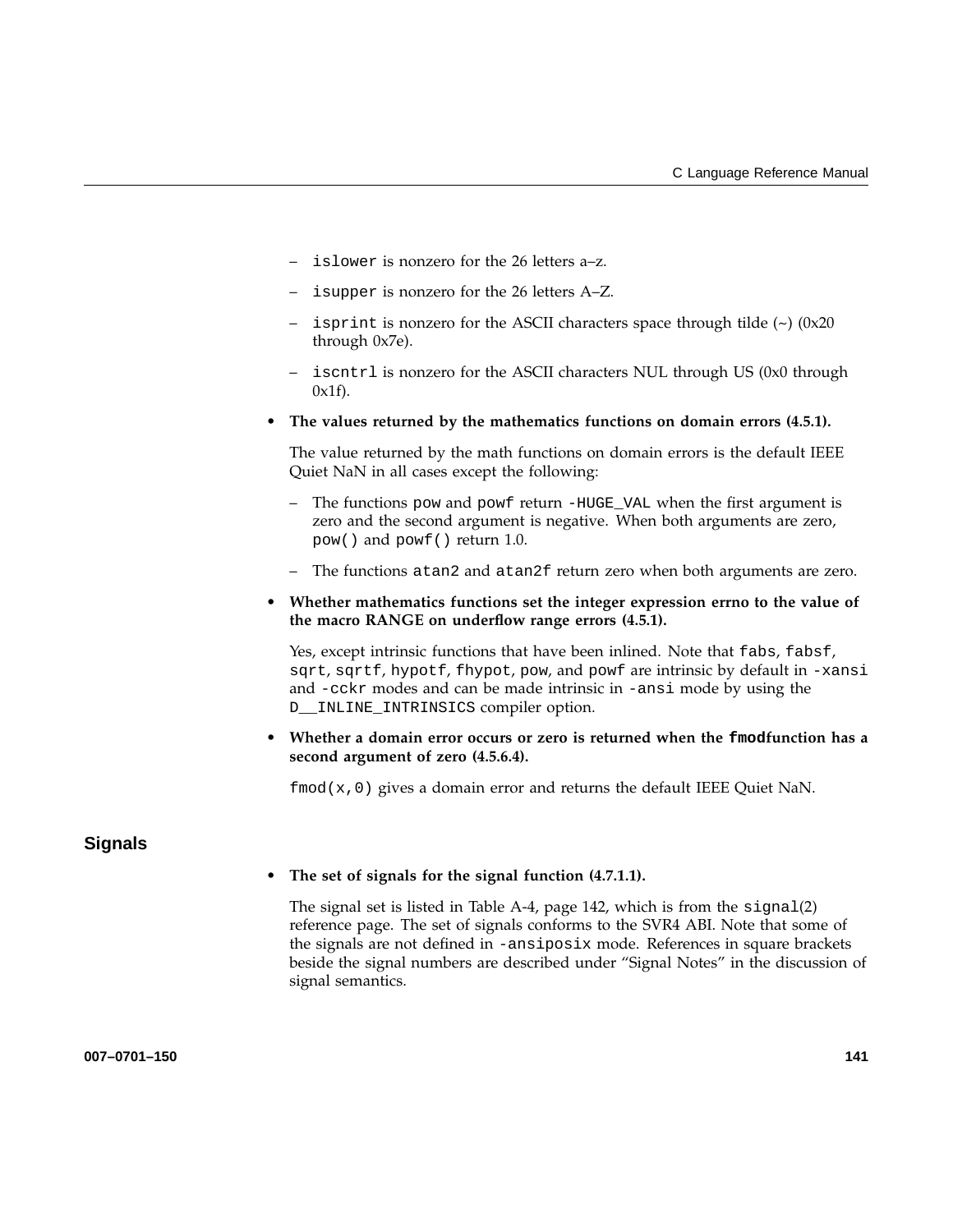| Signal   | Number[Note] | Meaning                                        |
|----------|--------------|------------------------------------------------|
| SIGHUP   | 01           | Hangup                                         |
| SIGINT   | 02           | Interrupt                                      |
| SIGQUIT  | 03[1]        | Quit                                           |
| SIGILL   | 04[1]        | Illegal instruction (not reset when<br>caught) |
| SIGTRAP  | 05[1][5]     | Race trap (not reset when caught)              |
| SIGIOT   | 06           | IOT instruction                                |
| SIGABRT  | 06[1]        | Abort                                          |
| SIGEMT   | 07[1][4]     | MT instruction                                 |
| SIGFPE   | 08[1]        | Floating point exception                       |
| SIGKILL  | 09           | Kill (cannot be caught or ignored)             |
| SIGBUS   | 10[1]        | Bus error                                      |
| SIGSEGV  | 11[1]        | Segmentation violation                         |
| SIGSYS   | 12[1]        | Bad argument to system call                    |
| SIGPIPE  | 13           | Write on a pipe with no one to read it         |
| SIGALRM  | 14           | Alarm clock                                    |
| SIGTERM  | 15           | Software termination signal                    |
| SIGUSR1  | 16           | User-defined signal 1                          |
| SIGUSR2  | 17           | User-defined signal 2                          |
| SIGCLD   | 18[2]        | Termination of a child process                 |
| SIGGHLD  | 18           | $4.3$ BSD and $\mathrm{POSIX}^{\circ}$ name    |
| SIGPWR   | 19[2]        | Power fail (not reset when caught)             |
| SIGWINCH | 20[2]        | Window size changes                            |
| SIGURG   | 21[2]        | Urgent condition on I/O channel                |
| SIGIO    | 22[2]        | Input/output possible                          |
| SIGPOLL  | 22[3]        | Selectable event pending                       |

# **Table A-4** Signals

**142 007–0701–150**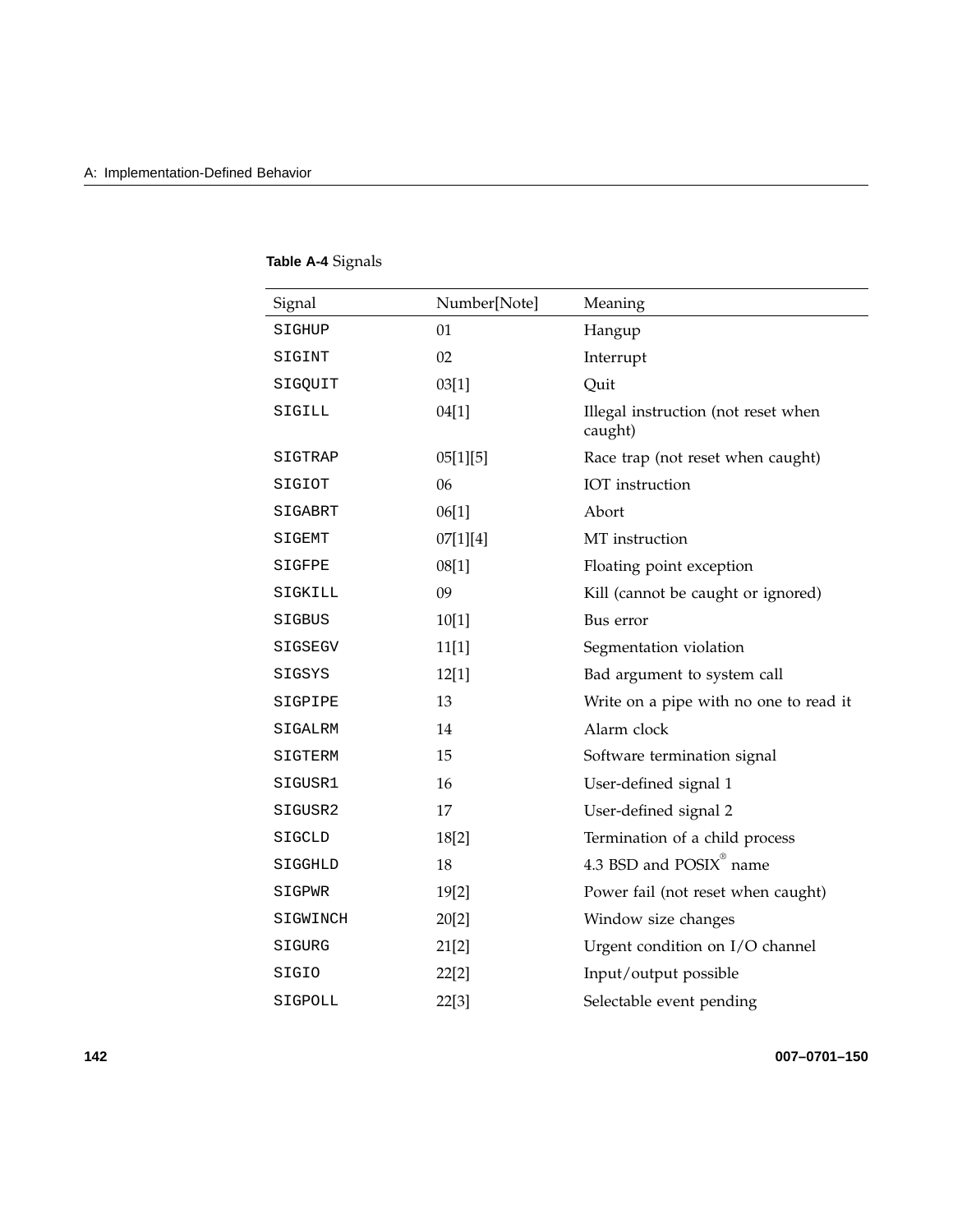| Signal    | Number[Note] | Meaning                                       |
|-----------|--------------|-----------------------------------------------|
| SIGSTOP   | 23[6]        | Stop (cannot be caught or ignored)            |
| SIGTSTP   | 24[6]        | Stop signal generated from keyboard           |
| SIGCONT   | 25[6]        | Continue after stop (cannot be ignored)       |
| SIGTTIN   | 26[6]        | Background read from control terminal         |
| SIGTTOU   | 27[6]        | Background write to control terminal          |
| SIGVTALRM | 28           | Virtual time alarm                            |
| SIGPROF   | 29           | Profiling alarm                               |
| SIGXCPU   | 30           | CPU time limit exceeded [see<br>setrlimit(2)  |
| SIGXFSZ   | 31           | File size limit exceeded [see<br>setrlimit(2) |
| SIG32     | 32           | Reserved for kernel usage                     |

### • **The semantics for each signal recognized by the signal function (4.7.1.1).**

In the signal invocation signal(sig, *func*)**,** *func* can be the address of a signal handler, handler, or one of the two constant values (defined in <sys/signal.h>) SIG\_DFL or SIG\_IGN. The semantics of these values are as follows:

| SIG DFL | Terminate process upon receipt of signal sig. (This<br>is the default if no call to signal for signal sig<br>occurs.) Upon receipt of the signal sig, the<br>receiving process is to be terminated with all of the<br>consequences outlined in the $exit(2)$ reference<br>page. See note 1 under "Signal Notes", page 145. |
|---------|----------------------------------------------------------------------------------------------------------------------------------------------------------------------------------------------------------------------------------------------------------------------------------------------------------------------------|
| SIG IGN | Ignore signal. The signal sig is to be ignored.                                                                                                                                                                                                                                                                            |
| handler | Catch signal. <i>func</i> is the address of function<br>handler.                                                                                                                                                                                                                                                           |
|         |                                                                                                                                                                                                                                                                                                                            |

**Note:** The signals SIGKILL, SIGSTOP, and SIGCONT cannot be ignored.

If *func* is the address of handler, upon receipt of the signal sig, the receiving process is to invoke handler as follows: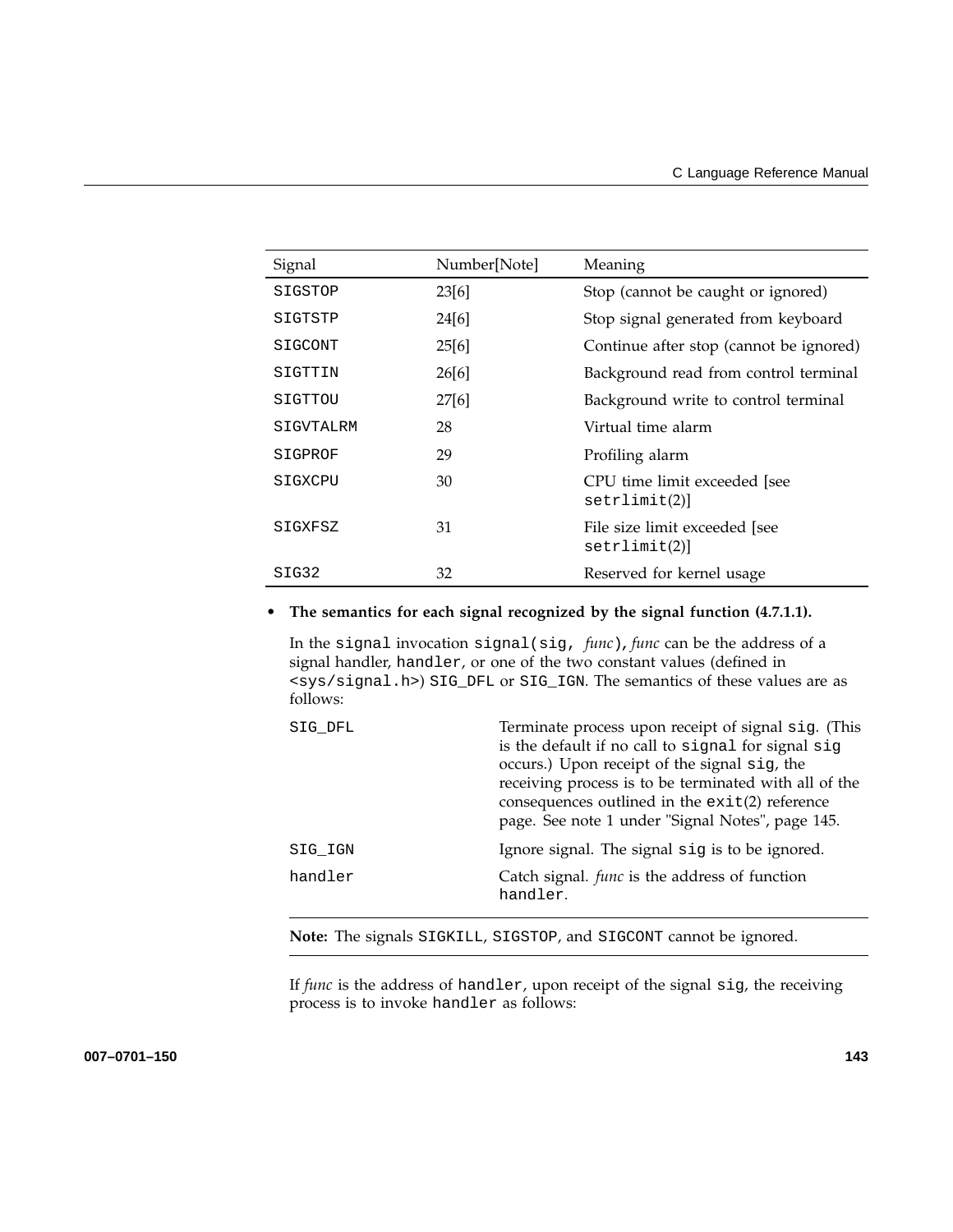handler (int sig, int code, struct sigcontext \*sc);

The remaining arguments are supplied as extensions and are optional. The value of the second argument code is meaningful only in the cases shown in Table A-5, page 144.

| Condition                 | Signal  | Code           |
|---------------------------|---------|----------------|
| User breakpoint           | SIGTRAP | BRK USERBP     |
| User breakpoint           | SIGTRAP | BRK SSTEPBP    |
| Integer overflow          | SIGTRAP | BRK OVERFLOW   |
| Divide by zero            | SIGTRAP | BRK DIVZERO    |
| Multiply overflow         | SIGTRAP | BRK MULOVF     |
| Invalid virtual address   | SIGSEGV | EFAULT         |
| Read-only address         | SIGSEGV | <b>EACCESS</b> |
| Read beyond mapped object | SIGSEGV | ENXIO          |

**Table A-5** Valid Codes in a Signal-Catching Function

The third argument, sc, is a pointer to a struct sigcontext (defined in <sys/signal.h>) that contains the processor context at the time of the signal. Upon return from handler, the receiving process resumes execution at the point where it was interrupted.

Before entering the signal-catching function, the value of *func* for the caught signal is set to SIG\_DFL, unless the signal is SIGILL, SIGTRAP, or SIGPWR. This means that before exiting the handler, a call to signal is necessary to catch future signals.

Suppose a signal that is to be caught occurs during one of the following routines:

- A read, write, or open
- An ioctl system call on a slow device (like a terminal, but not a file)
- A pause (system call)
- A wait system call that does not return immediately due to the existence of a previously stopped or zombie process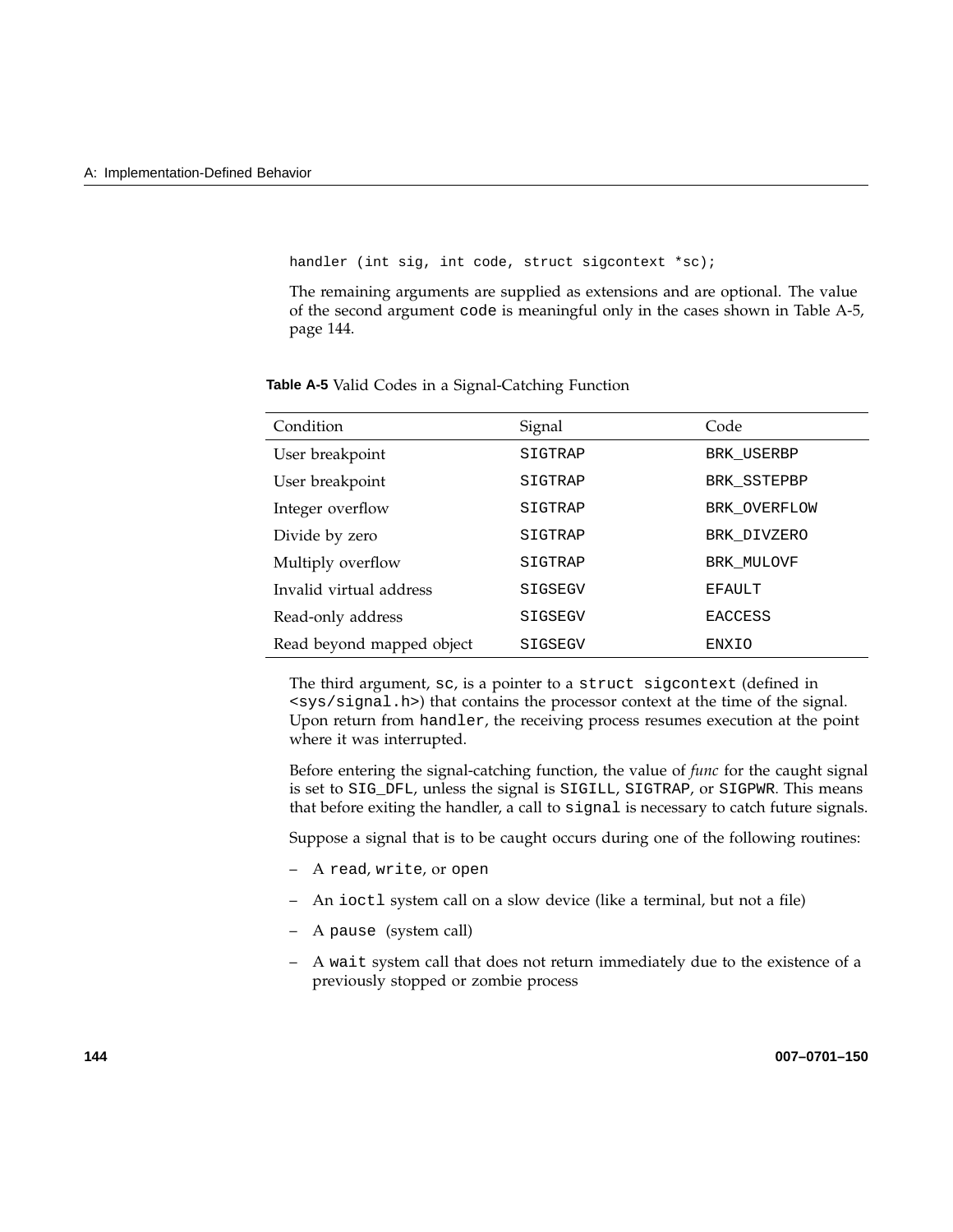The signal catching function is executed and then the interrupted system call returns a -1 to the calling process with errno set to EINTR.

**Note:** The signals SIGKILL and SIGSTOP cannot be caught.

#### **Signal Notes**

- 1. If SIG\_DFL is assigned for SIGQUIT, SIGILL, SIGTRAP, SIGABRT, SIGEMT, SIGFPE, SIGBUS, SIGSEGV, or SIGSYS, in addition to the process being terminated, a "core image" is constructed in the current working directory of the process, if the following two conditions are met:
	- a. The effective user ID and the real user ID of the receiving process are equal.
	- b. An ordinary file named core exists and is writable or can be created.

If the file must be created, it has the following properties:

- A mode of 0666 modified by the file creation mask (see the umask(2) reference page)
- A file owner ID that is the same as the effective user ID of the receiving process
- A file group ID that is the same as the effective group ID of the receiving process

**Note:** The core file can be truncated if the resultant file size would exceed either ulimit (see the ulimit(2) reference page) or the process's maximum core file size (see the setrlimit(2) reference page).

2. For the signals SIGCLD, SIGWINCH, SIGPWR, SIGURG, and SIGIO, the actions associated with each of the three possible values for *func* are as follows:

| SIG DFL | Ignore signal. The signal is to be ignored.                                                                                                                                                               |
|---------|-----------------------------------------------------------------------------------------------------------------------------------------------------------------------------------------------------------|
| SIG IGN | Ignore signal. The signal is to be ignored. Also, if<br>sig is SIGCLD, the calling process's child processes<br>do not create zombie processes when they<br>terminate (see the $exit(2)$ reference page). |
| handler | Catch signal. If the signal is SIGPWR, SIGURG,<br>SIGIO, or SIGWINCH, the action to be taken is the<br>same as that previously described when <i>func</i> is the                                          |

**007–0701–150 145**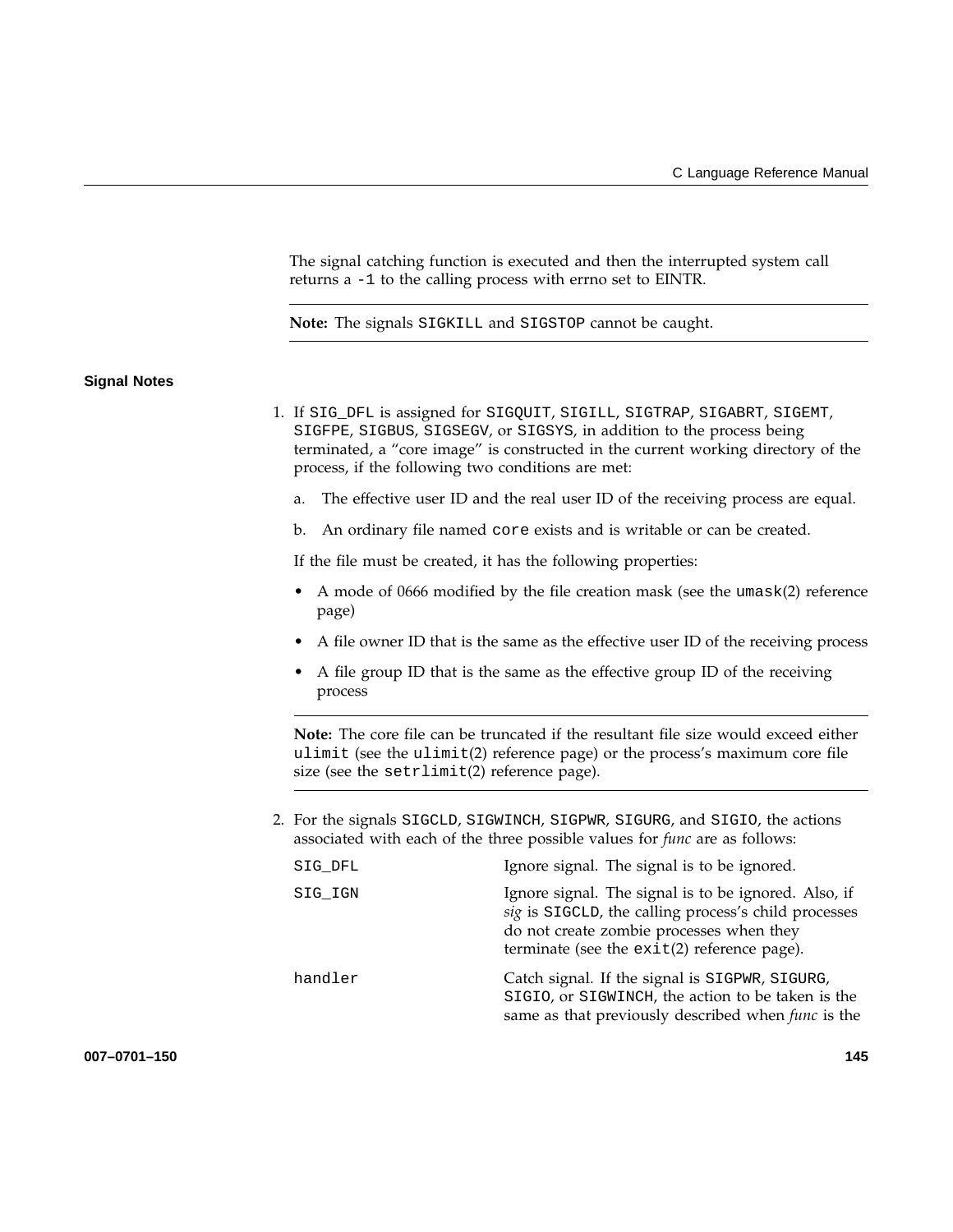address of a function. The same is true if the signal is SIGCLD with one exception: while the process is executing the signal-catching function, all terminating child processes are queued. The wait system call removes the first entry of the queue. If the signal system call is used to catch SIGCLD, the signal handler must be reattached when exiting the handler, and at that time—if the queue is not empty—SIGCLD is raised again before signal returns. (See the wait(2) reference page.)

In addition, SIGCLD affects the wait and exit system calls as follows:

| wait | If the handler parameter of SIGCLD is set to        |
|------|-----------------------------------------------------|
|      | SIG_IGN and a wait is executed, the wait blocks     |
|      | until all of the calling process's child processes  |
|      | terminate; it then returns a value of -1 with errno |
|      | set to ECHILD.                                      |
| exit | If, in the exiting process's parent process, the    |
|      | handler parameter of SIGCLD is set to SIG_IGN, the  |
|      | exiting process does not create a zombie process.   |

When processing a pipeline, the shell makes the last process in the pipeline the parent of the preceding processes. Do not set SIGCLD to be caught for a process that can be piped into in this manner (and thus become the parent of other processes).

- 3. SIGPOLL is issued when a file descriptor corresponding to a STREAMS (see intro(2)) file has a "selectable" event pending. A process must specifically request that this signal be sent using the I\_SETSIG ioctl call. Otherwise, the process never receives SIGPOLL.
- 4. SIGEMT is never generated on an IRIS 4D system.
- 5. SIGTRAP is generated for breakpoint instructions, overflows, divide by zeros, range errors, and multiply overflows. The second argument code gives specific details of the cause of the signal. Possible values are described in <sys/signal.h>.
- 6. The signals SIGSTOP, SIGTSTP, SIGTTIN, SIGTTOU, and SIGCONT are used by command interpreters like the C shell (see the csh(1) reference page) to provide job control. The first four signals listed stop the receiving process unless the signal is caught or ignored. SIGCONT resumes a stopped process. SIGTSTP is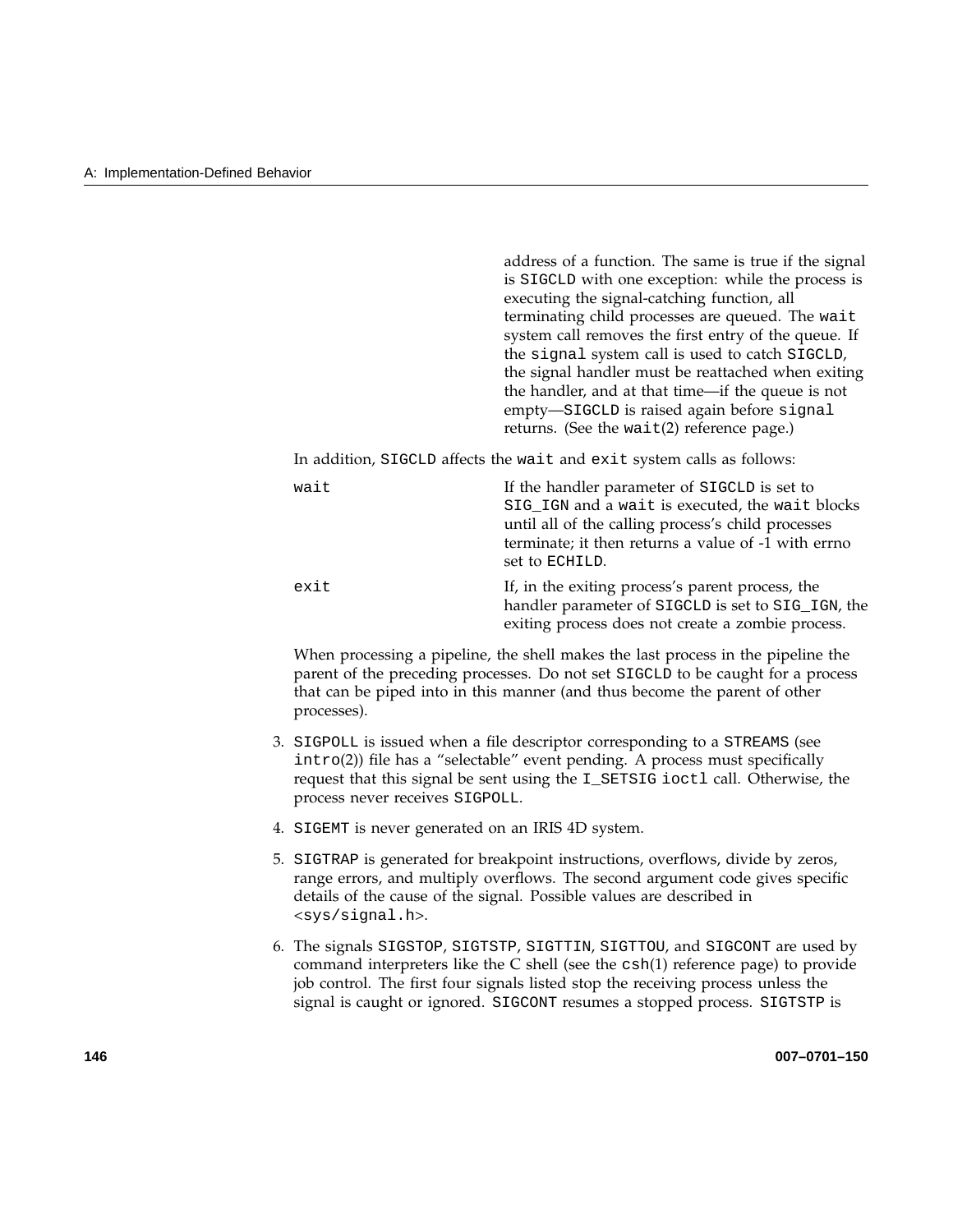|                    | sent from the terminal driver in response to the SWTCH character being entered<br>from the keyboard (see the termio(7) reference page. SIGTTIN is sent from the<br>terminal driver when a background process attempts to read from its controlling<br>terminal. If SIGTTIN is ignored by the process, then the read returns EIO.<br>SIGTTOU is sent from the terminal driver when a background process attempts to<br>write to its controlling terminal when the terminal is in TOSTOP mode. If<br>SIGTTOU is ignored by the process, then the write succeeds, regardless of the<br>state of the controlling terminal. |
|--------------------|------------------------------------------------------------------------------------------------------------------------------------------------------------------------------------------------------------------------------------------------------------------------------------------------------------------------------------------------------------------------------------------------------------------------------------------------------------------------------------------------------------------------------------------------------------------------------------------------------------------------|
|                    | signal does not catch an invalid function argument, func, and results are undefined<br>when an attempt is made to execute the function at the bad address.                                                                                                                                                                                                                                                                                                                                                                                                                                                             |
|                    | SIGKILL immediately terminates a process, regardless of its state.                                                                                                                                                                                                                                                                                                                                                                                                                                                                                                                                                     |
|                    | Processes stopped via job control (typically CTRL+Z) do not act upon any delivered<br>signals other than SIGKILL until the job is restarted. Processes blocked via a<br>blockproc system call unblock if they receive a signal that is fatal (that is, a<br>non-job-control signal that they are not catching). These processes remained stopped,<br>however, if the job they are a part of is stopped. Only upon restart do they die. Any<br>non-fatal signals received by a blocked process do not cause the process to be<br>unblocked. An unblockproc or unblockprocall system call is necessary.                  |
|                    | If an instance of signal sig is pending when $signal(sig, func)$ is executed, the pending<br>signal is cancelled unless it is SIGKILL.                                                                                                                                                                                                                                                                                                                                                                                                                                                                                 |
|                    | signal fails if sig is an illegal signal number, including SIGKILL and SIGSTOP, or if<br>an illegal operation is requested (such as ignoring SIGCONT, which is ignored by<br>default). In these cases, signal returns SIG_ERR and sets errno to EINVAL.                                                                                                                                                                                                                                                                                                                                                                |
|                    | After a fork, the child inherits all handlers and signal masks. If any signals are<br>pending for the parent, they are not inherited by the child.                                                                                                                                                                                                                                                                                                                                                                                                                                                                     |
|                    | The exec routines reset all caught signals to the default action; ignored signals remain<br>ignored; the blocked signal mask is unchanged and pending signals remain pending.                                                                                                                                                                                                                                                                                                                                                                                                                                          |
|                    | The following reference pages contain other relevant information: $\text{intro}(2)$ ,<br>$blockproc(2), kill(2), pause(2), price(2), signature(2), signature(2), safety(2), wait(2),$<br>setjmp(3c), sigvec, and kill(1).                                                                                                                                                                                                                                                                                                                                                                                              |
| <b>Diagnostics</b> |                                                                                                                                                                                                                                                                                                                                                                                                                                                                                                                                                                                                                        |
|                    | Upon successful completion, signal returns the previous value of <i>func</i> for the<br>specified signal sig. Otherwise, a value of SIG_ERR is returned and errno is set to<br>indicate the error. SIG_ERR is defined in the <sys signal.h=""> header file.</sys>                                                                                                                                                                                                                                                                                                                                                      |
| 007-0701-150       | 147                                                                                                                                                                                                                                                                                                                                                                                                                                                                                                                                                                                                                    |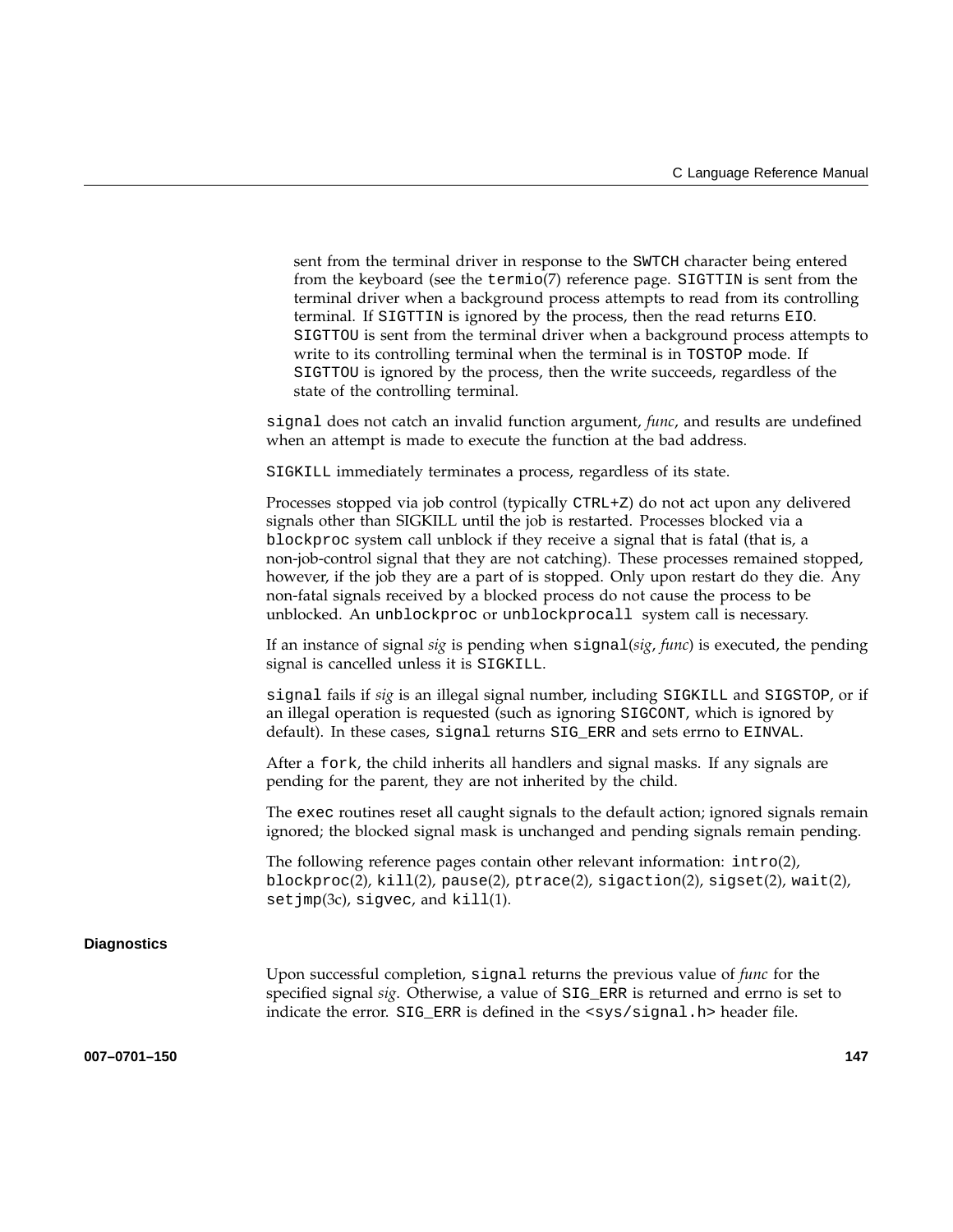

**Caution:** Signals raised by the instruction stream, SIGILL, SIGEMT, SIGBUS, and SIGSEGV, will cause infinite loops if their handler returns, or the action is set to SIG\_IGN. The POSIX signal routines (sigaction, sigpending, sigprocmask, sigsuspend, sigsetjmp), and the BSD 4.3 signal routines (sigvec, signal, sigblock, sigpause, sigsetmask) must never be used with signal or sigset.

Before entering the signal-catching function, the value of *func* for the caught signal is set to SIG\_DFL, unless the signal is SIGILL, SIGTRAP, or SIGPWR. This means that before exiting the handler, a signal call is necessary to again set the disposition to catch the signal.

Note that handlers installed by signal execute with no signals blocked, not even the one that invoked the handler.

• **The default handling and the handling at program startup for each signal recognized by the signal function (4.7.1.1).**

Each signal is set to SIG\_DFL at program start up.

• **If the equivalent of signal (sig, SIG\_DFL); is not executed prior to the call of a signal handler, the blocking of the signal that is performed(4.7.1.1).**

The equivalent of signal(*sig*, SIG\_DFL) is executed prior to the call of a signal handler unless the signal is SIGILL, SIGTRAP, or SIGPWR. See the signal reference page for information on the support for the BSD 4.3 signal facilities.

• **Whether the default handling is reset if the SIGILL signal is received by a handler specified to the signal function (4.7.1.1).**

No.

## **Streams and Files**

## • **Whether the last line of a text stream requires a terminating newline character (4.9.2).**

There is no requirement that the last line of a text stream have a terminating newline: the output is flushed when the program terminates, if not earlier (as a result of fflush call). However, subsequent processes or programs reading the text stream or file might expect the newline to be present; it customarily is in IRIX text files.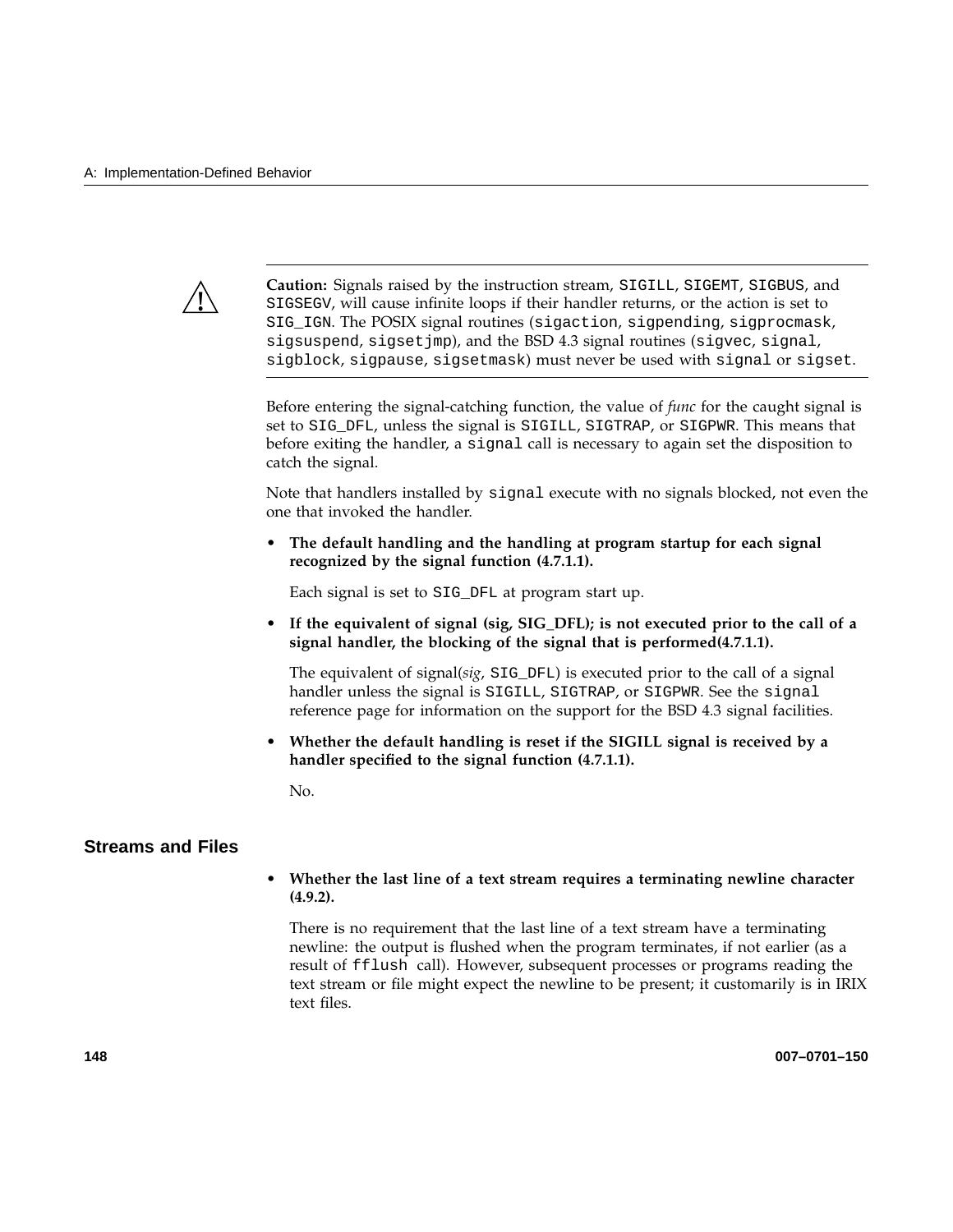• **Whether space characters that are written out to a text stream immediately before a newline character appear when read in (4.9.2).**

All text characters (including spaces before a newline character) written out to a text stream appear exactly as written when read back in.

• **The number of null characters that can be appended to data written to a binary stream (4.9.2).**

The library never appends nulls to data written to a binary stream. Only the characters written by the application are written to the output stream, whether binary or text. Text and binary streams are identical: there is no distinction.

• **Whether the file position indicator of an append mode stream is initially positioned at the beginning or end of the file (4.9.2).**

The file position indicator of an append stream is initially positioned at the end of the file.

• **Whether a write on a text stream causes the associated file to be truncated beyond that point (4.9.3).**

A write on a text stream does not cause the associated file to be truncated.

• **The characteristics of file buffering (4.9.3).**

Files are fully buffered, as described in paragraph 3, section 4.9.3, of ANSI X3.159-1989.

• **Whether a zero-length file actually exists (4.9.3).**

Zero-length files exist, but have no data, so a read on such a file returns an immediate EOF.

• **The rules for composing valid file names (4.9.3).**

Filenames consist of 1 to FILENAME\_MAX characters. These characters can be selected from the set of all character values excluding  $\setminus 0$  (null) and the ASCII code for / (slash).

It is generally unwise to use \*, ?, [, or ]as part of filenames because of the special meaning attached to these characters by the shell (see the  $sh(1)$  reference page). Although permitted, the use of unprintable characters should be avoided.

• **Whether the same file can be opened multiple times (4.9.3).**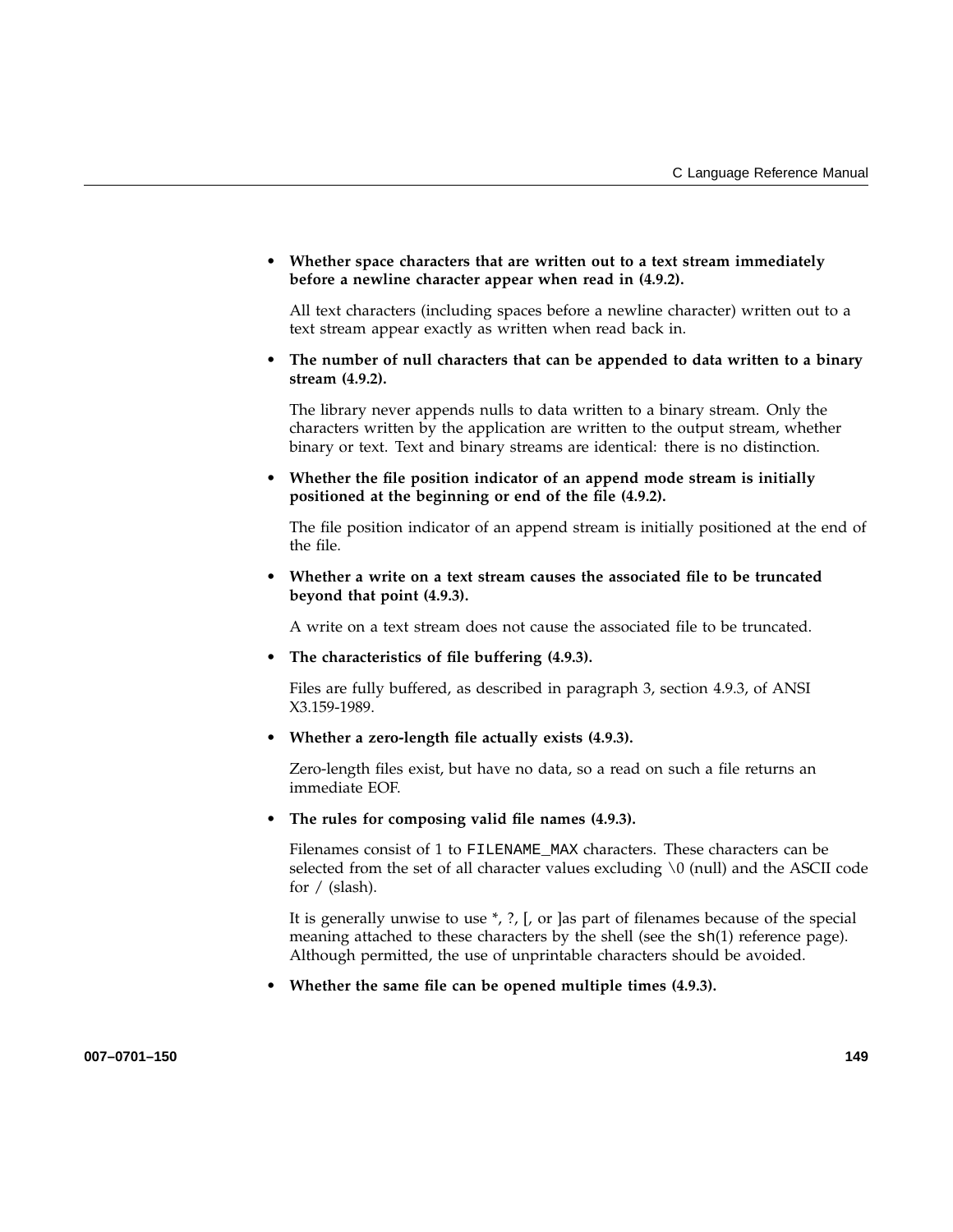A file can be open any number of times.

• **The effect of the remove function on an open file (4.9.4.1).**

For local disk files, a remove(1) removes a directory entry pointing to the file but has no effect on the file or the program with the file open. For files remotely mounted via NFS software, the effect is unpredictable (the file might be removed making further I/O impossible through open streams, or it might behave like a local disk file) and might depend on the version(s) of NFS involved.

• **The effect if a file with the new name exists prior to a call to the rename function (4.9.4.2).**

If the new name exists, the file with that new name is removed (See the  $rm(1)$ ) reference page) before the rename is done.

• **The output for %p conversion in the** fprintf **function (4.9.6.1).**

%p is treated the same as %x.

• **The input for %p conversion in the** fscanf **function (4.9.6.2).**

%p is treated the same as %x.

• **The interpretation of a – character that is neither the first nor the last character in the scanlist for %[ conversion in the** fscanf **function (4.9.6.2).**

A – character that does not fit the pattern mentioned above is used as a shorthand for ranges of characters. For example, [xabcdefgh] and [xa-h] mean that characters a through h and the character x are in the range (called a scanset in 4.9.6.2).

## **Temporary Files**

• **Whether a temporary file is removed if a program terminates abnormally (4.9.4.3).**

Temporary files are removed if a program terminates abnormally.

#### **errno and perror**

• **The value to which the macro errno is set by the** fgetpos **or** ftell **function on failure (4.9.9.1, 4.9.9.4).**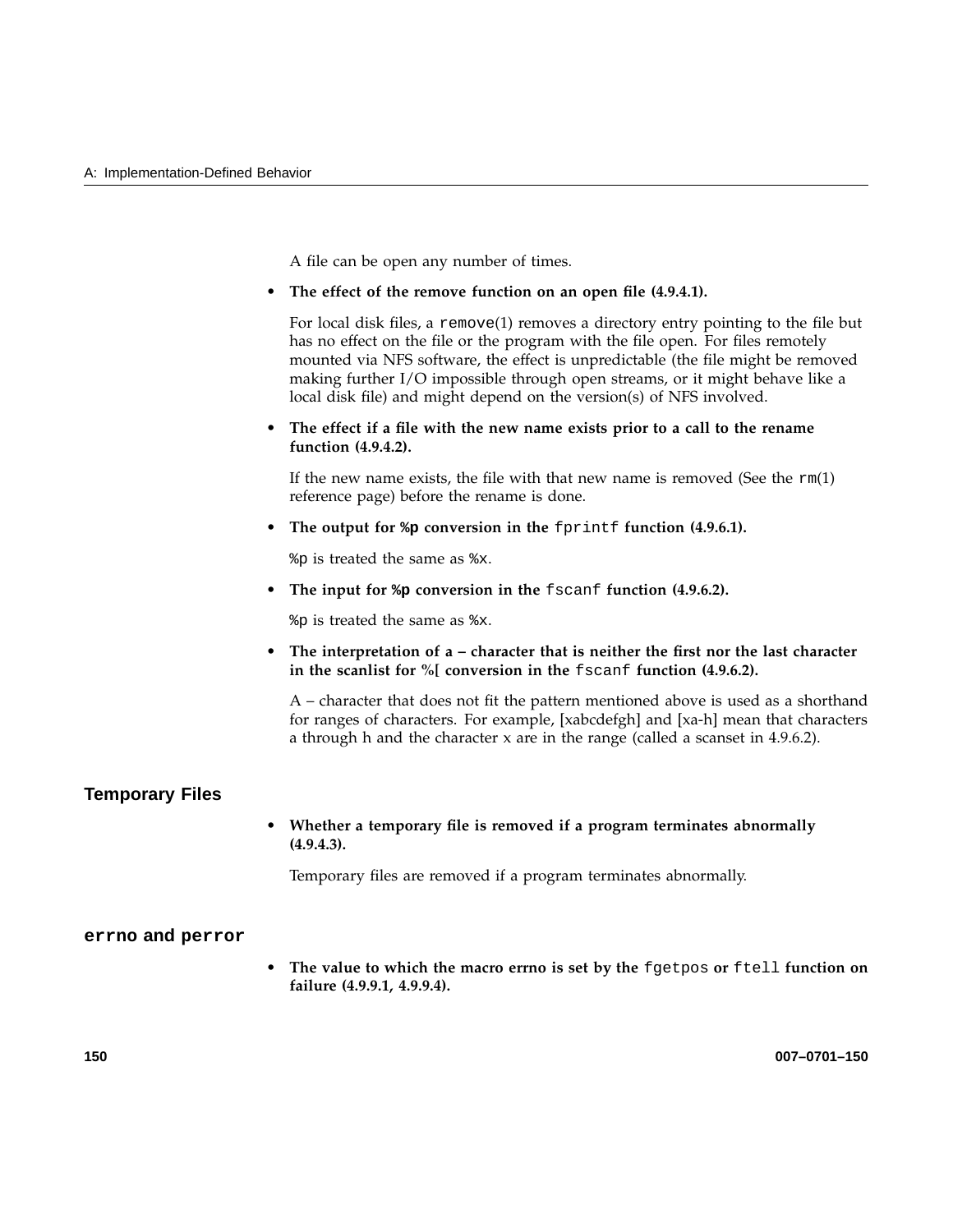errno is set to EBADF (9) by the fgetpos or ftell function on failure.

• **The messages generated by the** perror **function (4.9.10.4).**

The message generated is simply a string. The content of the message given for each legal value of errno is given in the list below, which is of the format errno\_value:*message*.

- 1: No permission match (-o32 mode) 1: Not privileged (-n32 and -64 modes)
- 2: No such file or directory
- 3: No such process
- 4: Interrupted system call
- 5: I/O error
- 6: No such device or address
- 7: Arg list too long
- 8: Exec format error
- 9: Bad file number
- 10: No child processes
- 11: Resource temporarily unavailable
- 12: Not enough space
- 13: Permission denied
- 14: Bad address
- 15: Block device required
- 16: Device or resource busy (-o32 mode) 16: Device busy (-n32 and -64 modes)
- 17: File exists
- 18: Cross-device link
- 19: No such device
- 20: Not a directory
- 21: Is a directory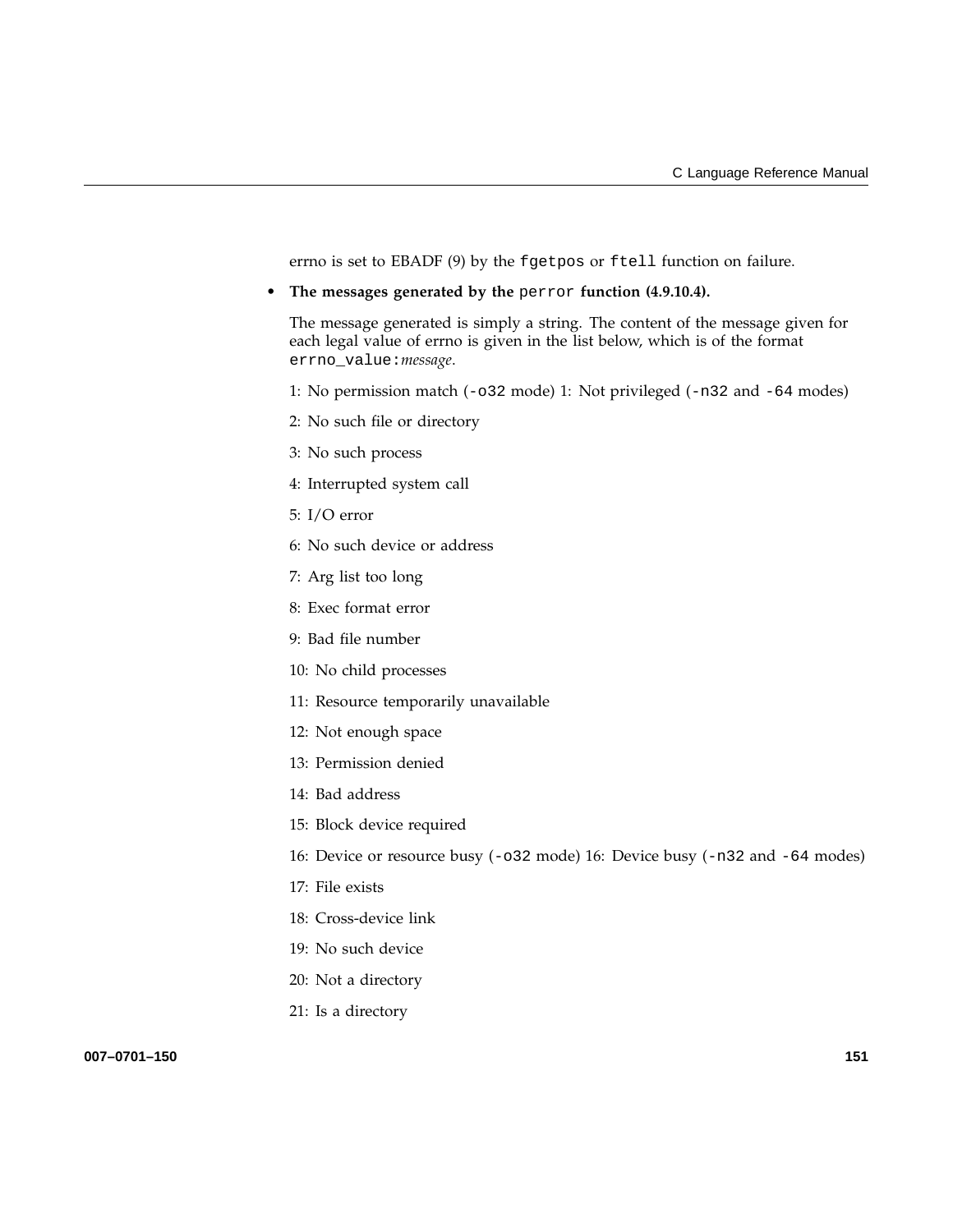22: Invalid argument

23: Too many open files in system (-o32 mode) 23: File table overflow (-n32 and -64 modes)

24: Too many open files in a process (-o32 mode) 24: Too many open files (-n32 and -64 modes)

25: Inappropriate IOCTL operation (-o32 mode) 25: Not a typewriter (-n32 and -64 modes)

- 26: Text file busy
- 27: File too large
- 28: No space left on device
- 29: Illegal seek
- 30: Read-only filesystem
- 31: Too many links
- 32: Broken pipe
- 33: Argument out of domain
- 34: Result too large
- 35: No message of desired type
- 36: Identifier removed
- 37: Channel number out of range
- 38: Level 2 not synchronized
- 39: Level 3 halted
- 40: Level 3 reset
- 41: Link number out of range
- 42: Protocol driver not attached
- 43: No CSI structure available
- 44: Level 2 halted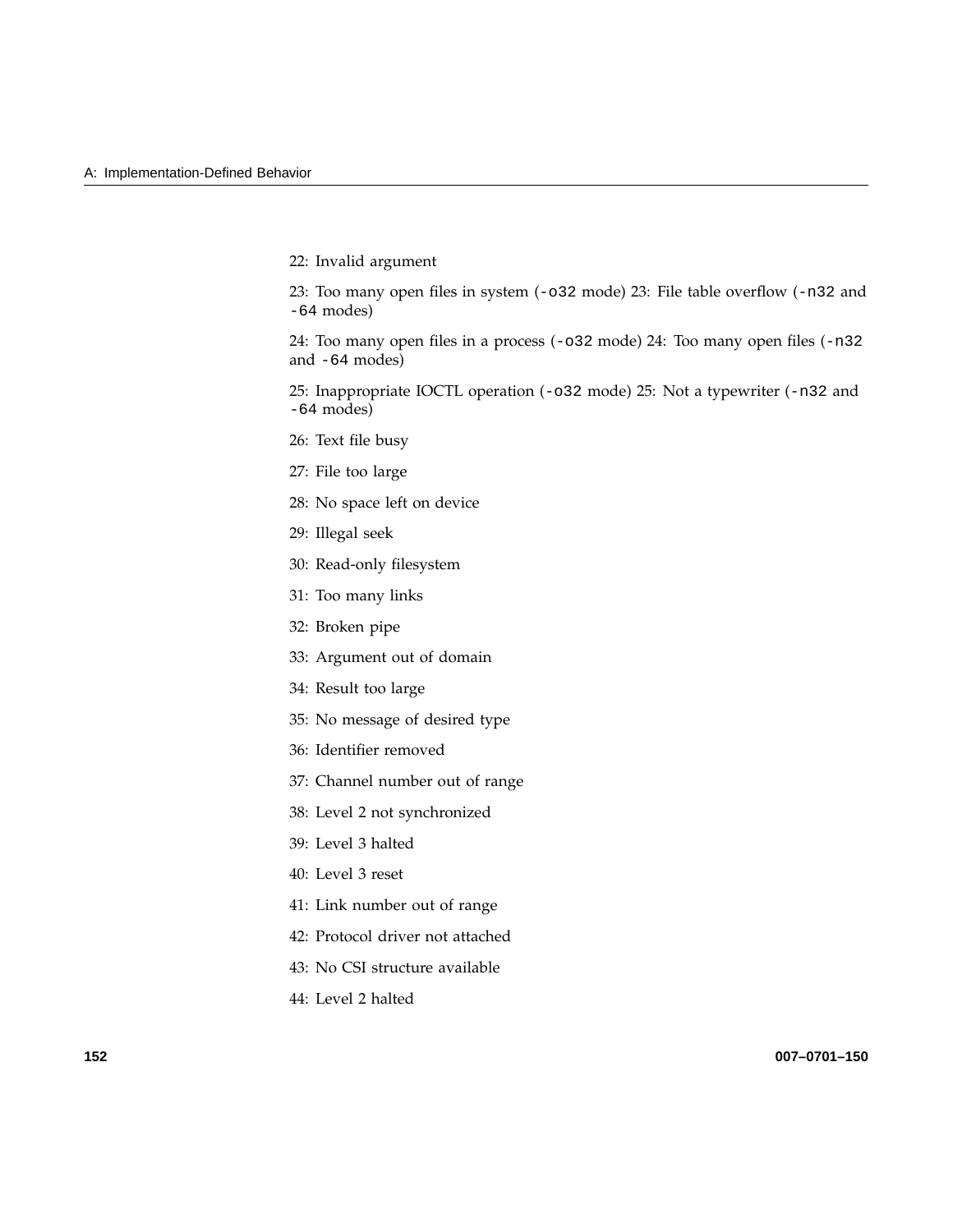- 45: Deadlock situation detected/avoided
- 46: No record locks available
- 47: Error 47
- 48: Error 48
- 49: Error 49
- 50: Bad exchange descriptor
- 51: Bad request descriptor
- 52: Message tables full
- 53: Anode table overflow
- 54: Bad request code
- 55: Invalid slot
- 56: File locking deadlock
- 57: Bad font file format
- 58: Error 58
- 59: Error 59
- 60: Not a stream device
- 61: No data available
- 62: Timer expired
- 63: Out of stream resources
- 64: Machine is not on the network
- 65: Package not installed
- 66: Object is remote
- 67: Link has been severed
- 68: Advertise error
- 69: Srmount error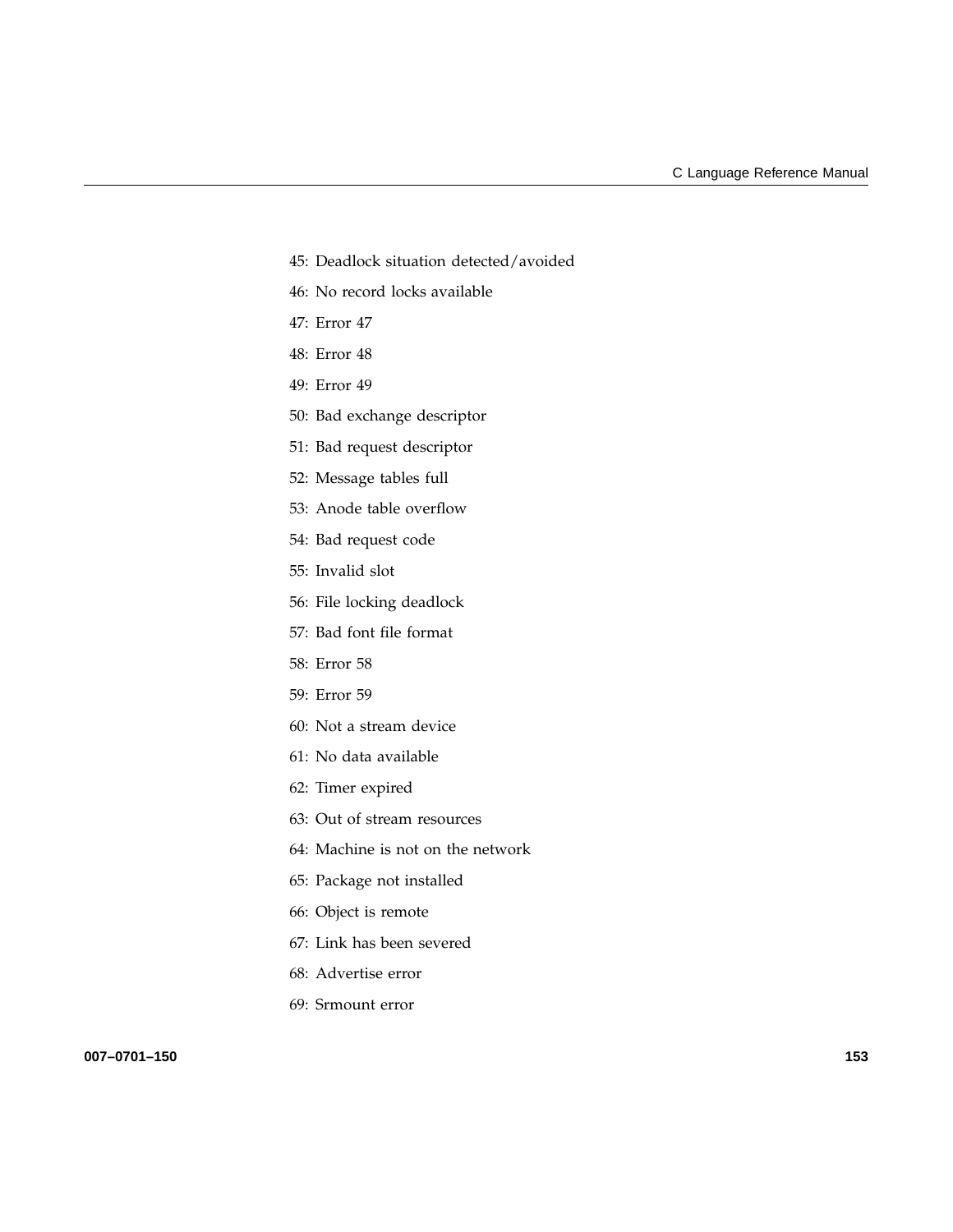- 70: Communication error on send
- 71: Protocol error
- 72: Error 72
- 73: Error 73
- 74: Multihop attempted
- 75: Error 75
- 76: Error 76
- 77: Not a data message
- 78: Error 78 (-o32 mode) 78: Filename too long (-n32 and -64 modes)

79: Error 79 (-o32 mode) 79: Value too large for defined data type (-n32 and -64 modes)

- 80: Name not unique on network
- 81: File descriptor in bad state
- 82: Remote address changed
- 83: Cannot access a needed shared library
- 84: Accessing a corrupted shared library
- 85: .lib section in a.out corrupted
- 86: Attempting to link in more shared libraries than system limit
- 87: Cannot exec a shared library directly

88: Invalid System Call (-o32 mode) 88: Illegal byte sequence (-n32 and -64 modes)

89: Error 89 (-o32 mode) 89: Operation not applicable (-n32 and -64 modes)

90: Error 90 (-o32 mode) 90: Too many symbolic links in pathname traversal (-n32 and -64 modes)

91: Error 91 (-o32 mode) 91: Restartable system call (-n32 and -64 modes)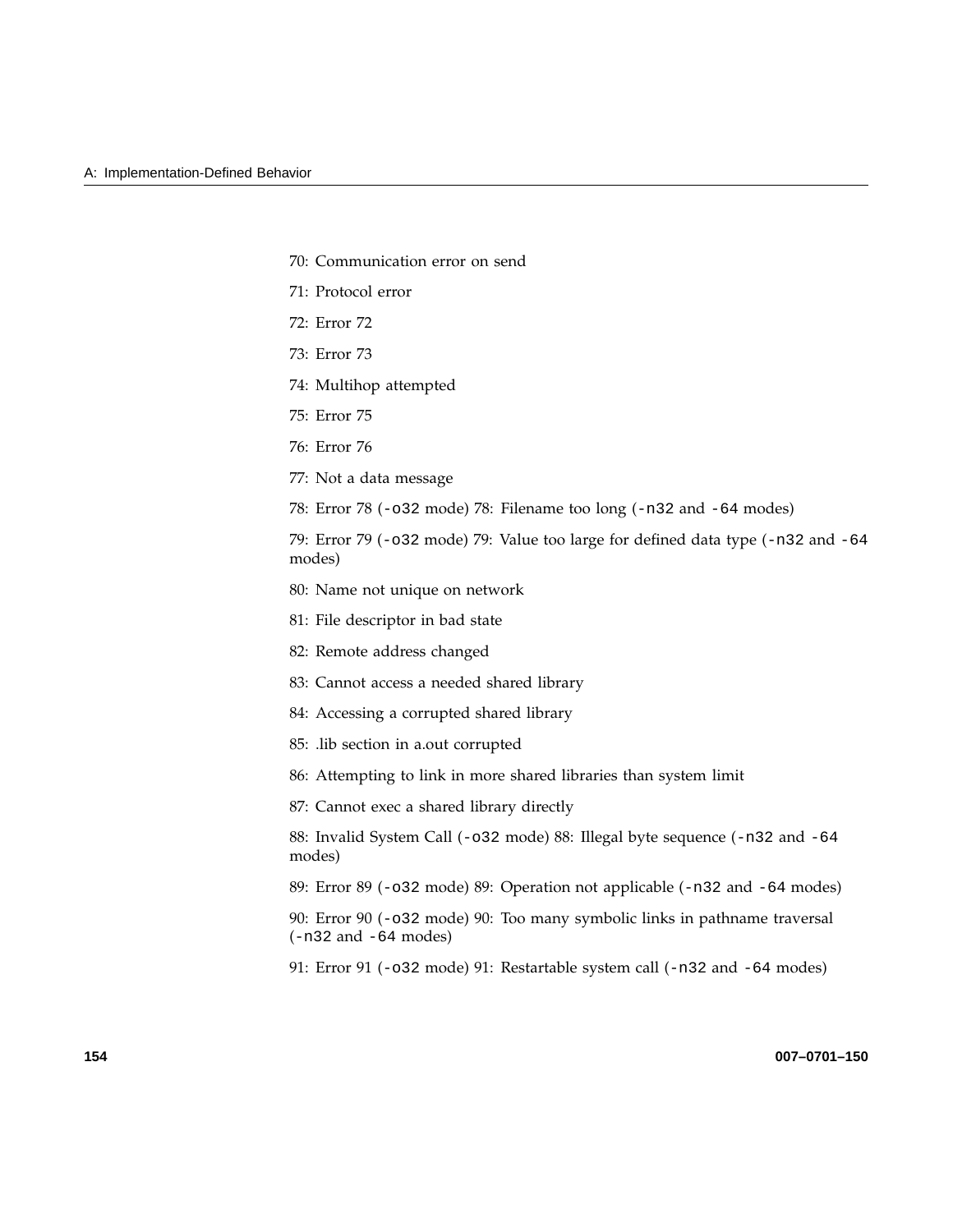92: Error 92 (-o32 mode) 92: If pipe/FIFO, don't sleep in stream head (-n32 and -64 modes)

93: Error 93 (-o32 mode) 93: Directory not empty (-n32 and -64 modes)

94: Error 94 (-o32 mode) 94: Too many users (-n32 and -64 modes)

95: Error 95 (-o32 mode) 95: Socket operation on non-socket (-n32 and -64 modes)

96: Error 96 (-o32 mode) 96: Destination address required (-n32 and -64 modes)

97: Error 97 (-o32 mode) 97: Message too long (-n32 and -64 modes)

98: Error 98 (-o32 mode) 98: Protocol wrong type for socket (-n32 and -64 modes)

99: Error 99 ( $-\text{o}32 \text{ mode}$ ) 99: Option not supported by protocol ( $-\text{n}32 \text{ and } -64$ modes)

100: Error 100

101: Operation would block (-o32 mode) 101: Error 101 (-n32 and -64 modes)

102: Operation now in progress (-o32 mode) 102: Error 102 (-n32 and -64 modes)

103: Operation already in progress (-o32 mode) 103: Error 103 (-n32 and -64 modes)

104: Socket operation on non-socket (-o32 mode) 104: Error 104 (-n32 and -64 modes)

105: Destination address required (-o32 mode) 105: Error 105 (-n32 and -64 modes)

106: Message too long (-o32 mode) 106: Error 106 (-n32 and -64 modes)

107: Protocol wrong type for socket (-o32 mode) 107: Error 107 (-n32 and -64 modes)

108: Option not supported by protocol (-o32 mode) 108: Error 108 (-n32 and -64 modes)

109: Protocol not supported (-o32 mode) 109: Error 109 (-n32 and -64 modes)

110: Socket type not supported (-o32 mode) 110: Error 110 (-n32 and -64 modes)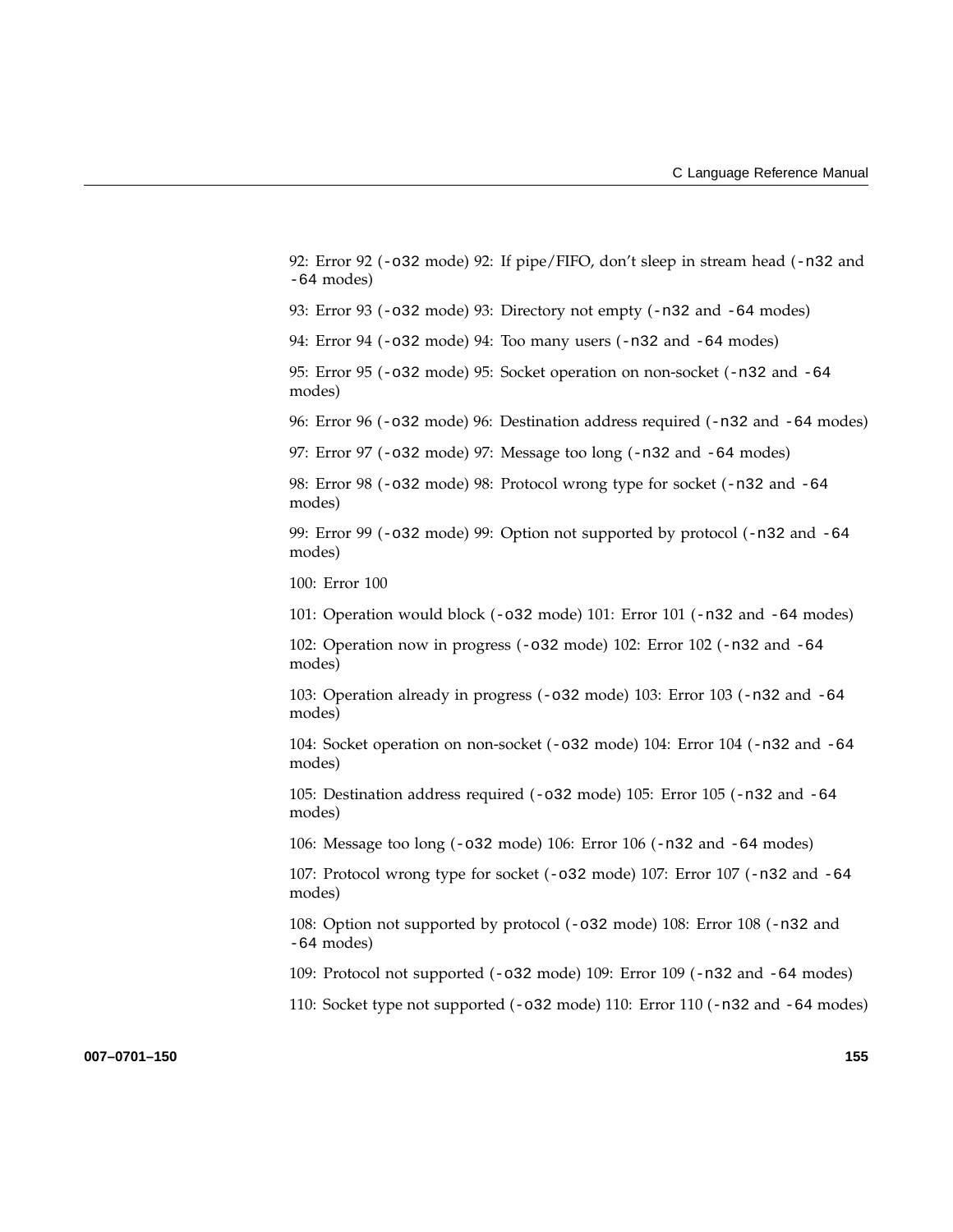111: Operation not supported on socket (-o32 mode) 111: Error 111 (-n32 and -64 modes)

112: Protocol family not supported  $(-0.32 \text{ mode})$  112: Error 112  $(-0.32 \text{ and } -64 \text{ cm})$ modes)

113: Address family not supported by protocol family (-o32 mode) 113: Error 113 (-n32 and -64 modes)

114: Address already in use (-o32 mode) 114: Error 114 (-n32 and -64 modes)

115: Can't assign requested address (-o32 mode) 115: Error 115 (-n32 and -64 modes)

116: Network is down (-o32 mode) 116: Error 116 (-n32 and -64 modes)

117: Network is unreachable (-o32 mode) 117: Error 117 (-n32 and -64 modes)

118: Network dropped connection on reset (-o32 mode) 118: Error 118 (-n32 and -64 modes)

119: Software caused connection abort (-o32 mode) 119: Error 119 (-n32 and -64 modes)

120: Connection reset by peer (-o32 mode) 120: Protocol not supported (-n32 and -64 modes)

121: No buffer space available (-o32 mode) 121: Socket type not supported (-n32 and -64 modes)

122: Socket is already connected (-o32 mode) 122: Operation not supported on transport endpoint (-n32 and -64 modes)

123: Socket is not connected (-o32 mode) 123: Protocol family not supported (-n32 and -64 modes)

124: Can't send after socket shutdown (-o32 mode) 124: Address family not supported by protocol family (-n32 and -64 modes)

125: Too many references: can't splice (-o32 mode) 125: Address already in use (-n32 and -64 modes)

126: Connection timed out (-o32 mode) 126: Cannot assign requested address (-n32 and -64 modes)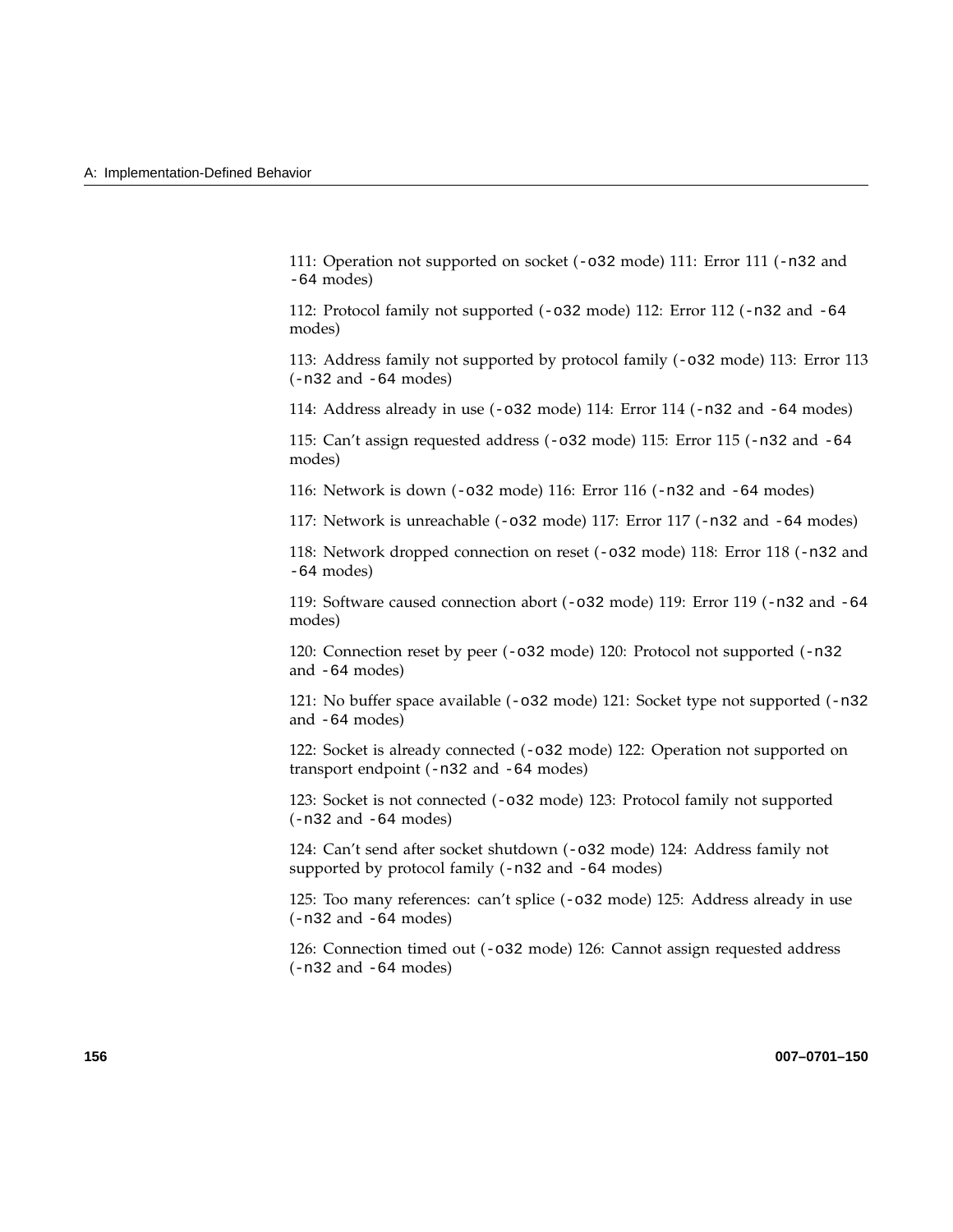127: Connection refused (-o32 mode) 127: Network is down (-n32 and -64 modes)

128: Host is down (-o32 mode) 128: Network is unreachable (-n32 and -64 modes)

129: Host is unreachable (-o32 mode) 129: Network dropped connection because of reset (-n32 and -64 modes)

130: Too many levels of symbolic links (-o32 mode) 130: Software caused connection abort (-n32 and -64 modes)

131: Filename too long (-o32 mode) 131: Connection reset by peer (-n32 and -64 modes)

132: Directory not empty (-o32 mode) 132: No buffer space available (-n32 and -64 modes)

133: Disk quota exceeded (-o32 mode) 133: Transport endpoint is already connected (-n32 and -64 modes)

134: Stale NFS $\frac{1}{4}$ <sup>®</sup> file handle (-032 mode) 134: Transport endpoint is not connected  $(-n\overline{3}2$  and  $-64$  modes)

135: Structure needs cleaning (-n32 and -64 modes)

136: Error 136 (-n32 and -64 modes)

137: Not a name file (-n32 and -64 modes)

138: Not available (-n32 and -64 modes)

139: Is a name file (-n32 and -64 modes)

140: Remote I/O error (-n32 and -64 modes)

141: Reserved for future use (-n32 and -64 modes)

142: Error 142 (-n32 and -64 modes)

143: Cannot send after socket shutdown (-n32 and -64 modes)

144: Too many references: cannot splice (-n32 and -64 modes)

145: Connection timed out (-n32 and -64 modes)

146: Connection refused (-n32 and -64 modes)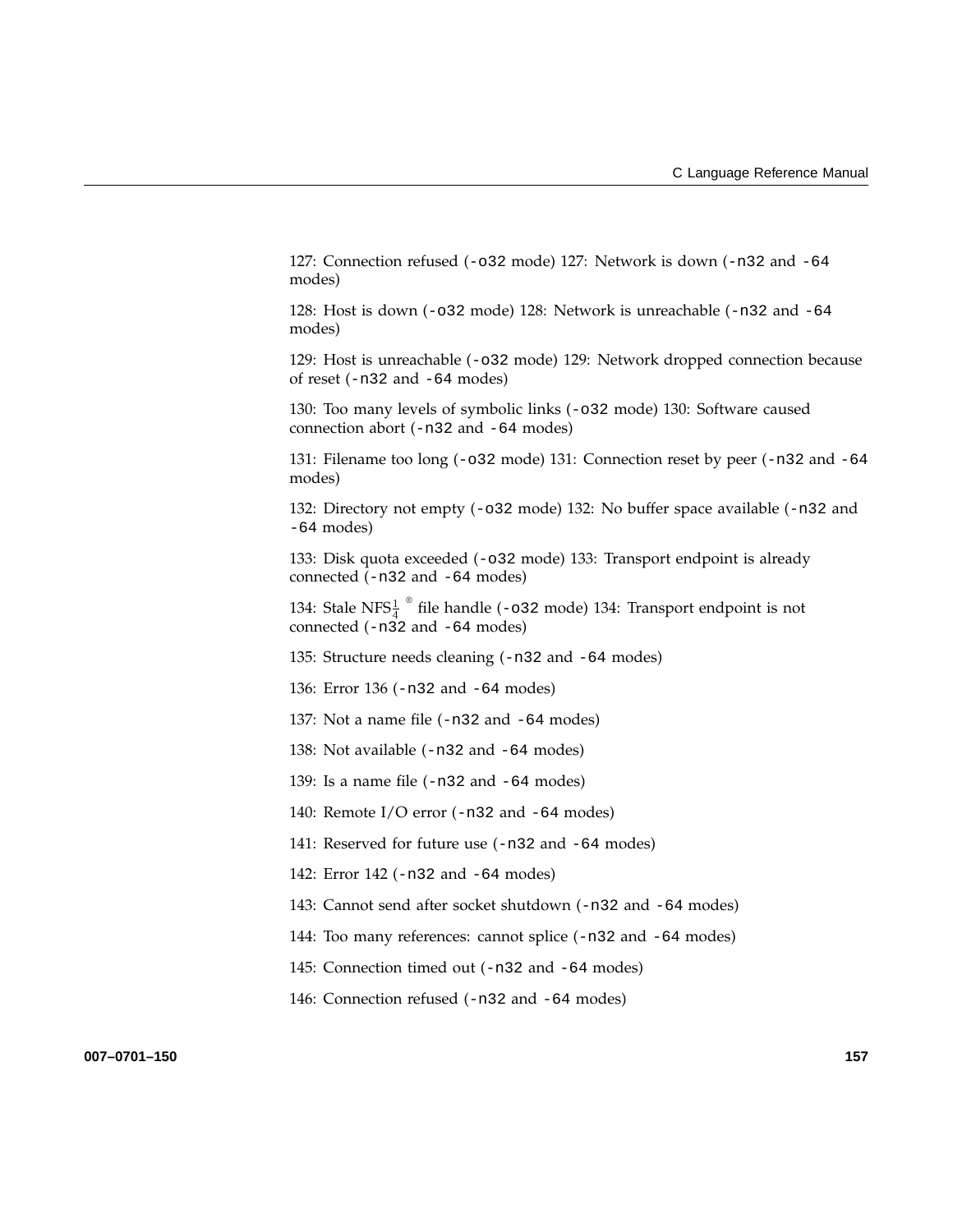|  |  |  |  |  |  |  | 147: Host is down (-n32 and -64 modes) |  |
|--|--|--|--|--|--|--|----------------------------------------|--|
|--|--|--|--|--|--|--|----------------------------------------|--|

- 148: No route to host (-n32 and -64 modes)
- 149: Operation already in progress (-n32 and -64 modes)
- 150: Operation now in progress (-n32 and -64 modes)
- 151: Stale NFS file handle (-n32 and -64 modes)

See the perror(3c) reference page for further information.

## **Memory Allocation**

• **The behavior of the** calloc**,** malloc**, or** realloc **function if the size requested is zero (4.10.3).**

The malloc in libc.a returns a pointer to a zero-length space if a size of zero is requested. Successive calls to malloc return different zero-length pointers. If the library libmalloc.a is used, malloc returns 0 (the NULL pointer).

### **abort Function**

• **The behavior of the abort function with regard to open and temporary files (4.10.4.1).**

Open files are not flushed, but are closed. Temporary files are removed.

## **exit Function**

• **The status returned by the exit function if the value of the argument is other than zero, EXIT\_SUCCESS or EXIT\_FAILURE (4.10.4.3).**

The status returned to the environment is the least significant eight bits of the value passed to exit.

## **getenv Function**

• **The set of environment names and the method for altering the environment list used by the getenv function (4.10.4.4).**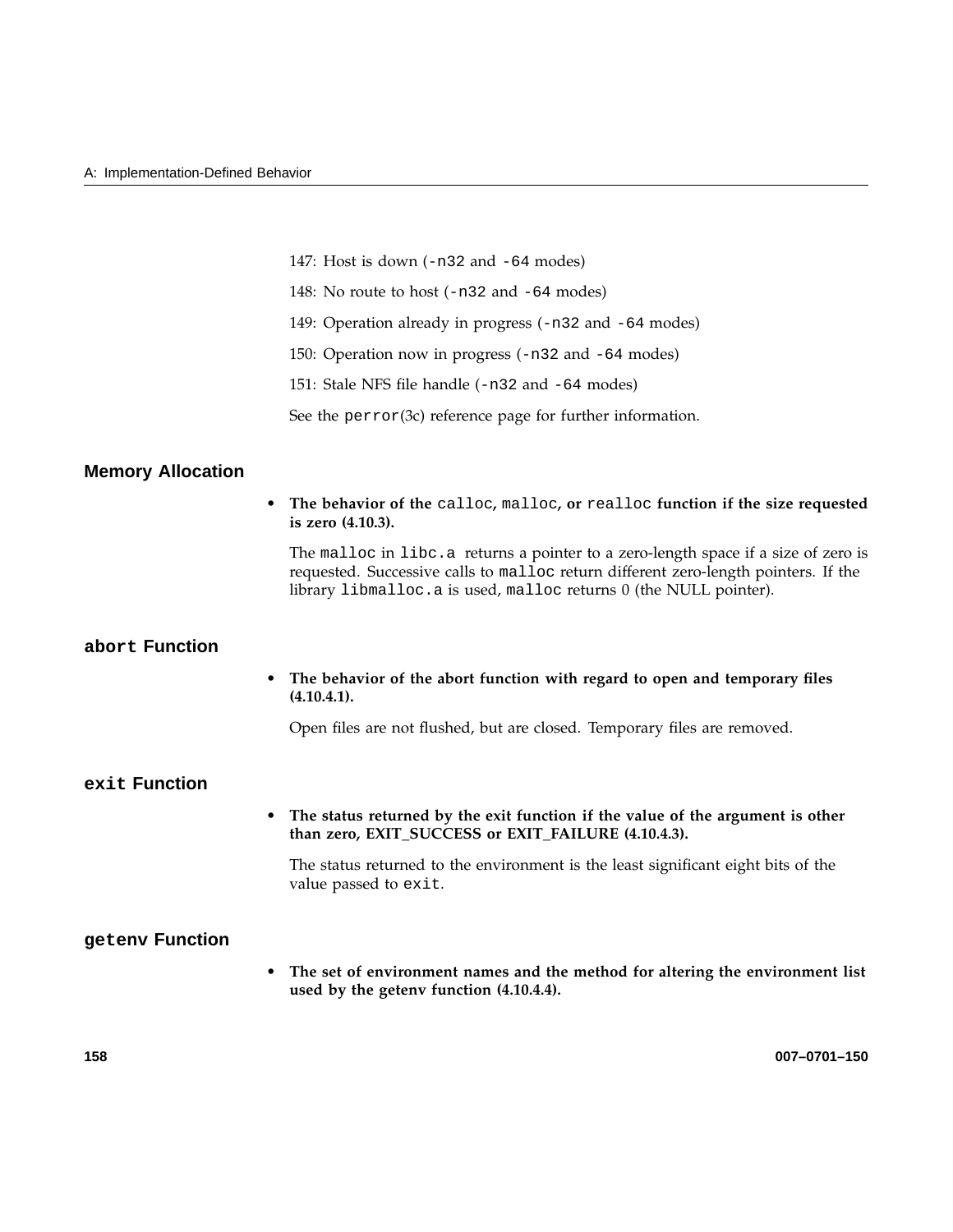Any string can be used as the name of an environment variable, and any string can be used for its value. The function putenv alters the environment list of the application. For example,

putenv(''MYNAME=foo'')

This sets the value of the environment variable MYNAME to "foo." If the environment variable MYNAME already existed, its value is changed. If it did not exist, it is added. The string passed to putenv actually becomes part of the environment, and changing it later alters the environment. Further, the string should not be space that was automatically allocated (for example, an auto array); rather, it should be space that is either global or malloced. For more information, see the putenv(3c) reference page.

It is not wise to alter the value of well-known environment variables. For the current list, see the environ(5) reference page.

### **system Function**

• **The contents and mode of execution of the string passed to the system function (4.10.4.5).**

The contents of the string should be a command string, as if typed to a normal IRIX shell, such as  $\text{sh}(1)$ . A shell (sh) is forked, and the string is passed to it. The current process waits until the shell has completed and returns the exit status of the shell as the return value.

### **strerror Function**

• **The contents of the error message strings returned by the strerror function (4.11.6.2).**

The string is exactly the same as the string output by perror, which is documented in "errno and perror", page 150.

### **Time Zones and the clock Function**

#### • **The local time zone and daylight saving time (4.12.1).**

Local time and daylight saving time are determined by the value of the TZ environment variable. TZ is set by init to the default value indicated in the file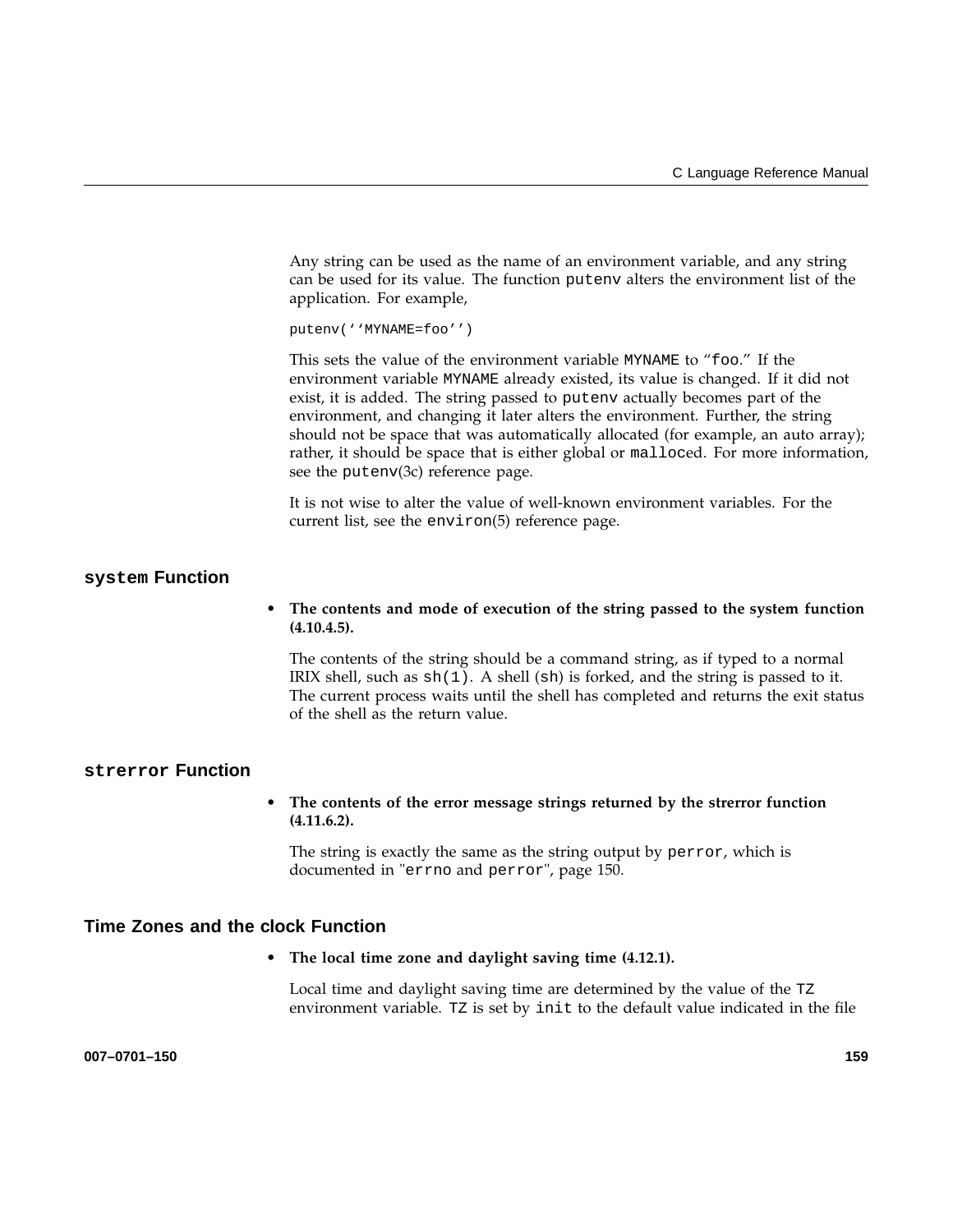/etc/TIMEZONE, and this value is inherited in the environment of all processes. If TZ is unset, the local time zone defaults to GMT (Greenwich mean time, or coordinated universal time), and daylight saving time is not in effect. See the reference pages  $ctime(3c)$ ,  $time(2)$ ,  $timezone(4)$ ,  $environ(5)$ ,  $getenv(3)$ , and other related reference pages for the format of TZ.

• **The era for the clock function (4.12.2.1).**

clock counts seconds from 00:00:00: GMT, January 1, 1970. What was once known as Greenwich mean time (GMT) is now known as coordinated universal time, though the reference pages do not reflect this change yet. See the ctime(3c) reference page for further information.

### **Locale-Specific Behavior (F.4)**

For information on locale-specific behavior, see the chapter titled "Internationalizing Your Application" in *Topics in IRIX Programming*. That chapter covers some locale-specific topics to consider when internationalizing an application. Topics include

- Overview of Locale-Specific Behavior
- Native Language Support and the NLS Database
- Using Regular Expressions
- Cultural Data

Also, that chapter describes setting a locale, location of locale-specific data, cultural items to consider, and GUI concerns.

For additional information on locale-specific behavior, refer to the *X/Open Portability Guide*, *Volume 3*, "XSI *Supplementary Definitions,"* published by Prentice Hall, Englewood Cliffs, New Jersey 07632, ISBN 0-13-685-850-3.

### **Common Extensions (F.5)**

The following extensions are widely used in many systems, but are not portable to all implementations. The inclusion of any extension that can cause a strictly conforming program to become invalid renders an implementation nonconforming. Examples of such extensions are new keywords, or library functions declared in standard headers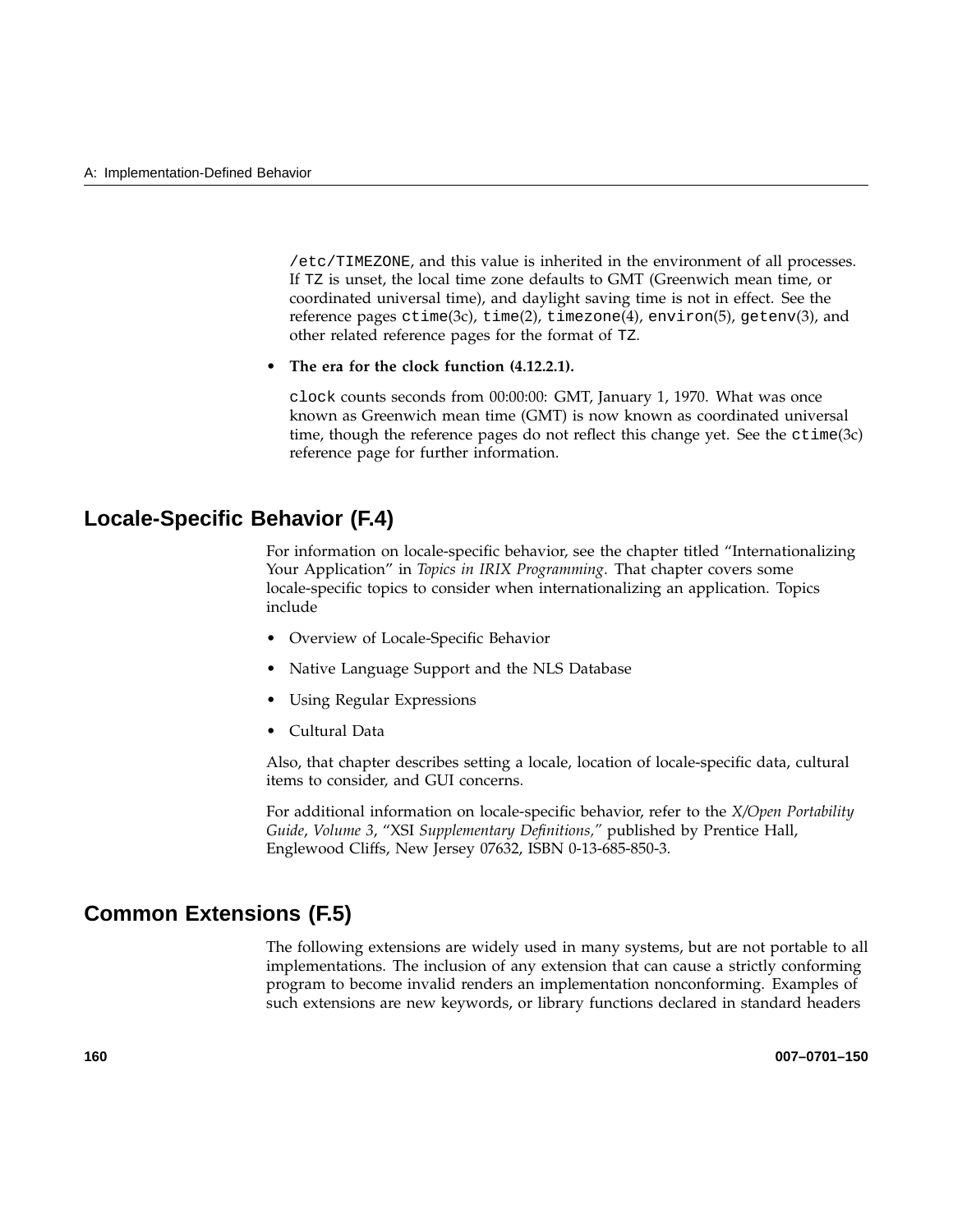or predefined macros with names that do not begin with an underscore. The Standard's description of each extension is followed by a definition of any SGI support/nonsupport of each common extension.

### **Environment Arguments (F.5.1)**

• **In a hosted environment, the main function receives a third argument, char \*envp[], that points to a null-terminated array of pointers to char. Each of these pointers points to a string that provides information about the environment for this execution of the process (2.1.2.1.1).**

This extension is supported.

### **Specialized Identifiers**

• **Characters other than the underscore \_, letters, and digits, that are not defined in the required source character set (such as dollar sign \$, or characters in national character sets) can appear in an identifier**.

If the -dollar option is given to cc, then the dollar sign (\$) is allowed in identifiers.

### **Lengths and Cases of Identifiers**

• **All characters in identifiers (with or without external linkage) are significant and case distinctions are observed (3.1.2).**

All characters are significant. Case distinctions are observed.

### **Scopes of Identifiers (F.5.4)**

• **A function identifier, or the identifier of an object (the declaration of which contains the keyword extern) has file scope.**

This is true of the compiler when invoked with  $cc -cckr$  (that is, when requesting traditional C). When compiling in ANSI mode (by default or with one of the ANSI options) function identifiers (and all other identifiers) have block scope when declared at block level.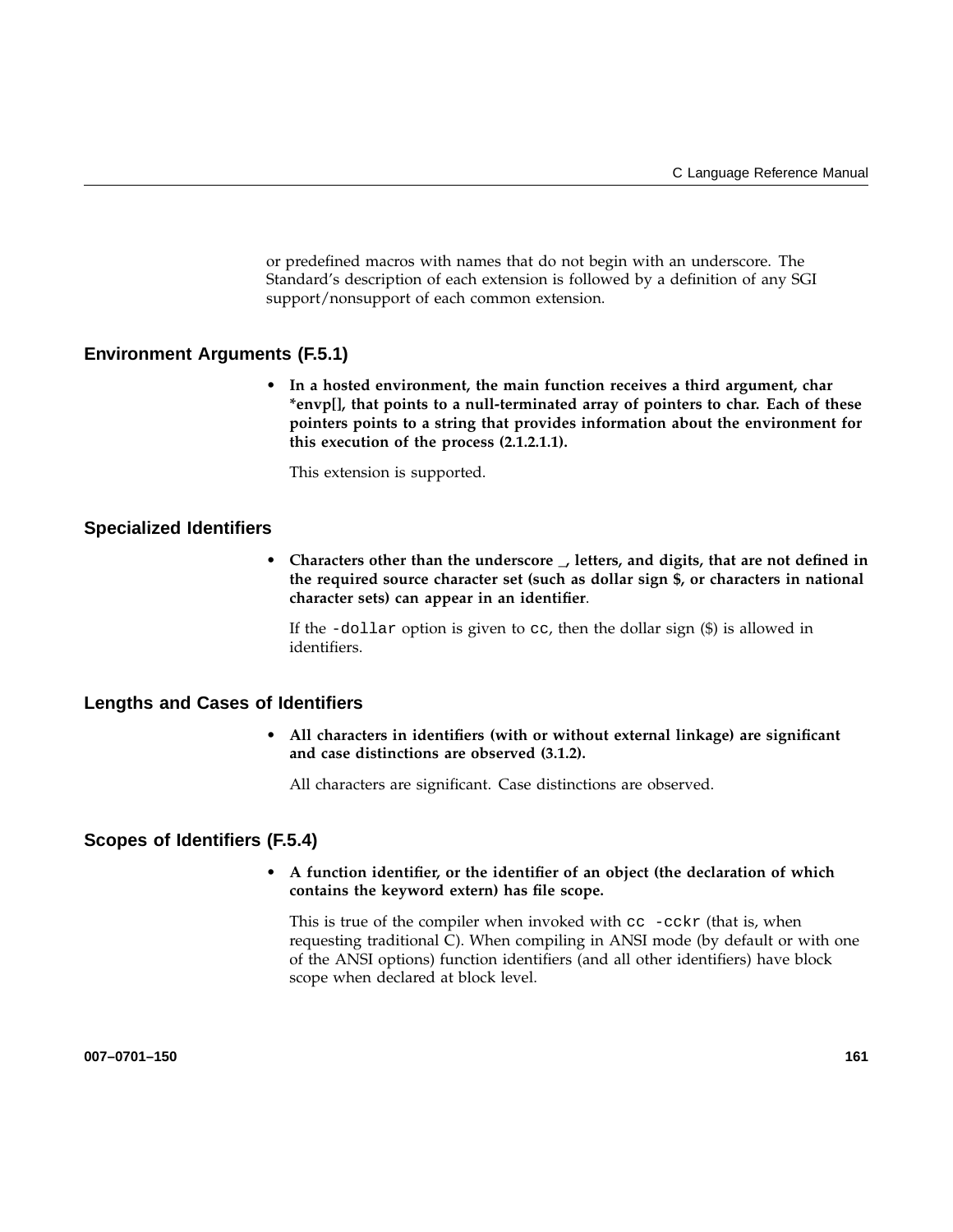### **Writable String Literals (F.5.5)**

• **String literals are modifiable. Identical string literals shall be distinct (3.1.4).**

All string literals are distinct and writable when the -use\_readwrite\_const option is in effect. Otherwise, string literals may not be writable.

### **Other Arithmetic Types (F.5.6)**

• **Other arithmetic types, such as long long int and their appropriate conversions, are defined (3.2.2.1).**

Yes.

### **Function Pointer Casts (F.5.7)**

• **A pointer to an object or to void can be cast to a pointer to a function, allowing data to be invoked as a function (3.3.4). A pointer to a function can be cast to a pointer to an object, or to void, allowing a function to be inspected or modified (for example, by a debugger) (3.3.4).**

Function pointers can be cast to a pointer to an object, or to void, and vice versa.

Data can be invoked as a function.

Casting a pointer to a function to a pointer to an object or void does allow a function to be inspected. Normally, functions cannot be written to, because text space is read-only. Dynamically loaded functions are loaded (by a user program) into data space and can be written to.

### **Non-int Bit-Field Types (F.5.8)**

### • **Types other than int, unsigned int, and signed int can be declared as bitfields, with appropriate maximum widths (3.5.2.1).**

A bitfield can be any integral type in -xansi and -cckr modes. However, bitfields of types other than int, signed int, and unsigned int result in a warning diagnostic in -ansi mode.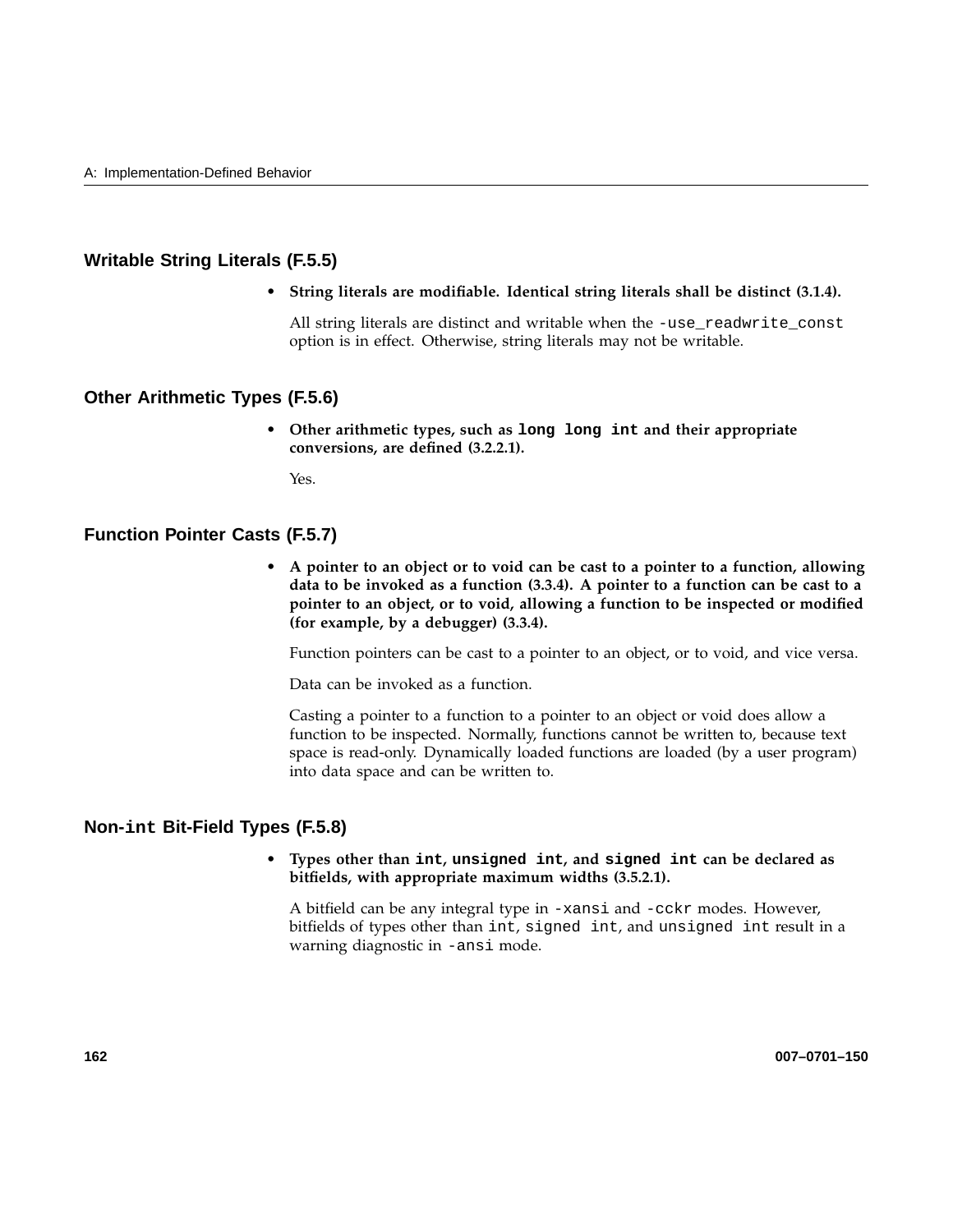### **fortran Keyword (F.5.9)**

• **The fortran declaration specifier can be used in a function declaration to indicate that calls suitable for Fortran should be generated, or that different representations for external names are to be generated (3.5.4.3).**

The fortran keyword is not supported in this ANSI C. With cc -cckr, that keyword is accepted but ignored.

### **asm Keyword (F.5.10)**

• **The asm keyword can be used to insert assembly language code directly into the translator output. The most common implementation is via statement of the form asm (character-string-literal) (3.6).**

The asm keyword is not supported.

### **Multiple External Definitions (F.5.11)**

• **There can be more than one external definition for the identifier of an object, with or without the explicit use of the keyword extern. If the definitions disagree, or more than one is initialized, the behavior is undefined (3.7.2).**

With ANSI C, only one external definition of the object is permitted. If more than one is present, the linker  $(1d(1))$  gives a warning message. The Strict Ref/Def model is followed (ANSI C Rationale, 3.1.2.2, page 23).

With cc -cckr, the Relaxed Ref/Def model is followed (ANSI C Rationale, 3.1.2.2, page 23): multiple definitions of the same identifier of an object in different files are accepted and all but one of the definitions are treated (silently) as if they had the extern keyword.

If the definitions in different source units disagree, the mismatch is not currently detected by the linker (1d), and the resulting program will probably not work correctly.

### **Empty Macro Arguments (F.5.12)**

• **A macro argument can consist of no preprocessing tokens (3.8.3).**

This extension is supported. For example, one could define a macro such as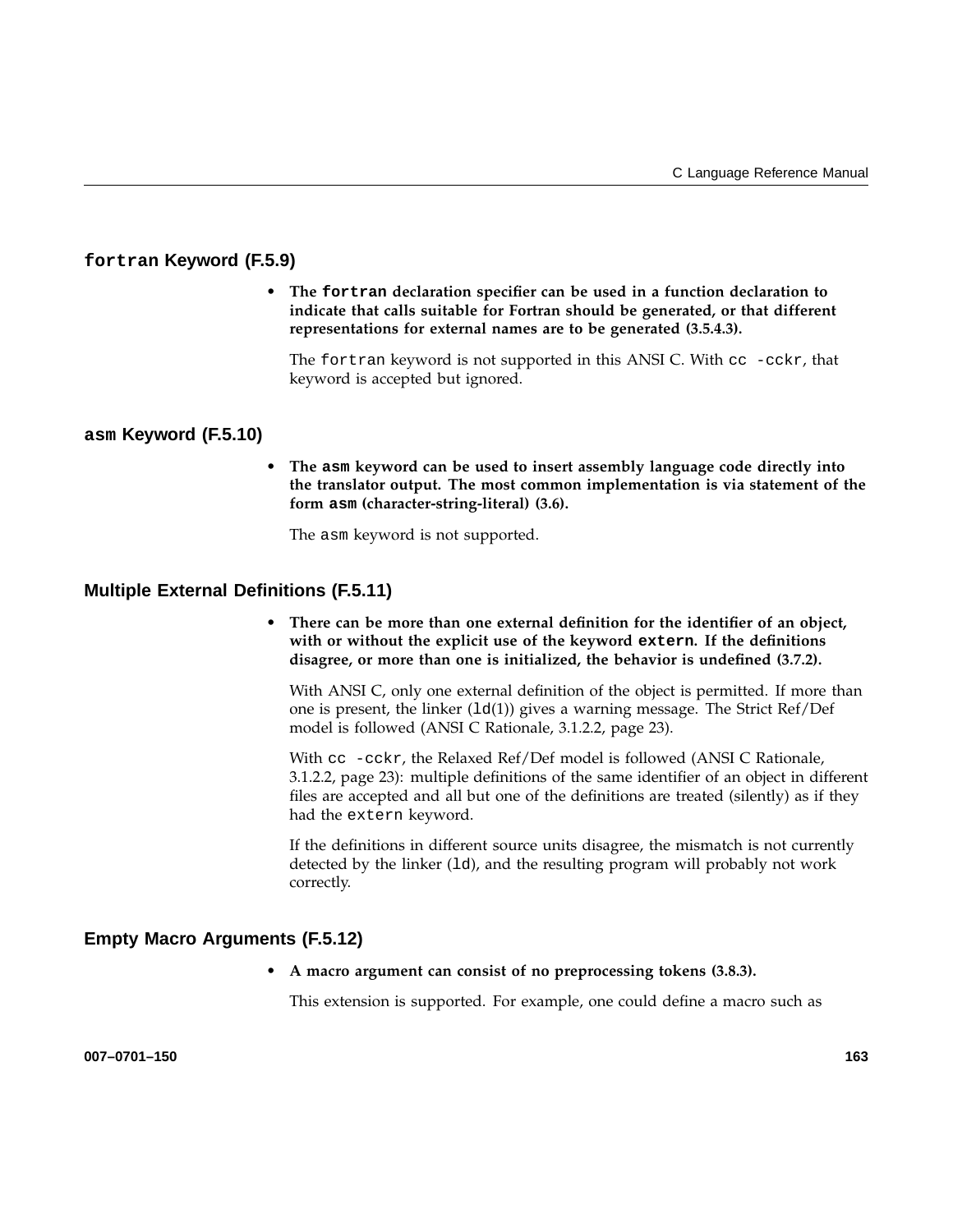#define notokargs() macrovalue

### **Predefined Macro Names (F.5.13)**

• **Macro names that do not begin with an underscore, describing the translation and execution environments, may be defined by the implementation before translation begins (3.8.8).**

This is **not** true for cc -ansi, which defines ANSI C. Only macro names beginning with two underscores or a single underscore followed by a capital letter are predefined by the implementation before translation begins. The name space is not polluted.

With  $cc$  -cckr (traditional C), a C preprocessor is used with a full set of the predefined symbols. For example, sgi is predefined.

With  $cc$  -xansi (which is the default for  $cc$ ), an ANSI C preprocessor and compiler are used and a full set of predefined symbols is defined (including sgi, for example).

### **Extra Arguments for Signal Handlers (F.5.14)**

• **Handlers for specific signals can be called with extra arguments in addition to the signal number.**

SGI supports System V, POSIX, and BSD signal handlers. Extra arguments to the handler are available for your use. See the signal reference page.

### **Additional Stream Types and File-Opening Modes (F.5.15)**

• **Additional mappings from files to streams may be supported (4.9.2), and additional file-opening modes may be specified by characters appended to the mode argument of the fopen function (4.9.5.3).**

There are no additional modes supported. There are no additional mappings. The UNIX approach is used, as mentioned in the ANSI C Rationale, Section 4.9.2, page 90.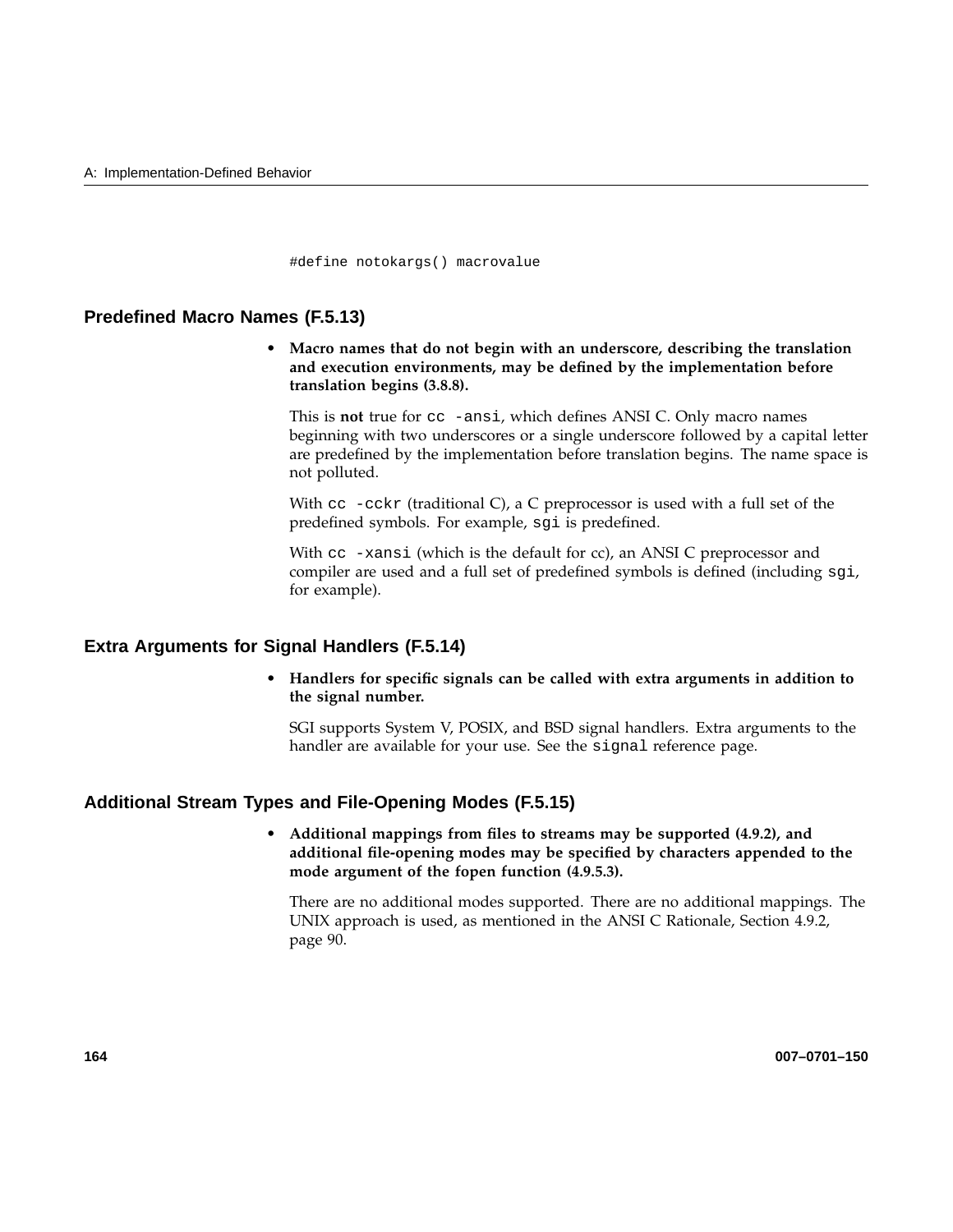### **Defined File Position Indicator (F.5.16)**

• **The file position indicator is decremented by each successful call to the ungetc function for a text stream, except if its value was zero before a call (4.9.7.11).**

The SGI C compiler supports only the one character of pushback guaranteed by the standard.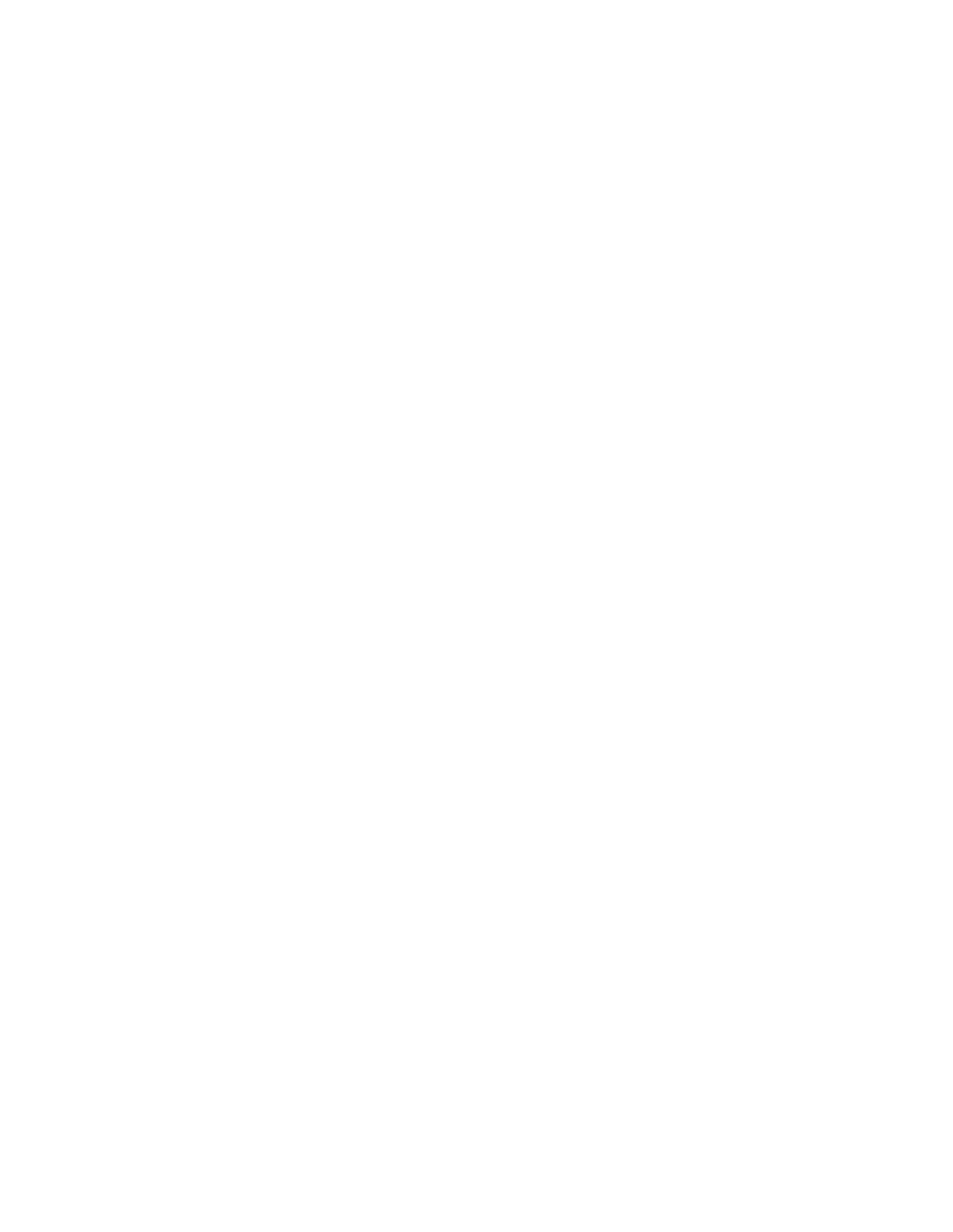# **lint-style Comments**

The following table lists the lint-style comments available with the SGI C compiler, along with a short description. See the lint(1) reference page for more details.

The preprocessor automatically strips out comments. This prevents the lint-style comments from being seen by the rest of the compiler and therefore these comments will not work from within macros.

To work around this, turn off the offending message locally by using set woff pragmas, as in this example:

```
#define MY_DEFS() \
                         \diagdownint X; \qquad \qquad \backslashint Y; \setminusint Z;
void
func2(void)
{
#pragma set woff 1174
   MY_DEFS();
#pragma reset woff 1174
   X = 2iZ = 4;junk (X,X,Z);
}
```
In this example, 1174 refers only to the message for unreferenced variables. The other link-style suppression will need different message numbers.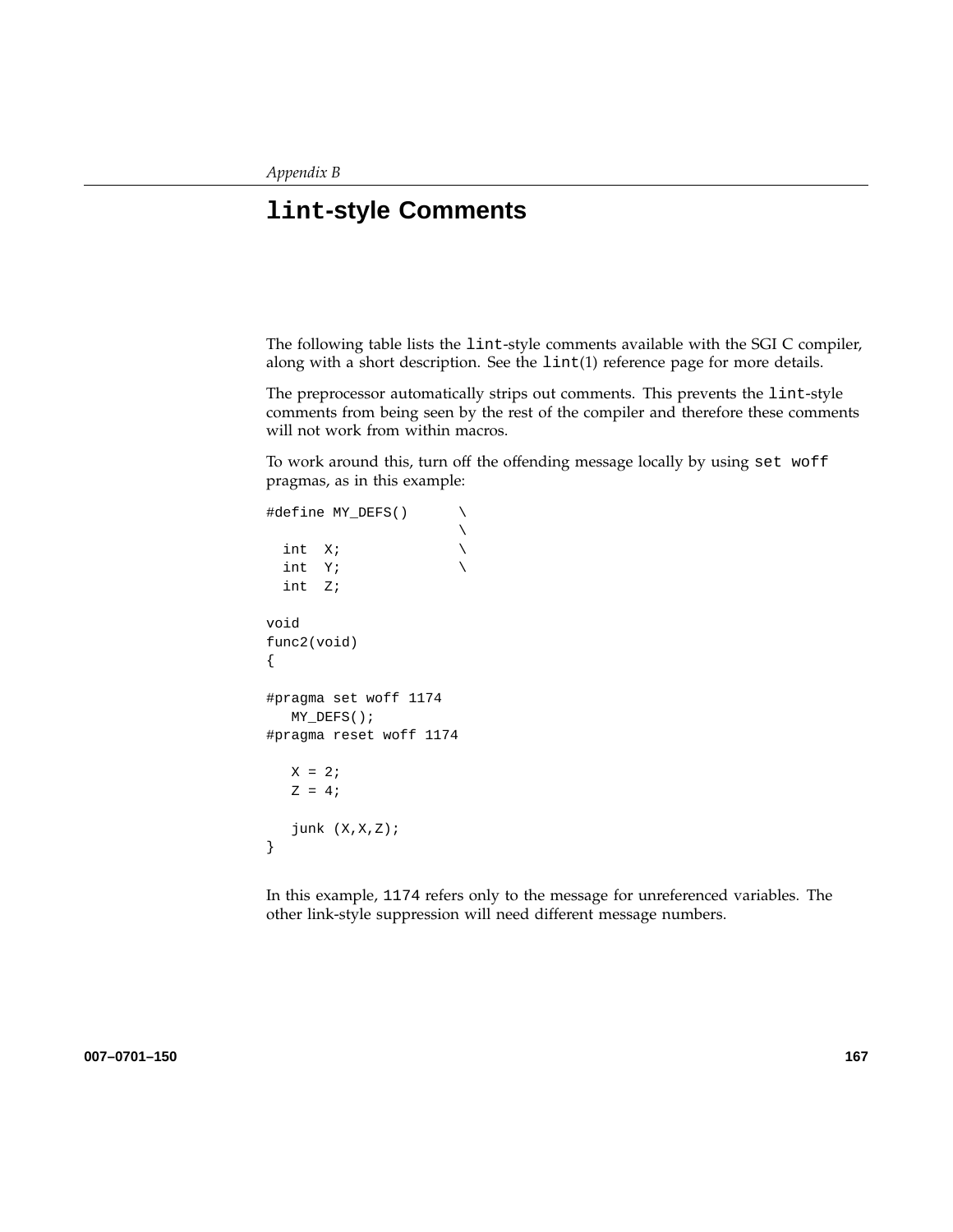| Table B-1 lint-style Comments |
|-------------------------------|
|-------------------------------|

| Comment              | <b>Short Description</b>                                                                                                                                                                                                                                                                               |
|----------------------|--------------------------------------------------------------------------------------------------------------------------------------------------------------------------------------------------------------------------------------------------------------------------------------------------------|
| $/*PRINTFLIKE n*/$   | Applies $\text{lint-style}$ check to the first $(n-1)$ arguments as<br>usual. The $n$ th argument is interpreted as a printf format<br>string that is used to check the remaining arguments.                                                                                                           |
| $/*$ SCANFLIKE $n*/$ | Applies $1$ int-style check to the first $(n-1)$ arguments as<br>usual. The nth argument is interpreted as a scanf format<br>string that is used to check the remaining arguments.                                                                                                                     |
| /*ARGSUSEDn*/        | Applies lint-style check to only the first $n$ arguments for<br>usage; a missing $n$ is taken to be $0$ (this option acts like the<br>-v option for the next function).                                                                                                                                |
| $/*VARRGSn*/$        | Suppresses the usual checking for variable numbers of<br>arguments in the following function declaration. The data<br>types of the first $n$ arguments are checked; a missing $n$ is<br>taken to be 0. The use of the ellipsis terminator () in the<br>definition is suggested in new or updated code. |
| /*NOTREACHED*/       | Stops comments about unreachable code when placed at<br>appropriate points. (This comment is typically placed just<br>after calls to functions like exit).                                                                                                                                             |
| /*REFERENCED*/       | Tells the compiler that the variable defined after comment is<br>referenced.                                                                                                                                                                                                                           |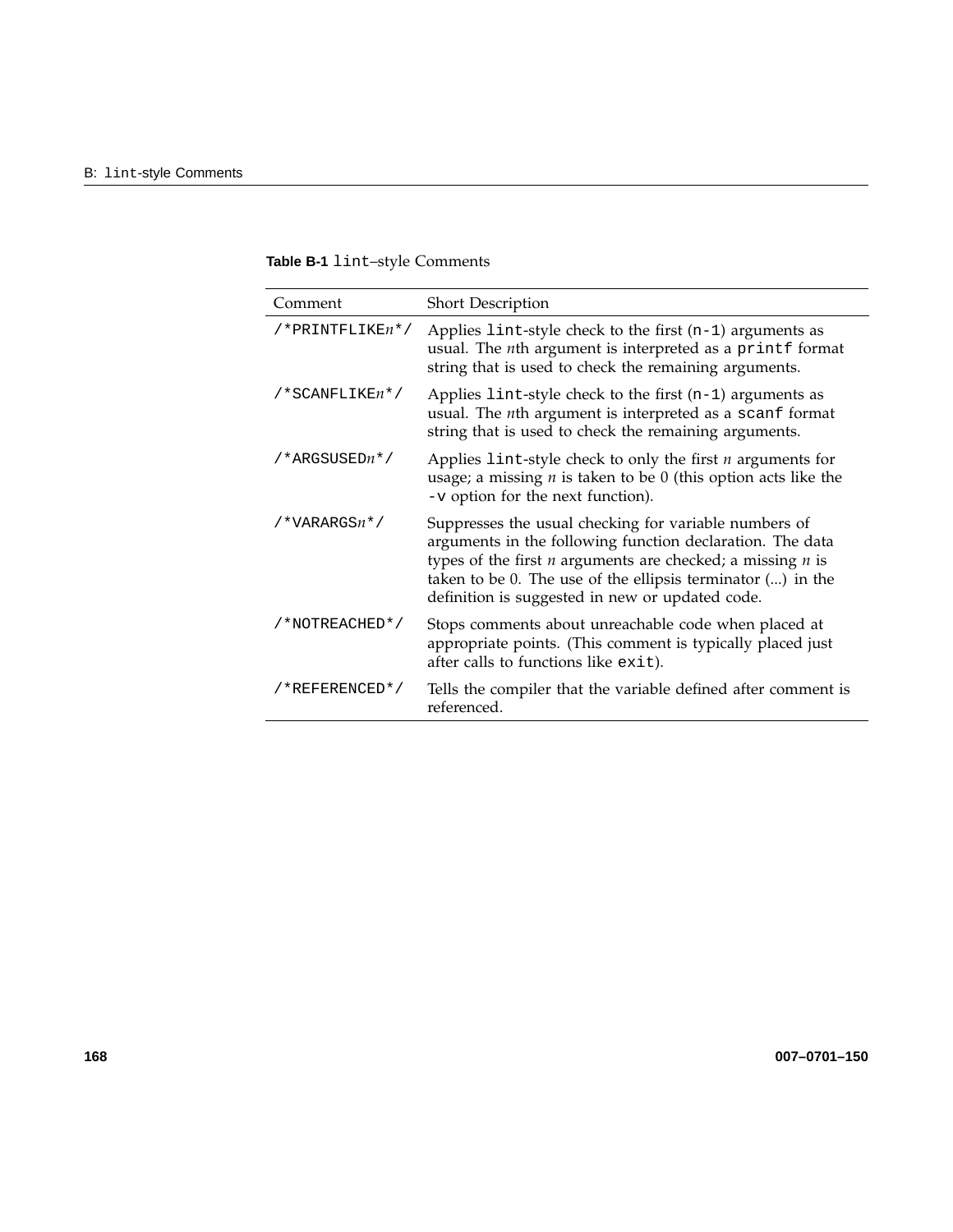# **Built-in Functions**

The following table lists the built-in functions available in the SGI C compiler, along with a short description.

**Table C-1** Built-in Functions

| Intrinsic                               | Short Description                                                                          |
|-----------------------------------------|--------------------------------------------------------------------------------------------|
| void *__builtin_alloca(unsigned size)   | Returns a pointer to a<br>specified number of bytes of<br>uninitialized local stack space. |
| float __builtin_fsqrt(float x)          | Computes the non-negative<br>square root of a floating point<br>argument.                  |
| double __builtin_sqrt(double x)         | Computes the non-negative<br>square root of a double<br>argument.                          |
| float __builtin_fabs(float x)           | Computes the absolute value<br>of a float argument.                                        |
| double __builtin_dabs(double x)         | Computes the absolute value<br>of a double argument.                                       |
| int __builtin_cast_f2i(float x)         | Treats float as int.                                                                       |
| float __builtin_cast_i2f(int x)         | Treats int as float.                                                                       |
| long long __builtin_cast_d2ll(double x) | Treats double as long long.                                                                |
| double __builtin_cast_112d(long long x) | Treats long long as double.                                                                |
| int __builtin_copy_dhi2i(double x)      | Copies high part of double to<br>int.                                                      |
| double __builtin_copy_i2dhi(int x)      | Copies int to high part of<br>double.                                                      |
| int __builtin_copy_dlo2i(double x)      | Copies low part of double to<br>int.                                                       |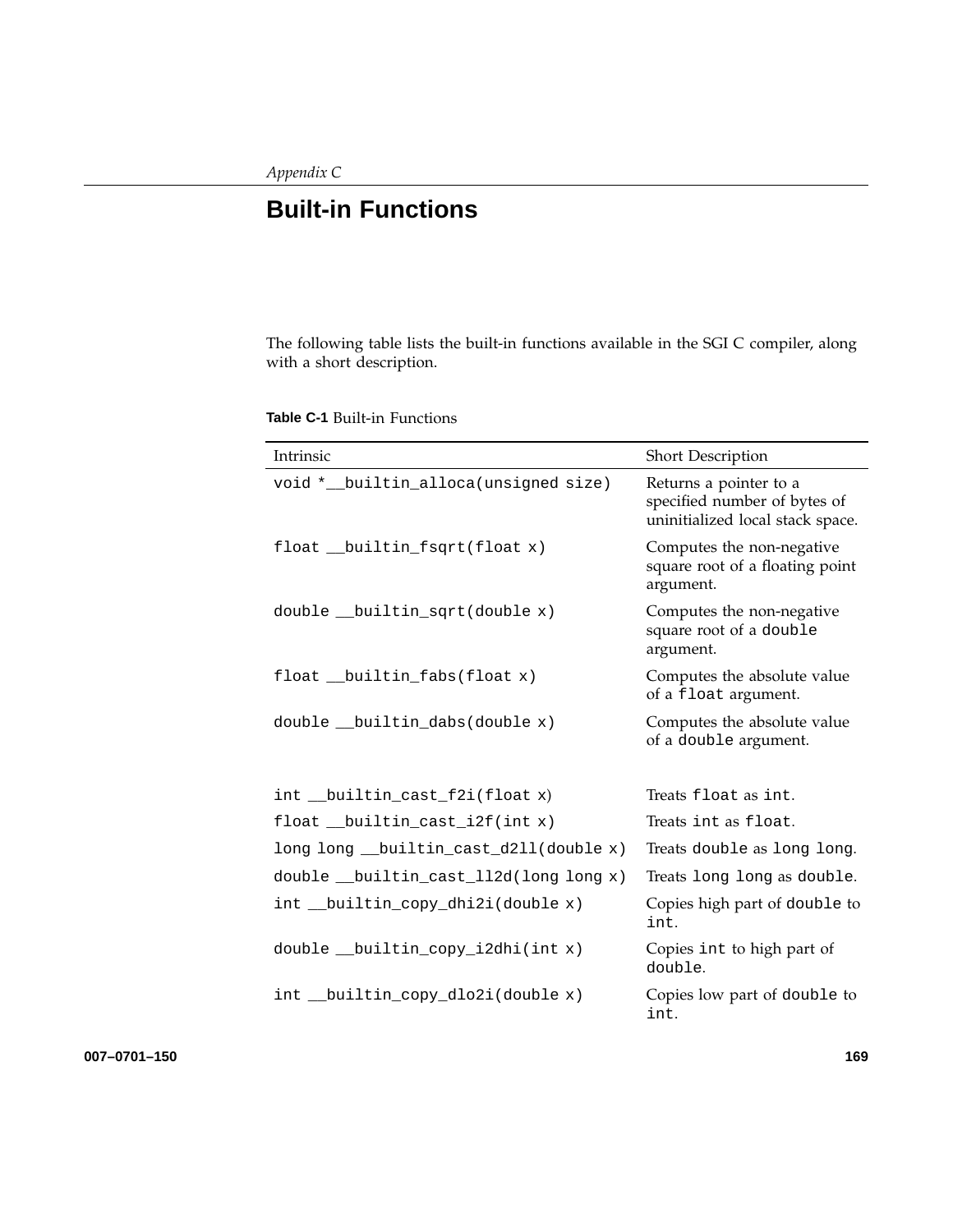| <b>Intrinsic</b>                                           | <b>Short Description</b>                                                                                                                                                                                      |
|------------------------------------------------------------|---------------------------------------------------------------------------------------------------------------------------------------------------------------------------------------------------------------|
| double __builtin_copy_i2dlo(int x,<br>double y)            | Copies int to low part of<br>double.                                                                                                                                                                          |
| <type> high multiply (<type>, <type>)</type></type></type> | Multiplies two parameters as<br>32 (or 64) bit integers and<br>returns the upper 32 (or 64)<br>bits of a 64 (or 128) bit result.<br><type> can be signed or<br/>unsigned, int, long, or<br/>long long.</type> |
|                                                            |                                                                                                                                                                                                               |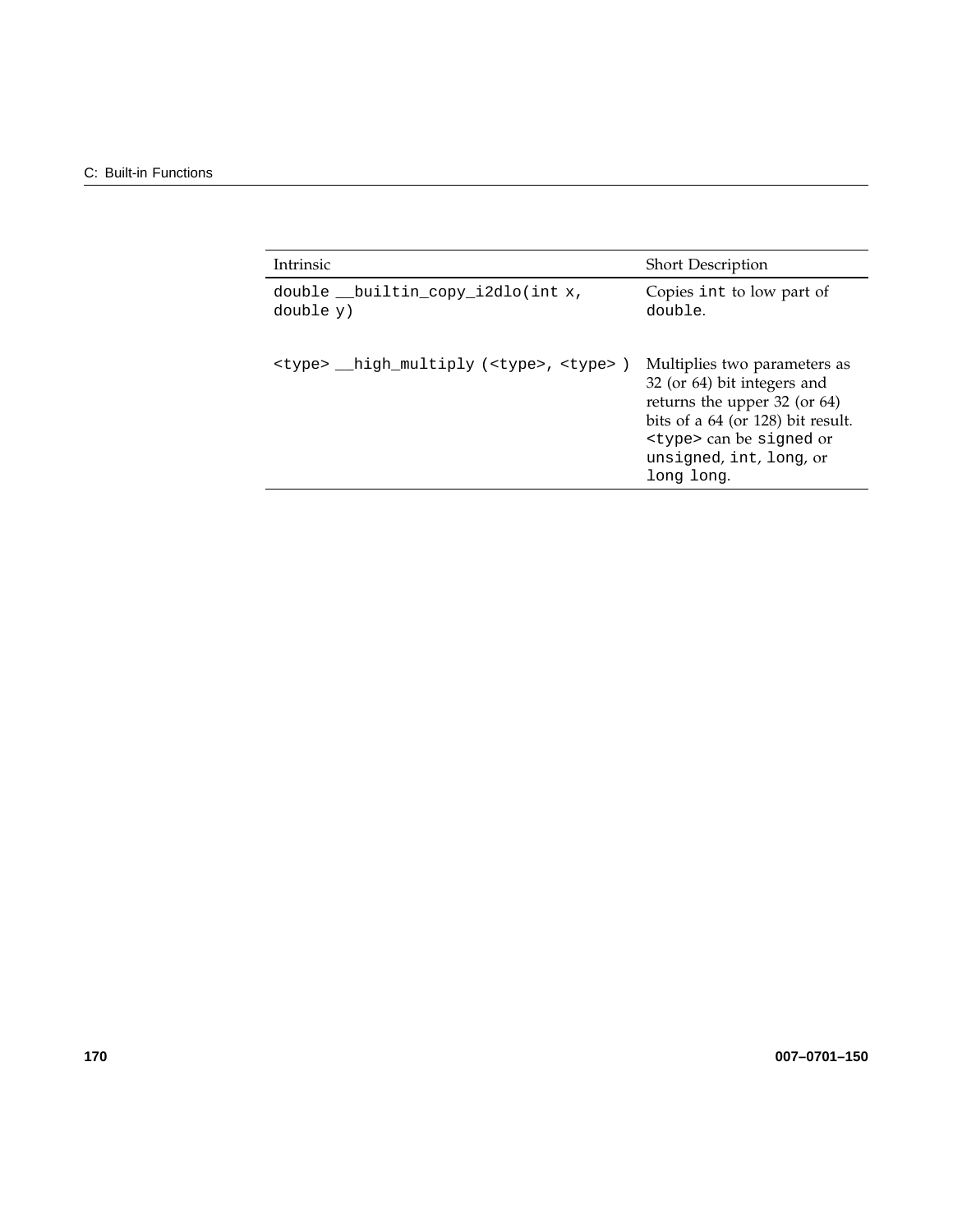! operator, 56 != operator, 61 % operator, 58 & operator, 56, 62 fields and, 76 && operator, 63 \* operator, 58 + operator, 56, 59 ++ operator, 57 += operator, 66 - - operator, 55 - character in fscanf function, 150 - operator, 56, 59 -= operator, 66 / operator, 58 < operator, 60 << operator, 60  $\epsilon$  = operator, 60 = operator, 65  $==$  operator, 61 > operator, 60 >= operator, 60 >> operator, 60 ? operator, 64 ^ operator, 62 | operator, 63 || operator, 63 ~ operator, 56 32-bit mode type differences, 39 64-bit mode, 58

### **A**

abort function

**007 –0701 –150 171**

effect on temporary files, 158 acpp changes, 7 Additive operators pointers and, 60 Address constant, 67 Address-of operator, 56 fields and, 76 AND operator bitwise, 62 logical, 63 ANSI C allocating storage, 13 conversion rules, 45, 46 disambiguating identi fiers, 10 floating point, 43 fucntion prototype scope, 11 function prototype error, 19 guidelines, 2 identi fiers, 31 libraries, 2 linkage discrepancies, 36 linker warnings, 13 lint, 3 macro replacement, 8 name space, 12 name space discrepancies, 33 name spaces, 2, 33 preprocessor, 7 scoping differences, 10 strictly conforming programs, 1 string literals, 8 switches, 2 trigraph sequences, 27 value preserving integer promotion, 43 warnings, 3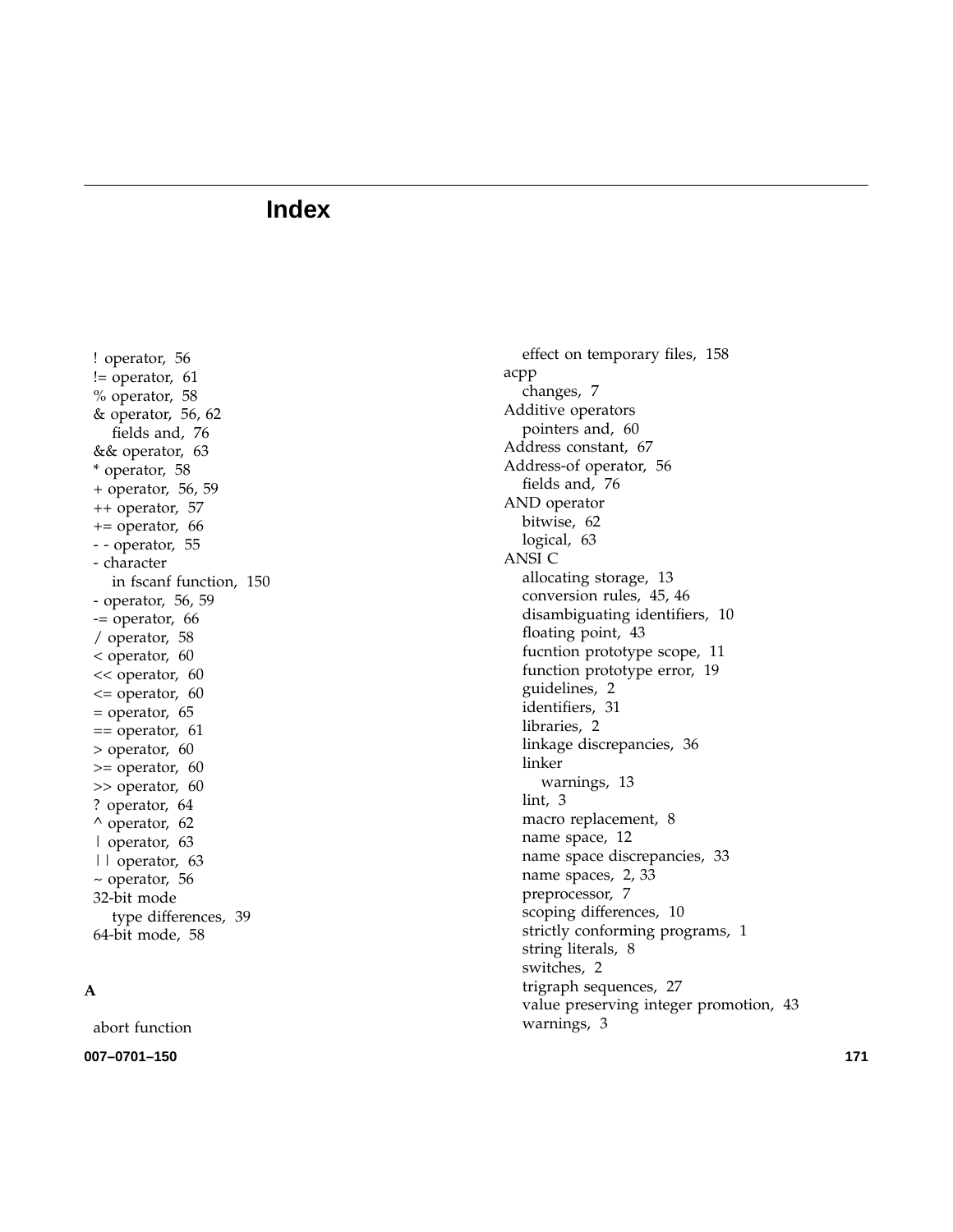ANSI C standard header files, 22 -ansi compiler option external names and, 21 macros, 8 string literals, 8 tokens, 9 Append mode stream initial file position, 149 Application Program Interface See "API", 104 Argument promotions, 53 Argument type promotions changes, 17 Arguments passing, 53 Arithmetic constant expressions, 67 Arithmetic conversions, 45 Arithmetic expressions, 14 Arithmetic types, 40 Arithmetic value 64-bit mode, 58 Array type required to hold maximum size, 136 Array declarators, 81 Arrays variable length, 81 asm keyword, 163 Assert, 140 diagnostic, 140 Assignment operators, 65 +=, 66  $=-, 66$ =, 65 Associativity examples, 49 atan2, 141 atan2f, 141 Atomic compare–and–swap operation, 126 Atomic fetch-and-op operations, 124 Atomic lock and unlock operations, 127 Atomic lock-release operation, 127 Atomic lock-test-and-set operation, 127

Atomic op-and-fetch operations, 125 Atomic synchronize operation, 127 auto, 70 Auto keyword, 71 Auto storage class, 71 Autoblocking, 118 Automatic storage duration, 37

### **B**

barrier, 117 Barrier function, 117 Behavior locale-specific, 160 Binary streams null characters in, 149 Bitfield diagnostics, 162 integral type, 162 Bitfields, 75, 136 integer types, 4 order of allocation, 138 signedness of, 137 spanning unit boundary, 76 straddling int boundaries, 138 Bits bitfields, 76 Bits per character, 132 Bitwise and operator, 62 Bitwise not operator, 56 Bitwise operations signed integers, 134 Bitwise OR operator inclusive, 63 Bitwise or operator exclusive, 62 Blanks, 23 Block scope definition, 32 Block statements, 93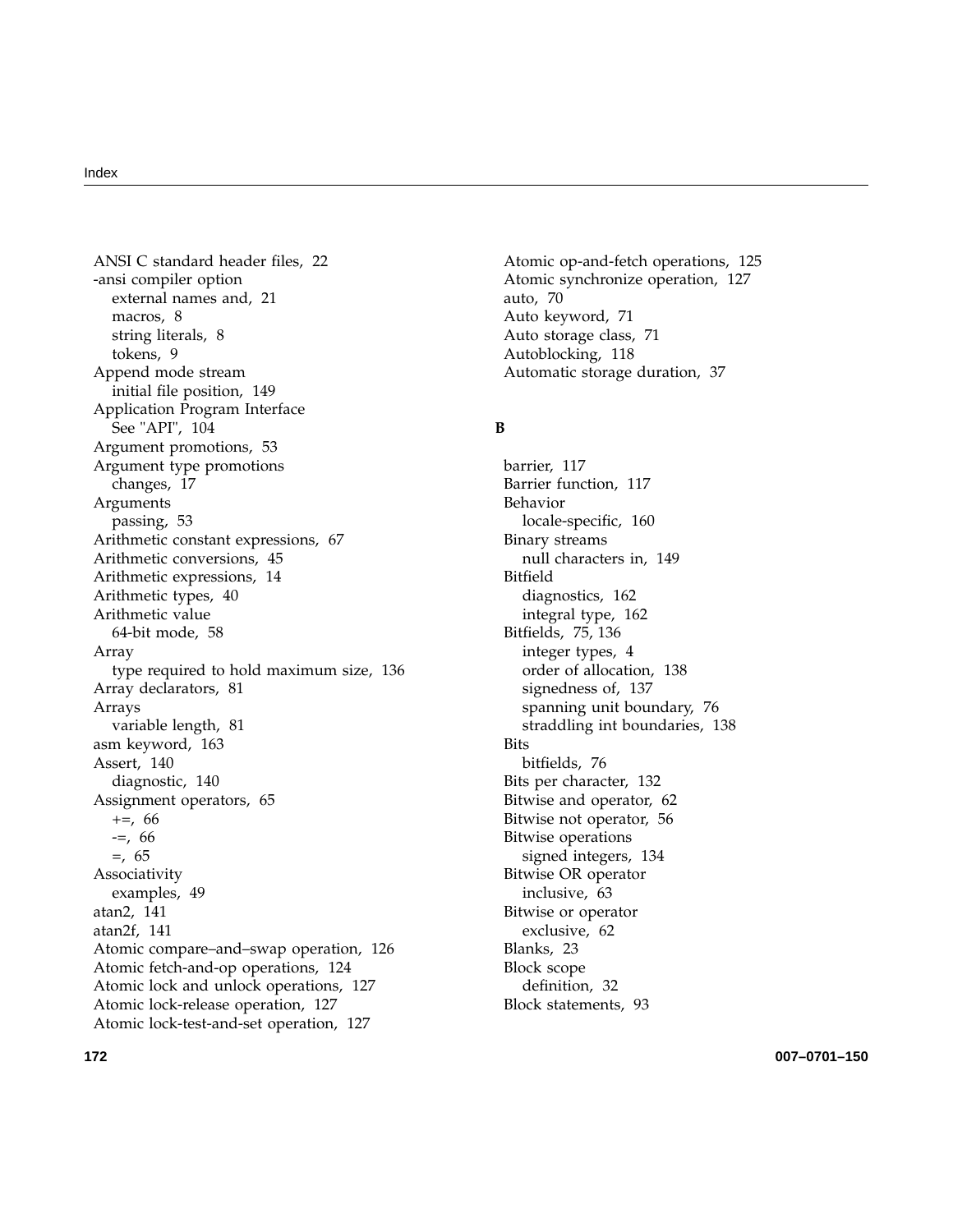Blocking automatic, 116 Blocking slave threads, 115 blockproc, 116 break statements, 98 Built-in functions, 169 \_\_builtin\_alloca, 169 \_\_builtin\_cast\_d2ll, 169 \_\_builtin\_cast\_dhi2i, 169 \_\_builtin\_cast\_dlo2i, 169 \_\_builtin\_cast\_f2i, 169 \_\_builtin\_cast\_i2dhi, 169 \_\_builtin\_cast\_i2dlo, 170 \_\_builtin\_cast\_i2f, 169 \_\_builtin\_cast\_ll2d, 169 \_\_builtin\_dabs, 169 \_\_builtin\_fabs, 169 \_\_builtin\_fsqrt, 169 \_\_builtin\_sqrt, 169 \_\_high\_multiply, 170 \_\_builtin\_alloca, 169 \_\_builtin\_cast\_d2ll, 169 \_\_builtin\_cast\_dhi2i, 169 \_\_builtin\_cast\_dlo2i, 169 \_\_builtin\_cast\_f2i, 169 \_\_builtin\_cast\_i2dhi, 169 \_\_builtin\_cast\_i2dlo, 170 \_\_builtin\_cast\_i2f, 169 \_\_builtin\_cast\_ll2d, 169 \_\_builtin\_dabs, 169 \_\_builtin\_fabs, 169 \_\_builtin\_fsqrt, 169 \_\_builtin\_sqrt, 169

### **C**

calloc, 158 Case distinctions in identifiers, 131 case label, 95 case labels, 99

#### **007–0701–150 173**

Case values maximum number of, 139 Cast operators, 58 Casting pointer to a function, 162 -cckr compiler option, 8 external names and, 21 tokens, 9 cConversions void, 47 char, 38 default sign, 133 unsigned vs. "plain", 133 Character white space, 129 Character constant, 139 Character constants, 25 wide, 25 Character set, 131 Character types, 38 Characters, 131 conversions to integer, 43 integer constants, 132 multibyte, 38, 131, 133 nongraphic, 25 number of bits, 132 shift states, 131 source set vs. execution set, 132 special, 25 wide, 133 initialization, 90 CHRCLASS environment variable, 140 CHUNK, 119 clock function, 160 Coding rules #pragma directives, 105 Comma operator, 66 Comments, 23 -common compiler option, 13 Communication between processors, 120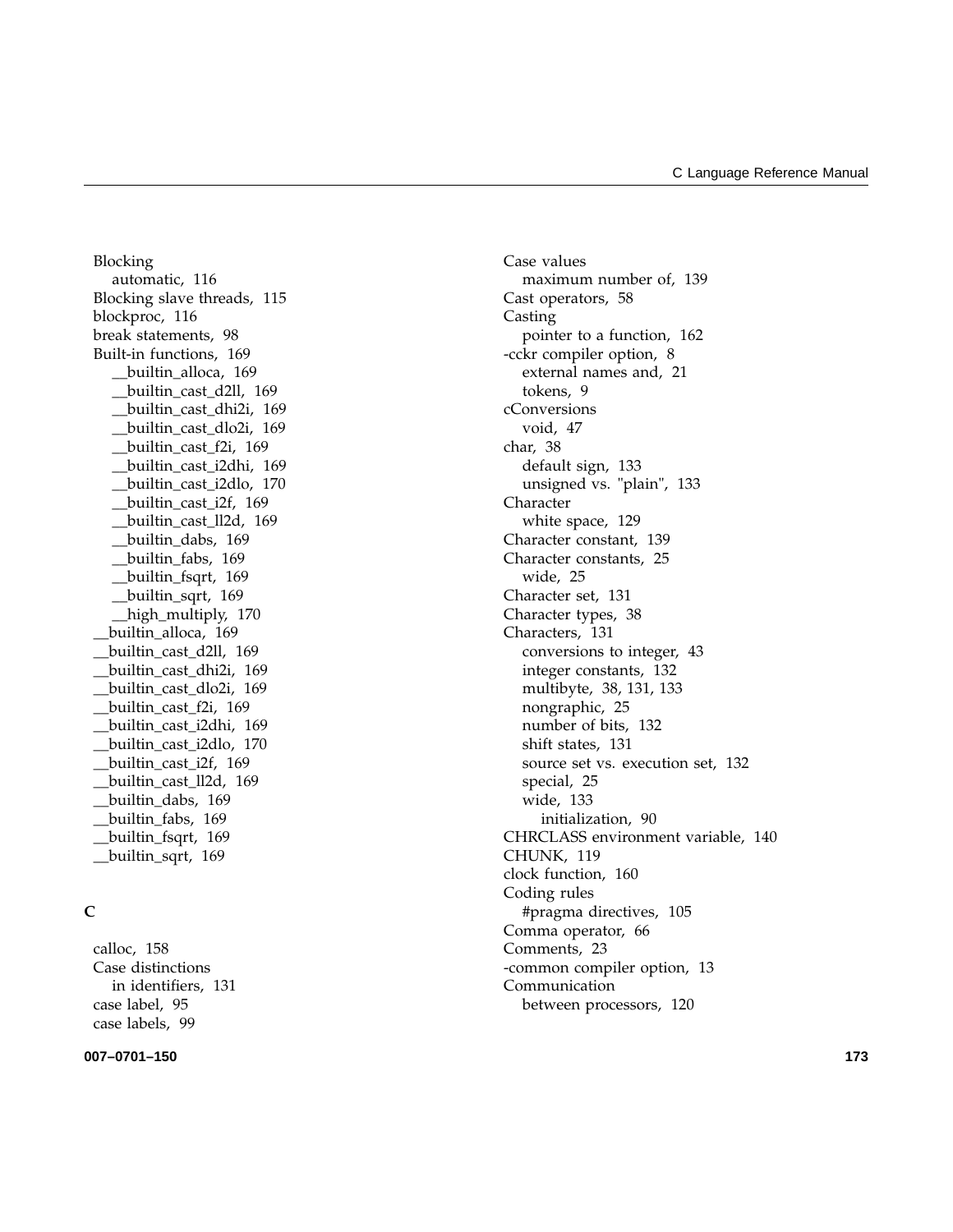compare–and–swap operation, 126 Compatible types, 17 Compilation, 2 Compilation mode effect on names, 21 Compiler restrictions, 111 exception handling, 112 on #pragma pfor, 111 scoping, 113 Compound assignment, 66 Compound statements, 93 scope of declarations, 94 Conditional operator, 64 const object, 4 const type qualifier qualifiers const, 77 Constant expression, 139 arithmetic, 67 Constant expressions, 24, 66 address constant, 67 integral, 67 Constants, 51 character, 25 enumeration, 28 floating, 27 integer, 24 long double precision, 43 types of, 24 wide character, 25 continue statements, 96, 97 Controlling expression definition, 94 Conversions, 43 arithmetic, 45 character, 43 floating-point, 43 function designators, 47 integer, 44 promotions, 45 lvalues, 47 pointer, 44

pointers, 48 rules ANSI C, 46 Traditional C, 46 cpp changes, 7

### **D**

Data area names changes, 21 Date availability, 140 \_\_DATE\_\_, 140 Daylight saving time, 159 Declarations as definitions, 70 enumerations, 76 implicit, 87 multiple, 69 structure, 73 union, 73 Declarators array, 81 definition, 78 maximum number of, 139 pointer, 79 restrictions, 85 syntax, 78 Decrement operator, 57 Default argument promotions, 53 Default labels, 95, 99 Definition declaration, 70 Definitions external, 101 Denoting a bitfield, 57 Derived types, 40 Device interactive, 131 **Diagnostics**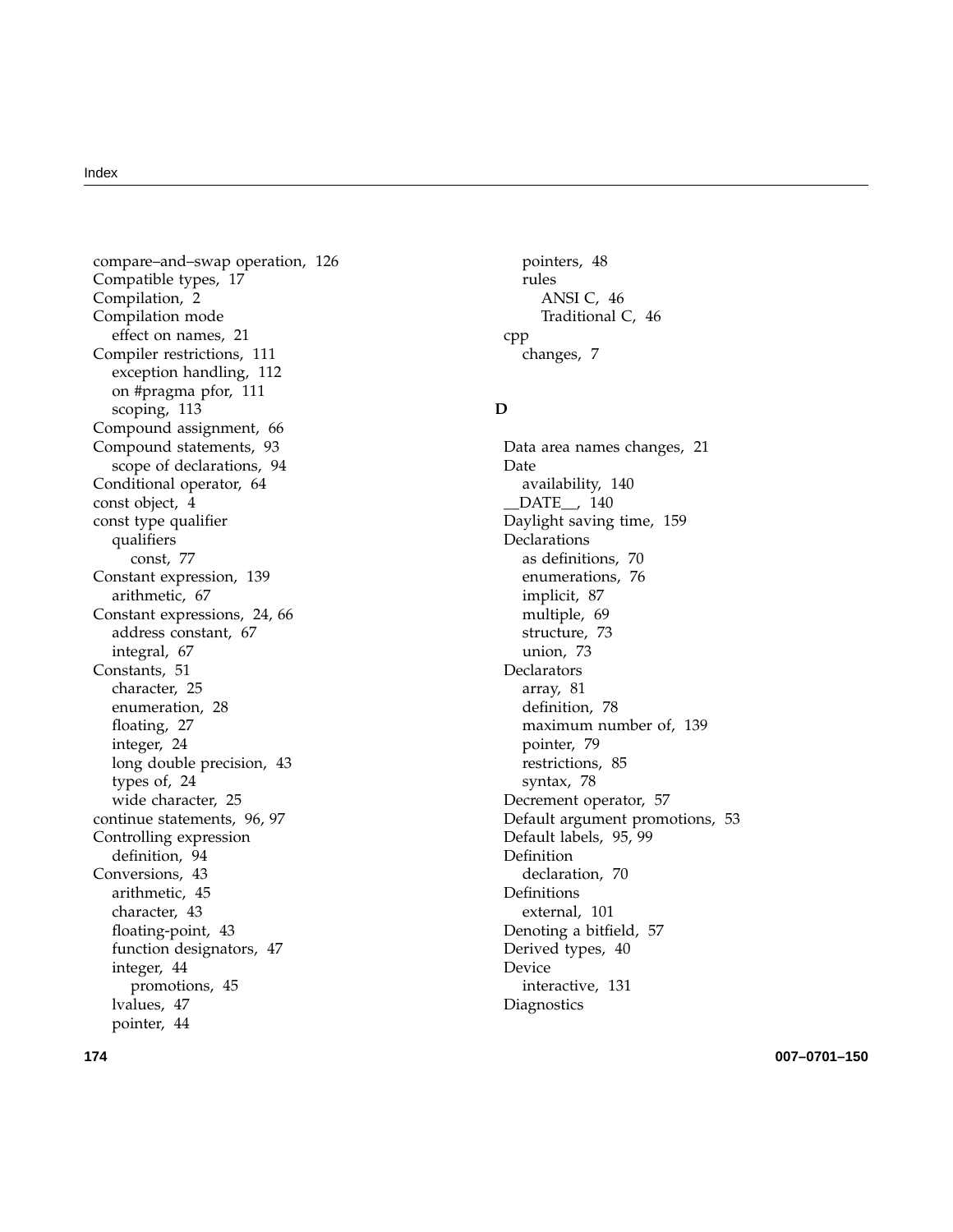classes, 129, 130 control, 129 identification errors, 129 return codes, 129 **Directives** multiprocessing, 104 OpenMP, 104 #pragma coding rules, 105 #pragma critical, 106 #pragma enter gate, 106 #pragma exit gate, 106 #pragma independent, 107 #pragma parallel, 107 #pragma pfor, 107 #pragma synchronize, 106 preprocessing, 139 Disambiguating identifiers, 10 Disambiguating names, 31 Division integer, 58 sign of remainder, 134 Division by zero, 58, 67 do statements, 96 Domain errors return values, 141 Double, 134 representation of, 134 double, 39 Double precision, 43

### **E**

else statements, 94 –ansi switch, 2 –xansi switch, 2 enum, 74 changes, 12 Enumeration constants, 28, 40, 76 changes, 12 Enumeration types

#### **007–0701–150 175**

type of int used, 138 Enumeration variables, 76 Enumerations, 136 Environment altering, 159 names, 159 variables, 159 Environment variables CHRCLASS, 140 CHUNK, 119 gang scheduling, 120 MP\_BLOCKTIME, 118 MP\_SCHEDTYPE, 119 MP\_SET\_NUMTHREADS, 118 MP\_SETUP, 118 MP\_SLAVE\_STACKSIZE, 120 MP\_SUGNUMTHD, 119 MP\_SUGNUMTHD\_MAX, 119 MP\_SUGNUMTHD\_MIN, 119 MP\_SUGNUMTHD\_VERBOSE, 119 MPC\_GANG, 120 Environments, 130 freestanding, 130 Equality operators, 61 ERANGE macro, 141 errno, 141 errno macro, 151 Escape sequences, 131 hexadecimal, 26 Exception handling, 67 Exception handling restrictions, 112 Exclusive or operator, 62 exit function, 158 Expression statements, 93 Expressions ++, 55 - -, 55 constant, 66 postfix, 51 function calls, 52 structure references, 54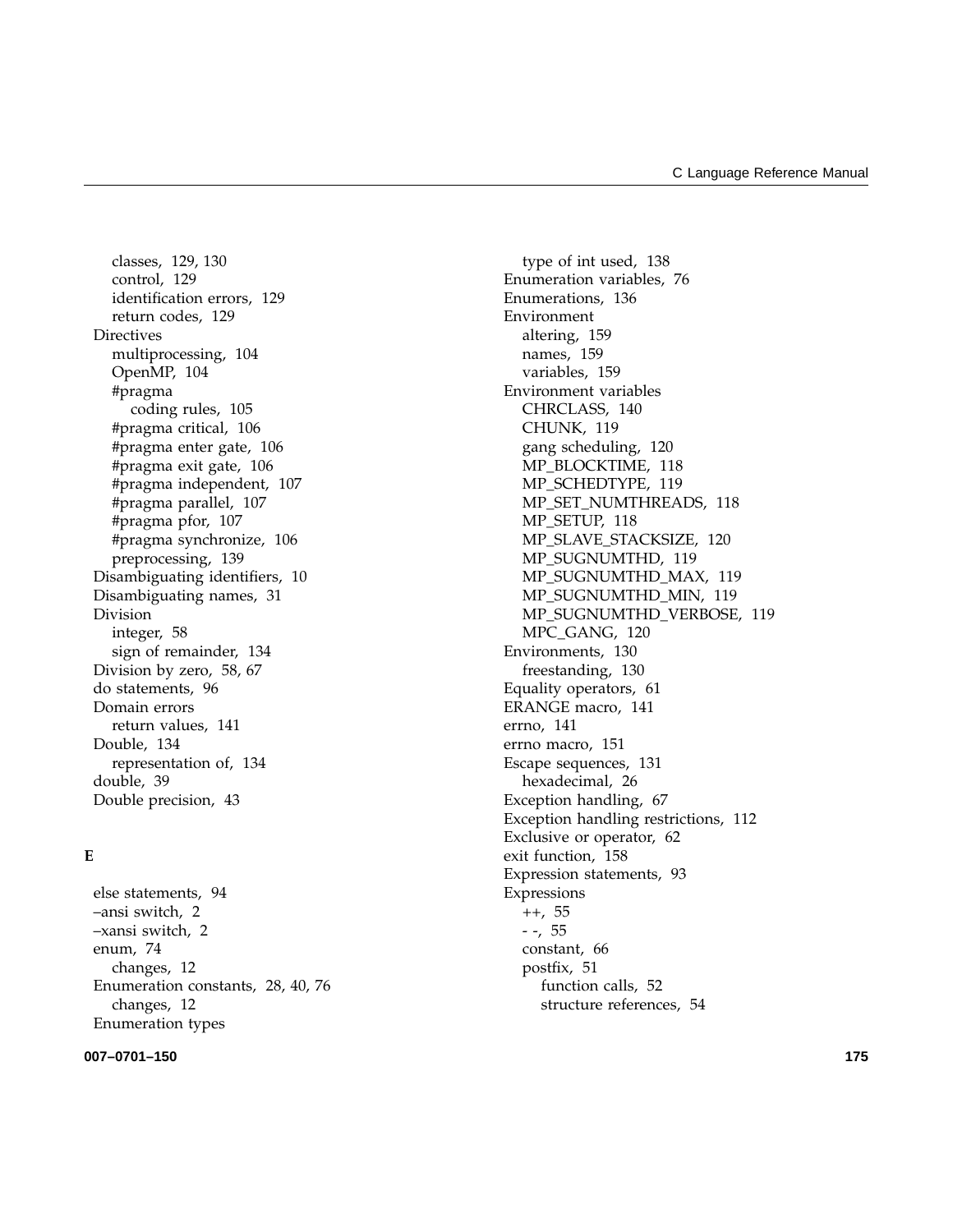subscripts, 52 union references, 54 primary, 51 Extensions, 2, 160 arithmetic types, 162 asm keyword, 163 bit field types, 162 de fined file position indicator, 165 empty macro arguments, 163 environment arguments, 161 external de finitions, 163 fortran keyword, 163 function pointer casts, 162 identi fiers, 161 prede fined macro names, 164 scopes, 161 signal handlers, 164 specialized identi fiers, 161 stream types, 164 writable string literals, 162 extern, 70 de finitions, 13 function de finitions, 101 External de finitions, 101 External function de finitions, 101 External linkage, 34 External names, 20 compiler options and, 21 External object de finitions, 102

### **F**

fetch-and-op operations \_\_fetch\_and\_add, 124 \_\_fetch\_and\_and, 124 \_\_fetch\_and\_max, 124 \_\_fetch\_and\_min, 124 \_\_fetch\_and\_mpy, 124 \_\_fetch\_and\_nand, 124 \_\_fetch\_and\_or, 124 \_\_fetch\_and\_sub, 124

\_\_fetch\_and\_xor, 124 fgetpos function errno on failure, 151 File buffering, 149 File position indicator initial position, 149 filenames, 149 Files renaming, 150 temporary, 150, 158 zero-length, 149 files opening multiple times, 150 remove on an open file, 150 valid names, 149 Float representation of, 134 float, 39 float variables, 14 -float compiler option, 43 effect on conversions, 43 type promotions, 14 floating constants de finition, 27 Floating point constants, 15 Floating point conversions, 17 Floating types, 40 Floating-point conversions, 43 exception handling, 67 sizes, 39 types, 134 fmod, 141 for statements, 96 fortran keyword, 163 fprintf, 150 fscanf, 150 ftell function errno on failure, 151 -fullwarn compiler option scope, 12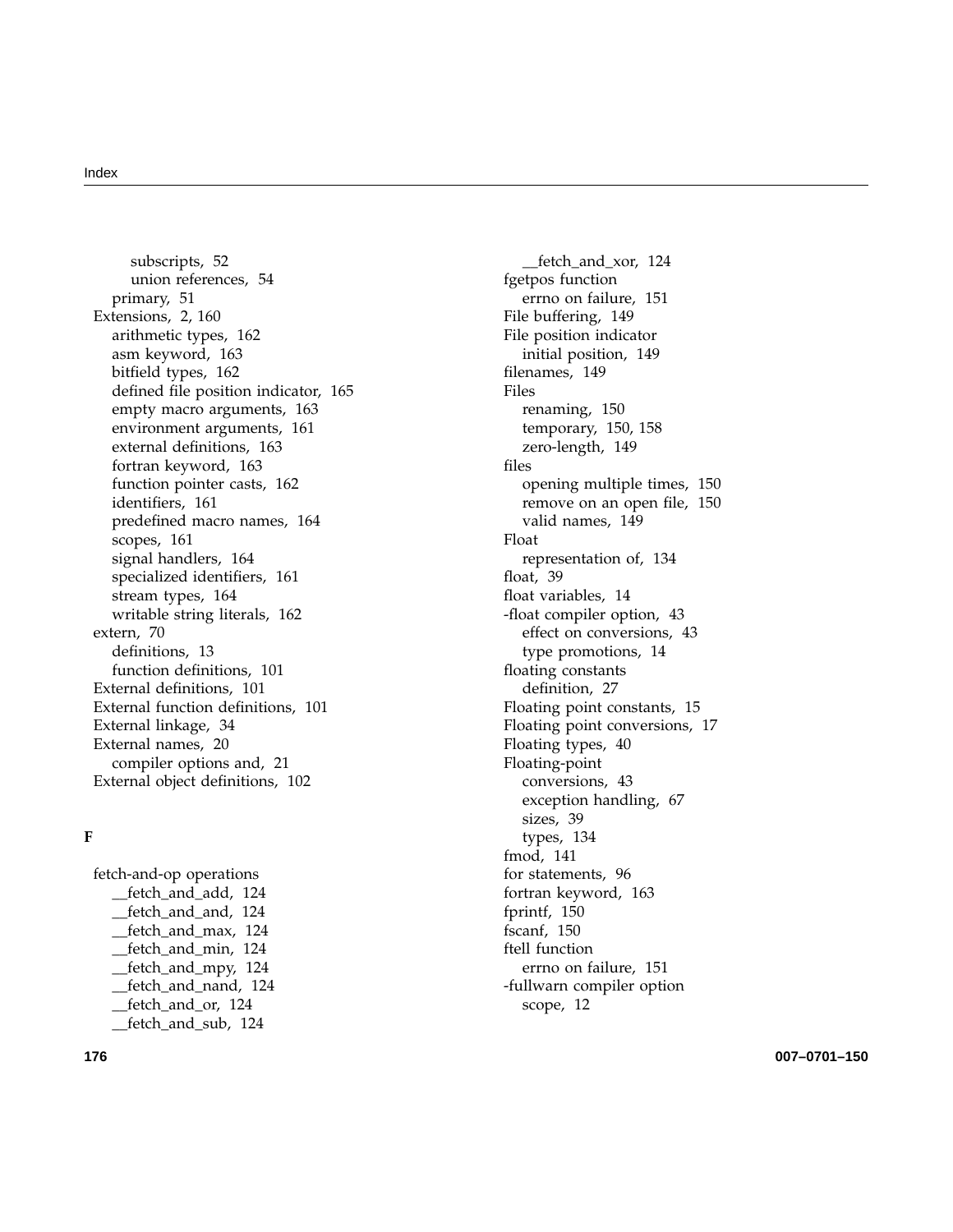Function definitions, 101 Function names changes, 20 Function pointer casts, 162 Function prototype scope, 11, 32 Function prototypes, 18 incompatible types, 19 inconsistent, 20 Function scope, 11, 32 Functions built-in See "Built-in functions", 169 calls, 52 declarators, 82 designators conversions, 47 external definition, 101 mixed use, 18 non-void, 4 nonprototyped, 54 prototyped, 53 prototypes, 82, 85 storage-class specifiers, 101 type, 102

### **G**

Gang scheduling, 120 getenv function, 159 goto statements, 97

### **H**

Header files changes, 22 Headers standard, 22 Hexadecimal escape sequences, 26 \_\_high\_multiply, 170

#### **007–0701–150 177**

Hints, 3

### **I**

-I compiler option, 139 Identifiers, 23, 131 case distinctions, 131 definition, 23 disambiguating, 10 linkage, 12, 34 scope, 10 IEEE floating point, 44 if statements, 94 iIntegers sizes, 133 Implicit declarations, 87 Include files, 139 maximum nesting depth, 140 quoted names, 139 Inclusive or operator, 63 Incompatible types function prototypes and, 19 Increment operator, 57 Indirect references, 54 Indirection operator, 56 init-declarator-list definition, 69 Initialization, 88 and storage duration, 70 examples, 90 structs, 89 unions, 89 initialization aggregates, 89 int, 39 pointer conversion, 58 Integer conversions to character, 43 divide-by-zero, 67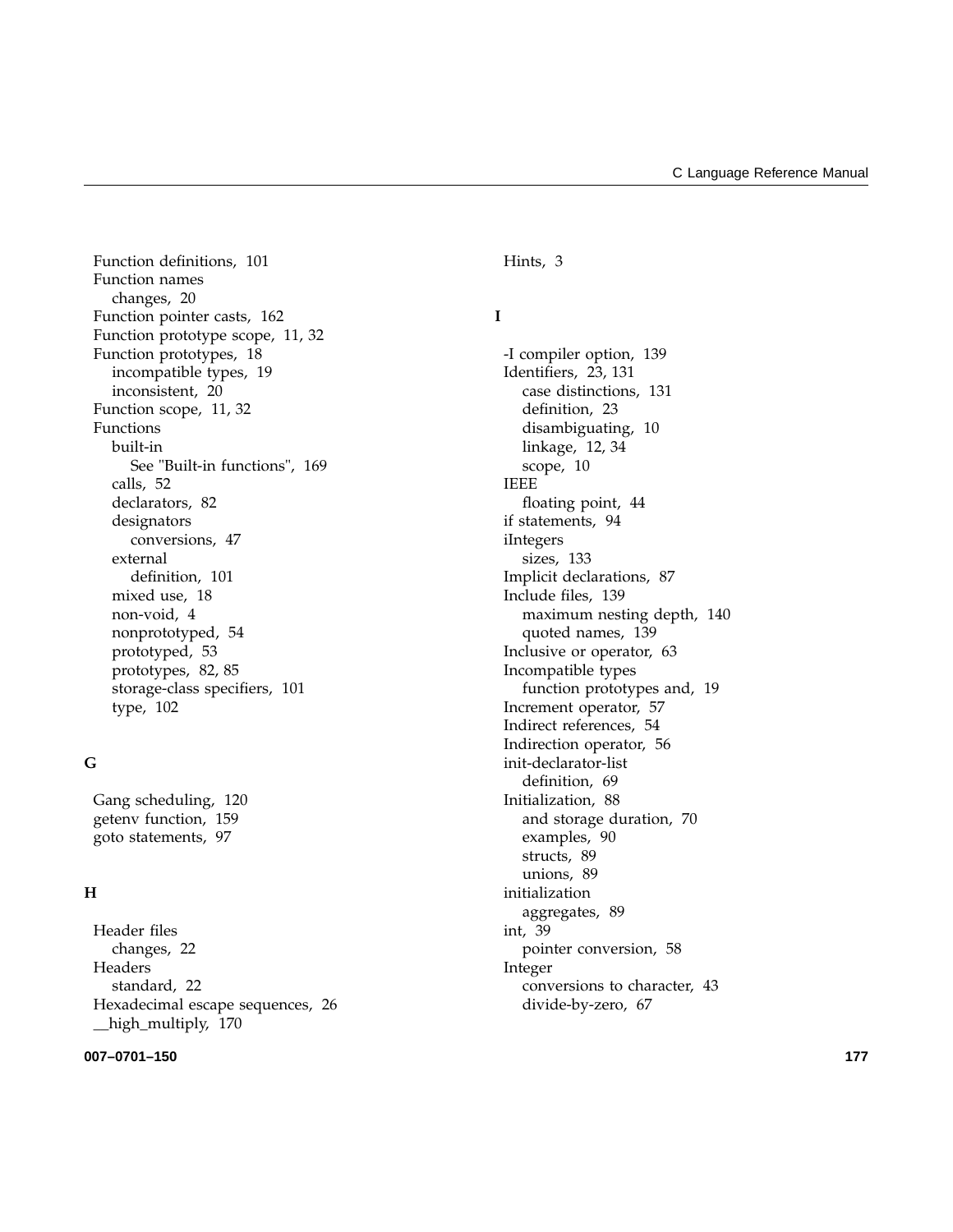sizes, 39 Integer character constants, 132 Integer constants, 24 Integer division, 58 sign of remainder, 134 Integers bitwise operations, 134 conversions, 134 exception conditions, 67 pointers, 44 ranges, 133 representations, 133 unsigned conversions, 44 Integral constant expressions, 67 Integral promotions, 45, 46 Integral types, 40 Interactive device, 131 Internal linkage, 34 Intrinsics example, 128 memory barrier, 124 synchronization, 123 isalnum, 140 isalpha, 140 iscntrl, 140 islower, 140 isprint, 140 isupper, 140 Iteration statements, 95 controlling expression, 95 flow of control, 95

### **J**

Jump statements, 97

### **K**

Keywords

list of, 23

### **L**

Labeled statements, 99 Labels case, 95 default, 95 name spaces, 99 libmalloc.a, 158 Libraries C, 2 Math, 2 shared, 3 Library functions, 140 prototypes, 22 Linkage, 70 determination of, 34 discrepancies, 36 external, 34 identi fiers, 34 internal, 34 none, 34 Linker-de fined names, 20 lint, 3 lint-style comments, 167 /\*ARGUSED\*/, 168 /\*NOTREACHED\*/, 168 /\*PRINTFLIKE\*/, 168 /\*REFERENCED\*/, 168 /\*SCANF like\*/, 168 /\*VARARGS\*/, 168 Literals, 28 Local time, 159 Locale-speci fic behavior, 160 lock and unlock operations, 127 Lock example, 128 lock-release operation, 127 lock-test-and-set operation, 127 Logical operators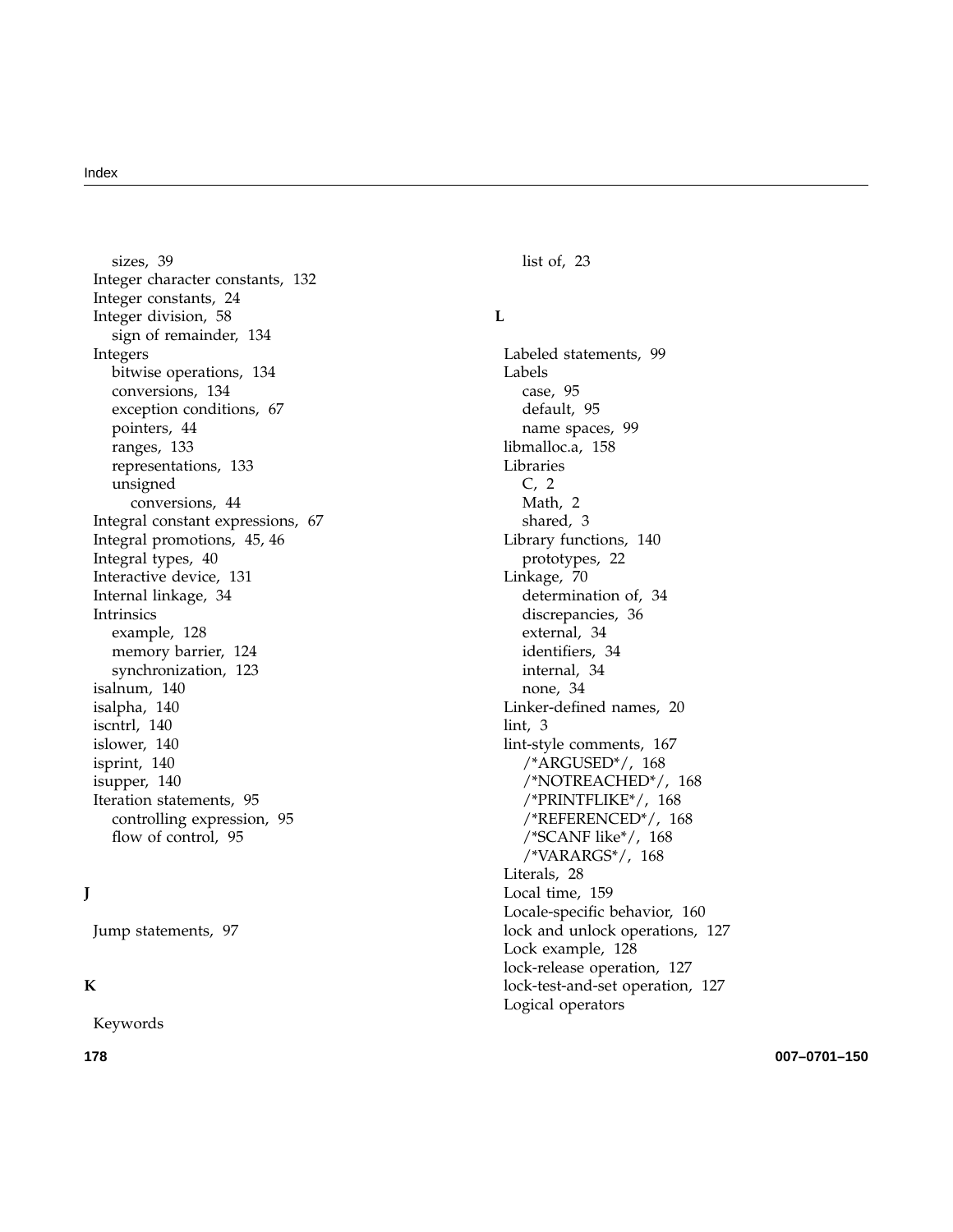AND, 63 OR, 63 long, 39 long double, 27, 39, 134 long double precision, 43 long long, 39 LONGLONG macro, 133 lvalue conversions, 47 definition, 41 lvalues, 57

### **M**

Macros in -ansi mode, 8 in -cckr mode, 8 LONGLONG, 133 main arguments to, 130 malloc, 158 Mapping character sequences, 139 Mathematics functions domain errors, 141 underflow range errors, 141 Memory acquire barrier, 124 allocation, 158 full barrier, 124 release barrier, 124 Memory barrier, 124 Message passing, 120 Message Passing Tookit (MPT), 120 Messages diagnostic, 129 error, 129 multiple definition, 13 minus, 57 prefix, 57 mp\_barrier, 117

#### **007–0701–150 179**

mp\_block, 115 MP\_BLOCKTIME, 118 mp\_blocktime, 116 mp\_create, 115 mp\_destroy, 115 mp\_my\_threadnum, 117 mp\_numthreads, 116 MP\_SCHEDTYPE, 119 MP\_SET\_NUMTHREADS, 118 mp\_set\_numthreads, 116 mp\_set\_slave\_stacksize, 117 mp\_setlock, 117 MP\_SETUP, 118 mp\_setup, 115, 117 mp\_shmem, 120 MP\_SLAVE\_STACKSIZE, 120 mp\_suggested\_numthreads, 116 MP\_SUGNUMTHD, 119 MP\_SUGNUMTHD\_MAX, 119 MP\_SUGNUMTHD\_MIN, 119 MP\_SUGNUMTHD\_VERBOSE, 119 mp\_unblock, 115 mp\_unsetlock, 117 MPC\_GANG, 120 Multibyte characters, 38, 131, 133 Multiple definition messages, 13 Multiplicative operators, 58 Multiprocessing directives, 104

### **N**

Name definition, 23 Name spaces, 2, 33 changes, 12 discrepancies, 33 labels, 99 Names compilation mode effect on, 21 data area, 21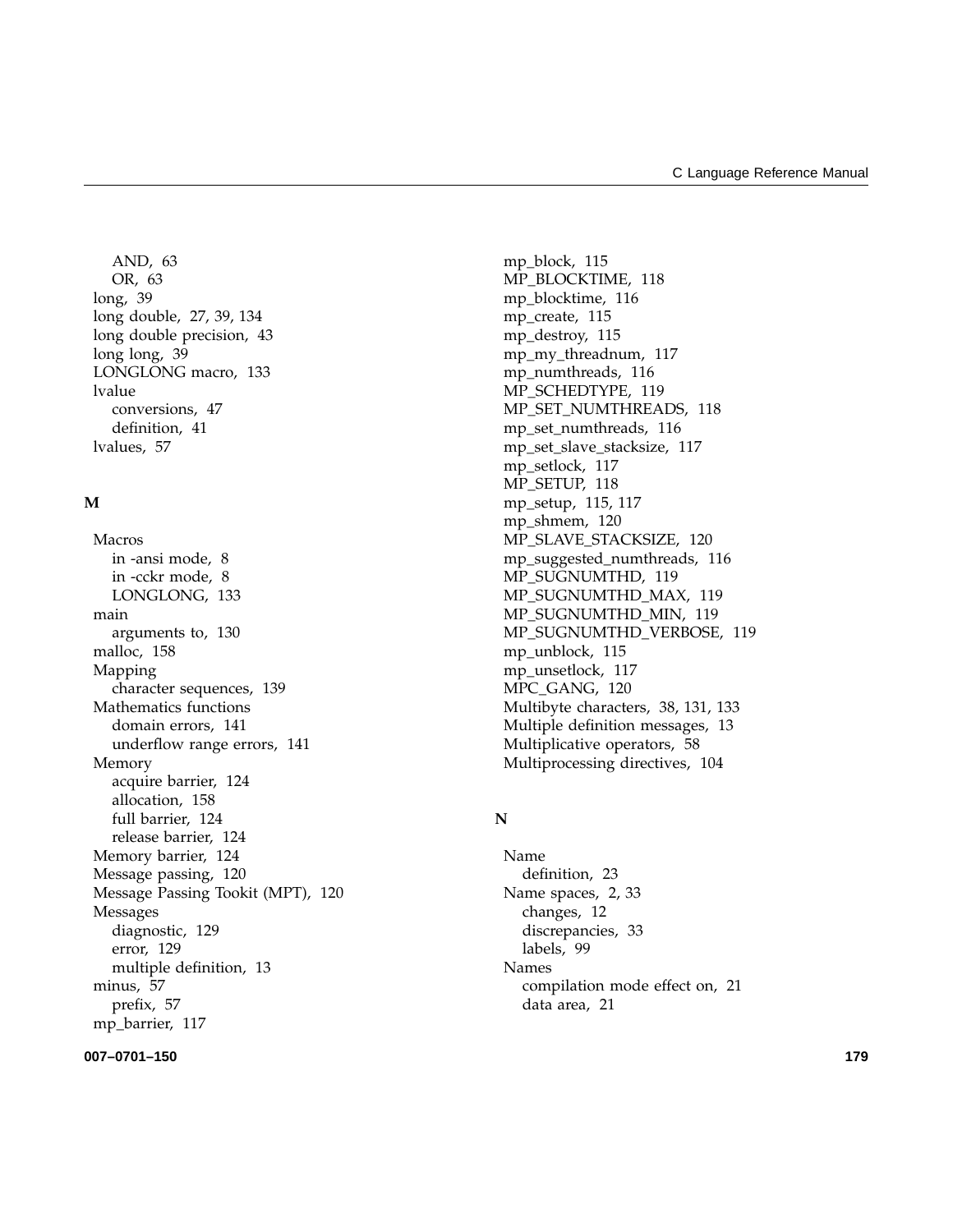external, 20 functions changes, 20 linker-defined, 20 Negation, 56 Negative integers right shift on, 134 newline in text streams, 148 Newlines, 23 Non-ANSI C compilation mode, 3 Non-void function, 4 Nongraphic characters, 25 Nonprototyped function declarations, 53 -nostdinc compiler option, 139 NUL character, 26 Null, 26 Null characters in binary streams, 149 NULL pointer, 140 NULL pointer constant, 48 Null statement, 93 NUM\_THREADS, 118

### **O**

Object definition, 41 **Objects** definitions external, 102 external, 102 types, 38 offsetof() macro, 3 op-and-fetch operations \_\_add\_and\_fetch, 125 \_\_and\_and\_fetch, 125 \_\_max\_and\_fetch, 125 \_\_min\_and\_fetch, 125 \_\_mpy\_and\_fetch, 125

\_\_nand\_and\_fetch, 125 \_\_or\_and\_fetch, 125 \_\_sub\_and\_fetch, 125 \_\_xor\_and\_fetch, 125 OpemMP multiprocessing directives, 104 Operator bitwise not, 56 operator, 57 ++operator, 55 **Operators** !, 56 %, 58 &, 62 \*, 58 +, 59 unary, 56  $^{++}$ prefix, 57 -, 59 unary, 56 /, 58 <<, 60 >>, 60  $\sim$ , 56 additive, 59 address-of, 56 AND, 62 assignment, 65  $+=, 66$ -=, 66  $=$ , 65 associativity, 49 bitwise AND, 62 cast, 58 comma, 66 conditional, 64 conversions, 43 equality, 61 evaluation, 49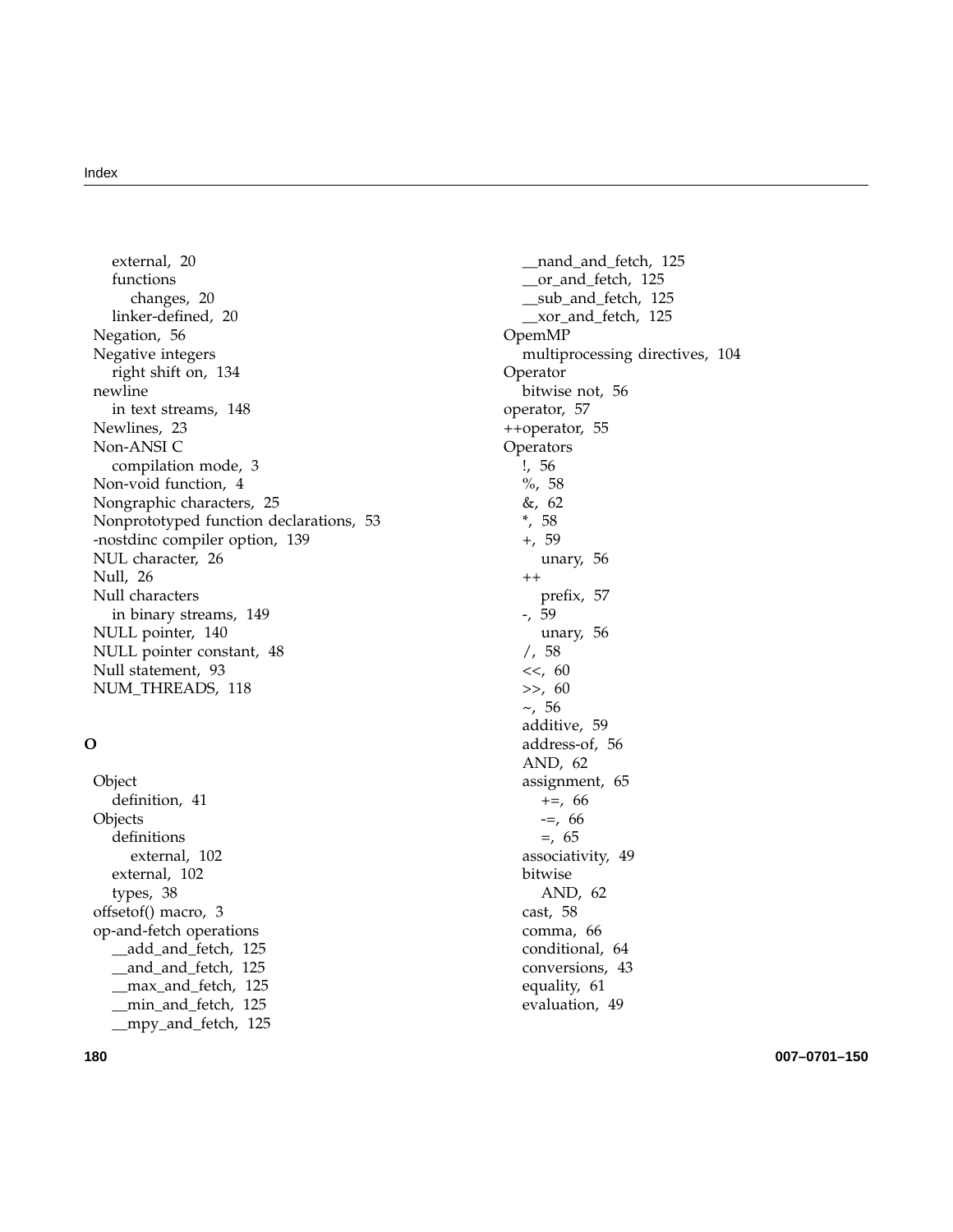exclusive or, 62 grouping, 49 inclusive OR, 63 indirection, 56 list of, 28 logical AND, 63 minus, 57 multiplicative, 58 OR exclusive, 62 inclusive, 63 logical, 63 order of evaluation, 49 precedence, 49 relational, 60 shift, 60 sizeof, 57 unary, 55 -OPT alias=disjoint, 80 alias=restrict, 80 OR operator exclusive, 62 inclusive, 63 logical, 63 Order of evaluation operators, 49 Overflow handling, 67

### **P**

%p conversion in fprintf function, 150 in fscanf function, 150 Parallel computing forum (PCF), 105 Parallel Fortran communication between threads, 120 Parallel reduction operations, 107 Parallel regions, 104 work-sharing constructs, 106

#### **007–0701–150 181**

Parameter list, 83 Parenthesized expressions, 51 Passing arguments, 53 perror function, 151 Pointer convert to int, 58 truncation of value, 58 pointer, 39 Pointer constant NULL, 48 Pointer declarators, 79 Pointers additive operators on, 60 command options, 80 conversion to int, 136 conversions, 48 differences of, 136 integer additions and, 44 qualifiers, 79 restricted, 79 to qualified types, 79 to void, 48 pointers casting to int, 136 Postfix expressions, 51 ++, 55 - -, 55 function calls, 52 indirect references, 54 structure references, 54 subscripts, 52 union references, 54 pow, 141 powf, 141 #pragma critical, 106 #pragma directives changes from Fortran directives, 105 coding rules, 105 #pragma enter gate, 106 #pragma exit gate, 106 #pragma independent, 107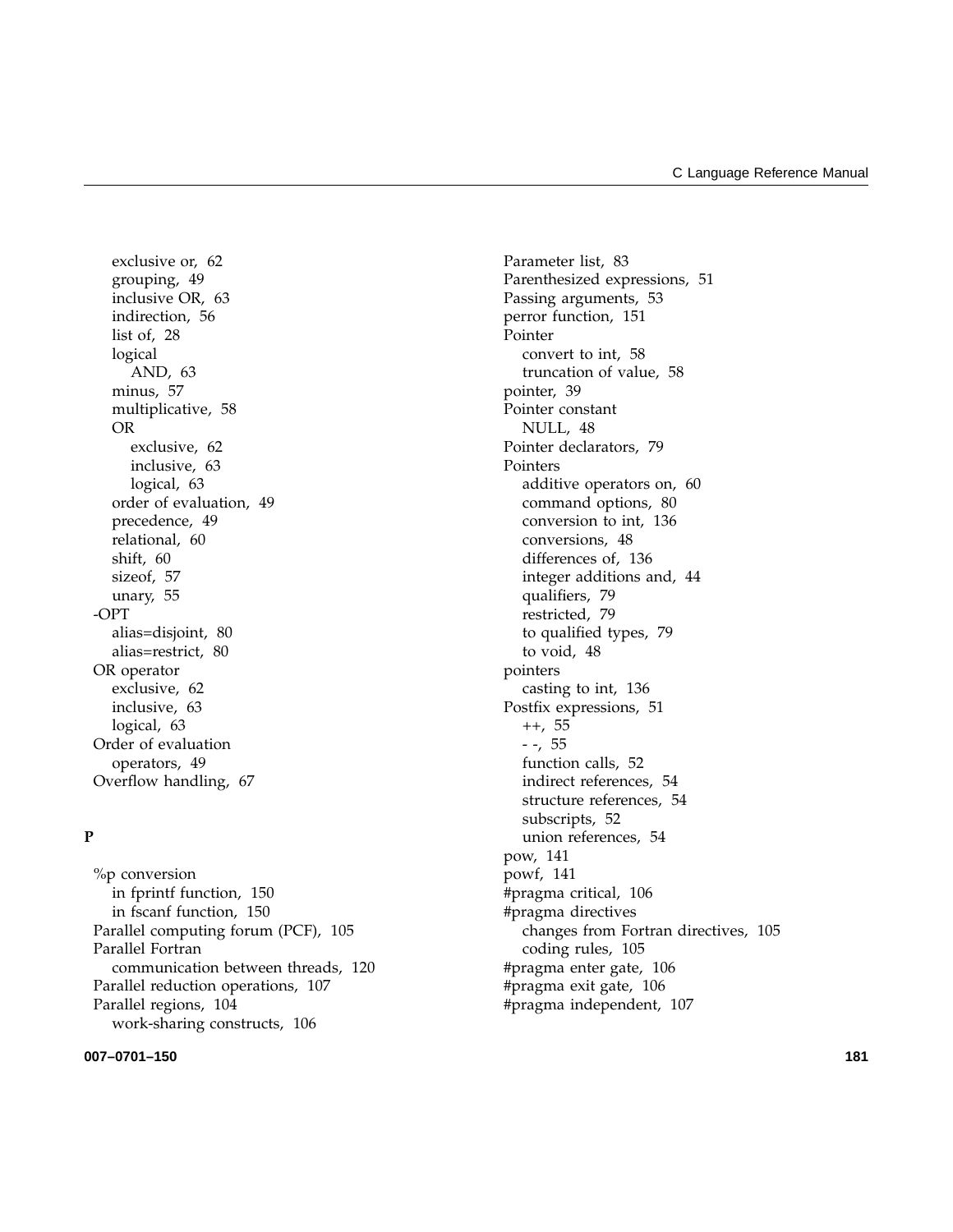#pragma parallel, 107 #pragma pfor, 107 restrictions, 111 #pragma synchronize, 106 Precedence examples, 49 Precedence of operators, 49 Precision, 27 Preprocessing directives, 139 Preprocessor changes, 7 Primary expressions, 51 Programming hints, 3 Promotions arguments, 53 arithmetic expressions, 14 floating-point, 14 integral, 15, 45 Prototyped function declarations, 53 Prototyped functions, 85 Prototypes, 82 function, 18 incompatible types, 19 inconsistent, 20 ptrdiff\_t, 136 Punctuators definition, 29 list of, 29 putenv function, 159

### **Q**

Quad precision, 134 Qualified objects, 4 Qualifiers, 77 access to volatile, 138 volatile, 77

### **R**

Ranges floating points, 135 integers, 133 realloc, 158 Recommendations coding practices, 3 things to avoid, 4 Reduction example, 110 on user-defined type in C++, 110 reduction clause, 108 Reduction operations, 107 Register, 83 -32 mode, 136 optimized code, 136 register function declaration lists, 101 Register keyword, 71 Register storage-class specifier, 136 Registers, 136 Relational operators, 60 Remainder sign of, 134 remove function on an open file, 150 rename function, 150 Reserved keywords, 23 \_\_restrict type qualifier, 79 example, 80 Result type definition, 46 return statements, 98 Right shift on negative integers, 134 Rounding type used, 135 Routines, 117 barrier, 117 mp\_barrier, 117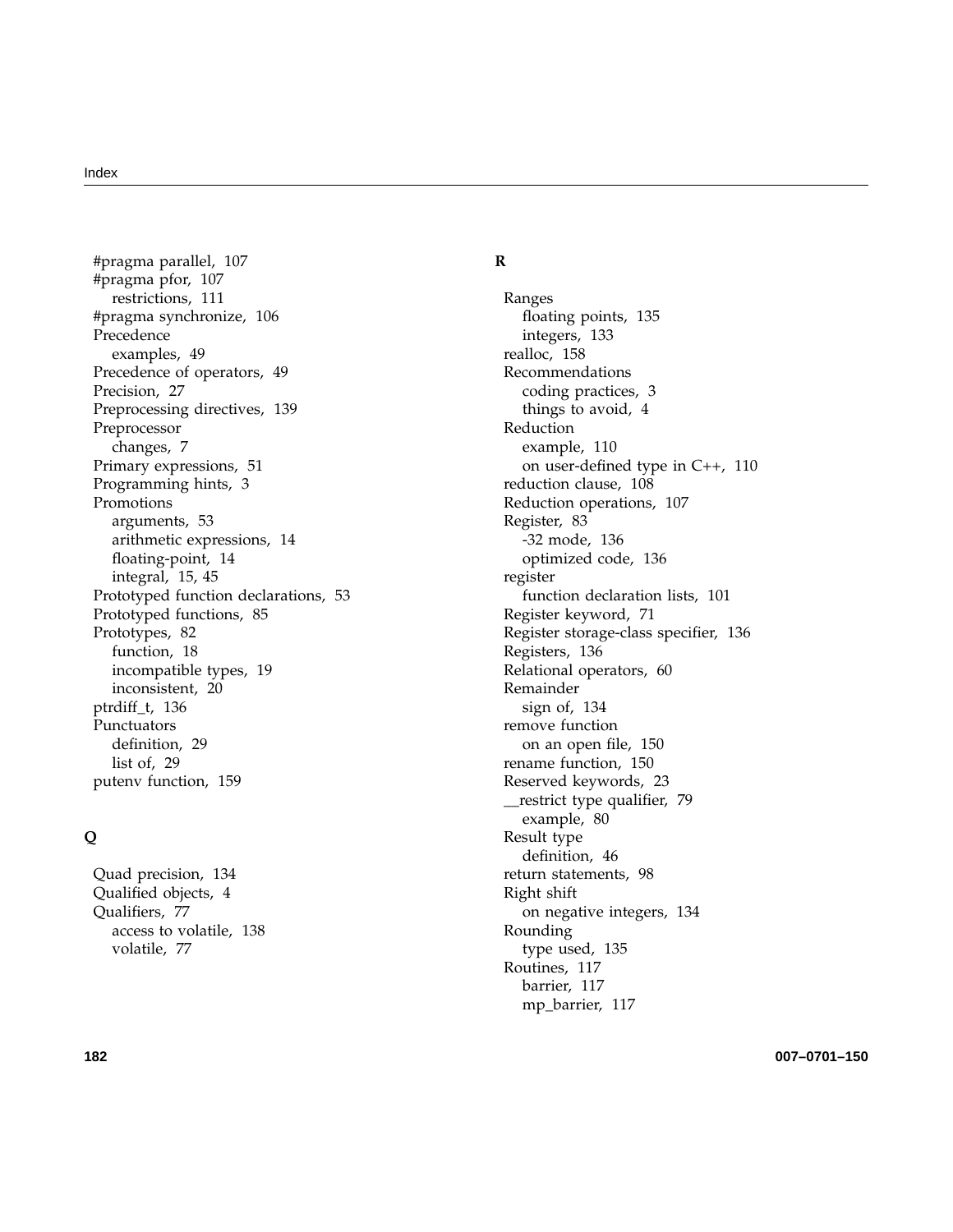mp\_block, 115 mp\_blocktime, 116 mp\_create, 115 mp\_destroy, 115 mp my threadnum, 117 mp\_numthreads, 116 mp\_set\_numthreads, 116 mp\_set\_slave\_stacksize, 117 mp\_setlock, 117 mp\_setup, 115 mp\_suggested\_numthreads, 116 mp\_unblock, 115 mp\_unsetlock, 117 ussetlock, 117 usunsetlock, 117 Run-time library routines See "Routines", 115

### **S**

Scalar types, 40 Scheduling, 119 Scheduling methods between processors, 120 gang, 120 Scope block, 32 changes, 11 definition, 31 file, 33 function, 32 function prototype, 32 Scoping changes, 10 Scoping restrictions, 113 Selection statements, 94 setlocale, 140 Shift operators, 60 Shift states, 131 shmem See "mp\_shmem", 120

**007–0701–150 183**

shmem routines rules, 122 short, 39 SIGCLD, 116 Signal-catching functions valid codes, 145 Signals semantics, 143 set of, 141 SIGCLD, 116 signals default handling, 148 Simple assignment, 65 Single precision, 43 size\_t, 57, 136 sizeof, 57, 86, 136 type of result, 57 Sizes floating points, 135 integers, 133 Slave processes stack size, 120 Slave threads blocking, 115, 116 &space, 78 special characters, 25 Spin-wait lock example, 128 sprocsp, 117 Stack size, 118, 120 Standard headers, 22 Standards ANSI C, 1 Statements block, 93 break, 98 compound, 93 scope of declarations, 94 continue, 96, 97 do, 96 else, 94 expression, 93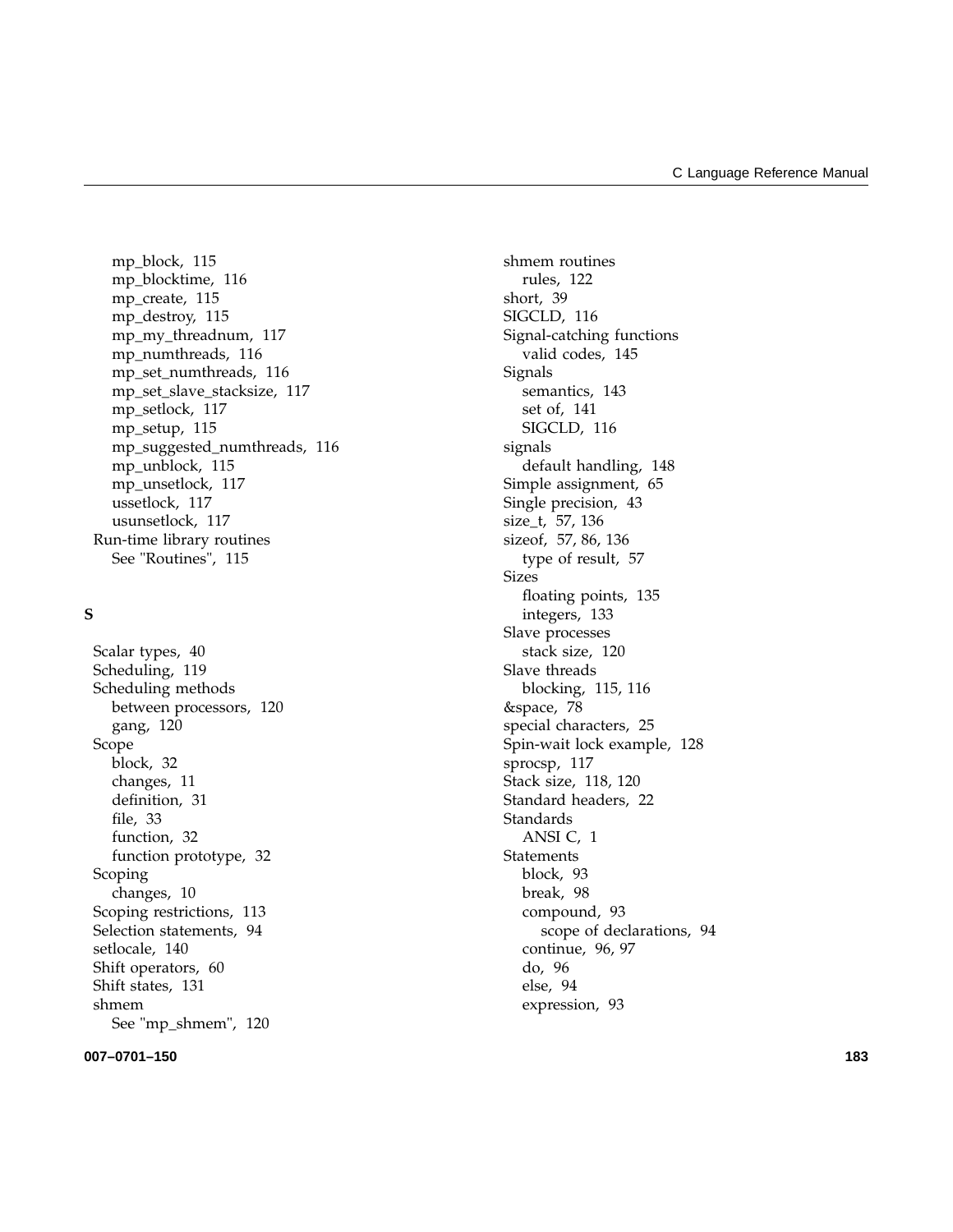for, 96 goto, 97 if, 94 iteration, 95 jump, 97 labeled, 99 null, 93 return, 98 selection, 94 switch, 94 while, 96 static function definitions, 101 Static keyword, 70 Static storage duration, 37, 70 stdarg, 4, 83 stderr, 131 Storage class sizes, 39 storage class sizes, 39 Storage class specifiers, 70 Storage duration, 70 auto, 71 automatic, 38 static, 37, 70 strerror function, 159 String literals, 5, 28, 51, 162 wide, 28 wide characters, 90 **Struct** namespace changes, 12 struct, 73 initialization, 89 members restrictions, 73 Structs alignment, 137 Structure declaration, 73 indirect references, 54 members restrictions, 73

references, 54 Structure designators, 4 Structures, 136 alignment, 137 padding, 137 structures initialization, 89 Subroutines See "Routines", 117 Subscripts in postfix expressions, 52 Switch statements maximum number of case values, 139 switch statements, 94, 95 labels, 99 Switches, 2 –ansi, 2 –xansi, 2 Synchronization intrinsics, 109, 123 Synchronize operation \_\_synchronize, 127 system function, 159

### **T**

Tabs, 23 Temporary files, 150, 158 Text stream last line, 148 newline, 148 Text streams writes on, 149 Thread master, 117 slave, 117 Threads and processors, 120 Time availability, 140 clock function, 160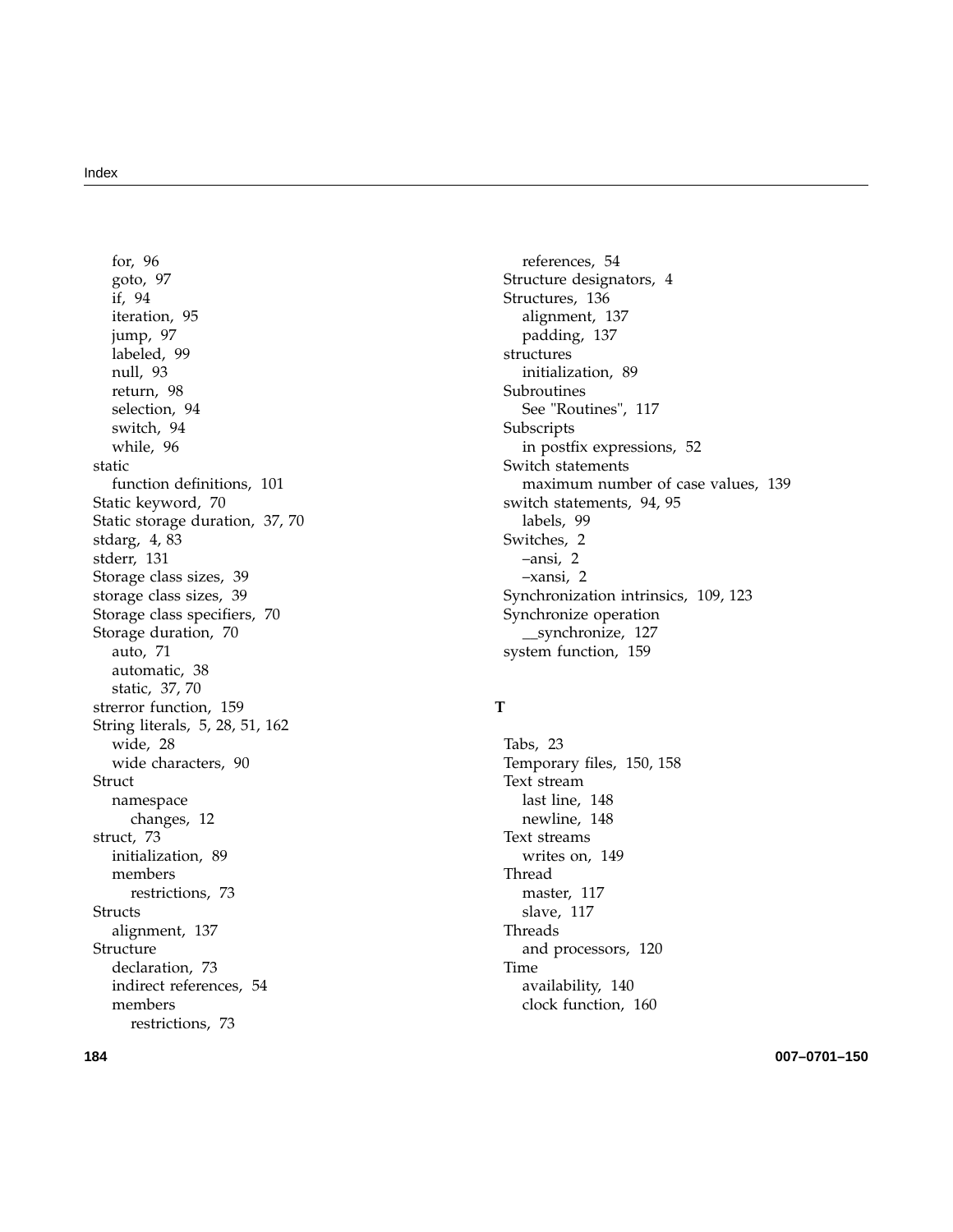daylight savings, 159 local, 159 Time zone, 159 \_\_TIME\_\_, 140 Token definition, 23 Token concatenation, 9 Tokens classes of, 23 in -ansi mode, 9 in -cckr mode, 9 Traditional C allocating storage, 13 conversion rules, 45, 46 enumeration constants, 12 floating point, 43 function prototype error, 19 identifiers, 31 incompatibilities, 84 linkage discrepancies, 36 name space discrepancies, 33 scope, 12 scoping differences, 11 unsigned preserving integer promotion, 43 Traditional c compiler option, 3 Translation, 129 Trigraph sequences, 27 Truncation direction of, 135 pointer value, 58 type used, 135 tType qualifiers \_\_restrict, 79 Type, 15 Type names, 86 Type qualifiers, 77 Type specifiers list of, 71 typedef, 70, 72, 74, 77, 87 Types, 38 32-bit mode, 39

#### **007–0701–150 185**

64-bit mode, 39 arithmetic, 40 changes, 14 character, 38 compatibility, 14, 17 derived, 40 differences, 39 float, 43 floating, 44 floating-point, 39 int, 60 integer, 39 integral, 44 long double, 27 multibyte characters, 38 promotion in arithmetic expressions, 14 promotion rules, 14 promotions arguments, 17 floating-point, 14 integral, 15 sizes, 39 unsigned char, 38 variably modified, 69 void, 40 types integral, 40 TZ environment variable, 159

#### **U**

Unary operators, 55 unblockproc, 116 Underflow handling, 67 Underflow range errors math functions, 141 Union indirect references, 54 namespace changes, 12